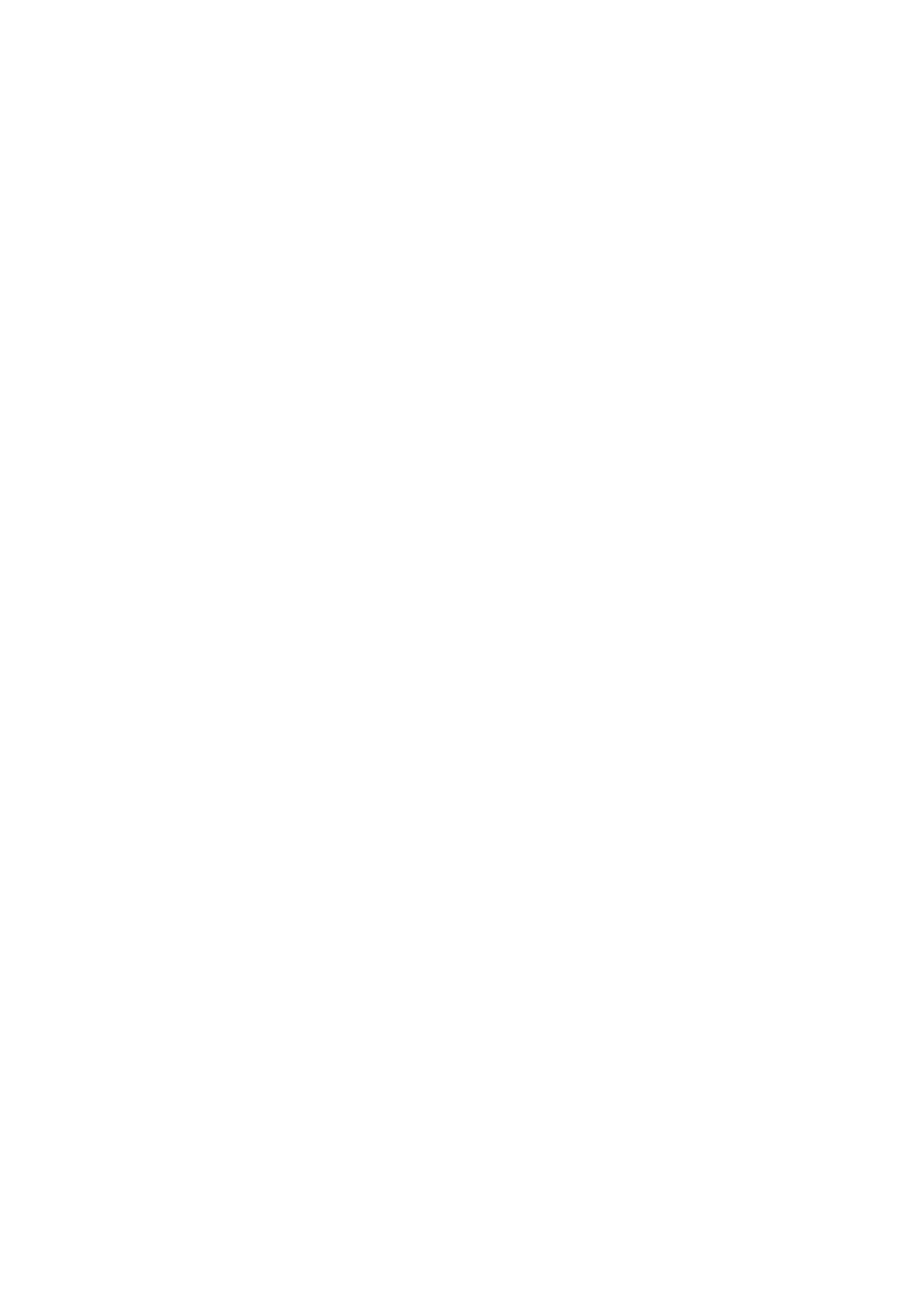

### **Cut-elimination by resolution in intuitionistic logic**

### **DISSERTATION**

submitted in partial fulfillment of the requirements for the degree of

### **Doktor/in der technischen Wissenschaften**

by

**Giselle Reis**

Registration Number 1029572

to the Faculty of Informatics at the Vienna University of Technology

Advisor: Univ.Prof.Dr.phil. Alexander Leitsch

The dissertation has been reviewed by:

(Univ.Prof.Dr.phil. Alexander Leitsch)

(Univ.Prof.Dr.phil. Rosalie Iemhoff)

Wien, 30.06.2014

(Giselle Reis)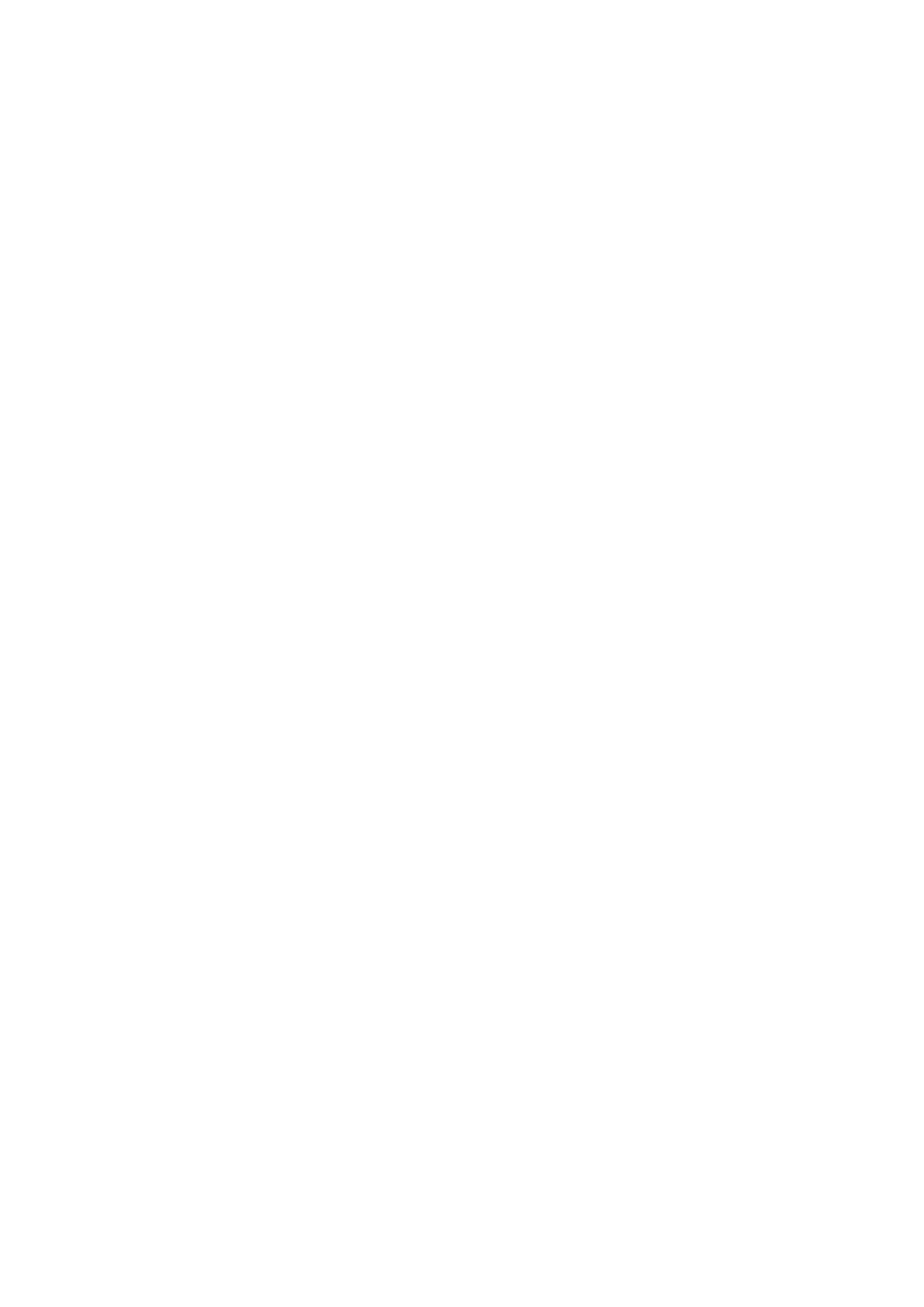### Erklärung zur Verfassung der Arbeit

Giselle Reis Favoritenstraße 9-11, 1040 Wien

Hiermit erkläre ich, dass ich diese Arbeit selbständig verfasst habe, dass ich die verwendeten Quellen und Hilfsmittel vollständig angegeben habe und dass ich die Stellen der Arbeit einschließlich Tabellen, Karten und Abbildungen -, die anderen Werken oder dem Internet im Wortlaut oder dem Sinn nach entnommen sind, auf jeden Fall unter Angabe der Quelle als Entlehnung kenntlich gemacht habe.

(Ort, Datum) (Unterschrift Verfasserin)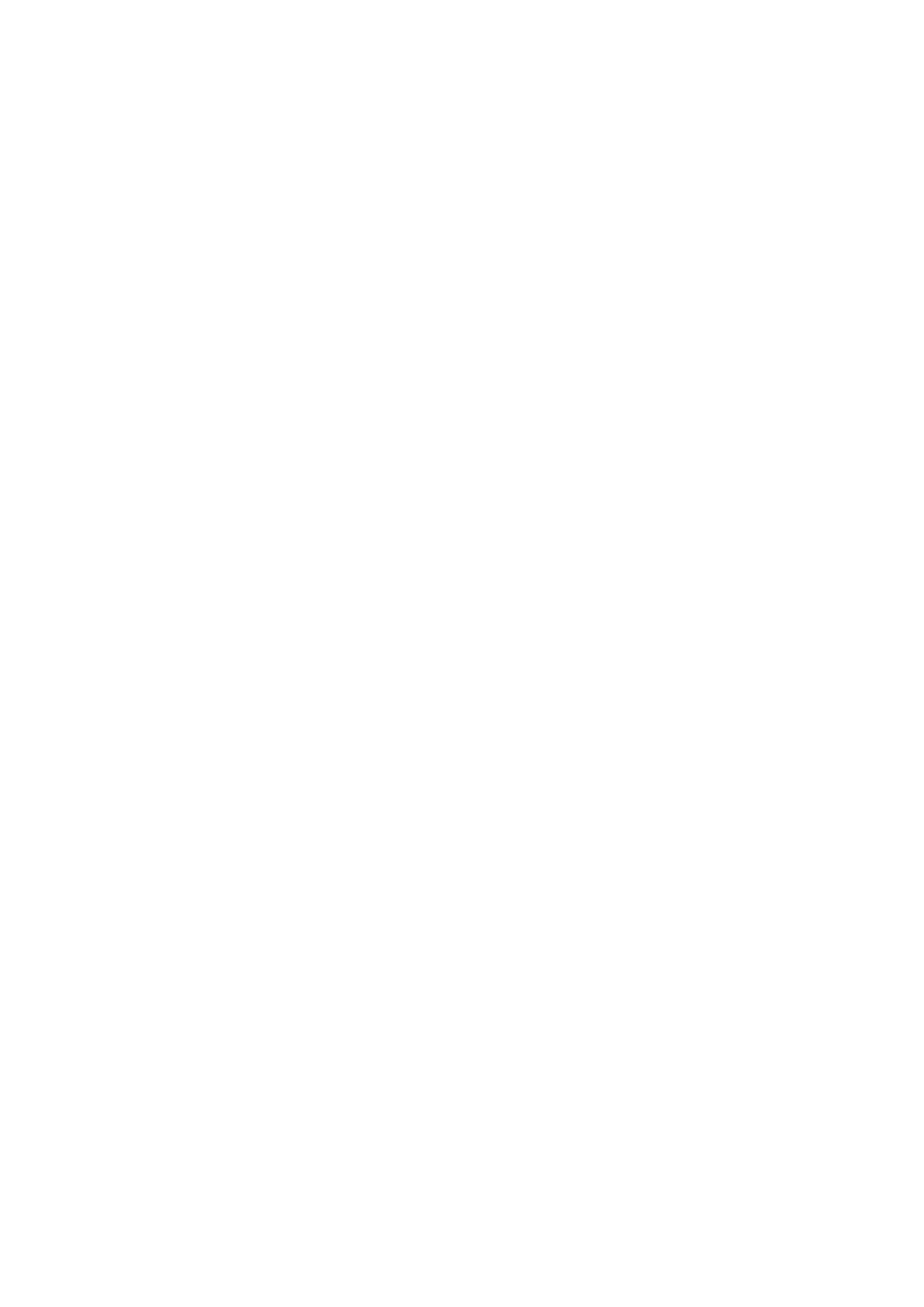### Acknowledgements

Upon finishing this PhD thesis I realize that a thesis does not come even close to represent all the things I learned during these 3 years. I would need maybe infinitely many pages to be able to express this in words. In three years I learned not only about cut-elimination and intuitionistic logic. There was also cut introduction, resolution, higher-order logic and how to implement λ-calculus and generate *eigenvariables*. On top of that, there was learning (very very basic) German, time management to get supermarkets open, not falling on a snowboard, dressing three layers of clothes (and undressing them each time you enter a room), yoga and basic botanics.

It's hard to list all the people that influenced me and kept me going through this experience, but I will try to name a few.

My utmost thanks goes to my advisor Alexander Leitsch, who not only provided me with a PhD position in this wonderful city but also with an apartment to rent. He taught me how to be formal and precise (qualities which computer scientists generally lack), how to be punctual for meetings and how to do science. I also learned a bit of German and Dutch, and how not to kill a plant (although I still can't distinguish a pine tree from a spruce).

I also need to thank Agata Ciabattoni, since it's her fault I came to Vienna, although I ended up not as her PhD student. She gave me all the needed support upon arriving and she was always actively trying to integrate the scared PhD students from abroad.

My fellow PhD colleagues, who became good friends, shared all my troubles and anxieties, making them easier to bare. For all the support, I thank Lara Spendier, Paolo Baldi, David Cerna and Martin Riener. And the previous generation of PhD students, now established researchers Stefan Hetzl, Bruno Woltzenlogel Paleo and Daniel Weller, were the people with all the answers. I thank you for every prompt detailed explanation and for all the patience.

I can't leave out Vivek Nigam and Elaine Pimentel. Although they did not participate actively on my PhD thesis, they are constants on my scientific life, always pushing me forward. And they are also the coolest researchers I know. I want to be like you when I grow up.

I would also like to thank Thomas Eiter, Stefan Woltran and all the organization of the Doctoral College "Mathematical Logic in Computer Science" for giving me the opportunity of pursuing my PhD at TUWien.

Last, but most importantly, my parents Jacqueline and José Eustáquio and my sister Ana Luiza that believed in me and supported my decision to move continents and live so far away, in spite of knowing how much we would miss each other. And of course, João, that followed me half world around and was my best friend every step of the way. I will follow you half world around if I need to as well.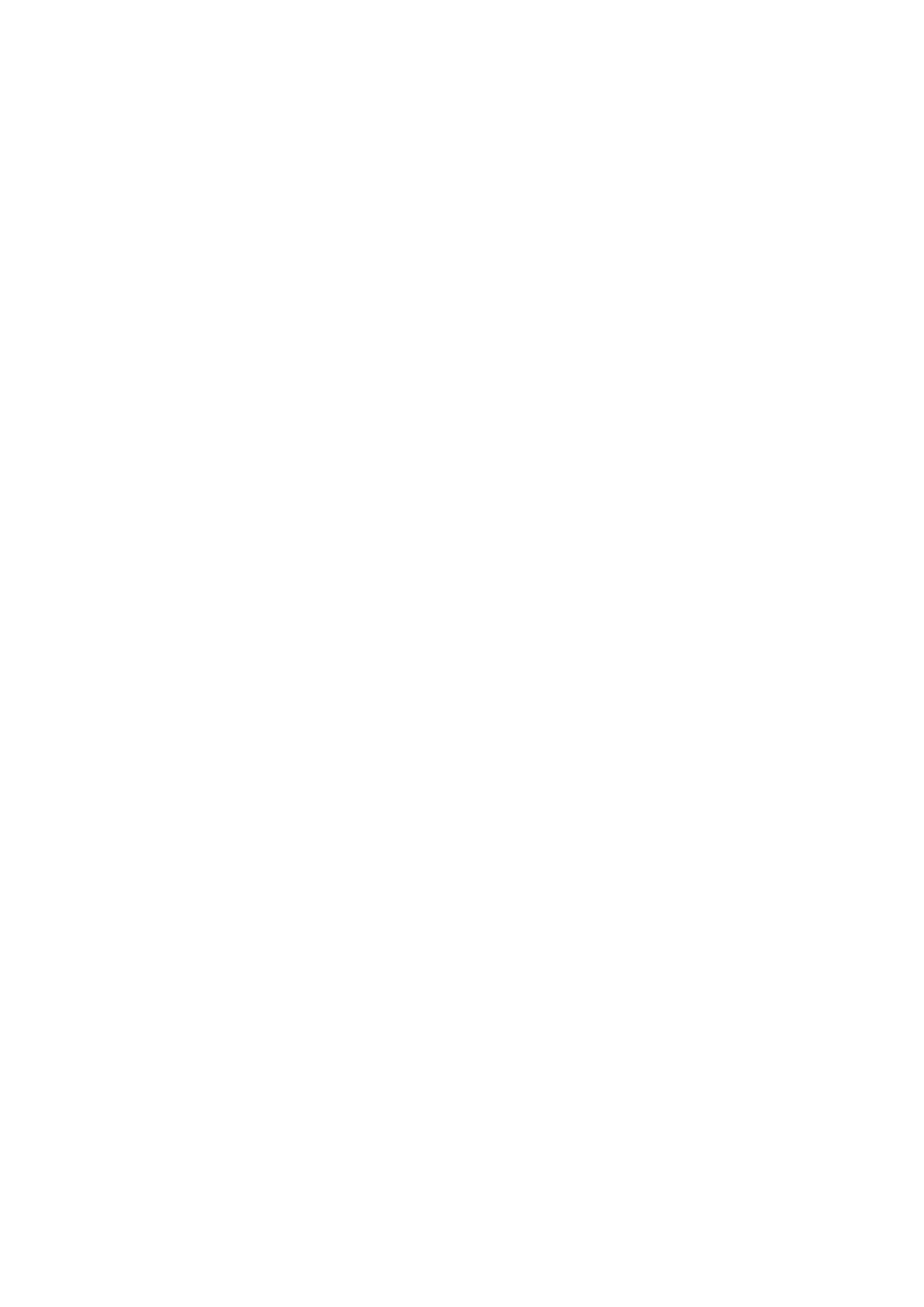### Abstract

This work is about eliminating lemmas from constructive proofs. Proofs are represented using intuitionistic sequent calculus and lemmas are cut inferences. So in the end we are actually eliminating cuts from intuitionistic sequent calculus proofs. The way we do this is via a method based on resolution. Why do we want to eliminate lemmas? Because it is important for proof analysis. Different proofs of the same theorem might give us different insights on the theorem itself. We use intuitionistic sequent calculus because we are interested in constructive proofs, which, in principle, give us more information than a non-constructive proof. A constructive proof can actually provide a concrete algorithm for solving a problem. We use a method based on resolution inspired by CERES, which is cut-elimination by resolution for classical logic. CERES can perform better than reductive cut-elimination, complexity-wise speaking, on some types of proofs. Also, the resulting proof after eliminating the cuts via CERES can be different than the ones reductive cut-elimination will yield, which means more information for mathematical proof analysis. Our main goal is to develop a CERES-like method for intuitionistic logic such that it has the same advantages as CERES for classical logic.

The CERES method, as is, for classical logic cannot be straightforwardly applied to intuitionistic calculi. The main difficulty comes from the fact that intuitionistic calculi are often defined by some structural restriction on the sequent. These restrictions are bound to be violated when performing some of CERES' operations and because of this the resulting proof tends to be classical. We need to modify the method such that it accommodates these restrictions and yields intuitionistic cut-free proofs. This change can be done in many ways along the steps of CERES, and several methods were developed.

Our first solution is based on the application of extra inferences to avoid the violations. This turned out to work only for a subclass of intuitionistic logic. It involves using a new resolution calculus and redefining the elements of CERES. The second solution works for the same subclass, but with the original elements of CERES and a simple post-processing of the final proof.

The third approach required an extensive study of rule permutations in the sequent calculus for intuitionistic logic LJ. It is based on the observation that if the input proof is of a specific shape, the final proof can be transformed into an intuitionistic proof by an operation we define. The rule permutations are necessary to transform the input proof into this shape, and interestingly enough, some unsoundness is allowed. This unsoundness comes from the permutation of strong quantifier inferences. Usually, these are not allowed for they might generate eigenvariable violations, but in our case, we can live with the violations and guarantee that they will not occur on the final proof.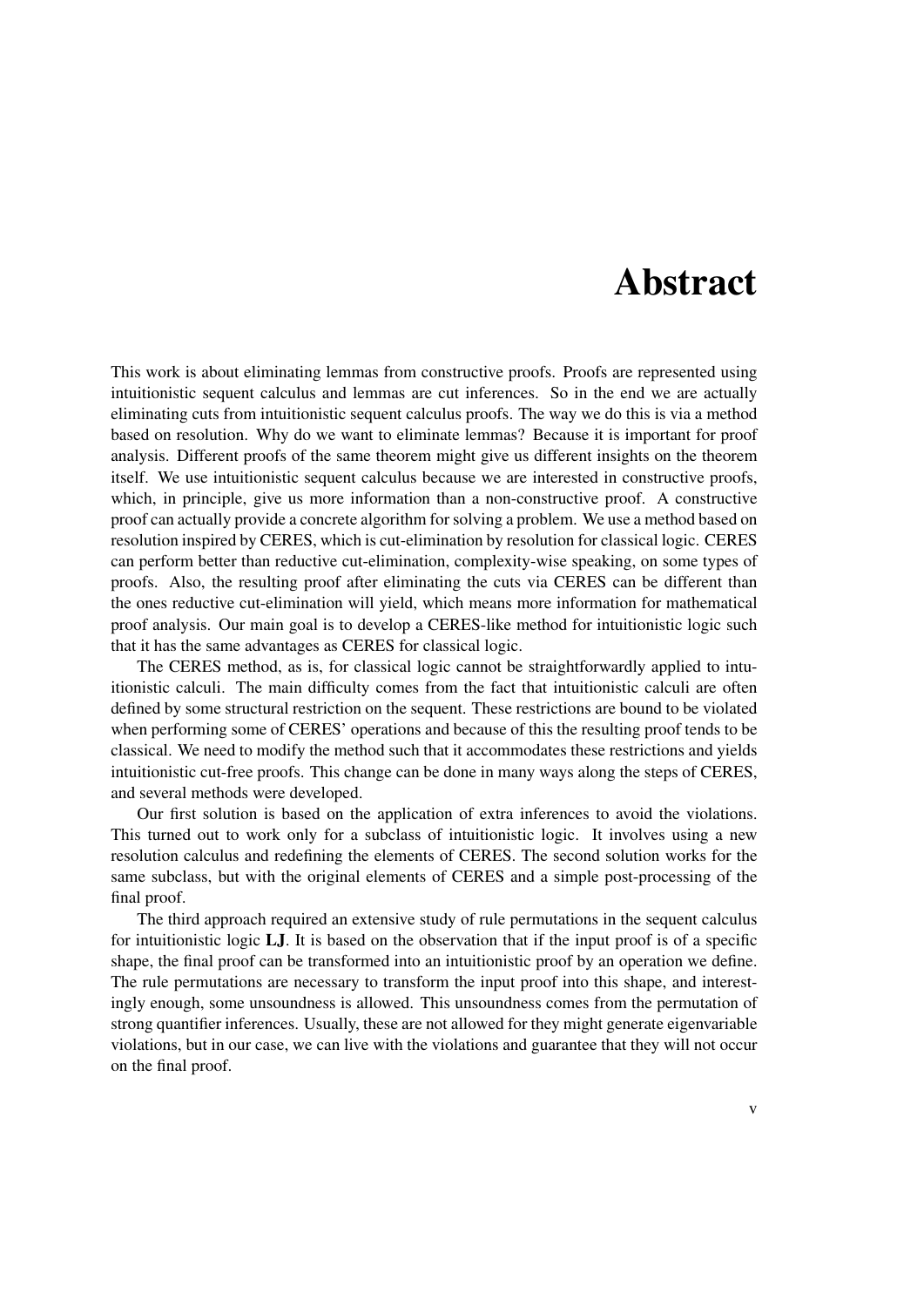The fourth and fifth methods are not methods *per se*. The former defines a new way to assemble the final proof in CERES and the latter is a resolution refinement that approximates CERES to reductive cut-elimination. We conjecture that, by combining these operations we obtain a cut-elimination method by resolution for intuitionistic logic (without strong quantifiers in the theorem to be proven).

This thesis summarizes the main results in developing a method of cut-elimination by resolution for intuitionistic logic. Besides the methods already mentioned for sub-classes of this logic, we also discuss the relation between CERES' operations and intuitionistic logic, and pinpoint exactly where the problem lies. We finish the thesis with a conjecture that such a method is possible. The proof of which we leave as future work.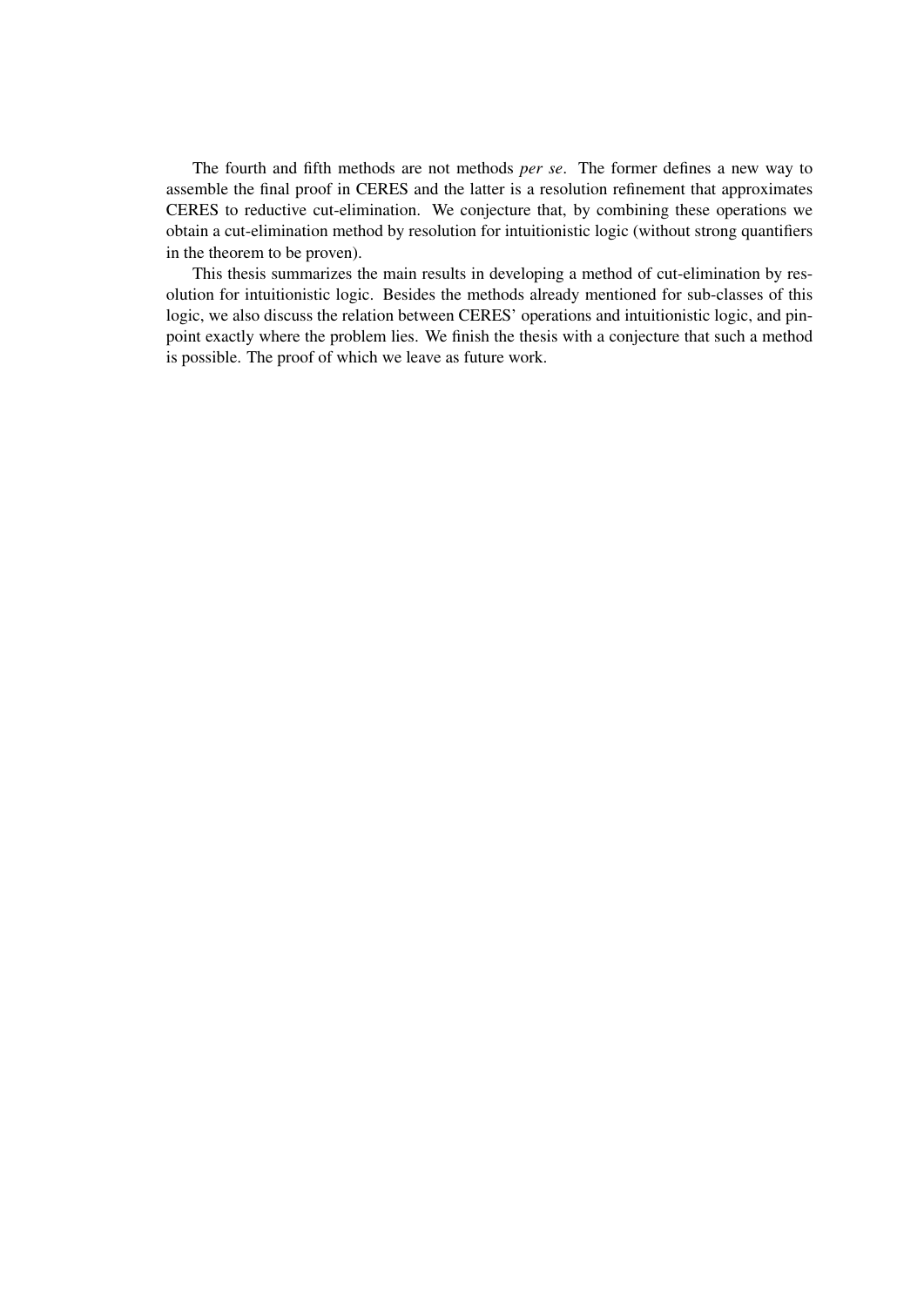### Kurzfassung

Diese Arbeit behandelt die Elimination von Lemmata in konstruktiven Beweisen. Beweise werden im ituitionistischen Sequentialkalkül dargestellt, Lemmata durch Gebrauch der Schnittregel. Somit handelt diese Arbeit über Schnittelimination im intuitionistischen Sequentialkalkül. Die dafür verwendete Methode beruht auf dem Resolutionsprinzip. Warum sollten wir Lemmata überhaupt eliminieren? Der Grund dafür liegt in der Bedeutung für die Beweisanalyse. Verschiedene Beweise des selben Satzes können uns verschiedene Einsichten in den Satz selbst vermitteln. Wir verwenden den intuitionistischen Sequentialkalkül weil wir an konstruktiven Beweisen interessiert sind, welche uns im Prinzip mehr Information liefern können als nicht-konstruktive. Aus einem konstruktiver Beweis kann auch einen konkreter Algorithmus zur Lösung eines Problems gewonnen werden. Wir verwenden eine resolutions-basierte Methode inspiriert durch CE-RES, welches eine Schnitteliminationsmethode für die klassische Logik auf Basis des Resolutionskalküls ist. Auf bestimmten Beweistypen ist CERES der reduktiven Schnitteliminationsmethode in komplexitätstheoretischer Hinsicht überlegen. Auch die durch CERES gewonnenen Beweise können von denen durch reduktive Methoden erhaltenen verschieden sein, und daher mehr Information in der mathematischen Beweisanalyse liefern. Die Hauptaufgabe dieser Arbeit ist es eine CERES-Typ Methode für die intuitionistische Logik zu entwickeln welche die selben Vorteile bietet wie CERES in der klassischen Logik.

Die CERES-Methode, so wie sie für die klassische Logik definiert ist, kann nicht einfach auf intuitionistische Kalküle übertragen werden. Das Hauptproblem kommt daher dass intuitionistische Kalküle vielfach über strukturelle Einschränkungen der Sequente definiert werden. Diese Einschränkungen werden typischerweise durch die CERES-Operationen verletzt wodurch ein nur klassischer Beweis entsteht. Aus diesem Grund muss die Methode modifiziert werden sodass sie diese Einschränkungen beachtet und ein intuitionistischer Beweis resultiert. Diese Modifikation (an den Schritten von CERES) kann auf verschiedene Weise geschehen und führt zur Entwicklung verschiedener neuer Methoden.

Die erste Lösung besteht in der Anwendung zusätzlicher Inferenzen um die Regelverletzungen zu vermeiden. Dieser Ansatz stellte sich für eine Unterklasse intuitionitischer Beweise als sinnvoll heraus. Hier wird ein neuer Resolutionskalül entwickelt und die einzelnen Phasen von CERES neu definiert. Die zweite Lösung, welche für die selbe Subklasse gilt, verwendet die ursprüngliche CERES-Methode und wendet ein Postprocessing auf den resultierenden Beweis an.

Der dritte Ansatz erforderte eine ausführliche Untersuchung der Regelpermutationen im Sequentialkalkül LJ für die intuitionistiche Logik. Der Ansatz beruht auf der Beobachtung, dass für gewisse Beweisformen der CERES-Beweis durch Postprocessing in einen intuitionistischen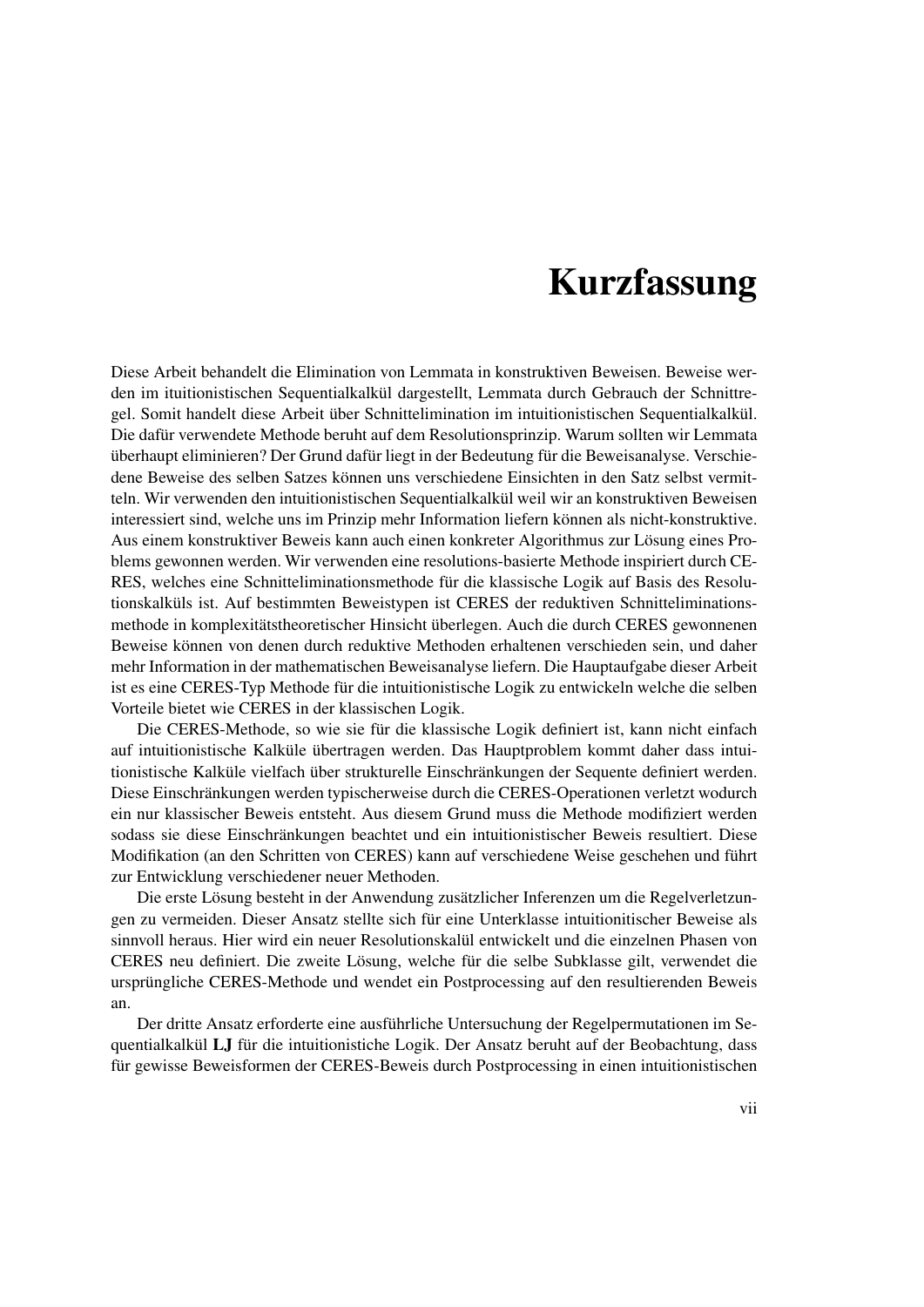Beweis transformiert werden kann (mit Transformationen die in dieser Arbeit definiert werden). Die Regelpermutationen sind dabei nötig um die Beweise in diese Formen überzuführen, wobei interessanterweise auch inkorrekte Beweistransformationen erlaubt sind. Die Inkorrektheit entsteht dabei durch Permutation starker Quantorenregeln. Diese Inkorrektheit ist natürlich im Allgemeinen inakzeptabel, in diesem Falle aber harmlos, da gezeigt werden kann dass diese im Endbeweis wieder verschwinden.

Die vierte und fünfte Methode sind nicht Methoden *per se*. Die vierte liefert eine neue Methode um den Endbeweis in CERES zusammen zu setzen, die fünfte ist eine Resolutionsverfeinerung welche mittels CERES die reduktive Schnitteliminationsmethode approximiert. Wir vermuten dass, durch Kombination von vier und fünf, eine vollständige Schnitteliminationsmethode für intuitionistischen Beweise von skolemisierten Sätzen entsteht.

Diese Arbeit fasst die Hauptresultate in der Entwicklung einer resolutions-basierten Methode für die intuitionistische Logik zusammen. Außer den beschriebenen Methoden für Subklassen der intuitionistischen Logik beschreiben wir auch das Verhalten zwischen CERES-Operationen und der intuitionistischen Logik, und zeigen auf, wo genau die Probleme liegen. Am Ende der Arbeit wird die Vermutung definiert, dass (wie oben beschrieben) eine vollständige Methode für die intuitionistische Logik gewonnen werden kann; der Beweis davon ist Aufgabe zukünftiger Forschung.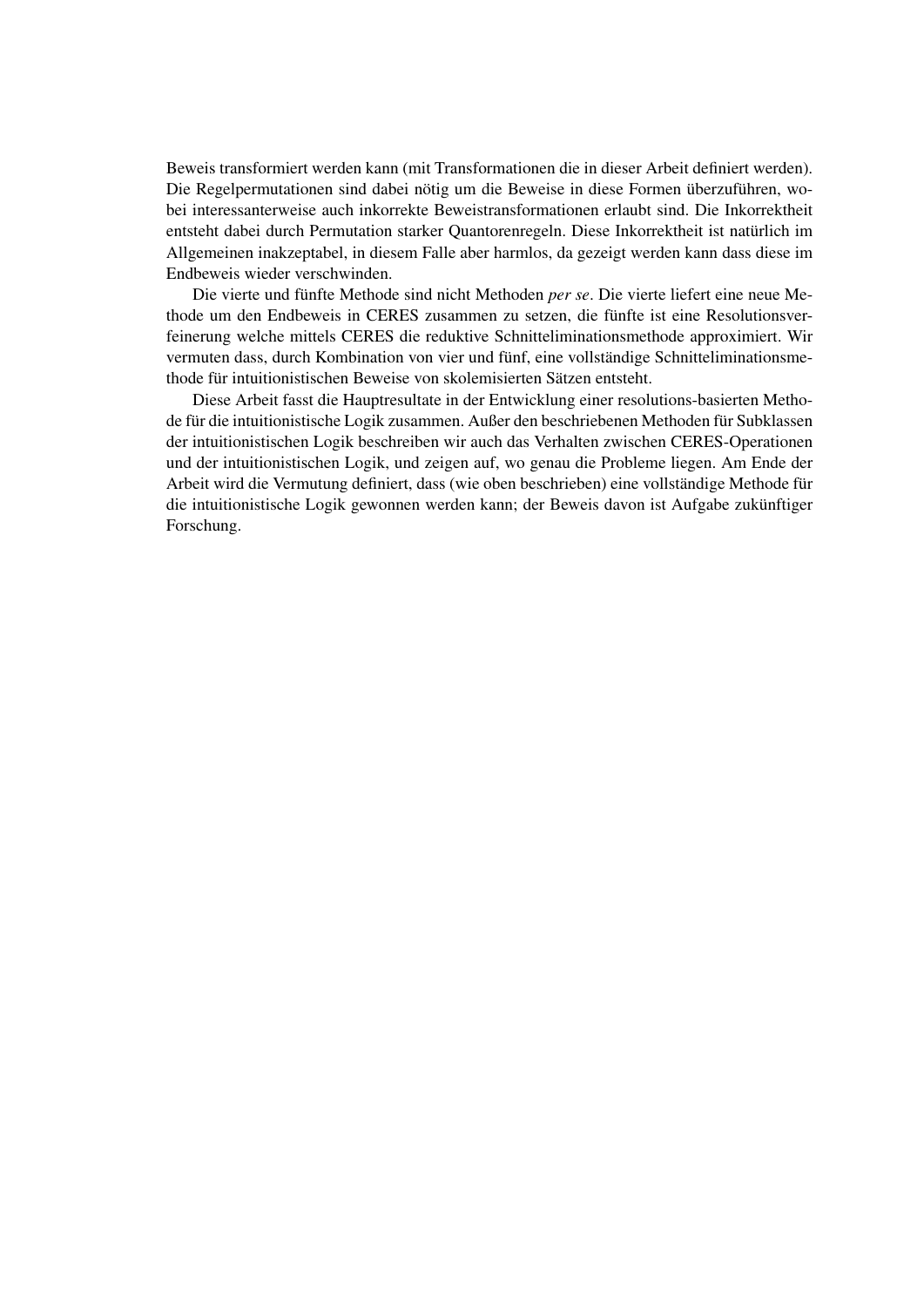### **Contents**

|                |                   | <b>List of Theorems</b>                                                                             | хi             |  |  |
|----------------|-------------------|-----------------------------------------------------------------------------------------------------|----------------|--|--|
| 1              |                   | The Big Picture                                                                                     | 1              |  |  |
|                | 1.1               |                                                                                                     | 1              |  |  |
|                | 1.2               |                                                                                                     | $\overline{2}$ |  |  |
| $\overline{2}$ | Logic             |                                                                                                     | 5              |  |  |
|                | 2.1               |                                                                                                     | $\overline{5}$ |  |  |
|                | 2.2               |                                                                                                     | 9              |  |  |
|                | 2.3               |                                                                                                     | 10             |  |  |
|                | 2.4               |                                                                                                     | 12             |  |  |
|                | 2.5               |                                                                                                     | 14             |  |  |
| 3              |                   | <b>The CERES method</b>                                                                             | 19             |  |  |
|                | 3.1               |                                                                                                     | 19             |  |  |
|                | 3.2               |                                                                                                     | 21             |  |  |
| 4              | The problem<br>27 |                                                                                                     |                |  |  |
|                | 4.1               | What is the problem? $\ldots \ldots \ldots \ldots \ldots \ldots \ldots \ldots \ldots \ldots \ldots$ | 28             |  |  |
|                | 4.2               | Trying other calculi $\ldots \ldots \ldots \ldots \ldots \ldots \ldots \ldots \ldots \ldots$        | 29             |  |  |
|                | 4.3               |                                                                                                     | 30             |  |  |
|                | 4.4               |                                                                                                     | 32             |  |  |
|                | 4.5               |                                                                                                     | 33             |  |  |
| 5              |                   | <b>The limits</b>                                                                                   | 35             |  |  |
|                | 5.1               |                                                                                                     | 35             |  |  |
|                | 5.2               |                                                                                                     | 37             |  |  |
|                | 5.3               |                                                                                                     | 38             |  |  |
| 6              | <b>iCERES</b>     |                                                                                                     | 39             |  |  |
|                | 6.1               |                                                                                                     | 39             |  |  |
| 7              |                   | <b>Negative resolution CERES</b>                                                                    | 55             |  |  |
|                | 7.1               |                                                                                                     | 55             |  |  |
|                |                   |                                                                                                     |                |  |  |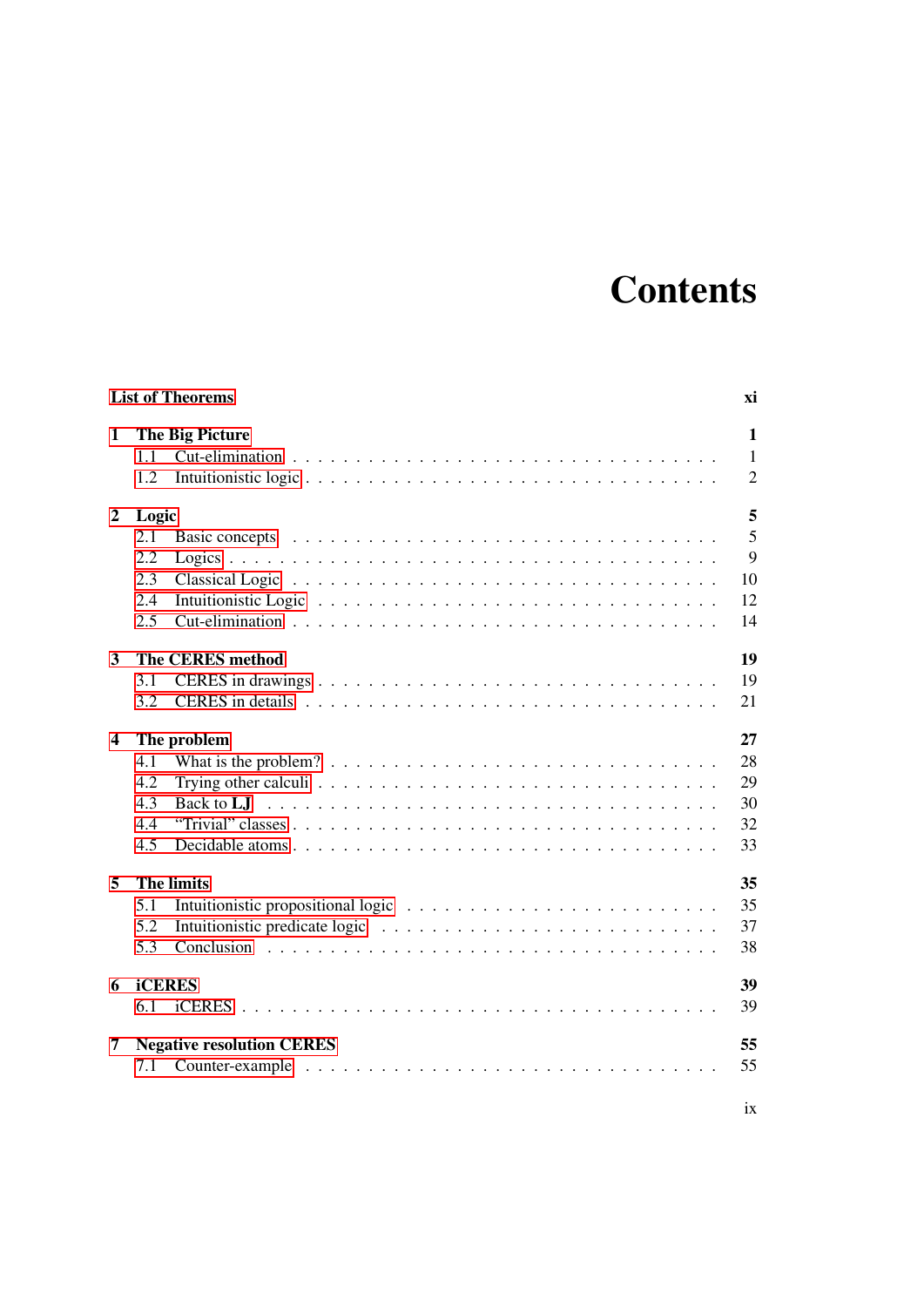|              | 7.2                                                                                                                  | 57  |
|--------------|----------------------------------------------------------------------------------------------------------------------|-----|
| 8            | <b>Merging CERES</b>                                                                                                 | 61  |
|              | 8.1                                                                                                                  | 61  |
| 9            | <b>Joining CERES</b>                                                                                                 | 73  |
|              | 9.1                                                                                                                  | 73  |
|              | <b>10 Indexing CERES</b>                                                                                             | 85  |
|              |                                                                                                                      | 85  |
|              |                                                                                                                      | 90  |
|              | 11 Complexity analysis                                                                                               | 91  |
|              |                                                                                                                      | 91  |
|              |                                                                                                                      | 93  |
|              | 12 Conclusion                                                                                                        | 97  |
|              |                                                                                                                      | 97  |
|              |                                                                                                                      | 98  |
| $\mathbf{A}$ | <b>Reductive cut-elimination</b>                                                                                     | 99  |
|              |                                                                                                                      | 99  |
|              |                                                                                                                      | 102 |
|              |                                                                                                                      |     |
| B            | Permutation of rules in LJ                                                                                           | 107 |
|              | <b>B.1</b>                                                                                                           | 107 |
|              | <b>B.2</b>                                                                                                           | 112 |
|              | B.3                                                                                                                  | 115 |
|              | Permutation of $\wedge_r$ down $\ldots \ldots \ldots \ldots \ldots \ldots \ldots \ldots \ldots \ldots$<br><b>B.4</b> | 121 |
|              | <b>B.5</b>                                                                                                           | 125 |
|              |                                                                                                                      | 130 |
|              | B.7                                                                                                                  | 134 |
|              | B.8                                                                                                                  | 137 |
|              | B.9                                                                                                                  | 140 |
|              |                                                                                                                      | 143 |
|              |                                                                                                                      | 146 |
|              | B.12 Permutation of $\neg_r$ down $\dots \dots \dots \dots \dots \dots \dots \dots \dots \dots \dots \dots$          | 148 |
|              |                                                                                                                      | 151 |
|              |                                                                                                                      | 154 |
|              |                                                                                                                      | 157 |
|              |                                                                                                                      | 160 |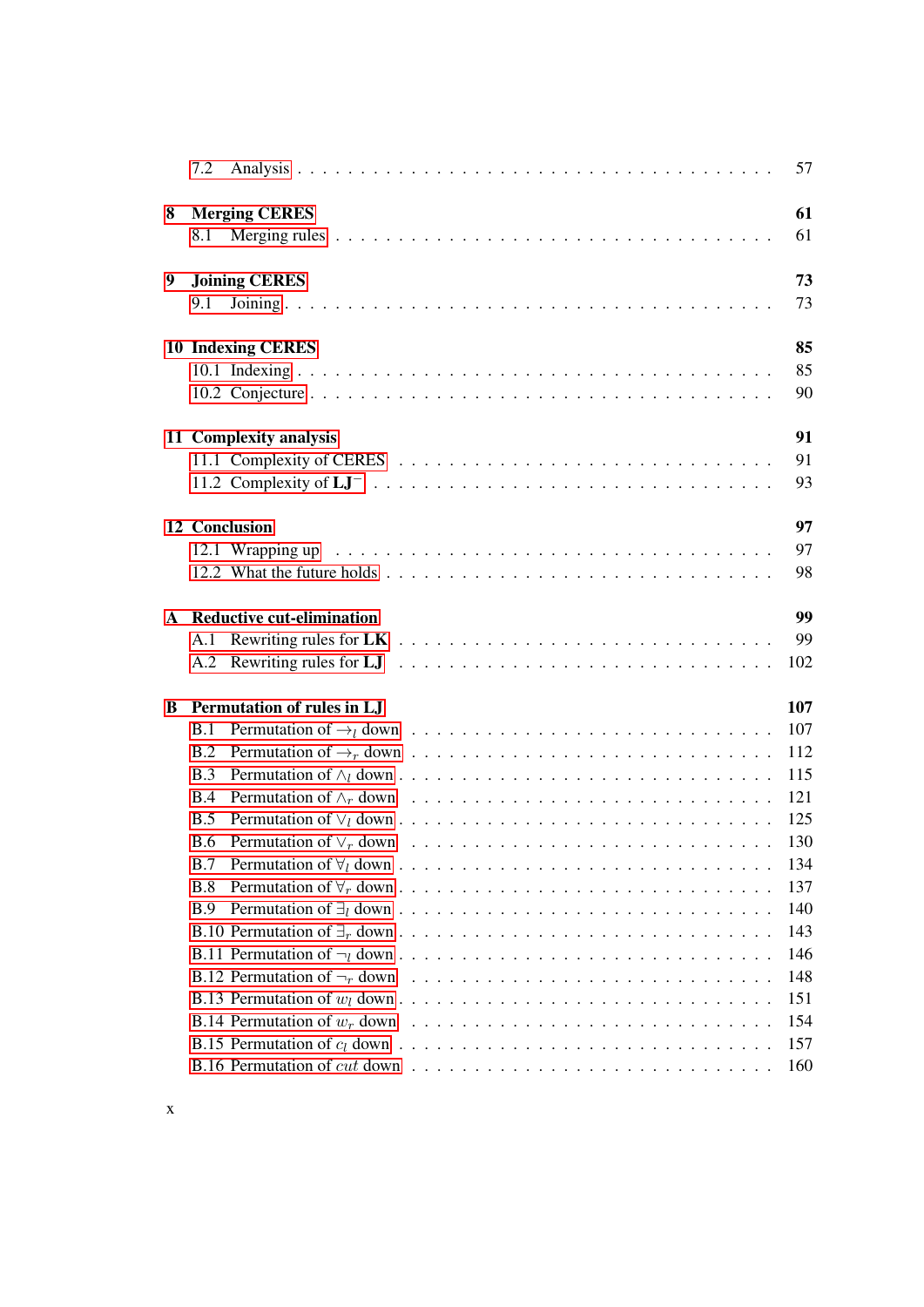### [Bibliography](#page-182-0) 167

### List of Theorems

<span id="page-14-0"></span>

| $\mathbf{1}$   |                                                                                                        | 5              |
|----------------|--------------------------------------------------------------------------------------------------------|----------------|
| $\overline{2}$ |                                                                                                        | 6              |
| 3              | Definition (polarity in a formula) $\ldots \ldots \ldots \ldots \ldots \ldots \ldots \ldots$           | 6              |
| $\overline{4}$ |                                                                                                        | $\overline{7}$ |
| 6              |                                                                                                        | $\overline{7}$ |
| $\tau$         |                                                                                                        | 15             |
| 8              |                                                                                                        | 15             |
| 9              |                                                                                                        | 15             |
| 10             |                                                                                                        | 22             |
| 11             |                                                                                                        | 23             |
| 12             |                                                                                                        | 23             |
| 13             | Definition (O-projections) $\ldots \ldots \ldots \ldots \ldots \ldots \ldots \ldots \ldots \ldots$     | 24             |
| 14             |                                                                                                        | 31             |
| 15             |                                                                                                        | 32             |
| 16             | Definition (KJ-sequent) $\ldots \ldots \ldots \ldots \ldots \ldots \ldots \ldots \ldots \ldots \ldots$ | 32             |
| 17             |                                                                                                        | 33             |
| 18             |                                                                                                        | 39             |
| 19             | Definition (Intuitionistic Clause Set with Negations)                                                  | 39             |
| $5^{\circ}$    | Theorem (Refutability of the Intuitionistic Clause Set)                                                | 40             |
| 20             |                                                                                                        | 42             |
| 6              |                                                                                                        | 44             |
| 22             |                                                                                                        | 45             |
| 23             |                                                                                                        | 46             |
| 24             |                                                                                                        | 47             |
| 25             |                                                                                                        | 47             |
| 26             | Definition (Negative clause) $\ldots \ldots \ldots \ldots \ldots \ldots \ldots \ldots \ldots$          | 59             |
| 27             | Definition (Negative projection) $\ldots \ldots \ldots \ldots \ldots \ldots \ldots \ldots$             | 59             |
| 28             |                                                                                                        | 59             |
| 11             | Theorem (Rank reducing) $\ldots \ldots \ldots \ldots \ldots \ldots \ldots \ldots \ldots \ldots$        | 60             |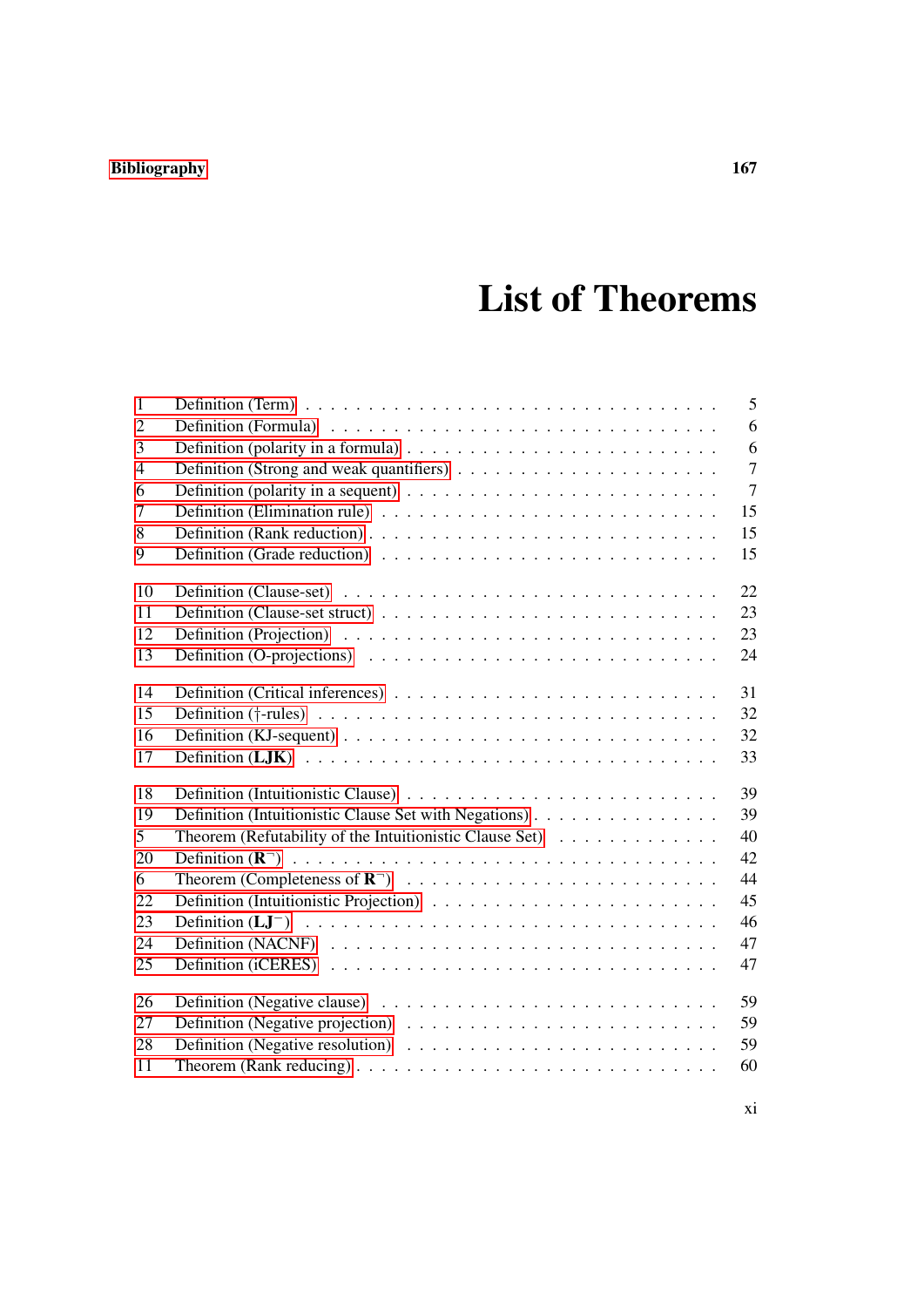| 32 Definition (Joining) $\ldots \ldots \ldots \ldots \ldots \ldots \ldots \ldots \ldots \ldots \ldots \ldots$ 74 |  |
|------------------------------------------------------------------------------------------------------------------|--|
|                                                                                                                  |  |
|                                                                                                                  |  |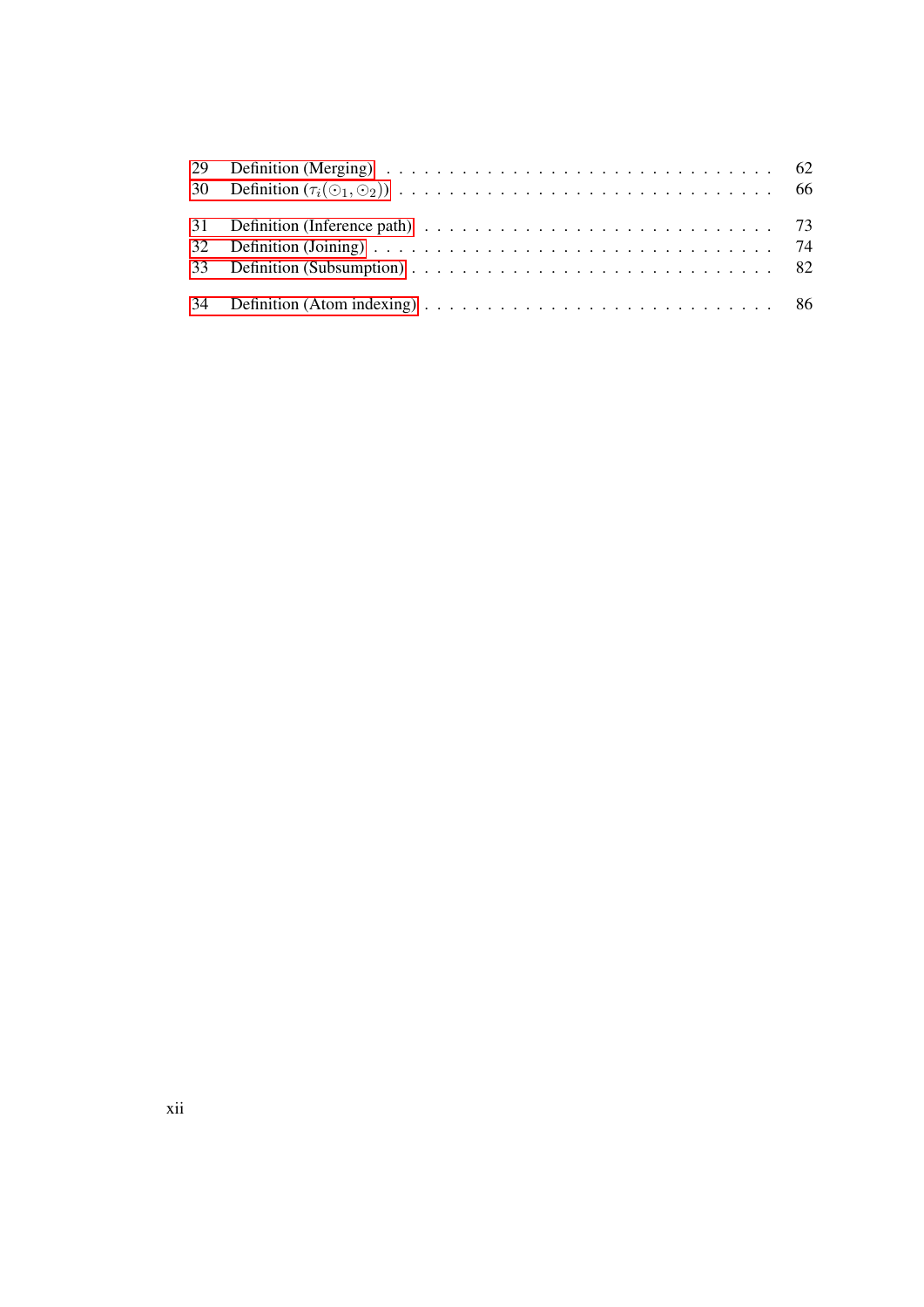## CHAPTER

### The Big Picture

<span id="page-16-0"></span>"What is your PhD?" This is probably the first thing we get asked when people find out we are doing a PhD. Unfortunately, this is also the most dreaded question of almost every PhD student I know. I think it is because we get so involved in the work, and we worry so much about the details to make something work, that we end up forgetting what that something is. And when we get asked this question, we can immediately think of a million tiny things that need to be solved, and that is effectively what we are doing in a daily basis, but that is not the answer the other person is expecting. They want the big picture.

It is important not to loose track of what is the big picture. We must be able to understand the purpose of what we are doing and to explain this to other people. Otherwise, how can we convince funding agencies, employers, relatives and even ourselves of the importance of our work? This chapter is dedicated to the big picture of my PhD.

#### <span id="page-16-1"></span>1.1 Cut-elimination

Mathematicians are exact and precise people. Maybe because mathematics is an exact and precise science. Problems need to be well defined, as well as solutions. Theorems need to be proved. A correct proof is the utmost guarantee that a statement is true, while just one counterexample is enough to state that a statement is false. We can say that mathematics revolves around theorems and its proofs. This work is about proofs.

Proofs can be seen as mathematical objects themselves. Like any decent mathematical object, there are some operations that can be performed with them. The problem with proofs is that they are generally presented to people not as mathematical objects, but as a text in natural language proving stuff about other mathematical objects. So it can be a bit hard to convince them that we can work with proofs as we work with natural numbers, real numbers, graphs, trees, etc. But take my word for it, they are also mathematical objects.

Have you ever thought how hard it would be to multiply one hundred and twenty three by forty four? This looks much easier: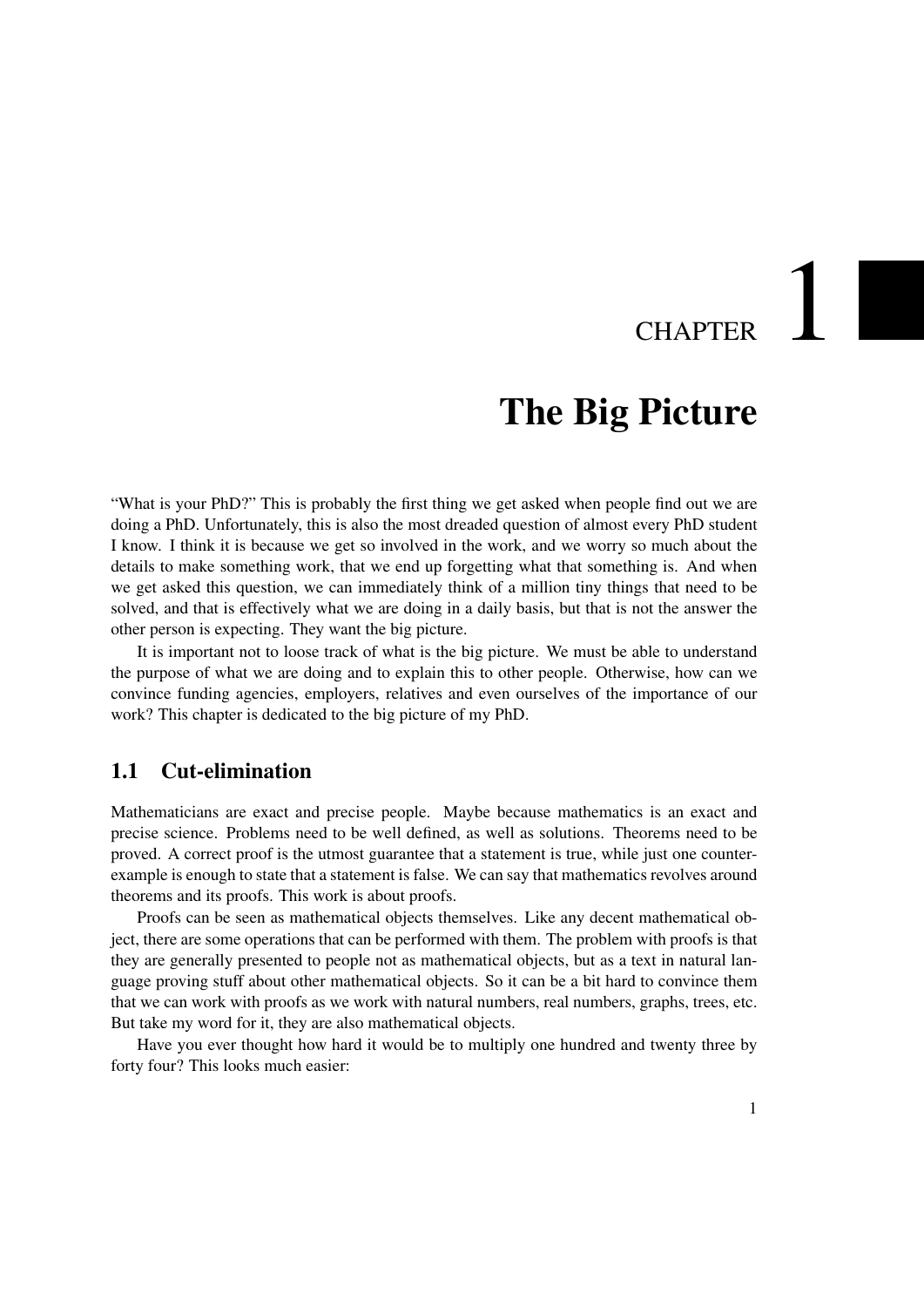Defining operations to a text might be a bit hard, so we have a formal language to represent these proofs. This language is logic. We present it in Chapter [2.](#page-20-0)

So what can we do with proofs? Well, lots of things! We can for example develop computer programs that will try to prove statements (semi-)automatically or that will check if a proof is correct [\[1,](#page-182-1) [2\]](#page-182-2). We can compare proofs and identify common structures that might become new mathematical concepts [\[29\]](#page-184-0). We can transform them in a systematic way and have new insights from a different proof of a theorem [\[7\]](#page-182-3). We can develop ways of finding counter-examples of a theorem from a failed proof [\[26\]](#page-183-0). We can extract algorithms from it [\[32\]](#page-184-1). Just to cite a few. The research field that deals with formal proofs is called *proof theory*.

This work concerns proof transformation. More specifically, we try to develop an operation that will eliminate the use of lemmas in a proof. Lemmas are *helper statements* that are used to prove something. Suppose for example that you want to prove  $(x+y)^2 = x^2 + 2xy + y^2$ . You can use the definition of exponentiation and do the following:

$$
(x+y)(x+y) = xx + xy + yx + yy
$$

Again using the definition of exponentiation, we obtain  $x^2$  and  $y^2$ . Now we can use the fact that multiplication is commutative as a lemma, and get  $2xy$ . Formally, we would have to prove that multiplication is commutative, and then carry on the proof of our main theorem.

The thing about lemmas is that they can be anything. They don't even need to be within the same theory of the theorem you are proving. We can, for example, prove something about number theory using lemmas of topology [\[3\]](#page-182-4). Math can be tricky. By removing the lemmas of a proof, we guarantee that this proof will be "pure", meaning that it will use statements only of the theory we are working with. Although the "lemmaless" proofs can be much longer, they can also be conceptually simpler.

In the formal language we are using, lemmas corresponds to structures called *cuts*. Therefore, *cut-elimination* will stand for *lemma elimination*.

#### <span id="page-17-0"></span>1.2 Intuitionistic logic

We said before that, in order to define operations on proofs, we must represent them using a formal language. In our case, this language is logic. But this is less exact than it sounds. There are in fact hundreds of logics scattered around, so we have to pick one. We choose intuitionistic logic.

"Why?", you ask. Because intuitionistic proofs are special. Well, actually, *constructive* proofs are special, and intuitionistic logic has a nice constructive flavor. One can argue that there are better logics to deal with constructivism, but intuitionistic logic is one that has a solid mathematical justification and it makes sense to choose a more established and well-founded logic. Although not the best constructive logic, the motivation for intuitionistic logic was Brouwer's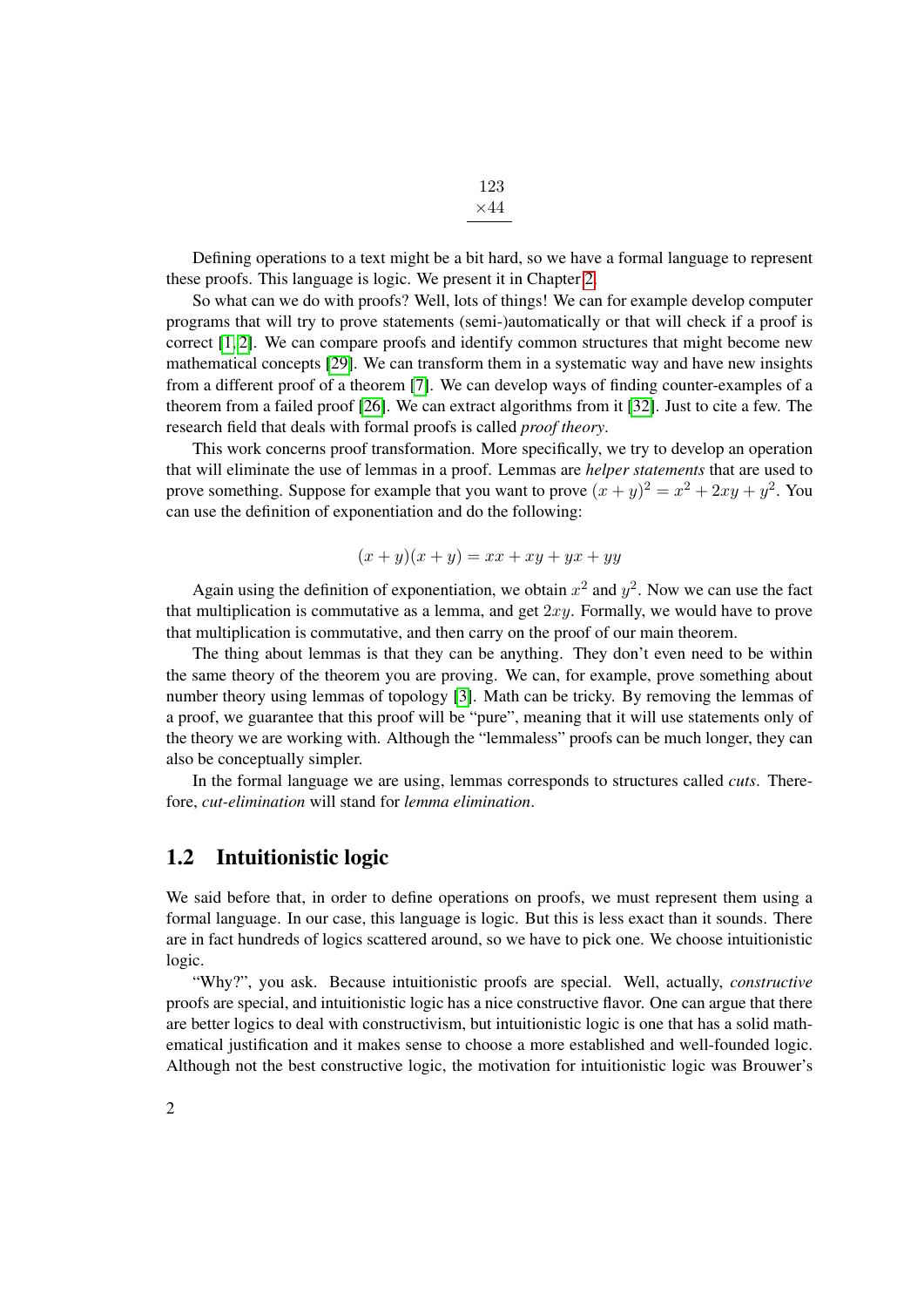philosophy of *intuitionism*, in which a proposition is valid only if it can be constructed from a set of axioms. This is the definition of constructivism itself.

But why is constructiveness so important? In general, constructive proofs are more informative than non-constructive proofs. Take for example the triangle inequality theorem:

Theorem 1. *Let* a*,* b *and* c *be the lenghts of the sides of an arbitrary triangle such that* c *is the length of the side opposite to the biggest angle. Then*  $c < a + b$ .

There is a non-constructive and a constructive proof for that.

*Non-constructive Proof.* Assume that  $c \ge a + b$ . We know that  $a, b, c > 0$ , since these are lengths of a triangle's sides. Then we can square both sides:

$$
c^2 \ge a^2 + 2ab + b^2 > a^2 + b^2
$$

From the transitivity of the operators, we conclude that  $c^2 > a^2 + b^2$ .

But note that the Pythagorean theorem states that, for right triangles,  $c^2 = a^2 + b^2$ , where c is the hypotenuse, i.e., the side opposite to the biggest angle.

By assuming the contrary of the theorem, we reached a contradiction, therefore the theorem holds.  $\Box$ 

*Constructive Proof.* Suppose we have the following triangle:



Then we know that  $c = x + y$ . Using the trigonometric functions we can compute:

$$
x = a \cos \alpha
$$

$$
y = b \cos \beta
$$

We also know that  $0^{\circ} < \alpha, \beta < 90^{\circ}$ , therefore  $0 < \cos \alpha, \cos \beta < 1$  and  $a \cos \alpha < a$  and  $b \cos \beta < b$ . Using the equation we obtain:

$$
c = x + y = a\cos\alpha + b\cos\beta < a + b
$$

We can conclude then that the inequality holds.

 $\Box$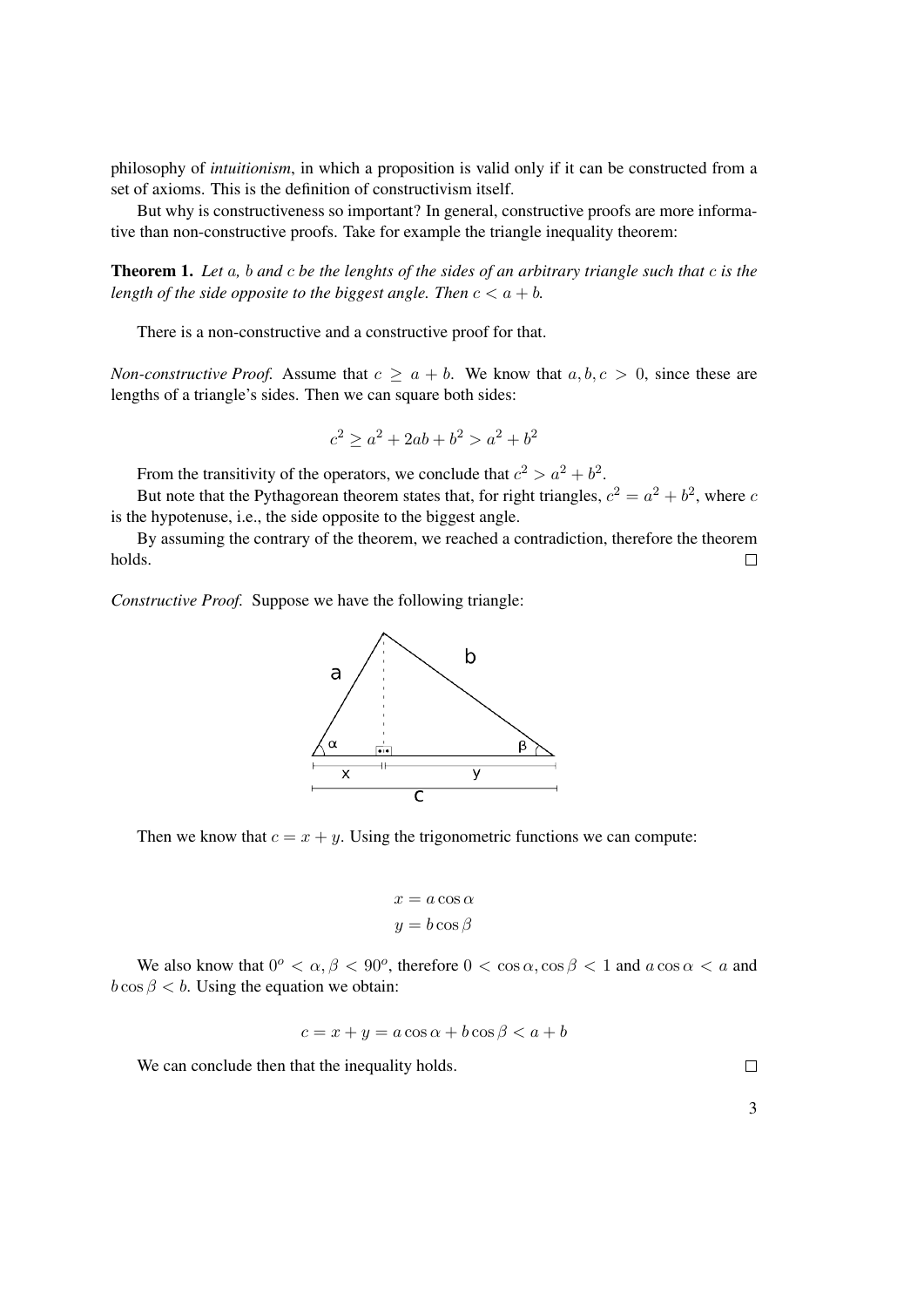Note how different these proofs are. Although the constructive one seems a bit more complicated, it proves the inequality by actually showing how to compute the value for  $c$ , and then concluding that it holds. That's the kind of information we like about constructive proofs. From the non-constructive one, we simply know that the theorem holds, and nothing more.

Intuitionistic logic is an attempt to formalize this constructivism in a deductive system. Another reason why we choose this logic is the *Curry-Howard isomorphism*, which relates mathematical proofs to computer programs. In principle, we could extract algorithms from proofs of statements. In our example, we can use the constructive proof to obtain an algorithm that computes  $c$  in a triangle.

So there. We want to eliminate lemmas from constructive proofs. From now on we start going into the details. We will show the formal language with which we represent proofs, then we present a well-known method for eliminating these lemmas in this formalism (Chapter [2\)](#page-20-0). Then we go on to present another method to eliminate lemmas, on which our solution is based (Chapter [3\)](#page-34-0). The following chapters are dedicated to studying proof transformations inspired by that of Chapter [3](#page-34-0) which can work for a fragment of intuitionistic logic.

You might notice that nothing more will look constructive or like a proof at all, but let's try to keep the big picture in mind.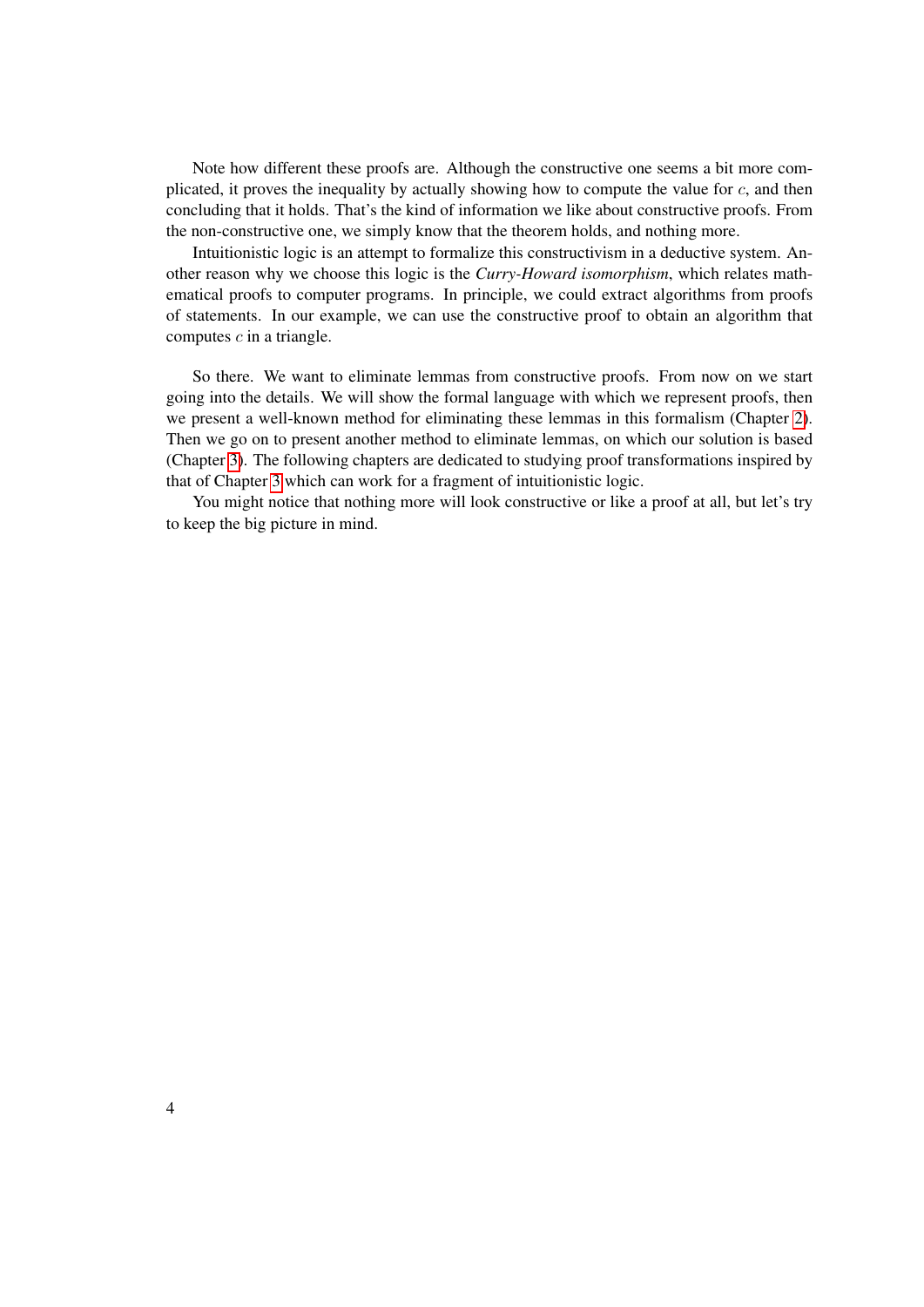# CHAPTER  $2$

### Logic

<span id="page-20-0"></span>In order to facilitate, and possibly automate, the analysis of proofs, it is necessary to represent them using a formal language. We are aware that using this language does not necessarily make proofs more readable for humans, but it is essential for automation. In our case, we will use the language of first-order logic.

#### <span id="page-20-1"></span>2.1 Basic concepts

We start introducing basic concepts of logic. These are the building blocks of formal proofs. Propositions (statements or theories) are represented using formulas, steps of reasoning are represented with inference rules and proofs are a set of structured inferences. We will explain each of these elements now.

#### Formulas

The definition of formulas in first-order logic depends on the *signature* of the theory being considered. This signature is simply a set of symbols and their roles. First of all, there is a set of *constant symbols*, usually represented by lowercase letters from the beginning of the alphabet, such as a, b and c. There is also a set of *function symbols*, which need to be specified with their arities. These are represented by lowercase letters such as f, g and h. *Variable symbols* use letters from the end of the alphabet, like x, y and z. Finally, there is a set of *relation symbols* and their respective arities, represented by uppercase letters.

The most basic elements of a formula are terms.

<span id="page-20-2"></span>Definition 1 (Term). *A term is defined as follows:*

- *Any variable is a term.*
- *Any constant is a term.*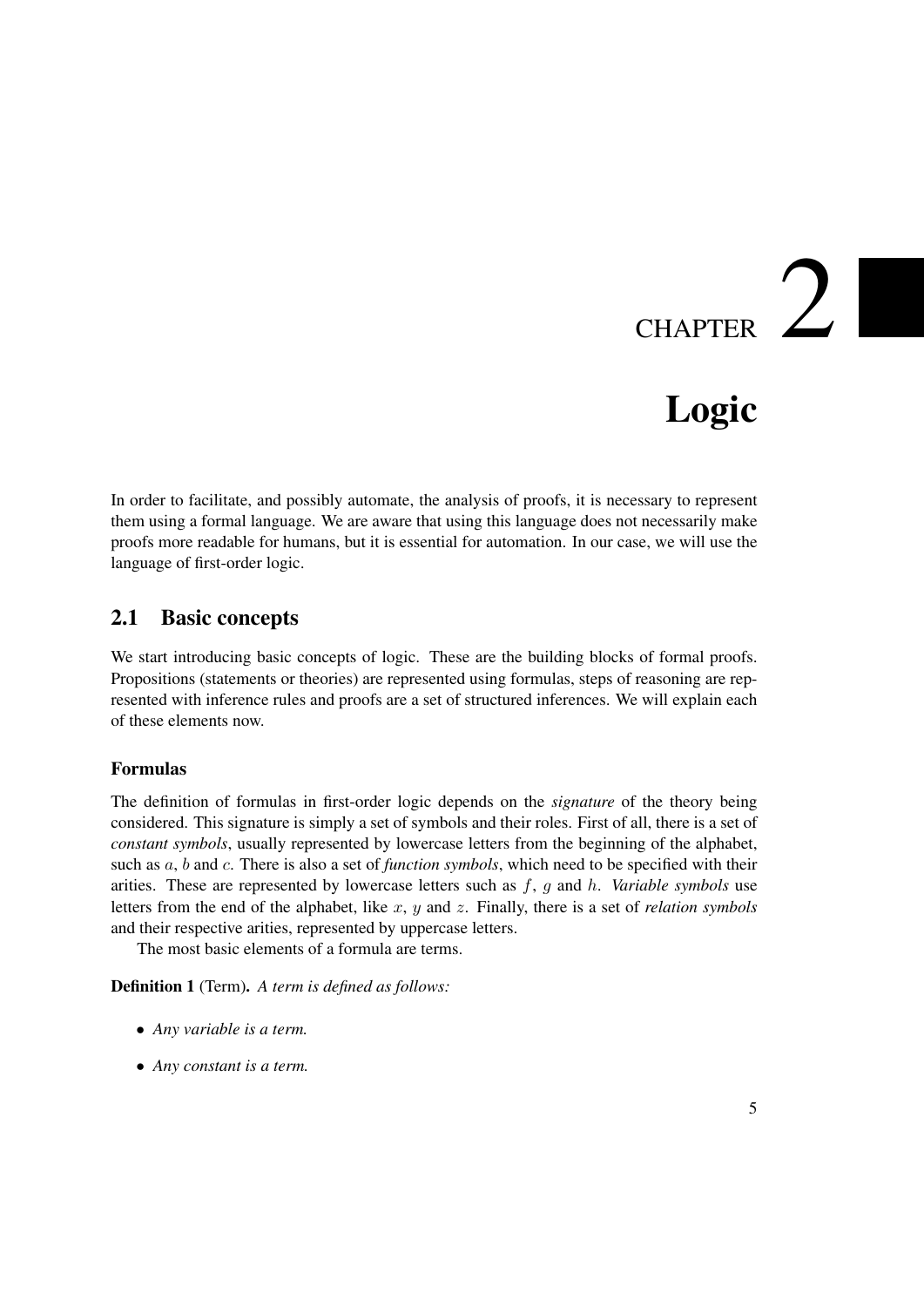• If f is an n-ary function symbol, and  $t_1, ..., t_n$  are terms, then  $f(t_1, ..., t_n)$  is a term.

Since we are working on *first-order* logic, all terms have type  $\iota$ , meaning that they are of one simple elementary type, and not composed type such as  $\iota \to \iota$ . That said,  $\iota$  could be instantiated as any type, e.g., natural number, real number, fruits, animals, etc.

Using the terms, we can construct formulas.

<span id="page-21-0"></span>Definition 2 (Formula). *A formula is defined as follows:*

- If R is an n-ary relation symbol and  $t_1, ..., t_n$  are terms, then  $R(t_1, ..., t_n)$  is a formula *(also called* atomic *formula).*
- *If* F *is a formula and* x *is a variable symbol, then* ∀x.F x *and* ∃x.F x *are formulas.*
- If  $F$  *is a formula, then*  $\neg F$  *is a formula.*
- *If*  $F_1$  *and*  $F_2$  *are formulas, then*  $F_1 \wedge F_2$ ,  $F_1 \vee F_2$  *and*  $F_1 \rightarrow F_2$  *are formulas.*

Each connective  $\forall$ ,  $\exists$ ,  $\neg$ ,  $\wedge$ ,  $\vee$ ,  $\rightarrow$  takes its usual meaning, i.e., universal quantification, existential quantification, negation, conjunction, disjunction and implication, respectively.

Note that the only difference between function and relation symbols is that function symbols are applied to a tuple of terms of type  $\iota$  forming an expression of type  $\iota$ , while relation symbols are applied to tuples of terms of type ι but form an expression of type o (i.e. *true* or *false*).

In general, we will construct formulas using uppercase letters which are simply placeholders for other formulas (possibly more complex).

Given a formula, it will be useful in the future to classify its sub-formulas as positive or negative occurrences. For that we define the *polarity* of sub-formulas.

<span id="page-21-1"></span>**Definition 3** (polarity in a formula). Let F be a formula and F' a sub-formula of F. Then we *can define the* polarity *of*  $F'$  *in*  $F$ *, i.e.,*  $F'$  *can be* positive *or* negative *in*  $F$ *, according to the following criteria:*

- *If*  $F \equiv F'$ *, then*  $F'$  *is* positive *in*  $F$ *.*
- *If*  $F \equiv A \land B$  *or*  $F \equiv A \lor B$  *or*  $F \equiv \forall x.A$  *or*  $F \equiv \exists x.A$  *and*  $F'$  *is* positive (negative) *in* A *or* B*, then* F 0 *is* positive *(*negative*) in* F*.*
- If  $F \equiv A \rightarrow B$  and  $F'$  is positive (negative) in B, then  $F'$  is positive (negative) in F.
- If  $F \equiv A \rightarrow B$  and  $F'$  is positive (negative) in A, then  $F'$  is negative (positive) in F.
- If  $F \equiv \neg A$  and  $F'$  is positive (negative) in A, then  $F'$  is negative (positive) in F.

Another important concept that will be mentioned frequently is that of *strong* and *week* quantifiers.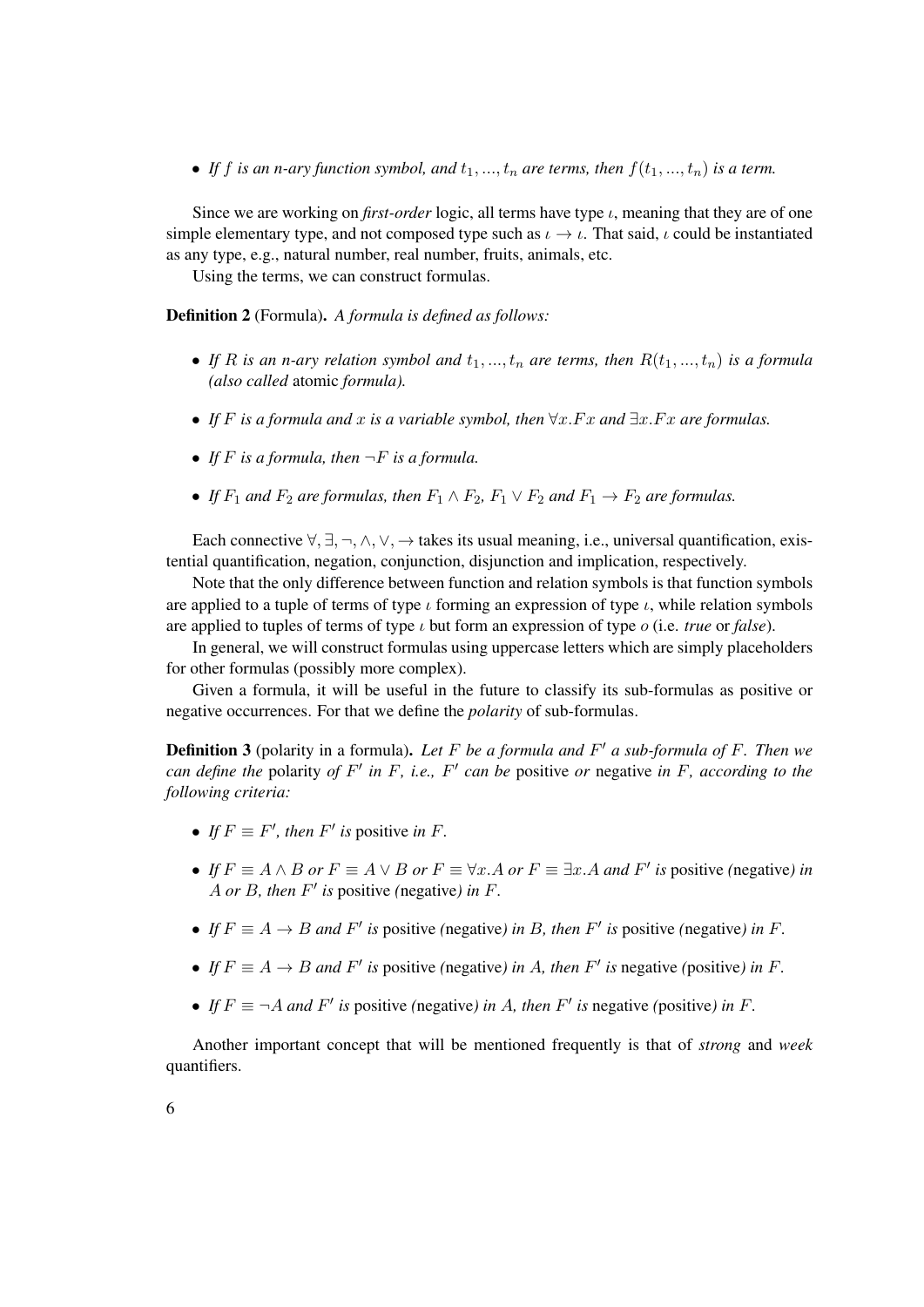<span id="page-22-0"></span>**Definition 4** (Strong and weak quantifiers). Let F be a formula. If  $\forall x$  occurs positively (neg*atively) in* F, then  $\forall x$  *is called a* strong (weak) quantifier. If  $\exists x$  *occurs positively (negatively) in* F, then  $\exists x$  *is called a* weak (strong) quantifier. Let  $A_1, ..., A_n \vdash B_1, ..., B_m$  be a sequent. *A quantifier is called strong (weak) on this sequent if it is strong (weak) on the corresponding formula*  $A_1 \wedge ... \wedge A_n \rightarrow B_1 \vee ... \vee B_m$ .

Using formulas we can represent propositions such as "the sum of even numbers is an even number":

 $\forall x. \forall y. (even(x) \land even(y) \rightarrow even(x + y))$ 

The signature of the theory in which this formula is being considered would need to have  $x$ and y as variable symbols,  $+$  as a binary function symbol and *even* as a unary relational symbol. Moreover, we could infer that  $\iota$ , the type of terms, is the type of integers.

#### Sequents

Now that we can represent propositions using formulas, we need something to represent that from a set of propositions other propositions can be derived (or proven). This is the role of *sequents*.

**Definition 5.** A sequent *is of the form*  $\Gamma \vdash \Delta$ *, where*  $\Gamma$  *and*  $\Delta$  *are multi-sets of formulas. We say that*  $\Gamma$  *is the antecedent while*  $\Delta$  *is the succedent.* 

Intuitively, it denotes that the conjunction of the formulas in  $\Gamma$  entails (or implies, represented by the symbol  $\vdash$ ) the disjunction of the formulas in  $\Delta$ . This means that a sequent:

$$
A_1, ..., A_n \vdash B_1, ..., B_m
$$

where  $A_i$  and  $B_i$  are formulas, can actually be represented by the formula:

$$
A_1 \wedge \ldots \wedge A_n \to B_1 \vee \ldots \vee B_m
$$

Why use sequents then? Because sequents (and not formulas) are used to specify deduction steps that compose a proof in sequent calculus, which is presented next.

Analogous to the formula case, we can also define polarity of formulas within a sequent.

<span id="page-22-1"></span>**Definition 6** (polarity in a sequent). Let  $S = A_1, ..., A_n \vdash B_1, ..., B_m$  be a sequent. A formula *is said be* positive (negative) in S if it is positive (negative) in the corresponding formula:  $A_1 \wedge$  $\ldots \wedge A_n \to B_1 \vee \ldots \vee B_m.$ 

#### Sequent Calculus

Sequent calculus is a deduction system in which proofs can be represented. The system is a set of *inference rules* that operate on sequents. An example of such a rule is:

$$
\frac{\Gamma\vdash\Delta,A\quad \Gamma\vdash\Delta,B}{\Gamma\vdash\Delta,A\land B}\ \land_r
$$

| ۰,<br>× |   |  |
|---------|---|--|
|         |   |  |
|         |   |  |
|         |   |  |
|         | I |  |
|         |   |  |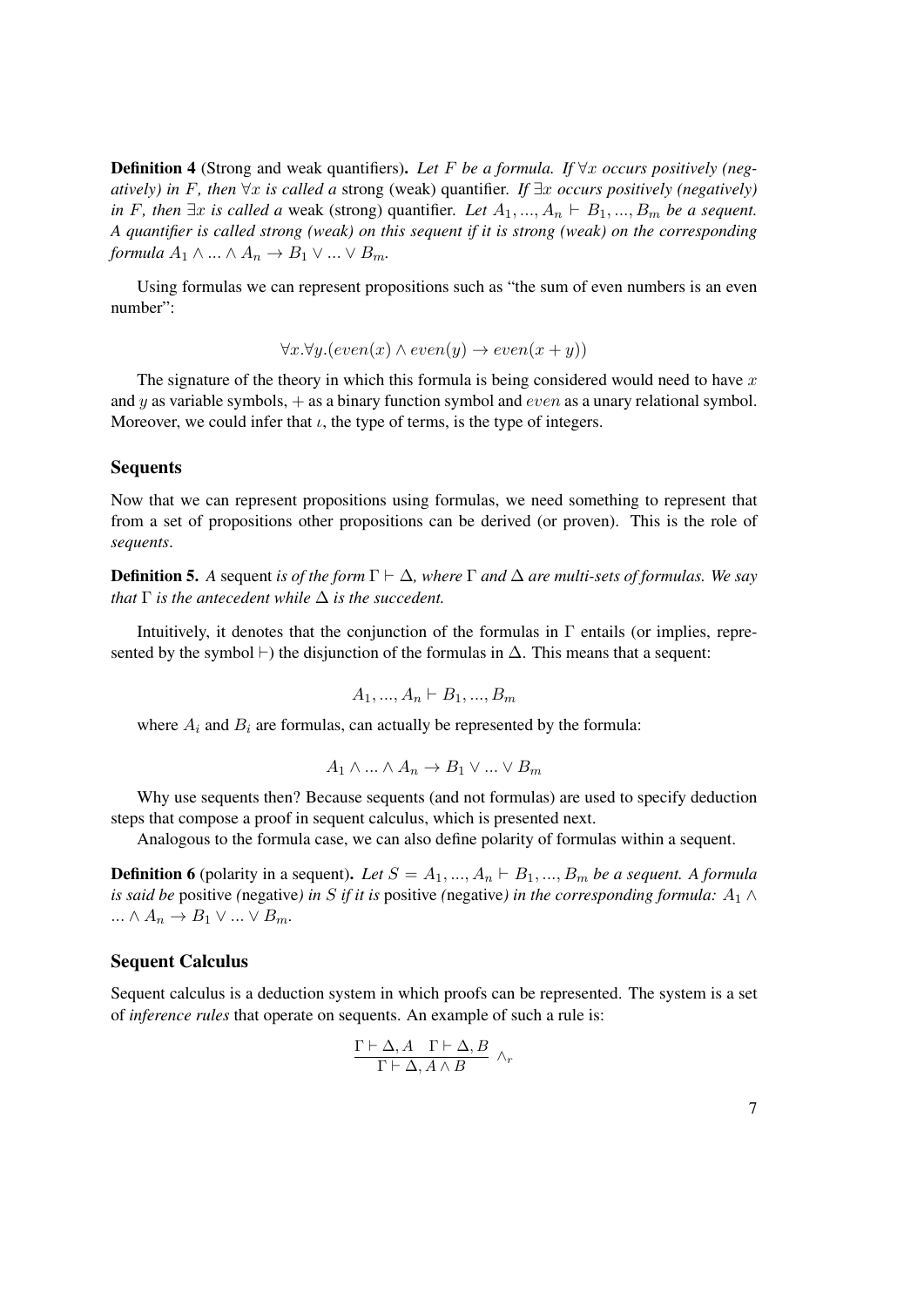Bottom-up this rule can be read as: in order to prove  $A \wedge B$  we need to prove A and we need to prove  $B$ . Alternatively, we can read this rule top-down as: if we could prove  $A$  and we could prove B, then we can certainly assume  $A \wedge B$ .

Γ and ∆ are called the left and right contexts respectively. The sequent below the horizontal line is called the conclusion and the sequents above the horizontal line are the premises. In principle a sequent calculus rule can have any number of premises, but the systems used in this work have only 0-, 1- or 2-premise rules. Moreover,  $A \rightarrow B$  is referred to as the *main formula*, while A and B in the premises are *auxiliary formulas*.

In these rules, it is always the case that a proof of the premises implies in a proof of the conclusion. Additionally, for some rules, the converse also holds, meaning that a proof of the conclusion implies in a proof of the premises. We call these bidirectional rules *invertible*, while the others are *non-invertible*.

Most of the rules in a sequent calculus system are what we call *logical* rules, meaning that they operate on a formula and its sub-formulas, like the  $\wedge_r$  rule presented previously. But there are also *structural* rules, like contraction (copies a formula - bottom-up), weakening (erases a formula - bottom-up) and the famous cut (which will be explained soon with more details). Here are left contraction, left weakening and the cut:

$$
\frac{\Gamma, A, A \vdash \Delta}{\Gamma, A \vdash \Delta} c_l \quad \frac{\Gamma \vdash \Delta}{\Gamma, A \vdash \Delta} w_l \quad \frac{\Gamma \vdash \Delta, A \quad A, \Gamma \vdash \Delta}{\Gamma \vdash \Delta} cut
$$

The other type of rule in sequent calculus systems is the *axiom*, which is a 0-premise rule:

$$
\overline{A \vdash A}
$$

Observe that the 2-premise, or binary, rules presented ( $\wedge_r$  and cut) have the same left and right contexts in the premises and conclusion. This is because they are *additive* rules. We can also specify them as *multiplicative* rules:

$$
\frac{\Gamma\vdash\Delta,A\quad \Gamma'\vdash\Delta',B}{\Gamma,\Gamma'\vdash\Delta,\Delta',A\wedge B}\,\,\wedge_r\ \ \, \frac{\Gamma\vdash\Delta,A\quad A,\Gamma'\vdash\Delta'}{\Gamma,\Gamma'\vdash\Delta,\Delta'}\, \,cut
$$

Note that in multiplicative rules the contexts from the conclusion are split among the premises. When the structural rules of weakening and contraction are available in the calculus, it does not matter if we use additive or multiplicative rules. In this work, we use mostly multiplicative calculi.

Depending on which rules are available in a sequent calculus systems, some formulas are derivable (meaning that they can be proved) while others are not. So naturally, different logics have different sequent calculus systems. Of course the relation is not one to one. There are sets of rules that do not represent any logic, while there are different sets of rules that represent the same logic.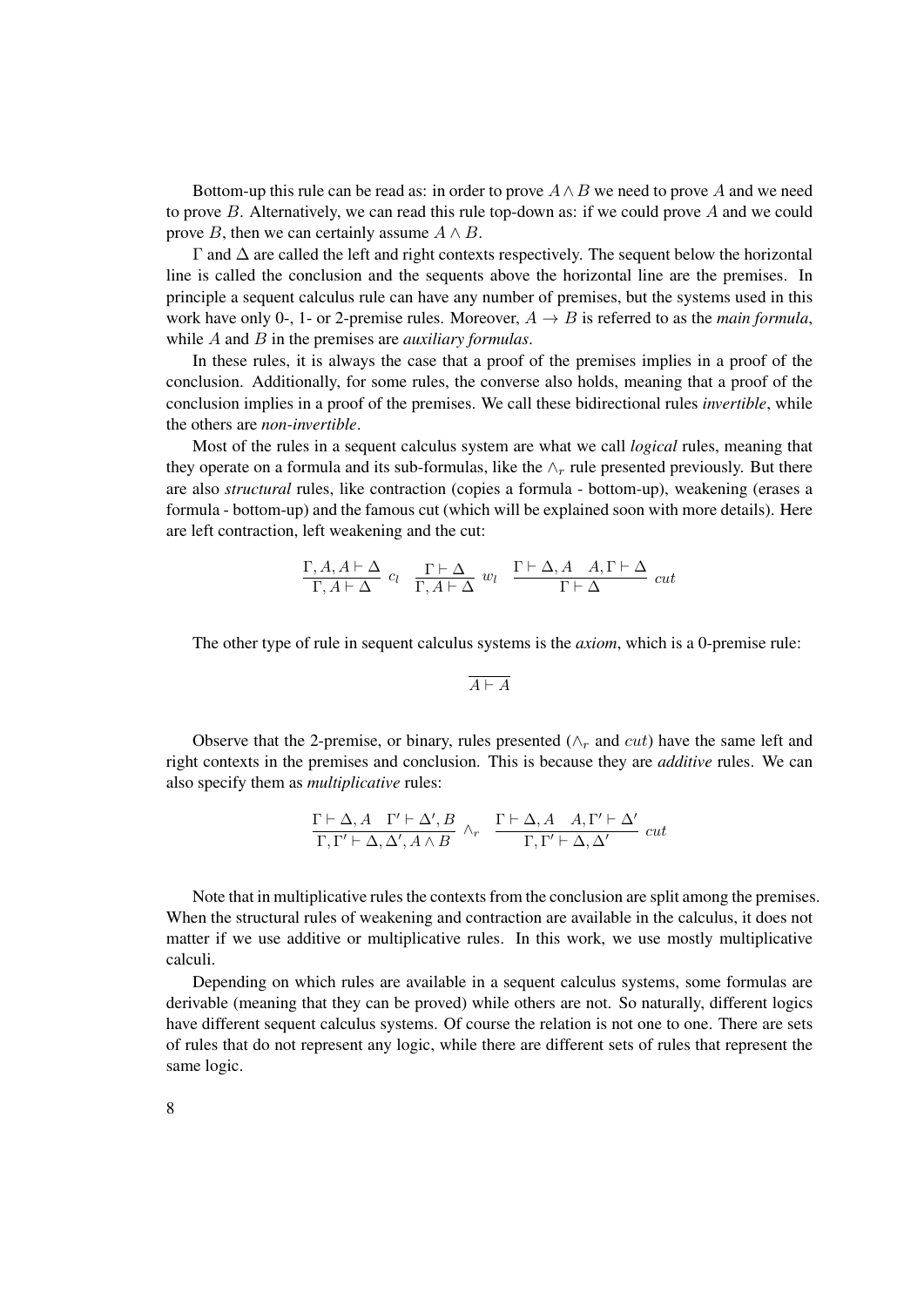#### **Proofs**

So we have formulas that represent propositions, they can be organized in sequents to which rules of a sequent calculus are applied. How does this make a proof?

A proof of a sequent  $\Gamma \vdash \Delta$  in a sequent calculus S is a tree composed by rules of S having  $\Gamma \vdash \Delta$  as the root, or *end-sequent*, and axioms as the leaves. In general, this "tree" is upsidedown of the usual way trees are represented in computer science. Here's a proof of a simple statement:

| $\frac{even(2)+even(2)-even(4)+even(4)}{even(2),even(4)+even(2)\wedge even(4)}$                                                                                                                                                                                                                                                                                                                                                                                                                                                                                                                                              |  | $\frac{even(2+4) \vdash even(2+4)}{\longrightarrow}$ |  |
|------------------------------------------------------------------------------------------------------------------------------------------------------------------------------------------------------------------------------------------------------------------------------------------------------------------------------------------------------------------------------------------------------------------------------------------------------------------------------------------------------------------------------------------------------------------------------------------------------------------------------|--|------------------------------------------------------|--|
| $\frac{even(2), even(4), even(2) \wedge even(4) \rightarrow even(2+4) \vdash even(2+4)}{even(2), even(4), \forall y.(even(2) \wedge even(y) \rightarrow even(2+y)) \vdash even(2+4)} \qquad \qquad \downarrow \qquad \downarrow \qquad \downarrow \qquad \downarrow \qquad \downarrow \qquad \downarrow \qquad \downarrow \qquad \downarrow \qquad \downarrow \qquad \downarrow \qquad \downarrow \qquad \downarrow \qquad \downarrow \qquad \downarrow \qquad \downarrow \qquad \downarrow \qquad \downarrow \qquad \downarrow \qquad \downarrow \qquad \downarrow \qquad \downarrow \qquad \downarrow \qquad \downarrow \$ |  |                                                      |  |
|                                                                                                                                                                                                                                                                                                                                                                                                                                                                                                                                                                                                                              |  |                                                      |  |
|                                                                                                                                                                                                                                                                                                                                                                                                                                                                                                                                                                                                                              |  |                                                      |  |

Sometimes we will use a double line to indicate that more than one inference rule was applied.

One thing I learned in the past years is that people read proofs differently. Some read them bottom-up, others read them top-down, and it is often unclear to refer to an inference application "before" or "after" another. I also learned that both directions have their merits, and in this thesis there are some situations in which one or the other makes sense. I try to make it always clear in which direction I am working.

#### <span id="page-24-0"></span>2.2 Logics

Earlier I said that different sequent calculus systems correspond to different logics. Yes, logics, in plural. You'd think that a logic is what is logical, it is correct reasoning, so how can there be more than one? Well, first of all, you might have found out by now that there's no such thing as *the correct* reasoning. Secondly, the logic as we learn in school (ands and ors operations, negations, etc.) is *not* the logic our brains reasons with. There is research in this direction though [\[31\]](#page-184-2), they try to find what is the brain's logic basically.

A logic can be defined in many ways. And "what is a logic" can be a very philosophical question. Since I did not study philosophy, I apologize to the philosophers in advance, and define a logic as I think suits best for this work.

Since a logic can be represented by different sequent calculi, this is obviously not a good way to define it. At the same time, it is not all that bad. But in this work there are different calculi for the same logic, so it is not a reasonable definition. First of all, a logic has a set of operators. All the logics we are dealing with in this work use the operators:  $\wedge$ ,  $\vee$ ,  $\neg$ ,  $\rightarrow$ ,  $\forall$  and ∃. When we work with formulas that do not contain the quantifiers ∀ and ∃, we say that we are in *propositional logic*. If the quantifiers are present, we call it *predicate logic*. Then there is a meaning for each of those operators, what we call *semantics*. The semantics might seem clear to you now, but there are subtle differences which result in different logics. Apart from the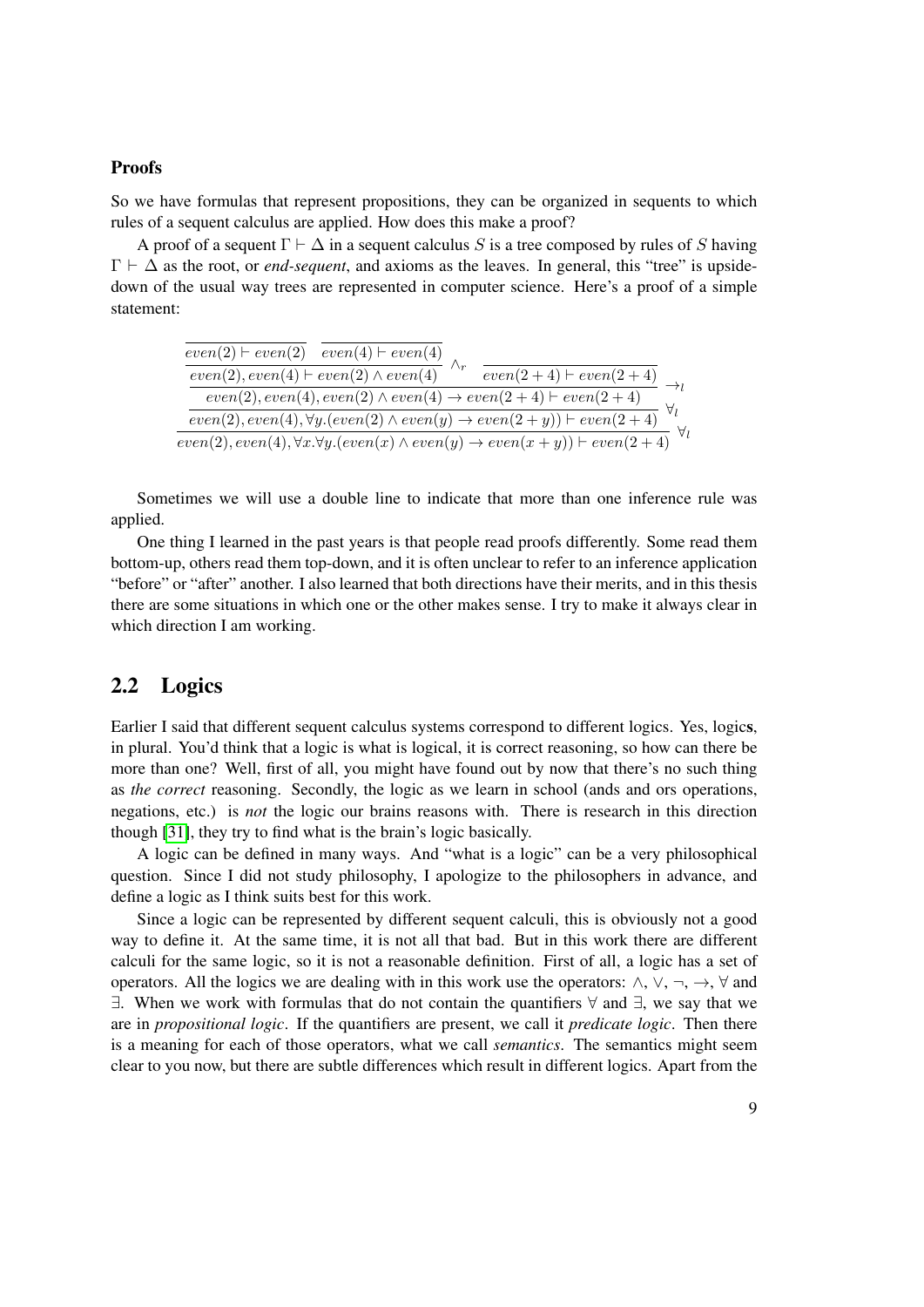operators, a logic has also a set of truth values, which can be two, three, finitely or even infinitely many. In our case, we have two truth values: *true* and *false*.

Given a signature and these operators, we can construct well-defined formulas in a logic. Depending on the semantics of the operators, the *interpretation* given to each symbol and the *domain* considered, these formulas might be *satisfiable*, *valid* or neither. We say that the interpretation of the symbols and the domain compose a *model*. A formula is satisfiable if it is evaluated to true in *at least one* model, and it is valid if it is evaluated to true in *every* model. Take for example the formula:

$$
\forall x. (A(x) \to B(x))
$$

If we interpret  $A(x)$  as x *is natural* and  $B(x)$  as x *is an integer* and take Z as the domain, then the formula is of course true (considering the most natural semantics of  $\forall$  and  $\rightarrow$ ). Therefore, the formula is satisfiable. If, on the other hand, we interpret  $A(x)$  as x is an integer and  $B(x)$  as x *is natural*, then the formula will be false if we consider the domain  $\mathbb{Z}$ . We can conclude then that it is not valid.

In contrast to that, the formula  $\forall x. (A(x) \rightarrow A(x))$  is valid. Note that this will be true independently of how we interpret  $A(x)$  and which domain we choose. We will define a logic as the set of valid formulas. Moreover, this set should be closed under consequence, i.e., if  $A_1, ..., A_n$  are valid formulas and they entail another formula B, then B must also be valid.

In this work we will use two logics: *classical* and *intuitionistic*. We can say that the set of valid first-order formulas in intuitionistic logic is a subset of valid first-order formulas in classical logic. The same holds for proofs. In the next sessions we define each logic in detail.

#### <span id="page-25-0"></span>2.3 Classical Logic

Classical logic is probably the logic that non-logicians have in mind when I say that I work with logic. Its sequent calculus, called LK, is depicted in Figure [2.1](#page-26-0) and every valid formula has a proof using these rules. Classical logic can be seen as the logic of *stable truth*, in the sense that every sentence is always either true or false. One evidence of this is the fact that the *principle of excluded middle* holds in this logic. This is a proof of this principle in the sequent calculus LK:

$$
\frac{\overline{A \vdash A}}{\vdash A, \neg A} \neg_r\n\frac{\vdash A, \neg A}{\vdash A, A \lor \neg A} \lor_{r2}\n\frac{\vdash A \lor \neg A, A \lor \neg A}{\vdash A \lor \neg A} \lor_{r1}\n}{c_r}
$$

The operators of classical logic have a most natural semantics, which use exactly their natural language counterparts. In order to describe the semantics of logics, we will use the *satisfiability* relation  $\vdash$ . The expression  $\mathcal{M} \models F$  denotes that F is evaluated to true in model  $\mathcal{M}$  (remember that a model is simply an interpretation  $\mathcal I$  of the symbols and a domain  $\mathcal D$ ). Then the semantics of classical logic can be stated as: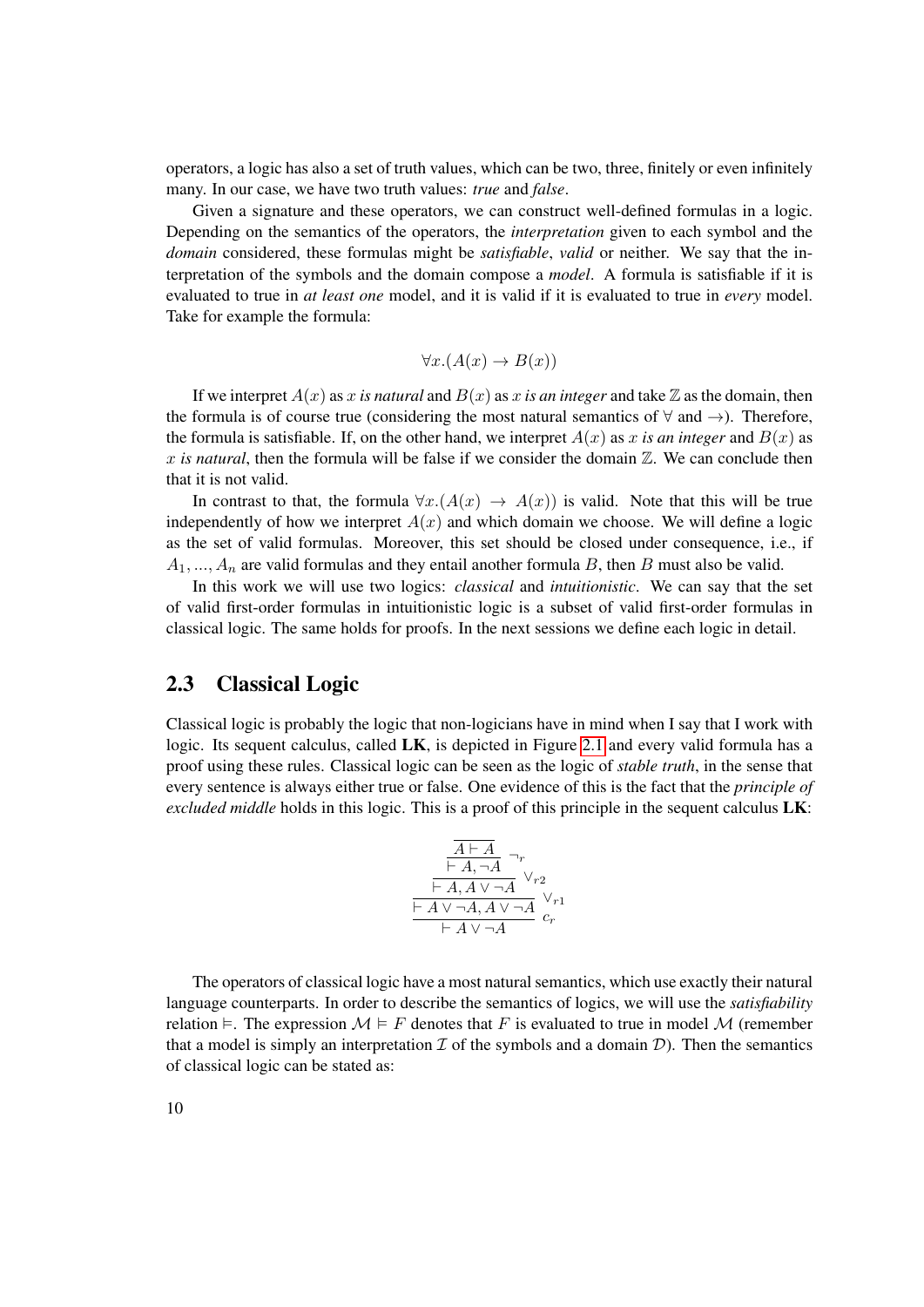$$
\frac{\Pi_{1} \vdash \Delta_{1}, P \quad \Gamma_{2}, P \vdash \Delta_{2}}{\Gamma, \neg P \vdash \Delta} [\text{Cut}]
$$
\n[Cut]\n
$$
\frac{\Gamma \vdash \Delta, P}{\Gamma, \neg P \vdash \Delta} [\neg_{l}] \quad \frac{\Gamma, P \vdash \Delta}{\Gamma \vdash \Delta, \neg P} [\neg_{r}]
$$
\n[KL]\n
$$
\frac{P_{i}, \Gamma \vdash \Delta}{P_{1} \land P_{2}, \Gamma \vdash \Delta} [\land_{li}] \quad \frac{\Gamma_{1} \vdash \Delta_{1}, P \quad \Gamma_{2} \vdash \Delta_{2}, Q}{\Gamma_{1}, \Gamma_{2} \vdash \Delta_{1}, \Delta_{2}, P \land Q} [\land_{r}]
$$
\n[KL]\n
$$
\frac{P_{i}, \Gamma \vdash \Delta_{1} Q_{i}, \Gamma_{2} \vdash \Delta_{2}}{P \lor Q_{i}, \Gamma_{1}, \Gamma_{2} \vdash \Delta_{1}, \Delta_{2}} [\lor_{l}] \quad \frac{\Gamma \vdash \Delta, P_{i}}{\Gamma \vdash \Delta, P_{1} \lor P_{2}} [\lor_{ri}]
$$
\n[KL]\n
$$
\frac{\Gamma_{1} \vdash \Delta_{1}, P \quad Q_{i}, \Gamma_{2} \vdash \Delta_{2}}{\Gamma \vdash \Delta, \Delta_{2}} [\neg_{l}] \quad \frac{\Gamma, P \vdash \Delta, Q}{\Gamma \vdash \Delta, P \to Q} [\neg_{r}]
$$
\n[KL]\n
$$
\frac{P\{x \leftarrow \alpha\}, \Gamma \vdash \Delta}{\exists x. P, \Gamma \vdash \Delta} [\exists_{l}] \quad \frac{\Gamma \vdash \Delta, P\{x \leftarrow t\}}{\Gamma \vdash \Delta, \exists x. P} [\exists_{r}]
$$
\n[KL]\n
$$
\frac{P\{x \leftarrow t\}, \Gamma \vdash \Delta}{\forall x. P, \Gamma \vdash \Delta} [\forall_{l}] \quad \frac{\Gamma \vdash \Delta, P\{x \leftarrow \alpha\}}{\Gamma \vdash \Delta, \forall x. P} [\forall_{r}]
$$
\n[KL]\n
$$
\frac{P, P, \Gamma \vdash \Delta}{P, \Gamma \vdash \Delta} [\text{C}_{l}] \quad \frac{\Gamma \vdash \Delta, P, P}{\Gamma \vdash \Delta, P} [\text{C}_{r}]
$$
\n[KL]\n
$$
\frac{\Gamma \vdash \Delta}{P, \Gamma \vd
$$

<span id="page-26-0"></span>Figure 2.1: LK: Sequent calculus for classical logic. It is assumed that  $\alpha$  is a variable not contained in P,  $\Gamma$  or  $\Delta$ , t does not contain variables bound in P and  $i \in \{1, 2\}$ .

 $\mathcal{M} \models \neg F$  iff it is not the case that  $\mathcal{M} \models F$  $\mathcal{M} \models F_1 \land F_2$  iff  $\mathcal{M} \models F_1$  and  $\mathcal{M} \models F_2$  $\mathcal{M} \models F_1 \lor F_2$  iff  $\mathcal{M} \models F_1$  or  $\mathcal{M} \models F_2$  $\mathcal{M} \models F_1 \rightarrow F_2$  iff if  $\mathcal{M} \models F_1$  then  $\mathcal{M} \models F_2$  $\mathcal{M} \models \forall x . F(x)$  iff for every  $d \in \mathcal{D}$  then  $\mathcal{M} \models F[x \leftarrow d]$  $\mathcal{M} \models \exists x . F(x)$  iff there exists a  $d \in \mathcal{D}$  such that  $\mathcal{M} \models F[x \leftarrow d]$ 

A formula  $F$  is valid in classical logic if it is satisfied by every model, i.e., for all  $M$ ,  $\mathcal{M} \models F$ . Observe that  $F[x \leftarrow d]$  stands for interpreting x with d in F.

For untrained eyes, this might seem a lot of formalism for something very simple (almost stupid). But I hope you will be convinced otherwise when the semantics of intuitionistic logic is presented. A very small change in the interpretation of these symbols turn out to make a huge difference.

Note that the semantic description of the operators of a logic might not be unique.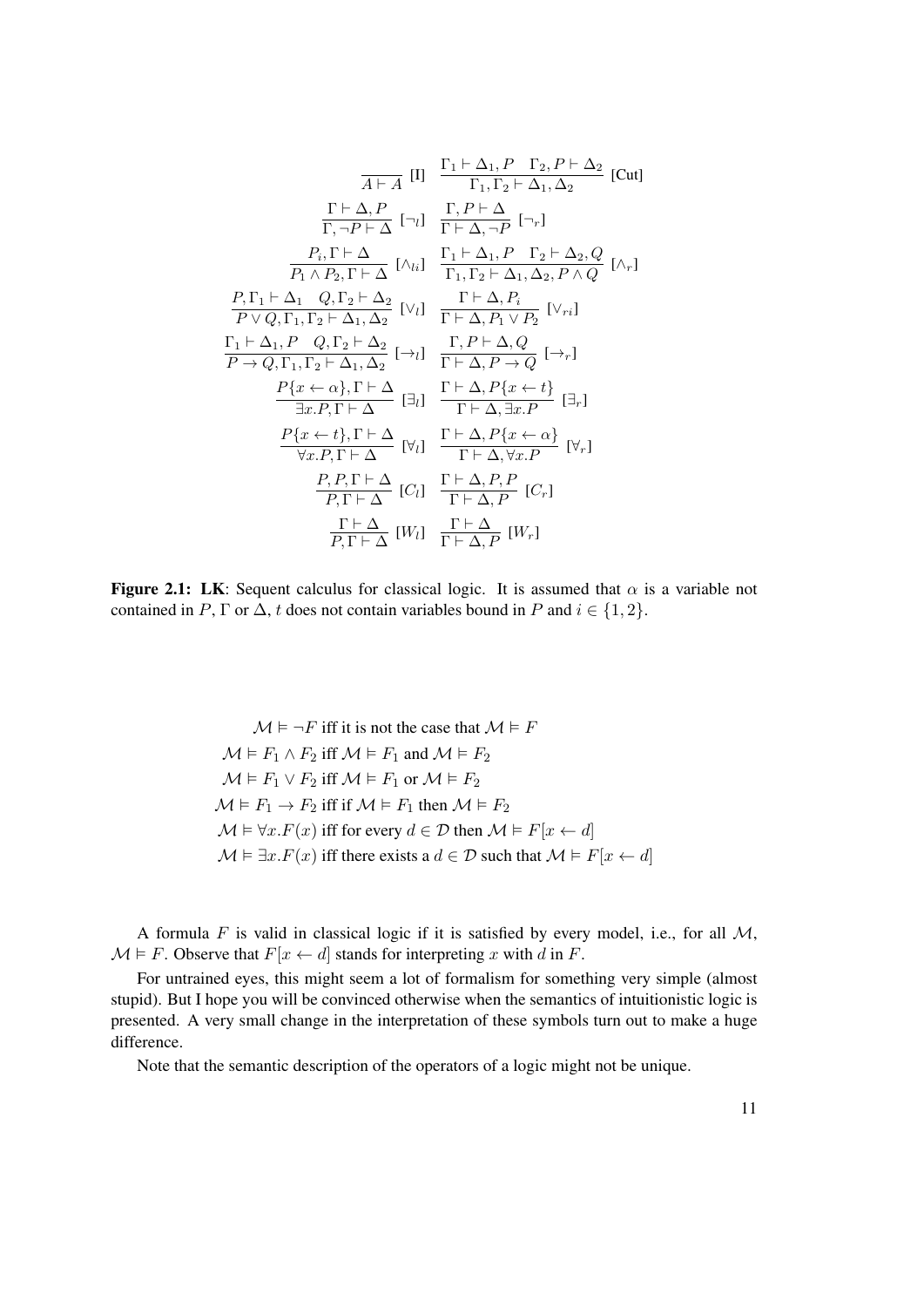#### <span id="page-27-0"></span>2.4 Intuitionistic Logic

If classical logic can be seen as the logic of stable truth, intuitionistic logic can be seen as the logic of *stable proof*. In this logic, a sentence is only considered to be valid if there is a proof of it, and we cannot emphasize enough that a lack of proof of the negation of a sentence is *not* a proof of the sentence. As you may suspect, the principle of excluded middle does not hold in intuitionistic logic, and you will not be able to prove it with either calculi presented here (Figures [2.2](#page-30-3) and [2.3\)](#page-31-0). For this reason, intuitionistic logic has some interesting properties.

If one wants an intuitionistic proof of a disjunction of facts  $A_1 \vee ... \vee A_n$ , then this proof will indicate exactly which disjunct(s) is(are) true. This is called the *disjunctive property*. Also, from an intuitionistic proof (without  $\vee_l$ ) of an existential statement, such as  $\exists x.P(x)$ , one can obtain a term a for which P(a) holds. This is called the *witness property*. Although every intuitionistic proof is also a classical proof, these properties of course do not always hold in classical logic. For this reason, intuitionistic logic is often referred to as a *constructive* logic<sup>[1](#page-27-1)</sup>. This constructive flavor is useful in a number of situations, for example, when we want not only to find whether something *has* a solution but also *what* is the solution and *how* to obtain it. In the book "A Course in Constructive Algebra", by Mines, Richman and Ruitenburg, there is a nice comparison of the two worlds:

The classical view of mathematics is essentially descriptive: we try to describe the facts about a static mathematical universe. Thus, for example, we report that every polynomial of odd degree has a root, and that there is a digit that occurs infinitely often in the decimal expansion of  $\pi$ . In opposition to this is the constructive view of mathematics, which focuses the attention to the dynamic interaction of the individual with the mathematical universe; in the words of Hao Wang, it is a mathematics of doing, rather then a mathematics of being. The constructive mathematician must show how to construct a root of a polynomial of odd degree, and how to find a digit that occurs infinitely many often in the decimal expansion of  $\pi$ .

The change from classical to intuitionistic truth can be observed on the *Brouwer-Heyting-Kolmogorov intepretation*, which states what is intended to be a proof of a formula:

 $F_1 \wedge F_2$ : is a pair  $\langle p_1, p_2 \rangle$ , where  $p_1$  is a proof of  $F_1$  and  $p_2$  is a proof of  $F_2$ 

 $F_1 \vee F_2$ : is a proof p of either  $F_1$  or  $F_2$  (with an indication as to which conjunct p proves)

 $F_1 \rightarrow F_2$ : is a function that transforms a proof of  $F_1$  into a proof of  $F_2$ 

 $\neg F$  : interpreted as  $F \to \bot$ 

 $\forall x . F :$  is a function that converts any element a of the domain into a proof of  $F(a)$ 

 $\exists x.F$ : is an element a of the domain and a proof p of  $F(a)$ 

atomic  $F$ : the interpretation of primitive propositions is assumed to be known from the context

 $\perp$ : there is no proof of absurdity

<span id="page-27-1"></span><sup>&</sup>lt;sup>1</sup>But this is disputable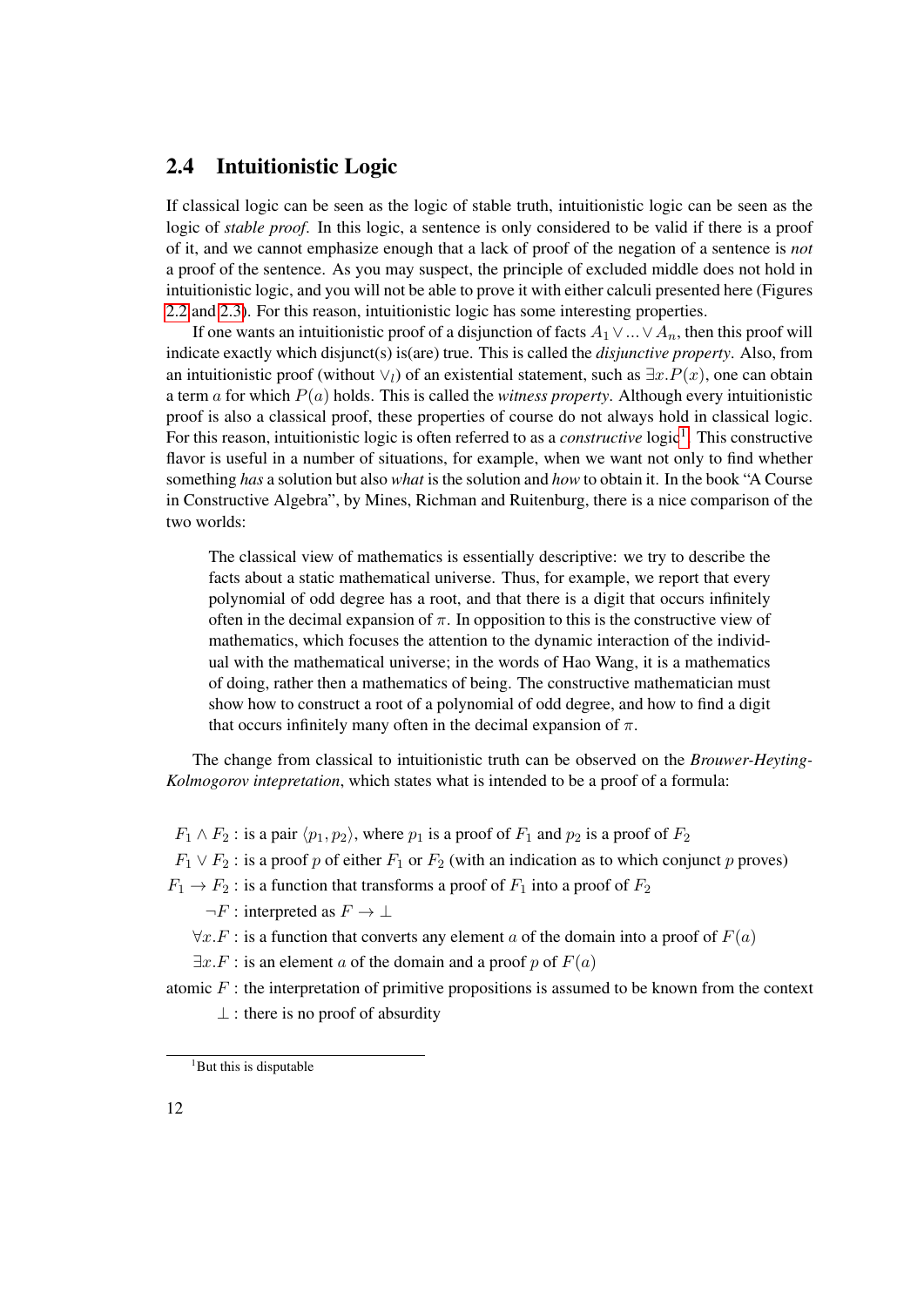We can observe, using this interpretation, how the logical connectives are independent in intuitionistic logic. In classical logic,  $A \lor B$  is equivalent to  $\neg(\neg A \land \neg B)$ , hence the validity of DeMorgan's rules. Using the BHK-interpretation,  $A \vee B$  indicates either a proof of A or a proof of B, while  $\neg(\neg A \land \neg B)$  indicates a function capable of transforming a pair of proofs of  $\neg A$ and  $\neg B$  into a proof of a contradiction. Since these formulas have different interpretations, we can expect that the DeMorgan rules are no longer valid in intuitionistic logic.

Note an interesting thing about this interpretation:  $\forall$  and  $\rightarrow$  (and consequently  $\neg$ ) are interpreted as *functions*. This already hints to a connection between intuitionistic logic and computation which is formalized by the *Curry-Howard isomorphism*. Also known as the *proofsas-programs* interpretation, it describes the relationship between computer programs and mathematical proofs. This relationship relies heavily on *type theory*, developed by Russel on the beginning of the  $20^{th}$  century.

In the Curry-Howard isomorphism, proofs are seen as programs and formulas are interpreted as types, while the logical connectives are operations between types (e.g.,  $\rightarrow$  is the functional type, as expected,  $\wedge$  is the product type, such as that of pairs, tuples or lists, and  $\vee$  is the sum type, in which the conjuncts are eliminated via pattern matching). Using this interpretation, interesting connections were found. Relevant to this work is the correspondence between intuitionistic natural deduction and simply typed  $\lambda$ -calculus, which is a computation model. This is what makes intuitionistic logic so interesting for computer science.

As we mentioned before, the semantics of intuitionistic logic is slightly different from the classical one. We present here the *Kripke semantics*, also called *possible world semantics*, which is based on the existence of *worlds* containing models that can satisfy formulas. These worlds are connected via an *accessibility relation* denoted by  $\prec$ . Let's say that w and v are worlds, then  $w \leq v$  means that v can be reached from w. We can see these worlds and relations as a directed graph. This graph will be a *Kripke structure* if it satisfies some properties. First of all, the set of worlds plus the accessibility relation must be a partially ordered set, i.e., the relation  $\preceq$  has the following properties:

| (reflexivity)  | $w \prec w$                                  |
|----------------|----------------------------------------------|
| (antisymmetry) | $w \prec v$ and $v \prec w$ then $w = v$     |
| (transitivity) | $w \prec v$ and $v \prec u$ then $w \prec u$ |

Moreover, the structure should be monotone on the domain available and on the truth value assignment. Let  $\mathcal{D}_w$  denote the domain of the model in world w. Then:

$$
w \preceq v \Rightarrow \mathcal{D}_w \subseteq \mathcal{D}_v
$$
  

$$
w \preceq v \land w \vDash F \Rightarrow v \vDash F
$$

This characteristic can be interpreted as an ever growing knowledge. Every step further in the graph, the information you have is at least what you had in the previous state, possibly more.

Now, given the Kripke structure, we define the Kripke semantics for intuitionistic logic: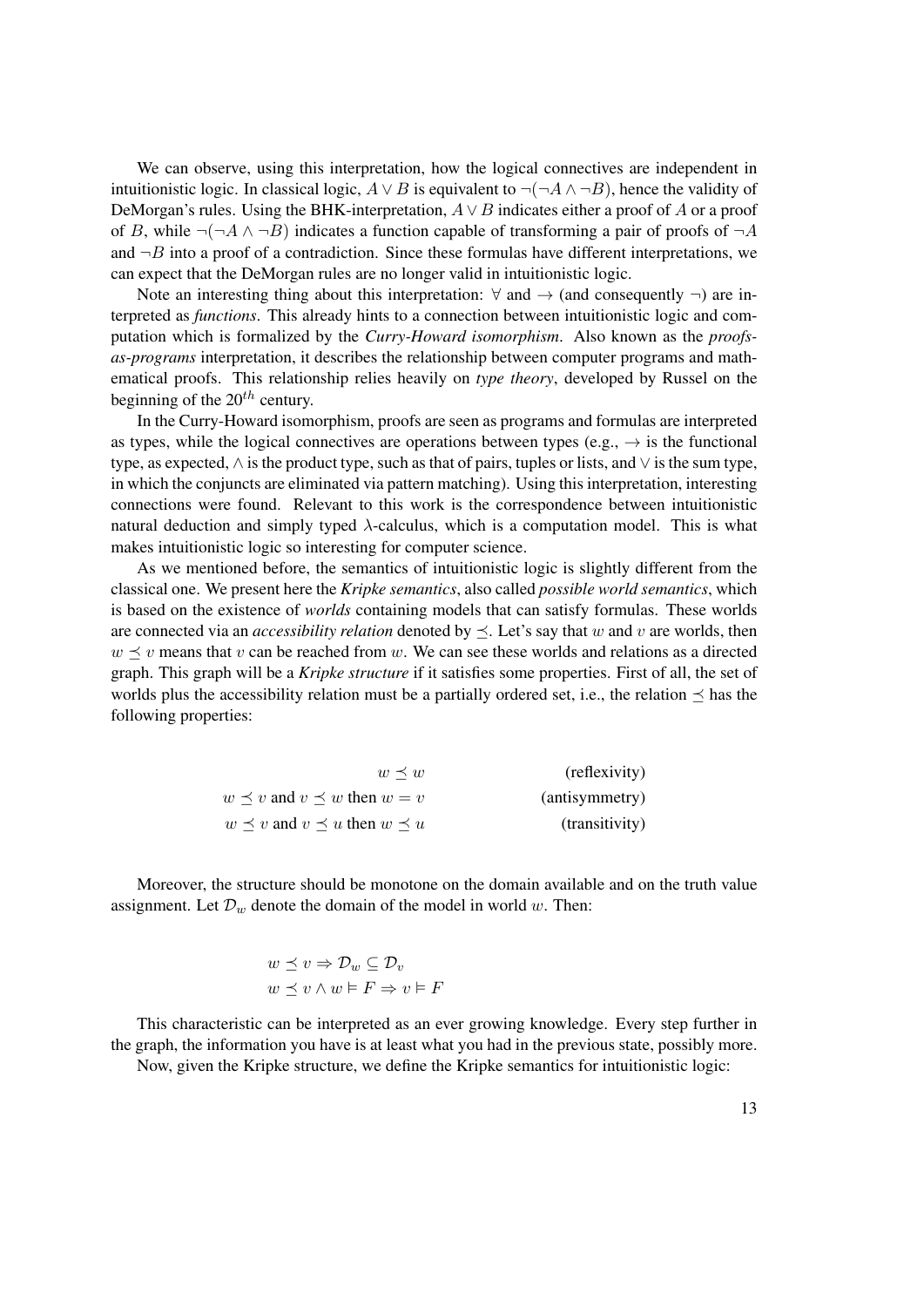| $w \vDash F_1 \wedge F_2$      | iff $w \models F_1$ and $w \models F_2$                                                |
|--------------------------------|----------------------------------------------------------------------------------------|
| $w \vDash F_1 \vee F_2$        | iff $w \models F_1$ or $w \models F_2$                                                 |
| $w \vDash F_1 \rightarrow F_2$ | iff for every v such that $w \preceq v$ , if $v \models F_1$ then $v \models F_2$      |
| $w \vDash \neg F$              | iff there is no v, $w \preceq v$ , such that $v \models F$                             |
| $w \models \forall x . F(x)$   | iff for every $v, w \preceq v$ , and every $d \in \mathcal{D}_v$ then $v \models F(d)$ |
| $w \vDash \exists x.F(x)$      | iff there exists a $d \in \mathcal{D}$ such that $w \models F(d)$                      |

Observe that the semantics of  $\rightarrow$ ,  $\neg$  and  $\forall$  depends not only on this world, but on all the followings.

A formula F is valid in intuitionistic logic if and only if it is satisfied in *every* world of *every* possible Kripke structure. On the other hand, to show that a formula is not valid, we need only to show a Kripke structure in which it is not satisfied in every world.

As a deductive system for intuitionistic logic, we will use two different sequent calculi. One of them, probably the most well-known sequent calculus for this logic, is called LJ. If you compare this to  $LK$ , you will see that they are very similar. In fact,  $LJ$  is basically  $LK$  with the restriction that the consequent of the sequent can have at most one formula. This calculus is depicted in Figure [2.2.](#page-30-3)

For some reasons that we will point out later on, we will also use what is called a multiconclusion calculus for intuitionistic logic. This is depicted in Figure [2.3.](#page-31-0) You can notice that LJ' is somewhere between LK and LJ, with some rules having multiple formulas on the right while other only allow the main formula, namely  $\rightarrow_r$ ,  $\neg_r$  and  $\forall_r$ .

As mentioned before, the principle of excluded middle,  $A \vee \neg A$ , is not valid in intuitionistic logic. You can check that it is not derivable in either of the calculi presented.

#### <span id="page-29-0"></span>2.5 Cut-elimination

An important proof transformation for proof analysis is the elimination of unnecessary lemmas for obtaining potentially simpler (or at least more direct) proofs. When a mathematical proof is formalized in the sequent calculus  $LK$ ,  $LJ$  or  $LJ'$ , the application of lemmas correspond to cuts.

Throughout this document we will use the following configurations of the cut rule:

$$
\frac{\Gamma\vdash\Delta,A\quad A,\Gamma'\vdash\Delta'}{\Gamma,\Gamma'\vdash\Delta,\Delta'}\;\; cut\quad\text{or}\quad\frac{\Gamma\vdash A\quad A,\Gamma'\vdash C}{\Gamma,\Gamma'\vdash C}\;\; cut
$$

Note that it has no main formula.

*Cut-elimination* is the procedure of removing the cut rules, and therefore, removing intermediate lemmas. A proof without cuts has the subformula property: all formulas on the proof are (instances of) subformulas of end-sequent formulas. Consequently, cut-free proofs of a theorem will use only the theorem's theory itself.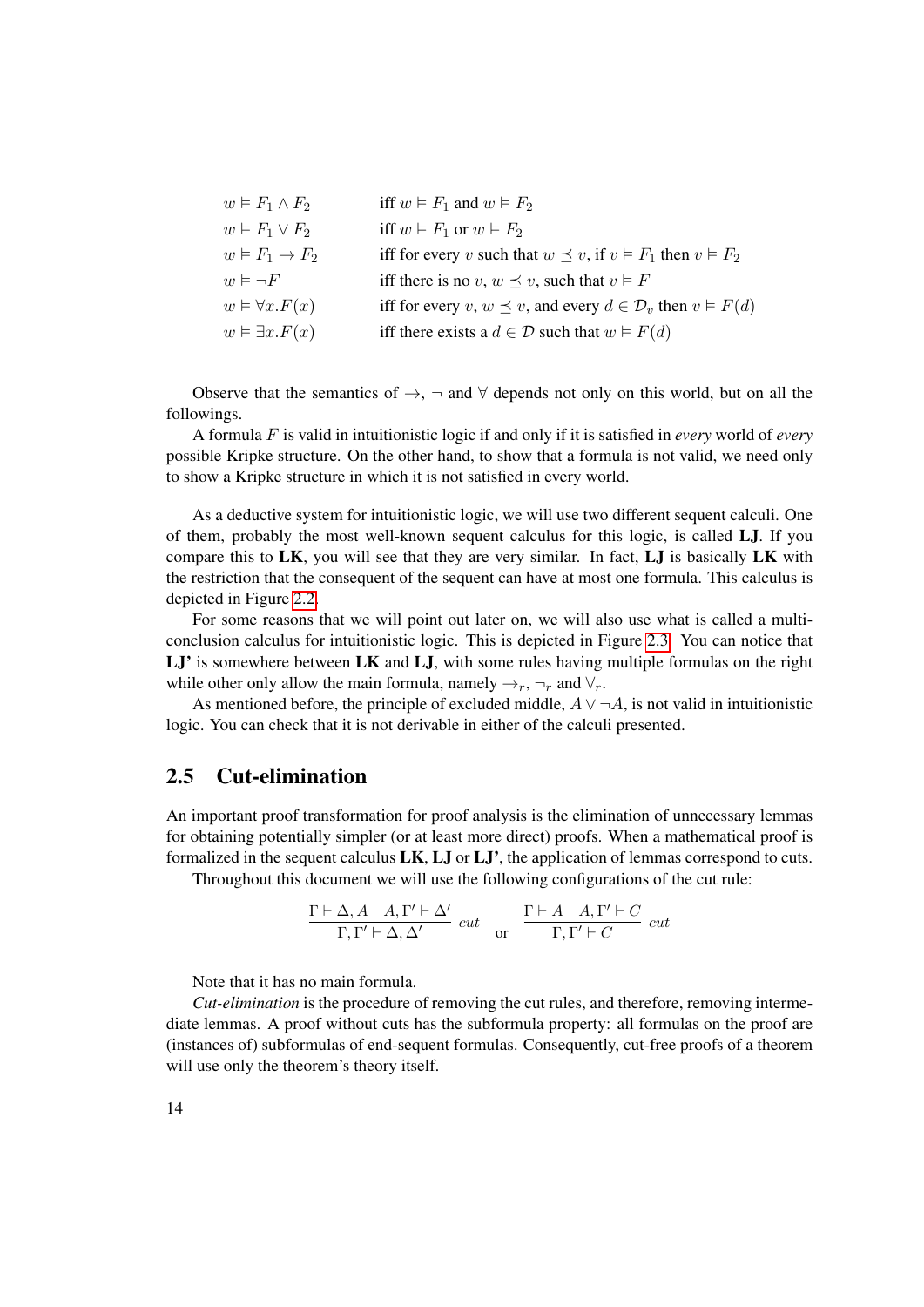$$
\frac{\Gamma_1 \vdash P \quad \Gamma_2, P \vdash C}{\Gamma_1, \Gamma_2 \vdash C} \quad [\text{Cut}]
$$
\n
$$
\frac{\Gamma \vdash P}{\Gamma, \neg P \vdash} \quad [\neg_i] \quad \frac{\Gamma, P \vdash}{\Gamma \vdash \neg P} \quad [\neg_r]
$$
\n
$$
\frac{P_i, \Gamma \vdash C}{P_1 \land P_2, \Gamma \vdash C} \quad [\land_{li}] \quad \frac{\Gamma \vdash P \quad \Gamma \vdash Q}{\Gamma \vdash P \land Q} \quad [\land_r]
$$
\n
$$
\frac{P, \Gamma \vdash C \quad Q, \Gamma \vdash C}{P \lor Q, \Gamma \vdash C} \quad [\lor_i] \quad \frac{\Gamma \vdash P_i}{\Gamma \vdash P_1 \lor P_2} \quad [\lor_{ri}]
$$
\n
$$
\frac{\Gamma_1 \vdash P \quad Q, \Gamma_2 \vdash C}{P \to Q, \Gamma_1, \Gamma_2 \vdash C} \quad [\neg_i] \quad \frac{\Gamma, P \vdash Q}{\Gamma \vdash P \to Q} \quad [\neg_r]
$$
\n
$$
\frac{P\{x \leftarrow \alpha\}, \Gamma \vdash C}{\exists x. P, \Gamma \vdash C} \quad [\exists_l] \quad \frac{\Gamma \vdash P\{x \leftarrow t\}}{\Gamma \vdash \exists x. P} \quad [\exists_r]
$$
\n
$$
\frac{P\{x \leftarrow t\}, \Gamma \vdash C}{\forall x. P, \Gamma \vdash C} \quad [\forall_l] \quad \frac{\Gamma \vdash P\{x \leftarrow \alpha\}}{\Gamma \vdash \forall x. P} \quad [\forall_r]
$$
\n
$$
\frac{P, P, \Gamma \vdash C}{P, \Gamma \vdash C} \quad [\forall_l] \quad \frac{\Gamma \vdash C}{P, \Gamma \vdash C} \quad [\forall_l] \quad \frac{\Gamma \vdash C}{\Gamma \vdash P} \quad [\forall_r]
$$

<span id="page-30-3"></span>**Figure 2.2:** LJ: Sequent calculus for intuitionistic logic. It is assumed that  $\alpha$  is a variable not contained in P,  $\Gamma$  or C and t does not contain variables bound in P. Also, C stands for one formula or the empty set.

The main result on cut-elimination - the *Hauptsatz* - was proven by Gentzen [\[15,](#page-183-1) [16\]](#page-183-2) in 1935. It states that the cut rule is admissible in  $LK$  and  $LJ$ . This means that every proof with cuts can be transformed into a cut-free proof. Gentzen's proof of the *Hauptsatz* actually contains an algorithm for removing the cuts from a proof. The method and some of its variants are often referred to as *reductive cut-elimination*, because they are based on local proof-rewriting rules that gradually reduce the complexity of the cut formula until reaching atomic cuts, which can be completely removed. The rewriting rules for the systems LK and LJ are listed in the Appendix [A](#page-114-0) and we distinguish three types:

<span id="page-30-0"></span>Definition 7 (Elimination rule). *We call* elimination rules *the rewriting operation that removes a cut because one of the auxiliary formulas was weakened or used in an axiom (see example in Figure [2.6\)](#page-32-0).*

<span id="page-30-1"></span>Definition 8 (Rank reduction). *We call* rank reduction *the rewriting operation that permutes the cut rule over other rules in a proof (see example in Figure [2.5\)](#page-32-1).*

<span id="page-30-2"></span>Definition 9 (Grade reduction). *We call* grade reduction *the rewriting operation that transforms a cut on a formula into a cut (or cuts) on simpler formulas, i.e. formulas with less connectives (see example in Figure [2.4\)](#page-31-1).*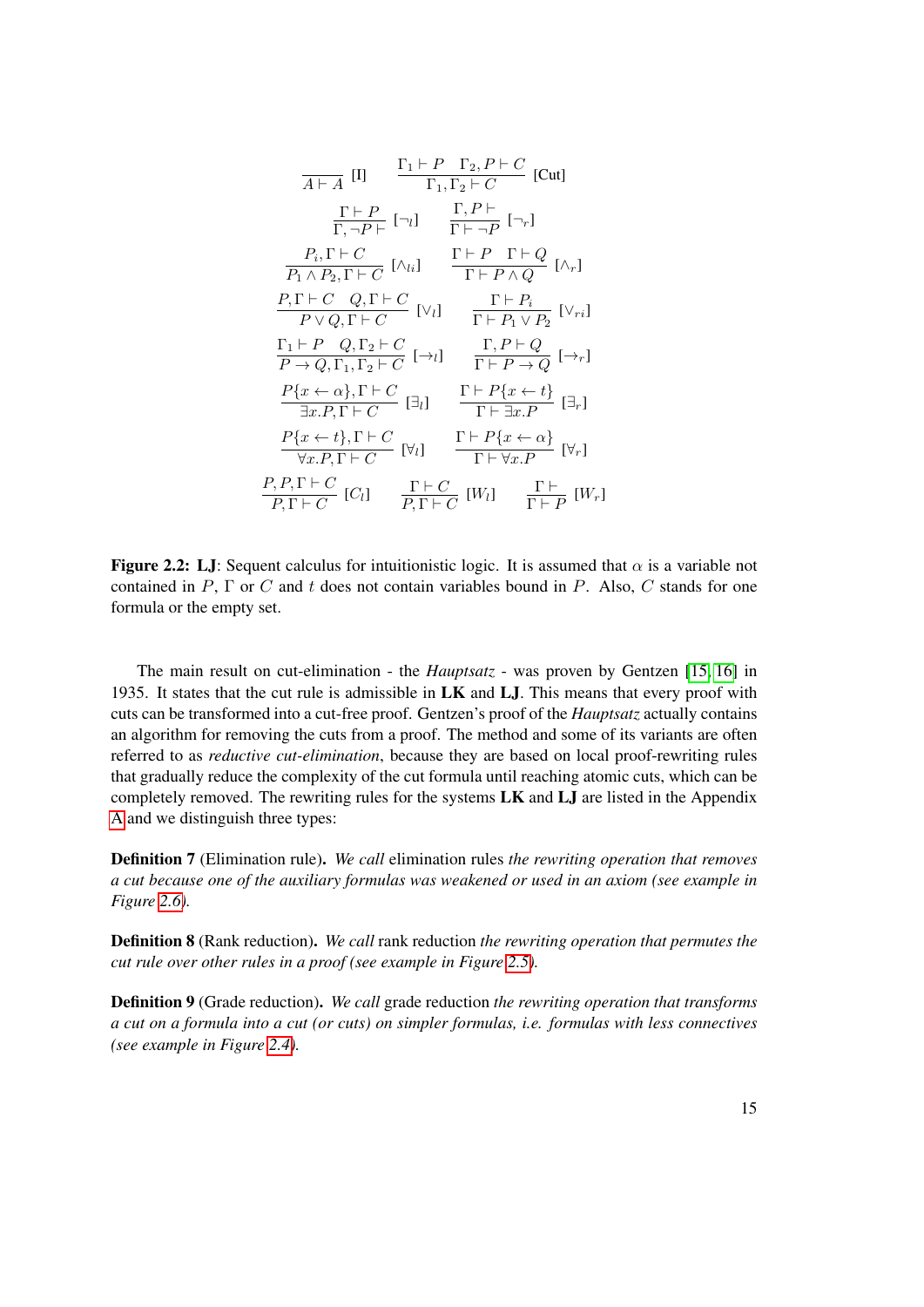$$
\frac{\Gamma \vdash A, \Delta \quad \Gamma', B \vdash \Delta'}{\Gamma, \Gamma', A \to B \vdash \Delta, \Delta'} \rightarrow_l \qquad \frac{\Gamma, A \vdash B}{\Gamma \vdash A \to B, \Delta} \rightarrow_r
$$
\n
$$
\frac{\Gamma, A, B \vdash \Delta}{\Gamma, A \land B \vdash \Delta} \land_l \qquad \frac{\Gamma \vdash A, \Delta \quad \Gamma' \vdash B, \Delta'}{\Gamma, \Gamma' \vdash A \land B, \Delta, \Delta'} \land_r
$$
\n
$$
\frac{\Gamma, A \vdash \Delta \quad \Gamma', B \vdash \Delta'}{\Gamma, \Gamma', A \lor B \vdash \Delta, \Delta'} \lor_l \qquad \frac{\Gamma \vdash A, B, \Delta}{\Gamma \vdash A \lor B, \Delta} \lor_r
$$
\n
$$
\frac{\Gamma, A\{t/x\} \vdash \Delta}{\Gamma, \forall x A \vdash \Delta} \forall_l \qquad \frac{\Gamma \vdash A\{c/x\}}{\Gamma \vdash \Delta, \forall x A} \forall_r
$$
\n
$$
\frac{\Gamma, A\{c/x\} \vdash \Delta}{\Gamma, \exists x A \vdash \Delta} \exists_l \qquad \frac{\Gamma \vdash \Delta, A\{t/x\}}{\Gamma \vdash \Delta, \exists x A} \exists_r
$$
\n
$$
\frac{\Gamma \vdash A, \Delta}{\Gamma, \neg A \vdash \Delta} \neg_l \qquad \frac{\Gamma, A \vdash}{\Gamma \vdash \neg A, \Delta} \neg_r
$$
\n
$$
\frac{\Gamma \vdash B, \Delta \quad \Gamma', B \vdash \Delta'}{\Gamma, \Gamma' \vdash \Delta, \Delta'} \text{ cut}
$$
\n
$$
\frac{\Gamma, A, A \vdash \Delta}{\Gamma, A \vdash \Delta} c_l \qquad \frac{\Gamma \vdash A, A, \Delta}{\Gamma \vdash A, \Delta} c_r
$$
\n
$$
\frac{\Gamma \vdash \Delta}{\Gamma, A \vdash \Delta} w_l \qquad \frac{\Gamma \vdash \Delta}{\Gamma \vdash A, \Delta} w_r
$$

Figure 2.3: The multi-conclusion intuitionistic sequent calculus, LJ', with multiplicative rules.

<span id="page-31-0"></span>
$$
\begin{array}{ccccc}\n\varphi_1 & \varphi_2 & & \varphi_3 \\
\frac{\Gamma_1 \vdash P & \Gamma_2, Q \vdash A}{\Gamma, P \to Q \vdash A} & \to_l & \varphi_3 & & \varphi_1 \\
\frac{\Gamma_1 \vdash P & \Gamma_2, Q \vdash A & A, \Gamma' \vdash \Delta}{\Gamma, P \to Q, \Gamma' \vdash \Delta} & cut & & \frac{\Gamma_1 \vdash P & \Gamma_2, Q, \Gamma' \vdash \Delta}{\Gamma, P \to Q, \Gamma' \vdash \Delta, \Delta'} & cut\n\end{array}
$$

<span id="page-31-1"></span>**Figure 2.4:** Rewriting rule that permutes a cut over a  $\rightarrow_l$  inference.

Using the rewriting rules, reductive cut-elimination methods perform the following operations iteratively:

- Permute the cut rule until it becomes *principal* (the inferences immediately above the cut are those that operate on the cut-formula) using rank reduction rules.
- Reduce the complexity of this cut using grade reduction rules.
- Remove the cut using elimination rules.

This is based on local operations, and since there is no unique normal form for proofs, different cut-free proofs can be obtained if the rewriting is done in a different order.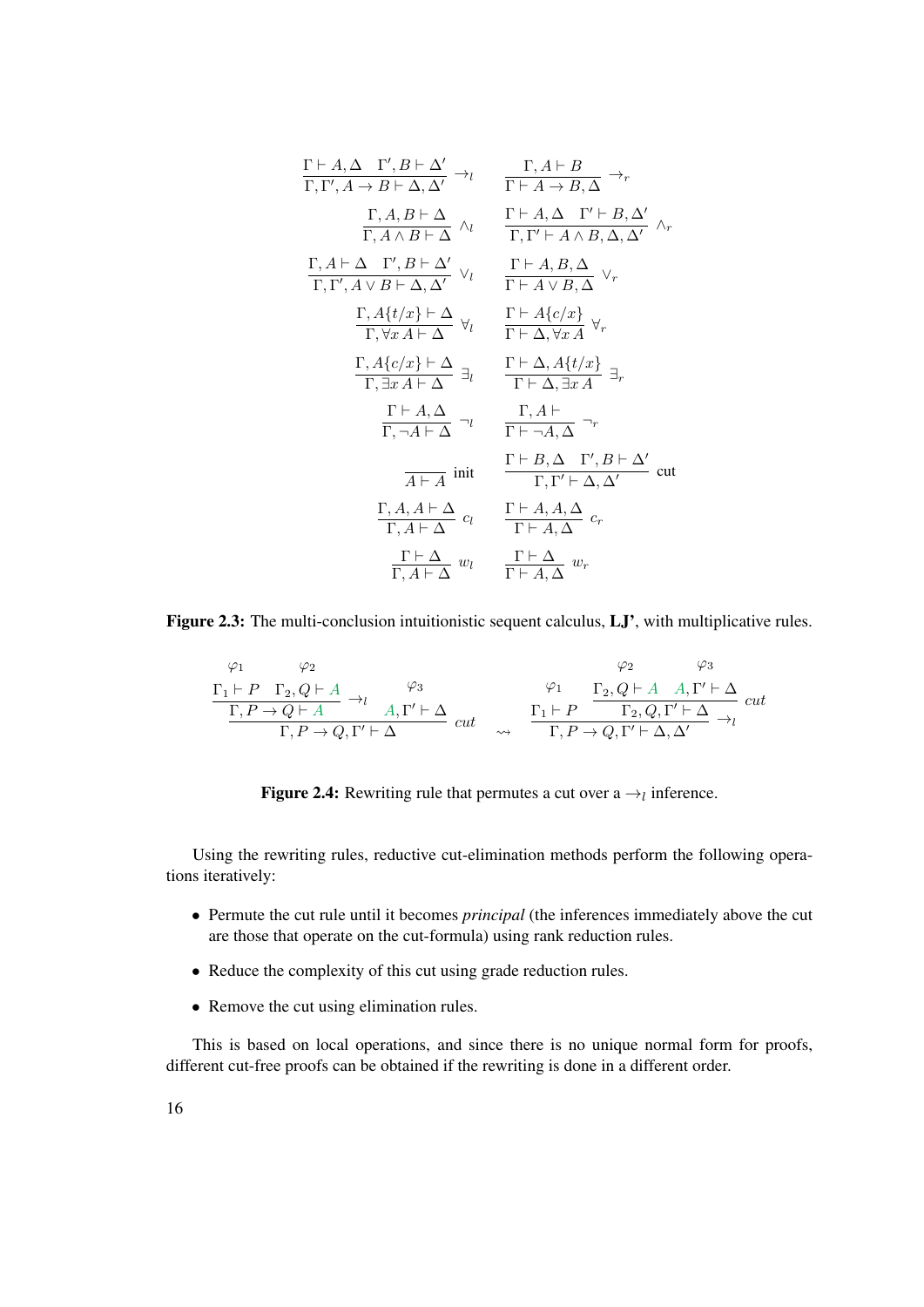$$
\varphi_1 \qquad \varphi_2 \qquad \varphi_3 \qquad \varphi_4 \qquad \varphi_5 \qquad \varphi_6
$$
\n
$$
\frac{\Gamma \vdash A_1 \quad \Gamma' \vdash A_2}{\Gamma, \Gamma' \vdash A_1 \land A_2} \land_r \qquad \frac{A_i, \Gamma'' \vdash \Delta}{A_1 \land A_2, \Gamma'' \vdash \Delta} \land_{li} \qquad \varphi_1 \qquad \frac{\varphi_2}{\Gamma \vdash A_1} \qquad \frac{A_i, \Gamma'' \vdash \Delta}{A_1, A_2, \Gamma'' \vdash \Delta} \quad \varphi_l}{\Gamma, \Gamma', \Gamma'' \vdash \Delta} \quad cut
$$

 $(2)$ 

Figure 2.5: Rewriting rule that reduces the complexity of the cut in a proof.

<span id="page-32-1"></span><span id="page-32-0"></span>
$$
\frac{\varphi}{A \vdash A \quad A, \Gamma \vdash \Delta} \quad cut \quad \varphi
$$
\n
$$
\Gamma, A \vdash \Delta \quad cut \quad \varphi
$$
\n
$$
A, \Gamma \vdash \Delta
$$



If we are interested in eliminating cuts from proofs, we need to make sure that the cut is actually "eliminable", i.e., admissible in the calculi we are working with. Gentzen's Hauptsatz tells us this is the case for LK and LJ. But we are also working with another calculus: LJ'.

Theorem 2. *The cut rule is admissible in LJ'.*

The proof of cut-elimination for  $LJ'$  is not exactly like the one for the other calculi. Since the rules vary in single and multiple conclusion, some permutations are not possible, and this can be a bit tricky. In order to prove the theorem, we use some lemmas.

First of all, we need to state when the permutations of the cut work and when they don't. This concerns rank reduction rules.

<span id="page-32-2"></span>Lemma 1. *The cut rule permutes over all rules on the left branch.*

<span id="page-32-3"></span>**Lemma 2.** *The cut rule permute over all rules on the right branch* except  $\rightarrow_r$ ,  $\forall_r$  *and*  $\neg_r$ *.* 

We will also need to deal with permutations of other rules.

<span id="page-32-4"></span>Lemma 3. *Every rule permutes over invertible rules.*

Using these lemmas we can prove cut-elimination for LJ'.

*Proof.* By Lemma [1](#page-32-2) we conclude that it is always possible to make the cut principal on the left branch. If the rule operating on it is an axiom or weakening, the cut can be removed and we are done. If, on the other hand, this rule is a logical rule, we need to make the cut principal also on the right to apply one of the grade reduction rules.

From Lemma [2](#page-32-3) we know that it is not always possible to permute the cut on the right branch. Assume we've reached a  $\rightarrow_r$ ,  $\forall_r$  or  $\neg_r$  on the right side. Now we have to distinguish on what cut-formula we have.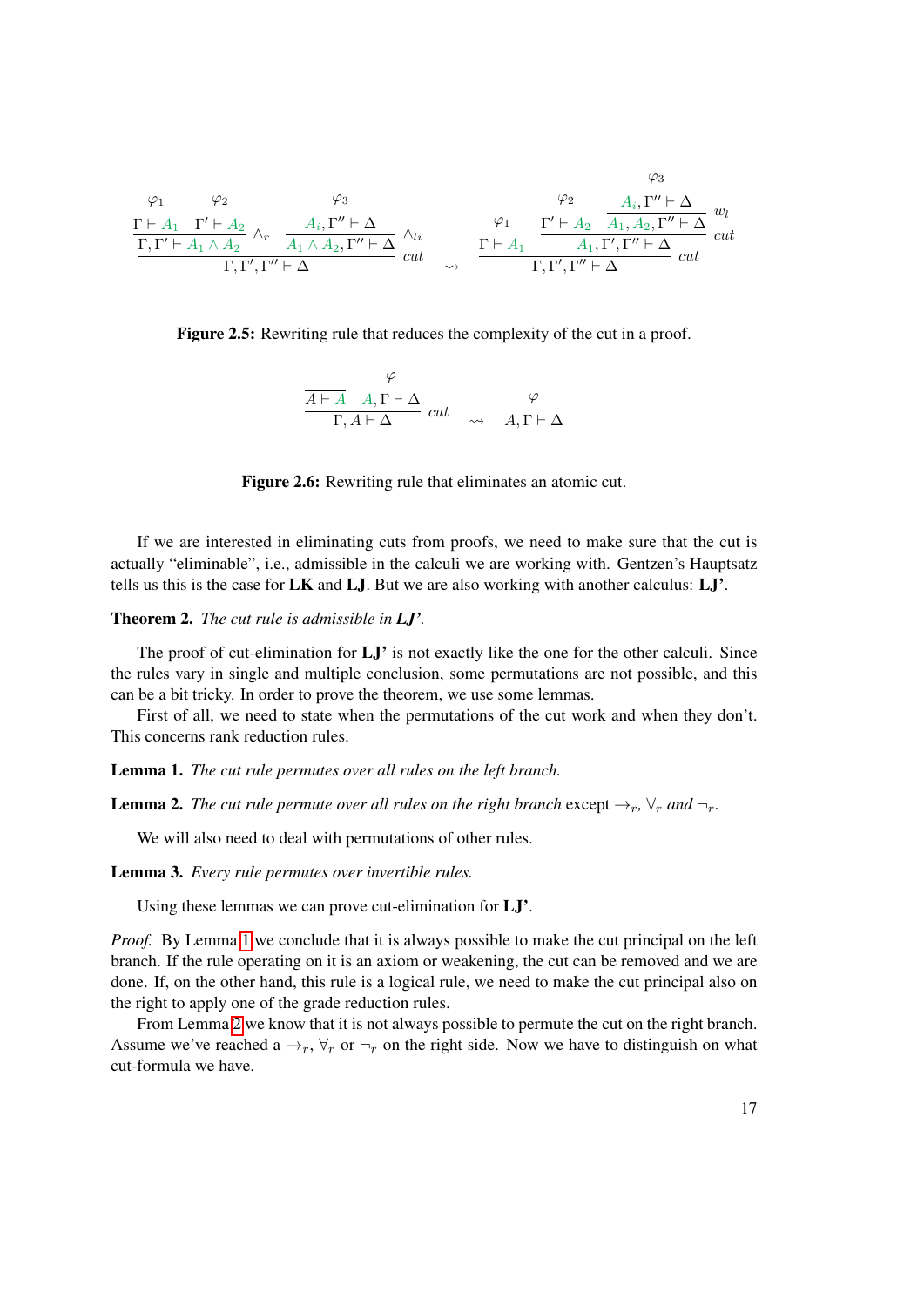If this cut formula has  $\rightarrow$ ,  $\neg$  or  $\forall$  as the topmost connective, then the context of the left branch is empty (given that the cut is principal on the left). In this case, the cut can be permuted over the rule on the right, like it is done in LJ.

If the cut formula has  $\vee$ ,  $\wedge$  or  $\exists$  as its main connective, then the rule operating on the cut formula on the right branch will be  $\vee_l$ ,  $\wedge_l$  or  $\exists_l$ . But these rules are invertible. By Lemma [3,](#page-32-4) we can guarantee that it is possible to push this rule down the proof until it reaches the cut, making it principal on both sides.

Using these operations, we can always reduce the complexity of the cut formula until eventually eliminating it completely. Thus, the cut rule is admissible in LJ'.  $\Box$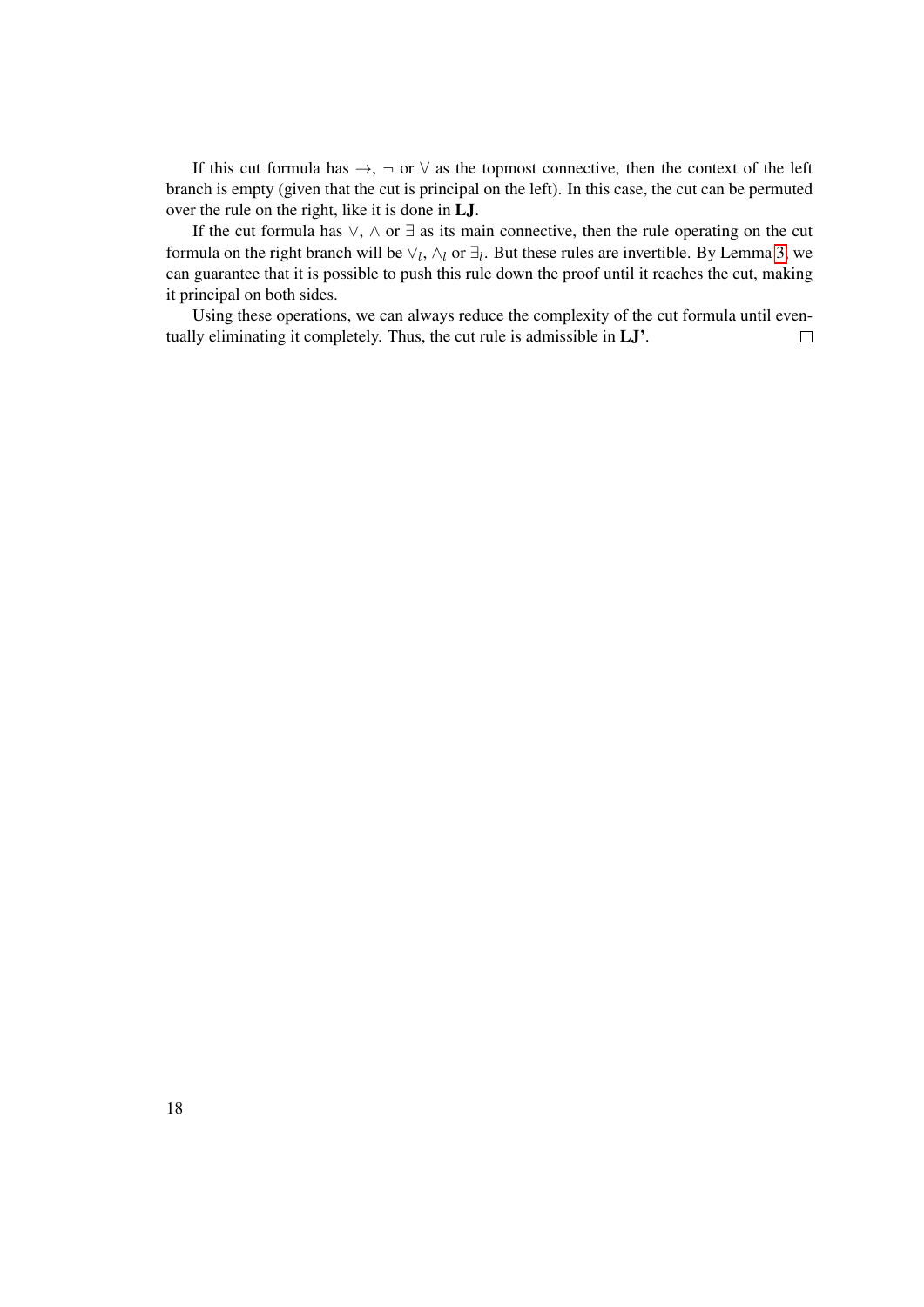## CHAPTER<sup>3</sup>

### The CERES method

<span id="page-34-0"></span>The method CERES [\[10\]](#page-182-5) (cut elimination by resolution) is an alternative to reductive cutelimination, and it is proven to have a non-elementary speed up over the latter. CERES was first developed for first order classical logic, and then extended to second and higher order logic [\[18,](#page-183-3) [19\]](#page-183-4). It has also been adapted to multi-valued logics [\[11\]](#page-182-6) and Gödel logic [\[5\]](#page-182-7). The method has been implemented<sup>[1](#page-34-2)</sup> and applied successfully to proofs of moderate size, such as the tape proof [\[6\]](#page-182-8) and the lattice proof [\[20\]](#page-183-5), in fully automatic mode. Also, Fürstenberg's proof of the infinitude of primes was successfully transformed, semi-automatically, into Euclid's argument of prime construction using CERES [\[7\]](#page-182-3).

In contrast to reductive methods, which remove each cut step by step, the CERES method removes all cuts simultaneously. It performs global operations in the proof, extracting relevant data which are later joined in a new proof containing only atomic cuts<sup>[2](#page-34-3)</sup>. The advantage of this approach is its non-elementary speed-up over reductive methods.

#### <span id="page-34-1"></span>3.1 CERES in drawings

Let  $\varphi$  be an LK proof of a sequent S. Then, the method consists of:

#### 1. Skolemizing  $\varphi$ .

The method requires that the end-sequent contains no occurrence of ∀ on the right and ∃ on the left (because of the eigenvariable condition associated with the rules for these connectives). In order to achieve this, the proof needs to be skolemized, which means that eigenvariables are replaced by skolem terms. After obtaining the final proof, this operation is reversed, resulting in a proof of the original end-sequent.

<span id="page-34-3"></span><span id="page-34-2"></span><sup>1</sup> http://code.google.com/p/gapt/

<sup>&</sup>lt;sup>2</sup>The presence of atomic cuts is not a problem, since the complexity of removing those is considerably smaller than that of removing arbitrary cuts.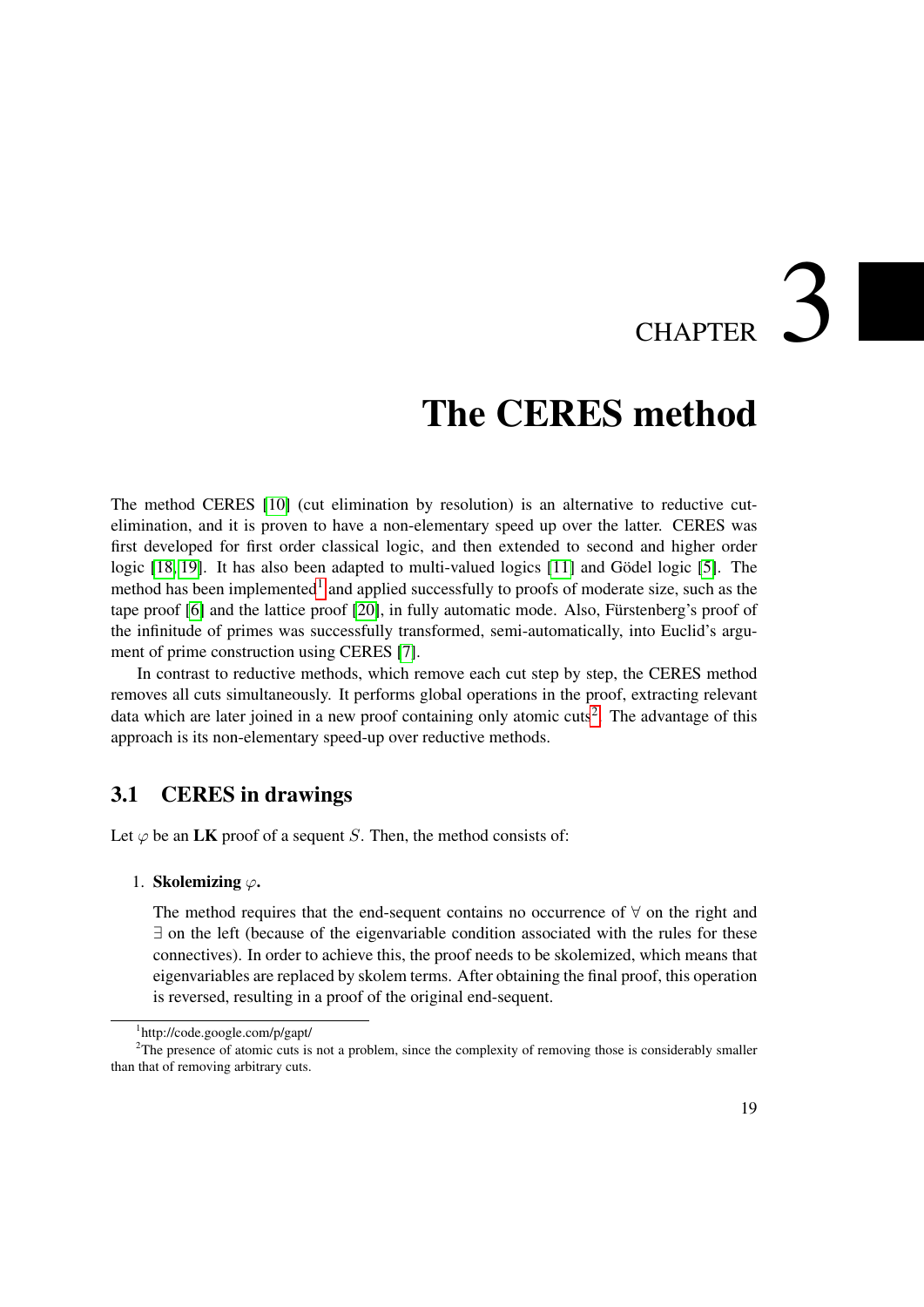#### 2. Constructing the *characteristic clause set*  $CL(\varphi)$ .

Whenever a cut rule is applied, a new formula is introduced in the proof (bottom-up interpretation). This cut formula is then decomposed, and some of the atoms which came from this formula go into leaves of the proof. Figure [3.1](#page-35-0) illustrates this situation. Consider that the yellow triangle is  $\varphi$ . Each red trace represents a cut (on its vertices) and the cut ancestors used trough out the proof. These cut ancestors may end up in axioms<sup>[3](#page-35-1)</sup>  $C_i \circ S_i$ , where  $C_i$  is the part of the sequent composed of cut ancestors and  $S_i$  is the part of the sequent composed of end-sequent ancestors. The characteristic clause set contains these<sup>[4](#page-35-2)</sup>  $C_i$ .



<span id="page-35-0"></span>Figure 3.1:  $\varphi$  with cut and cut-ancestor highlighted.

3. Constructing a *projection*  $\pi_i$  for each  $C_i \in CL(\varphi)$ .

Considering that each  $C_i$  is a subsequent of one or more axioms of the proof, it is possible to rebuild the proof from those axioms using only the rules that operate on end-sequent ancestors, thus leaving the atoms that came from cut-formulas unchanged. This will result in a proof of  $S \circ C_i$ , where S is the end-sequent of  $\varphi$  (one may need to apply some weakenings to get S). This proof is the projection  $\pi_i$  of  $C_i$  and it is shown in Figure [3.2.](#page-35-3)



<span id="page-35-3"></span>**Figure 3.2:** Projection of clause  $C_i$  from the clause set.

#### 4. Finding a *resolution refutation* R of  $CL(\varphi)$ .

A crucial property of the characteristic clause set is that it is refutable. This means that there is a resolution refutation of this set of clauses, which is just a derivation of the empty sequent  $(\vdash)$  from the clauses of the characteristic clause set. The resolution refutation is represented in Figure [3.3,](#page-36-1) and each  $C_i$  might be used zero or more times.

<span id="page-35-1"></span> $^{3}(\Gamma\vdash\Delta)\circ(\Gamma'\vdash\Delta')=\Gamma,\Gamma'\vdash\Delta,\Delta'$ 

<span id="page-35-2"></span><sup>&</sup>lt;sup>4</sup>Please keep in mind that these are combined in a particular way, and one  $C_i$  might come from several leaves.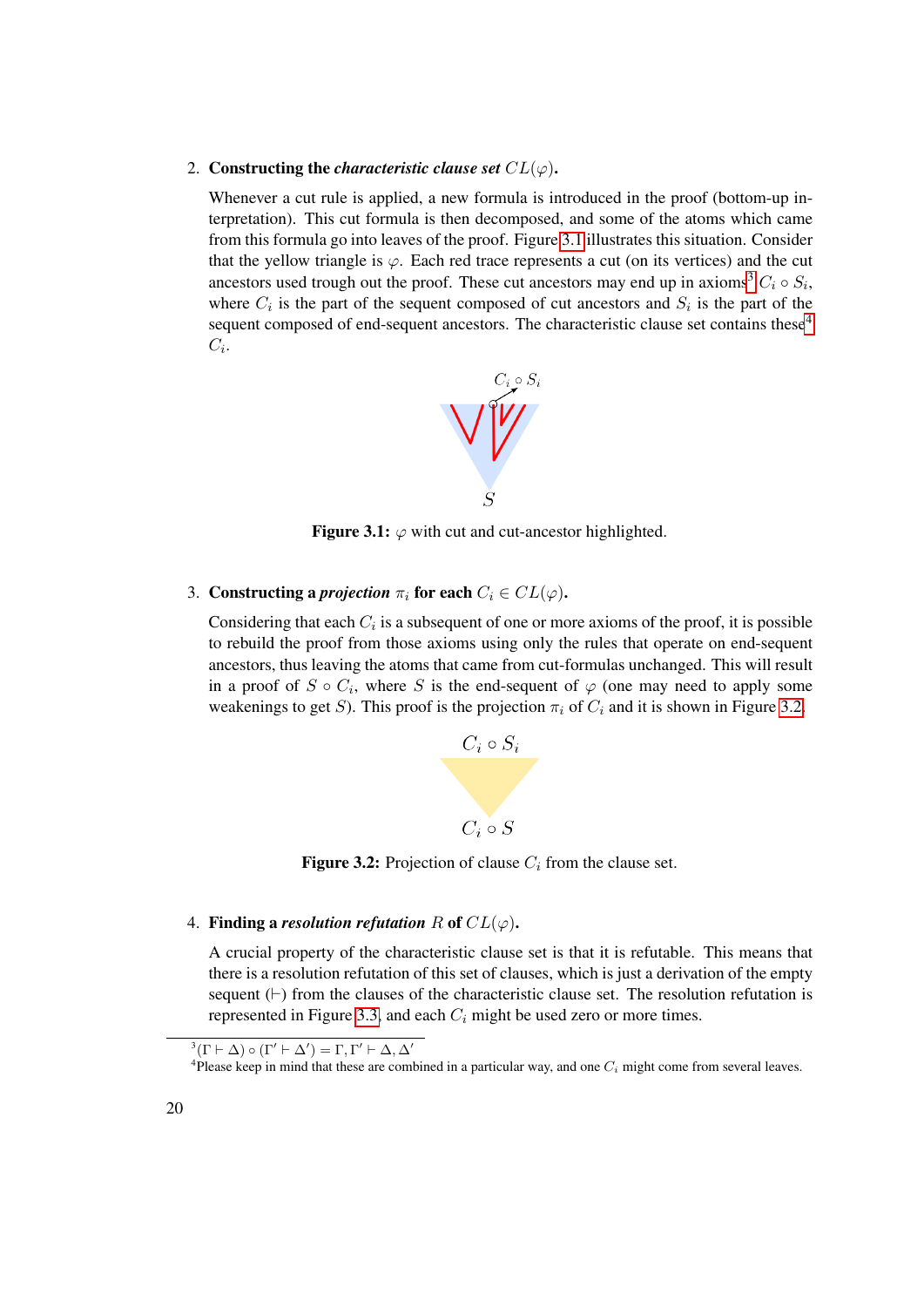

Figure 3.3: Resolution refutation of the characteristic clause set.

#### 5. Merging the projections  $\pi_i$  and the resolution refutation R.

The last step consists of merging the previous elements. The projection for each  $C_i$  will be put immediately above the leaf of the resolution refutation that used the same  $C_i$ , the proper substitutions will be made and the end-sequent is merged down this branch until the root. After plugging in all the projections, a proof of S with only atomic cuts is obtained. Note that each resolution step is translated into an atomic cut, and the other rules of the resolution calculus are also rules in LK. Figure [3.4](#page-36-0) represents the final proof with only atomic cuts, which in fact only occur in the lower triangle.



<span id="page-36-0"></span>Figure 3.4: Final proof with atomic cuts obtained after merging the projections with the resolution refutation.

The CERES method, as it is, can in fact be applied to LJ proofs. The problem is that the final proof obtained, with only atomic cuts, is often an  $LK$  proof, which is an undesirable effect. This happens mainly because of the transformations of removing some rules to build the projections and the merging of elements (projections and resolution refutation) to obtain the final proof, which results on some sequents having more than one formula on the right side.

#### 3.2 CERES in details

Now that you have a general idea of what the CERES method is, let's explain it in detail.

For proof skolemization we refer the reader to [\[9\]](#page-182-0) (Proposition 4.2), but the procedure consists basically on skolemizing the end-sequent and transforming the proof by removing the strong-quantifier inferences. The reason why skolemization is needed will be clear in the example we use throughout this section.

Let  $\varphi$  be the following proof, in which cut-formulas and its ancestors are colored in green: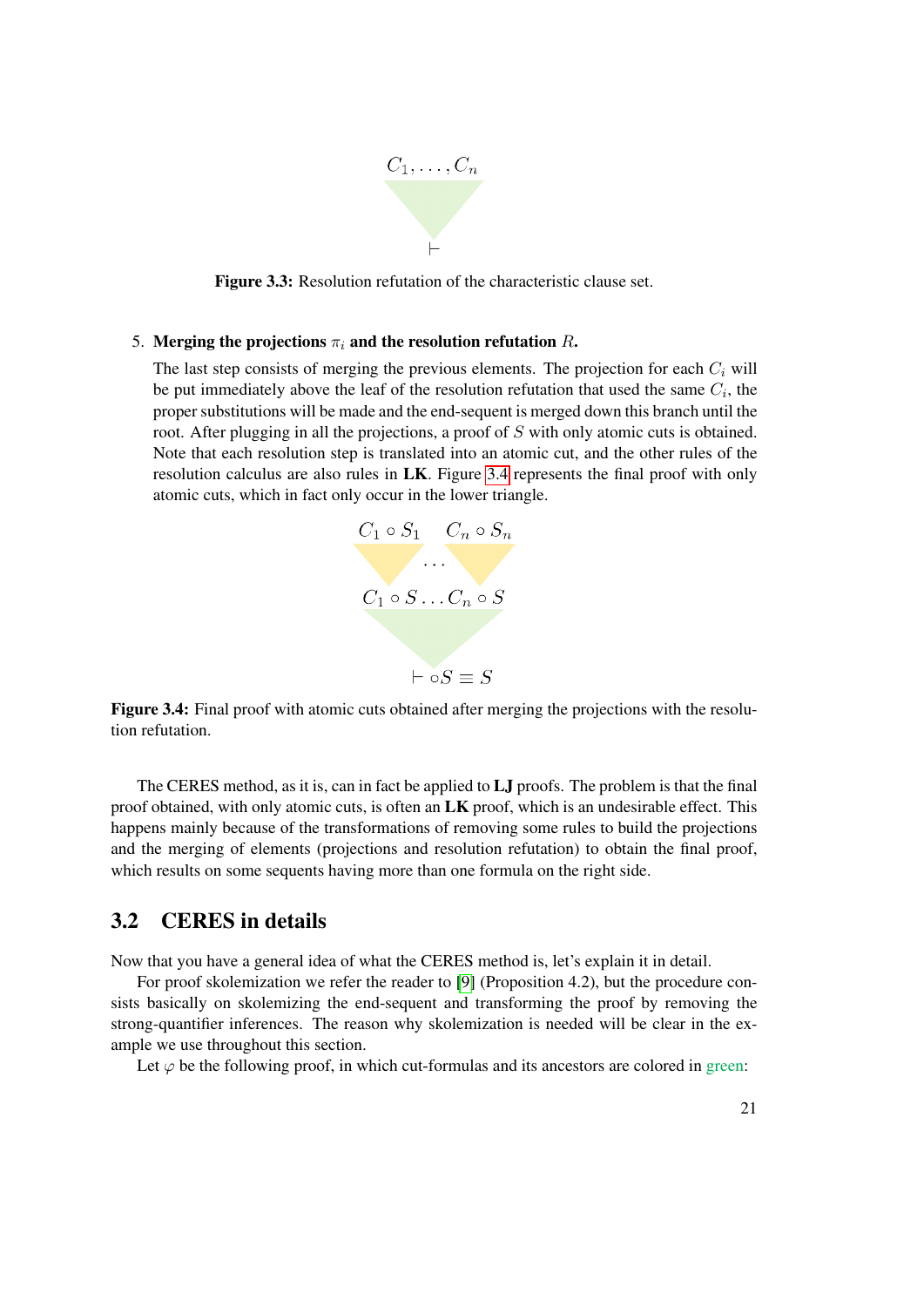$$
\frac{\frac{\overline{Pa} + \overline{Pa}}{\neg Pa, Pa} - \eta}{\frac{\neg Pa + \neg Pa}{\neg Pa \vee Qa + \neg Pa} - \eta} \rightarrow \frac{\frac{\overline{Pa} + \overline{Pa}}{\neg Pa, Pa + \neg Pa}}{\frac{\neg Pa + \neg Pa}{\neg Pa \vee Qb + \neg Pa} - \eta} \rightarrow \frac{\frac{\overline{Pa} + \overline{Pa}}{\neg Pa + \neg Pa} - \eta}{\frac{\neg Pa + \neg Pa}{\neg Pa \vee Qb + \neg Pa} - \eta} \rightarrow \frac{\frac{\overline{Pa} + \overline{Pa}}{\neg Pa \vee Q\beta + \overline{QR}}}{\frac{\neg Pa \vee Q\beta + \overline{QR}}{\neg Pa \vee Q\beta + \neg Pa \vee Q\beta} - \frac{\overline{Pa} \vee Q\beta + \overline{Pa} \vee Q\beta}{\neg Pa \vee Q\beta + \overline{Pa} \vee Q\beta} - \frac{\overline{Pa} \vee Q\beta}{\neg Pa \vee Q\beta + \overline{Pa} \vee Q\beta} \rightarrow \frac{\overline{Pa} \vee Q\beta}{\neg Pa \vee Q\beta + \overline{Pa} \vee Q\beta} \rightarrow \frac{\overline{Pa} \vee Q\beta}{\neg Pa \vee Q\beta + \overline{Pa} \vee Q\beta} \rightarrow \frac{\overline{Pa} \vee Q\beta}{\neg Pa \vee Q\beta + \overline{Pa} \vee Q\beta} \rightarrow \frac{\overline{Pa} \vee Q\beta}{\neg Pa \vee Q\beta + \overline{a} \vee Q\beta} \rightarrow \frac{\overline{Pa} \vee Q\beta}{\neg Pa \vee Q\beta + \overline{a} \vee Q\beta} \rightarrow \frac{\overline{a} \vee \overline{a} \vee \overline{a}}{\overline{a} \vee \overline{a} \vee \overline{a} \vee \overline{a} \vee \overline{a}}}{\forall x. (\neg Px \vee Qx) + \exists y. (\neg Px \vee Qy)} \rightarrow \frac{\overline{a} \vee \overline{a} \vee Q\beta + \overline{a} \vee Q\beta}{\forall x. \exists y. (\neg Px \vee Qy) + \overline{a} \vee a \vee Qy} \rightarrow \frac{\overline{a} \vee \overline{a} \vee Q\beta + \overline{a} \vee Q\beta}{\forall x. (\neg Px \vee Qx) + \forall x
$$

We start thus with the extraction of the clause set.

Definition 10 (Clause-set). *The clause set is built recursively from the leaves of the proof until the end sequent. Let* ν *be a sequent in this proof. Then:*

- *If*  $\nu$  *is an axiom, then*  $CL(\nu)$  *contains the sub-sequent of*  $\nu$  *composed only of cut ancestors.*
- *If*  $\nu$  *is the result of the application of a unary rule on a sequent*  $\mu$ *, then*  $CL(\nu) = CL(\mu)$
- If  $\nu$  *is the result of the application of a binary rule on sequents*  $\mu_1$  *and*  $\mu_2$ *, then we distinguish two cases:*
	- If the rule is applied to ancestors of the cut formula, then  $CL(\nu) = CL(\mu_1) \cup$  $CL(\mu_2)$
	- If the rule is applied to ancestors of the end sequent, then  $CL(\nu) = CL(\mu_1) \times$  $CL(\mu_2)$

*Where*[5](#page-37-0) *:*

$$
CL(\mu_1) \times CL(\mu_2) = \{C \circ D | C \in CL(\mu_1), D \in CL(\mu_2)
$$

The clause set of  $\varphi$  is:

$$
(\{P\alpha \vdash\} \times \{\vdash Q\alpha\}) \cup \{\vdash Pa\} \cup \{Q\beta \vdash\}
$$

Which reduces to:

$$
CL(\varphi) = \{ Pa \vdash Q\alpha \ ; \ \vdash Pa \ ; \ Q\beta \vdash \}
$$

Alternatively, we can work with a clause-set struct.

<span id="page-37-0"></span><sup>&</sup>lt;sup>5</sup>The operation  $\circ$  represents the merging of sequents, i.e.,  $(\Gamma \vdash \Delta) \circ (\Gamma' \vdash \Delta') = \Gamma, \Gamma' \vdash \Delta, \Delta'$ .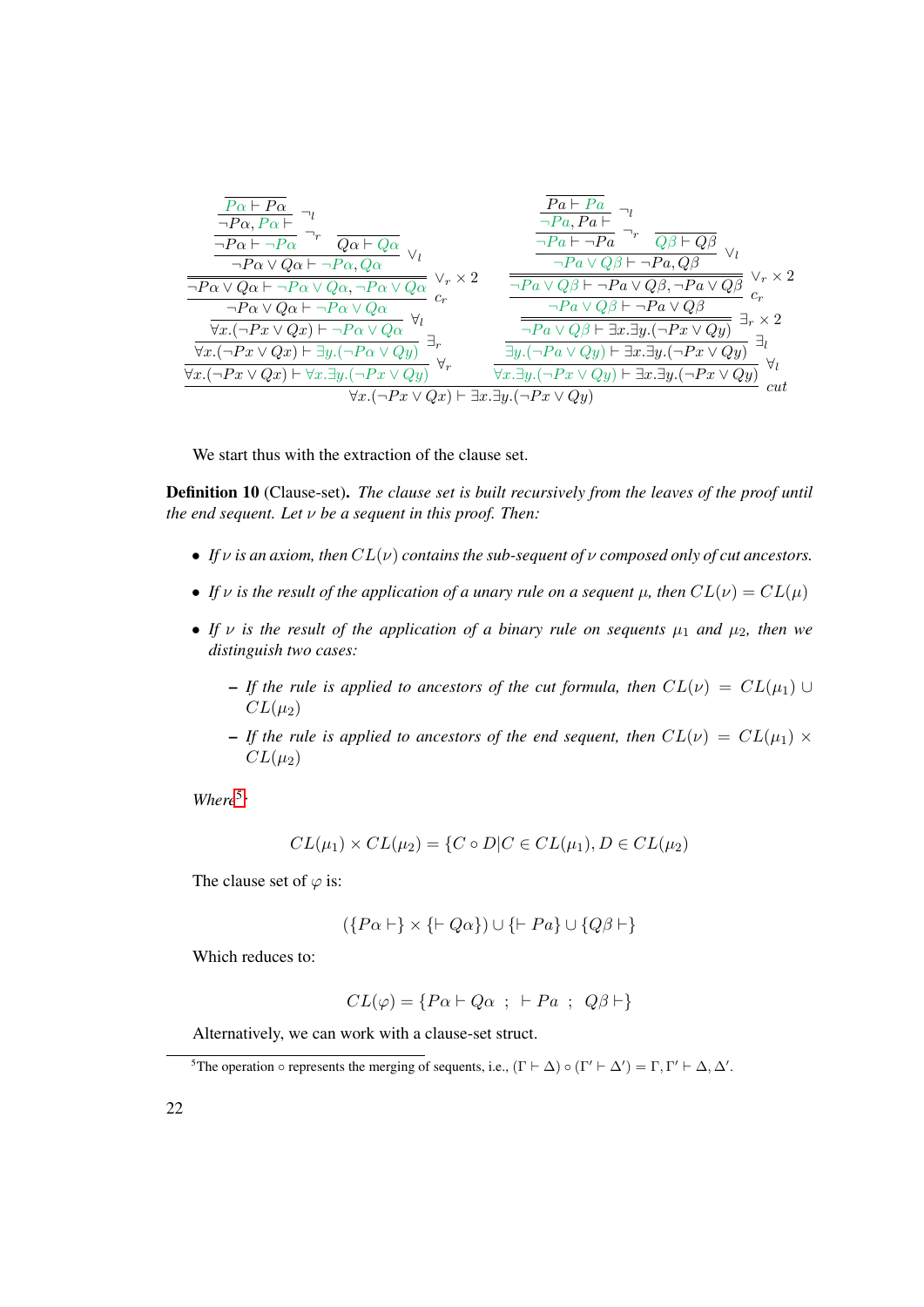Definition 11 (Clause-set struct). *The clause set struct is built analogously to a clause set, except that instead of applying the operators*  $\cup$  *and*  $\times$ *, we use*  $\oplus$  *and*  $\otimes$  *respectively.* 

The clause-set struct of  $\varphi$ , in a tree representation, is:



Projections are derivations built for each of the clauses in the clause set. Intuitively, projections are derivations from the axioms from where the clause was collected until the end sequent considering only the rules applied to end sequent ancestors.

<span id="page-38-0"></span>Definition 12 (Projection). *Let* C *be a clause which contains atoms from the axiom set* A*. Let* ξ *be an inference on the path between the end sequent and axioms* A*. We define the projection*  $\pi(C)$  *as the derivation built recursively from the axioms A:* 

- *If* ξ *is an axiom, the derivation is* ξ *itself.*
- *If* ξ *is a unary rule:*
	- *If* ξ *operates on a cut ancestor, the derivation does not change.*
	- *If* ξ *operates on an end sequent ancestor, the derivation will be increased by the application of this rule.*
- *If* ξ *is a binary rule:*
	- *If* ξ *operates on a cut ancestor, then each branch generated different clauses (observe how clauses are built). In this case, two derivations will be generated, one for each branch, without applying* ξ*. These derivations will have the same rules applied from this sequent down, but the sequents will have different cut ancestor formulas.*
	- *If* ξ *operates on an end sequent ancestor, the derivation will be increased by the application of this rule.*

*In each step, it might be necessary to weaken the auxiliary formulas of an inference. Moreover, if all formulas of the end-sequent are not present after constructing the projection, they are weakened as well.*

*Note that cut-ancestors (from the clause) are just dragged down in the sequent, without changes.*

The clause set of  $\varphi$  has three clauses. Consequently, there are three projections: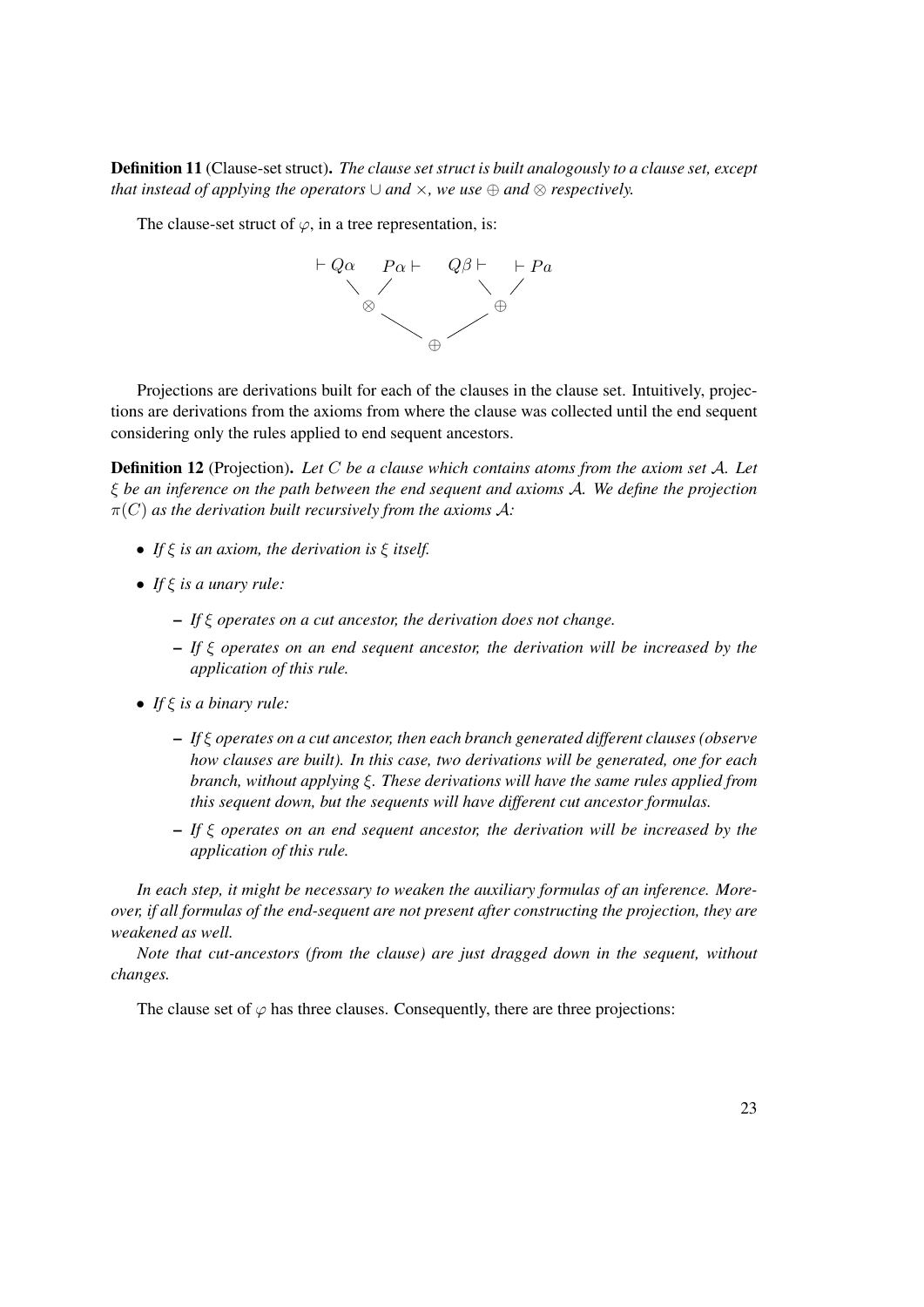$$
\frac{\pi(\vdash Pa)}{\frac{Pa \vdash Pa}{\vdash Pa, \neg Pa} \neg_r} \xrightarrow{\frac{\overline{Q}\beta \vdash Q\beta}{\downarrow \overline{P}a, \neg Pa} \neg_r} \frac{\overline{Q}\beta \vdash Q\beta}{\frac{\overline{Q}\beta \vdash Q\beta}{\downarrow \overline{P}a, \exists y.(\neg Px \lor Q\beta)} \lor_r} \xrightarrow{\frac{\overline{Q}\beta \vdash Q\beta}{\overline{Q}\beta \vdash \neg Pa \lor Q\beta} \lor_r} \frac{\overline{Q}\beta \vdash Q\beta}{\overline{Q}\beta \vdash \neg Pa \lor Q\beta} \lor_r} \frac{\overline{Q}\beta \vdash Q\beta}{\overline{Q}\beta \vdash \exists x. \exists y.(\neg Px \lor Qy)} \exists_r \times 2 \forall x.(\neg Px \lor Qy) \exists_r \lor Qy} \frac{\overline{Q}\beta \vdash \exists x. \exists y.(\neg Px \lor Qy)}{\forall x.(\neg Px \lor Qx), Q\beta \vdash \exists x. \exists y.(\neg Px \lor Qy)} \exists_r \times 2}
$$

$$
\pi(P\alpha \vdash Q\alpha)
$$
\n
$$
\frac{\overline{P\alpha \vdash P\alpha}}{\neg P\alpha, P\alpha \vdash} \neg_l \frac{\overline{Q\alpha \vdash Q\alpha}}{\neg P\alpha \vee Q\alpha, P\alpha \vdash Q\alpha} \vee_l
$$
\n
$$
\frac{\neg P\alpha \vee Q\alpha, P\alpha \vdash Q\alpha}{\forall x.(\neg P x \vee Qx), P\alpha \vdash Q\alpha} \forall_l
$$
\n
$$
\forall x.(\neg P x \vee Qx), P\alpha \vdash Q\alpha, \exists x. \exists y.(\neg P x \vee Qy)
$$

On the derivation  $\pi (P \alpha \vdash Q \alpha)$  we can illustrate why proofs need to be skolemized. Imagine that, instead of  $\forall_l$ , we needed to apply a  $\forall_r$  inference at this point. Now,  $\forall_r$  has the side condition that the variable used to instantiate the formula need to be an *eigenvariable*, i.e., a fresh variable different from the ones already occurring in the sequent. Although it would be ok in the input proof, this might cause problems in the projections (because no inferences are applied to cutancestors). So the variable  $\alpha$ , which in the input proof was introduced after (above)  $\forall_r$ , is now present in the sequent. That would require the we instantiate the formula with another variable, but in this case, the sequent would not be provable. That's why we require that the input proof has no strong-quantifier inferences.

O-projections avoid the application of some weakenings and allow the end-sequent to contain only a subset of formulas of the input proof's end-sequent.

Definition 13 (O-projections). *O-projections are constructed like regular projections (Definition [12\)](#page-38-0), except that no weakenings are added in the end to obtain all the formulas of the input proof 's end-sequent.*

The o-projections of  $\varphi$  are the following:

$$
\pi(\vdash Pa) \qquad \pi(Q\beta \vdash)
$$
\n
$$
\frac{\overline{Pa} \vdash Pa}{\vdash Pa, \neg Pa} \neg_r
$$
\n
$$
\frac{\overline{Q\beta} \vdash Q\beta}{\vdash Pa, \neg Pa \lor Q\beta} \lor_r
$$
\n
$$
\frac{\overline{Q\beta} \vdash Q\beta}{\overline{Q\beta} \vdash \neg Pa \lor Q\beta} \lor_r
$$
\n
$$
\overline{\vdash Pa, \exists x. \exists y. (\neg Px \lor Qy)} \exists_r \times 2
$$
\n
$$
\frac{\overline{Q\beta} \vdash \neg Pa \lor Q\beta}{\overline{Q\beta} \vdash \exists x. \exists y. (\neg Px \lor Qy)} \exists_r \times 2
$$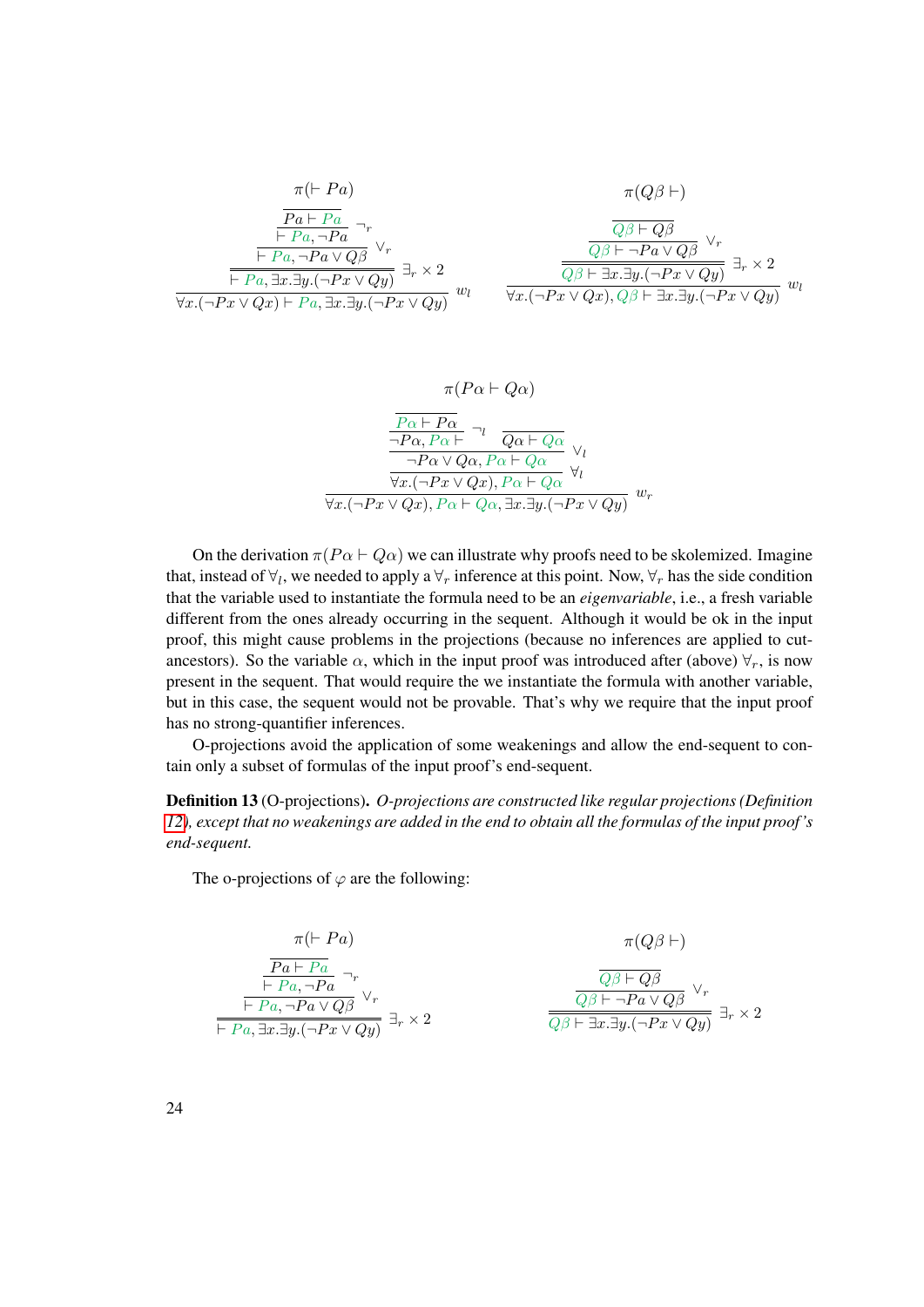$$
\frac{\Delta \vdash \Gamma, A \quad \Delta', A' \vdash \Gamma'}{\Delta \sigma, \Delta' \sigma \vdash \Gamma, \sigma \Gamma' \sigma} \quad R \quad \frac{\Delta, A, A' \vdash \Gamma}{\Delta \sigma, A \sigma \vdash \Gamma \sigma} \quad C_l \quad \frac{\Delta \vdash \Gamma, A, A'}{\Delta \sigma \vdash \Gamma \sigma, A \sigma} \quad C_r
$$

<span id="page-40-0"></span>Figure 3.5: Resolution calculus

$$
\pi(P\alpha \vdash Q\alpha)
$$
\n
$$
\frac{\overline{P\alpha \vdash P\alpha}}{\neg P\alpha, P\alpha \vdash} \neg_l \frac{\overline{Q\alpha \vdash Q\alpha}}{\overline{Q\alpha \vdash Q\alpha}} \vee_l
$$
\n
$$
\frac{\neg P\alpha \vee Q\alpha, P\alpha \vdash Q\alpha}{\forall x.(\neg P x \vee Qx), P\alpha \vdash Q\alpha} \forall_l
$$

For the next step in the CERES method, we need to compute a resolution refutation of the clause set. The resolution calculus is depicted in Figure [3.5](#page-40-0) and a resolution refutation is simply the derivation of the empty clause from the clauses in the set.

In the case of  $\varphi$ , we can obtain the following refutation:

$$
\frac{\vdash Pa \quad Pa \vdash Q\alpha}{\vdash Qa} \quad R\{\alpha \leftarrow a\} \quad Q\beta \vdash \newline R\{\beta \leftarrow a\}
$$

In order to use this refutation for a sequent calculus proof, we need to *ground* it. This means we get a resolution refutation where the resolution inferences involve no unification.

$$
\frac{\vdash Pa \quad Pa \vdash Qa}{\vdash Qa} \quad R \quad Qa \vdash
$$

We need still to remember the substitutions used, so that we can use them to instantiate the variables in the projections. To get a final proof, we need to plug the projections on top of their respective clauses in the refutations. When a unification was involved, as in the case of the clauses  $P\alpha \vdash Q\alpha$  and  $Q\beta \vdash$ , we use an instantiation of the projections, i.e., in this case we use  $\pi(P\alpha \vdash Q\alpha)\{\alpha \leftarrow a\}$  and  $\pi(Q\beta)\{\beta \leftarrow a\}.$ 

The final proof is referred to as a *ACNF*, for *a*tomic *c*ut *n*ormal *f* orm. Note that, however, there is not a unique normal form, since it will depend on the resolution refutation used.

The ACNF for  $\varphi$ , considering the resolution refutation shown before and using o-projections, is: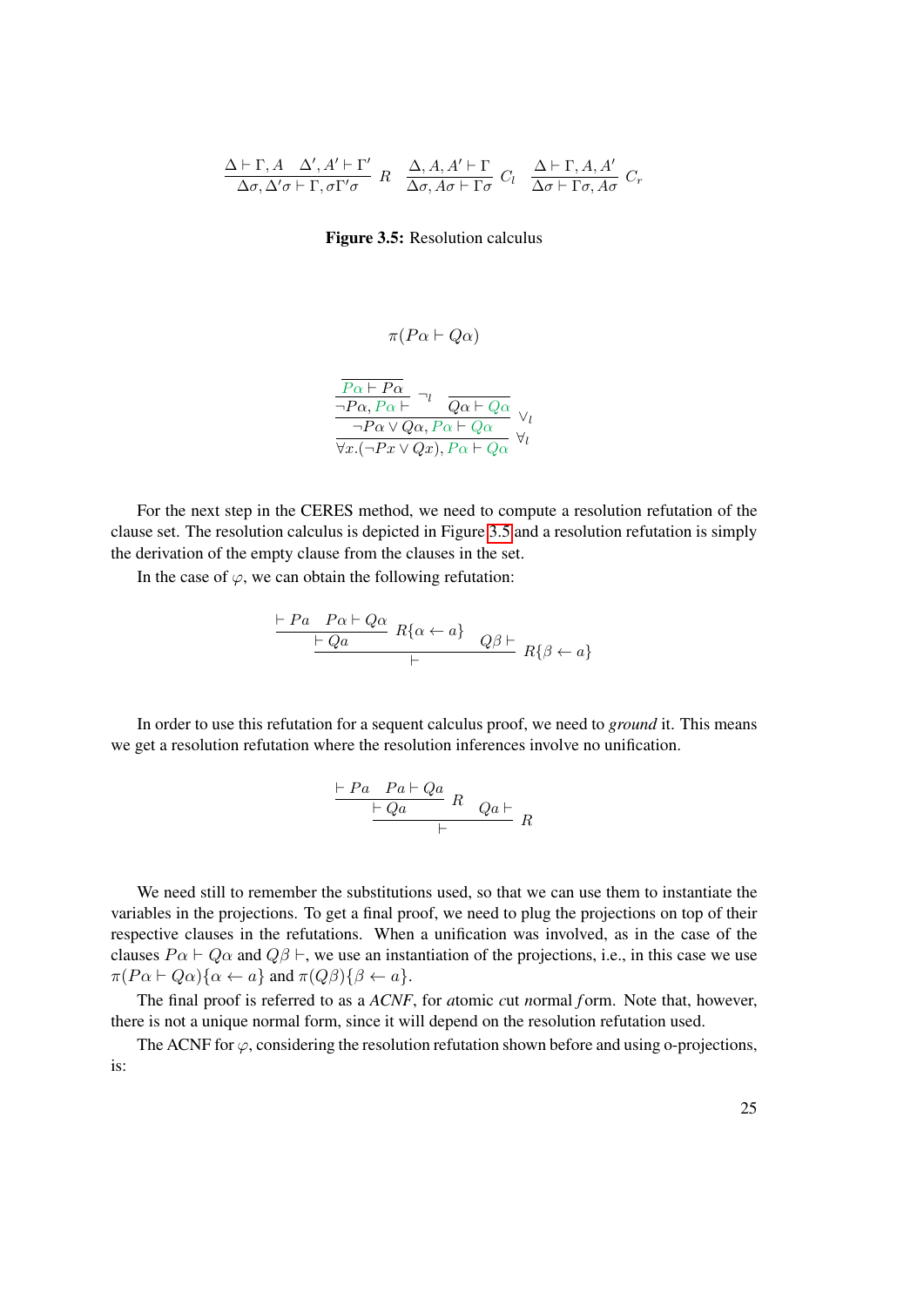$$
\frac{\frac{\overline{Pa} \vdash Pa}{\vdash Pa, \neg Pa} \rightarrow_r}{\frac{\vdash Pa, \neg Pa \lor Q\beta} \lor_r} \xrightarrow{\frac{\overline{Pa} \vdash Pa}{\neg Pa, Pa \vdash a} \neg l} \frac{\frac{\overline{Pa} \vdash Pa}{\neg Pa, Pa \vdash Qa}}{\neg Pa \lor Qa, Pa \vdash Qa} \lor_l \frac{\overline{Qa} \vdash Qa}{\neg Pa \lor Qa} \lor_r}{\frac{\vdash Pa, \exists x. \exists y. (\neg Px \lor Qy)}{\forall x. (\neg Px \lor Qy)} \exists_r \times 2} \frac{\frac{\overline{Pa} \vdash Pa}{\neg Pa \lor Qa, Pa \vdash Qa}}{\forall x. (\neg Px \lor Qx), Pa \vdash Qa} \lor_l \frac{\overline{Qa} \vdash Qa}{\forall u} \frac{\overline{Qa} \vdash Qa}{\overline{Qa} \vdash \neg Pa \lor Qa} \lor_r}{\frac{\forall x. (\neg Px \lor Qx) \vdash Qa, \exists x. \exists y. (\neg Px \lor Qy)}{\forall x. (\neg Px \lor Qx) \vdash \exists x. \exists y. (\neg Px \lor Qy)} \cdot \frac{\exists x. \exists y. (\neg Px \lor Qy)}{\exists x. \exists y. (\neg Px \lor Qy)} \cdot c_r} \frac{\exists r \times 2}{\forall x. (\neg Px \lor Qx) \vdash \exists x. \exists y. (\neg Px \lor Qy)} \cdot c_r
$$

Note that there are now two atomic cuts, one on  $Pa$  and another on  $Qa$ . Eliminating these is fairly easy and can be done in linear time.

The main goal of this work was to develop a CERES-like method for intuitionistic logic, in the sense that all cuts are eliminated at once and a resolution refutation is used as a helper to find the necessary atomic cuts.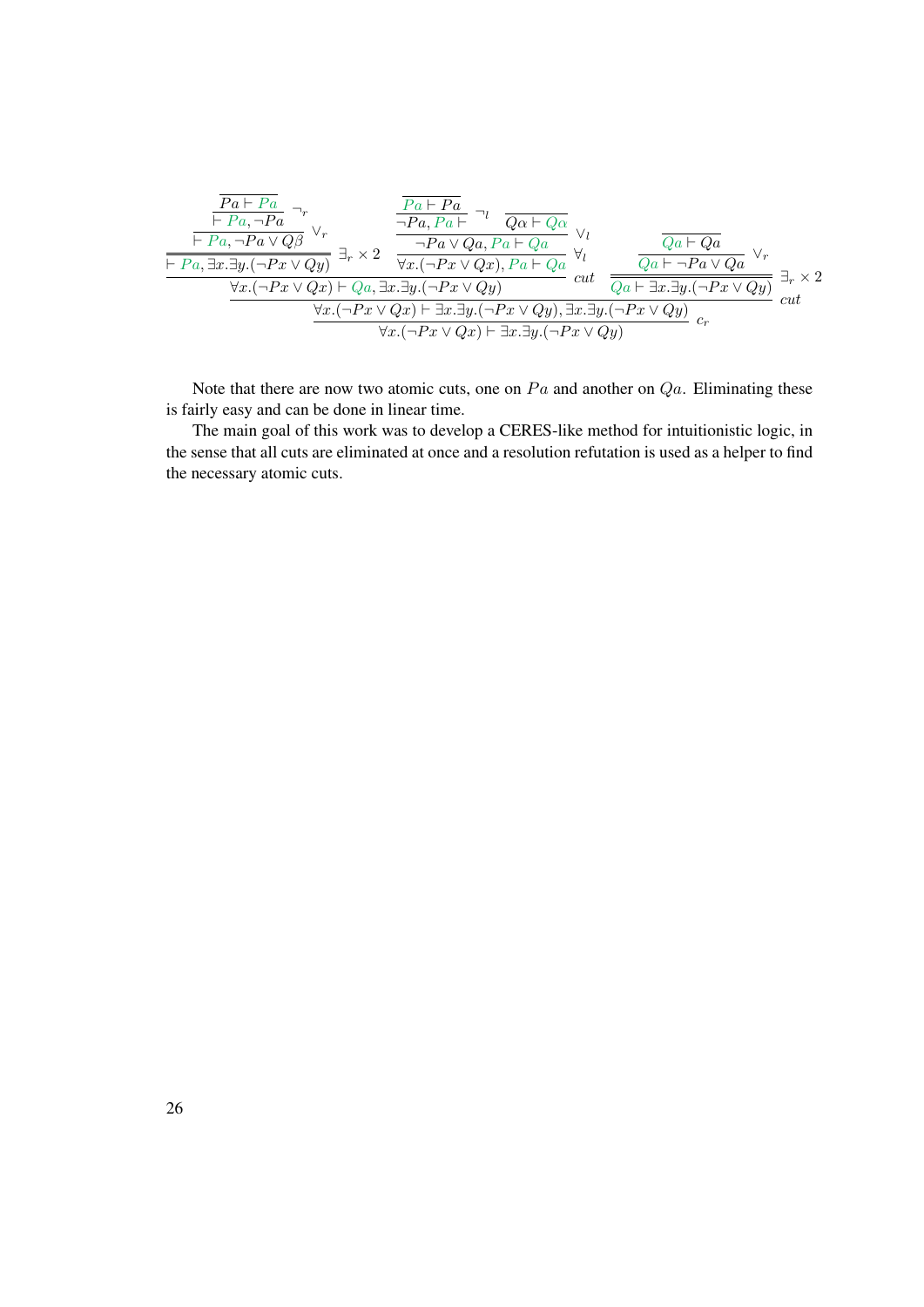# **CHAPTER**

### The problem

<span id="page-42-0"></span>In this Chapter we describe the problems in applying CERES to intuitionistic proofs and some possible solutions. Unfortunately, we could not yet define a method such that it encompasses full intuitionistic logic, but we hope that the analysis presented here will convince the reader that this is not a trivial problem. We also hope that the insights obtained by the partial solutions contribute to the development of a CERES variant that will work for full intuitionistic logic (see Chapter [10\)](#page-100-0).

Let's start by defining properly the system with which we will be working. In Chapter [2](#page-20-0) we presented two calculi for intuitionistic logic, namely LJ and LJ'. We also noted that all rules of LJ are particular cases of LJ' rules. Although we are aware that LJ is the calculus that comes to mind when intuitionistic logic is mentioned, we will allow resulting proofs to be in LJ'. There are three reasons for that: (1) every LJ-proof is an LJ'-proof, trivially, and every LJ'-proof can be translated into an LJ proof using  $\vee_l$  rules [\[33\]](#page-184-0); (2) the CERES method relies on a sequent merging operation  $\circ$ , which would constantly violate the structural restriction of  $LJ$ (the sequents may have at most one formula on the right side) but would pose less problems for LJ'; and (3) CERES uses resolution on atoms, which can be easily translated to an LJ'-proof, analogously to the classical case. The input proof is still in LJ though. The only restriction we make to these proofs is that they are *skolemized*, i.e., there are no strong-quantifier inferences  $(\forall_r$  and  $\exists_l$ ) on end-sequent ancestors. The reason for working with skolemized proofs in the intuitionistic case is the same as for the classical case: eigenvariable violations. Now, we know of course that skolemization for intuitionistic logic is not as simple as for classical logic, but there are some methods developed [\[8\]](#page-182-1), [\[17\]](#page-183-0), [\[25\]](#page-183-1). Moreover, developing a CERES method for non-skolemized proofs would be a major problem on its own, so we decided to live with this small restriction. Therefore our aim is to analyse the CERES method and possible variations applied to a (skolemized) LJ-proof, the result of this operation being an LJ or LJ'-proof.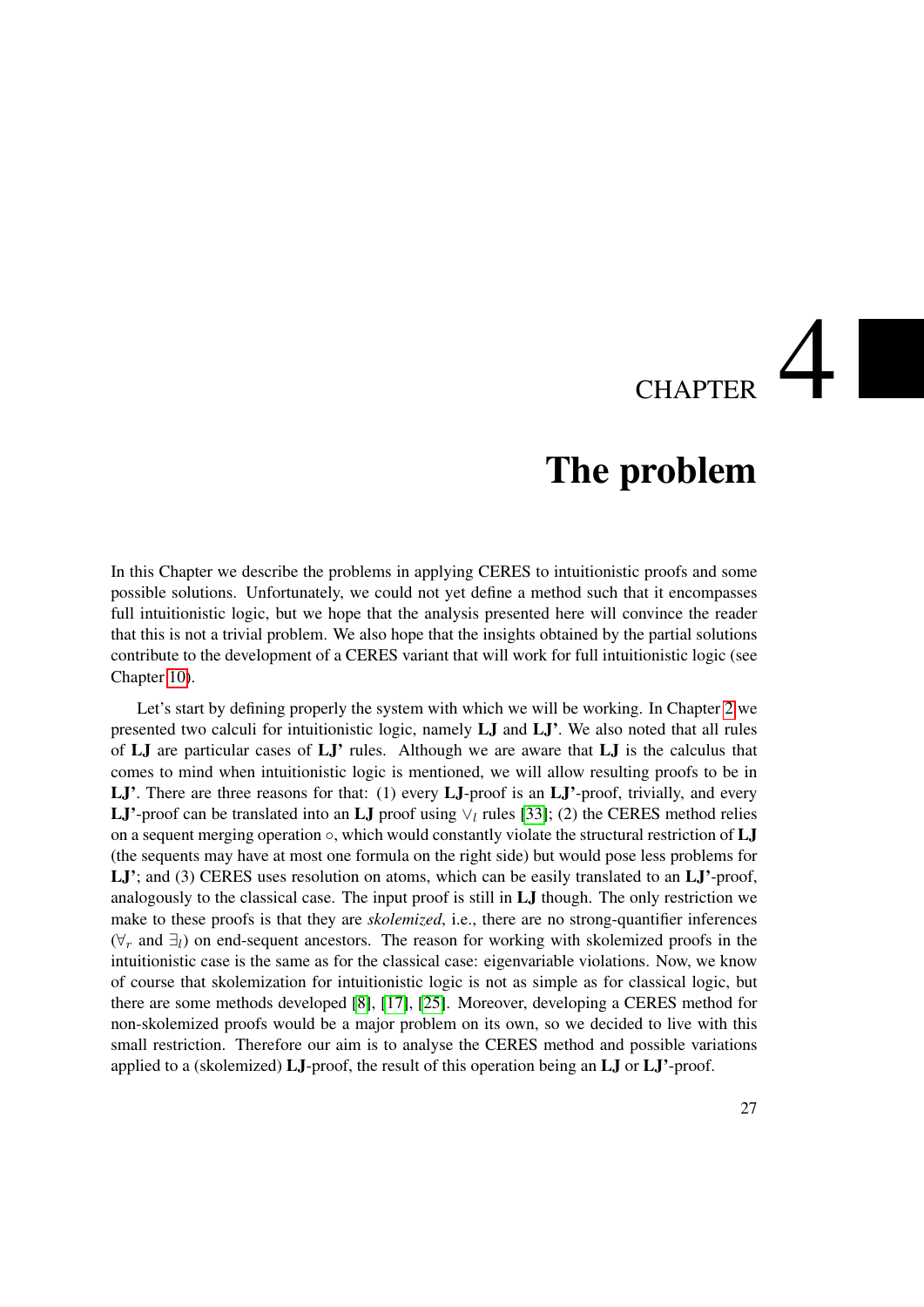#### <span id="page-43-0"></span>4.1 What is the problem?

What happens when CERES is applied to an intuitionistic proof? First of all, let's remember the steps of the CERES method:

- 1. Computation of the clause set.
- 2. Resolution refutation of the clause set.
- 3. Construction of the projections.
- 4. Merging of projections and resolution refutation (final proof with only atomic cuts).

Now we'll analyse, for each step, what is the result when an LJ-proof is given as input.

Clause set The clause set of an intuitionistic proof will be the same as in the classical case, i.e., composed by atomic sequents possibly having more than one atom on the right. Note that this would be a structural violation for LJ, but in LJ' the sequents are ok.

Resolution The rules of the resolution calculus can be applied unchanged to the clauses in the clause set. Resolution and factoring rules will later be translated, respectively, into cuts and contractions for the final proof. Considering that cuts and contractions impose no structural restrictions in LJ', resolution can be used with no concerns. Observe again that using LJ and its single conclusion sequents here would be quite a problem.

Projections Projections seem to be the biggest of our problems. During their construction, cut ancestors are just "dragged" down without changes. This is no problem in the classical calculus LK, but remember that, as much multi-conclusion as LJ' can be, it still has a few restrictive rules that require the right formula to be alone. Namely,  $\rightarrow_r$ ,  $\neg_r$  and  $\forall_r$ :

$$
\frac{\Gamma, A \vdash B}{\Gamma \vdash A \to B} \to_r \qquad \frac{\Gamma, A \vdash}{\Gamma \vdash \neg A} \neg_r \qquad \frac{\Gamma \vdash A\{c/x\}}{\Gamma \vdash \forall x A} \ \forall_r
$$

When a cut ancestor on the right side has to be merged with a sequent of such a rule, we have a problem. Of course that, when working with skolemized proofs with cuts only on atoms, inferences  $\forall_r$  do not occur, but still the other two rules are problematic.

Projections can obviously be built for intuitionistic proofs, the problem is that they might not be intuitionistic themselves. Since these are part of the final proof, classical projections mean classical proof, which is an undesirable effect of the method.

If you are not yet convinced that allowing the final proof to be in a multi-conclusion calculus is better for our problem, take a look at Table [4.1.](#page-44-0)

The attentive reader might have observed that structural restrictions on sequents is the major issue here. Why not use a calculus for intuitionistic logic that imposes no such restriction then? Are there such calculi? Well, of course there are.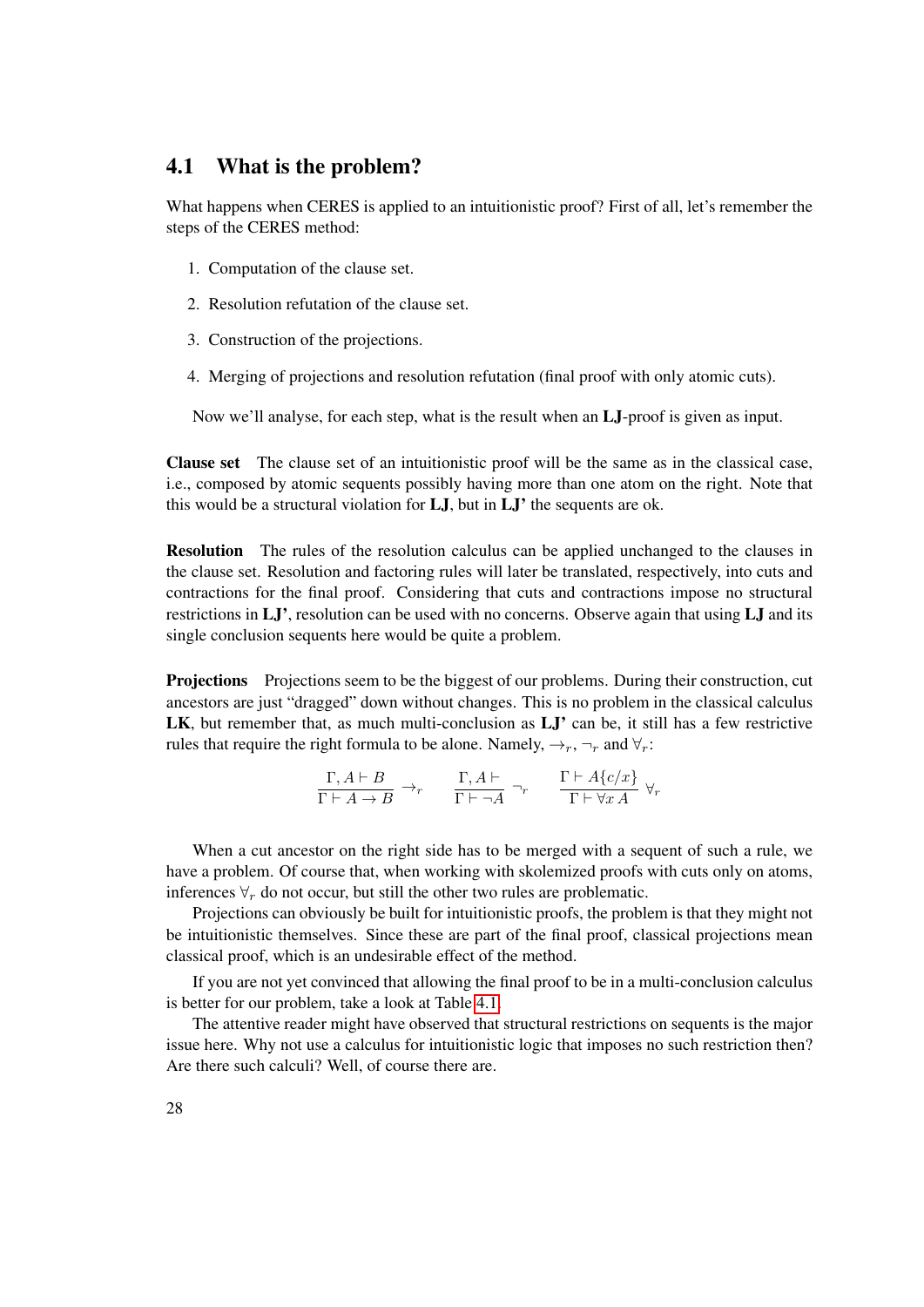|             | LJ |  |
|-------------|----|--|
| Clause set  |    |  |
| Projections |    |  |
| Resolution  |    |  |

<span id="page-44-0"></span>Table 4.1: Elements of CERES for different intuitionistic calculi.

#### 4.2 Trying other calculi

#### The labelled calculus attempt

Labelled deductive systems were formalized by Dov Gabbay [\[14\]](#page-183-2). Following his ideas, Sara Negri and Roy Dyckhoff developed a labelled calculus for intuitionistic logic [\[13\]](#page-183-3), which happens to be multi-conclusion (in all rules). In this calculus each formula is given a label, which can be interpreted as a world in the Kripke semantics. There is also a predicate  $\leq$  that operate on these labels, and this can be interpreted as the accessibility relation among worlds. Take for example the rule for  $\rightarrow_r$ :

$$
\frac{x \le y, y : A, \Gamma \vdash \Delta, y : B}{\Gamma \vdash \Delta, x : A \to B} \to_r
$$

Now remember the Kripke semantics for  $A \rightarrow B$ :  $A \rightarrow B$  *is true in the world x if for every world* y *accessible from* x*,* A *true in* y *implies that* B *is true in* y. The universal quantification over y is captured in the inference rule by that fact that y is a *fresh* label. The problem in applying CERES to such a calculus is exactly the "freshness" requirement of some labels. These rules then have the same effect as strong quantifier rules, and "eigenvariable" violations occur exactly on those labels. Now, we have agreed already that the problem with strong quantifiers would not be a topic of this thesis, so we decided not to pursue this direction further. It is worth noting though, that if a method is ever developed in which strong quantifiers do not cause problems, such method can be used also in the labelled calculus for intuitionistic logic.

#### The decorated sequent calculus attempt

Another less popular, but also interesting, approach is the *decorated* sequent calculus for intuitionistic logic [\[12\]](#page-182-2). A decorated sequent has the form:

$$
A_1(n_1),...,A_k(n_k) \vdash B_1/S_1,...,B_m/S_m
$$

Where  $A_i$  and  $B_j$  are formulas,  $n_i$  is a natural number and  $S_j$  is a set of natural numbers. Each  $n_i$  is the *index* of formula  $A_i$ , and  $n_i \neq n_j$  for  $i \neq j$ . Each  $S_j$  is the *dependency set* of formula  $B_i$ . Intuitively, the set  $S_i$  contains the indices of the antecedent formulas that  $B_i$ depends on. Naturally there are restrictions on the indices for some rules. Naturally these restrictions were violated when the CERES method was applied to decorated proofs. It was an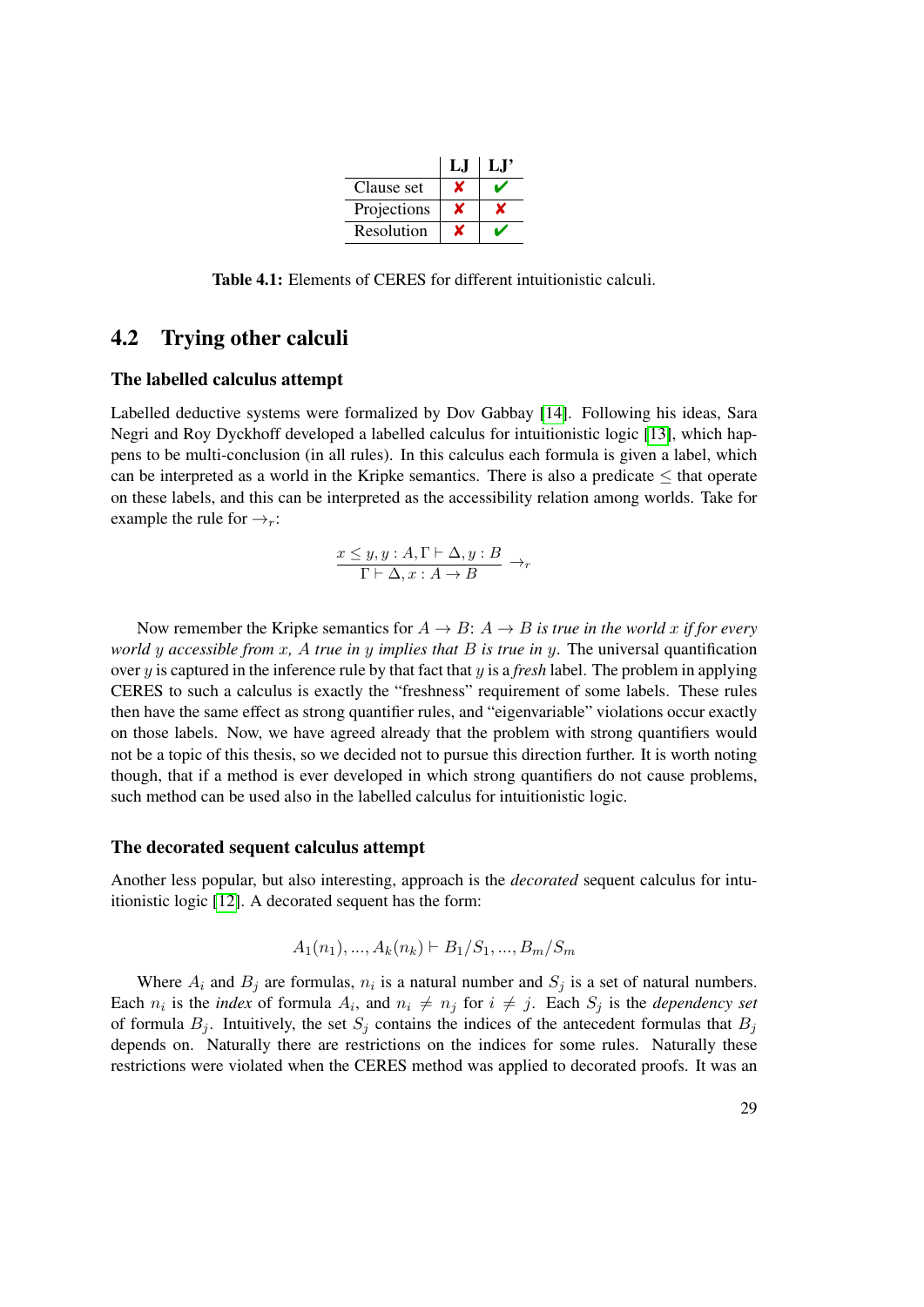interesting idea, but unfortunately we got no new insights from it. Being such an unconventional calculus, with harder manipulation because of the indices, we decided to abandon the idea.

It is curious to observe that the rule for  $\rightarrow_r$  invariably causes problems in the calculi considered. This seems, on the one hand, a bit odd since the properties of IL are due to disjunctions and existential quantifiers. But it is according to the Kripke semantics and BHK interpretation, where implication (and universal quantifier) is indeed a particular case.

In both these approaches, we considered that the output proof would be in the same calculus as the input proof. Had we wanted to have an LJ-proof as output, another non-trivial problem would have to be solved, namely, the translation of labelled and decorated sequent calculus proofs into LJ. As of today, there are no methods developed for such translation.

#### 4.3 Back to LJ

So let's get back to the original idea with the multi-conclusion calculus **LJ'**. We've seen that the main problem is the violation of  $\rightarrow_r$  and  $\neg_r$  on the projections<sup>[1](#page-45-0)</sup>. These can occur in two situations. The first one is when cuts occur above these inferences in the input proof<sup>[2](#page-45-1)</sup>:

$$
\begin{array}{cccc}\n\vdots & \vdots & \vdots \\
\hline\n\Gamma, F \vdash & \Gamma', A \vdash B, F \\
\hline\n\Gamma, \Gamma' \vdash A \to B & \xrightarrow{projection}\n\end{array}\n\quad\n\begin{array}{cccc}\n\vdots & \vdots \\
\Gamma', A \vdash B, F' \\
\hline\n\Gamma' \vdash A \to B, F' \\
\hline\n\Gamma' \vdash A \to B, F' \\
\end{array}\n\rightarrow_{r}
$$

In this example,  $F'$  is an atomic ancestor of  $F$ , which does not cause problems in the input proof. But when the projections are built, inferences operating on cut ancestors, and thus the cut itself, are not applied, leaving possibly some of its atomic ancestors on the right side at the application point of  $\rightarrow_r$ .

The second situation in which violations might occur is when cut ancestors shift sides during a proof above  $\rightarrow_r$  and  $\neg_r$  inferences:

$$
\begin{array}{ccc}\n\vdots & \vdots & \vdots \\
\Gamma, A \vdash P & \Gamma', Q \vdash B \rightarrow \iota \\
\hline\n\Gamma, \Gamma', P \rightarrow Q, A \vdash B & \rightarrow \iota \\
\Gamma, \Gamma', P \rightarrow Q \vdash A \rightarrow B & \rightarrow \iota\n\end{array}\n\quad\n\begin{array}{ccc}\n\Gamma, A \vdash P' & \cdots \\
\Gamma, A \vdash P', B & w \rightarrow \iota \\
\Gamma, A \vdash P', B & \rightarrow \iota\n\end{array}
$$

In this example,  $P \rightarrow Q$  is a cut ancestor which occurs on the left side when the inference  $\rightarrow_r$  is applied. But when the  $\rightarrow_l$  inference is applied to this formula (bottom-up), the ancestor  $P$  is shifted to the right side. When the projection for the left branch is built, considering no more shiftings happened, there might be cut ancestors  $P'$  on the right side, thus violating the application of  $\rightarrow_r$ .

You can observe how this violation occurs in a real proof on Example [1.](#page-46-0)

<span id="page-45-1"></span><span id="page-45-0"></span><sup>&</sup>lt;sup>1</sup>Remember that, being the input proof skolemized, there are no  $\forall r$  inferences in the projections.

<sup>&</sup>lt;sup>2</sup>We will use green for cut ancestors in an intuitionistic proof and red for cut ancestors which make the proof classical.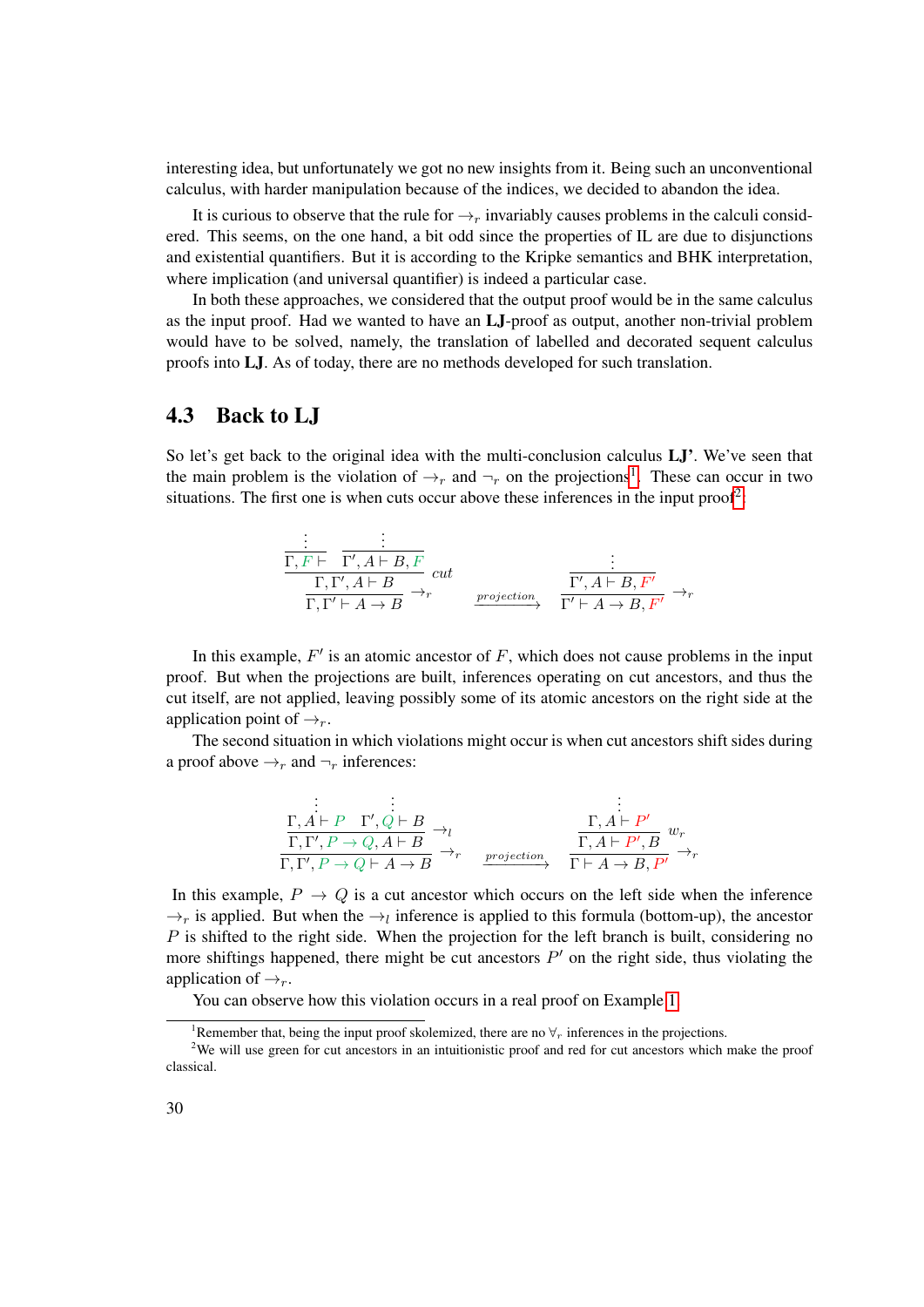#### <span id="page-46-0"></span>**Example 1.** *Let*  $\varphi$  *be the proof:*

$$
\frac{\frac{\overline{A \vdash A}}{B, A \vdash A} w_l}{\frac{\overline{A \vdash A}}{A, \neg A \vdash} \neg_l \qquad \frac{\neg A, B, A \vdash}{\neg A, B \vdash \neg A} \neg_r}{\frac{\neg A, B \vdash \neg A}{\neg A \vdash B \rightarrow \neg A} \qquad \overline{\qquad \qquad } \neg r}_{cut}
$$

*We will compute its projections and see why they are no longer intuitionistic proofs. The clause set of*  $\varphi$  *is very simple:*  $CL(\varphi) = \{A \vdash; \vdash A\}$ *. The projections for each of these clauses are:*

$$
\frac{\frac{A \vdash A}{A, B \vdash A} w_l}{\frac{A \vdash A}{A, \neg A \vdash} v_l} w_r \qquad \frac{\frac{A \vdash A}{B \vdash A, \neg A} w_r}{\frac{\vdash A, B \to \neg A}{\neg A \vdash A, B \to \neg A} w_l}
$$

*The left projection is ok, but the right projection contains two inferences, namely*  $\rightarrow_r$  *and* ¬r*, which are no longer intuitionistic. In this particular case, the violation happened because the cut ancestor* A *changed sides on the original proof by a negation rule.*

You might have observed that not every application of  $\rightarrow_r$  and  $\neg_r$  will cause problems. Some of them might be actually fine. Now we define precisely which are the inferences that will be problematic.

<span id="page-46-2"></span>**Definition 14** (Critical inferences). Let  $\xi$  be  $a \rightarrow_r$ ,  $\neg_r$  or  $\forall_r$  inference on an end-sequent an*cestor in an LJ-proof. We say that* ξ *is a* critical inference *if the clause set computed in the derivation of the conclusion of* ξ *from the axioms has one or more positive atoms.*

Intuitively, a critical inference is one that will be classical in at least one projection. Note that this does not mean that it will be classical in every projection. Observe also that the positive atoms will be exactly the "extra" formulas when the inference is performed in a projection.

We say that a critical rule occur in its *intuitionistic* form if the context on the right side of the sequent is empty<sup>[3](#page-46-1)</sup>:

$$
\frac{\Gamma, A \vdash B}{\Gamma \vdash A \to B} \to_r \frac{\Gamma, A \vdash}{\Gamma \vdash \neg A} \neg_r \frac{\Gamma \vdash A[x/\alpha]}{\Gamma \vdash \forall x. Ax} \forall_r
$$

<span id="page-46-1"></span>Otherwise, we say that it occurs on its *classical* form:

<sup>&</sup>lt;sup>3</sup>What is this  $\forall_r$  rule doing there? I know we don't use it on the projections, but I am listing it for completeness purposes.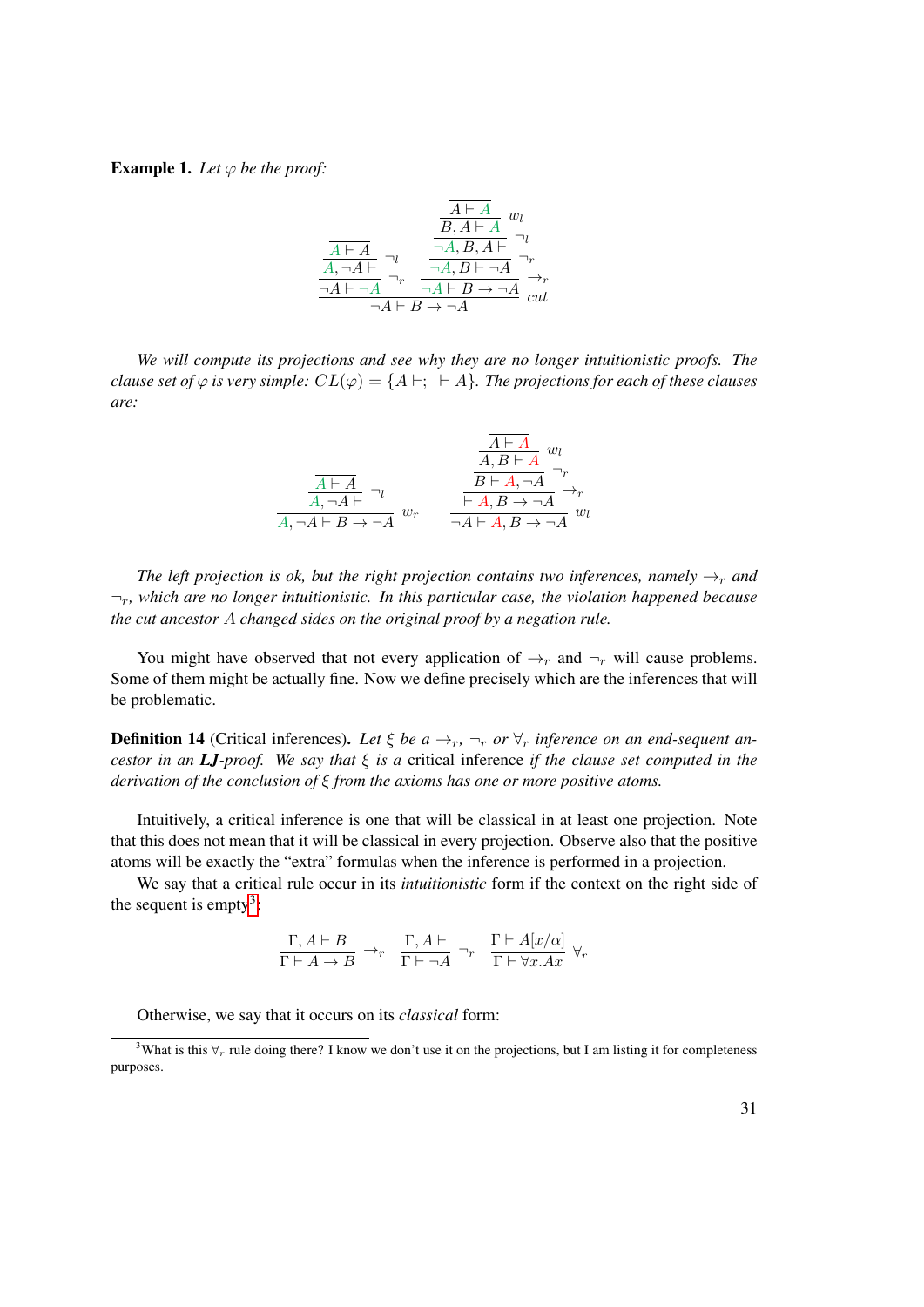$$
\frac{\Gamma, A \vdash B, \Delta}{\Gamma \vdash A \to B, \Delta} \to_r^K \frac{\Gamma, A \vdash \Delta}{\Gamma \vdash \neg A, \Delta} \neg_r^K \frac{\Gamma \vdash A[x/\alpha], \Delta}{\Gamma \vdash \forall x. Ax, \Delta} \forall_r^K
$$

Although we call this the classical form, these rules are not the same as the ones for LK. They have the particularity that  $\Delta$  contains only atomic cut ancestors.

Lemma 4. *If a critical inference occurs in its classical form in a projection, then the formulas in* ∆ *are all atomic cut ancestors.*

*Proof.* We can safely assume that this inference occurred in its intuitionistic form in the input proof, since this is an LJ proof. When the projections are being built, the inferences applied to end-sequent ancestors remain the same, thus these formulas are exactly as they occur on the input proof. The only different formulas in the sequent are the atomic cut ancestors, which can potentially occur on the right side when, in the original proof, they occurred on the left, or not occurred at all.  $\Box$ 

Definition 15 (†-rules). *We define as* †*-rules the following*

 $\Gamma, A \vdash B, \Delta$  $\frac{1}{\Gamma \vdash A \to B, \Delta} \to^{\dagger}_{r}$  $\Gamma, A \vdash \Delta$  $\frac{1}{\Gamma \vdash \neg A, \Delta} \neg^{\dagger}_{r}$  $\Gamma \vdash A[x/\alpha], \Delta$  $\frac{\Gamma + \lambda \Gamma[x/\alpha], \Delta}{\Gamma + \forall x. Ax, \Delta} \ \forall^{\dagger}_r$ 

*Where* ∆ *consists of atomic cut ancestors.*

Therefore, the result of applying CERES to an LJ-proof might be a classical proof only because of †-inferences. Now all we have to do is find a way to transform †-inferences into intuitionistic inferences.

#### 4.4 "Trivial" classes

Before thinking about this transformation, though, we ask ourselves whether there are classes of LJ-proofs such that the application of CERES yields LJ'-proofs. The answer is of course positive.

For one thing, we can consider the class of skolemized proofs in which there is no occurrence of the inferences  $\rightarrow_r$  and  $\neg_r$  on *end-sequent ancestors*. We can still relax this restriction, but there are some interesting observations about this class of proofs. If the rules  $\rightarrow_r$ ,  $\neg_r$  and  $\nforall_r$  are not used on end-sequent ancestors, cut-free LK- and LJ'-proofs are undistinguishable. In fact, even when atomic cuts are used, the proofs will be the same in both calculi. In this fragment, classical and intuitionistic logics coincide after cut-elimination, and any cut-elimination method will yield an LJ'-proof, regardless whether the inferences operating on the cut formulas were classical or not. We can formally characterize this class of proofs by a syntactical restriction on the end sequent.

Definition 16 (KJ-sequent). *A sequent* S *is called a* KJ-sequent *if every formula whose main connective is*  $\rightarrow$ ,  $\forall$  *and*  $\neg$  *is negative in S (Definition [6\)](#page-22-0).*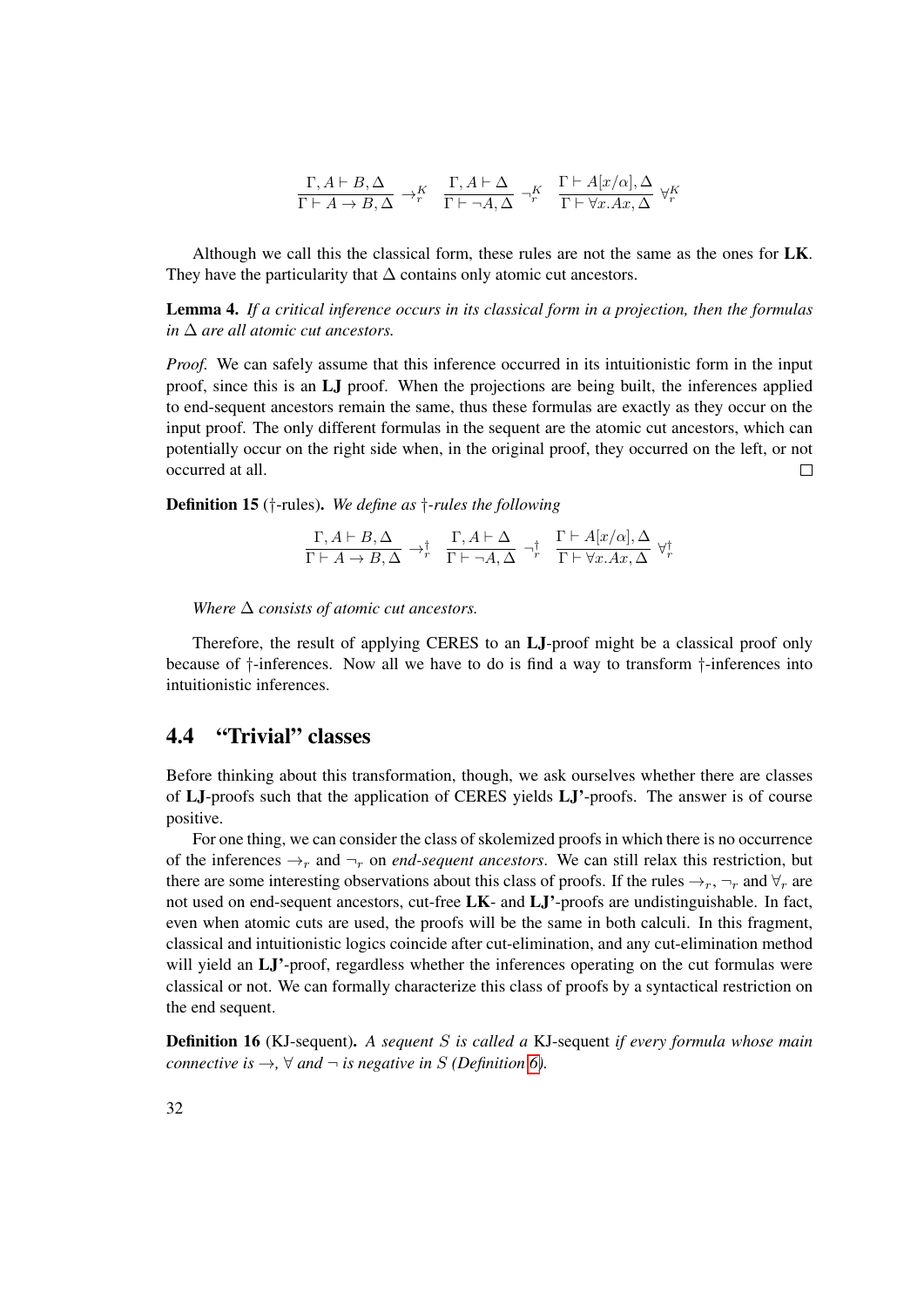Definition 17 (LJK). *We define LJK as the class of LK- or LJ'-proofs such that the end sequent is a KJ-sequent.*

Theorem 3. *The CERES method applied to an LJK-proof yields an LJ'-proof.*

But as mentioned before, we can loosen this restriction. On Section [4.1](#page-43-0) we observed that not every  $\rightarrow_r$  and  $\neg_r$  causes problems, only the *critical* ones (Definition [14\)](#page-46-2). Thus we can allow these inferences to occur, as long as they are not critical. Unfortunately we could not yet find a syntactic restriction on the end-sequent that would characterize this class of proofs, since it depends also on the cut formulas and inferences applied to them.

Theorem 4. *If a proof contains no critical inferences, then the CERES method yields an LJ' proof.*

#### 4.5 Decidable atoms

You might be wondering by now why don't we just apply some negation inferences to change the side of the bothering atomic cut ancestors. Well, it is not that simple, and this is in fact a big part of iCERES, the first method we present. In Chapter [6](#page-54-0) we discuss what can be solved using resolution on negated atoms. For now, let's assume we apply a negation inference only to the atom that is violating a critical rule. If this is done in Example [1,](#page-46-0) its clause set would then be  $CL(\varphi) = \{A \vdash; \neg A \vdash\}$  and the projections become:

$$
\frac{\frac{\overline{A \vdash A}}{A, \neg A \vdash} \neg_l}{\frac{\overline{A \vdash A}}{A, \neg A \vdash} \neg_l}
$$
\n
$$
\frac{\overline{A \vdash A}}{A, \neg A \vdash} \neg_l
$$
\n
$$
\frac{\overline{A \vdash A}}{A, \neg A \vdash B \rightarrow \neg A} w_r
$$
\n
$$
\frac{\overline{A \vdash A}}{\neg A \vdash B \rightarrow \neg A} \neg_r}{\neg A, \neg A \vdash B \rightarrow \neg A} w_l
$$

Which is cool, because now they are intuitionistic. Note though that resolution does not really work for the clause set. Unless we can resolve  $A \vdash \text{with } \neg A \vdash$ . When can we do this? We can do this if  $A \vee \neg A$  holds. Now, we know very well this is not the case in general for intuitionistic logic, but in this setting we need the principle of excluded middle to hold only for atomic A. So when we deal with theories in which atomic formulas and grounded predicates are decidable (such as intuitionistic arithmetic for example, where we have to decide on equalities), we can use this "degenerated" resolution rule:

$$
\frac{\Gamma, A \vdash \Delta \quad \Gamma', \neg A \vdash \Delta'}{\Gamma, \Gamma' \vdash \Delta, \Delta'}
$$

Which is replaced in the final proof by: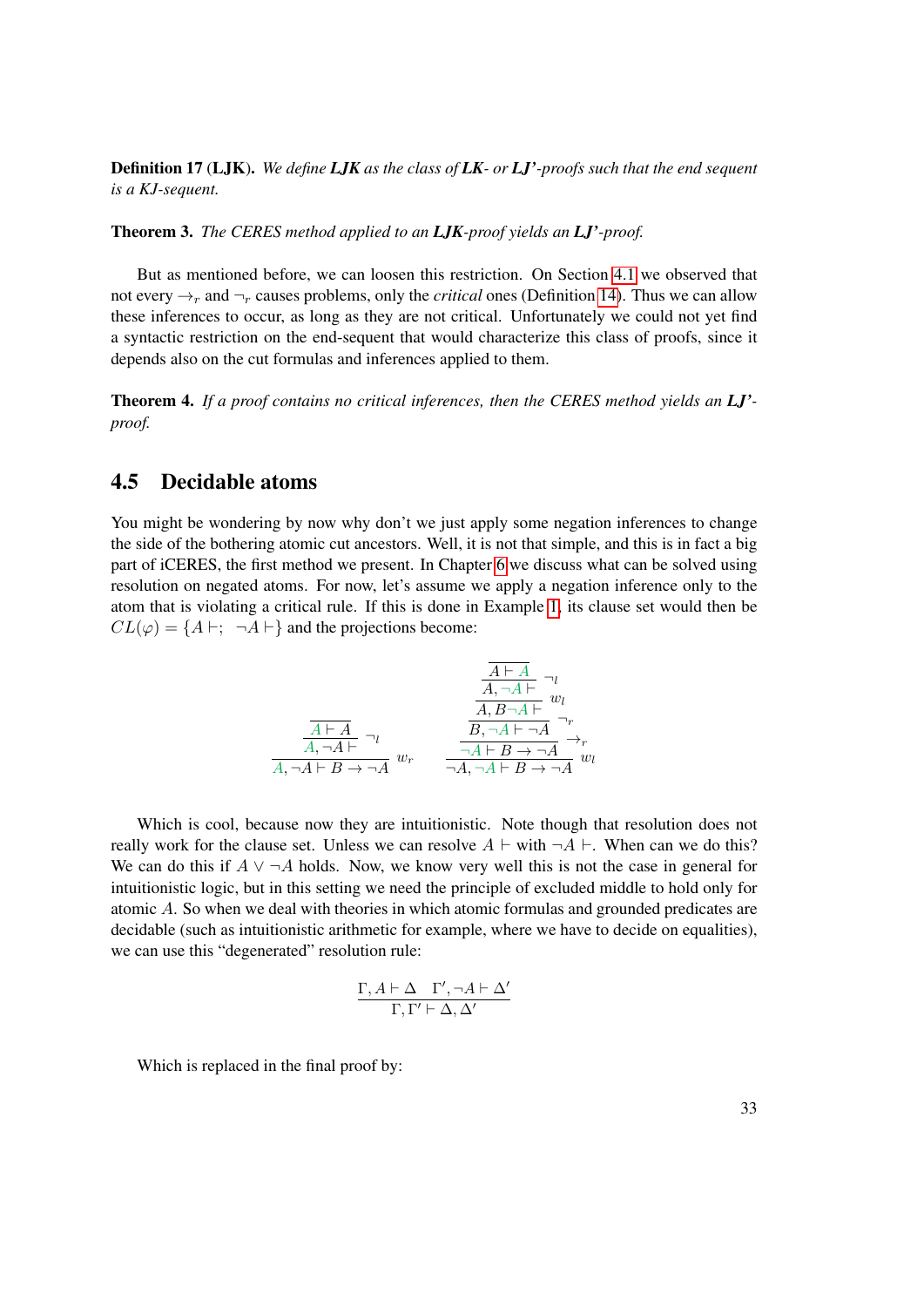$$
\frac{\vdash A,\neg A\quad \Gamma',\neg A\vdash \Delta' \quad cut \quad }{\Gamma'\vdash \Delta', A\qquad \qquad \vdots \quad \Gamma,\Gamma'\vdash \Delta,\Delta' \qquad cut}
$$

Note that the leftmost premise of this derivation can only be proved if  $A \vee \neg A$  is decidable, for atomic A.

One important observation is that, when a proof is skolemized, atoms which were previoulsy decidable might no longer have this property. Take for example  $(2+2 = 4) \vee (2+2 \neq 4)$ . Easy to decide which one is true, right? But with skolemization we might have  $(2+c=4) \vee (2+c \neq 4)$ . Not so easy now. Nevertheless, this is likely to cause no problem for the CERES method, since at no point we need to actually make this decision. We already know which are the axioms from the input proof.

Being able to run the CERES method in arithmetic gives us a huge range of possible proofs to work with.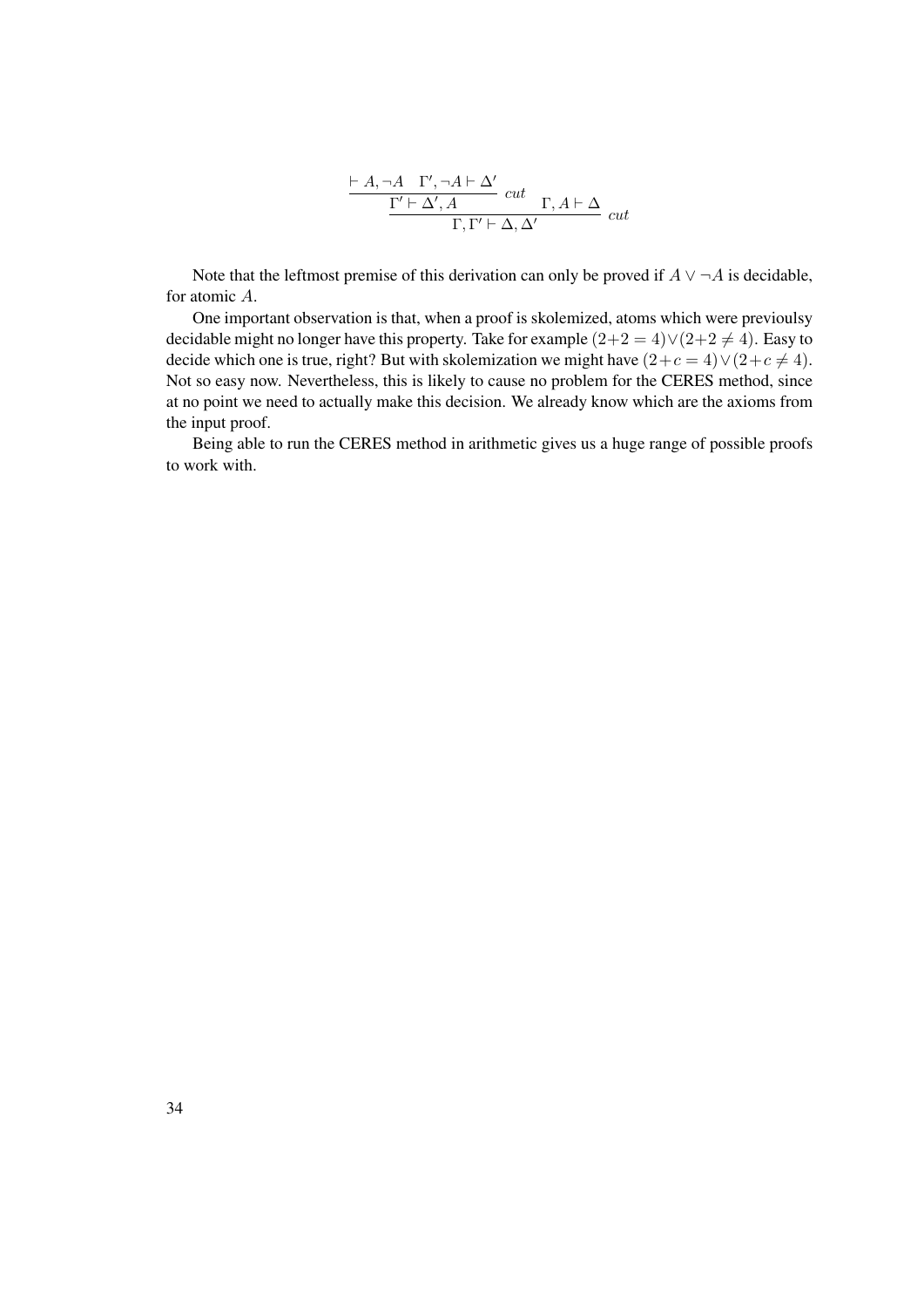# CHAPTER  $5$

## The limits

Before going into the possible solutions on having a CERES-like method for intuitionistic logic, we will make clear what are our limits. You should remember now that the CERES method relies heavily on a resolution refutation. Not only that, it can be *any* resolution refutation. In this chapter we show that we can't have such liberty in intuitionistic logic.

We present here two proofs, one in propositional and another in predicate intuitionistic logic. We try to apply the CERES method to both of them and show that, by using the clause set and refutations as defined before, it is impossible to obtain intuitionistic proofs.

#### 5.1 Intuitionistic propositional logic

So, let's try to apply CERES to the following LJ proof, in which the cut formulas and cut ancestors are marked in green:

$$
\frac{\frac{P\vdash P}{\neg P, P\vdash} \neg_l}{\frac{P\vdash P}{P\vdash P} \vee_{\neg P} \frac{\frac{P\vdash P}{\neg P\vdash \neg P}}{\neg P\vdash \neg P} \neg_r}}{\frac{P\vdash P}{P\vdash P \vee \neg P} \vee_r \frac{\frac{P\vdash P}{\neg P\vdash \neg P} \neg_r}{\neg P\vdash \neg P} \vee_r}{\frac{P\vdash P \vee \neg P}{\neg P\vdash P \vee \neg P} \vee_l \frac{\frac{P\vdash P}{\neg P\vdash \neg P\vdash} \neg_r}{\neg P\vdash \neg P\vdash P} \rightarrow_r}{\frac{P\vdash \neg P\vdash P}{P\vdash \neg P\vdash P} \vee_l}{\frac{P\vee \neg P\vdash P \vee \neg P}{P\vee \neg P\vdash \neg P\vdash P} \vee_l}
$$
 cut

First of all, we need to extract a clause set from this proof. This is the following:

$$
CL = \{ \vdash P \ ; \ P \vdash \}
$$

In fact, if you observe closely, you will see that the cut ancestors from the left branch of the cut were not considered. This is because they would result in the following tautological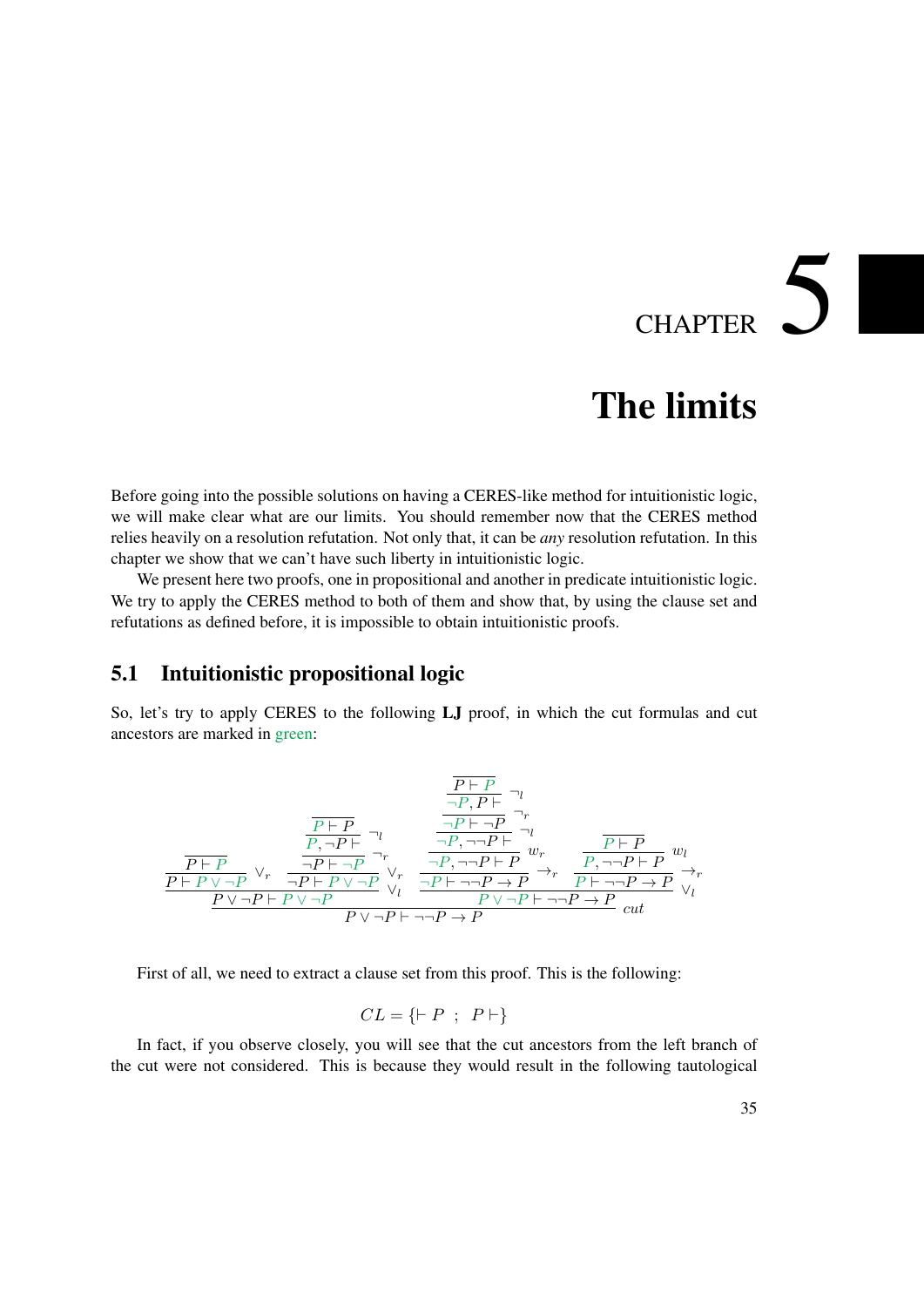clause:  $P \vdash P$ , and in resolution, tautological clauses can be ignored. Remember this. It will be important.

Now, there is only one possible resolution refutation of such a simple clause set. It is this one:

$$
\frac{\vdash P \quad P\vdash}{\vdash} \ R
$$

The next step is to construct the projections of the clauses. We will use o-projections to facilitate the analysis. The only difference to the regular projections is the lack of a weakening of the right side formula  $P \lor \neg P$  in the end.

$$
\pi(P \mid P)
$$
\n
$$
\frac{\overline{P \mid P}}{\frac{\overline{P \mid P}}{\neg P \mid P}, \neg P} \neg_r^{\dagger}
$$
\n
$$
\frac{\overline{P \mid P}}{\neg P \mid P, \neg P} \neg_l^{\dagger}
$$
\n
$$
\frac{\overline{P \mid P}}{\neg P \mid P, P} w_l^{\dagger}
$$
\n
$$
\overline{P \mid P, \neg P \rightarrow P} \rightarrow_r^{\dagger}
$$
\n
$$
\overline{P \mid P, \neg P \rightarrow P} \rightarrow_r^{\dagger}
$$
\n
$$
\overline{P \mid P, \neg P \rightarrow P} \rightarrow_r^{\dagger}
$$

Note the presence of †-inferences on one of the projections. This makes it a classical derivation.

We can put the projections and resolution together into this final (classical) proof:

$$
\frac{\frac{\overline{P \vdash P}}{\vdash P, \neg P} \neg_r^{\dagger}}{\frac{\neg \neg P \vdash P} \neg u_r^{\dagger}} w_r
$$
\n
$$
\frac{\overline{P \vdash P}}{\vdash P, \neg \neg P \rightarrow P} w_r^{\dagger} \frac{\overline{P \vdash P}}{\overline{P \vdash \neg \neg P \rightarrow P}} w_l}{\frac{\vdash P, \neg \neg P \rightarrow P} \neg r} \frac{\overline{P \vdash P}}{\overline{P \vdash \neg \neg P \rightarrow P}} w_l^{\dagger}
$$
\n
$$
\frac{\vdash \neg \neg P \rightarrow P, \neg \neg P \rightarrow P} \neg r}{\overline{P \vee \neg P \vdash \neg \neg P \rightarrow P}} w_l^{\dagger}
$$

The proof is classical, but we were aiming for an intuitionistic one. Can we transform this proof into an intuitionistic proof (in LJ or LJ')? Well, the end-sequent is certainly intuitionistic, since our input proof is in LJ. But the very next sequent, after weakening the left side formula, is not! You can try as much as you want, but you won't find an intuitionistic proof of  $\vdash \neg\neg P \rightarrow P$ . If the full projections are used, the effect is not so obvious, but it is the same. The left formula  $P \vee \neg P$  would be weakened in the projections and not used in the proof of  $\neg \neg P \vdash P$  at all.

So you see, after applying CERES we got a proof with atomic cuts, but of a classical formula. This is, and always will be, a classical proof.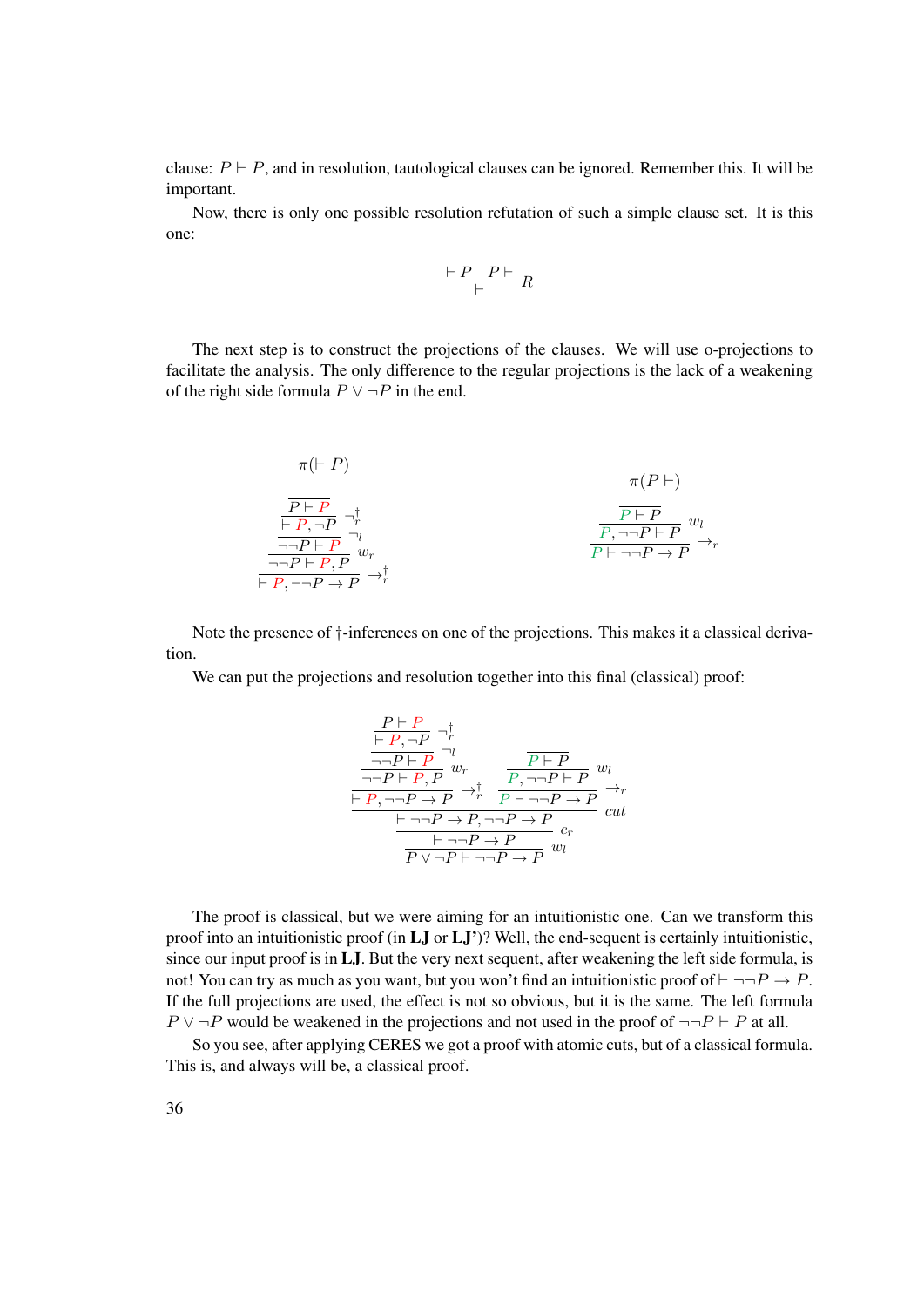#### 5.2 Intuitionistic predicate logic

Let's show now that the same happens in predicate intuitionistic logic. For that we use the following proof:

$$
\frac{\frac{\overline{Pa} + P_{\alpha}}{Pf \alpha + Pf \alpha} \xrightarrow[\gamma]{P_{\alpha} + P_{\alpha}, P_{\alpha} + \gamma}_{\alpha} \rightarrow l \qquad \frac{\overline{Pt} + Pt}{\neg Pt, Pt} \rightarrow l \qquad \frac{\overline{Pt} + Pt}{\neg Pt, Pt} \rightarrow l \qquad \frac{\overline{Pt} + Pt}{\neg Pt + \neg Pt} \rightarrow l \qquad \frac{\overline{Pt} + Pt}{\neg Pt + \neg Pt} \rightarrow l \qquad \frac{\overline{Pt} + Pf t}{\neg Pt + \neg Pt} \rightarrow l \qquad \frac{\overline{Pt} + Pf t}{\neg Pt + \neg Pt} \rightarrow l \qquad \frac{\overline{Pt} + Pf t}{\neg Pt + \neg Pt} \rightarrow l \qquad \frac{\overline{Pt} + \overline{Pt}}{\neg Pt + \neg Pt + \neg Pt} \rightarrow l \qquad \frac{\overline{Pt} + \overline{Pt} + \overline{Pt}}{\neg Pt + \neg Pt + \neg Pt} \rightarrow l \qquad \frac{\overline{Pt} + \overline{Pt} + \overline{Pt}}{\neg Pt + \neg Pt + \neg Pt} \rightarrow l \qquad \frac{\overline{Pt} + \overline{Pt} + \overline{Pt}}{\neg Pt + \neg Pt + \overline{Pt} + \overline{Pt} + \overline{Pt} \qquad \frac{\overline{Pt} + \overline{Pt}}{\neg Pt + \overline{Pt} + \overline{Pt} + \overline{Pt} + \overline{Pt} \qquad \frac{\overline{Pt} + \overline{Pt}}{\neg Pt + \overline{Pt} + \overline{Pt} + \overline{Pt} + \overline{Pt} \qquad \frac{\overline{Pt} + \overline{Pt}}{\neg Pt + \overline{Pt} + \overline{Pt} + \overline{Pt} + \overline{Pt} \qquad \frac{\overline{Pt} + \overline{Pt} + \overline{Pt} \qquad \frac{\overline{Pt} + \overline{Pt} + \overline{Pt} \qquad \frac{\overline{Pt} + \overline{Pt} + \overline{Pt} \qquad \frac{\overline{Pt} + \overline{Pt} \qquad \frac{\overline{Pt} + \overline{Pt} \qquad \frac{\overline{Pt} + \overline{Pt} \qquad \frac{\overline{Pt} + \overline{Pt} \qquad \frac{\overline{Pt} + \overline{Pt} \qquad \frac{\overline{Pt} + \overline{Pt} \qquad \frac{\overline{Pt} + \overline{Pt} \qquad \frac{\
$$

Observe this proof makes no use of the  $\vee_l$  rule. The LJ fragment without  $\vee_l$  is considered a bit special because Herbrand's theorem (or midsequent theorem) holds in it [\[33\]](#page-184-0). This theorem also holds for full LK. Because of this, there was always an intuition that CERES would work, without changing much, in **LJ** without  $\vee_l$ . Unfortunately, this example shows us the contrary.

The characteristic clause set of this proof is the following:

$$
CL = \{Pf\alpha \vdash P\alpha ; Pt \vdash ; \vdash Pft\}
$$

Which can be refuted by using only two out of the three clauses:

$$
\frac{\mid\hspace{-.05cm}Pft\mid\hspace{-.05cm}Pft\mid\hspace{-.05cm}+\hspace{-.05cm}t}{\mid\hspace{-.05cm}Pft\mid\hspace{-.05cm}+\hspace{-.05cm}t}\hspace{.05cm}t \leftarrow ft
$$

Now we construct the o-projections of the clauses involved in the resolution, already instantiating  $t$  to  $ft$  in one of them.

$$
\pi(\vdash Pft) \qquad \pi(Pt \vdash)[t \leftarrow ft]
$$
\n
$$
\frac{\overline{Pft \vdash Pft}}{\overline{Pft \vdash Pft, \neg Pft} \qquad w_l} \qquad \qquad \frac{\overline{Pft \vdash Pft}}{\overline{Pft \vdash Pft, \neg Pft} \qquad w_r} \qquad \qquad \frac{\overline{Pft \vdash Pft}}{\overline{Pft \vdash Pft \vdash \neg Pft} \qquad w_r} \qquad \qquad \frac{\overline{Pft \vdash Pft}}{\overline{Pft \vdash \neg Pft \rightarrow \neg Pft} \qquad w_r} \qquad \qquad \frac{\overline{Pft \vdash Pft} \qquad w_r}{\overline{Pft \vdash \neg Pft \rightarrow \neg Pft} \qquad w_r}} \qquad \qquad \frac{\overline{Pft \vdash \neg Pft} \qquad w_r}{\overline{Pft \vdash \neg Pft \rightarrow \neg Pft} \qquad w_r}} \qquad \qquad \frac{\overline{Pft \vdash \neg Pft} \qquad w_r}{\overline{Pft \vdash \exists y.(\neg Py \rightarrow \neg Pfy)} \qquad \exists r}
$$

Putting the pieces together into an ACNF: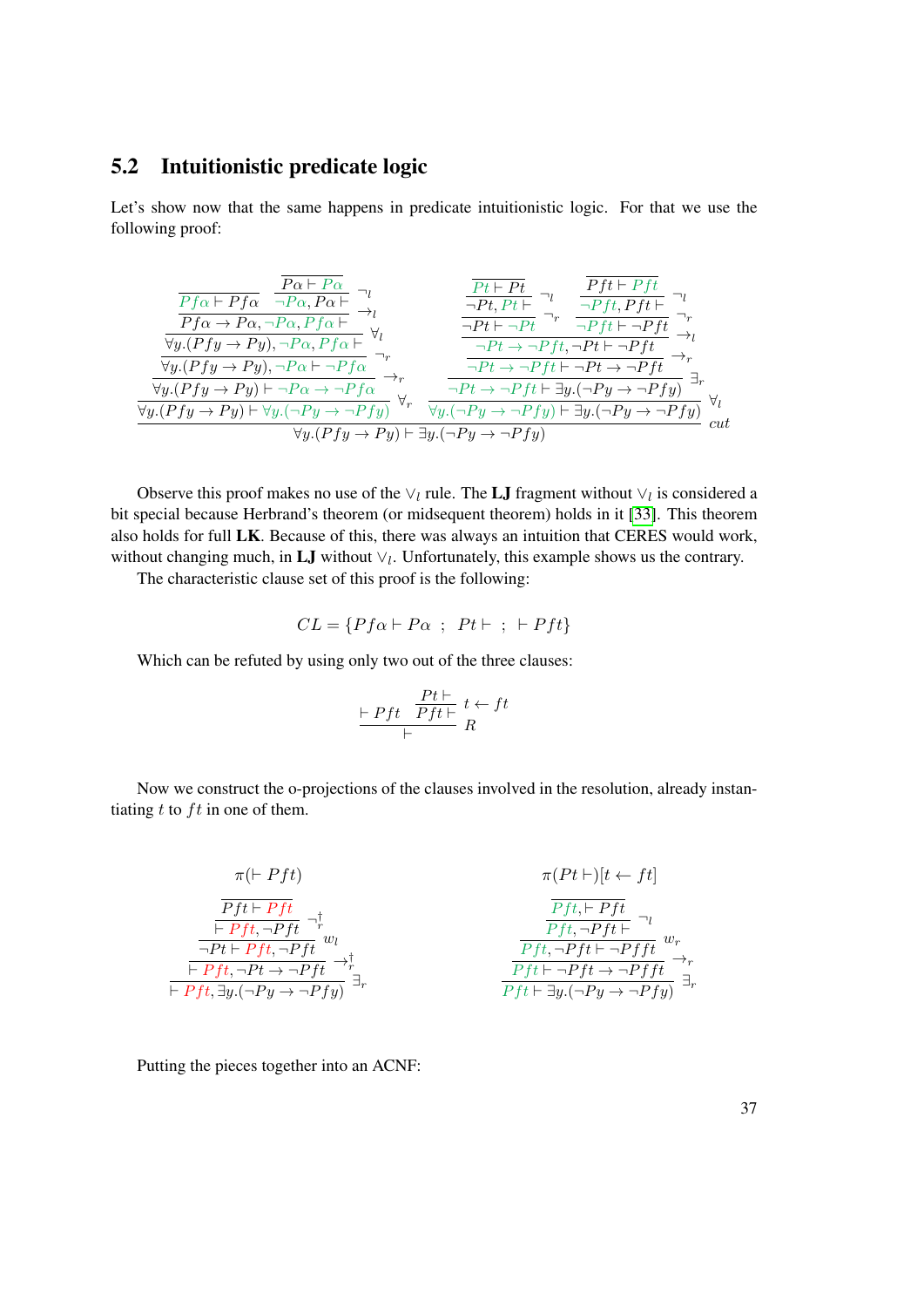| $\overrightarrow{Pft} \rightarrow \overrightarrow{Fft}$ | $\overrightarrow{Pft} \rightarrow \overrightarrow{Fft}$                                  | $\overrightarrow{Pft} \rightarrow \overrightarrow{Pft}$ | $\overrightarrow{Pft} \rightarrow \overrightarrow{Pft}$ | $\overrightarrow{Pft} \rightarrow \overrightarrow{Pft}$ | $\overrightarrow{Pft} \rightarrow \overrightarrow{Pft}$ | $\overrightarrow{Pft} \rightarrow \overrightarrow{Pft} \rightarrow \overrightarrow{Pft}$ | $\overrightarrow{Pft} \rightarrow \overrightarrow{Pft} \rightarrow \overrightarrow{Pft}$ | $\overrightarrow{Pft} \rightarrow \overrightarrow{Pft} \rightarrow \overrightarrow{Pft}$ | $\overrightarrow{Pft} \rightarrow \overrightarrow{Pft} \rightarrow \overrightarrow{Pft}$ | $\overrightarrow{Pft} \rightarrow \overrightarrow{Pft} \rightarrow \overrightarrow{Pft}$ | $\overrightarrow{Pft} \rightarrow \overrightarrow{Pft}$ | $\overrightarrow{Pft} \rightarrow \overrightarrow{Pft}$ | $\overrightarrow{Pft} \rightarrow \overrightarrow{Pft}$ | $\overrightarrow{Pft} \rightarrow \overrightarrow{Pft}$ | $\overrightarrow{Pft} \rightarrow \overrightarrow{Pft}$ | $\overrightarrow{Pft} \rightarrow \overrightarrow{Pft}$ | $\overrightarrow{Pft} \rightarrow \overrightarrow{Pft}$ |
|---------------------------------------------------------|------------------------------------------------------------------------------------------|---------------------------------------------------------|---------------------------------------------------------|---------------------------------------------------------|---------------------------------------------------------|------------------------------------------------------------------------------------------|------------------------------------------------------------------------------------------|------------------------------------------------------------------------------------------|------------------------------------------------------------------------------------------|------------------------------------------------------------------------------------------|---------------------------------------------------------|---------------------------------------------------------|---------------------------------------------------------|---------------------------------------------------------|---------------------------------------------------------|---------------------------------------------------------|---------------------------------------------------------|
| $\overrightarrow{Pft} \rightarrow \overrightarrow{Pft}$ | $\overrightarrow{Pft} \rightarrow \overrightarrow{Pft} \rightarrow \overrightarrow{Pft}$ | $\overrightarrow{Pft} \rightarrow \overrightarrow{Pft}$ | $\overrightarrow{Pft} \rightarrow \overrightarrow{Pft}$ |                                                         |                                                         |                                                                                          |                                                                                          |                                                                                          |                                                                                          |                                                                                          |                                                         |                                                         |                                                         |                                                         |                                                         |                                                         |                                                         |
| $\overrightarrow{Pft} \rightarrow \overrightarrow{Pft}$ | $\overrightarrow{Pft} \rightarrow \overrightarrow{Pft}$                                  |                                                         |                                                         |                                                         |                                                         |                                                                                          |                                                                                          |                                                                                          |                                                                                          |                                                                                          |                                                         |                                                         |                                                         |                                                         |                                                         |                                                         |                                                         |
| $\overrightarrow{Pft} \rightarrow \overrightarrow{Pft}$ | $\overrightarrow{Pft} \rightarrow \overrightarrow{Pft}$                                  | $\overrightarrow{Pft} \rightarrow \overrightarrow{Pft}$ |                                                         |                                                         |                                                         |                                                                                          |                                                                                          |                                                                                          |                                                                                          |                                                                                          |                                                         |                                                         |                                                         |                                                         |                                                         |                                                         |                                                         |
| $\overrightarrow{Pft} \rightarrow \overrightarrow{Pft}$ | <                                                                                        |                                                         |                                                         |                                                         |                                                         |                                                                                          |                                                                                          |                                                                                          |                                                                                          |                                                                                          |                                                         |                                                         |                                                         |                                                         |                                                         |                                                         |                                                         |

And voilà! We have the same problem as in the propositional case. The sequent  $\vdash \exists y.(\neg Py \rightarrow \neg$  $\neg P f y$ ) is not provable in intuitionistic logic.

#### 5.3 Conclusion

Now what? Should we loose our hopes? Not just yet. During the next chapters of this thesis we will try to work around this limitation. In Chapter [6](#page-54-0) we use a different resolution calculus that involves resolution on negated atoms. This method will work for a subclass of intuitionistic logic. Chapter [7](#page-70-0) presents an alternative method, covering the same subclass, but using the negative resolution refinement. Chapters [8](#page-76-0) and [9](#page-88-0) show operations that can be used in the final classical ACNF to transform this into an intuitionistic proof when possible. Finally, Chapter [10](#page-100-0) presents a resolution refinement which can possibly be used to obtain ACNF's that can always be transformed into intuitionistic proofs by some of the previous operations.

Now starts the hard work!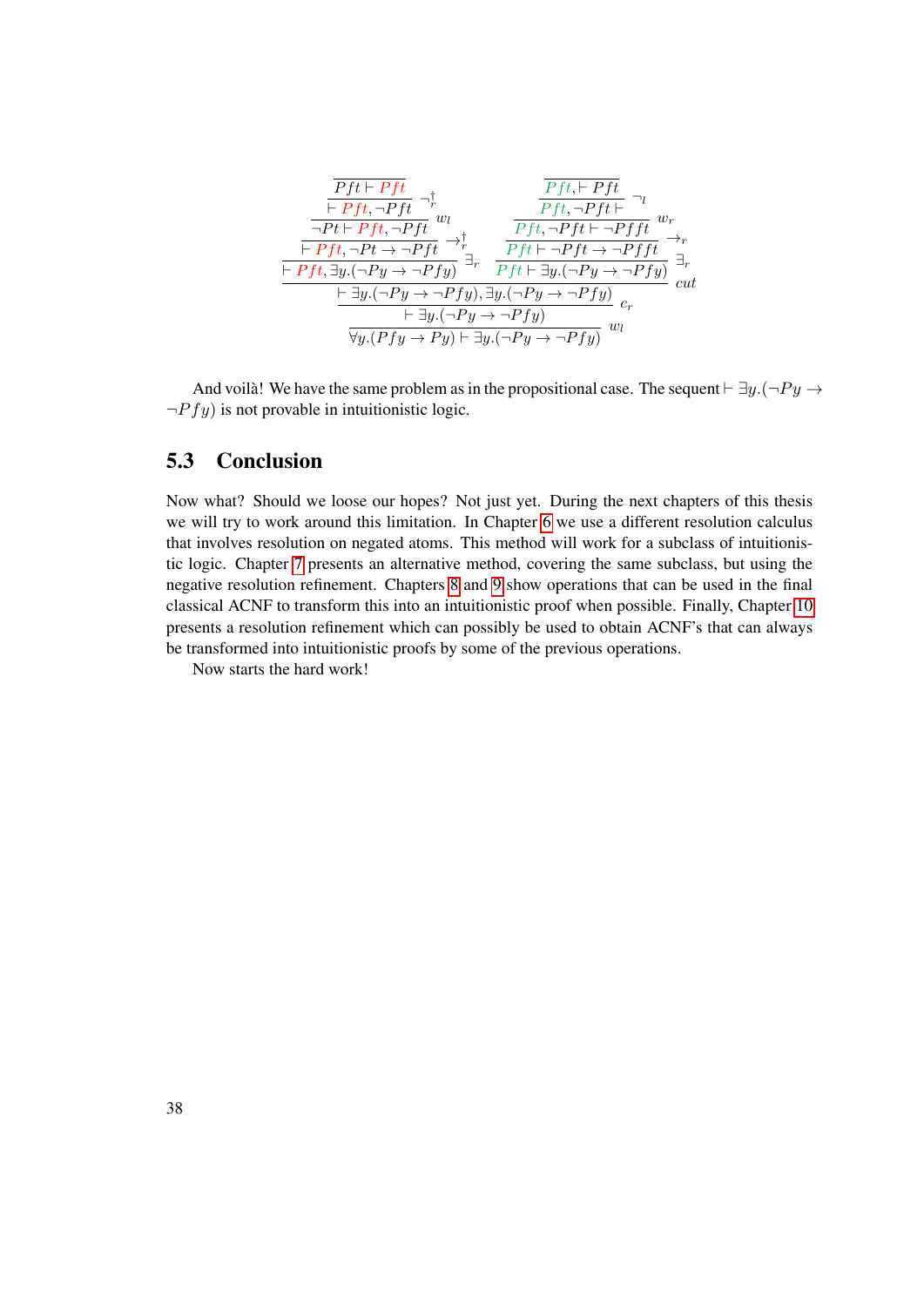# $CHAPTER$   $\bigcirc$

## iCERES

<span id="page-54-0"></span>We have already seen what the problem is in applying the CERES method to  $LJ'$ - or  $LJ$ -proofs: atomic cut ancestors on the right side of the sequent violate the structural restriction of some inference rules. So why not move this atom from the right to the left? How can this be done? Well, negating it!

In this Chapter we describe the very first approach for developing a CERES-like method to intuitionistic logic [\[24\]](#page-183-4). It is based on shifting all atomic cut ancestors that appear on the right side of the sequent to the left. We call this method iCERES. For this we must redefine the concepts of clause set and projections, as well as extend the resolution calculus for resolving negated atoms. Please keep in mind that this method is developed to have as input and output LJ-proofs, i.e., single-conclusion sequents. In the end we discuss how it can be adapted to a multi-conclusion setting, and the problems that arise there.

We will also describe another method that works for the same class of proofs and involves less changes in the original CERES. It works with the regular clause set and projections, and the same resolution calculus, although a refinement is used.

#### 6.1 iCERES

We'll start by redefining clauses, the clause set and projections. The clauses now can contain literals, i.e., atoms or negated atoms, all with negative polarity (they only occur on the left side of the sequent). The clause set is now composed of these new clauses, and we redefine how to extract it from an LJ-proof. The projections are basically the same, with the only difference that they will sometimes contain an extra  $\neg_l$  rule applied to a cut ancestor.

<span id="page-54-2"></span>Definition 18 (Intuitionistic Clause). *An* intuitionistic clause *is a sequent composed only of atoms or negated atoms on the left side and at most one atom or negated atom on the right.*

<span id="page-54-1"></span>Definition 19 (Intuitionistic Clause Set with Negations). *The* intuitionistic characteristic clause set *is built analogously to the usual characteristic clause set, except that all the formulas on the right hand side are negated and added to the left hand side:*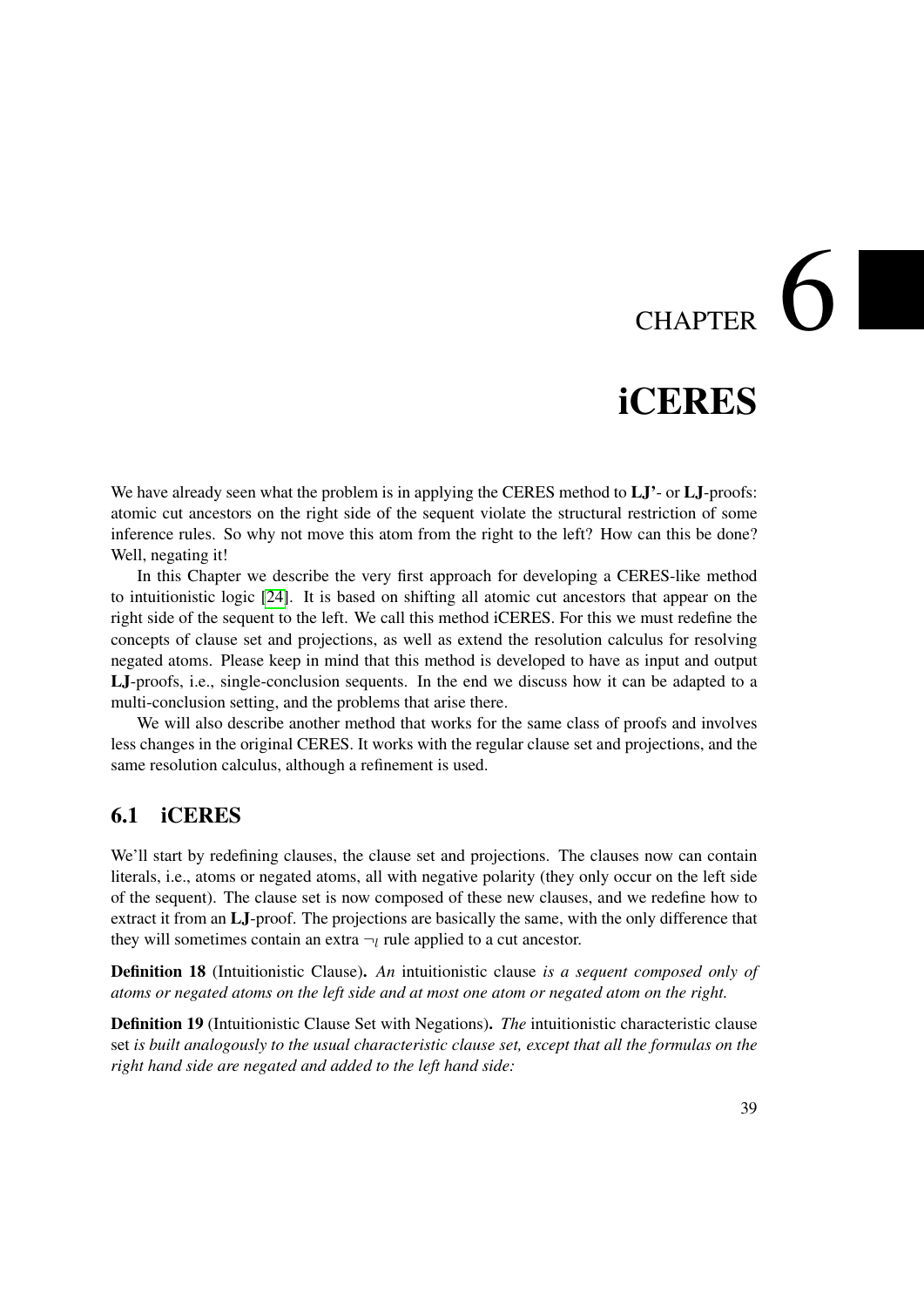- If  $\nu$  is an axiom, then  $CL^{I}(\nu)$  is the set containing the sub-sequent composed only of *the formulas that are cut-ancestors, such that all the formulas that would appear on the right-hand side are negated and added to the left-hand side.*
- If  $\nu$  is the result of the application of a unary rule on  $\mu$ , then  $CL^{I}(\nu) = CL^{I}(\mu)$
- If  $\nu$  is the result of the application of a binary rule on  $\mu_1$  and  $\mu_2$ , we have to distinguish *two cases:*
	- $-$  If the rule is applied to ancestors of a cut formula, then  $CL^{I}(\nu) = CL^{I}(\mu_1) \cup$  $CL^{I}(\mu_2)$ .
	- $-$  If the rule is applied to ancestors of the end-sequent, then  $CL^{I}(\nu) = CL^{I}(\mu_{1}) \times$  $CL^{I}(\mu_2)$ .

Although we defined the intuitionistic clauses having at most one literal on the right side, the intuitionistic clause set, as defined, will contain only clauses with no literals on the right.

Now, it is very very important for the method that this different clause set is still unsatisfiable. Let's make sure of that.

<span id="page-55-0"></span>Theorem 5 (Refutability of the Intuitionistic Clause Set). *The intuitionistic clause set is LJrefutable.*

*Proof.* Let  $\varphi$  be an LJ proof and  $CL^{I}(\varphi)$  be its intuitionistic clause set built according to Def-inition [19](#page-54-1) and  $CL(\varphi)$  be its classical clause set obtained by the classical version of CERES. For each clause  $C_i = A_1^i, ..., A_{n_i}^i \vdash B_1^i, ..., B_{m_i}^i$  of the classical clause set, we build the closed formula  $F_i = \forall \overline{x} . \neg (A_1^i \land ... \land A_{n_i}^i \land \neg B_1^i \land ... \land \neg B_{m_i}^i)$ .

We know that there is an **LK**-refutation  $\psi$  of  $CL(\varphi)$ :

|   | k |
|---|---|
|   |   |
|   |   |
| . |   |
|   |   |

By merging each formula  $F_i$  to its corresponding clause  $C_i$  and propagating it down the refutation, we obtain an LK proof  $\psi_1$  from the formulas  $F_i$ ,  $A_1^i$ , ...,  $A_{n_i}^i \vdash B_1^i$ , ...,  $B_{m_i}^i$  of the end-sequent  $F_1, ..., F_k \vdash$ :

$$
\frac{F_1 \circ C_1}{\vdots} \qquad \frac{F_k \circ C_k}{\vdots}
$$
  
F\_1, ..., F\_k \vdash

Where each  $\varphi_i$  is a derivation of  $F_i \circ C_i$  from tautological axioms. We can transform the proof  $\psi_1$  into a proof  $\psi_2$  of  $\vdash \neg (F_1 \land ... \land F_k)$ :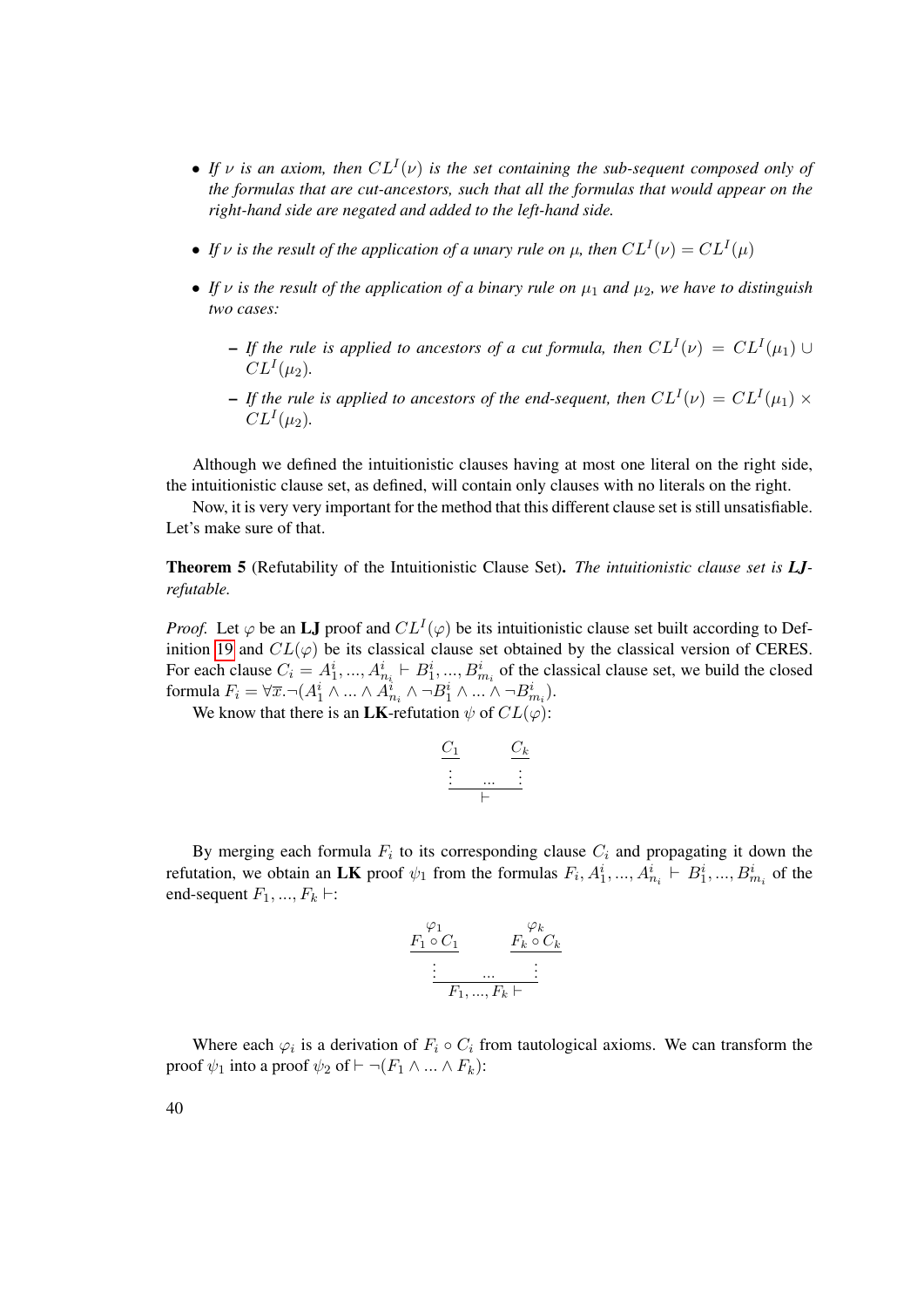$$
\frac{\psi_1}{\frac{F_1, ..., F_k \vdash}{F_1 \land ... \land F_k \vdash} \land_l \times (k-1)} \\
 \vdash \neg(F_1 \land ... \land F_k) \neg_r
$$

Since the axioms of this proof are tautological, we can transform this into an LJ proof  $\psi_3$ via the following negative translation [\[22\]](#page-183-5):

$$
A \rightarrow \neg\neg A^*
$$
  
\n
$$
A^* \rightarrow A \text{ (if A is an atom)}
$$
  
\n
$$
(\neg A)^* \rightarrow \neg A^* \text{ (if A is an atom)}
$$
  
\n
$$
(A \Box B)^* \rightarrow (A^* \Box B^*), \Box \in \{\land, \lor, \Rightarrow\}
$$
  
\n
$$
(\exists x.A)^* \rightarrow \exists x.A^*
$$
  
\n
$$
(\forall x.A)^* \rightarrow \forall x.\neg\neg A^*
$$

The end-sequent of  $\psi_3$  is  $\vdash \neg(\tilde{F}_1 \wedge ... \wedge \tilde{F}_k)$ , where each  $\tilde{F}_i$  is the negative translation of  $F_i$ . Note that  $\vdash \neg \neg \neg A$  is **LJ**-equivalent to  $\vdash \neg A$ , so there is still only one negation on this end-sequent.

From the proof  $\psi_3$ , we can construct the proof  $\psi_4$ :

$$
\begin{array}{ccccc}&&\Xi_1&\Xi_n\\ \psi_3&&\dfrac{\vdash \tilde{F_1}&\ldots&\vdash \tilde{F_k}\\ \hline &\vdash \tilde{F_1}\wedge\ldots\wedge \tilde{F_k}\\\hline &\vdash \neg(\tilde{F_1}\wedge\ldots\wedge \tilde{F_k})&\neg(\tilde{F_1}\wedge\ldots\wedge \tilde{F_k})\vdash\\ \hline &\vdash&&\neg u\\ \end{array} \text{ } \begin{array}{c}\Xi_n\\ \hline \vdash \tilde{F_1}\wedge\ldots\wedge \tilde{F_k}\\\hline \neg(\tilde{F_1}\wedge\ldots\wedge \tilde{F_k})\vdash\\ \vdots\\ \end{array} \text{ } \begin{array}{c}\Xi_n\\ \hline \vdots\\ \end{array}
$$

Note that the end-sequent of each derivation  $\Xi_i$  is of the form:

$$
\vdash \neg\neg\forall x_1 \dots \neg\neg\forall x_r \dots \neg\neg(A_1^i \land \dots \land A_{n_i}^i \land \neg B_1^i \land \dots \land \neg B_{m_i}^i)
$$

And each  $\Xi_i$  is:

$$
\frac{A_1^i, ..., A_{n_i}^i, \neg B_1^i, ..., \neg B_{m_i}^i \vdash}{\overline{A_1^i \land ... \land A_{n_i}^i \land \neg B_1^i \land ... \land \neg B_{m_i}^i \vdash} \land_l \times (n_i + m_i - 1)}
$$
\n
$$
\frac{\overline{A_1^i \land ... \land A_{n_i}^i \land \neg B_1^i \land ... \land \neg B_{m_i}^i \vdash}}{\vdots}
$$
\n
$$
\frac{\vdots}{\vdots}
$$
\n
$$
\frac{\neg \neg \forall x_2 ... \neg \neg \forall x_r . \neg \neg (A_1^i \land ... \land A_{n_i}^i \land \neg B_1^i \land ... \land \neg B_{m_i}^i)}{\forall r, \neg l, \neg r}
$$
\n
$$
\forall r, \neg l, \neg r}
$$
\n
$$
\frac{\forall r, \neg l, \neg r}
$$
\n
$$
\frac{\forall r, \neg l, \neg r}
$$
\n
$$
\frac{\forall r, \neg l, \neg r}
$$

So, we obtain an LJ-refutation of the clauses  $A_1^i, ..., A_{n_i}^i, \neg B_1^i, ..., \neg B_{m_i}^i$   $\vdash$  for every i, which are exactly the elements of  $CL^{I}(\varphi)$ .  $\Box$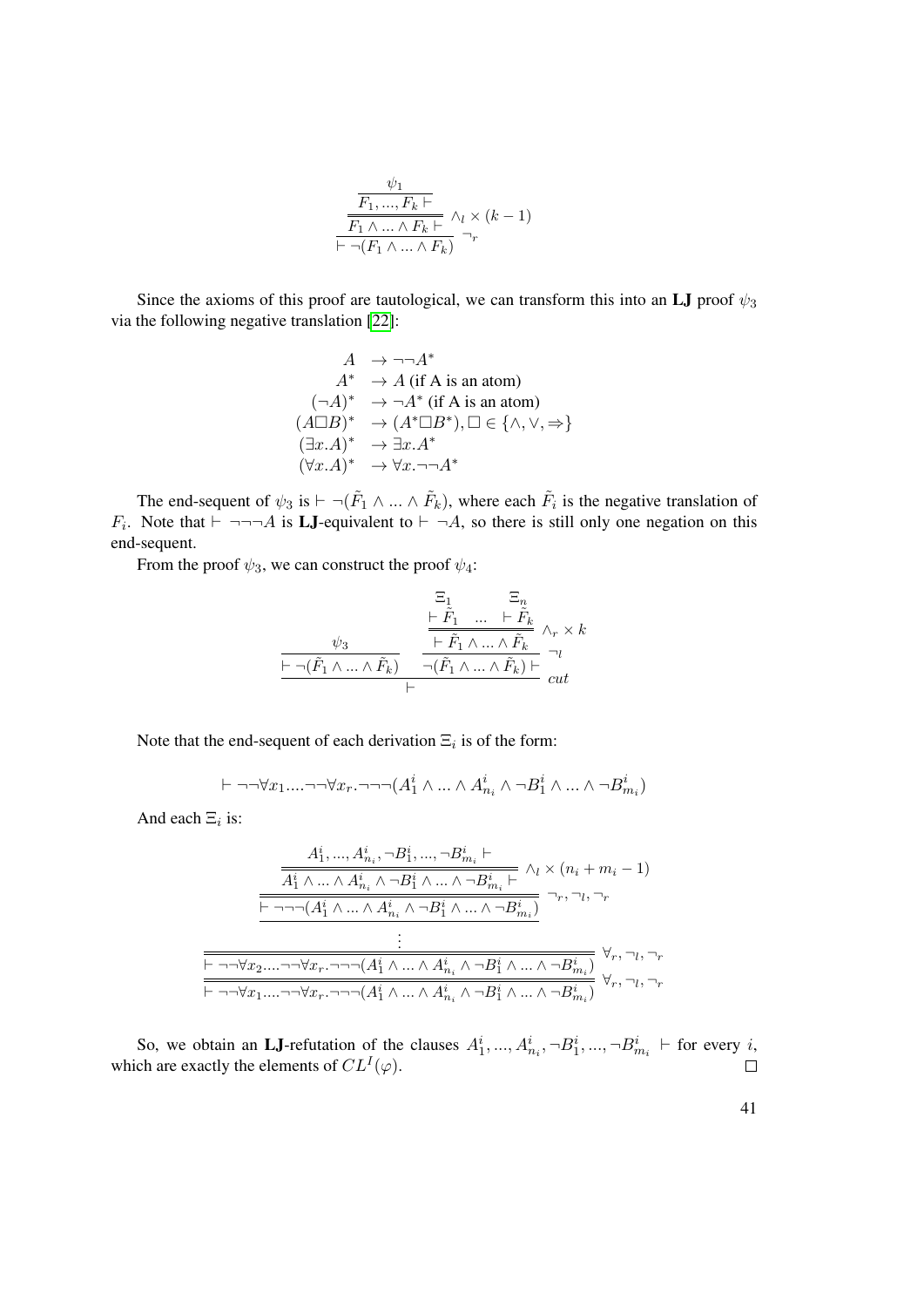Ok, the intuitionistic clause set is refutable, but we don't really want to go through all this trouble for constructing a refutation every time, right? So we'll define our own new resolution calculus for that, one able to deal with negated atoms, containing negation rules and with sequents with at most one formula on the right.

**Definition 20** ( $\mathbb{R}^-$ ). The  $\mathbb{R}^-$  calculus is a resolution calculus with the following rules:

$$
\frac{\Gamma \vdash A \quad \Gamma', A' \vdash \Delta}{\Gamma \sigma, \Gamma' \sigma \vdash \Delta \sigma} \quad R \quad \frac{\Gamma \vdash \neg A \quad \Gamma', \neg A' \vdash \Delta}{\Gamma \sigma, \Gamma' \sigma \vdash \Delta \sigma} \quad R \neg A
$$
\n
$$
\frac{A, A' \vdash \Delta}{A \sigma \vdash \Delta \sigma} \quad C \qquad \frac{\neg A, \neg A' \vdash \Delta}{\neg A \sigma \vdash \Delta \sigma} \quad C \neg A
$$
\n
$$
\frac{\Gamma, A \vdash}{\Gamma \vdash \neg A} \neg r \qquad \frac{\Gamma \vdash A}{\Gamma, \neg A \vdash} \neg l
$$

*Where*  $\Delta$  *is a multi-set with at most one formula and*  $\sigma$  *is the most general unifier of* A and A'.

Given this resolution calculus, is it the case that we can actually find a resolution refutation of a set of intuitionistic clauses with it? Yes, it is. To prove this we need to show that every **LJ**-refutation (i.e., LJ-proofs having  $\vdash$  as the end-sequent) of intuitionistic clauses S can be transformed into a refutation of the same (or instances of)  $S$  with rules corresponding to the rules of  $\mathbb{R}^{-}$ . Let's do that step by step.

First step is to show that, in a refutation, we can restrict the cuts to cuts on atoms and negated atoms.

<span id="page-57-0"></span>**Lemma 5.** If  $\varphi$  is an **LJ**-refutation of a set of intuitionistic clauses (Definition [18\)](#page-54-2) S and  $\varphi'$  is a *normal form of*  $\varphi$  *with respect to reductive cut-elimination, then any cut-formula in*  $\varphi'$  *is either an atom or a negated atom.*

*Proof.* Assume, for the sake of contradiction, that  $\varphi'$  contains a cut whose cut-formula F is neither an atom nor a negated atom. Since the axioms of  $\varphi'$  contain only atoms or negated atoms, it must be the case that the left and right occurrences of  $F$  in this cut are introduced, respectively, by inferences  $\rho_l$  and  $\rho_r$  occurring somewhere in  $\varphi'$ . Two cases can be distinguished:

- 1. Both  $\rho_l$  and  $\rho_r$  occur immediately above the cut: in this case, either a grade reduction rule (see Definition [9\)](#page-30-0) can be applied, if both  $\rho_l$  and  $\rho_r$  are logical inferences, or an elimination rule over weakening (see Definition [7\)](#page-30-1), if at least one of them is a weakening.
- 2. At least one of  $\rho_l$  and  $\rho_r$  does not occur immediately above the cut: in this case, a rank reduction rule (see Definition [8\)](#page-30-2) can be applied.

In both cases, the assumption contradicts the fact that  $\varphi'$  is in normal form. Therefore, it must be the case that all cut-formulas in  $\varphi'$  are either atoms or negated atoms.  $\Box$ 

Now that the cut formulas are restricted, we show that the actual inference rule we need are only  $\neg_l$ ,  $\neg_r$ , cut and  $c_l$ .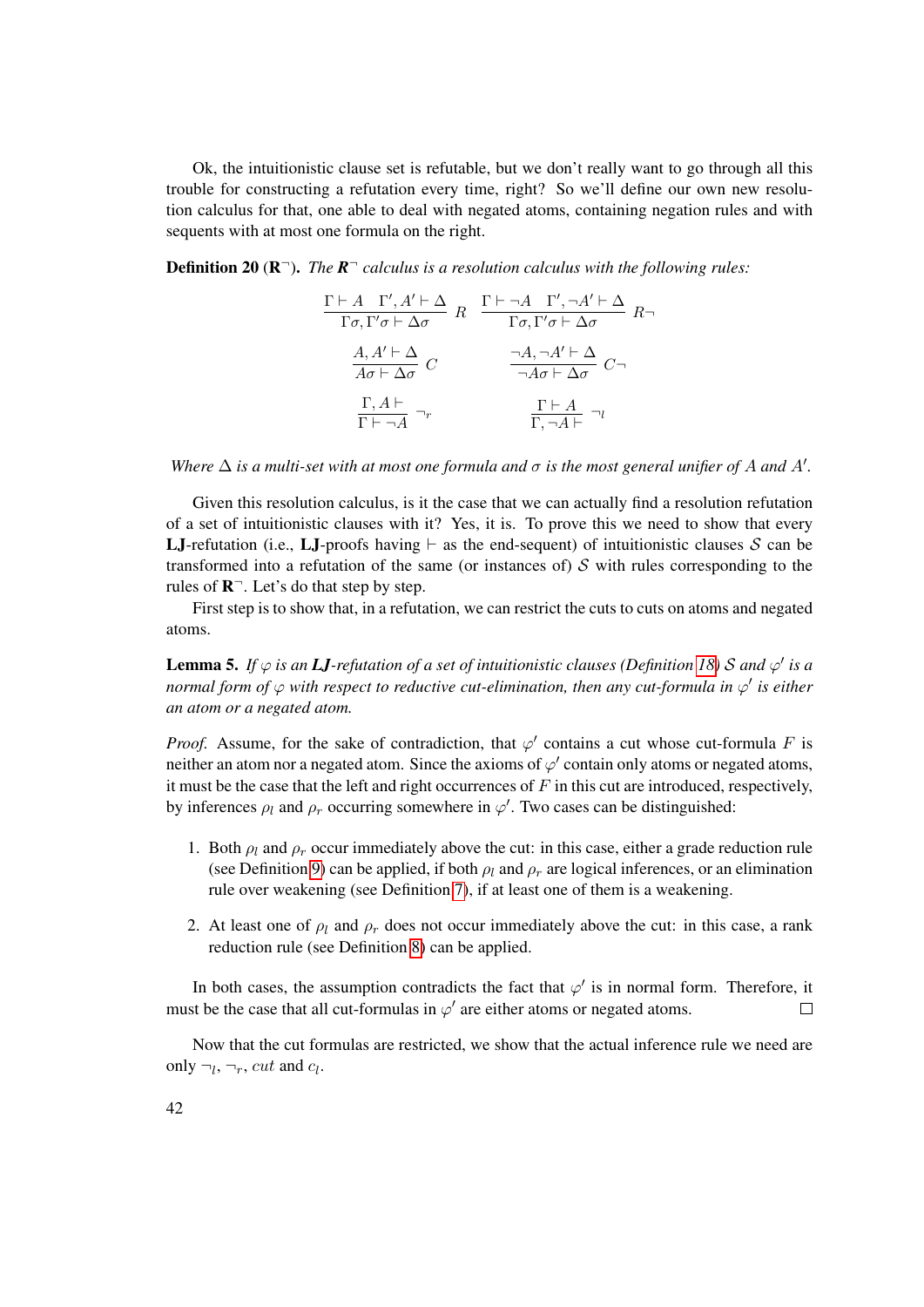<span id="page-58-0"></span>**Lemma 6.** If  $\varphi$  is an **LJ**-refutation of a set of intuitionistic clauses S and  $\varphi'$  is a normal form of  $\varphi$  with respect to reductive cut-elimination, then the only inference rules used in  $\varphi'$  are  $\neg_l$ ,  $\neg_r$ , cut *and left contraction.*

*Proof.* Assume, for the sake of contradiction, that there is an inference  $\rho$  in  $\varphi'$  that is neither a  $\neg_l$ , nor a  $\neg_r$ , nor a cut inference, nor a left contraction, and let F be its main formula. Since  $\varphi'$  is an  $LJ$ -refutation, its end-sequent is empty. Hence,  $F$  must be the ancestor of a cut-formula, and since  $F$  is neither an atom nor a negated atom, its descendant cut-formula is also neither an atom nor a negated atom. However, this contradicts Lemma [5,](#page-57-0) according to which any cut-formula in  $\varphi'$  must be either an atom or a negated atom. Therefore, inferences that are neither  $\neg_l$ , nor  $\neg_r$ , nor cut, nor left contraction cannot occur in  $\varphi'$ .  $\Box$ 

All logical inferences that are neither  $\neg_l$  nor  $\neg_r$  disappear when  $\varphi$  is rewritten to  $\varphi'$  due to grade reduction rules. This is exemplified below for the conjunction case:

$$
\frac{\begin{array}{ccccc}\n\varphi_1 & \varphi_2 & \varphi_3 & \varphi_2 & \varphi_3 \\
\Gamma_1 \vdash A & \Gamma_2 \vdash B & \wedge_r & \Gamma_3, A, B \vdash \Delta \\
\hline\n\Gamma_1, \Gamma_2 \vdash A \land B & \Gamma_3, A \land B \vdash \Delta & cut \\
\Gamma_1, \Gamma_2, \Gamma_3 \vdash \Delta & \end{array}\n\quad\n\begin{array}{ccccc}\n\varphi_1 & \Gamma_2 \vdash B & \Gamma_3, A, B \vdash \Delta \\
\varphi_1 & \Gamma_2 \vdash B & \Gamma_3, A \land B \vdash \Delta \\
\hline\n\Gamma_1 \vdash A & \Gamma_2, \Gamma_3, A \vdash \Delta & cut\n\end{array} cut
$$

The same cannot be done with negation inferences. Observe that, as usual, the grade reduction for negation requires the cut-formulas to be introduced by  $\neg_l$  and  $\neg_r$ :

 $\lambda$ 

 $\overline{10}$ 

$$
\frac{\Gamma_1, A \vdash}{\Gamma_1 \vdash \neg A} \neg_r \quad \frac{\Gamma_2 \vdash A}{\Gamma_2, \neg A \vdash} \neg_l \qquad \varphi_1 \qquad \varphi_2
$$
\n
$$
\frac{\Gamma_1 \vdash \neg A}{\Gamma_1, \Gamma_2 \vdash} \qquad cut \qquad \Rightarrow \qquad \frac{\Gamma_1, A \vdash \Gamma_2 \vdash A}{\Gamma_1, \Gamma_2 \vdash} \quad cut
$$

However, since the intuitionistic clause can have negated atoms, it may be the case that, (at least) one of the cut-formulas was directly introduced by an axiom, as shown in the example proof below:

$$
\frac{\Gamma_1, A \vdash}{\Gamma_1 \vdash \neg A} \neg r \quad \overline{\Gamma_2, \neg A \vdash}
$$
  

$$
\Gamma_1, \Gamma_2 \vdash
$$
 cut

In such cases, the grade reduction rule for negation cannot be applied, and hence the negation inference and the cut with a negated atomic formula remain.

So far we have shown that an LJ-refutation can be reduced to one with cuts only on literals and inferences  $\neg_l, \neg_r, cut$  and  $c_l$ . But do the axioms remain the same? The next lemma proves that these transformations to normal form alter the axioms only by substituting some variables.

<span id="page-58-1"></span>**Lemma 7.** If  $\varphi$  is an **LJ**-refutation of an unsatisfiable set of intuitionistic clauses S and  $\varphi'$  is a *normal form of*  $\varphi$  *with respect to reductive cut-elimination, then the axioms of*  $\varphi'$  *are instances of the clauses of* S*.*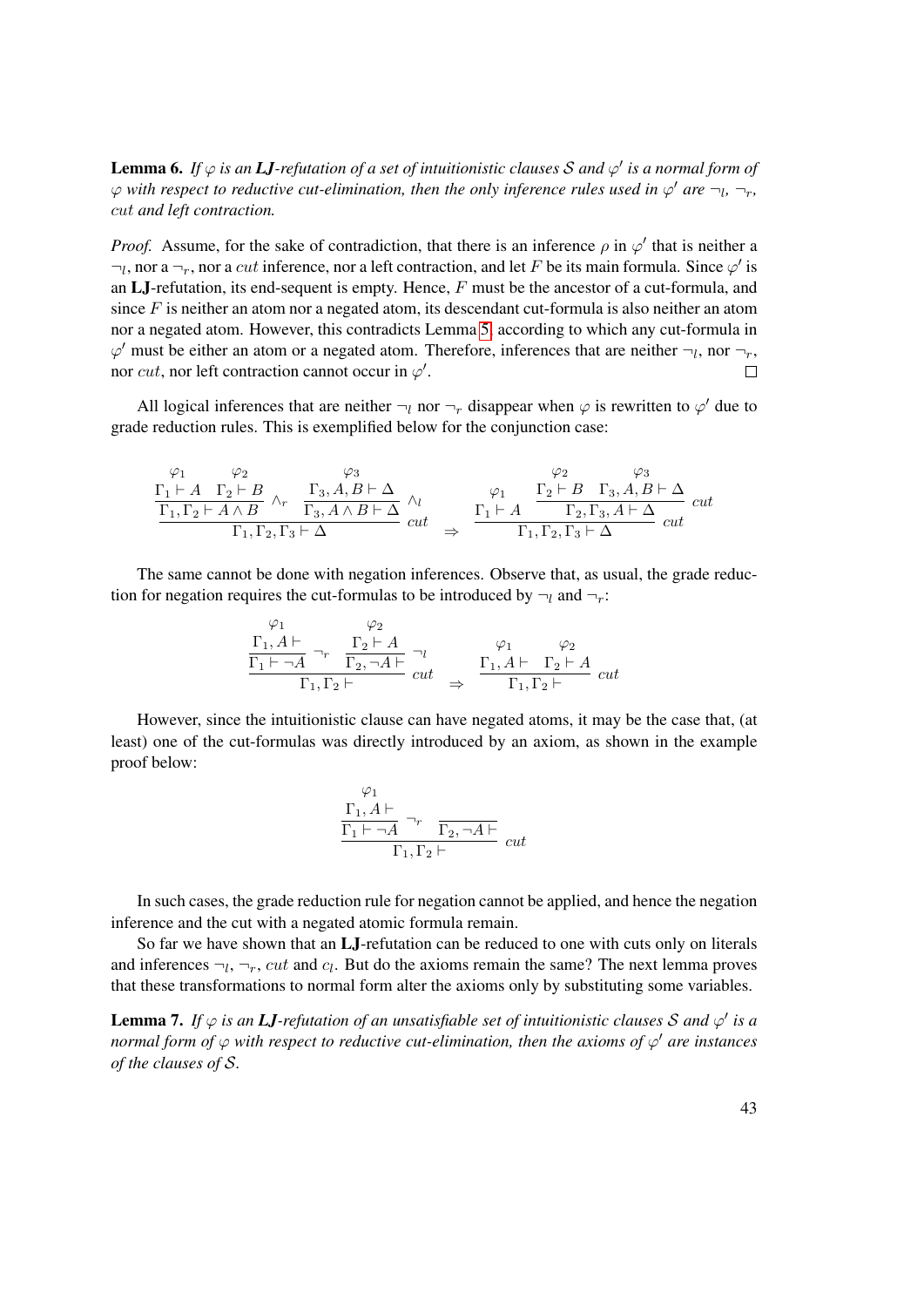*Proof.* On applying the rewriting rules for cut-elimination, the initial sequents are not altered, except for the quantifier grade reduction rules, shown below:

$$
\frac{\varphi_1}{\Gamma_1 \vdash F(\alpha)} \quad \frac{\varphi_2}{\Gamma_2, F(x)} \quad \frac{\Gamma_2, F(t) \vdash \Delta}{\Gamma_1, \Gamma_2 \vdash \Delta} \quad \frac{\varphi_1 \{\alpha \leftarrow t\}}{\alpha} \quad \frac{\varphi_2}{\Gamma_1 \vdash F(t)} \quad \frac{\varphi_2}{\Gamma_2, F(t) \vdash \Delta} \quad \frac{\varphi_1 \{\alpha \leftarrow t\}}{\alpha} \quad \frac{\varphi_2 \Gamma_1 \vdash F(t)}{\Gamma_1, \Gamma_2 \vdash \Delta} \quad \frac{\varphi_2}{\alpha} \quad \frac{\varphi_2}{\Gamma_1, \Gamma_2 \vdash \Delta} \quad \frac{\varphi_2}{\Gamma_1 \vdash F(t)} \quad \frac{\varphi_2}{\Gamma_1 \vdash \Delta} \quad \frac{\varphi_2 \{\alpha \leftarrow t\}}{\Gamma_1 \vdash \exists x. F(x)} \quad \frac{\varphi_2 \{\alpha \leftarrow t\}}{\Gamma_2, \exists x. F(x) \vdash \Delta} \quad \frac{\varphi_2 \{\alpha \leftarrow t\}}{\alpha} \quad \frac{\varphi_2 \{\alpha \leftarrow t\}}{\Gamma_1, \Gamma_2 \vdash \Delta} \quad \frac{\varphi_2 \{\alpha \leftarrow t\}}{\Gamma_1, \Gamma_2 \vdash \Delta} \quad \frac{\varphi_2 \{\alpha \leftarrow t\}}{\Gamma_1, \Gamma_2 \vdash \Delta} \quad \frac{\varphi_2 \{\alpha \leftarrow t\}}{\alpha} \quad \frac{\varphi_2 \{\alpha \leftarrow t\}}{\alpha} \quad \frac{\varphi_2 \{\alpha \leftarrow t\}}{\alpha} \quad \frac{\varphi_2 \{\alpha \leftarrow t\}}{\alpha} \quad \frac{\varphi_2 \{\alpha \leftarrow t\}}{\alpha} \quad \frac{\varphi_2 \{\alpha \leftarrow t\}}{\alpha} \quad \frac{\varphi_2 \{\alpha \leftarrow t\}}{\alpha} \quad \frac{\varphi_2 \{\alpha \leftarrow t\}}{\alpha} \quad \frac{\varphi_2 \{\alpha \leftarrow t\}}{\alpha} \quad \frac{\varphi_2 \{\alpha \leftarrow t\}}{\alpha} \quad \frac{\varphi_2 \{\alpha \leftarrow t\}}{\alpha} \quad \frac{\varphi_2 \{\alpha \leftarrow t\}}{\alpha} \quad \frac{\varphi_2 \{\alpha \leftarrow t\}}{\alpha} \quad \frac{\varphi_2 \{\alpha \leftarrow t\}}{\alpha} \quad \frac{\varphi_2 \
$$

In order to eliminate the quantifier of the cut formula, the instantiated version of the formulas must be used. But this imposes no problem, since we can apply the substitution  $\sigma = {\alpha \leftarrow t}$ on the proof.

If X is an axiom clause in  $\varphi_2$ ,  $X\{\alpha \leftarrow t\}$  will be an axiom clause in  $\varphi_2\{\alpha \leftarrow t\}$ . Finally,  $\varphi'$  will have axioms that are, in fact, instances of the clauses in S.

 $\Box$ 

Now what? After all these transformations, the axioms did not remain the same. They are actually instances of the original axioms. Can we get them back? Yes, the "lifting" lemma shows that. Intuitively, this lemma guarantees that if there is a resolution of instantiated terms, it is possible to transform ("lift") this into a resolution of the same terms with variables and a substitution.

**Definition 21.** Let X and Y be clauses, then  $X \leq_{s} Y$  if and only if there exists a substitution  $\Theta$  *with*  $X\Theta = Y$ *.* 

<span id="page-59-0"></span>**Lemma 8** (Lifting). Let C and D be clauses with  $C \leq_s C'$  and  $D \leq_s D'$ . Assume that C' and  $D'$  have a R<sup>-</sup>-resolvent E'. Then, there exists a R<sup>-</sup>-resolvent E of C and D such that  $E \leq_{s} E'$ .

The proof of Lemma [8](#page-59-0) is analogous to the one for the ordinary resolution calculus and will not be described here [\[23\]](#page-183-6).

There, now we are ready to prove the completeness of our resolution calculus.

<span id="page-59-1"></span>Theorem 6 (Completeness of R <sup>¬</sup>). *Let* S *be an LJ-refutable set of intuitionistic clauses. Then* S *is R* <sup>¬</sup>*-refutable.*

*Proof.* Let  $\varphi$  be an LJ-refutation of S. By applying Gentzen's proof-rewriting rules for cutelimination exhaustively,  $\varphi$  is rewritten to a normal form  $\varphi'$ , whose existence is guaranteed by the fact that Gentzen's proof-rewriting system is terminating (see Gentzen's Hauptsatz [\[15,](#page-183-7) [16\]](#page-183-8)). By Lemmas [5](#page-57-0) and [6,](#page-58-0)  $\varphi'$  has only  $\neg_l, \neg_r, cut$  and left contraction inferences. As these inference rules correspond, respectively, to the rules  $\neg_l$ ,  $\neg_r$ ,  $\{R, R\neg\}$  and  $\{C, C\neg\}$  (without unification) of the  $\mathbf{R}^-$  calculus,  $\varphi'$  can be immediately converted to a ground  $\mathbf{R}^-$ -refutation  $\delta$ . By Lemma [7,](#page-58-1) the axioms of  $\varphi'$  and hence also of  $\delta$  are instances of the clauses in S. Therefore, by the lifting lemma (Lemma [8\)](#page-59-0),  $\delta$  can be lifted into an **R**<sup>-</sup>-refutation  $\delta^*$  of S.  $\Box$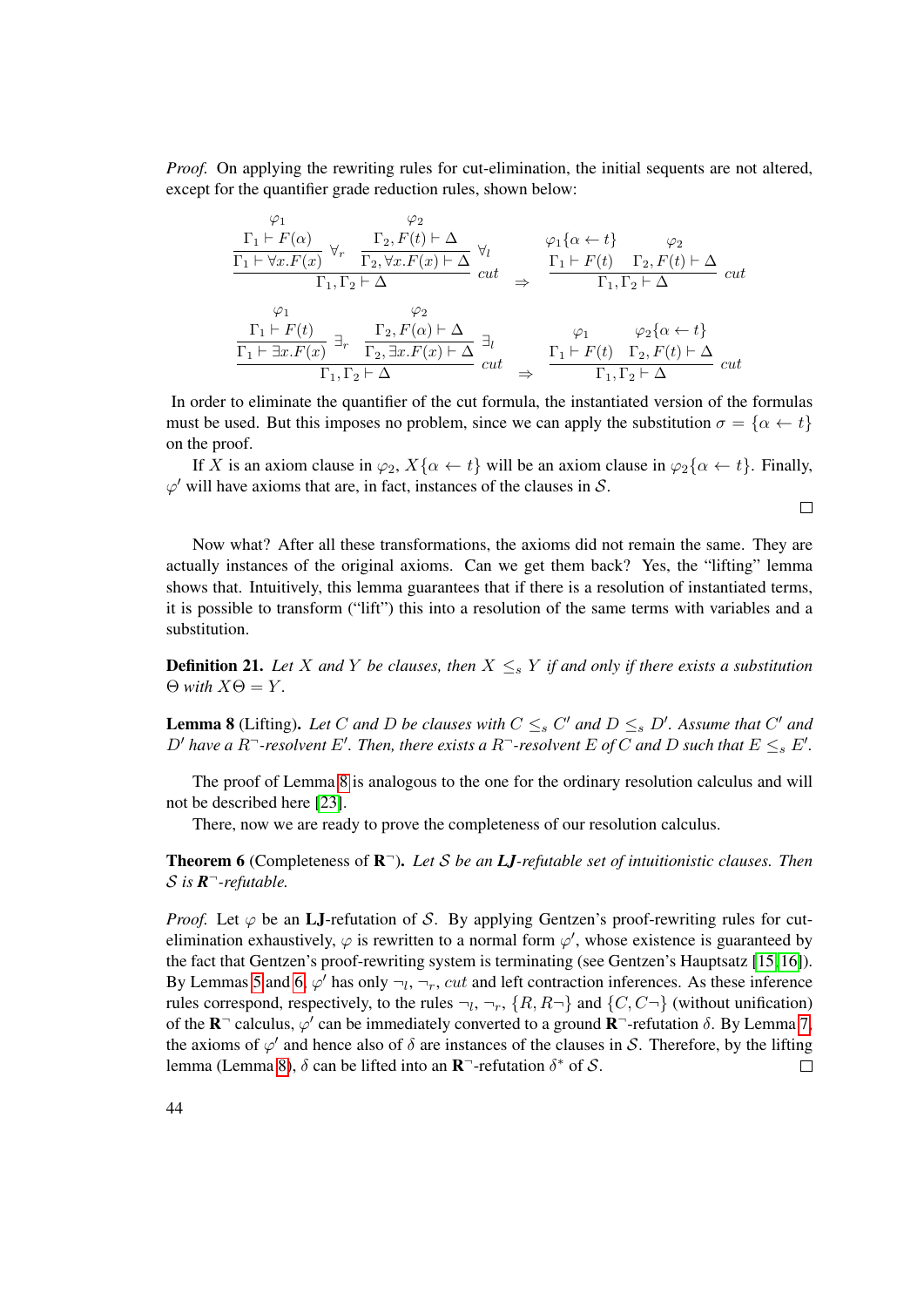In fact, due to the way the intuitionistic clause set is constructed, all the clauses have no formula on the right hand side. This means that the rule  $\neg_l$  can be dropped from  $\mathbb{R}^-$  and the clause sets used in our scenario will still be refutable. Also, the resolution rule on non-negated atoms could also be eliminated in our case, since we could always replace any (non-negated) resolution by negation inferences and negated resolution. But we will keep it to make the resolutions shorter.

That was a lot of work! But now we have a clause set and a way to refute it. We only need the projections and we are (more or less) done.

<span id="page-60-0"></span>Definition 22 (Intuitionistic Projection). *An* intuitionistic projection *is built analogously to a usual projection, except that all the cut ancestors on the right side are negated and added to the left side.*

Let  $\varphi$  *be a proof in LJ and*  $C \in CL^I(\varphi)$ *. Then the LJ-proof*  $\varphi(C)$  *is called an* intuitionistic projection *and it is build inductively on the number of inferences of*  $\varphi$ *. Let*  $\nu$  *be a node in*  $\varphi$  *and*  $\varphi_{\nu}(C)$  *the projection for clause C until node*  $\nu$ *:* 

- *1.*  $\nu$  *is a leaf: then*  $\varphi_{\nu}(C)$  *is the derivation consisting of applying a negation rule* ( $\neg$ *l*) *to the atoms which are cut-ancestors in order to shift them from the right to the left side (if there is a cut-ancestor on the right).*
- *2.* ν *is the result of a unary rule* ξ *applied to* µ*:*
	- *2.a.*  $\xi$  *operates on a cut ancestor:*  $\varphi_{\nu}(C) = \varphi_{\mu}(C)$
	- 2.b.  $\xi$  *operates on an end sequent ancestor:*  $\varphi_{\nu}(C)$  *is*  $\varphi_{\mu}(C)$  *plus the application of*  $\xi$  *to its end-sequent*
- *3. v is the result of a binary rule*  $\xi$  *applied to*  $\mu_1$  *and*  $\mu_2$ *:* 
	- *3.a.*  $\xi$  *operates on a cut ancestor:*  $\varphi_{\nu}(C)$  *is*  $\varphi_{\mu_i}(C)$  *(i depends on which branch C is coming from) plus some weakenings to obtain formulas that were used in the other branch.*
	- *3.b.*  $\xi$  *operates on an end sequent ancestor:*  $\varphi_{\nu}(C)$  *is the result of applying*  $\xi$  *to the end-sequents of*  $\varphi_{\mu_1}(C)$  *and*  $\varphi_{\mu_2}(C)$ *.*

I am sure you must be wondering now (at least I am!) why is it not a problem to merge branches of the proof in step 3.b. Because, you see, if these branches have a formula on the right, and the rule merging them is applied to formulas on the left, the conclusion sequent will have two formulas on the right. Since we are working still in LJ, this is not nice. Fortunately, we can guarantee that this never happens, exactly because the input is an LJ proof. You see, LJ does not have contraction of the right formula, right? More or less. The only case the right formula is duplicated is when a  $\vee_l$  inference is applied (remember this is purely multiplicative LJ). Anyway, when the projections are being built and a binary inference needs to be applied, it is applied to premises that contain, at most, all the formulas in the premises of the original inference in the input proof. I mean, suppose  $\xi$  is a binary inference, and the its occurrence in the input proof is on the left and its occurrence in a projection is on the right: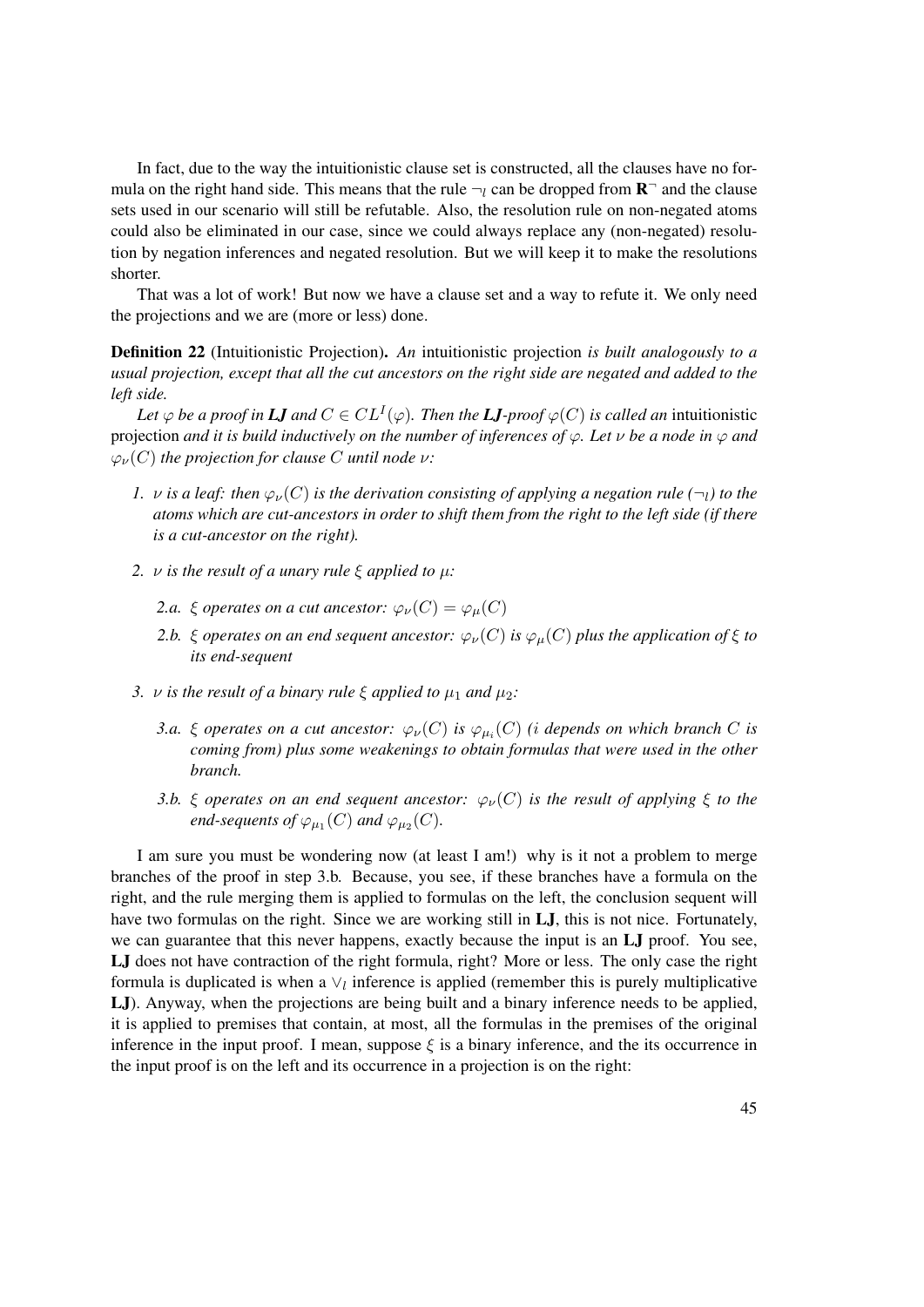$$
\begin{array}{cc}\n\Gamma_2 \vdash \Delta_2 & \Gamma_3 \vdash \Delta_3 \\
\hline\n\Gamma_1 \vdash \Delta_1\n\end{array} \xi \qquad\n\begin{array}{cc}\n\Gamma_2', \Gamma_{c1} \vdash \Delta_2' & \Gamma_3', \Gamma_{c2} \vdash \Delta_3' \\
\Gamma_1', \Gamma_{c1}, \Gamma_{c2} \vdash \Delta_1'\n\end{array} \xi\n\end{array}
$$

Then we know (by the definition of projections) that  $\Gamma'_i \subseteq \Gamma_i$  and  $\Delta'_i \subseteq \Delta_i$  for  $i \in \{1, 2, 3\}$ .  $\Gamma_{c1}$  and  $\Gamma_{c2}$  contains the atomic cut ancestors for the clause set. Since this rule application was valid on the left, it is certainly valid on the right.

So we have an LJ-refutation and LJ-projections. Sweet! All that is left is to put these things together. Now comes the problem. You didn't think it would be that easy, right? The problem arises because of the right-side formula of the input proof's end-sequent. Let's call it R. So, R will be in the end-sequent of each of the projections, because that's how projections are (built). Imagine now that each LJ-projection corresponding to a clause set will be put on top of the LJ-resolution refutation. More specifically, it will replace the axiom of the refutation that corresponds to its clause set. Then we will have not only the literals there, but a lot of other formulas as well, belonging to the end-sequent. We've seen how this construction goes (Chapter [3\)](#page-34-0), these formulas are merely copied from premise to conclusion in each rule of the resolution refutation. See where I'm getting? If the formula R occurred in more than one projection, at one point there will be a sequent with more than one copy of  $R!$  These extra copies of formulas are usually contracted in the end, so that the original end-sequent is obtained. Indeed it also occurs with formulas on the left, but this is not a problem in  $LJ$ . The copying of R, which is on the right, is a problem.

What about the multi-conclusion calculus LJ'? You ask yourself. We will get there, let's try to define this for LJ first.

We cannot guarantee that  $R$  will occur in only one projection. One the one hand, it might have suffered an implicit contraction via the  $\vee_l$  rule. On the other hand, binary inferences operating on end-sequent ancestors generate redundant clause sets, since the operation  $\otimes$  is the Cartesian product of clauses. So, the branch that used  $R$ , even if only one, might be used in several projections. It's a shame, but we need to restrict the class of LJ-proofs we can deal with this method.

#### <span id="page-61-0"></span>Definition 23 (LJ−). *LJ*<sup>−</sup> *is the set of LJ proofs of end-sequents with no formula on the right side and no strong quantifiers.*

No formula on the right side in the end-sequent means no problem.

Note that this condition can actually be satisfied simply by applying a  $\neg_l$  inference rule at the bottom of any proof containing a formula on the right side. Then this formula will occur negated on the left side and the method can thus be applied. This transformation actually represents proofs by contradiction: suppose we want to prove  $\Gamma \vdash F$ . A proof by contradiction will assume that F is false and show that this does not hold, i.e., show  $\Gamma$ ,  $\neg F \vdash$ .

Now, one might wonder whether this is a "trivial" class of proofs, i.e., a class in which intuitionistic and classical provability coincide. For non-skolemized proofs, the class is not trivial. Take for example the sequent  $\neg \exists x. \forall y. (Px \rightarrow Py) \vdash$ , which is classicaly provable but not intuitionistically. For skolemized proofs, though, the class is trivial, i.e., every skolemized sequent  $\Gamma \vdash$  which is classicaly provable is also intuitionistically provable. This would mean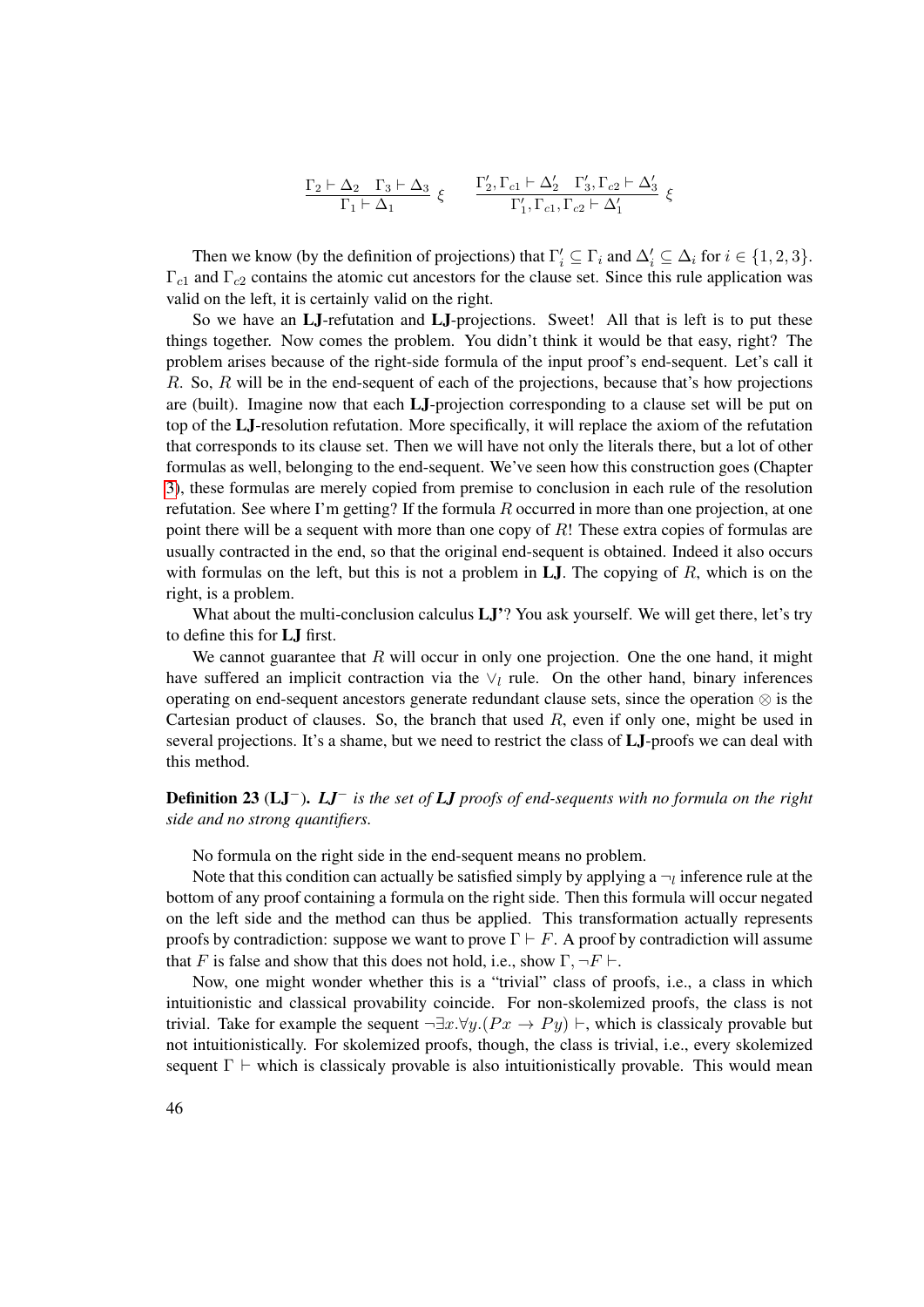that we could apply classical CERES to remove the cuts of this proof, but notice that it could result on a classical proof, which is not the aim here. Therefore, this remains an interesting class. Other interesting remarks on LJ<sup>−</sup> can be found in Chapter [11,](#page-106-0) Section [11.2.](#page-108-0)

With the restriction on the input proofs, we can define a method that results in an intuitionistic proof.

Definition 24 (NACNF). *A proof is said to be in negated atomic cut normal form (NACNF) when all the cuts are on atoms or negated atoms.*

<span id="page-62-0"></span>**Definition 25** (iCERES). Let  $\varphi$  be a proof in **LJ** of a sequent S,  $CL^{I}(\varphi)$  its intuitionistic clause *set (Definition [19\)](#page-54-1)* and  $\pi_1, ..., \pi_n$  *the intuitionistic projections (Definition [22\)](#page-60-0) of the clauses of*  $CL^{I}(\varphi)$ . By Theorems [5](#page-55-0) and [6,](#page-59-1) there exists a grounded refutation  $\varphi^*$  of  $CL^{I}(\varphi)$ . We define *iCERES as the procedure of computing the elements*  $CL^{I}(\varphi)$ ,  $\pi_1, ..., \pi_n$ , and  $\varphi^*$  from  $\varphi$  and *then merging (instances of)*  $\pi_1, ..., \pi_n$  *with*  $\varphi^*$  *in the following way:* 

Let  $C_i$  be the clause of a leaf in  $\varphi^*$ . Then,  $C_i$  is replaced by the projection  $\pi_i$  (with the proper *substitution of variables), which is actually a derivation of*  $C_i \circ S$ *. Moreover, the formulas of* S *are propagated down the refutation.*

**Theorem 7.** Let  $\varphi$  be a proof in  $LI^-$  (Definition [23\)](#page-61-0). Then iCERES, applied to  $\varphi$ , produces an *intuitionistic negated atomic cut normal form.*

*Proof.* From Definition [25,](#page-62-0) we can observe that the result of applying iCERES to an LJ-proof consists of the resolution refutation in  $R<sup>-</sup>$  merged with the projections. These last elements have no cuts and are derivations in LJ by definition. The refutation has resolution rules on atoms and negated atoms, which will be the cuts on the final proof. Since the projections have no formula on the right side of their end sequents, and the resolution sequents have no more than one formula on the right side of each sequent, the final proof is an LJ-proof of an end-sequent equal to the one of  $\varphi$  up to some contractions on the left.  $\Box$ 

It is true that we can transform every LJ-proof into an LJ−-proof, so why can't we define the method for full LJ? The problem is that the end-sequent of the final proof is  $\Gamma, \neg F \vdash$ , and not the original  $\Gamma \vdash F$ . So the proof we obtain in the end is a proof of something else (very similar indeed, but not the same) and it is not trivial to transform that into a proof of  $\Gamma \vdash F$ .

#### Example

Let's see this method working! We will apply it to the following  $LI^-$  proof<sup>[1](#page-62-1)</sup>:

<span id="page-62-1"></span><sup>&</sup>lt;sup>1</sup>Which is also an **LJK** proof, but we will use to illustrate the method.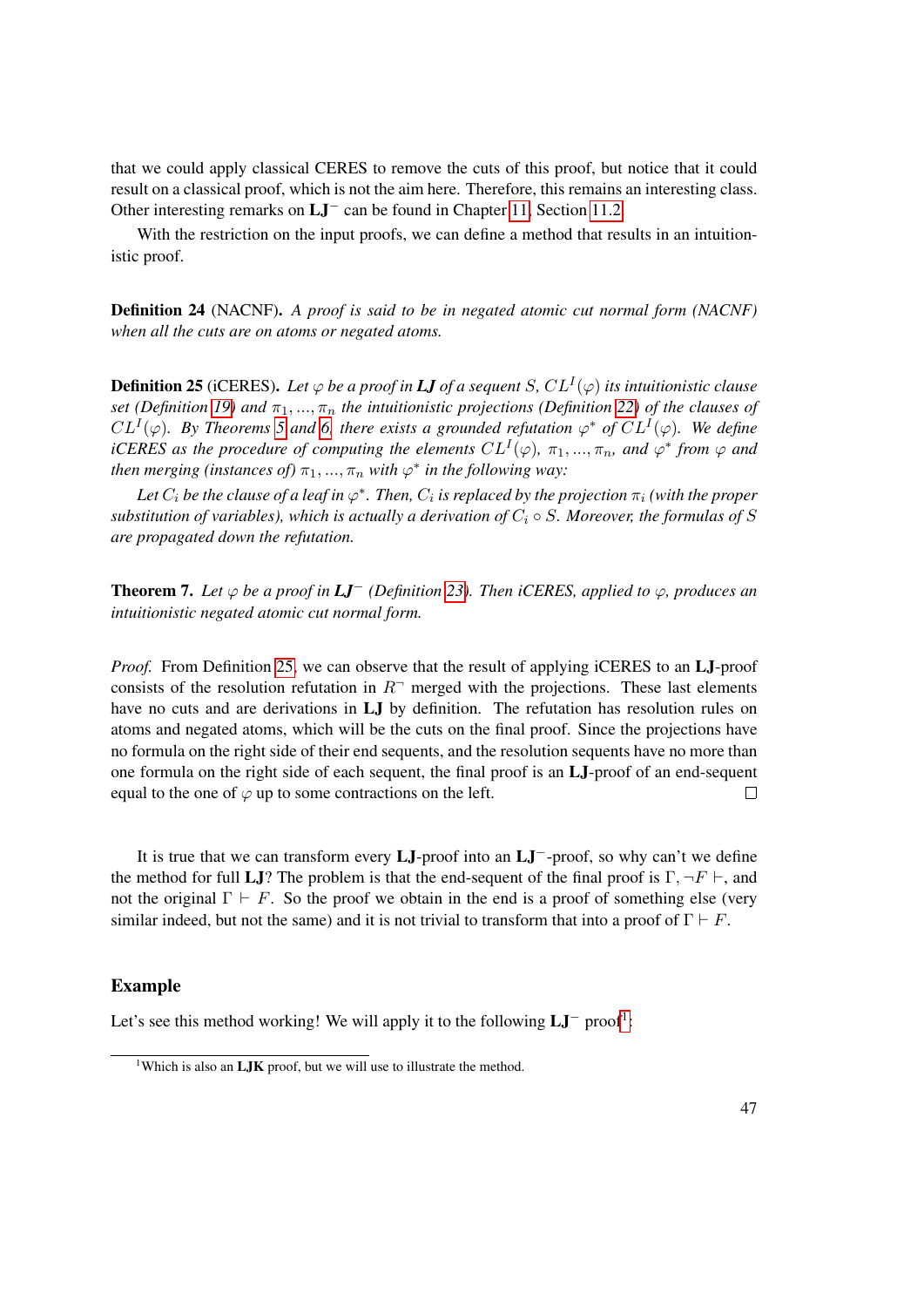$$
\frac{\frac{p_{\alpha^*} + p_{\alpha} I}{P_{f\alpha} + P_{f\alpha} P_{f\alpha} + P_{f\alpha} P_{f\alpha} + P_{f\alpha} P_{f\alpha} P_{f\alpha} + P_{f\alpha} P_{f\alpha} P_{f\alpha} P_{f\alpha} P_{f\alpha} P_{f\alpha} P_{f\alpha} P_{f\alpha} P_{f\alpha} P_{f\alpha} P_{f\alpha} P_{f\alpha} P_{f\alpha} P_{f\alpha} P_{f\alpha} P_{f\alpha} P_{f\alpha} P_{f\alpha} P_{f\alpha} P_{f\alpha} P_{f\alpha} P_{f\alpha} P_{f\alpha} P_{f\alpha} P_{f\alpha} P_{f\alpha} P_{f\alpha} P_{f\alpha} P_{f\alpha} P_{f\alpha} P_{f\alpha} P_{f\alpha} P_{f\alpha} P_{f\alpha} P_{f\alpha} P_{f\alpha} P_{f\alpha} P_{f\alpha} P_{f\alpha} P_{f\alpha} P_{f\alpha} P_{f\alpha} P_{f\alpha} P_{f\alpha} P_{f\alpha} P_{f\alpha} P_{f\alpha} P_{f\alpha} P_{f\alpha} P_{f\alpha} P_{f\alpha} P_{f\alpha} P_{f\alpha} P_{f\alpha} P_{f\alpha} P_{f\alpha} P_{f\alpha} P_{f\alpha} P_{f\alpha} P_{f\alpha} P_{f\alpha} P_{f\alpha} P_{f\alpha} P_{f\alpha} P_{f\alpha} P_{f\alpha} P_{f\alpha} P_{f\alpha} P_{f\alpha} P_{f\alpha} P_{f\alpha} P_{f\alpha} P_{f\alpha} P_{f\alpha} P_{f\alpha} P_{f\alpha} P_{f\alpha} P_{f\alpha} P_{f\alpha} P_{f\alpha} P_{f\alpha} P_{f\alpha} P_{f\alpha} P_{f\alpha} P_{f\alpha} P_{f\alpha} P_{f\alpha} P_{f\alpha} P_{f\alpha} P_{f\alpha} P_{f\alpha} P_{f\alpha} P_{f\alpha} P_{f\alpha} P_{f\alpha} P_{f\alpha} P_{f\alpha} P_{f\alpha} P_{f\alpha} P_{f\alpha} P_{f\alpha} P_{f\alpha} P_{f\alpha} P_{f\alpha} P_{f\alpha} P_{f\alpha} P_{f\alpha} P_{f\alpha} P_{f\alpha} P_{f\alpha} P_{f\alpha} P_{f\alpha} P_{f\alpha} P_{f\alpha} P_{f\
$$

Note that the cut formulas and cut ancestors are superscribed with  $\star$ . By removing the inferences applied to end-sequent ancestors and merging the branches as was described on Definition [19,](#page-54-1) the intuitionistic clause set obtained is:

$$
CL^{I}(\varphi) = \{P\alpha, \neg Pf^{2}\alpha \vdash ; \neg Pa \vdash ; Pf^{4}a \vdash\}
$$

As was proved previously, there is a resolution refutation of this clause set on  $R^-$ :

$$
\frac{Pf^{2}\alpha \vdash}{\neg Pf^{2}\alpha \vdash \neg Pg} \neg_r \qquad \neg Pa \vdash \qquad R \neg \{a \leftarrow a\} \qquad \frac{Pf^{4}a \vdash}{\neg Pf^{2}a \vdash} \neg Pg^{2}\alpha \vdash R \neg \{a \leftarrow f^{2}a\} \qquad \frac{Pf^{2}a \vdash}{\vdash \neg Pf^{2}a \vdash} \neg r} \qquad R \neg \{a \leftarrow f^{2}a\} \qquad \vdash
$$

The projections of the three clauses of  $CL^{I}$  are:

 $\pi_1[\alpha]$  :

$$
\frac{\frac{\overline{Pf^2\alpha \vdash Pf^2\alpha}}{P\alpha \vdash P\alpha} \underset{I}{I} \xrightarrow{\overline{Pf^2\alpha \vdash Pf^2\alpha} \underset{I}{I}} \underset{\gamma}{\overline{Pf^2\alpha \vdash Pf^2\alpha \vdash f^2\alpha \vdash}} \rightarrow_l
$$
\n
$$
\frac{\overline{P\alpha \vdash P\alpha} \underset{I}{I} \xrightarrow{I} \underset{I}{I} \underset{\gamma}{I} \xrightarrow{\gamma} \underset{\gamma}{I} \xrightarrow{\gamma} \underset{\gamma}{I}} \underset{\gamma}{\overline{P\alpha, \neg Pf^2\alpha, P\alpha \rightarrow Pf\alpha, Pf\alpha \rightarrow Pf^2\alpha \vdash}} \rightarrow_l
$$
\n
$$
\frac{\overline{P\alpha, \neg Pf^2\alpha, \forall x. (Px \rightarrow Pfx), \forall x. (Px \rightarrow Pfx) \vdash}}{\overline{P\alpha, \neg Pf^2\alpha, \forall x. (Px \rightarrow Pfx) \vdash}} \underset{\gamma}{\overline{P\alpha, \neg Pf^2\alpha, P\alpha, \forall x. (Px \rightarrow Pfx) \vdash \exists z. Pf^4z}} \overset{\gamma}{\approx} \frac{\overline{P\alpha, \neg Pf^2\alpha, P\alpha, \forall x. (Px \rightarrow Pfx) \vdash \exists z. Pf^4z}}{\overline{P\alpha, \neg Pf^2\alpha, P\alpha, \forall x. (Px \rightarrow Pfx) \vdash \exists z. Pf^4z}} \overset{\gamma}{\approx}
$$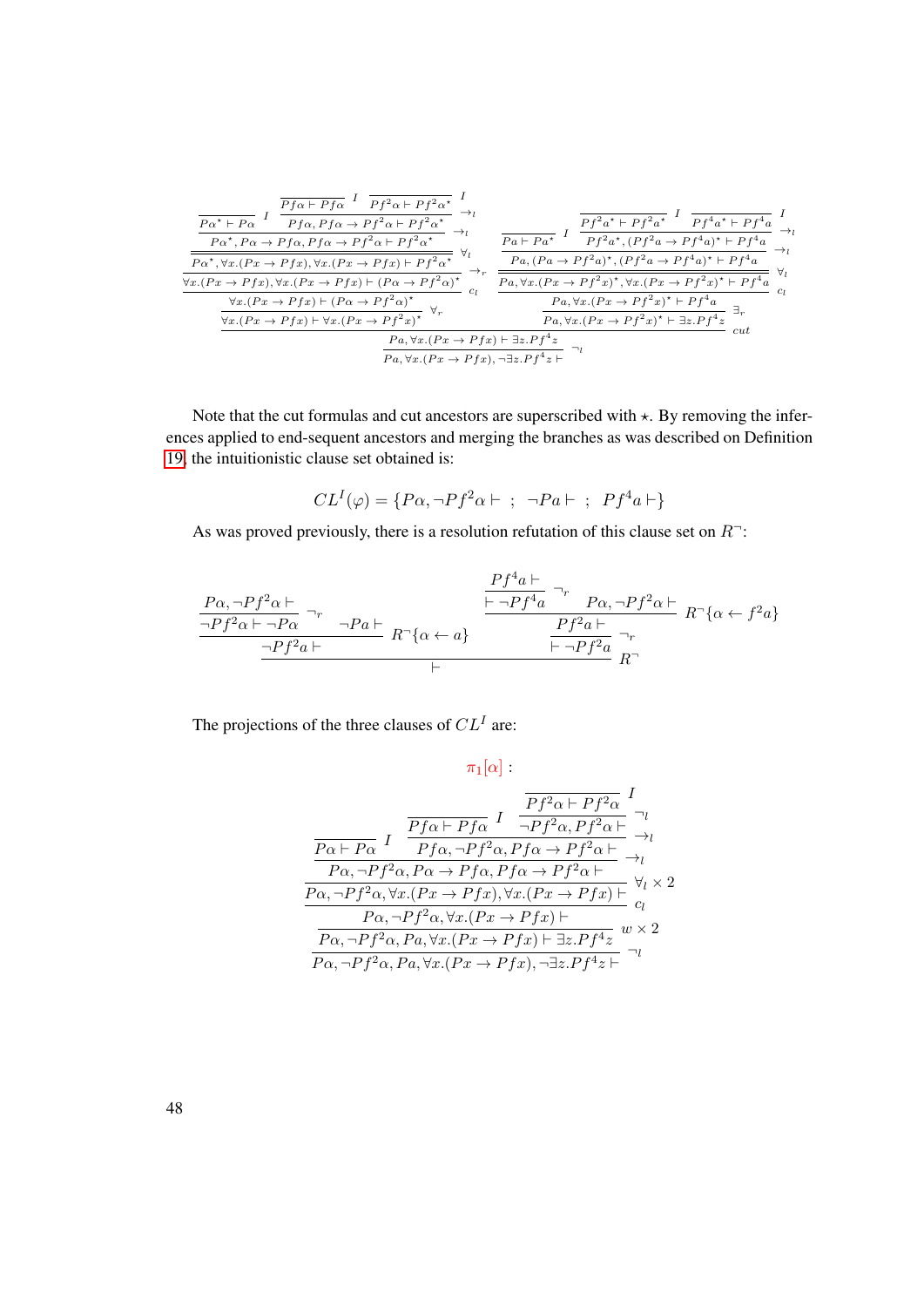$$
\pi_2: \qquad \pi_3: \\
\frac{\overline{Pa} + \overline{Pa}}{\neg Pa, Pa} \xrightarrow{I} \qquad \qquad \frac{\overline{Pf^4a + Pf^4a}}{\neg Pa, Pa, \forall x. (Px \to Pfx) \land \exists z. Pf^4z} \wedge \frac{\overline{Pf^4a + Pf^4a}}{\neg y} \xrightarrow{I} \qquad \frac{\overline{Pf^4a + \exists z. Pf^4z}}{\overline{Pf^4a, Pa, \forall x. (Px \to Pfx) \land \exists z. Pf^4z}} \wedge \frac{\overline{Pf^4a + \exists z. Pf^4z}}{\overline{Pf^4a, Pa, \forall x. (Px \to Pfx) \land \exists z. Pf^4z}} \wedge \frac{\overline{Pf^4a + \exists z. Pf^4z}}{\overline{Pf^4a, Pa, \forall x. (Px \to Pfx) \land \exists z. Pf^4z}} \wedge \frac{\overline{Pf^4a + \exists z. Pf^4z}}{\overline{Pf^4a, Pa, \forall x. (Px \to Pfx) \land \exists z. Pf^4z}} \wedge \frac{\overline{Pf^4a + \exists z. Pf^4z}}{\overline{Pf^4a, Pa, \forall x. (Px \to Pfx) \land \exists z. Pf^4z}} \wedge \frac{\overline{Pf^4a + \exists z. Pf^4z}}{\overline{Pf^4a, Pa, \forall x. (Px \to Pfx) \land \exists z. Pf^4z}} \wedge \frac{\overline{Pf^4a + \exists z. Pf^4z}}{\overline{Pf^4a, Pa, \forall x. (Px \to Pfx) \land \exists z. Pf^4z}} \wedge \frac{\overline{Pf^4a + \exists z. Pf^4z}}{\overline{Pf^4a, Pa, \forall x. (Px \to Pfx) \land \exists z. Pf^4z}} \wedge \frac{\overline{Pf^4a + \exists z. Pf^4z}}{\overline{Pf^4a, Pa, \forall x. (Px \to Pfx) \land \exists z. Pf^4z}} \wedge \frac{\overline{Pf^4a + \exists z. Pf^4z}}{\overline{Pf^4a, Pa, \forall x. (Px \to Pfx) \land \exists z. Pf^4z}} \wedge \frac{\overline{Pf^4a + \exists z. Pf^4z}}{\overline{Pf^4a, Pa, \forall x. (Px \to Pfx) \land \exists z. Pf^4
$$

By merging the appropriate instances of the projections on the resolution refutation, we obtain the final proof, depicted in Figure [6.1.](#page-65-0) The projections are colored accordingly. The projection  $\pi_1$  used on the left side had  $\alpha$  replaced with a and the one used on the right side had  $\alpha$  replaced with  $f^2a$ . Note that this proof is in NACNF, containing only cuts on atoms or negated atoms, and it is still a proof in LJ.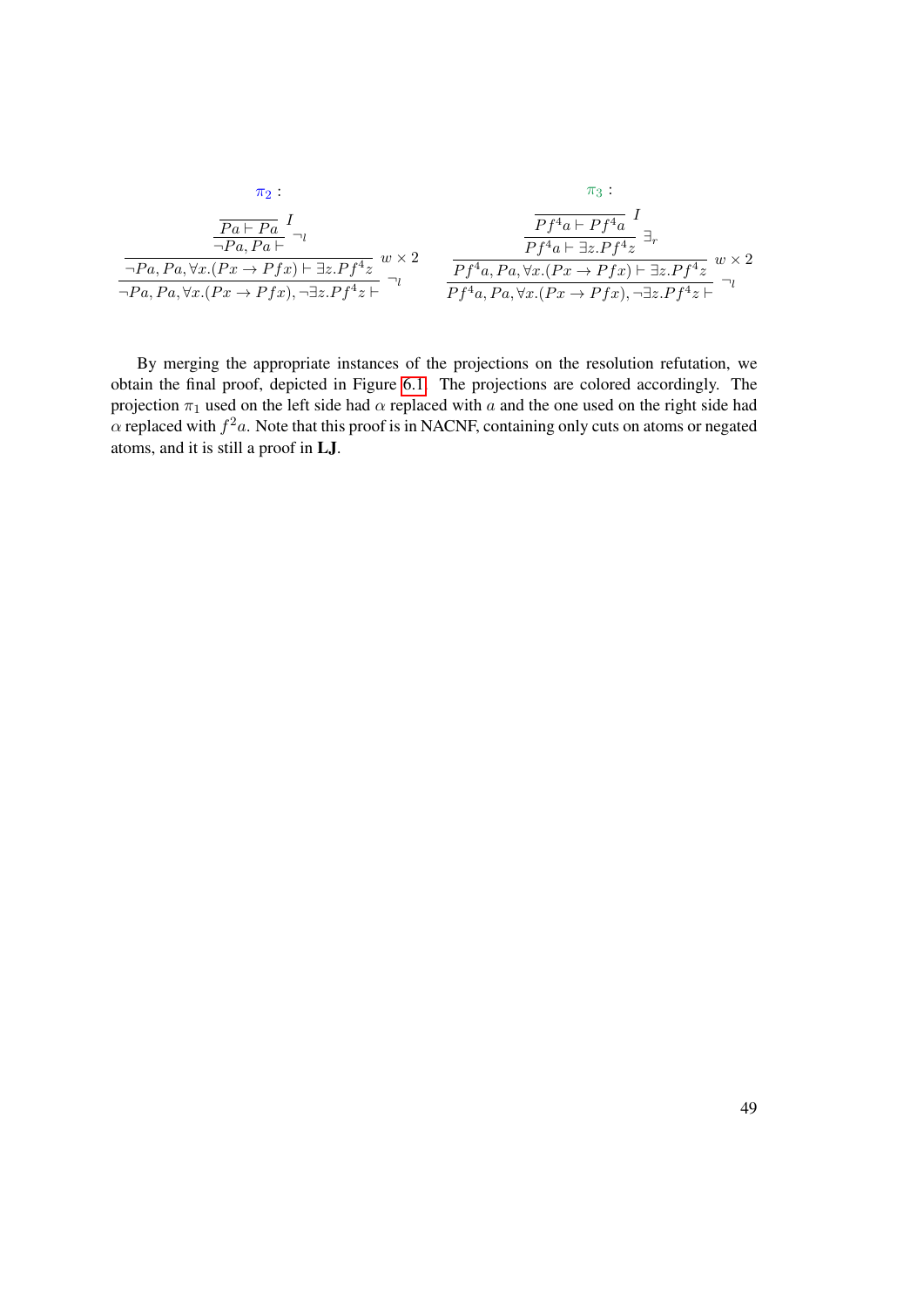<span id="page-65-0"></span>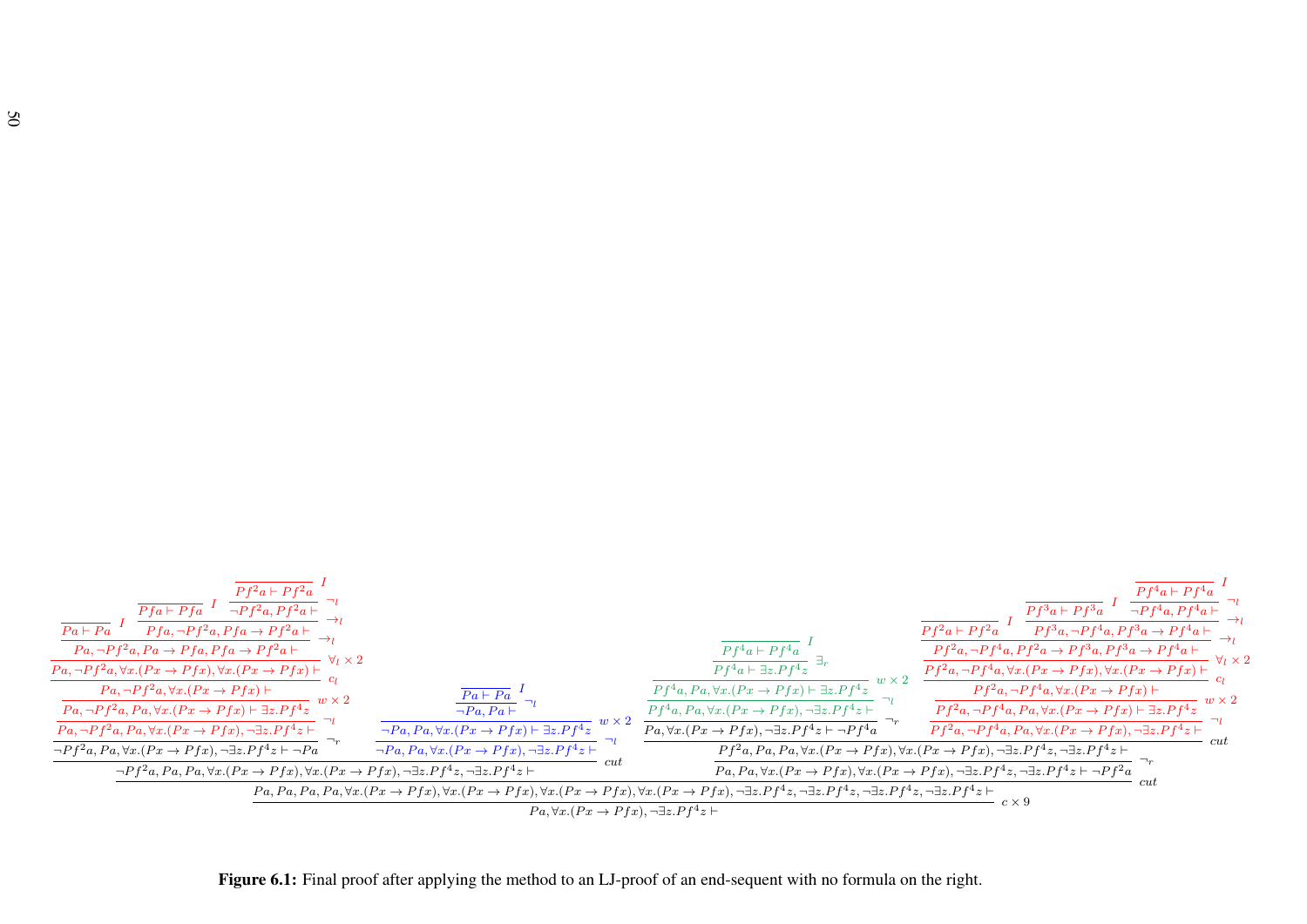#### Trying to extend iCERES

Section 4 of [\[24\]](#page-183-4) mentions a possible way for fixing NACNF's obtained when iCERES is applied to proofs whose end-sequents have a formula on the right. At the time, we believed that reductively eliminating the atomic cuts would yield an LJ proof. What happened there? We found a counter example.

Let  $\varphi$  be the proof:

$$
\frac{\frac{\overline{A \vdash A}}{\neg A, A \vdash} \neg_l}{\frac{\neg A \vdash \neg A}{\neg A, \neg \neg A \vdash} \neg_l} \frac{\frac{\overline{A \vdash A}}{\neg A, \neg A \vdash} \neg_l}{\frac{\neg A, A \vdash B}{A \vdash B, \neg \neg A}} \cdot \frac{\neg r}{\text{cut}}}{\frac{\neg A, A \vdash B}{\frac{\neg A \vdash A \rightarrow B}{\neg A \vdash B} \rightarrow_r} \cdot \frac{\overline{C \vdash C}}{\overline{C \vdash C}} \cdot \frac{\overline{C \vdash C}}{\land_r} \cdot \frac{\overline{C \vdash C}}{\land_r} \cdot \frac{\overline{C \vdash C}}{\land_r} \cdot \frac{\overline{C \vdash C}}{\land_r} \cdot \frac{\overline{C \vdash C}}{\land_r} \cdot \frac{\overline{C \vdash C}}{\land_r} \cdot \frac{\overline{C \vdash C}}{\land_r} \cdot \frac{\overline{C \vdash C}}{\land_r} \cdot \frac{\overline{C \vdash C}}{\land_r} \cdot \frac{\overline{C \vdash C}}{\land_r} \cdot \frac{\overline{C \vdash C}}{\land_r} \cdot \frac{\overline{C \vdash C}}{\land_r} \cdot \frac{\overline{C \vdash C}}{\land_r} \cdot \frac{\overline{C \vdash C}}{\land_r} \cdot \frac{\overline{C \vdash C}}{\land_r} \cdot \frac{\overline{C \vdash C}}{\land_r} \cdot \frac{\overline{C \vdash C}}{\land_r} \cdot \frac{\overline{C \vdash C}}{\land_r} \cdot \frac{\overline{C \vdash C}}{\land_r} \cdot \frac{\overline{C \vdash C}}{\land_r} \cdot \frac{\overline{C \vdash C}}{\land_r} \cdot \frac{\overline{C \vdash C}}{\land_r} \cdot \frac{\overline{C \vdash C}}{\land_r} \cdot \frac{\overline{C \vdash C}}{\land_r} \cdot \frac{\overline{C \vdash C}}{\land_r} \cdot \frac{\overline{C \vdash C}}{\land_r} \cdot \frac{\overline{C \vdash C}}{\land_r} \cdot \frac{\overline{C \vdash C}}{\land_r} \cdot \frac{\overline{C \vdash C}}{\land_r} \cdot \frac{\overline{C \vdash C}}{\land_r} \cdot \frac{\overline{C \vdash C}}{\land_r} \cdot \frac{\overline{C \vdash C}}{\land_r}
$$

Then the intuitionistic characteristic clause set of  $\varphi$  is:

$$
CL^{I}(\varphi) = \{A, \neg C \vdash; A, C \vdash; \neg A, \neg C \vdash; C, \neg A \vdash\}
$$

And a possible  $\mathbb{R}$ <sup>-</sup> refutation is the following:

$$
\frac{A, C \vdash \neg C \neg r \quad A, \neg C \vdash}{\frac{A, A \vdash}{\frac{A \vdash}{\neg A} \neg r}} R \quad \frac{C, \neg A \vdash}{\frac{\neg A \vdash \neg C}{\frac{\neg A, \neg A \vdash}{\neg A} \neg r}} R \quad \frac{A, \neg C \vdash}{\frac{\neg A, \neg A \vdash}{\neg A} \neg r} R
$$

The intuitionistic projections for each of these clauses are:

$$
\pi(A, C \vdash):
$$
\n
$$
\pi(A, C \vdash):
$$
\n
$$
\frac{\frac{\overline{A \vdash A}}{\neg A, A \vdash A} \neg \iota}{\frac{\overline{A \vdash A}}{\neg A, A, A \vdash B} w *_{\overline{C}, \neg C \vdash C} \neg \iota}}_{\neg A, A, A \vdash A \to B} \xrightarrow{\overline{C \vdash C}} \frac{\overline{C \vdash C}}{\neg C, \neg C \vdash C} w_r
$$
\n
$$
\pi(A, C \vdash):
$$
\n
$$
\frac{\overline{A \vdash A}}{\neg A, A, A \vdash B} w *_{\overline{C}, \neg C \vdash C} \neg \iota}{\frac{\neg A, A \vdash A \to B}{\neg A, A, C \vdash (A \to B) \land C} \land_r}
$$
\n
$$
\pi(A, C \vdash):
$$
\n
$$
\pi(A, C \vdash):
$$
\n
$$
\pi(A, C \vdash):
$$
\n
$$
\pi(A, C \vdash):
$$
\n
$$
\pi(A, C \vdash):
$$
\n
$$
\pi(A, C \vdash):
$$
\n
$$
\pi(A, C \vdash):
$$
\n
$$
\pi(A, C \vdash):
$$
\n
$$
\pi(A, C \vdash):
$$
\n
$$
\pi(A, C \vdash):
$$
\n
$$
\pi(A, C \vdash):
$$
\n
$$
\pi(A, C \vdash):
$$
\n
$$
\pi(A, C \vdash):
$$
\n
$$
\pi(A, C \vdash):
$$
\n
$$
\pi(A, C \vdash):
$$
\n
$$
\pi(A, C \vdash):
$$
\n
$$
\pi(A, C \vdash):
$$
\n
$$
\pi(A, C \vdash):
$$
\n
$$
\pi(A, C \vdash):
$$
\n
$$
\pi(A, C \vdash):
$$
\n
$$
\pi(A, C \vdash):
$$
\n
$$
\pi(A, C \vdash):
$$
\n
$$
\pi(A, C \vdash):
$$
\n
$$
\pi(A, C \vdash):
$$
\n
$$
\pi(A, C \vdash):
$$
\n
$$
\pi(A, C \vdash):
$$
\n
$$
\pi(A
$$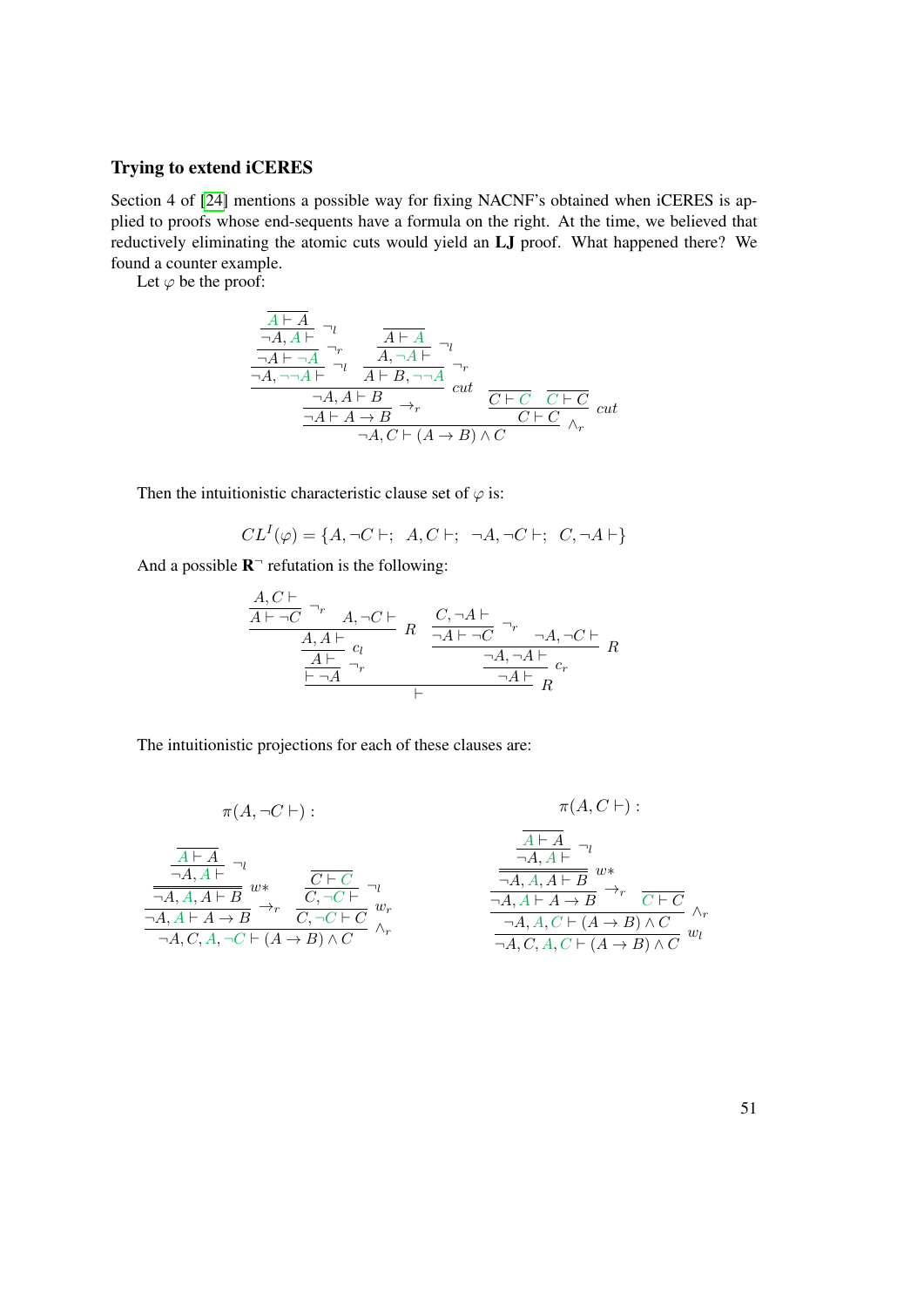$$
\pi(\neg A, \neg C \vdash) : \pi(C, \neg A \vdash) : \n\frac{\overline{A \vdash A}}{\neg A, A \vdash B} \neg v \qquad \frac{\overline{C \vdash C}}{\neg C, \neg C \vdash C} \neg v \qquad \frac{\overline{A \vdash A}}{\neg A, A \vdash B} \neg v \qquad \frac{\overline{A \vdash A}}{\neg A, A \vdash B} \neg v \qquad \frac{\overline{A \vdash A}}{\neg A, A \vdash B} \neg v \qquad \frac{\overline{A \vdash A}}{\neg A, A \vdash B} \neg v \qquad \frac{\overline{A \vdash A}}{\neg A, A \vdash B} \neg v \qquad \frac{\overline{A \vdash A}}{\neg A, A \vdash B} \neg v \qquad \frac{\overline{A \vdash A}}{\neg A, A \vdash B} \neg v \qquad \frac{\overline{A \vdash A}}{\neg A, A \vdash B} \neg v \qquad \frac{\overline{A \vdash A}}{\neg A, A \vdash B} \neg v \qquad \frac{\overline{A \vdash A}}{\neg A, A \vdash B} \neg v \qquad \frac{\overline{A \vdash A}}{\neg A, A \vdash B} \neg v \qquad \frac{\overline{A \vdash A}}{\neg A, A \vdash B} \neg v \qquad \frac{\overline{A \vdash A}}{\neg A, A \vdash B} \neg v \qquad \frac{\overline{A \vdash A}}{\neg A, A \vdash B} \neg v \qquad \frac{\overline{A \vdash A}}{\neg A, A \vdash B} \neg v \qquad \frac{\overline{A \vdash A}}{\neg A, A \vdash B} \neg v \qquad \frac{\overline{A \vdash A}}{\neg A, A \vdash B} \neg v \qquad \frac{\overline{A \vdash A}}{\neg A, A \vdash B} \neg v \qquad \frac{\overline{A \vdash A}}{\neg A, A \vdash B} \neg v \qquad \frac{\overline{A \vdash A}}{\neg A, A \vdash B} \neg v \qquad \frac{\overline{A \vdash A}}{\neg A, A \vdash B} \neg v \qquad \frac{\overline{A \vdash A}}{\neg A, A \vdash B} \neg v \qquad \frac{\overline{A \vdash A}}{\neg A, A \vdash B} \neg v \qquad \frac{\overline{A \vdash A}}{\neg A, A \vdash B} \neg v \qquad
$$

The ACNF is the following proof:

$$
\frac{\varphi_l \quad \varphi_r}{\neg A, \neg A, \neg A, \neg A, C, C, C, C \vdash (A \to B) \land C, (A \to B) \land C, (A \to B) \land C, (A \to B) \land C} \text{ cut } \neg A, C \vdash (A \to B) \land C
$$

Where  $\varphi_l$  is:

$$
\frac{\overline{A \vdash A}}{\neg A, A \vdash A \vdash B} \neg v
$$
\n
$$
\frac{\overline{A \vdash A}}{\neg A, A \vdash A \to B} \rightarrow_{r} \frac{\overline{A \vdash A}}{\overline{C \vdash C}} \wedge_{r} \frac{\overline{A \vdash A}}{\neg A, A \vdash B} \neg v
$$
\n
$$
\frac{\neg A, A \vdash A \to B}{\neg A, C, A, C \vdash (A \to B) \land C} \wedge_{r} \frac{\overline{A \vdash A}}{\neg A, A, A \vdash B} \neg v
$$
\n
$$
\frac{\overline{A \vdash A}}{\neg A, C, A \vdash (A \to B) \land C} \rightarrow_{r} \frac{\overline{A \vdash A}}{\neg A, A \vdash A \to B} \rightarrow_{r} \frac{\overline{C \vdash C}}{\overline{C}, \neg C \vdash C} \neg v
$$
\n
$$
\frac{\neg A, \neg A, C, A \vdash (A \to B) \land C, \neg C}{\neg A, \neg A, C, C, A, A \vdash (A \to B) \land C, (A \to B) \land C} \wedge_{r} \neg A
$$
\n
$$
\frac{\neg A, \neg A, C, C, A \vdash (A \to B) \land C, (A \to B) \land C}{\neg A, \neg A, C, C \vdash (A \to B) \land C, (A \to B) \land C} \rightarrow_{r} \frac{\overline{A}}{\vdash} \frac{\overline{A}}{\vdash} \frac{\overline{A}}{\vdash} \frac{\overline{A}}{\vdash} \frac{\overline{A}}{\vdash} \frac{\overline{A}}{\vdash} \frac{\overline{A}}{\vdash} \frac{\overline{A}}{\vdash} \frac{\overline{A}}{\vdash} \frac{\overline{A}}{\vdash} \frac{\overline{A}}{\vdash} \frac{\overline{A}}{\vdash} \frac{\overline{A}}{\vdash} \frac{\overline{A}}{\vdash} \frac{\overline{A}}{\vdash} \frac{\overline{A}}{\vdash} \frac{\overline{A}}{\vdash} \frac{\overline{A}}{\vdash} \frac{\overline{A}}{\vdash} \frac{\overline{A}}{\vdash} \frac{\overline{A}}{\vdash} \frac{\overline{A}}{\vdash} \frac{\overline{A}}{\vdash} \frac{\overline{A
$$

and  $\varphi_r$  is:

$$
\frac{\frac{\overline{A\vdash A}}{\neg A,A\vdash B} \neg v}{\frac{\neg A\vdash A\rightarrow B}{\neg C\vdash A\rightarrow B} \rightarrow_r \frac{\overline{A\vdash A}}{\neg C\vdash C} \land_r} \xrightarrow[\frac{\neg A,A\vdash B}{\neg A,A\vdash B} \psi_r]{\frac{\neg A,A\vdash B}{\neg A,A\vdash B} \psi_r} \frac{\frac{\overline{C\vdash C}}{\neg C,\neg C\vdash} \neg v}{\frac{\neg A,\neg C\vdash C}{\neg C,\neg C\vdash C} \psi_r} \wedge_r}{\frac{\neg A,C,C,\neg A\vdash (A\rightarrow B) \land C}{\neg A,\neg C,\neg C} \rightarrow^{\dagger}_{\neg A,\neg C\vdash (A\rightarrow B) \land C} \frac{\overline{C}\vdash C}{\land r} \lor_r}{\frac{\neg A,\neg C\vdash (A\rightarrow B) \land C}{\neg A,\neg C\vdash (A\rightarrow B) \land C}} \frac{\overline{C}\vdash C}{\land r}} \wedge_r}{\frac{\neg A,\neg A,\neg A,\neg C,\neg A,\neg C\vdash (A\rightarrow B) \land C}{\neg A,\neg A,\neg C,\neg A,\neg C\vdash (A\rightarrow B) \land C} \cdot c_r} \text{ cut}
$$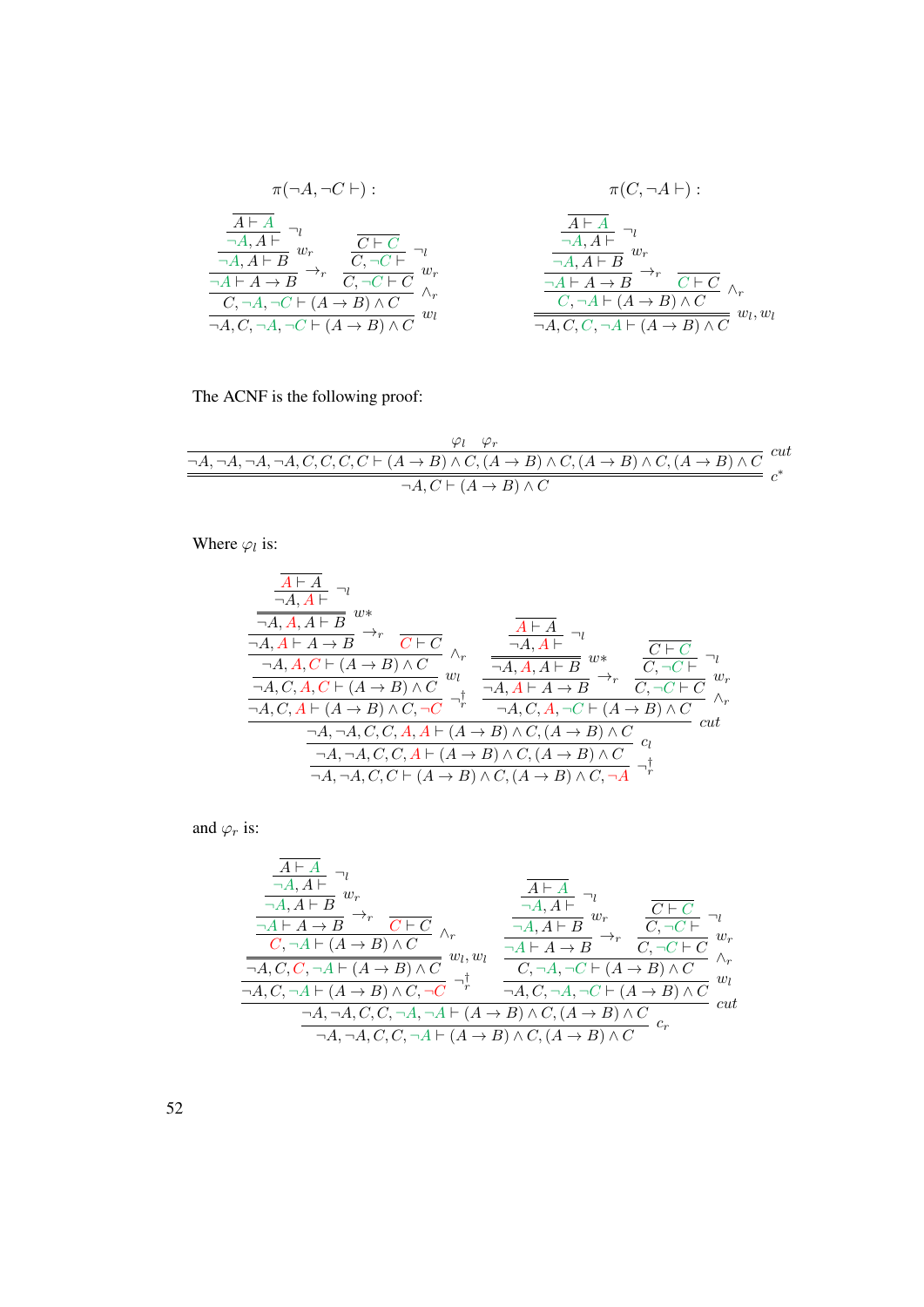If you try reductively eliminating the cuts in this proof (belive me, I tried), you will see that the cuts on  $C$  will go away with no problems, but eliminating the cut on  $A$  will result on the following situation:

$$
\frac{\vdots}{\neg A, \neg A, C \vdash (A \to B) \land C, (A \to B) \land C, \neg A} \neg^{\dagger}_{r} \quad \frac{\neg A, A \vdash B}{\neg A \vdash A \to B} \rightarrow_{r}
$$
\n
$$
\frac{\vdots}{\neg A, \neg A, C \vdash (A \to B) \land C, (A \to B) \land C, A \to B} \cdot \text{cut}
$$

And we already know, by Lemma [2,](#page-32-0) that this permutation is not possible. The resulting proof without cuts will have violations in the  $\rightarrow_r$  inferences and, therefore, will be classical.

#### Summary

iCERES:

- Input: **LJ** proof with cuts (end-sequent has no formula on the right)
- Output: **LJ** proof with literal cuts
- Resolution: R<sup>-1</sup>

#### In LJ'

I am sure you are wondering now what happens if we use LJ', since there multiple formulas on the right side are allowed. Well, there are two ways of "using"  $LJ'$ : (1) the input and output are LJ' proofs or (2) the input is an LJ-proof and the output is an LJ'-proof. But both cases present the same problem.

When the end-sequent of the input proof contains one (or more) formula(s) on the right, it is unavoidable that multiple-succedent sequents appear on the construction of the NACNF. In principle this would not be an issue if we allow the output to be an LJ'-proof, but if you think a little about it, remember that the resolution proof contains negation inferences. It can contain, in particular  $\neg_r$  inferences. And remember also that this is one of the single-conclusion inferences in LJ'. So there, we cannot unrestrictedly allow multiple conclusion sequents in the NACNF. Unless no  $\neg_r$  inferences occur, i.e., unless there are no negated atoms in the clause set, i.e., unless there were no structural violations of the atoms in the projections, but then, well, then we can just apply CERES.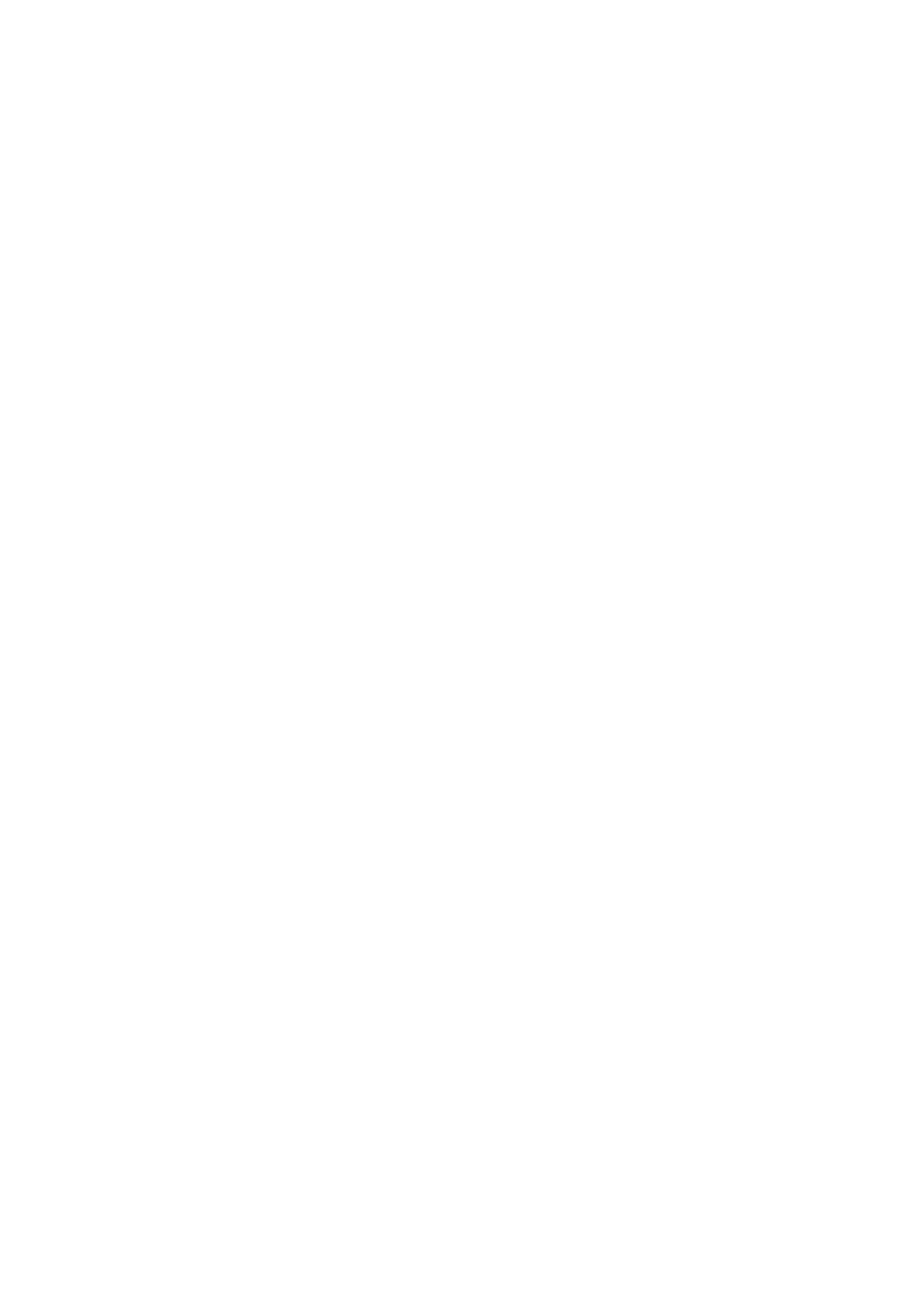# $\overline{C}$ HAPTER

## <span id="page-70-0"></span>Negative resolution CERES

From Chapter [6](#page-54-0) we saw that negating atoms turned out not to be the greatest of ideas. In either case, LJ or LJ', having negation rules, specially  $\neg_r$ , in the resolution part of the (N)ACNF causes problems. In Chapter [4](#page-42-0) we showed that the resolution part, with only cuts and contractions, is fine if we consider a multi-conclusion calculus. The problem with not negating the atoms is on the projections.

The method presented now is based on a simple intuition: if the formulas violating the LJ' inferences are atomic cut ancestors, what happens when we actually get rid of these atomic cuts? Of course the proof cannot be fixed that easily, but it will work for the same class of proofs as iCERES with the advantage that the regular resolution calculus can be used.

#### 7.1 Counter-example

Since I already gave up the ending, let's go ahead and show an example that reductive cutelimination does not work to transform †-inferences into intuitionistic inferences. Conveniently, this is the same proof as used before to show how reductive cut-elimination fails in the attempt to extend iCERES.

Let  $\varphi$  be the proof:

$$
\frac{\frac{\overline{A \vdash A}}{\neg A, A \vdash} \neg \iota}{\frac{\neg A \vdash \neg A}{\neg A, \neg \neg A \vdash} \neg \iota} \quad \frac{\overline{A \vdash A}}{A \vdash B, \neg \neg A} \neg \iota}{\frac{\neg A, A \vdash B}{A \vdash B, \neg \neg A}} \cdot \frac{\neg \iota}{\mathit{cut}} \quad \frac{\neg \iota}{\mathit{cut}}}{\frac{\neg A, A \vdash B}{\neg A \vdash A \to B} \rightarrow r} \quad \frac{\overline{C \vdash C}}{\mathit{C \vdash C}} \quad \frac{\overline{C \vdash C}}{\land_r} \quad cut
$$

Then the characteristic clause set of  $\varphi$  is: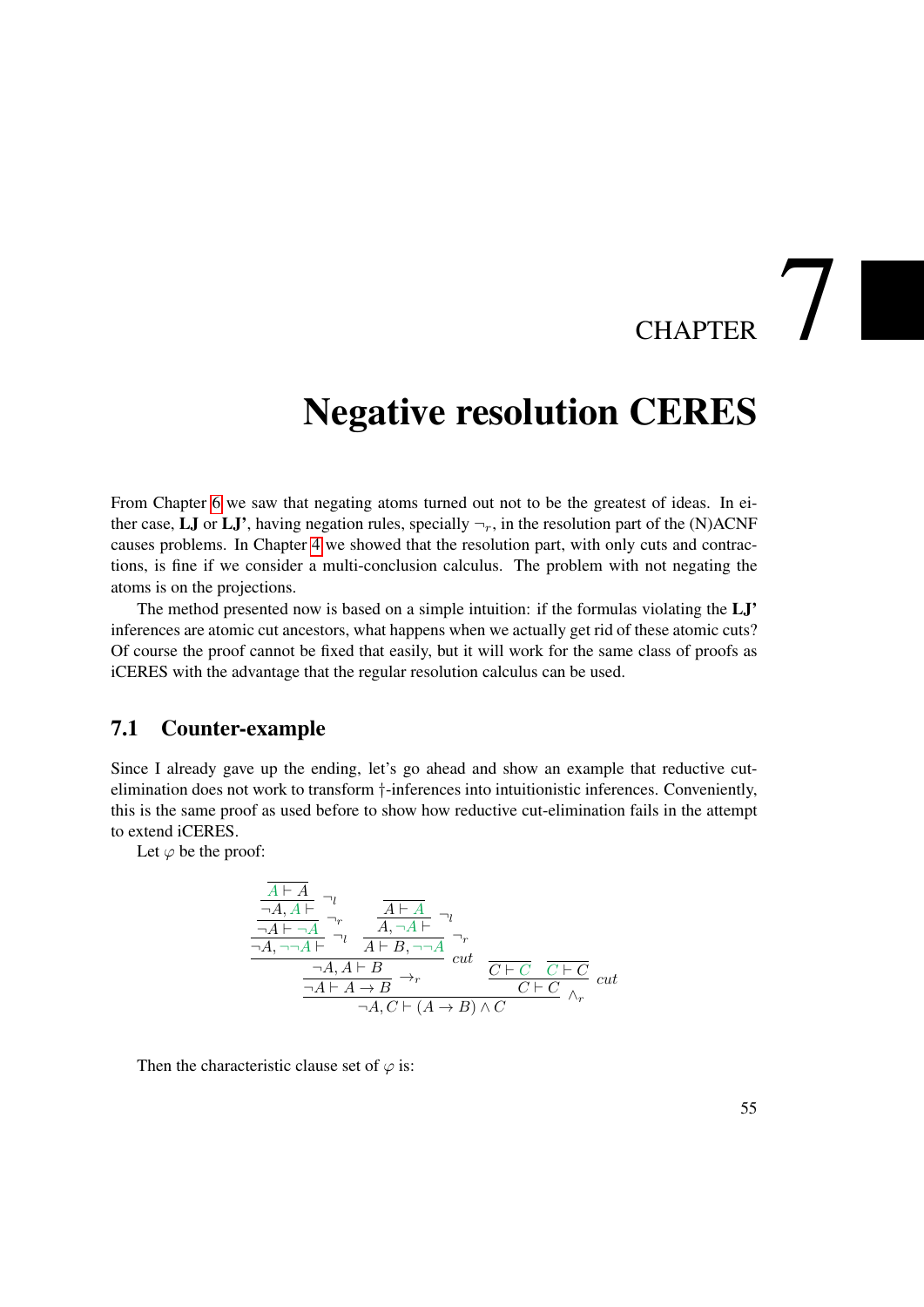$$
CL(\varphi) = \{A \vdash C; A, C \vdash; \vdash A, C; C \vdash A\}
$$

And (one of) its refutation:

$$
\frac{\vdash A, C \quad C \vdash A \quad R \quad \frac{A, C \vdash A \vdash C}{A, A \vdash c_i} \quad R}{\frac{\vdash A \quad c_r}{\vdash A \quad \frac{A, A \vdash}{A \vdash} c_l} R}
$$

The projections for each of these clauses are:

$$
\pi(A \vdash C) : \n\begin{array}{c}\n\pi(A \vdash C) : \\
\frac{\overline{A \vdash A}}{\neg A, A \vdash A} \neg \iota \\
\frac{\overline{A \vdash A}}{\neg A, A \vdash B} w * \\
\frac{\overline{A \vdash A}}{\neg A, A \vdash A \rightarrow B} \rightarrow_r \frac{\overline{C \vdash C}}{\overline{C \vdash C, C}} w_r \\
\frac{\overline{A \vdash A}}{\neg A, A \vdash A \rightarrow B} \rightarrow_r \frac{\overline{A \vdash A}}{\neg A, A \vdash A \rightarrow B} \rightarrow_r \frac{\overline{A \vdash B}}{\overline{A \vdash A \vdash A \rightarrow B} \rightarrow_r \frac{\overline{C \vdash C}}{\neg A, A \vdash (A \rightarrow B) \land C}} \wedge_r \\
\frac{\overline{A \vdash A}}{\neg A, C, A \vdash (A \rightarrow B) \land C} w_l\n\end{array}
$$

$$
\pi(F \mid A, C): \qquad \pi(C \vdash A):
$$
\n
$$
\frac{\overline{A \vdash A}}{A \vdash B, A} w_r
$$
\n
$$
\frac{\overline{A \vdash A}}{A \rightarrow B, A} \rightarrow_r^{\dagger} \frac{\overline{C \vdash C}}{C \vdash C, C} w_r
$$
\n
$$
\frac{\overline{A \vdash A}}{A \vdash A, B} w_r
$$
\n
$$
\frac{\overline{A \vdash A}}{A \vdash A, B} \rightarrow_r^{\dagger} \frac{\overline{C \vdash C}}{C \vdash A, (A \rightarrow B) \land C} \land_r
$$
\n
$$
\frac{\overline{A \vdash A}}{C \vdash A, (A \rightarrow B) \land C} w_l
$$
\n
$$
\frac{\overline{A \vdash A}}{A, C, C \vdash A, (A \rightarrow B) \land C} w_l, w_l
$$

Note that there are  $\rightarrow_r^{\dagger}$  inferences in the final proof:

$$
\frac{\overline{A \vdash A}}{\overline{A \vdash B, A}} w_r
$$
\n
$$
\frac{\overline{A \vdash A}}{\overline{A \vdash A \rightarrow B, A}} w_r
$$
\n
$$
\frac{\overline{A \vdash A}}{\overline{C \vdash A \rightarrow B, A}} w_r
$$
\n
$$
\frac{\overline{A \vdash A}}{\overline{C \vdash A, C, (A \rightarrow B) \land C}} w_r
$$
\n
$$
\frac{\overline{A \vdash A}}{\overline{A, A \rightarrow B}} \rightarrow^{\dagger}_{r} \frac{\overline{C \vdash C}}{\overline{C \vdash A, (A \rightarrow B) \land C}} \land_r
$$
\n
$$
\frac{\overline{C \vdash A, (A \rightarrow B) \land C}}{\neg A, C \vdash A, C, (A \rightarrow B) \land C} w_l
$$
\n
$$
\frac{\overline{A \vdash A}}{\neg A, C, C \vdash A, (A \rightarrow B) \land C} w_l
$$
\n
$$
\frac{\overline{C \vdash A, (A \rightarrow B) \land C}}{\neg A, \neg A, C, C \vdash A, (A \rightarrow B) \land C, (A \rightarrow B) \land C} c_r
$$
\n
$$
\frac{\neg A, \neg A, \neg A, C, C \vdash A, (A \rightarrow B) \land C, (A \rightarrow B) \land C}{\neg A, C \vdash (A \rightarrow B) \land C, (A \rightarrow B) \land C, (A \rightarrow B) \land C, (A \rightarrow B) \land C}
$$
\n
$$
\frac{\neg A, C \vdash (A \rightarrow B) \land C}{\neg A, C \vdash (A \rightarrow B) \land C} w_l
$$
\n
$$
\frac{\overline{C \vdash A, (A \rightarrow B) \land C}}{\neg A, C \vdash (A \rightarrow B) \land C} w_l
$$
\n
$$
\frac{\overline{C \vdash A, (A \rightarrow B) \land C}}}{\neg A, C \vdash (A \rightarrow B) \land C} w_l
$$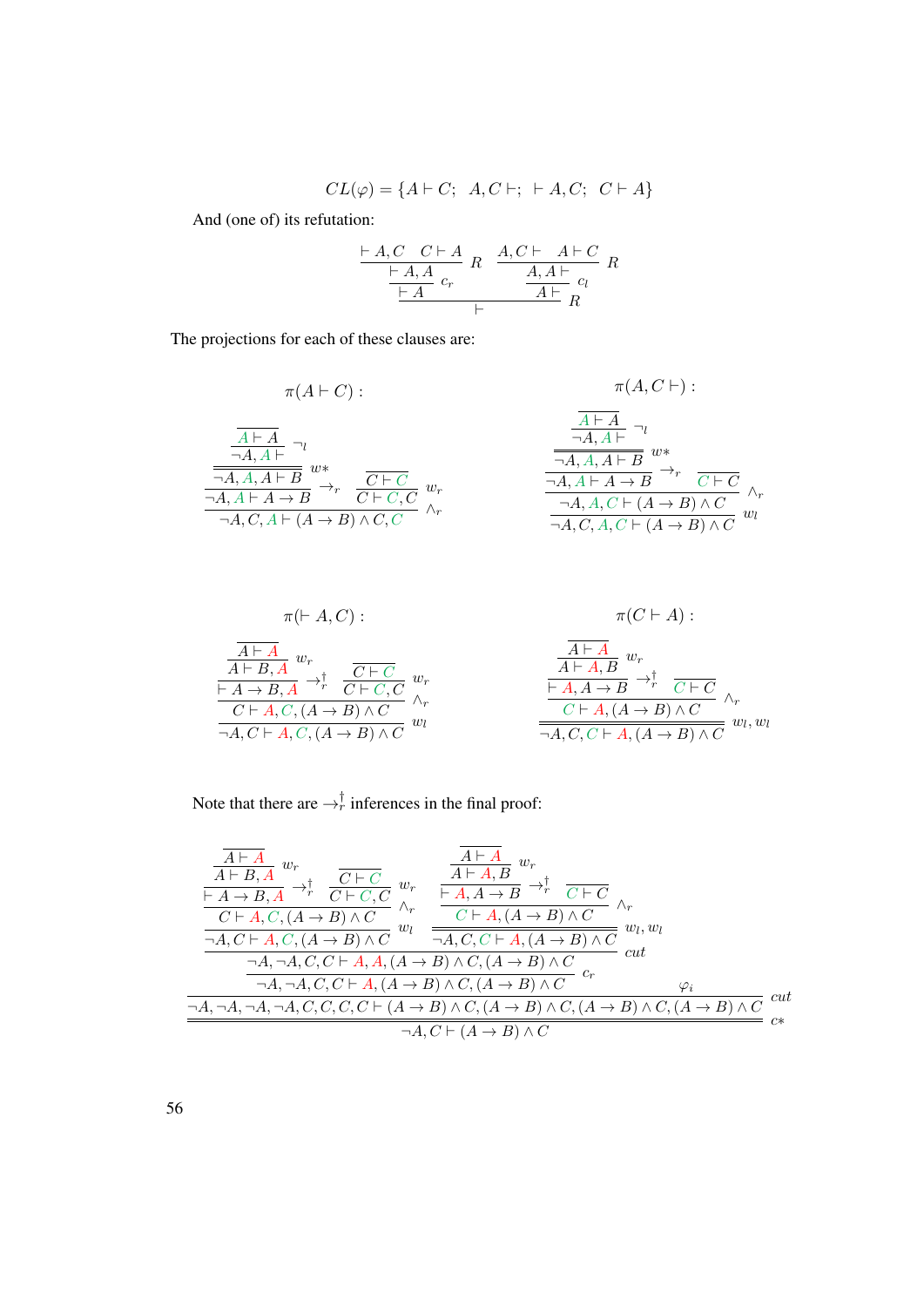Where  $\varphi_i$  is:

$$
\frac{A \vdash A}{\neg A, A \vdash B} \neg v
$$
\n
$$
\frac{A \vdash A}{\neg A, A \vdash A \vdash B} \rightarrow_r \frac{\frac{A \vdash A}{\neg A, A \vdash} \neg v}{\frac{A, A \vdash B}{\neg A, A \vdash B}} \lor v
$$
\n
$$
\frac{A \vdash A}{\neg A, A \vdash A \vdash B} \lor v
$$
\n
$$
\frac{A \vdash A}{\neg A, A \vdash B} \lor v
$$
\n
$$
\frac{A \vdash A}{\neg A, A \vdash A \vdash B} \lor v
$$
\n
$$
\frac{A \vdash A}{\neg A, A \vdash A \vdash B} \lor v
$$
\n
$$
\frac{A \vdash A}{\neg A, A \vdash A \vdash B} \lor v
$$
\n
$$
\frac{C \vdash C}{\neg A, A \vdash A \vdash B} \lor v
$$
\n
$$
\frac{C \vdash C}{\neg A, A \vdash A \vdash B} \lor v
$$
\n
$$
\frac{C \vdash C}{\neg A, A \vdash A \vdash B} \lor v
$$
\n
$$
\frac{C \vdash C}{\neg A, A \vdash B} \lor v
$$
\n
$$
\frac{C \vdash C}{\neg A, A \vdash B} \lor v
$$
\n
$$
\frac{C \vdash C}{\neg A, A \vdash B} \lor v
$$
\n
$$
\frac{C \vdash C}{\neg A, A \vdash B} \lor v
$$
\n
$$
\frac{C \vdash C}{\neg A, A \vdash B} \lor v
$$
\n
$$
\frac{C \vdash C}{\neg A, A \vdash B} \lor v
$$
\n
$$
\frac{C \vdash C}{\neg A, A \vdash B} \lor v
$$
\n
$$
\frac{C \vdash C}{\neg A, B \vdash B} \lor v
$$
\n
$$
\frac{C \vdash C}{\neg A, B \vdash B} \lor v
$$
\n
$$
\frac{C \vdash C}{\neg A, B \vdash B} \lor v
$$

Note that the problem is only with the cut on  $A$ , which is the lower most. So what happens when we try to eliminate this atomic cut using reductive cut-elimination? Well, long story short, after applying some rank reduction rules, we get to the following point (I am just showing the interesting part of the proof):

$$
\frac{\frac{\overline{A \vdash A}}{A \vdash B, A} w_r}{\frac{\overline{A \vdash A} \rightarrow B, A}{\vdash A \rightarrow B, A} \rightarrow_r^{\dagger} \varphi_i}
$$
\n
$$
\neg A, \neg A, C \vdash (A \rightarrow B) \land C, (A \rightarrow B) \land C, A \rightarrow B \quad cut
$$
\n
$$
\vdots
$$

And it is finally time to permute the cut over the  $\rightarrow_{r}^{\dagger}$  inference. "Will it fix the proof? What happens then?", you ask eagerly. This happens:

$$
\frac{\overline{A \vdash A} \quad w_r}{\neg A, \neg A, C, A \vdash (A \to B) \land C, (A \to B) \land C, B} \quad cut
$$
  

$$
\overline{\neg A, \neg A, C \vdash (A \to B) \land C, (A \to B) \land C, A \to B} \rightarrow^K_r
$$
  

$$
\vdots
$$

Ah now that's a shame. Not only did it not fix the proof, but it made it worse! The  $\rightarrow_r^K$  rule now is actually classical, since the extra formulas on the right are not cut ancestors anymore, but end-sequent ancestors. We certainly didn't want that.

#### 7.2 Analysis

When *does* it work then? Let's analyse abstractly what happened in this example. After performing the rank reduction rules with the cut containing one of the violating atoms, we get to the following point: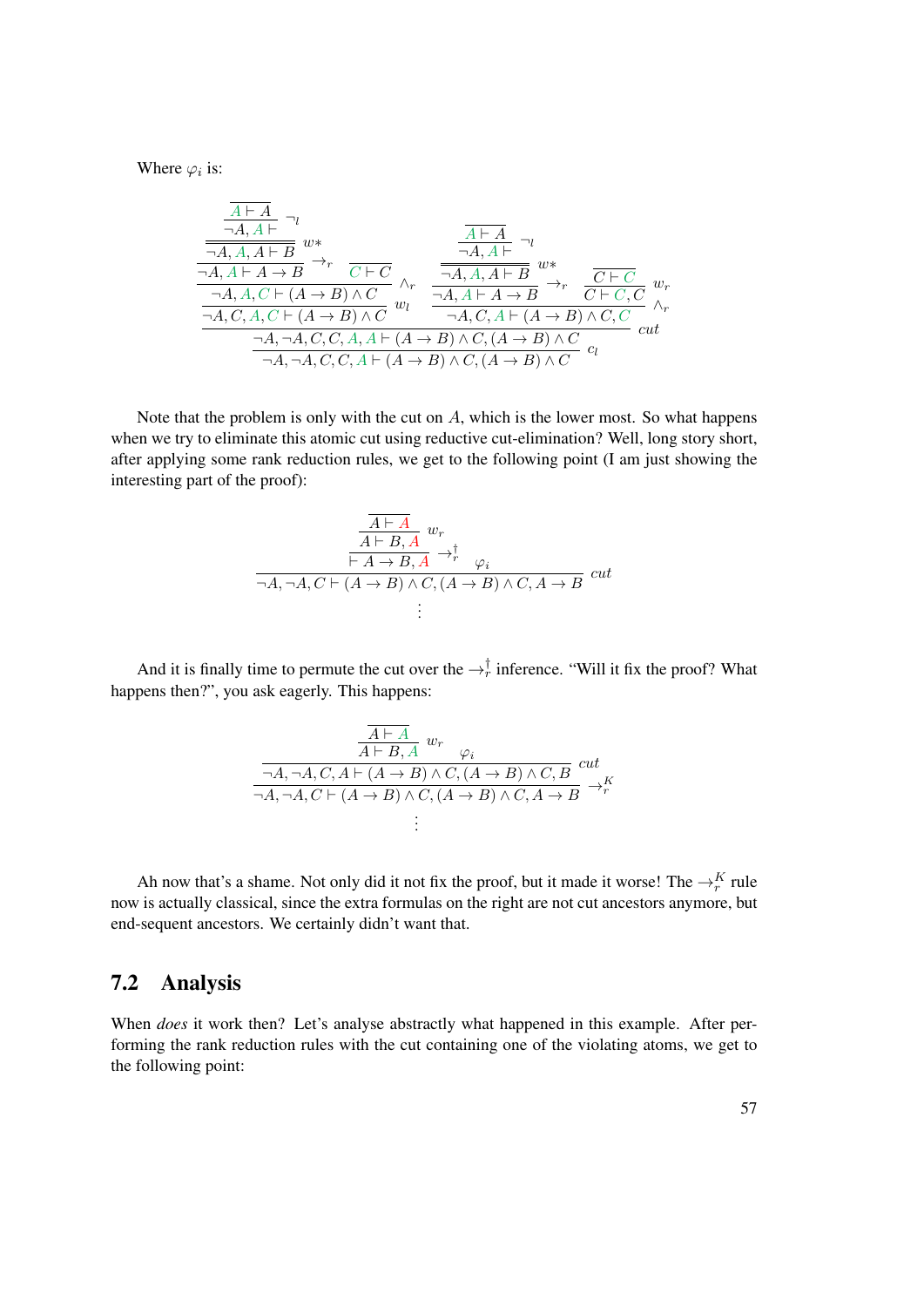$$
\frac{\Gamma, P \vdash \Delta, Q, A}{\Gamma \vdash \Delta, P \to Q, A} \to_r^{\dagger} \Gamma', A \vdash \Delta' \Gamma, \Gamma' \vdash \Delta, \Delta', P \to Q
$$
 cut

Remember that, this being a †-inference,  $\Delta$  contains other atomic cut ancestors, but  $\Delta'$ contains arbitrary formulas. When we try to apply  $\rightarrow_{r}^{\dagger}$  before cutting, these formulas in  $\Delta'$  will make this inference no longer a  $\dagger$  one a classical one, thus resulting in an **LK** proof.

But if  $\Delta'$  is empty, we can safely permute the cut over  $\rightarrow_{r}^{\dagger}$  and reduce the number of extra atomic cut-ancestors on the right side by one. Look:

$$
\frac{\Gamma, P\vdash \Delta, Q, A}{\Gamma\vdash \Delta, P\to Q, A}\rightarrow^{\dagger}_{r}\quad \Gamma', A\vdash
$$
\n
$$
\frac{\Gamma, P\vdash \Delta, Q, A\quad \Gamma', A\vdash}{\Gamma, \Gamma'\vdash \Delta, P\to Q}\quad cut
$$
\n
$$
\sim \qquad \frac{\Gamma, P\vdash \Delta, Q, A\quad \Gamma', A\vdash}{\Gamma, \Gamma'\vdash \Delta, P\to Q}\quad cut
$$

If we can permute the other cuts on atoms in  $\Delta$  over  $\rightarrow_{r}^{\dagger}$  in this way, we will eventually get to a point where there will be no extra formula on the right, and the proof will be again in LJ. But can we always permute the cut? No.

<span id="page-73-0"></span>Theorem 8. *A cut rule in LJ' permutes over every rule on its left and right branches, except* †*-rules (with or without a right context).*

*Proof.* Since all rules which are not  $\dagger$ -rules are the same as in **LK**, the permutation holds. The problem with †-rules is that they require the right context to contain only atomic cut ancestors. When such permutation is done:

$$
\begin{array}{ccc}\n\frac{A, \Gamma', P \vdash \Delta', Q}{\Gamma, \Gamma' \vdash \Delta, A \quad A, \Gamma' \vdash \Delta', P \rightarrow Q} \rightarrow_r^{\dagger} & \frac{\Gamma \vdash \Delta, A \quad A, \Gamma', P \vdash \Delta', Q}{\Gamma, \Gamma' \vdash \Delta, \Delta', P \rightarrow Q} \text{ cut} \\
\frac{\Gamma, P \vdash \Delta, Q, A}{\Gamma \vdash \Delta, P \rightarrow Q, A} \rightarrow_r^{\dagger} & A, \Gamma' \vdash \Delta' & \frac{\Gamma, P \vdash \Delta, \Delta', P \rightarrow Q}{\Gamma, \Gamma' \vdash \Delta, \Delta', P \rightarrow Q} \rightarrow_r^{\dagger} \\
\frac{\Gamma, P \vdash \Delta, Q, A \quad A, \Gamma' \vdash \Delta'}{\Gamma, \Gamma' \vdash \Delta, \Delta', Q} & \frac{\Gamma, P \vdash \Delta, Q, A \quad A, \Gamma' \vdash \Delta'}{\Gamma, \Gamma' \vdash \Delta, \Delta', Q} \text{ cut} \\
\frac{\Gamma, P \vdash \Delta, Q, A \quad A, \Gamma' \vdash \Delta'}{\Gamma, \Gamma' \vdash \Delta, \Delta', Q} & \frac{\Gamma, P \vdash \Delta, Q, A \quad A, \Gamma' \vdash \Delta'}{\Gamma, \Gamma' \vdash \Delta, \Delta', Q} \text{ cut} \\
\end{array}
$$

It might be the case that the right context  $\Delta, \Delta'$  contains other formulas. Note that this happens independently of whether the  $\dagger$ -inference is on the left or right branch.  $\Box$ 

The non-permutation of cut over †-inferences on the left branch is not really a problem, since we only need to permute it up until this point. And then, being  $\Delta'$  empty, we can permute the cut over the †-inference, reducing the number of atomic cut-ancestors on its right context by one.

The non-permutation over these inferences on the right, though, is a problem. In order to fix the proof using the operation shown before, the cut must have as a premise a sequent with an empty right side. Now, how do you get to that? Since we cannot freely permute the cut until reaching such a sequent (if it exists), we will require that the end-sequent of a projection contains no end-sequent ancestors (of the input proof) on the right side.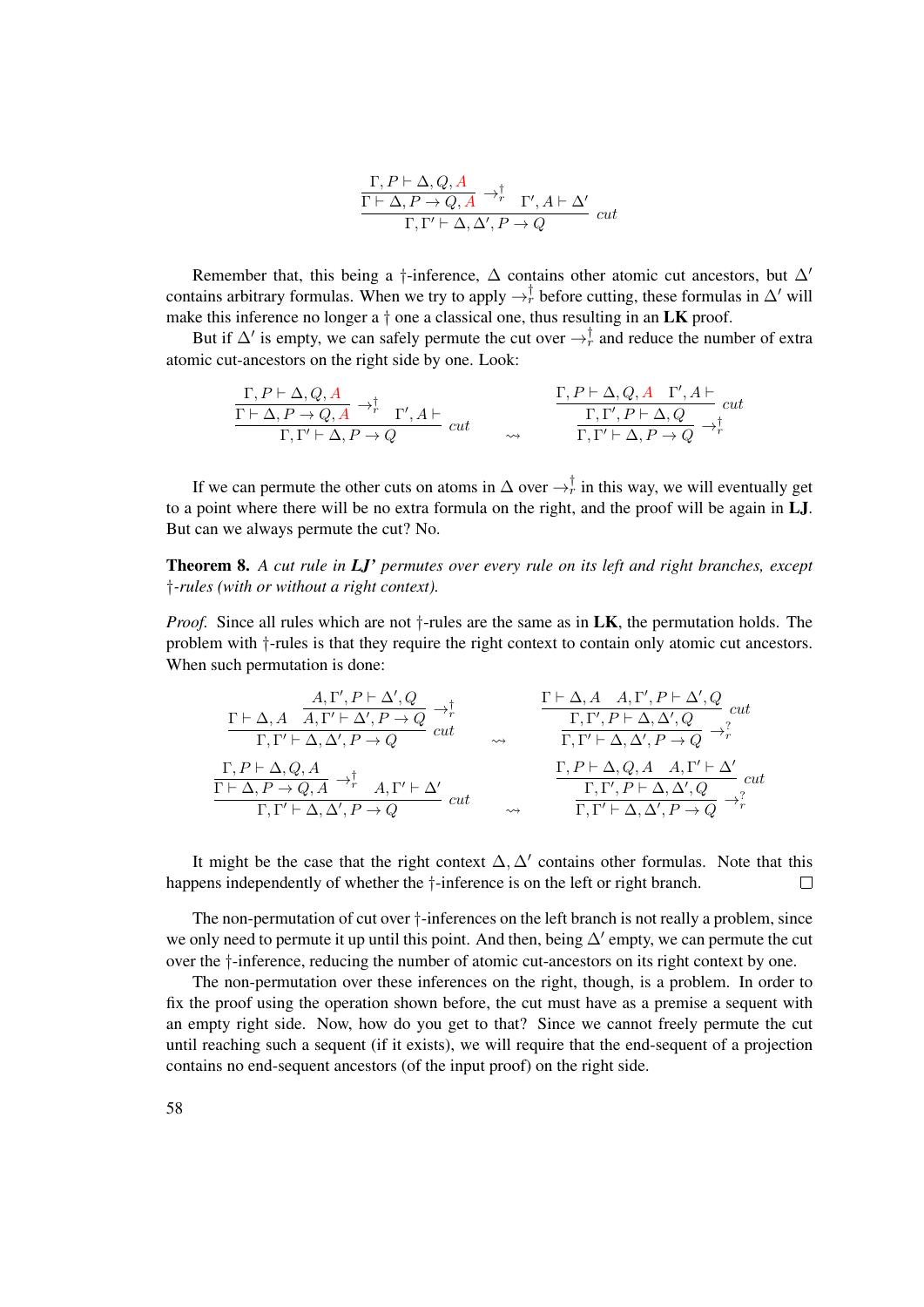Given the projections as in Definition [12,](#page-38-0) the only case in which its end-sequent contains only atomic cut ancestors on the right is if the end-sequent of the input proof contains no formula on the right. This is exactly the same class for which iCERES (Definition [25\)](#page-62-0) works. Using LJ<sup>−</sup> proofs gives us a chance of not having end-sequent ancestors on the right side of the sequent. What about cut ancestors? We can guarantee that they will not occur on the right side if we use a refinement of resolution called *negative resolution*. For this we define the following:

Definition 26 (Negative clause). *A clause is* negative *if it contains atoms only on the left side of its sequent representation.*

Definition 27 (Negative projection). *A projection of a negative clause is called a* negative projection*.*

One important thing to note about negative projections is that they don't have †-inferences with formulas in the right context. Therefore these projections are intuitionistic by definition.

Theorem 9. *All* †*-inferences occurring in negative projections have an empty right context.*

*Proof.* The proof is obvious from Lemma [4](#page-47-0) and the definition of negative projections.  $\Box$ 

Now we can explain what negative resolution is all about.

Definition 28 (Negative resolution). *A resolution refutation is called* negative *if every resolution rule is applied to at least one negative clause.*

It is known that negative resolution is complete [\[23\]](#page-183-0). Therefore:

Theorem 10. *If a clause set is refutable, then it contains at least one negative clause.*

*Proof.* Assume that there is no negative clause. Then there exists an obvious model satisfying the clause set, in which every atom is interpreted as true (remember that  $? \vdash T$  is valid). Therefore, the clause set is not refutable, which is a contradiction.  $\Box$ 

<span id="page-74-1"></span>Lemma 9. *If CERES is applied to an LJ*<sup>−</sup> *proof using negative resolution, then* †*-inferences can be transformed into intuitionistic inferences by permuting the atomic cuts as in the rank reduction rules (Definition [8\)](#page-30-0).*

*Proof.* The proof is an induction on the number of atomic cut ancestors in the right context of each †-inference.

Let  $\rho$  be a †-inference occurring in the proof with right context  $\Delta^{\dagger} = \Delta, A, |\Delta^{\dagger}| = n$ . Assume without loss of generality that there are no other  $\dagger$ -inferences between  $\rho$  and the cut on A. Then by Theorem [8](#page-73-0) the cut on A can be permuted until  $\rho$ .

If  $n = 0$ , then this  $\dagger$ -inference is already on its intuitionistic form and nothing needs to be  $done<sup>1</sup>$  $done<sup>1</sup>$  $done<sup>1</sup>$ .

Induction hypothesis: if  $n = k$ , then the proof can be fixed.

<span id="page-74-0"></span><sup>&</sup>lt;sup>1</sup>Also note that in this case there are no other  $\dagger$ -inferences with formulas on the right context somewhere above.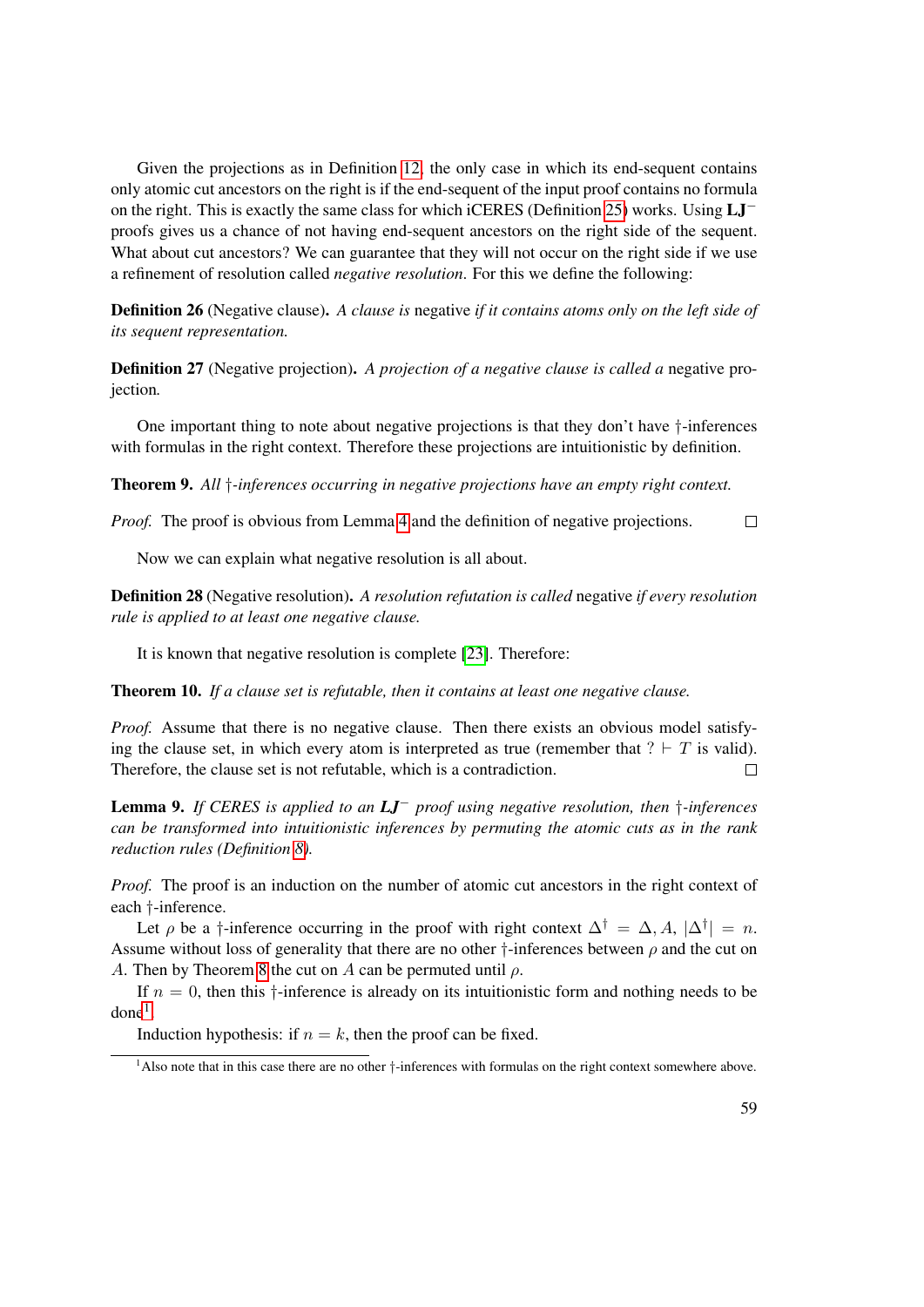Let  $n = k + 1$ . Given that negative resolution was used, the other premise of the cut contains no formulas on the right side. Therefore, the following operation can be performed:

$$
\frac{\Gamma, P\vdash Q, \Delta, A}{\Gamma\vdash P\to Q, \Delta, A}\to^{\dagger}_{r}\Gamma', A\vdash
$$
\n
$$
\frac{\Gamma, P\vdash \Delta, Q, A\quad \Gamma', A\vdash}{\Gamma, \Gamma'\vdash \Delta, P\to Q}\quad cut \qquad \searrow \qquad \frac{\Gamma, P\vdash \Delta, Q, A\quad \Gamma', A\vdash}{\Gamma, \Gamma'\vdash \Delta, P\to Q}\, cut
$$

The resulting proof has  $n = k$  and thus we can apply the induction hypothesis.

<span id="page-75-0"></span>**Theorem 11** (Rank reducing). Let  $\varphi$  be the ACNF resulting from applying CERES with negative *resolution to an LJ*<sup>−</sup> *proof. Then eliminating the atomic cuts from* ϕ *using rank-reduction rules yields an LJ' proof.*

 $\Box$ 

*Proof.* The result follows from Lemma [9](#page-74-1) and the fact that, if classical inferences occur in the ACNF, then they are †-inferences.  $\Box$ 

Why can't we just require that negative projections have no formulas on the right side? This seems to make the method more general, right? Well, we thought so for a very long (too long!) time. But there is a simple counter argument for that. Suppose this is your negative resolution:

$$
\frac{A \vdash B \quad B \vdash}{\vdash} \quad R
$$

This contains only one negative clause, namely  $B \vdash$ , and consequently one negative projec-tion. So with this relaxed requirement, the projection (or o-projection, Definition [13\)](#page-39-0) of  $B \vdash$ should have no formulas on the right, but we cannot say anything about the others. Now, suppose there is a critical rule in the projection of  $\vdash A$ . Of course that this is resolved with a negative clause, but this then can have end-sequent ancestors on the right coming from the projection of  $A \vdash B$ . In this case, we cannot guarantee the emptiness of the right hand side of the sequent  $A \vdash$  in the ACNF. See the problem?

Another worthwhile observation is that it seems the same result could be obtained by using regular resolution, instead of a refinement, but the proof of Theorem [11](#page-75-0) would become considerably more complicated.

#### Summary

Rank reducing CERES:

- Input: **LJ** proof with cuts (end-sequent has no formulas on the right)
- Output: **LJ**' proof with atomic cuts
- Resolution: negative refinement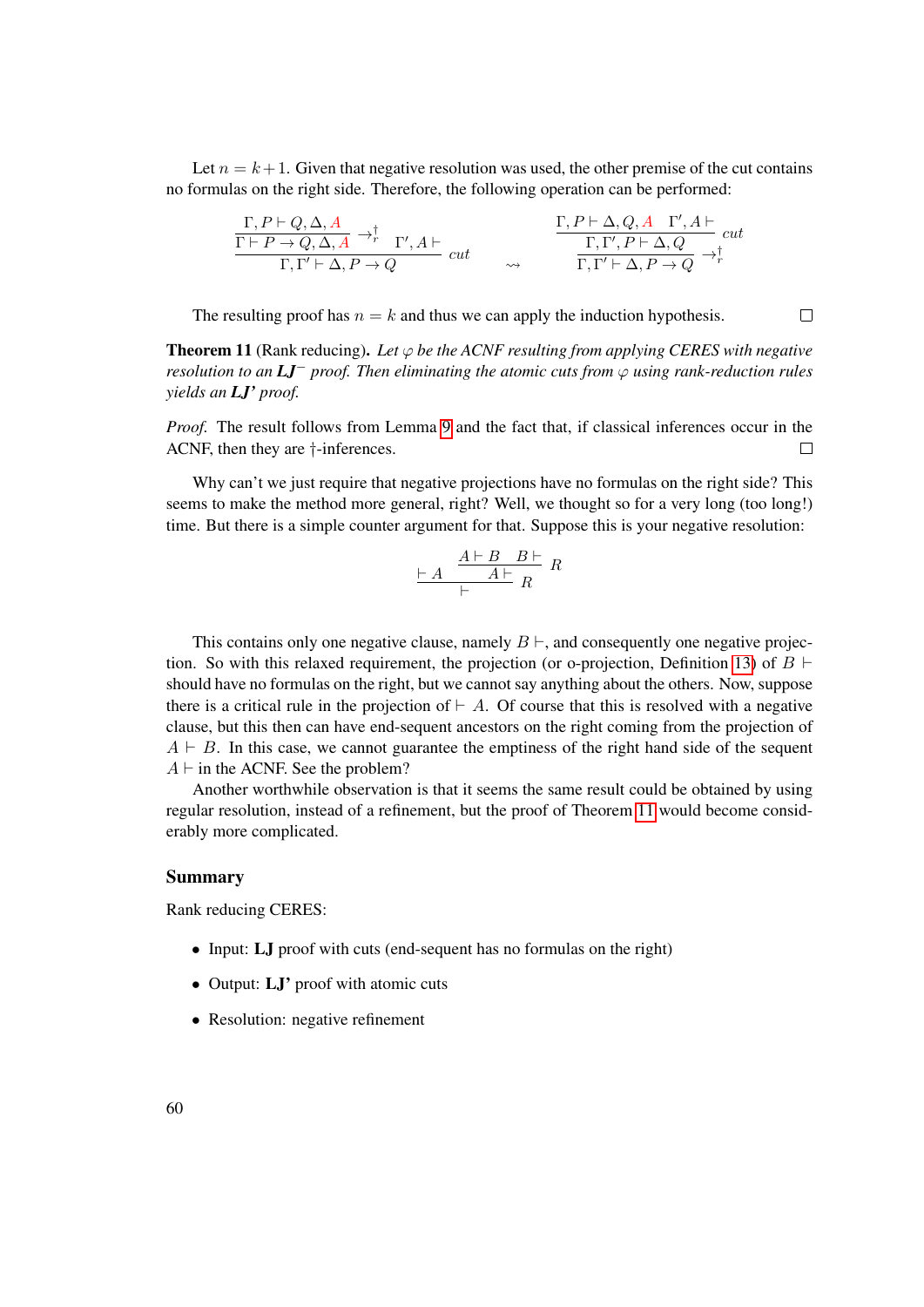# **CHAPTER**

## Merging CERES

In the last chapter we saw that it is not possible to permute the cut over †-inferences. This was a problem in particular for the right branch of the cut. Remember that the last method presented relied on the fact that one of premises of the cut inference, the right premise, had the format  $A, \Gamma \vdash$ , i.e., it contained no formulas on the right side. In order to achieve that, we had to require that the end-sequent of the input proof had no formulas on the right side. If the sequent  $A, \Gamma \vdash$  was not the end-sequent, but some other sequent in the middle of the projection, we cannot guarantee that the cut could be permuted until this sequent, exactly because there could be †-inferences on the way (even if these inferences have an empty right context). While investigating this situation, we came across some interesting idea which resulted in the method we present now.

#### 8.1 Merging rules

Suppose we want to eliminate violations in †-inferences on the left branch of the cut. We saw in last chapter that it is possible to permute the cut over rules in the left branch until a †-inference. On the right branch, though, we needed to find a sequent such as  $A, \Gamma \vdash$ . If this was not the end-sequent and we needed to permute the cut over some rules to get to it, we might encounter a †-inference on the way that would not allow this permutation anymore. Then we would have something like this:

$$
\frac{\Gamma, P \vdash \Delta, Q, A}{\Gamma \vdash \Delta, P \to Q, A} \to_r^{\dagger} \frac{A, \Gamma', R \vdash \Delta', S}{A, \Gamma' \vdash \Delta', R \to S} \to_r^{\dagger}
$$
  

$$
\Gamma, \Gamma' \vdash \Delta, P \to Q, \Delta', R \to S
$$
 cut

Of course, if we use negative resolution,  $\Delta'$  would be empty, but that's not really helpful. We still cannot permute the cut over the inference on the right branch. So what *can* we do?

Now, remember the way projections are built. They are composed of inferences on endsequent ancestors that come from the input proof. This means that many projections have a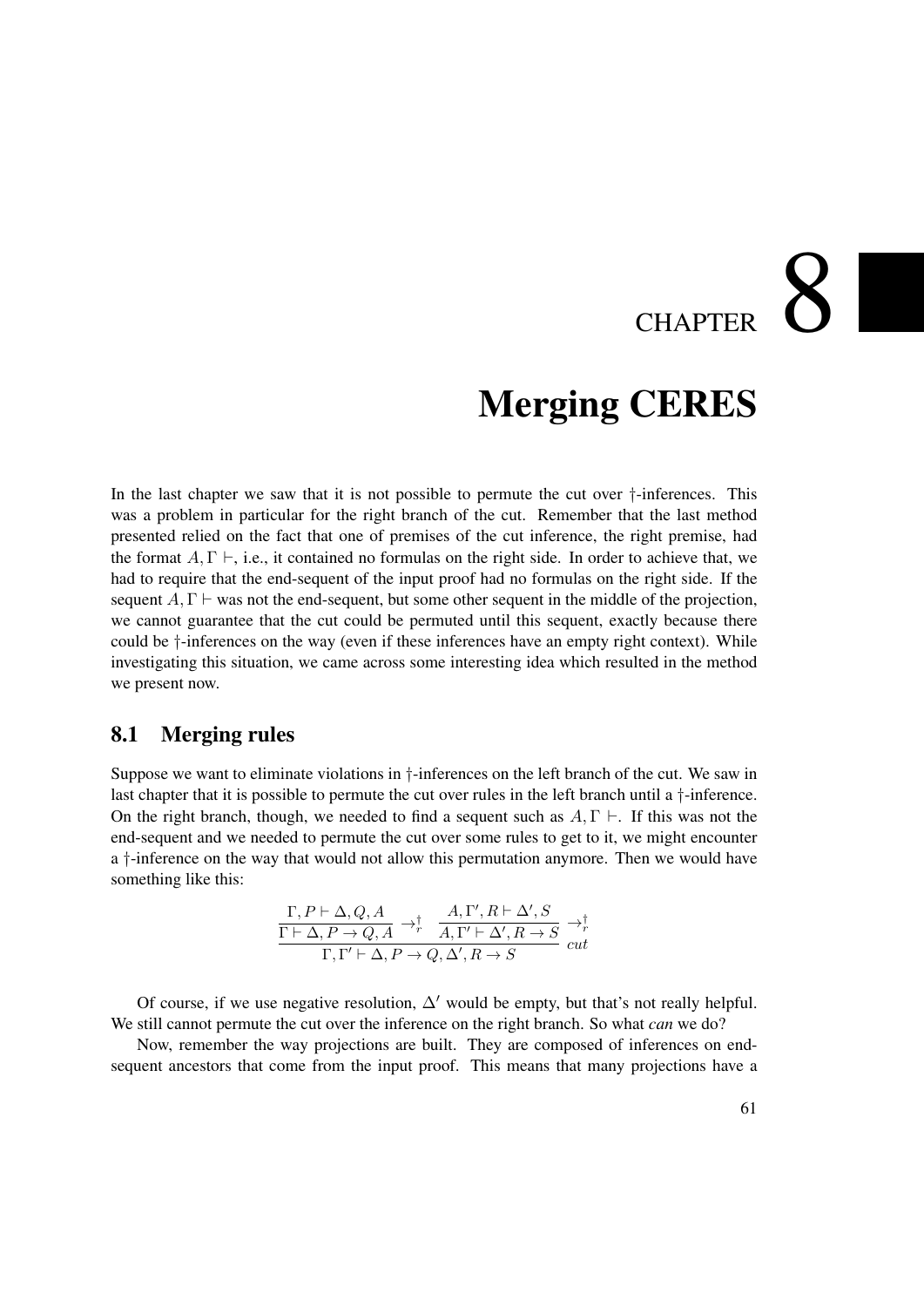common set of such inferences. Copies of the same formula can be derived by many projections, and they are contracted afterwards in the ACNF. What if these two †-inferences are instances of the same inference of the input proof? Then the derivation is actually<sup>[1](#page-77-0)</sup>:

$$
\frac{\Gamma, P\vdash \Delta, Q, A}{\Gamma\vdash \Delta, P\to Q, A}\to^{\dagger}_{r}\frac{A, \Gamma', P\vdash \Delta', Q}{A, \Gamma'\vdash \Delta', P\to Q}\to^{\dagger}_{r}\frac{\Gamma, \Gamma'\vdash \Delta, P\to Q, \Delta', P\to Q}{\Gamma, \Gamma'\vdash \Delta, \Delta', P\to Q}\;^{cut}_{c_{r}}
$$

Now we can do something! This derivation can be rewritten to:

$$
\frac{\Gamma, P \vdash \Delta, Q, A \quad A, \Gamma', P \vdash \Delta', Q}{\frac{\Gamma, \Gamma', P, P \vdash \Delta, \Delta', Q, Q}{\Gamma, \Gamma', P \vdash \Delta, \Delta', Q}} \text{ cut}
$$
\n
$$
\frac{\Gamma, \Gamma', P \vdash \Delta, \Delta', Q}{\Gamma, \Gamma' \vdash \Delta, \Delta', P \to Q} \to^{\dagger}_{r}
$$

What happened there? We transformed the application of two  $\dagger$ -inferences with right contexts  $\Delta$ ,  $\Delta'$  and A into an application of one †-inference with context  $\Delta$  and  $\Delta'$ . Looks good. We call this transformation *merging*.

#### Definition 29 (Merging).

$$
\frac{\Gamma, A \vdash C, \Delta \quad C, \Gamma', A \vdash \Delta'}{\Gamma \vdash \neg A, C, \Delta} \neg_r \quad \frac{C, \Gamma', A \vdash \Delta'}{C, \Gamma' \vdash \neg A, \Delta'} \neg_r\n\frac{\Gamma, \Gamma', A, A \vdash \Delta, \Delta'}{\Gamma, \Gamma' \vdash \neg A, \neg A, \Delta, \Delta'} \quad cut\n\frac{\Gamma, \Gamma', A \vdash \Delta, \Delta'}{\Gamma, \Gamma' \vdash \neg A, \neg A, \Delta, \Delta'} \quad cut\n\frac{\Gamma, A \vdash B, C, \Delta \quad \neg_r}{\Gamma, \Gamma' \vdash \neg A, \neg A, \Delta, \Delta'} \quad \frac{\Gamma, A \vdash B, C, \Delta \quad C, \Gamma', A \vdash B, \Delta'}{\Gamma, \Gamma' \vdash \neg A, \neg A, \Delta, \Delta'} \quad \frac{\Gamma, A \vdash B, C, \Delta \quad C, \Gamma', A \vdash B, \Delta'}{\Gamma, \Gamma', A, A \vdash B, B, \Delta, \Delta'} \quad cut\n\frac{\Gamma, A \vdash B, C, \Delta \quad C, \Gamma', A \vdash B, \Delta, \Delta'}{\Gamma \vdash A \rightarrow B, C, \Delta} \rightarrow_r\n\frac{C, \Gamma', A \vdash B, \Delta'}{\Gamma, \Gamma' \vdash A \rightarrow B, \Delta, \Delta'} \rightarrow_r\n\frac{\Gamma, \Gamma', A \vdash B, \Delta, \Delta'}{\Gamma, \Gamma' \vdash A \rightarrow B, \Delta, \Delta'} \rightarrow_r\n\frac{\Gamma, \Gamma', A \vdash B, \Delta, \Delta'}{\Gamma, \Gamma' \vdash A \rightarrow B, \Delta, \Delta'} \rightarrow_r\n\frac{\Gamma, \Gamma', A \vdash B, \Delta, \Delta'}{\Gamma, \Gamma' \vdash A \rightarrow B, \Delta, \Delta'} \rightarrow_r\n\frac{\Gamma, \Gamma', A \vdash B, \Delta, \Delta'}{\Gamma, \Gamma' \vdash A \rightarrow B, \Delta, \Delta'} \rightarrow_r\n\frac{\Gamma, \Gamma', A \vdash B, \Delta, \Delta'}{\Gamma, \Gamma' \vdash A \rightarrow B, \Delta, \Delta'} \rightarrow_r\n\frac{\Gamma, \Gamma', A \vdash B, \Delta, \Delta'}{\Gamma, \Gamma' \vdash A \rightarrow B, \Delta, \Delta'} \rightarrow_r\n\frac{\Gamma, \Gamma', A \vdash B, \Delta, \Delta'}{\Gamma, \Gamma' \vdash A \rightarrow B, \Delta, \Delta'}
$$

#### *Note that*  $\Delta$  *and*  $\Delta'$  *are sets of atomic cut ancestors.*

 $\Gamma, \Gamma' \vdash A \rightarrow B, A \rightarrow B, \Delta, \Delta'$  cut

Now let's see how we get there. First of all, there should be applications of this †-inference in both projections. How can an inference occur on two or more projections? I'll show you. Let  $\rho$  be a binary rule operating on a cut ancestor in the input proof ( $\rho$  can actually be the *cut* itself):

 $\frac{1}{\Gamma,\Gamma'+A\rightarrow B,A\rightarrow B,\Delta,\Delta'} w_r$ 

$$
\frac{\begin{array}{c}\varphi_1 \\ \Gamma' \vdash \Delta' \quad \Gamma'' \vdash \Delta''\end{array} \rho}{\begin{array}{c}\Gamma \vdash \Delta \end{array}} \rho
$$

<span id="page-77-0"></span> $1$ Keep in mind that structural rules can be permuted over any rule, and therefore we can reach the situation where we contract  $P \to Q$  right below the cut.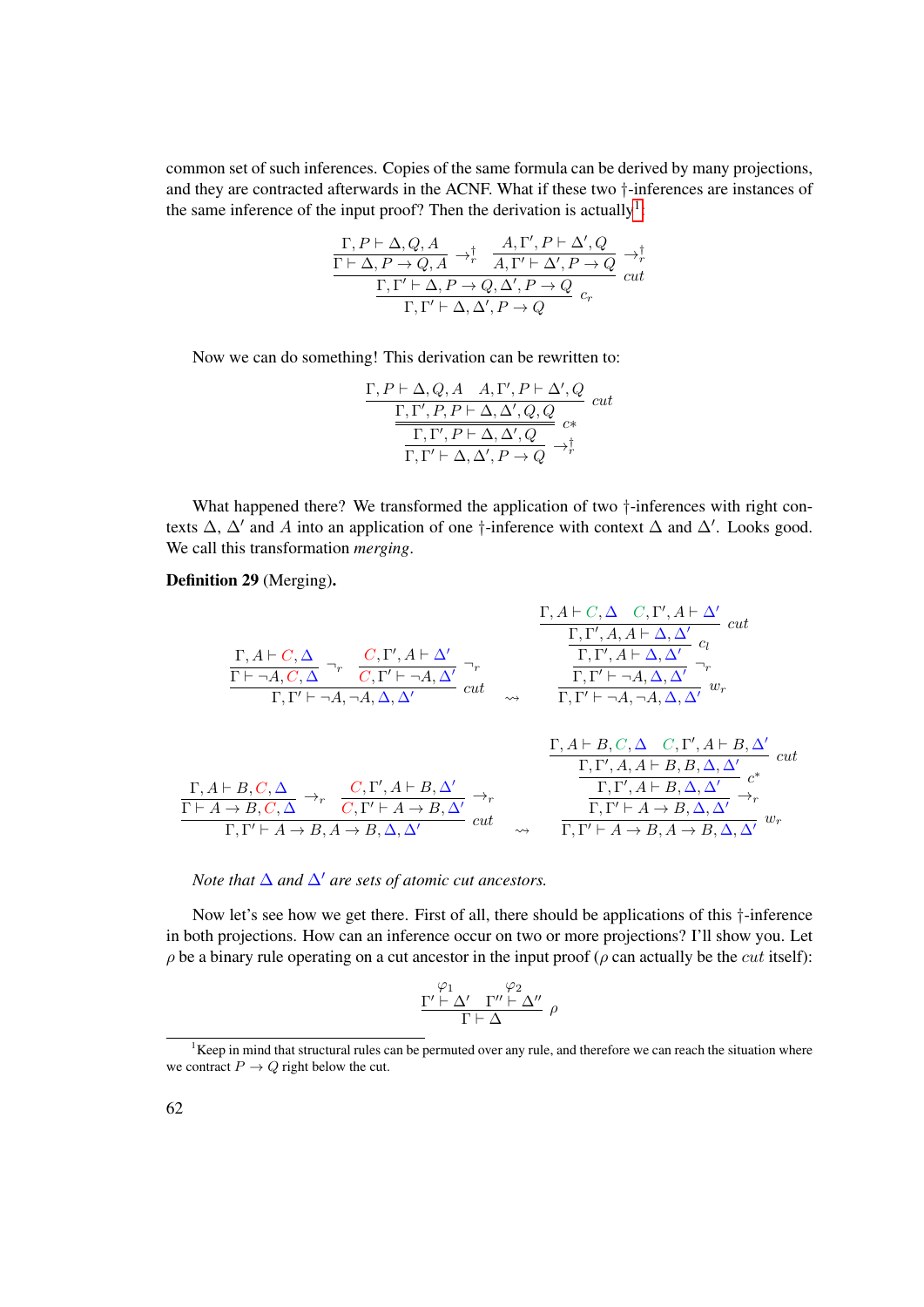The clause sets  $CL(\varphi_1)$  and  $CL(\varphi_2)$  are combined using  $\oplus$ , i.e., the union of the clauses. Each of these clauses will have a corresponding projection. Now, everything below  $\rho$  will be a common part of every such projection. This means, in fact, that:

<span id="page-78-0"></span>Theorem 12. *Let* ρ *be a rule operating on an end-sequent ancestor in the input proof. If* ρ *occurs below the lower-most cut, then there will be an instance of it in every projection.*

In particular, if the critical inferences occur below the lower most cut, they will occur in every projection. Note that, for this to hold, we *need* to use the regular projections, as in Definition [12,](#page-38-0) and cannot use o-projections (Definition [13\)](#page-39-0). Interesting, right? If the critical inferences occur in every projection, we can always perform the merging, and we can eventually fix the proof. Here's how:

Theorem 13. *If the critical inferences occur in all projections, then the final ACNF can be transformed from classical to intuitionistic by permutation of cuts and the merging operation.*

*Proof.* Lets consider the following induction measures:

 $k$ : number of critical inferences in the input proof.

 $m_i$ : number of *occurrences* of the  $\dagger$ -inference *i* in the ACNF.

 $n_j^i$ : number of atoms violating occurrence j of  $\dagger$ -inference i.

We know the following:

- If  $k = 0$  then  $m_i = 0$  and  $n_j^i = 0$ , and the ACNF is intuitionistic.
- If  $n_j^i$  is 0, then  $m_i$  is decreased by 1.
- If  $m_i$  is 0, then k is decreased by 1.

The cut rule can be permuted over every rule in LJ, therefore, we can always permute the cut up until two applications of the same critical rule are reached. At this point, the merging operation is performed and we have two possible situations:

- If  $\Delta'$  is empty, then the operation reduces  $n_j^i$  by one.
- If  $\Delta'$  is not empty, then the operation reduces  $m_i$  by one.

 $\Box$ 

Now let's worry about how we make these critical inferences occur in every projection. From Theorem [12](#page-78-0) we conclude that if we want an inference to occur in every projection, then this inference must occur below the cut in the input proof. If this is not already the case, can we transform the input proof so it is? Maybe. In order to do that we need to permute the critical inferences (and all subsequent rules operating on successors of its main formula) down the (input) proof until they are all below the cut. We analysed the permutations of all rules in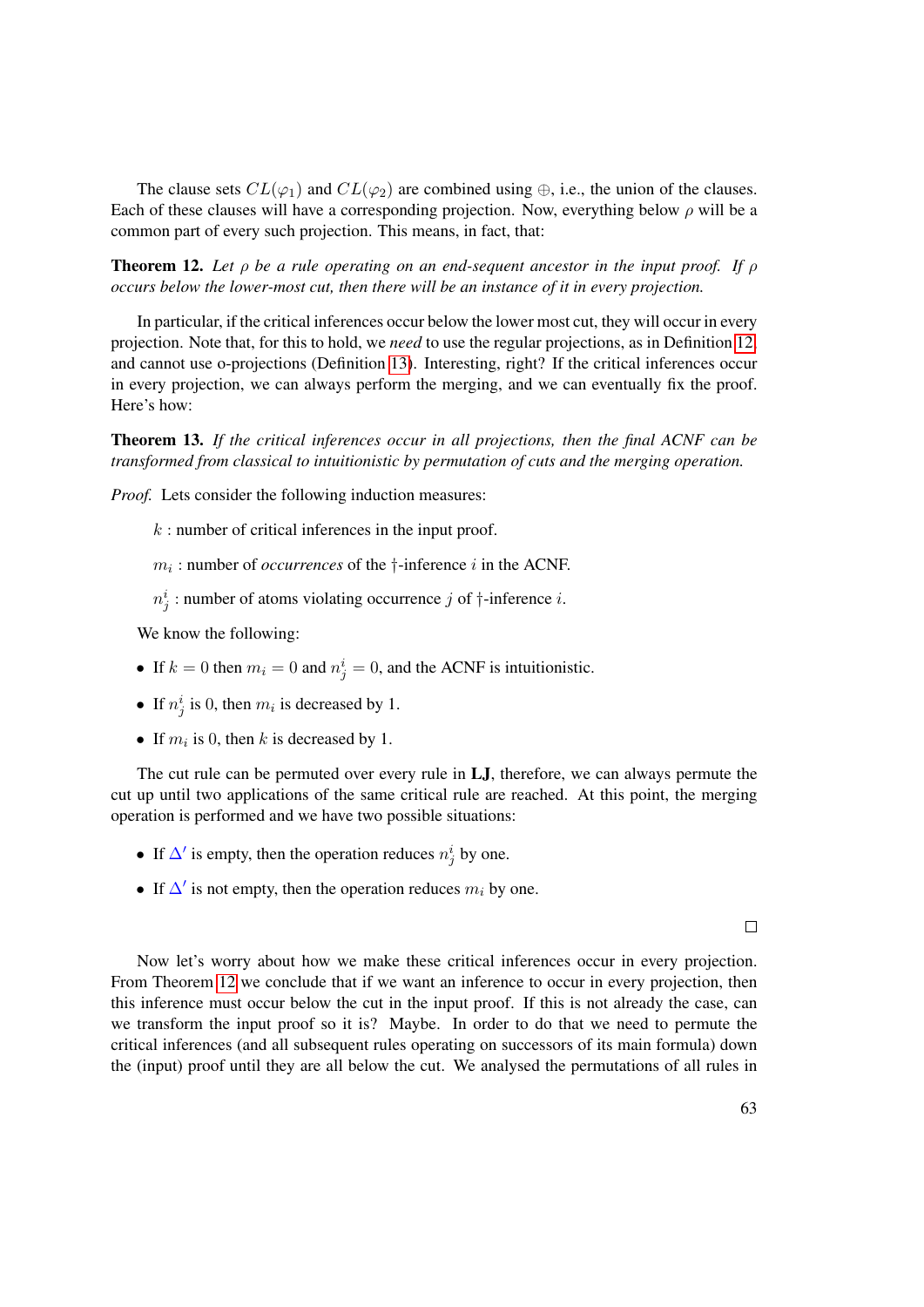LJ, and the results are summarized in Table [8.2.](#page-79-0) The actual permutations are listed in Appendix [B.](#page-122-0)

Table [8.2](#page-79-0) can be interpreted as follows: the status of position  $(i, j)$  corresponds to the permutation of rule  $i$  down rule  $j$ . Possible statuses are shown in Table [8.1.](#page-79-1)

| V                    | permutation is ok                                                     |
|----------------------|-----------------------------------------------------------------------|
| $\boldsymbol{\nu}^*$ | permutation is ok as long as $i$ is applied to both premises of $j$ . |
| ×                    | permutation is not possible                                           |
| $\circ$              | the case does not occur in LJ                                         |
| $\overline{?}$       | the permutation makes no sense.                                       |
| ev                   | a violation of eigenvariable conditions might occur.                  |
|                      |                                                                       |

<span id="page-79-1"></span>Table 8.1: Status of permutations

Lines that are grey indicate cases that will not occur in our specific input proofs, but they were also analysed for the sake of completeness. Note that all permutations identified in this table are in accordance with Kleene's analysis [\[21\]](#page-183-1). The difference in results is due to the fact that we consider structural rules as any regular rule.

| ٠               | $\rightarrow_l$ | $\rightarrow_r$ | $\wedge_l$ | $\wedge_r$ | $\vee_l$                  | $\vee_r$ | $\forall_l$ | $\forall_r$ | $\exists_l$ | $\exists_r$ | $\neg_l$ | $\neg_r$ | $w_l$       | $w_r$   | $c_l$ | cut |
|-----------------|-----------------|-----------------|------------|------------|---------------------------|----------|-------------|-------------|-------------|-------------|----------|----------|-------------|---------|-------|-----|
| $\rightarrow_l$ | V               | x               | V          | V          | X                         | V        | V           | V           | V           | V           | V        | x        | V           | V       | ?     | V   |
| $\rightarrow_r$ | V               | $\circ$         | V          | $\circ$    | V                         | $\circ$  | V           | $\circ$     | V           | $\circ$     | $\circ$  | $\circ$  | V           | $\circ$ | V     | V   |
| $\wedge_l$      | V               | V               | V          | V          | V                         | V        | V           | V           | V           | V           | V        | V        | V           | V       | V     | V   |
| $\wedge_r$      | V               | $\circ$         | V          | $\circ$    | $\overline{\mathbf{v}^*}$ | $\circ$  | V           | $\circ$     | V           | $\circ$     | $\circ$  | $\circ$  | V           | $\circ$ | ?     | V   |
| $\vee_l$        | V               | V               | V          | V          | V                         | V        | V           | V           | V           | V           | V        | V        | V           | V       | 9     | V   |
| $\vee_r$        | ✔               | $\circ$         | V          | $\circ$    | x                         | $\circ$  | V           | $\circ$     | V           | $\circ$     | $\circ$  | $\circ$  | V           | $\circ$ | V     | V   |
| $\forall_l$     | V               | V               | V          | V          | V                         | V        | V           | ev          | ev          | V           | V        | V        | V           | V       | V     | V   |
| $\forall_r$     | V               | $\circ$         | V          | $\Omega$   | $\boldsymbol{V}^*$        | $\circ$  | ✔           | $\circ$     | ✔           | $\circ$     | $\circ$  | $\circ$  | ✔           | $\circ$ | V     | ✔   |
| $\exists_l$     | V               | V               | V          | V          | V                         | v        | v           | v           | V           | v           | v        | v        | V           | V       | V     | ✔   |
| $\exists_r$     | V               | $\circ$         | V          | $\circ$    | x                         | $\circ$  | V           | $\circ$     | ev          | $\circ$     | $\circ$  | $\circ$  | V           | $\circ$ | V     | V   |
| $\neg_l$        | V               | $\circ$         | V          | $\circ$    | V                         | $\circ$  | V           | O           | V           | $\circ$     | $\circ$  | ×        | V           | ×       | V     | V   |
| $\neg_r$        | V               | $\circ$         | V          | $\circ$    | V                         | $\circ$  | V           | $\circ$     | V           | $\circ$     | $\circ$  | $\circ$  | V           | $\circ$ | V     | V   |
| $w_l$           | V               | V               | V          | V          | V                         | V        | V           | V           | V           | V           | V        | V        | V           | V       | V     | V   |
| $w_r$           | V               | $\circ$         | V          | $\circ$    | $\overline{\mathbf{v}^*}$ | $\circ$  | V           | $\circ$     | V           | $\circ$     | $\circ$  | $\circ$  | V           | $\circ$ | V     | V   |
| $c_l$           | V               | V               | V          | V          | V                         | V        | V           | V           | V           | V           | V        | V        | V           | V       | v     | V   |
| cut             | ✔               | X               | V          | v          | $\boldsymbol{x}$          | v        | v           | v           | V           | V           | v        | X        | $\mathbf v$ | v       | X     | ✔   |

<span id="page-79-0"></span>Table 8.2: Permutation of rules in LJ

As you can see from the table, most of the times the rules can be permuted. But most of the times is not good enough. Let's discuss some of the cases which are not ok.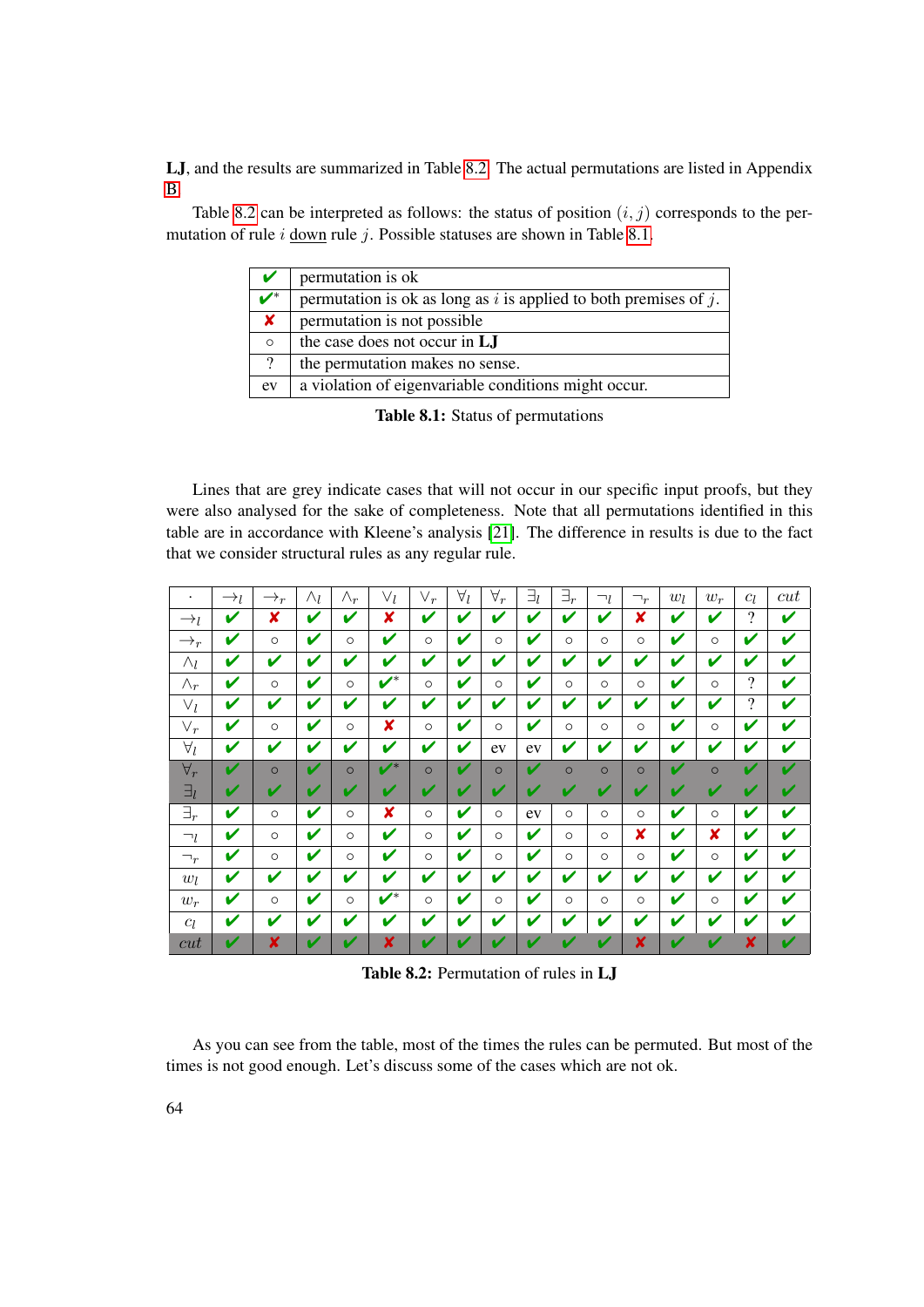We will explain first the ? case. It occurs only when permuting inferences down a contraction. In particular, binary inferences. The problem occurs when the contracted formulas go each to one branch of the binary rule. Take  $\wedge_r$  as an example:

$$
\frac{\varphi_1}{\Gamma, P \vdash A \quad \Gamma', P \vdash B} \wedge_r
$$
  

$$
\frac{\Gamma, \Gamma', P, P \vdash A \wedge B}{\Gamma, \Gamma', P \vdash A \wedge B} c_l
$$

If we try to apply  $\wedge_r$  before  $c_l$  (bottom-up), we would have to contract P, which is exactly what is done right now. So the permutation really makes no sense.

If a critical inference operates on an ancestor of  $A \wedge B$ , then the contraction in P will have to be permuted down as well. This is not a problem in principle, since  $c_l$  permutes down every rule (see Table [8.2\)](#page-79-0), but issues might occur if  $P$  is an ancestor of a more complex formula or if P is a cut ancestor.

The case v<sup>\*</sup> indicates that a permutation is possible only if the upper inference is applied to *both* premises of the lower inference. This was presented already in Lemma 8 of [\[21\]](#page-183-1). Note that this case only occurs when permuting *right* inferences down  $\vee_l$  and it is related to the fact that the right formula suffers an auto-contraction when  $\vee_l$  is applied. When the upper inference is not applied to both premises, it is reasonable to assume that this configuration can be reached by permuting the rules. Note that this upper inference might be  $\wedge_r$ ,  $\forall_r$  (which actually will not occur in skolemized proofs) or  $w_r$ , and all these rules permute down the others, so in principle they can be brought to the premise of  $\vee_l$ .

There is not a lot to say about cases  $\times$  and  $\circ$ . The first ones are the cases that break our solution, unfortunately, and the second are cases that are not possible in LJ because they would require more than one formula on the right side of the sequent.

Case ev is interesting. In general, these permutations are not allowed because of eigenvariable violations. Look for example the proof of  $\forall x.Px \vdash \forall x.Px$ :

$$
\frac{\overline{P\alpha \vdash P\alpha}}{\forall x.Px \vdash P\alpha} \forall_l \qquad \qquad \frac{\overline{P\alpha \vdash P\alpha}}{\forall x.Px \vdash \forall x.Px} \forall_r \text{ wrong!}
$$
\n
$$
\frac{\overline{P\alpha \vdash P\alpha}}{\forall x.Px \vdash \forall x.Px} \forall_l
$$

If we apply  $\forall_l$  first (bottom-up), and instantiate x with  $\alpha$ , then the application of  $\forall_r$  becomes unsound, since  $\alpha$  is no longer a fresh variable. Interestingly enough, we can allow that in our case. Note that eigenvariable violations only occur in strong quantifier rules, i.e.,  $\forall_r$  and  $\exists_l$ . Since we work with skolemized proofs, these rules, if they occur, are restricted to cut ancestors. Therefore, when building the projections, they will not be applied and no violations occur. For this reason we will allow this local and temporary unsoundness, if this means we can transform the proof into one in which all critical inferences occur below the cuts.

So far we know that, if all critical inferences in the input proof can be permuted below all cuts, then we can fix the ACNF using the merging operation. We have also analysed the permutation of rules to understand when this is possible and when it isn't. We concluded that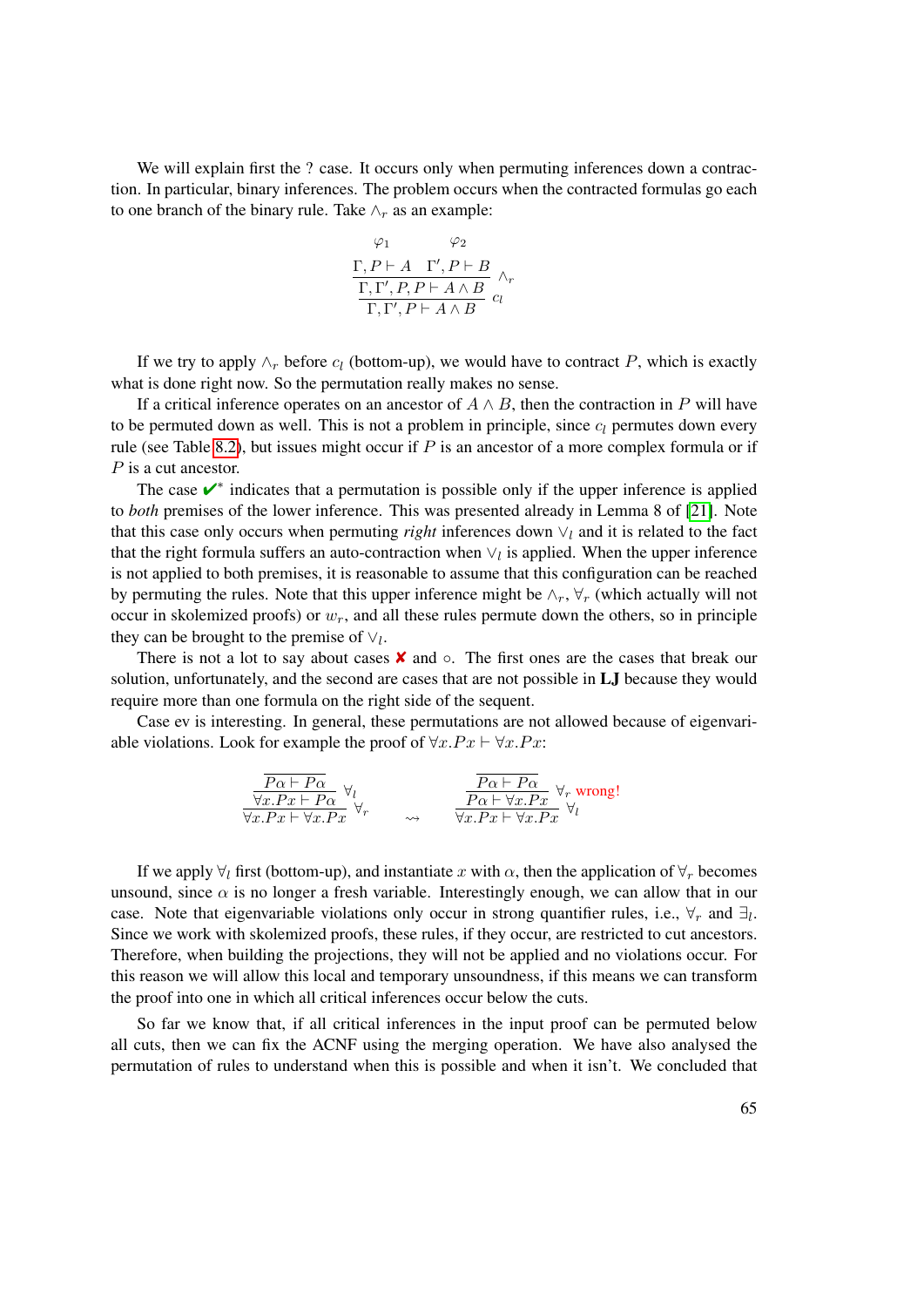some permutations, although unsound, may be allowed. But how does this method work exactly? Obviously the projections have to be computed from the transformed (possibly unsound) proof. You might wonder if we can use the clause set from the original proof, and the answer is no. In what follows we will describe the clause set before and after permuting the critical inferences and show that while in some cases the original resolution refutation can be used, in others it cannot. From this we will conclude that permuting the rules is unavoidable if we want to fix the ACNF using merging.

Remember the definition of clause set (Definition [10\)](#page-37-0). The structure of the clause set is determined solely by binary rule applications. This means that permuting unary rules will change absolutely nothing in the clause set, which considerably reduces the number of cases we need to analyse. We could identify 9 schemas of structural change of the clause set, according to the permutation performed, which we define now.

**Definition 30** ( $\tau_i(\odot_1, \odot_2)$ ). We define  $\tau_1(\odot_1, \odot_2)$ , ...,  $\tau_9(\odot_1, \odot_2)$  as the transformations suf*fered by the clause set struct (Definition [11\)](#page-38-1) of a proof upon permuting binary inferences. The parameters*  $\odot$ <sub>1</sub> *and*  $\odot$ <sub>2</sub> *are either*  $\otimes$  *or*  $\oplus$ *, depending on whether the binary inference operates* in an end-sequent or cut ancestor, respectively. We will fix  $\odot$ <sub>1</sub> to correspond to the application *of the upper rule, which will be permuted down. The transformations are:*

 $\tau_1$ ( $\odot$ <sub>1</sub>,  $\odot$ <sub>2</sub>) :



 $\tau_4(\odot_1, \odot_2)$ :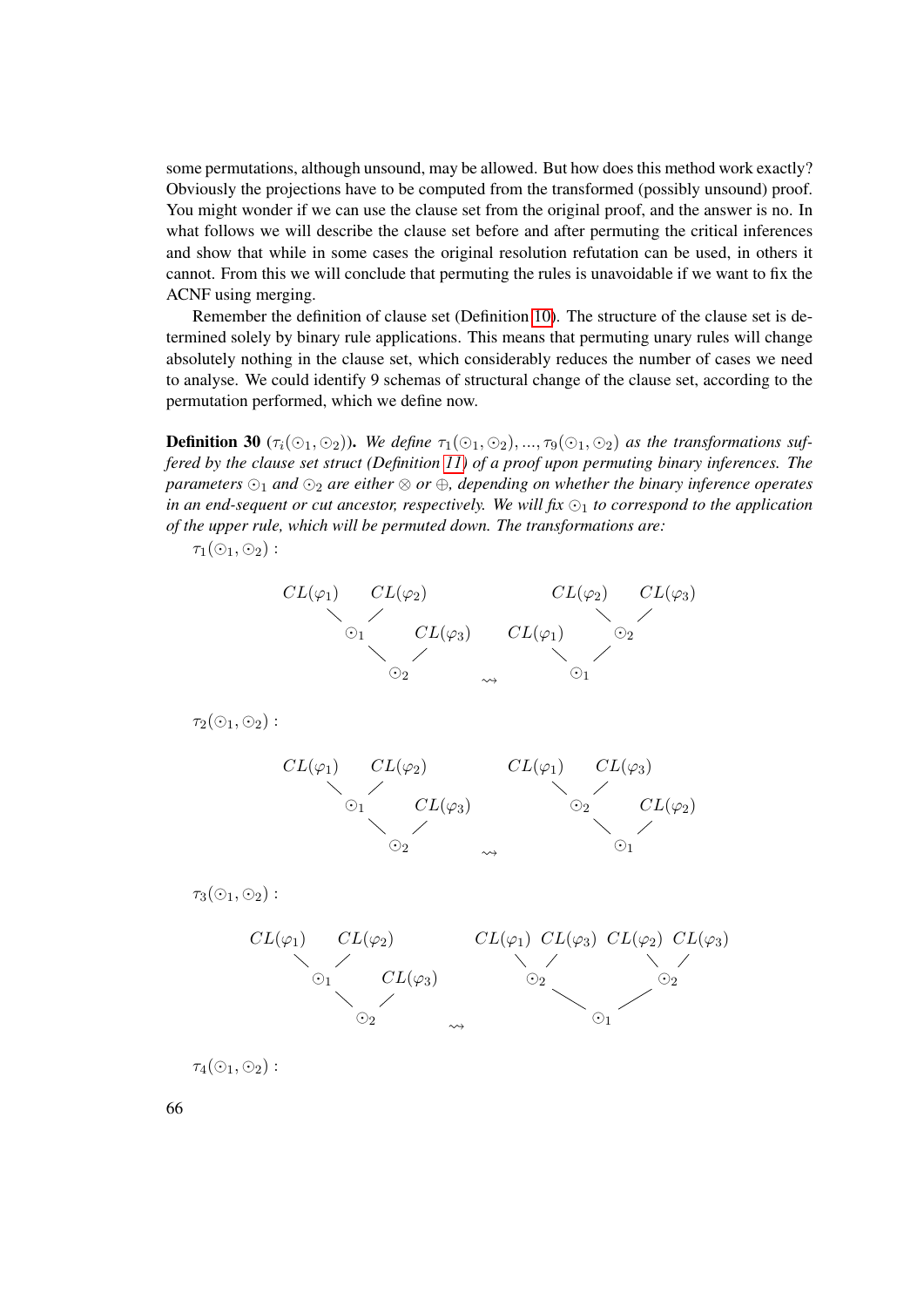

 $\tau_5(\odot_1,\odot_2)$  :



 $\tau_6(\odot_1,\odot_2)$  :



 $\tau_7(\odot_1,\odot_2)$  :



 $\tau_8(\odot_1, \odot_2)$  :



 $\tau_9(\odot_1,\odot_2)$  :



67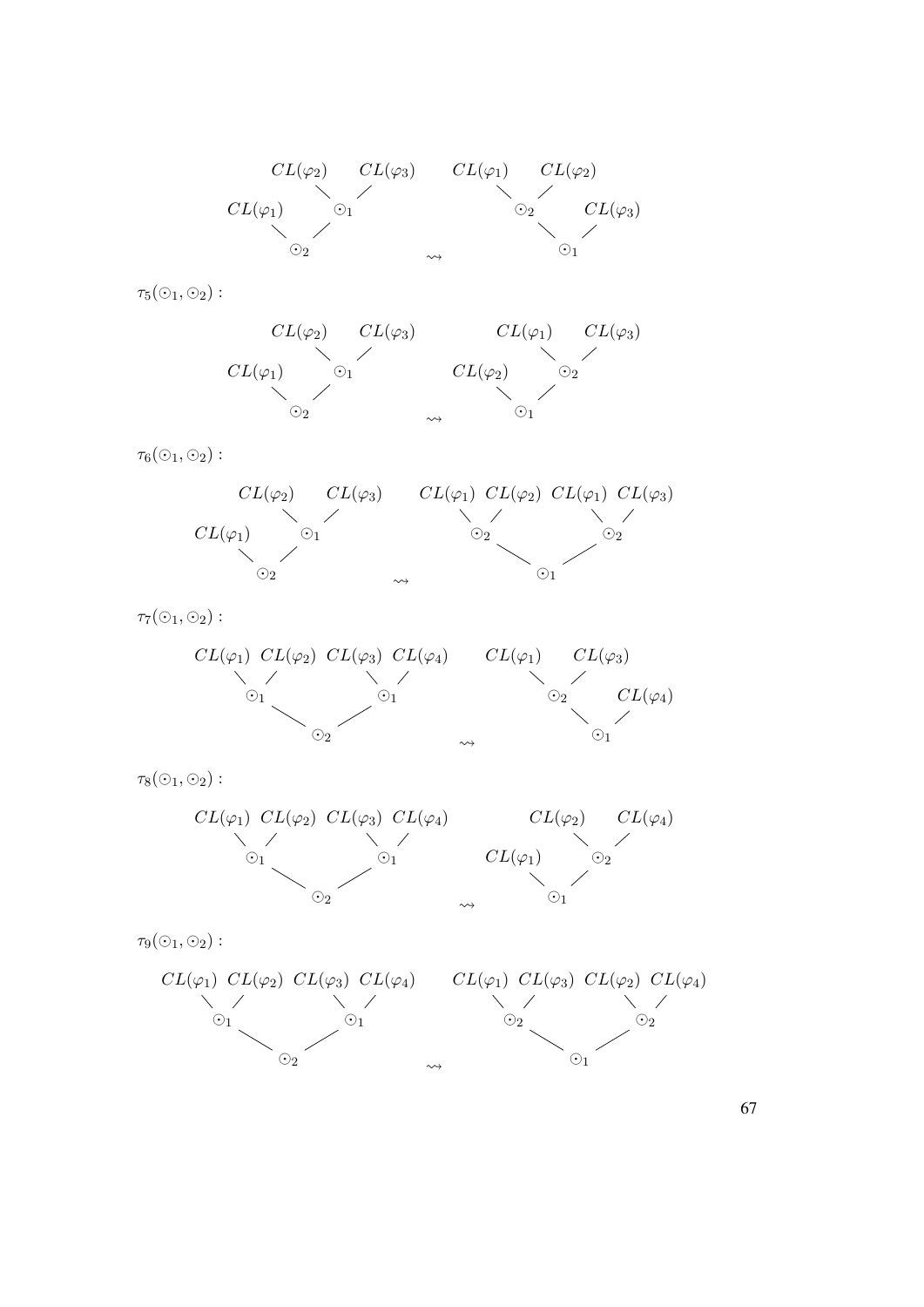|                             | $\mathcal{C}_b$                                                                       | $\mathcal{C}_a$                                                                       |
|-----------------------------|---------------------------------------------------------------------------------------|---------------------------------------------------------------------------------------|
| $\tau_1(\otimes,\otimes)$   | $(\mathcal{C}_1 \otimes \mathcal{C}_2) \otimes \mathcal{C}_3$                         | $\mathcal{C}_1 \otimes (\mathcal{C}_2 \otimes \mathcal{C}_3)$                         |
| $\tau_2(\otimes,\otimes)$   | $(\mathcal{C}_1 \otimes \mathcal{C}_2) \otimes \mathcal{C}_3$                         | $(\mathcal{C}_1 \otimes \mathcal{C}_3) \otimes \mathcal{C}_2$                         |
| $\tau_3(\otimes,\otimes)$   | $(\mathcal{C}_1 \otimes \mathcal{C}_2) \otimes \mathcal{C}_3$                         | $(\mathcal{C}_1 \otimes \mathcal{C}_3) \otimes (\mathcal{C}_2 \otimes \mathcal{C}_3)$ |
| $\tau_4(\otimes,\otimes)$   | $\mathcal{C}_1 \otimes (\mathcal{C}_2 \otimes \mathcal{C}_3)$                         | $(\mathcal{C}_1 \otimes \mathcal{C}_2) \otimes \mathcal{C}_3$                         |
| $\tau_{5}(\otimes,\otimes)$ | $\mathcal{C}_1 \otimes (\mathcal{C}_2 \otimes \mathcal{C}_3)$                         | $\mathcal{C}_2 \otimes (\mathcal{C}_1 \otimes \mathcal{C}_3)$                         |
| $\tau_6(\otimes,\otimes)$   | $\mathcal{C}_1 \otimes (\mathcal{C}_2 \otimes \mathcal{C}_3)$                         | $(\mathcal{C}_1 \otimes \mathcal{C}_2) \otimes (\mathcal{C}_1 \otimes \mathcal{C}_3)$ |
| $\tau_7(\otimes,\otimes)$   | $(\mathcal{C}_1 \otimes \mathcal{C}_2) \otimes (\mathcal{C}_3 \otimes \mathcal{C}_4)$ | $(\mathcal{C}_1 \otimes \mathcal{C}_3) \otimes \mathcal{C}_4$                         |
| $\tau_8(\otimes,\otimes)$   | $(\mathcal{C}_1 \otimes \mathcal{C}_2) \otimes (\mathcal{C}_3 \otimes \mathcal{C}_4)$ | $\mathcal{C}_1 \otimes (\mathcal{C}_2 \otimes \mathcal{C}_4)$                         |
| $\tau_{9}(\otimes,\otimes)$ | $(\mathcal{C}_1 \otimes \mathcal{C}_2) \otimes (\mathcal{C}_3 \otimes \mathcal{C}_4)$ | $(\mathcal{C}_1 \otimes \mathcal{C}_3) \otimes (\mathcal{C}_2 \otimes \mathcal{C}_4)$ |

<span id="page-83-0"></span>**Table 8.3:** Transformations  $\tau_i(\otimes,\otimes)$ 

Since in our particular case the inference we wish to permute down operates on an endsequent ancestor, we can safely consider  $\odot$ <sub>1</sub> =  $\otimes$ . Therefore we need only to analyse  $\odot$ <sub>2</sub> =  $\otimes$ and  $\odot$ <sub>2</sub> =  $\oplus$ . Tables [8.3](#page-83-0) and [8.4](#page-84-0) summarizes the operations for each possible  $\odot$ <sub>2</sub>, respectively. We use a linear representation of the clause set struct and already normalize it (i.e., distribute  $\otimes$ over  $\oplus$ ). For readability purposes, we denote  $CL(\varphi_i)$  as  $\mathcal{C}_i$ . Also, we use  $\mathcal{C}_b$  to denote the clause set before the permutation and  $C_a$  to denote it afterwards.

Let's look carefully what happens to the clause set under each of these transformations. We'll start with  $\tau_i(\otimes,\otimes)$  (Table [8.3\)](#page-83-0). Given that  $\otimes$  is associative and symmetric, transformations  $\tau_1(\otimes,\otimes), \tau_2(\otimes,\otimes), \tau_4(\otimes,\otimes), \tau_5(\otimes,\otimes)$  and  $\tau_9(\otimes,\otimes)$  will not alter the clause set. Therefore, in this case, the refutation of  $C_b$  could be used to construct the ACNF, while using the projections computed from the transformed proof.

Transformations  $\tau_3(\otimes,\otimes)$  and  $\tau_6(\otimes,\otimes)$  are analogous: they will require a branch of the proof to be copied and used twice, thus generating a redundancy on the clause set. Nevertheless, the same clauses will still be available, modulo the contraction of a few atoms. This is easier to see if we use the properties of  $\otimes$  and rewrite  $\mathcal{C}_a$  for both cases, respectively:

|  | $\begin{array}{ c c c c c }\hline \tau_3 (\otimes, \otimes) & (\mathcal C_1 \otimes \mathcal C_2) \otimes \mathcal C_3 & (\mathcal C_1 \otimes \mathcal C_2) \otimes (\mathcal C_3 \otimes \mathcal C_3) \hline \end{array}$ |
|--|------------------------------------------------------------------------------------------------------------------------------------------------------------------------------------------------------------------------------|
|  | $\left\ \;\tau_6(\otimes,\otimes)\;\right\ \;\mathcal{C}_1\otimes(\mathcal{C}_2\otimes\mathcal{C}_3)\;\left\ \;(\mathcal{C}_1\otimes\mathcal{C}_1)\otimes(\mathcal{C}_2\otimes\mathcal{C}_3)\;\right\ $                      |

Although the clause set of the transformed proof might be exponentially larger, we can use the resolution refutation of  $C_b$  and use a subset of the clauses in  $C_a$  to compute the necessary projections, possibly with contractions of atomic cut ancestors.

The transformations  $\tau_7(\otimes,\otimes)$  and  $\tau_8(\otimes,\otimes)$  are more interesting. They actually get rid of one branch of the proof, reducing the redundancy of the clause set. The clauses of  $\mathcal{C}_a$  subsume those of  $C_b$  (i.e., the former clauses are subsets of literals of the latter clauses), and because of that a resolution refutation using clauses from  $C_b$  can be transformed into another one using clause from  $C_a$  [\[23\]](#page-183-0).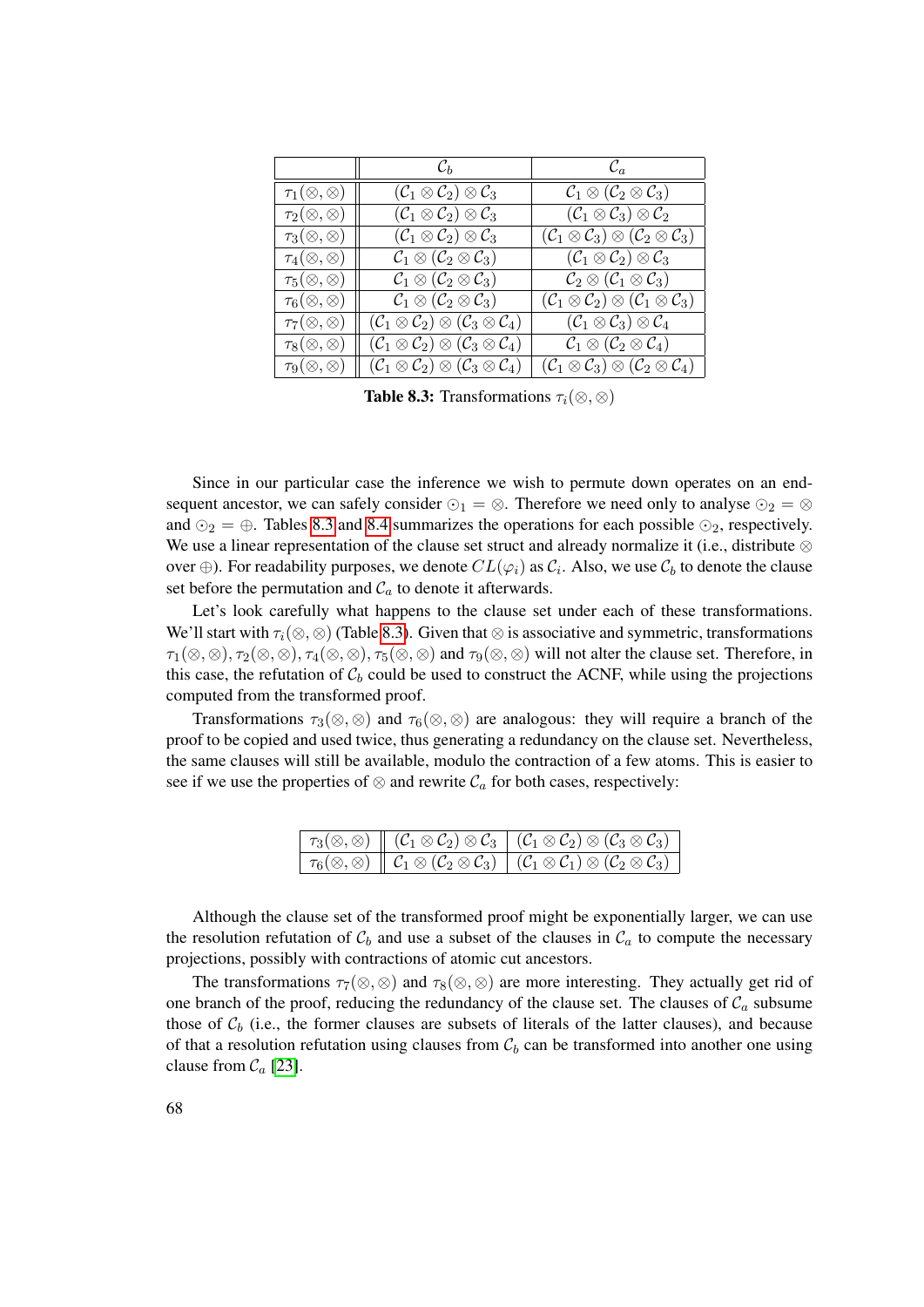|                          | $\mathcal{C}_h$                                                                       | $\mathcal{C}_a$                                                                                                                                                                |
|--------------------------|---------------------------------------------------------------------------------------|--------------------------------------------------------------------------------------------------------------------------------------------------------------------------------|
| $\tau_1(\otimes,\oplus)$ | $(\mathcal{C}_1 \otimes \mathcal{C}_2) \oplus \mathcal{C}_3$                          | $(\mathcal{C}_1 \otimes \mathcal{C}_2) \oplus (\mathcal{C}_1 \otimes \mathcal{C}_3)$                                                                                           |
| $\tau_2(\otimes,\oplus)$ | $(\mathcal{C}_1 \otimes \mathcal{C}_2) \oplus \mathcal{C}_3$                          | $(\mathcal{C}_1 \otimes \mathcal{C}_2) \oplus (\mathcal{C}_2 \otimes \mathcal{C}_3)$                                                                                           |
| $\tau_3(\otimes,\oplus)$ | $(\mathcal{C}_1 \otimes \mathcal{C}_2) \oplus \mathcal{C}_3$                          | $(\mathcal{C}_1 \otimes \mathcal{C}_2) \oplus (\mathcal{C}_1 \otimes \mathcal{C}_3) \oplus (\mathcal{C}_2 \otimes \mathcal{C}_3) \oplus (\mathcal{C}_3 \otimes \mathcal{C}_3)$ |
| $\tau_4(\otimes,\oplus)$ | $\mathcal{C}_1 \oplus (\mathcal{C}_2 \otimes \mathcal{C}_3)$                          | $(\mathcal{C}_1 \otimes \mathcal{C}_3) \oplus (\mathcal{C}_2 \otimes \mathcal{C}_3)$                                                                                           |
| $\tau_5(\otimes,\oplus)$ | $\mathcal{C}_1 \oplus (\mathcal{C}_2 \otimes \mathcal{C}_3)$                          | $(\mathcal{C}_1 \otimes \mathcal{C}_2) \oplus (\mathcal{C}_2 \otimes \mathcal{C}_3)$                                                                                           |
| $\tau_6(\otimes,\oplus)$ | $\mathcal{C}_1 \oplus (\mathcal{C}_2 \otimes \mathcal{C}_3)$                          | $(\mathcal{C}_1 \otimes \mathcal{C}_1) \oplus (\mathcal{C}_1 \otimes \mathcal{C}_3) \oplus (\mathcal{C}_1 \otimes \mathcal{C}_2) \oplus (\mathcal{C}_2 \otimes \mathcal{C}_3)$ |
| $\tau_7(\otimes,\oplus)$ | $(\mathcal{C}_1 \otimes \mathcal{C}_2) \oplus (\mathcal{C}_3 \otimes \mathcal{C}_4)$  | $(\mathcal{C}_1 \otimes \mathcal{C}_4) \oplus (\mathcal{C}_3 \otimes \mathcal{C}_4)$                                                                                           |
| $\tau_8(\otimes,\oplus)$ | $(\mathcal{C}_1 \otimes \mathcal{C}_2) \oplus (\mathcal{C}_3 \otimes \mathcal{C}_4)$  | $(\mathcal{C}_1 \otimes \mathcal{C}_2) \oplus (\mathcal{C}_1 \otimes \mathcal{C}_4)$                                                                                           |
| $\tau_9(\otimes,\oplus)$ | $(\mathcal{C}_1 \otimes \mathcal{C}_2) \oplus (\mathcal{C}_3 \otimes \mathcal{C}_4).$ | $(\mathcal{C}_1 \otimes \mathcal{C}_2) \oplus (\mathcal{C}_2 \otimes \mathcal{C}_3) \oplus (\mathcal{C}_1 \otimes \mathcal{C}_4) \oplus (\mathcal{C}_3 \otimes \mathcal{C}_4)$ |

<span id="page-84-0"></span>**Table 8.4:** Transformations  $\tau_i(\otimes,\oplus)$ 

So we conclude that, if  $\odot_2$  is  $\otimes$ , then we can use the resolution refutation of the input proof, and the projections of the (possibly unsound) intermediary proof, in which the critical rules were permuted down. Unfortunately this does not hold if  $\odot$ <sub>2</sub> is  $\oplus$ .

Interestingly enough, in cases  $\tau_1(\otimes,\oplus)$  to  $\tau_6(\otimes,\oplus)$  and  $\tau_9(\otimes,\oplus)$  the clauses in the *original* clause set,  $C_b$ , subsume those in  $C_a$ . This is the exact contrary of cases  $\tau_7(\otimes,\otimes)$  and  $\tau_8(\otimes,\otimes)$ , and it means we could use the refutation of  $C_a$  with the clauses of  $C_b$ , but that's not really what we are after, right? Cases  $\tau_7(\otimes,\oplus)$  and  $\tau_8(\otimes,\oplus)$  are even more strange, since the clause sets before and after the permutation are not comparable.

Because of these cases, we cannot say that the original clause set (and refutation) can be used. We can conclude that, if we want to fix the proof by merging, then all the rules need to be permuted below all the cuts, and the CERES method will be applied to this new transformed proof.

Complexitywise, this is not the best transformation, as you might have noticed. Although there are a some cases in which the clause set is actually simplified (e.g.,  $\tau_7(\otimes,\otimes)$  and  $\tau_8(\otimes,\otimes)$ ), in others it is made bigger and more redundant (e.g.,  $\tau_3(\otimes,\oplus)$ ) and  $\tau_6(\otimes,\oplus)$ ). Because of these "bad" cases, the transformed proof can be, on the worst case, exponentially larger than the original one.

#### Example

We give now a (simple) example on how this method would work. Let  $\varphi$  be the proof:

$$
\frac{\frac{\overline{A \vdash A}}{B, A \vdash A} w_l}{\frac{\overline{A \vdash A}}{A, \neg A \vdash} \neg_l \qquad \frac{\neg A, B, A \vdash}{\neg A, B \vdash \neg A} \neg_r}{\frac{\neg A, B \vdash \neg A}{\neg A \vdash B \rightarrow \neg A} \qquad \overline{\neg A}}}
$$
\n
$$
\frac{\neg A \vdash A}{\neg A \vdash B \rightarrow \neg A} w_l
$$
\n
$$
w_l
$$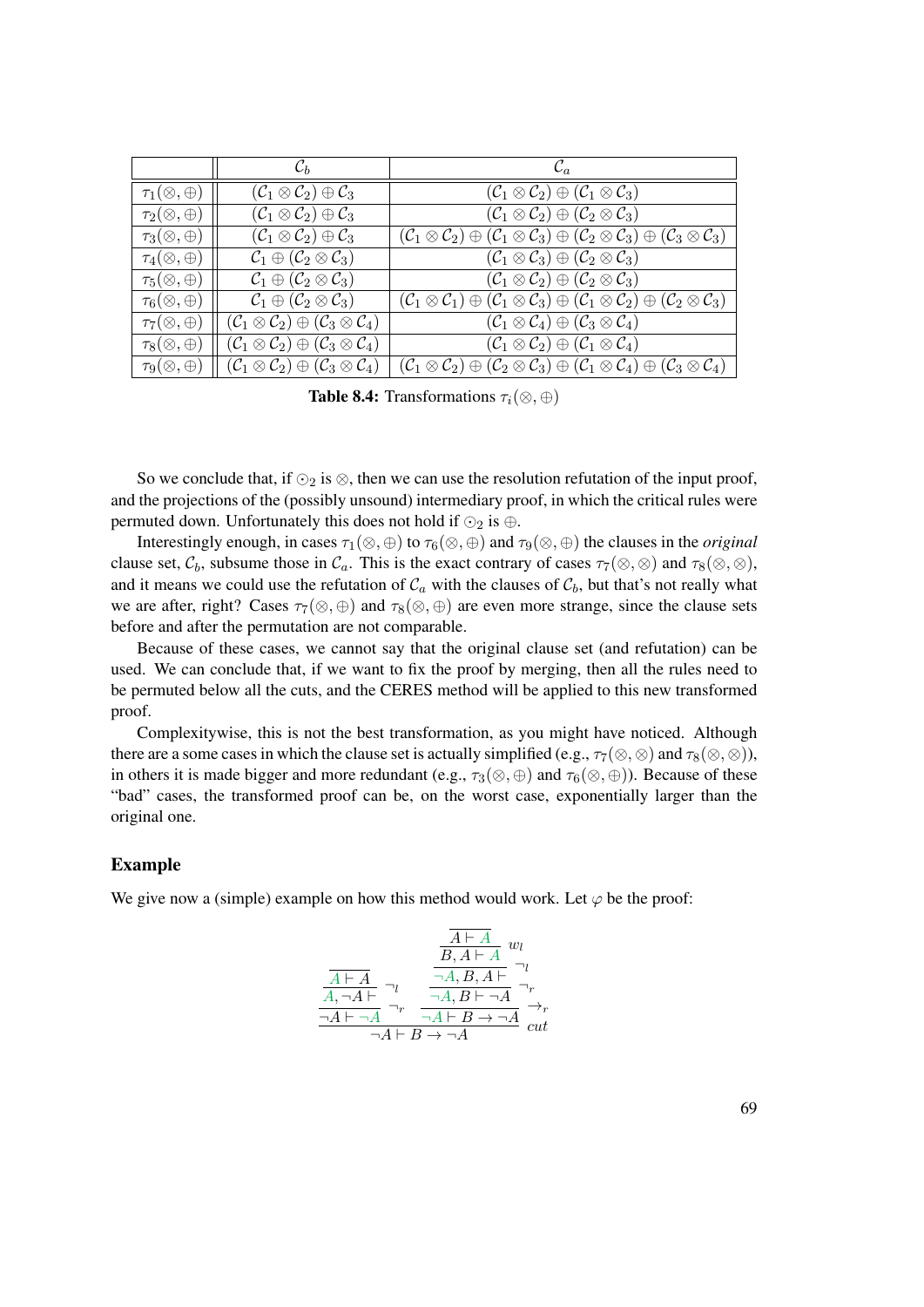The original clause set and projections are:

$$
\{A \vdash \; ; \; \vdash A\}
$$

$$
\frac{\frac{\overline{A \vdash A}}{A, B \vdash A} w_l}{\frac{\overline{A \vdash A}}{A, \neg A \vdash} \neg_l}
$$
\n
$$
\frac{\overline{A \vdash A}}{\overline{A, A \vdash B \rightarrow \neg A}} w_r
$$
\n
$$
\frac{\overline{A \vdash A}}{\neg A \vdash A, B \rightarrow \neg A} \rightarrow_p^{\dagger} w_l
$$
\n
$$
\frac{\overline{A \vdash A}}{\neg A \vdash A, B \rightarrow \neg A} w_l
$$

Note that the †-inferences occur in only one of the projections, meaning that we cannot fix the ACNF by merging. So we permute the critical inferences below the cut and we have a new proof:

$$
\frac{\overline{A \vdash A}}{A, \neg A \vdash} \neg_l \quad \frac{\overline{A \vdash A}}{\neg A, B, A \vdash A} w_l
$$
\n
$$
\frac{\neg A \vdash \neg A}{\neg A, B, A \vdash} \neg_l
$$
\n
$$
\frac{\neg A, B, A \vdash}{\neg A, B \vdash \neg A} \neg_r
$$
\n
$$
\frac{\neg A, B \vdash \neg A}{\neg A \vdash B \to \neg A} \rightarrow_r
$$

Since this involved only permutations of unary rules, the clause set remains unchanged. But the projections now are:

$$
\frac{\overline{A \vdash A}}{A, \neg A \vdash B} \neg_l \qquad \qquad \frac{\overline{A \vdash A}}{A, B \vdash A} w_l
$$
\n
$$
\overline{A, \neg A, B, A \vdash w^*}
$$
\n
$$
\overline{A, \neg A, B \vdash \neg A} \neg_r
$$
\n
$$
\overline{A, A, A \vdash B \rightarrow A} \neg_r
$$
\n
$$
\overline{A, A, B \vdash A} \neg_r
$$
\n
$$
\overline{A, A, B \rightarrow A} \neg_r^{\uparrow}
$$
\n
$$
\overline{A, A, B \rightarrow A} w_l
$$
\n
$$
\overline{A, A, B \rightarrow A} w_l
$$
\n
$$
\overline{A, A, B \rightarrow A} w_l
$$

Using the simple resolution refutation of the clause set, we obtain the (still violated) ACNF:

$$
\frac{\frac{\overline{A \vdash A}}{A, \neg A \vdash} \neg_l}{\frac{\overline{A}, \neg A, B, A \vdash}{A, \neg A, B \vdash \neg A}} w^*_{\overline{B \vdash A, \neg A}} \xrightarrow{\overline{A \vdash A}} \frac{\overline{A \vdash A}}{\overline{B \vdash A, \neg A}} \neg_r^{\dagger}_{\overline{A}} \rightarrow \frac{\overline{A \vdash A}}{\overline{A, \neg A \vdash B \rightarrow \neg A}} \neg_r^{\dagger}_{\neg A \vdash A, B \rightarrow \neg A} \neg_r^{\dagger}_{\neg A} w_l
$$
\n
$$
\frac{\neg A, \neg A \vdash B \rightarrow \neg A, B \rightarrow \neg A}{\neg A \vdash B \rightarrow \neg A} c^*
$$

But by permuting the cut up and using the merging operation, we get a nice intuitionistic proof. First we merge  $\rightarrow_r$ :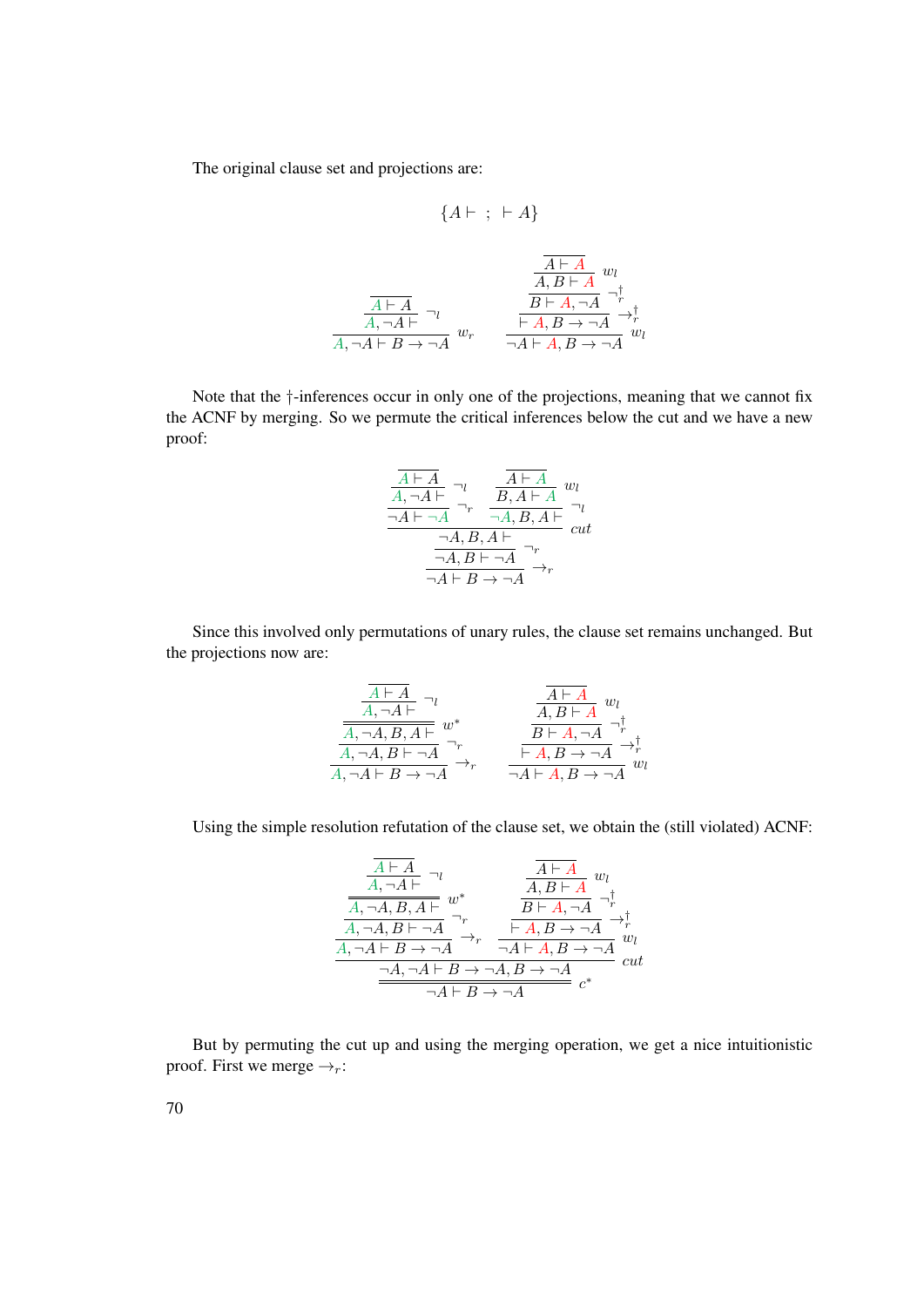$$
\frac{\frac{\overline{A \vdash A}}{A, \neg A \vdash} \neg_l}{\frac{\overline{A}, \neg A, B, A \vdash}{A, \neg A, B \vdash \neg A}} w_l
$$
\n
$$
\frac{\overline{A \vdash A}}{A, \neg A, B \vdash \neg A} \neg_r \frac{\overline{A \vdash A}}{B \vdash A, \neg A} \neg_r^{\dagger}
$$
\n
$$
\frac{\neg A, B, B \vdash \neg A, \neg A}{\neg A, B \vdash \neg A} c^*
$$
\n
$$
\frac{\neg A \vdash B \rightarrow \neg A}{\neg A \vdash B \rightarrow \neg A, B \rightarrow \neg A} w_r}{\neg A \vdash B \rightarrow \neg A, B \rightarrow \neg A} w_l
$$
\n
$$
\frac{\neg A, \neg A \vdash B \rightarrow \neg A, B \rightarrow \neg A}{\neg A \vdash B \rightarrow \neg A} c^*
$$

Then we merge  $\neg_r$ :

$$
\frac{\frac{A\vdash A}{A,\neg A\vdash} \neg_l}{\frac{A,A,\neg A,B,A\vdash}{A,B\vdash A} w_l} \quad \frac{A\vdash A}{A,B\vdash A} w_l
$$
\n
$$
\frac{\neg A,B,B,A,A\vdash}{\neg A,B,B,A\vdash} c_l
$$
\n
$$
\frac{\neg A,B,B\vdash\neg A}{\neg A,B,B\vdash\neg A}\neg_r
$$
\n
$$
\frac{\neg A,B\vdash\neg A}{\neg A\vdash B\rightarrow\neg A} c^*
$$
\n
$$
\frac{\neg A\vdash B\rightarrow\neg A}{\neg A\vdash B\rightarrow\neg A,B\rightarrow\neg A} w_r
$$
\n
$$
\frac{\neg A\vdash B\rightarrow\neg A}{\neg A\vdash B\rightarrow\neg A,B\rightarrow\neg A} w_l
$$
\n
$$
\frac{\neg A\vdash B\rightarrow\neg A}{\neg A\vdash B\rightarrow\neg A} c^*
$$

Ok, not so nice, I admit. But it becomes nicer if the redundant structural rules are eliminated (which can be done in linear time, by the way).

#### **Classes**

So far we know that if we can permute all critical rules below the cut, the ACNF can be transformed into an intuitionistic proof by merging. But when exactly can we permute these rules? Table [8.2](#page-79-0) gives us an idea.

The rules in the lines of the table are all applied to end-sequent ancestors. If we consider proofs in which there are no  $\rightarrow_l, \neg_l$  and  $\land_r$  applied to end-sequent ancestors, then we can always fix the ACNF. This gives us a syntactic characterization of (a part of) the proofs which can be dealt with using the merging method.

#### Summary

Merging CERES: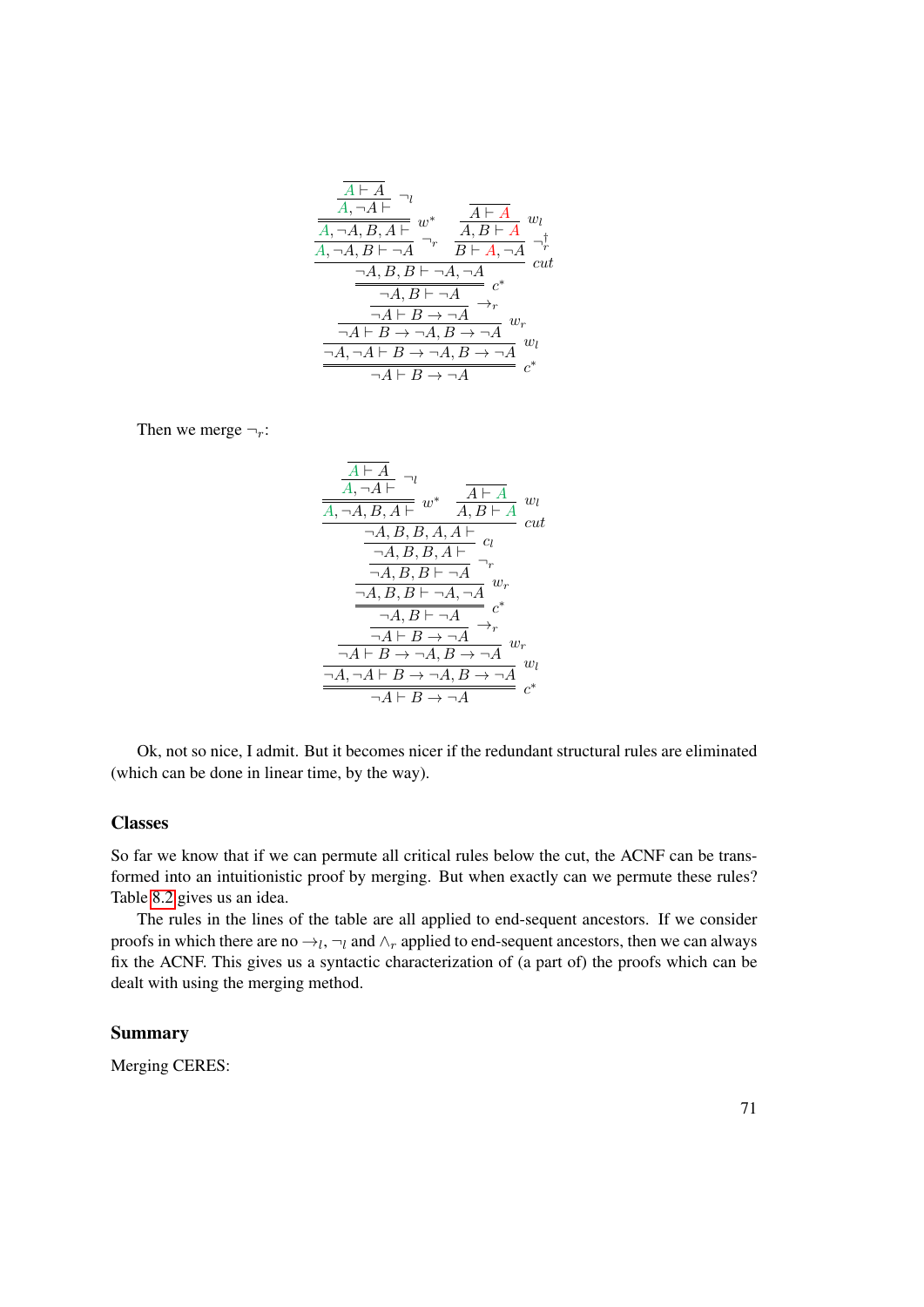- Input: LJ proof with cuts (such that critical inferences can be permuted below all cuts)
- Output: LJ' proof with atomic cuts
- Resolution: normal on the clause set of the transformed proof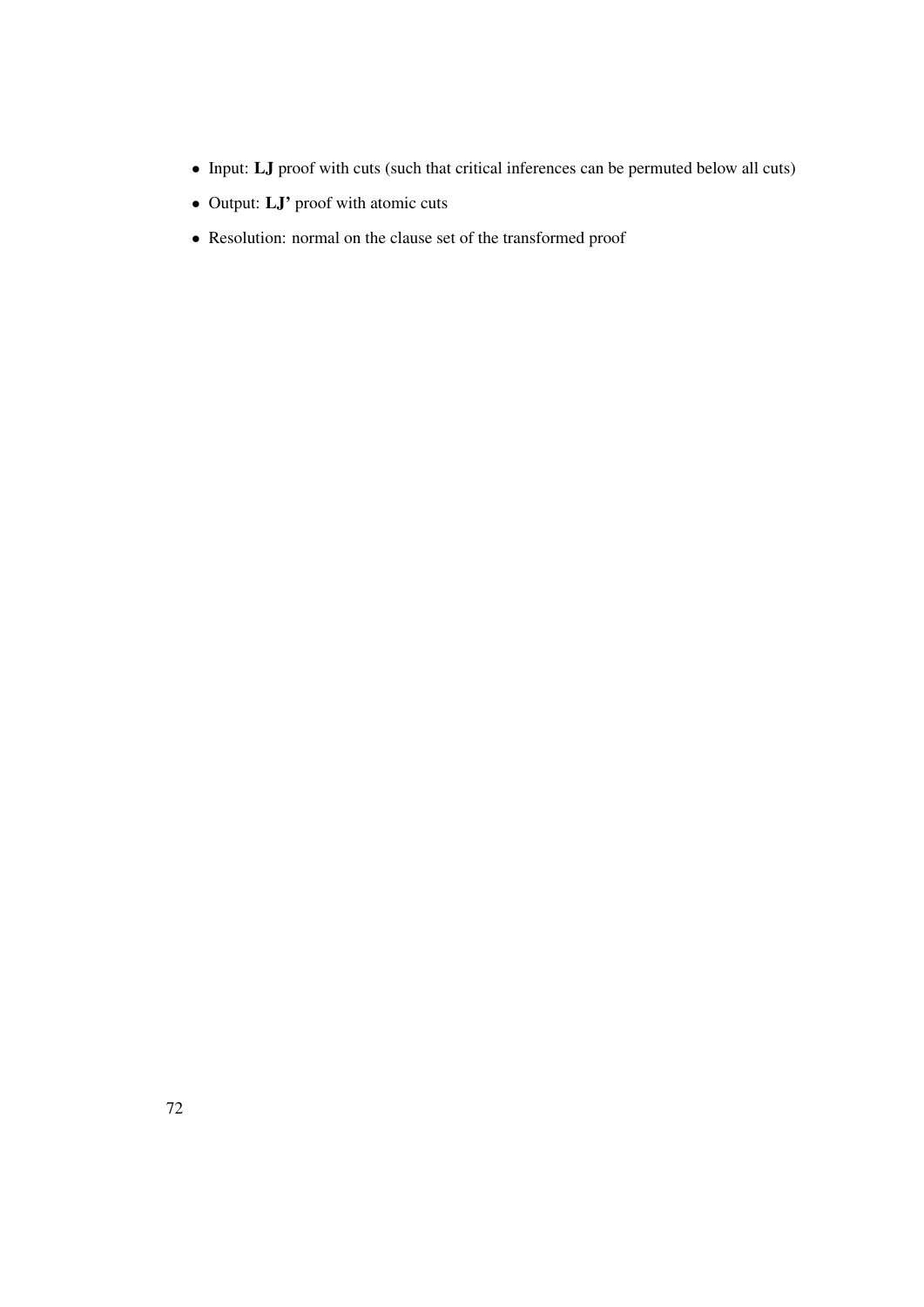# CHAPTER

## Joining CERES

<span id="page-88-0"></span>In the past chapters we tried to work with Gentzen's rank reduction rules to eliminate the atomic cuts that introduce violating atoms. What if there is another way to eliminate atomic cuts that does not involve rank reduction? In this chapter we explore such possibility.

#### 9.1 Joining

Let's explain the idea behind joining. The CERES method collects atomic cut ancestors from the proof, right? Actually, it collects atomic cut ancestors that occur in axioms. Then these are organized in a clause set that happens to be refutable. In the refutation of the clause set, these atoms are resolved. Let's say an atom  $A^*$  was resolved between clauses  $C_1$  and  $C_2$  from the clause set. This means that the input proof had a cut which had  $A^*$  as an ancestor. Moreover, there were axioms  $A \vdash A^*$  and  $A^* \vdash A$ . For the CERES method we also need to build projections for each of the clauses, and in particular, for  $C_1$  and  $C_2$ . These projections will contain the axioms  $A \vdash A^*$  and  $A^* \vdash A$ , and the  $A^*$ s will be dragged down until the end-sequent of the projections where they are finally cut. Now, instead of cutting these  $A^*s$  in the end-sequent, this new method will *join* the branches in which  $A^*$  occurs, from the axiom down, getting to an end-sequent S which contains the formulas from both end-sequents of the projections. After this is done to every atom that is resolved in the resolution refutation, the end-sequent  $S$  will be the end-sequent of the input proof, modulo some contractions. How do we join things? We will explain everything formally now.

First of all, let's define which are the paths we need to join.

**Definition 31** (Inference path). Let  $\pi$  be a projection and  $A^*$  an atomic cut ancestor occurring in  $\pi$ . We define the inference path  $\mathcal{P}(\pi, A^{\star})$  as the sequence of inferences from the axiom in which  $A^*$  *occurs until the end-sequent. We define the length of the path*  $|\mathcal{P}(\pi, A^*)|$  *as the number of inferences occuring in it.*

Of course that different inference paths might contain instances of the same input proof inference. When two inferences  $\rho_1$  and  $\rho_2$  in different projections are the same input proof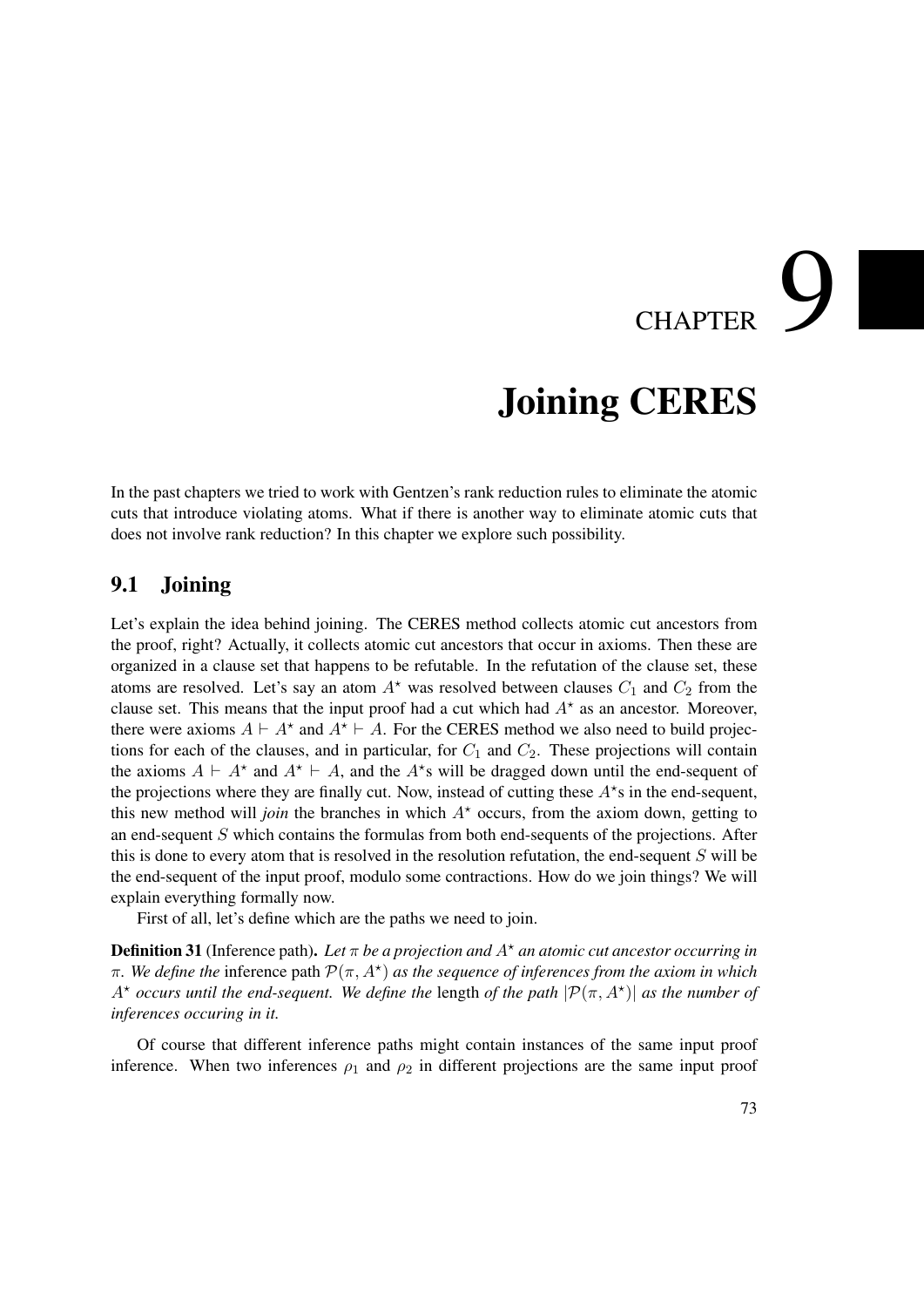inference, we say that  $\rho_1$  and  $\rho_2$  are a match. The matching inferences of two projections must occur in the same relative order to each other.

**Theorem 14.** Let  $A^*$  be an atomic cut ancestor occurring in projections  $\pi_1$  and  $\pi_2$ , and  $P_1 =$  $\mathcal{P}(\pi_1, A^*)$  and  $P_2 = \mathcal{P}(\pi_2, A^*)$ . Then the matching rules in  $P_1$  and  $P_2$  occur in the same *relative order in each path. Moreover, they occur in the same order as in the input proof.*

 $\Box$ 

*Proof.* Trivial from how the projections are constructed.

What happens during a join is the combination of two inference paths into one, such that the matching inferences are applied only once. When matching critical inferences are merged, as shown in the last chapter, the result can be an inference with less violations, and ultimately an intuitionistic inference.

<span id="page-89-0"></span>**Definition 32** (Joining). Let  $A^*$  be an atomic cut ancestor occurring in projections  $\pi_1$  and  $\pi_2$ *with opposite polarity such that it is resolved in the resolution refutation, and*  $P_1 = \mathcal{P}(\pi_1, A^{\star})$ *and*  $P_2 = \mathcal{P}(\pi_2, A^*)$ *. We define the joining*  $\pi_1 \bowtie_A \pi_2$  *inductively on* (|P<sub>1</sub>|*,* |P<sub>2</sub>|*). Whenever* A *is clear from the context, we omit it in the symbol*  $\bowtie$ *.* 

*We will not deal with the cases in which*  $|P_1| = 0$  *or*  $|P_2| = 0$ *. This means that*  $A^*$  *does not occur in one or both projections and therefore it makes no sense to join them. Our base case is then* (1, 1) *(case 0), when the paths contain only the axioms. Their join is trivial:*

$$
\overline{A \vdash A^{\star}} \qquad \bowtie \qquad \overline{A^{\star} \vdash A} \qquad \qquad = \qquad \overline{A \vdash A} \tag{0.0}
$$

*Now we look at the cases where*  $|P_1|$  *or*  $|P_2|$  *is bigger than 1. In the following derivations, we consider that*  $\varphi_1 \in P_1$  *and*  $\varphi_2 \in P_2$ *, while*  $\varphi'_1$  *and*  $\varphi'_2$  *are derivations not contained in*  $P_1$ *and*  $P_2$ *, respectively. Moreover*  $\rho_1$  *and*  $\rho_2$  *are the last (lower-most) inferences in*  $P_1$  *and*  $P_2$ *, also respectively, and whenever these are matching inferences, they are both denoted by* ρ*.*

*If*  $|P_1| = 1$  *and*  $|P_2| = k > 1$  *(case 1):* 

$$
\overline{A \vdash A^{\star}} \qquad \bowtie \qquad \frac{\varphi_2}{S_2} \; \rho_2 \qquad \qquad = \qquad \frac{\left(\overline{A \vdash A^{\star} \bowtie \varphi_2}\right)}{S} \; \rho_2 \tag{1.1}
$$

$$
\overline{A \vdash A^{\star}} \qquad \bowtie \qquad \frac{\varphi_2 \quad \varphi_2'}{S_2} \quad \rho_2 \qquad = \qquad \frac{\left(\overline{A \vdash A^{\star} \bowtie \varphi_2}\right) \quad \varphi_2'}{S} \quad \rho_2 \tag{1.2}
$$

$$
\overline{A \vdash A^{\star}} \qquad \bowtie \qquad \frac{\varphi_2' \quad \varphi_2}{S_2} \quad \rho_2 \qquad \qquad = \qquad \frac{\varphi_2' \quad (\overline{A \vdash A^{\star} \bowtie \varphi_2})}{S} \quad \rho_2 \tag{1.3}
$$

*The new join operates on paths of length*  $(1, k - 1)$ *, therefore we can apply the induction hypothesis.*

 $If |P_1| = k > 1$  *and*  $|P_2| = 1$  *(case 2), the cases are analogous:*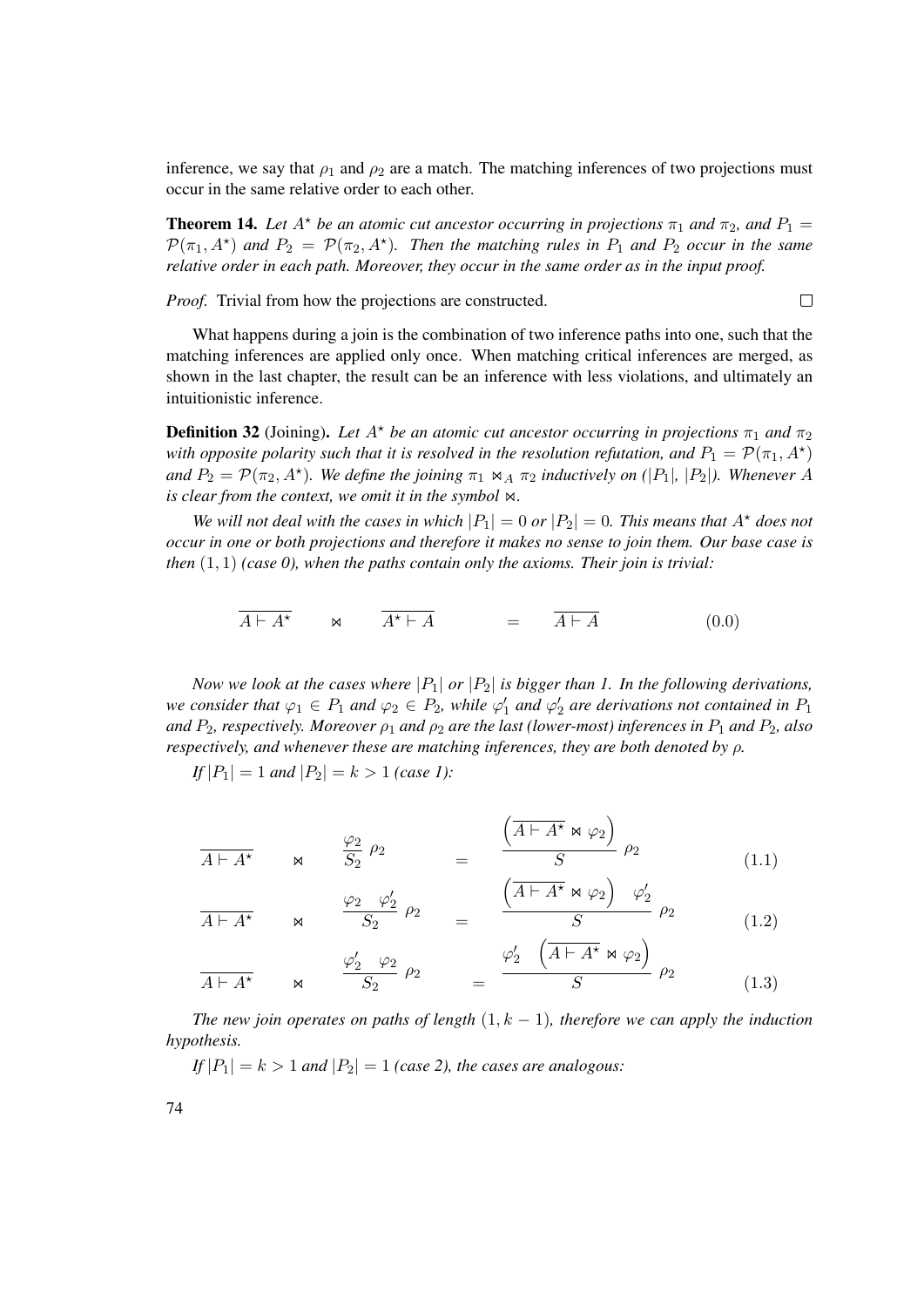$$
\frac{\varphi_1}{S_1} \rho_1 \qquad \qquad \mathsf{M} \qquad \frac{A^* \vdash A}{A^* \vdash A} \qquad = \qquad \frac{\left(\overline{A^* \vdash A} \bowtie \varphi_1\right)}{S} \rho_1 \tag{2.1}
$$

$$
\frac{\varphi_1 \varphi_1'}{S_1} \rho_1 \qquad \qquad \mathsf{M} \qquad \frac{A^* \vdash A}{A^* \vdash A} \qquad = \qquad \frac{\left(\overline{A^* \vdash A \bowtie \varphi_1}\right) \varphi_1'}{S} \rho_1 \tag{2.2}
$$

$$
\frac{\varphi_1' \varphi_1}{S_1} \rho_1 \qquad \qquad \mathsf{M} \qquad \frac{\varphi_1' \left( \overline{A^* \vdash A} \otimes \varphi_1 \right)}{S} \rho_1 \qquad (2.3)
$$

*This time the induction hypothesis is applied to*  $(k - 1, 1)$ *.* 

*If*  $|P_1| = j > 1$  *and*  $|P_2| = k > 1$  *(case 3), we need to distinguish a few cases. If*  $\rho_1$  *and*  $\rho_2$  *are matching inferences (case 3.1), then we can apply only one instance of it:* 

$$
\frac{\varphi_1}{S_1} \rho \qquad \qquad \mathbf{M} \qquad \frac{\varphi_2}{S_2} \rho \qquad \qquad = \qquad \frac{\left(\varphi_1 \otimes \varphi_2\right)}{S} \rho \qquad (3.1.1)
$$

$$
\frac{\varphi_1 \varphi_1'}{S_1} \rho \qquad \qquad \varphi_2 \qquad \frac{\varphi_2}{S_2} \rho \qquad = \qquad \frac{\left(\varphi_1 \bowtie \varphi_2\right) \varphi_1'}{S} \rho \qquad (3.1.2)
$$

$$
\frac{\varphi_1' \varphi_1}{S_1} \rho \qquad \qquad \varphi_2' \qquad \varphi_2 \qquad \varphi_2 \qquad \varphi_3 \qquad \varphi_4' \qquad \left(\varphi_1 \bowtie \varphi_2\right) \qquad \varphi_5 \qquad \qquad \varphi_5' \qquad \varphi_6 \qquad \qquad \varphi_7 \qquad \varphi_8 \qquad \qquad \varphi_9 \qquad \qquad \varphi_9 \qquad \qquad \varphi_9 \qquad \qquad \varphi_9 \qquad \qquad \varphi_9 \qquad \qquad \varphi_9 \qquad \qquad \varphi_9 \qquad \qquad \varphi_9 \qquad \qquad \varphi_9 \qquad \qquad \varphi_9 \qquad \qquad \varphi_9 \qquad \qquad \varphi_9 \qquad \qquad \varphi_9 \qquad \qquad \varphi_9 \qquad \qquad \varphi_9 \qquad \qquad \varphi_9 \qquad \qquad \varphi_9 \qquad \qquad \varphi_9 \qquad \qquad \varphi_9 \qquad \qquad \varphi_9 \qquad \qquad \varphi_9 \qquad \qquad \varphi_9 \qquad \qquad \varphi_9 \qquad \qquad \varphi_9 \qquad \qquad \varphi_9 \qquad \qquad \varphi_9 \qquad \qquad \varphi_9 \qquad \qquad \varphi_9 \qquad \qquad \varphi_9 \qquad \qquad \varphi_9 \qquad \qquad \varphi_9 \qquad \qquad \varphi_9 \qquad \qquad \varphi_9 \qquad \qquad \varphi_9 \qquad \qquad \varphi_9 \qquad \qquad \varphi_9 \qquad \qquad \varphi_9 \qquad \qquad \varphi_9 \qquad \qquad \varphi_9 \qquad \qquad \varphi_9 \qquad \qquad \varphi_9 \qquad \qquad \varphi_9 \qquad \qquad \varphi_9 \qquad \qquad \varphi_9 \qquad \qquad \varphi_9 \qquad \qquad \varphi_9 \qquad \qquad \varphi_9 \qquad \qquad \varphi_9 \qquad \qquad \varphi_9 \qquad \qquad \varphi_9 \qquad \qquad \varphi_9 \qquad \qquad \varphi_9 \qquad \qquad \varphi_9 \qquad \qquad \varphi_9 \qquad \qquad \varphi_9 \qquad \qquad \varphi_9 \qquad \qquad \varphi_9
$$

$$
\frac{\varphi_1}{S_1} \rho \qquad \qquad \varphi_2' \qquad \varphi_2 \qquad \rho \qquad \qquad = \qquad \frac{\varphi_2' \qquad \varphi_1'}{S} \rho \qquad \qquad (3.1.4)
$$

$$
\frac{\varphi_1' \quad \varphi_1}{S_1} \quad \rho \qquad \qquad \mathsf{M} \qquad \frac{\varphi_2 \quad \varphi_2'}{S_2} \quad \rho \qquad = \qquad \frac{\varphi_1' \quad \varphi_2'}{S} \quad \rho \tag{3.1.5}
$$

*The new joins are on paths of length* (j−1, k−1) *(except on the last two cases, in which there will be no more joins defined), therefore the induction hypothesis holds. It is worth noting that the last four cases might require some weakenings to obtain formulas occurring in the branches that were not used. Also, the choice of*  $\varphi_1'$  *on the second and third cases is arbitrary,*  $\varphi_2'$  *could be used just as well.*

*If*  $\rho_1$  *has a match in*  $P_2$  *but this is not*  $\rho_2$  *(case 3.2), then we can apply only*  $\rho_2$  *and keep*  $\rho_1$ *until reaching its match. In the following cases,*  $\rho_1$  *could be a unary or binary inference. The join is then defined as:*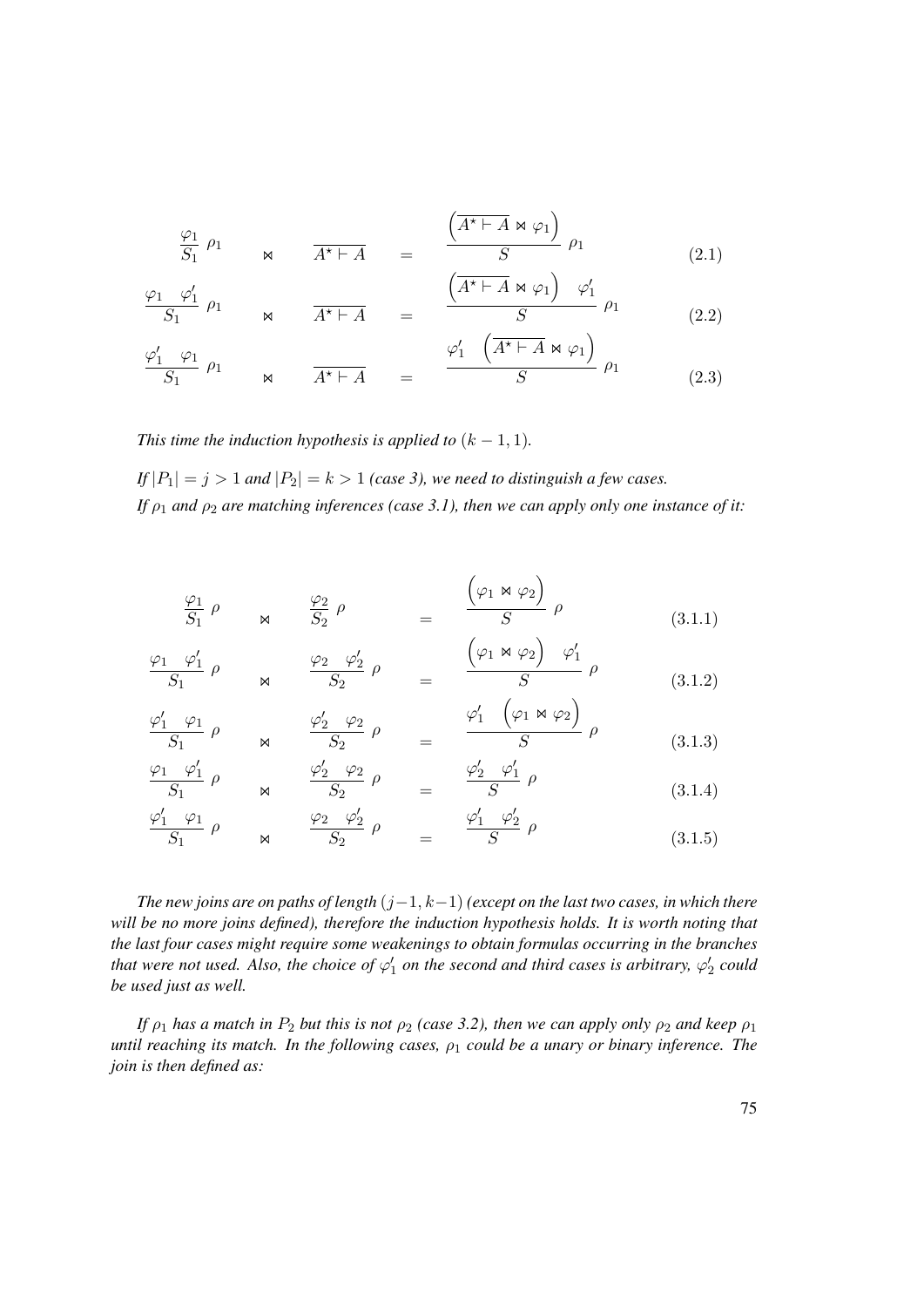$$
\frac{\varphi_1}{S_1} \rho_1 \qquad \qquad \mathbf{M} \qquad \qquad \frac{\varphi_2}{S_2} \rho_2 \qquad \qquad = \qquad \frac{\left(\frac{\varphi_1}{S_1} \rho_1 \otimes \varphi_2\right)}{S} \qquad \qquad \mathbf{M} \qquad (3.2.1)
$$

$$
\frac{\varphi_1}{S_1} \rho_1 \qquad \qquad \mathsf{M} \qquad \frac{\varphi_2 \varphi_2'}{S_2} \rho_2 \qquad = \qquad \frac{\left(\frac{\varphi_1}{S_1} \rho_1 \otimes \varphi_2\right) \varphi_2'}{S} \rho_2 \qquad (3.2.2)
$$

$$
\frac{\varphi_1}{S_1} \rho_1 \qquad \qquad \varphi_2 \qquad \varphi_2 \qquad \rho_2 \qquad = \qquad \frac{\varphi_2' \quad (\frac{\varphi_1}{S_1} \rho_1 \otimes \varphi_2)}{S} \qquad (3.2.3)
$$

*The new join is on paths of length*  $(j, k - 1)$ *.* 

*If*  $\rho_2$  *has a matching inference in*  $P_1$  *but this is not*  $\rho_2$  *(case 3.3), the cases are analogous as the previous ones:*

$$
\frac{\varphi_1}{S_1} \rho_1 \qquad \qquad \mathbb{M} \qquad \frac{\varphi_2}{S_2} \rho_2 \qquad = \qquad \frac{\left(\varphi_1 \bowtie \frac{\varphi_2}{S_2} \rho_2\right)}{S} \qquad \qquad \mathbb{M} \qquad (3.3.1)
$$

$$
\frac{\varphi_1 \quad \varphi_1'}{S_1} \quad \rho_1 \qquad \qquad \varphi_2 \qquad \varphi_2 \qquad \qquad = \qquad \frac{\left(\varphi_1 \bowtie \frac{\varphi_2}{S_2} \quad \rho_2\right) \quad \varphi_1'}{S} \quad \varphi_1 \qquad \qquad (3.3.2)
$$

$$
\frac{\varphi_1' \quad \varphi_1}{S_1} \quad \rho_1 \qquad \qquad \varphi_2 \qquad \varphi_2 \qquad \varphi_2 \qquad \qquad \varphi_1' \quad \left(\varphi_1 \bowtie \frac{\varphi_2}{S_2} \quad \varphi_2\right) \qquad (3.3.3)
$$

*This time the new join is on paths of length*  $(j - 1, k)$ *.* 

*If neither*  $\rho_1$  *nor*  $\rho_2$  *have matching inferences in*  $P_2$  *and*  $P_1$  *respectively (case 3.4), then both inferences need to be applied in some order. This order is not clear from the beginning, and some backtracking might be necessary to find the correct one.*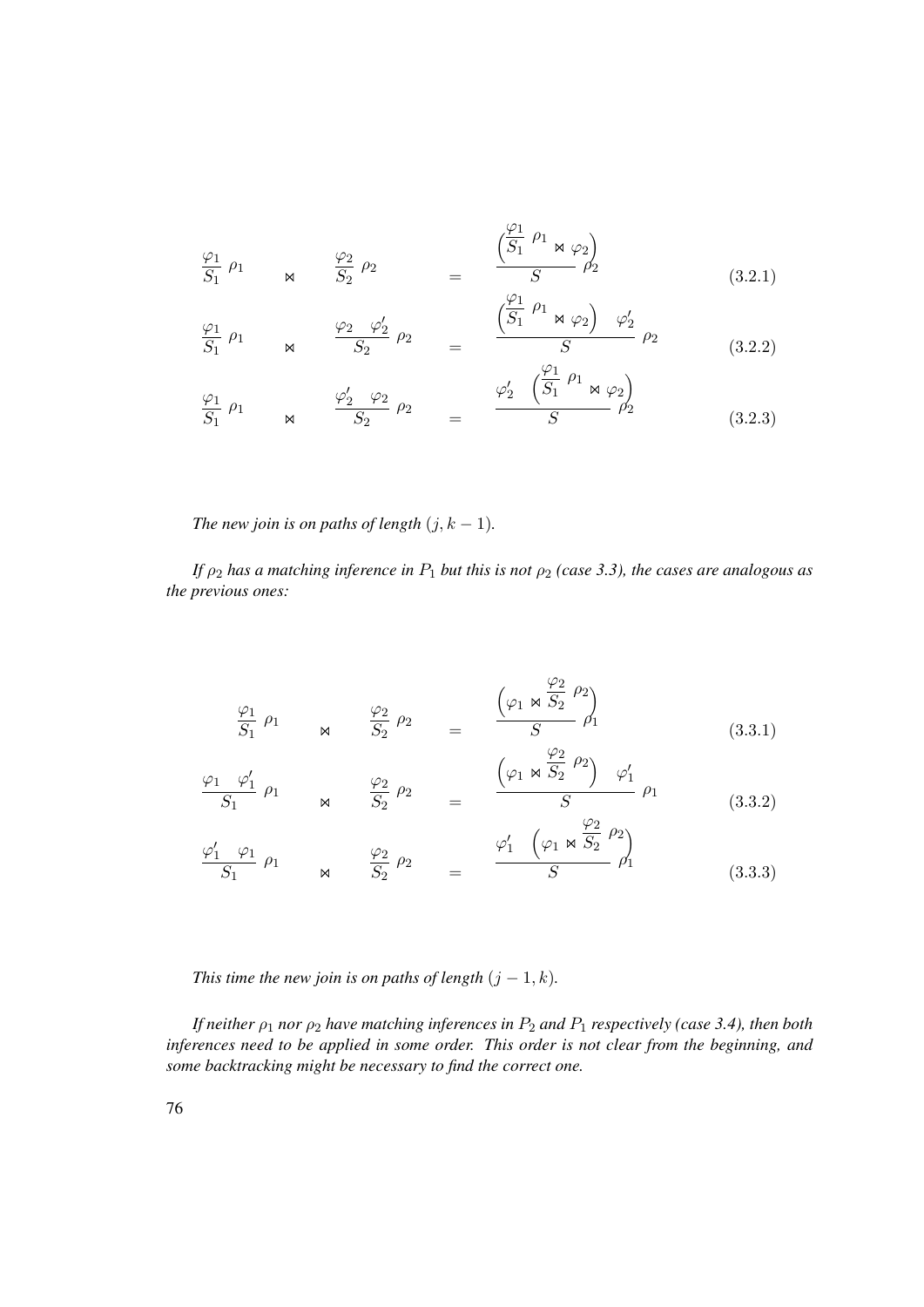$$
\frac{\varphi_1}{S_1} \rho_1 \qquad \bowtie \qquad \frac{\varphi_2}{S_2} \rho_2 \qquad = \qquad \frac{\left(\varphi_1 \bowtie \varphi_2\right)}{S'} \rho_1 \qquad (3.4.1)
$$

$$
\frac{\varphi_1 \quad \varphi_1'}{S_1} \quad \rho_1 \qquad \qquad \mathbb{A} \qquad \frac{\varphi_2}{S_2} \quad \rho_2 \qquad \qquad = \qquad \frac{\left(\varphi_1 \bowtie \varphi_2\right) \quad \varphi_1'}{S'} \quad \rho_1
$$
\n
$$
\tag{3.4.2}
$$

$$
\frac{\varphi_1' \quad \varphi_1}{S_1} \quad \rho_1 \qquad \qquad \mathbb{M} \qquad \frac{\varphi_2}{S_2} \quad \rho_2 \qquad \qquad = \qquad \frac{\varphi_1' \quad (\varphi_1 \bowtie \varphi_2)}{S'} \quad \rho_1 \qquad \qquad (3.4.3)
$$

$$
\frac{\varphi_1}{S_1} \rho_1 \qquad \qquad \mathsf{M} \qquad \frac{\varphi_2 \varphi_2'}{S_2} \rho_2 \qquad = \qquad \frac{\left(\varphi_1 \otimes \varphi_2\right)}{S} \rho_1 \qquad \qquad \varphi_2' \qquad \qquad \mathsf{M} \qquad (3.4.4)
$$

$$
\frac{\varphi_1}{S_1} \rho_1 \qquad \qquad \bowtie \qquad \frac{\varphi_2' \quad \varphi_2}{S_2} \rho_2 \qquad = \qquad \frac{\varphi_2' \quad \frac{(\varphi_1 \bowtie \varphi_2)}{S} \rho_1}{(\varphi_1 \bowtie \varphi_2) \quad \varphi_1'} \qquad (3.4.5)
$$

$$
\frac{\varphi_1 \quad \varphi_1'}{S_1} \quad \rho_1 \qquad \qquad \varphi_2 \qquad \frac{\varphi_2 \quad \varphi_2'}{S_2} \quad \rho_2 \qquad = \qquad \qquad \frac{S}{S} \qquad \qquad \frac{\rho_1 \quad \varphi_2'}{S'} \quad \rho_2 \qquad (3.4.6)
$$

$$
\frac{\varphi_1 \quad \varphi_1'}{S_1} \quad \rho_1 \qquad \qquad \varphi_2' \quad \varphi_2 \qquad \rho_2 \qquad = \qquad \frac{\varphi_2' \quad \varphi_2 \quad \varphi_1'}{S'} \quad \rho_1 \qquad \qquad \varphi_2 \qquad \varphi_2 \qquad \qquad \varphi_1 \qquad (3.4.7)
$$

$$
\frac{\varphi_1' \quad \varphi_1}{S_1} \quad \rho_1 \qquad \qquad \varphi_2 \qquad \varphi_2' \qquad \rho_2 \qquad \qquad \frac{\varphi_1' \quad (\varphi_1 \bowtie \varphi_2)}{S} \quad \rho_1 \qquad \varphi_2' \qquad \rho_2 \qquad \qquad (3.4.8)
$$
\n
$$
\varphi_1' \quad (\varphi_1 \bowtie \varphi_2)
$$

$$
\frac{\varphi_1' \varphi_1}{S_1} \rho_1 \qquad \qquad \varphi_2' \qquad \frac{\varphi_2' \varphi_2}{S_2} \rho_2 \qquad = \qquad \frac{\varphi_2' \qquad S}{S'} \rho_2 \qquad \qquad \varphi_1' \qquad (3.4.9)
$$

*The new join is on paths of length*  $(j - 1, k - 1)$ *.* 

*One last (very!) important observation is regarding weakenings, which must be skipped under certain conditions. Whenever*  $\rho_1$ ,  $\rho_2$  *or*  $\rho$  *is a weakening, we must check the end-sequent of the current join. If the weakened formula is already present (the* same *end-sequent ancestor as in the original proof), then the weakening should not be applied. Otherwise it should be applied.*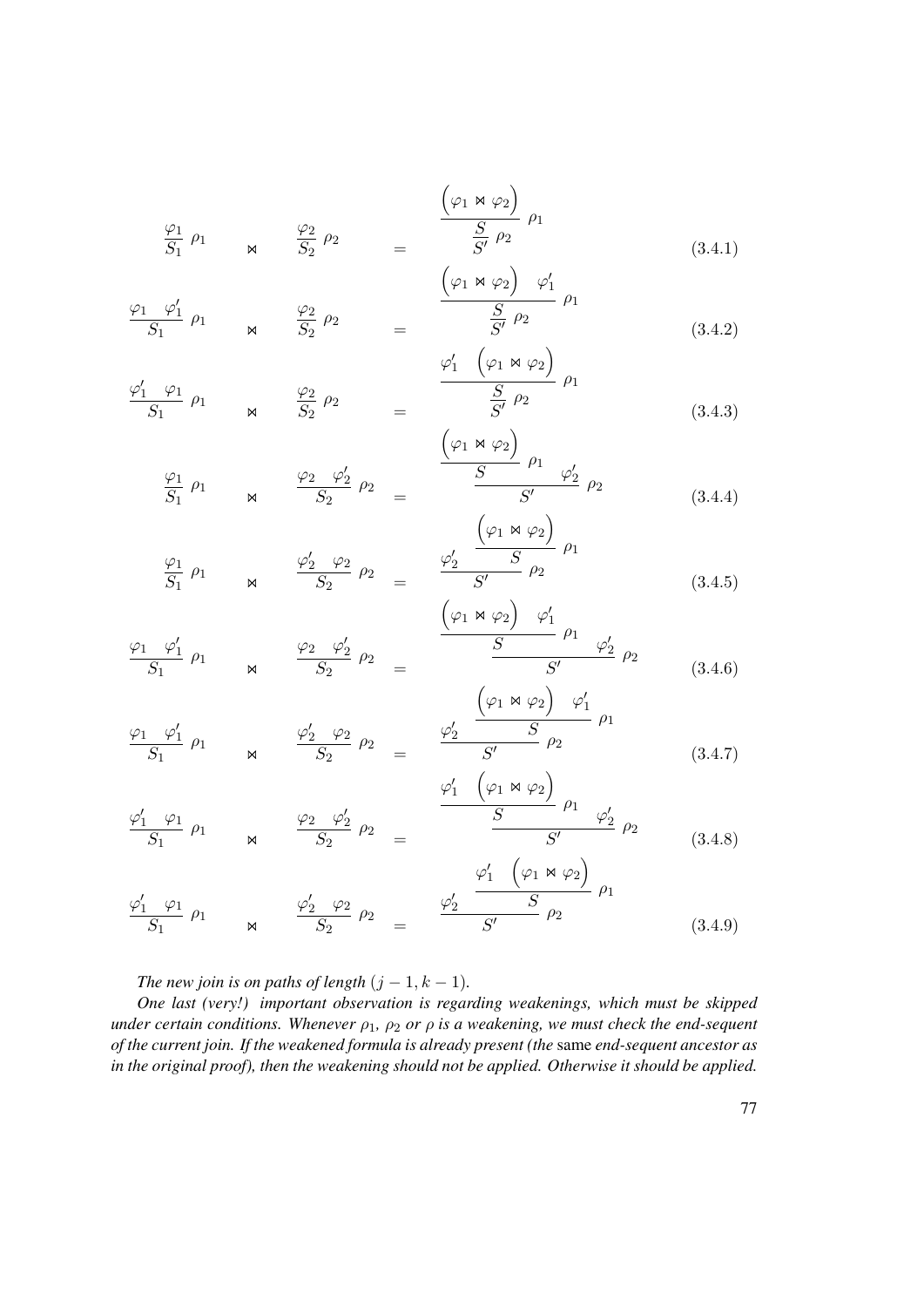We realize the method does not make clear what is the proper inference order application. In some cases it does not matter the order, the only difference is that one final proof will be more redundant then the other. In other cases, the algorithm works with one ordering but not with another. There is some search involved to find out the correct order.

As a side remark, we note that although the definition seems to be constructing the join bottom-up, this is just for induction purposes. In our examples we find it easier to construct them top-down, by first joining the corresponding axioms and taking down from there.

For this method it is worth using o-projections (Definition [13\)](#page-39-0), since this avoids unnecessary weakenings.

#### Example

Before analyzing what happens to the critical inferences during the join, let's show an example of joining in a proof to make this clearer. The proof, admittedly, has no critical rules, but it is a non-trivial case of joining. Let  $\varphi$  be the following proof with 2 cuts. The cuts are colored in green and blue to differentiate the atoms in the clause set.

$$
\frac{\frac{\overline{A \vdash A}}{A \vdash A \lor C} \lor_r \quad \overline{C \vdash A \lor C} \lor_r \quad \overline{B \vdash B} \quad \overline{A \vdash A}}{A \vdash A \lor C \lor_r \quad \overline{C \vdash A \lor C} \lor_r \quad \overline{B \land A \vdash B \land A} \land_r \quad \overline{B \vdash B} \quad \overline{A \vdash A} \land_r}{B \land A \vdash B \land A} \land_r}{\frac{\overline{A \vdash A \lor C} \lor_r \quad \overline{C \vdash A \lor C} \lor_r}{C \vdash A \lor C} \lor_r \quad \overline{A \lor C \vdash A \lor C} \lor_r}{A \lor C \vdash A \lor C \land A \lor C) \rightarrow (B \land A) \vdash B \land A}
$$
\n
$$
\frac{\overline{A \vdash A} \land_r}{B \land A \vdash B \land A} \land_r}{A \lor C \vdash A \lor C} \land_r}{A \lor C \vdash B \land A \lor C \vdash B \land A}
$$
\n
$$
\frac{\overline{A \lor C \vdash A \lor C} \lor_r}{A \lor C \vdash A \lor C} \land_r}{A \lor C \vdash B \land A \lor C \vdash B \land A}
$$

Its clause set is:

$$
CL(\varphi) = \{ \vdash A, C \; ; \; B, A \vdash ; \; A \vdash B \; ; \; C \vdash B \; ; \; C \vdash A \}
$$

The o-projections are:

$$
\pi(F A, C): \qquad \pi(B, A \vdash):
$$
\n
$$
\frac{\overline{A \vdash A} \quad \overline{C \vdash C}}{\overline{A \lor C \vdash A, C}} \vee_l
$$
\n
$$
\frac{\overline{B \vdash B} \quad \overline{A \vdash A}}{\overline{B}, A \vdash B \land A} \wedge_r
$$

$$
\pi(A \vdash B) : \newline \frac{\overline{B \vdash B}}{\overline{A \vdash A} \vee \overline{C}} \vee_r \frac{\overline{B \vdash B}}{\overline{B \land A \vdash B}} \vee_{\begin{array}{c} \wedge_l \\ \wedge \\ \wedge \\ \wedge \\ \wedge \wedge \vee C \end{array}} \forall r, \ \overline{B \land A \vdash B} \leftrightarrow_l
$$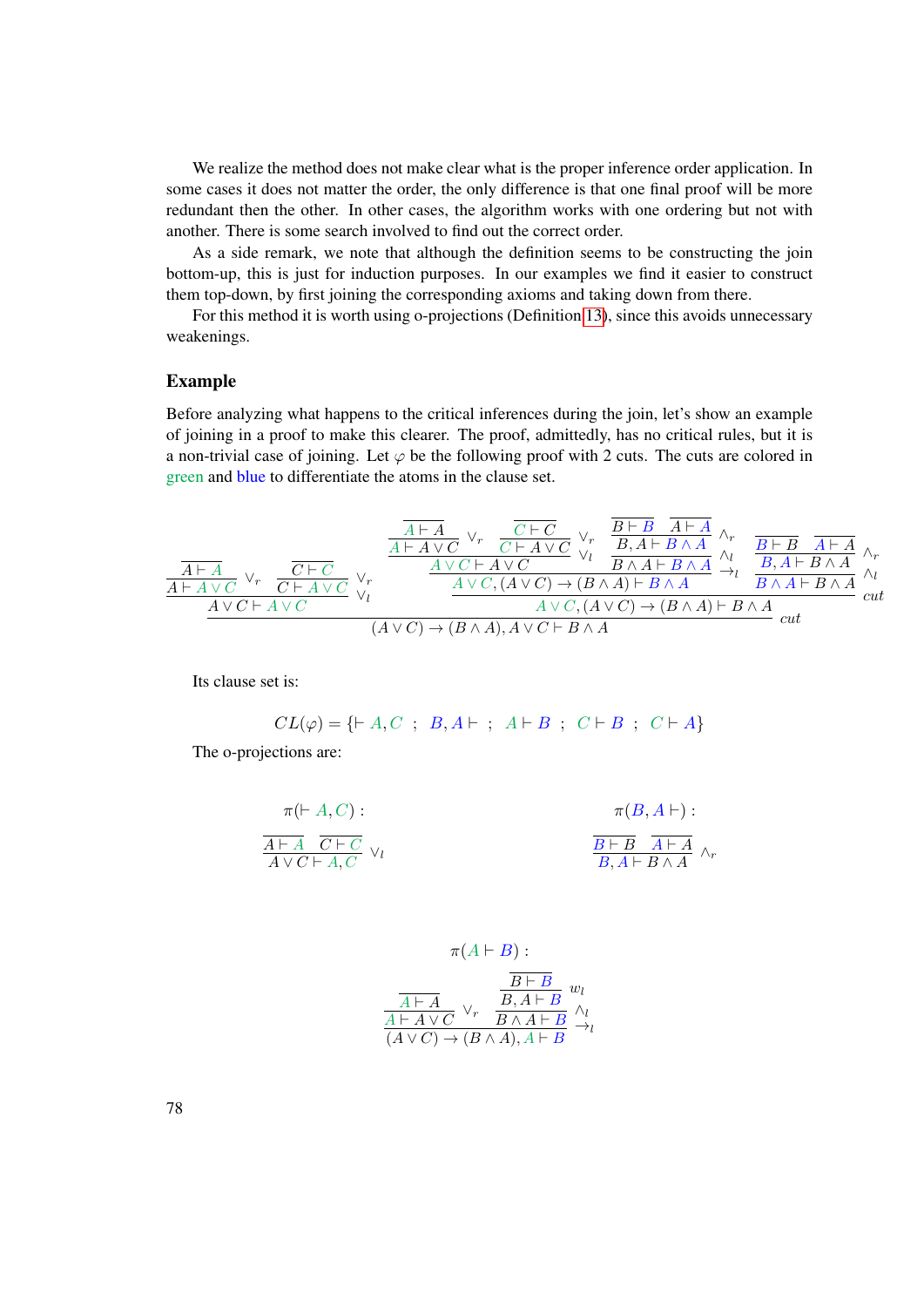$$
\pi(C \vdash B) : \pi(C \vdash A) : \n\frac{\overline{B \vdash B}}{\overline{C \vdash A \lor C}} \vee_r \frac{\overline{B} \vdash B}{\overline{B} \land A \vdash B} w_l \wedge_l \frac{\overline{C \vdash C}}{\overline{C \vdash A \lor C} \lor_r \frac{\overline{B} \land A \vdash A}{\overline{B} \land A \vdash A} w_l}{\overline{C \vdash A \lor C} \lor_r \frac{\overline{B} \land A \vdash A}{\overline{B} \land A \vdash A} \rightarrow_l} \wedge_l
$$
\n
$$
(A \lor C) \rightarrow (B \land A), C \vdash B \rightarrow l
$$

Suppose we want to use the following resolution refutation to guide the joins<sup>[1](#page-94-0)</sup>:

` A, C C ` A C ` A A ` B C ` B <sup>R</sup> B, <sup>A</sup> ` C, A ` R C, C ` R C ` cl ` A R ` A, C C ` A A ` B C ` B R ` A, B <sup>R</sup> <sup>A</sup> ` <sup>B</sup> ` B, B R ` B cr B, A ` A ` R ` R

This means that we need to join projections  $\pi(C \vdash A)$  with  $\pi(A \vdash B)$ , via atom A. The result is:

$$
\frac{\frac{B \vdash B}{C \vdash C} \vee_r \quad \frac{B \vdash B}{B \land A \vdash B} w_l}{(A \lor C) \to (B \land A), C \vdash B} \stackrel{\wedge_l}{\to_l}
$$

Note that the branches with A, which were actually being joined, disappeared. This corresponds to case  $(3.1.5)$ .

This resulting derivation has to be joined with  $\pi(B, A \vdash)$  via atom B. There is some liberty for choosing which inference is applied first, we show here two possible results of this join:

$$
\frac{\frac{\overline{B\vdash B}}{C\vdash A\vee C}\vee_{r} \quad \frac{\overline{B\vdash B}}{B\land A\vdash B}\vee_{l}}{\frac{(\overline{A}\vee C)\rightarrow(B\land A),C\vdash B}\wedge_{l}}{\frac{(\overline{A}\vee C)\rightarrow(B\land A),C\vdash B}\wedge_{l}}\wedge_{r} \qquad \frac{\overline{C\vdash C}}{A\vdash A}\wedge_{r} \qquad \frac{\overline{C\vdash C}}{C\vdash A\vee C}\vee_{r} \quad \frac{\overline{B},A\land B\land A}{B\land A,A\vdash B\land A}\vee_{l}}{\frac{\overline{C\vdash A}\vee C}\wedge_{r}\wedge_{r}}\wedge_{\frac{\overline{B}\land A,A\vdash B\land A}{B\land A,A\vdash B\land A}\wedge_{l}}\wedge_{l}}\wedge_{l}
$$

Our analysis indicates that using the right derivation is better in our case, since it duplicates less branches in the proof. The difference is mainly on the order of application of  $\rightarrow_l$  and  $\wedge_r$ ,

<span id="page-94-0"></span><sup>&</sup>lt;sup>1</sup>This is complicated on purpose.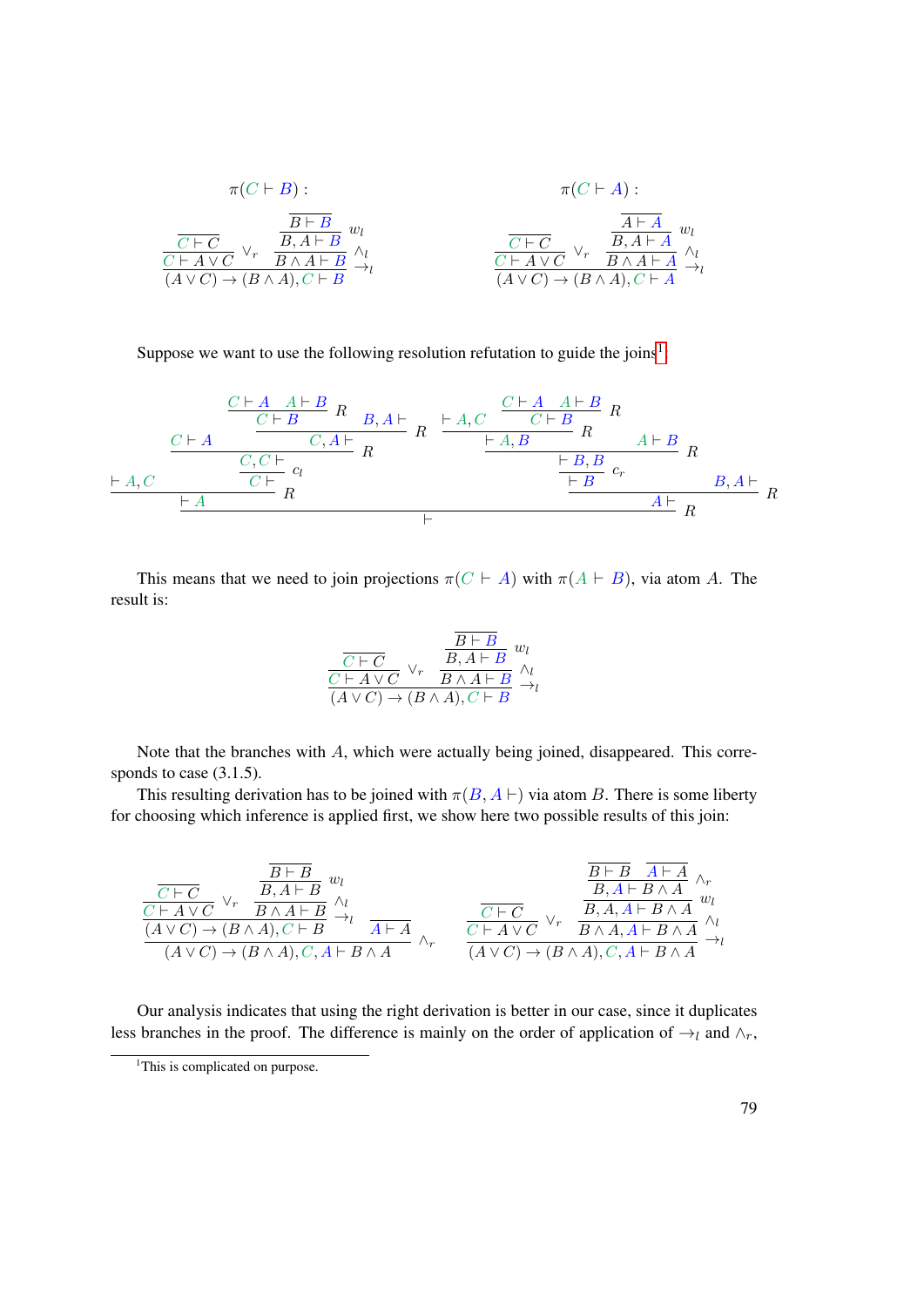the two binary rules. Observe also that  $w_l$  still needs to be applied in this case, because the A occurring in the sequent is a cut ancestor.

We choose then the right derivation and join it with  $\pi(C \vdash A)$  via A, resulting in:

$$
\frac{\overline{B \vdash B} \quad \overline{A \vdash A}}{\frac{C \vdash C}{(A \lor C)} \lor_r \quad B \land A \vdash B \land A} \land_r}{\frac{B \land A \vdash B \land A}{(A \lor C) \to (B \land A), C \vdash B \land A} \to_l}
$$

Interesting things happened in this step. First of all, the  $w_l$  was skipped, since A was available as the correct end-sequent ancestor. Second of all, there is only one occurrence of  $C$  in the end-sequent of this derivation. If you look carefully at the resolution refutation that is guiding us, you will see that there are two  $C$ 's, but this is not the result of the join, since one of the branches from which one  $C$  came from was not used. In general, we can say that the induced clause resulting from a join subsumes the resolvent of the two original clauses. We will soon explain about this subsumption property. Before that, let's finish the joins for this proof, it's a good learning exercise.

Next step is to join the last derivation with  $\pi$ ( $\vdash A, C$ ). We will refer to the result as  $\varphi_{\vdash A}$ :

| $\frac{\overline{A \vdash A} \quad \overline{C \vdash C} \quad \vee_l}{A \vee C \vdash A, C} \vee_l$<br>$\overline{A \vee C \vdash A, A \vee C}$ | $\frac{B\vdash B\quad A\vdash A}{B,A\vdash B\land A}\,\underset{\land_I}{\land_F}\,\,\\ \overline{B\land A\vdash B\land A}\,\underset{\tiny\land\,I}\,\,\\ \land\,$ |  |
|--------------------------------------------------------------------------------------------------------------------------------------------------|---------------------------------------------------------------------------------------------------------------------------------------------------------------------|--|
| $A \vee C$ , $(A \vee C) \rightarrow (B \wedge \overline{A}) \vdash B \wedge A, \overline{A}$                                                    |                                                                                                                                                                     |  |

Now let's deal with the other branch of the resolution refutation. First we join  $\pi(C \vdash A)$ with  $\pi(A \vdash B)$  via A:

$$
\frac{\overline{C \vdash C}}{\overline{C \vdash A \lor C}} \vee_r \frac{\overline{B} \vdash B}{\overline{B} \land A \vdash B} w_l
$$
  
\n
$$
\overline{(A \lor C) \rightarrow (B \land A), C \vdash B} \overset{\wedge_l}{\rightarrow_l}
$$

This is again case (3.1.5), in which the joining branch itself is discarded. We now join this with  $\pi$ ( $\vdash$  A, C) via C:

$$
\frac{\overline{C \vdash C}}{A \lor C \vdash A \land C} \lor_{V} \frac{\overline{B \vdash B}}{\lor_{V} \lor B \land A \vdash B} w_l
$$
\n
$$
\frac{A \lor C \vdash A, A \lor C}{A \lor C, (A \lor C) \to (B \land A) \vdash A, B} \land_{V}
$$

When joining these branches one curious thing happens. At first it seems arbitrary if we apply  $\vee_l$  before  $\vee_r$  or the other way around on the left branch, but once we get to the next join we can only continue if we apply  $\vee_r$  before (above)  $\vee_l$ . If the wrong order is used, there will be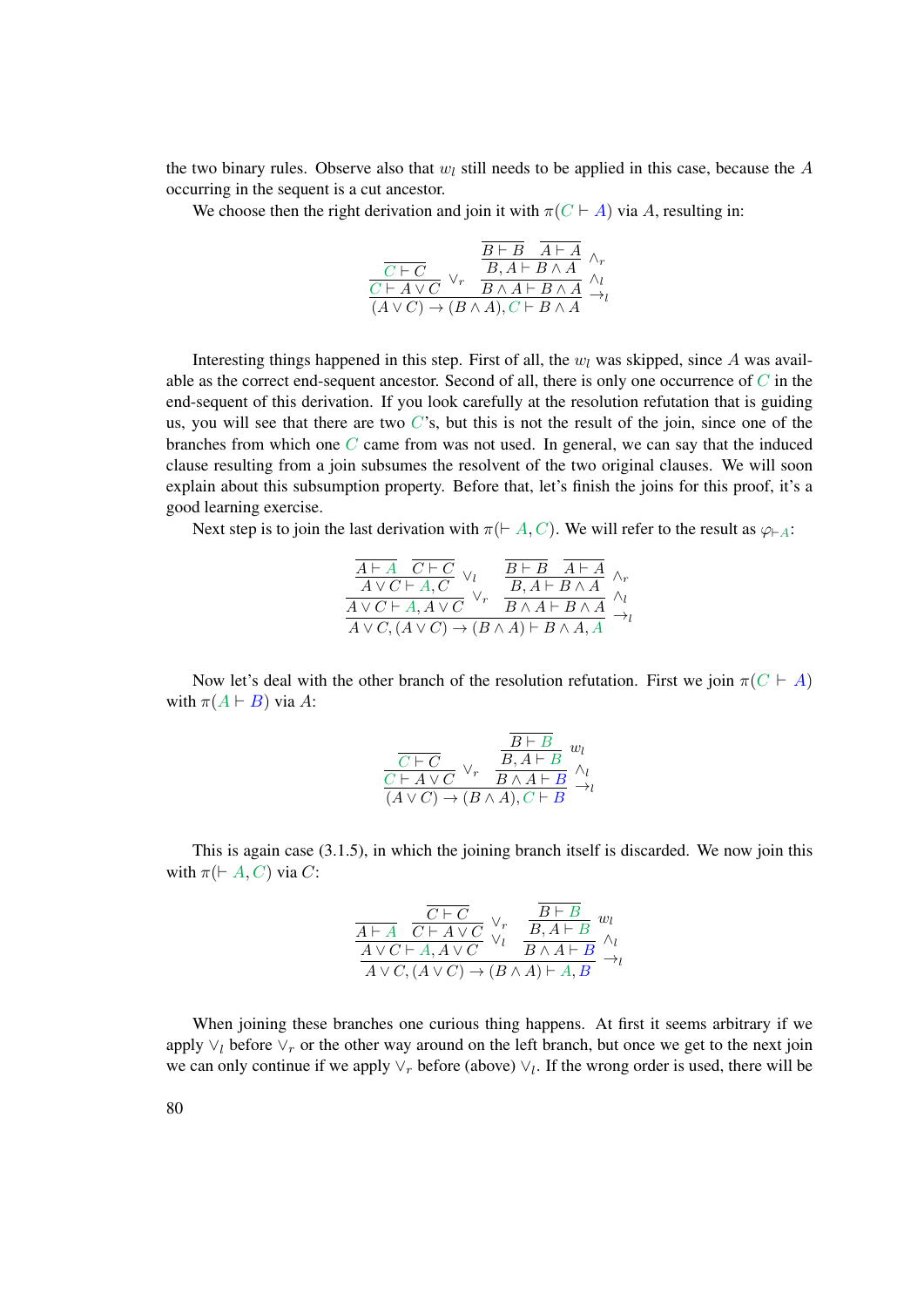one extra atom in the derivation. Don't believe me? Ok, here we go. Imagine that, top-down, the rules in the A branch of the derivation above are  $\{\vee_l, \vee_r, \to_l\}$ . The next step is to join this branch with  $\pi(A \vdash B)$ . The first rule in the projection branch is  $\vee_r$ , which has a match in the current derivation. So we need to apply  $\vee_l$  first (top-down) to get to the matching inference, which results in the following derivation:

$$
\frac{\overline{A \vdash A} \quad \overline{C \vdash C} \quad \vee_l}{A \lor C \vdash A, C} \lor_l
$$
  

$$
\overline{A \lor C \vdash A, A \lor C} \lor_r
$$

See the extra A there? We need to be careful with that.

So let's say we use the correct order, the join can be performed with no problems, and the same effect of non-duplication occurs as before. Although the resolvent of this resolution has two  $B$ 's, the joined derivation has only one. As a plus, we don't have to worry about this contraction. We will skip this step and show already the join with  $\pi(B, A)$ , which we call  $\varphi_{A\vdash}$ :

$$
\frac{\frac{\overline{B \vdash B} \quad \overline{A \vdash A}}{\overline{A \vdash A \vee C}} \vee_r \quad \overline{C \vdash C}}{\overline{A \vdash A \vee C \vdash A \vee C}} \vee_l \quad \frac{\overline{B \vdash B} \quad \overline{A \vdash A}}{\overline{B, A, A \vdash B \wedge A}} \vee_l
$$
\n
$$
\xrightarrow{A \vee C \vdash A \vee C} \vee_l \quad \overline{B \wedge A, A \vdash B \wedge A} \wedge_l
$$
\n
$$
\xrightarrow{A \vee C, (A \vee C) \to (B \wedge A), A \vdash B \wedge A} \xrightarrow{\wedge_l}
$$

Final step! We must join  $\varphi_{A}$  with  $\varphi_{A}$  via A, of course. We will start by applying  $\wedge_r$ :

$$
\frac{\overline{B \vdash B} \quad \overline{A \vdash A}}{B, A \vdash B \land A} \land_r
$$

Now there is a weakening of  $A$  on the left. Do we need this? There is an  $A$  already there, but we *do* need the weakening. If you observe, the A which is present is an ancestor of  $A \vee C$ , so *not* the same weakened A. But alas! We don't need this branch after all. This is case (3.1.4), in which the joined branch is discarded. Well, it was a good example for the weakening anyway. The final proof is then:

$$
\frac{\overline{A \vdash A} \quad \vee_r \quad \overline{C \vdash C} \quad \vee_l \quad \overline{B \vdash B \quad A \vdash A} \quad \wedge_r}{\frac{A \vdash A \lor C \vdash A \lor C} \quad \vee_l \quad \overline{B \land A \vdash B \land A} \quad \wedge_l}{\frac{A \lor C \vdash A \lor C}{A \lor C, (A \lor C) \to (B \land A) \vdash B \land A} \quad \to_l}
$$

#### Subsumption

Now let's discuss the subsumption property. You might have noticed that, when doing the join operation, some branches of the proof can disappear. These branches might contain some atomic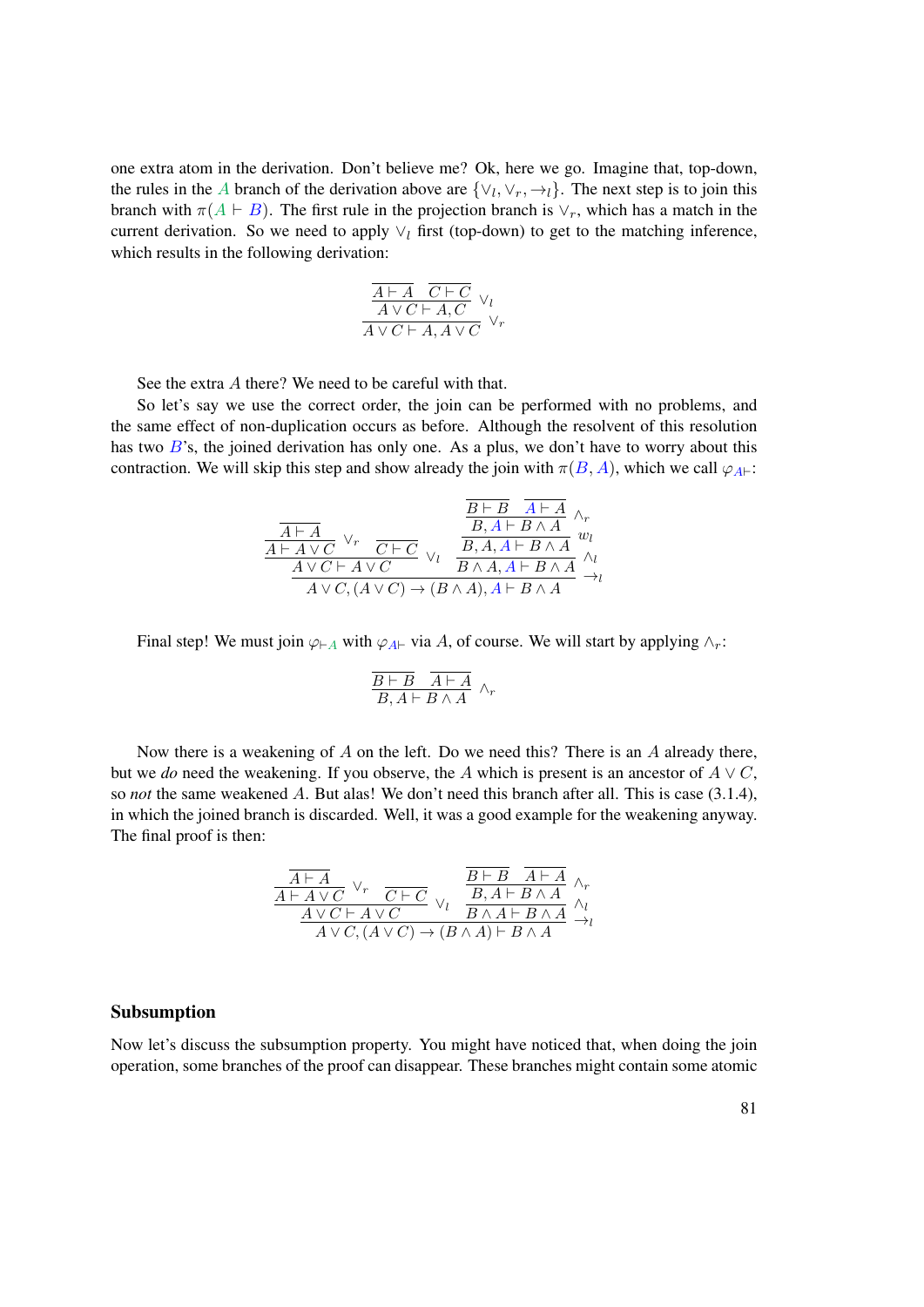cut ancestor, which are not necessarily the one on which the join is guided. Can we spare these atoms? Turns out we can, because the new clause subsumes the original one.

**Definition 33** (Subsumption). A clause  $C_1$  subsumes a clause  $C_2$ , written  $C_1 \le C_2$ , if there *exists a substitution*  $\sigma$  *such that the literals in*  $C_1\sigma$  *are a subset of the literals in*  $C_2$ *.* 

In the case of joining, there is no need for a substitution  $\sigma$ .

**Theorem 15.** Let  $C_1$  and  $C_2$  be two clauses resolved in the resolution refutation via an atom A and  $C_r$  its resolvent. Let  $\varphi$  be  $\pi(C_1) \bowtie_A \pi(C_2)$  and  $C_i$  be the clause composed of the cut *ancestors in*  $\varphi$ *'s end-sequent. Then*  $C_i \leq C_r$ .

*Proof.* From the definition of projections, we know that every literal occurring in  $C_r$  is in an axiom of  $\pi(C_1)$  or  $\pi(C_2)$ . When these projections are joined, as in Definition [32,](#page-89-0) some axioms might not be used anymore simply because a branch of the projection was not used. Therefore, the literals appearing in  $C_i$  will be only a subset of those appearing in  $C_r$ .  $\Box$ 

Because of the subsumption principle [\[23\]](#page-183-0), we know that if  $C' \leq C$ , then C can be replaced by  $C'$  in a resolution refutation. Therefore the simpler clauses obtained by joining can still be used in a new (and possibly simpler) resolution refutation that will guide future joins.

#### **Quantifiers**

One (more) thing we need to be careful about when joining derivations is with quantifier rules. Since we are working with skolemized proofs, there will be no strong quantifiers, which means that we don't need to worry about eigenvariable violations. But we do need to worry when matching inferences are quantifier inferences. If they use the same term in the substitution, we can apply one quantifier with no problem. What if they use different terms?

Suppose two weak quantifiers are matching inferences. This means that they are occurrence of the same inference in the input proof. In the original proof, this quantifier might have been instantiated with a term  $t$  which has an eigenvariable from a strong quantifier applied to a cutancestor or not.

If  $t$  does not contain an eigenvariable, then its occurrence in every projections will be the same, and the rules can be merged in one.

If, on the other hand,  $t$  does contain an eigenvariable, then this might have been instantiated to different terms, resulting from the unifications during resolution refutation. In this case, the week quantifier inference needs to be applied twice and the main formula contracted. Observe that this does not pose a problem for LJ' because week quantifier inferences do not have structural restrictions.

#### Critical inferences

But will this join always result in an intuitionistic proof? Suppose  $\rho$  is a violated instance of a critical inference in a projection. Eventually the branch to which  $\rho$  belongs will be joined (if not, then it's not used in the final proof and we don't care about this inference anyway. This could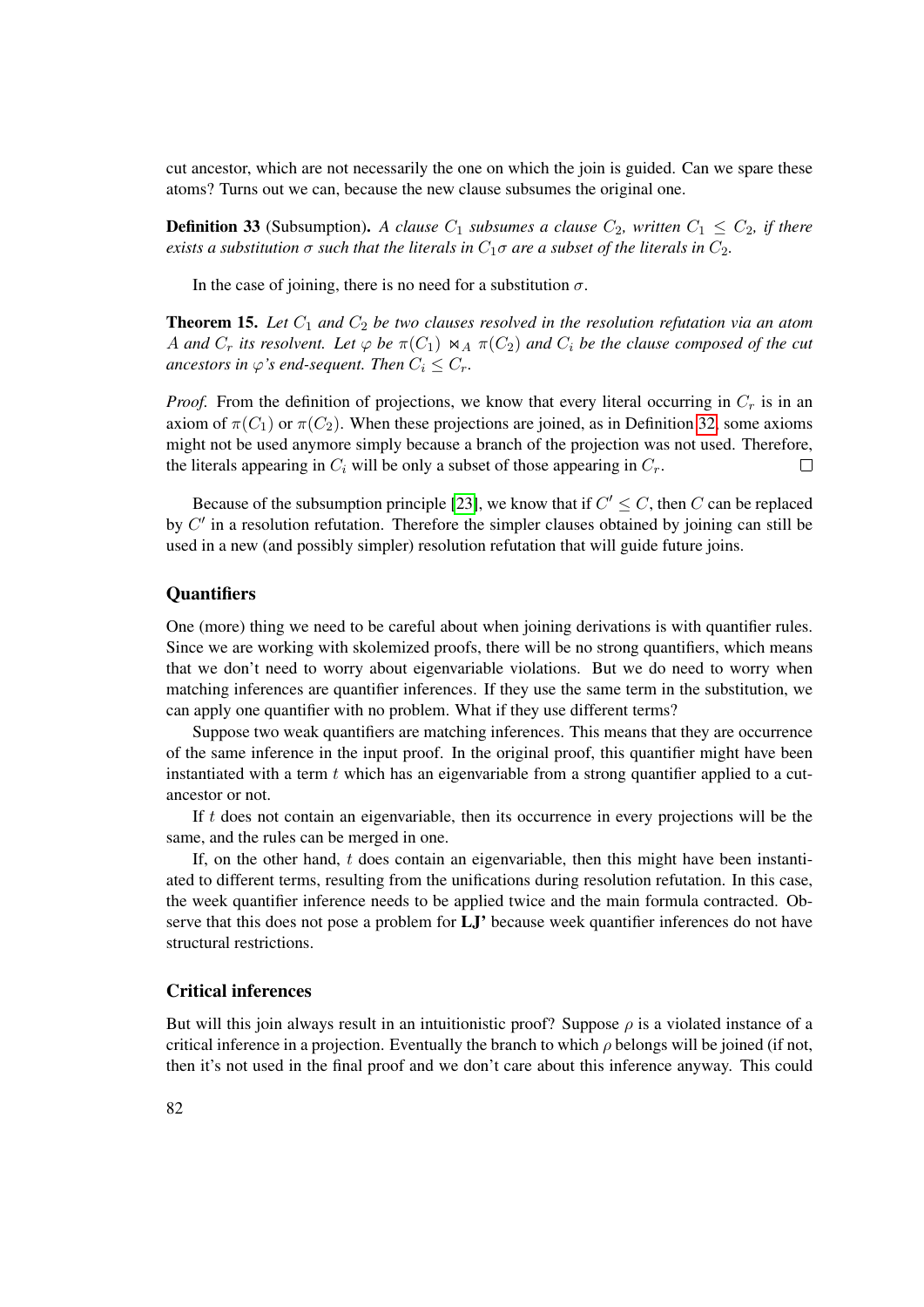happen if there was some subsumed clause, for example.). During joining, a few things might occur:

- The branch where  $\rho$  is might disappear. In this case we don't have to worry about anything, since the violated inference will vanish completely.
- $\rho$  has a matching inference, say  $\rho'$ , on the other branch. Suppose  $\rho$  is violated by n atoms and  $\rho'$  is violated by  $n'$  atoms. The join operation is for sure in an atom A that violated both  $\rho$  and  $\rho'$ . The new  $\rho^*$  inference, in the result of the join, will be violated by  $n + n' - 2$ , worst case scenario. Considering that, after all the joins, these violating atoms will no longer occur, our intuition tells us that there will be no more violations.
- $\rho$  has no matching inference. In this case, it might be crucial the order in which  $\rho$  is applied. As we've seen on the previous example, the ordering might determine whether some matching inference will occur or not on the next join, and for critical rules it is very important that matching inferences are found. On the other hand,  $\rho$  needs to be applied anyway. Of course the violating atom  $A$  will no longer occur, but we need (can we?) to make sure that there are no other formulas on the right side (ancestors of end-sequent). Again in this case the order of rule applications plays a major role.

In fact, in the general case we cannot always fix the critical inferences. If we take the propositional proof from Chapter [5,](#page-50-0) we see that, no matter how the join is performed, the final proof is still classical. On the next chapter we try to work around this.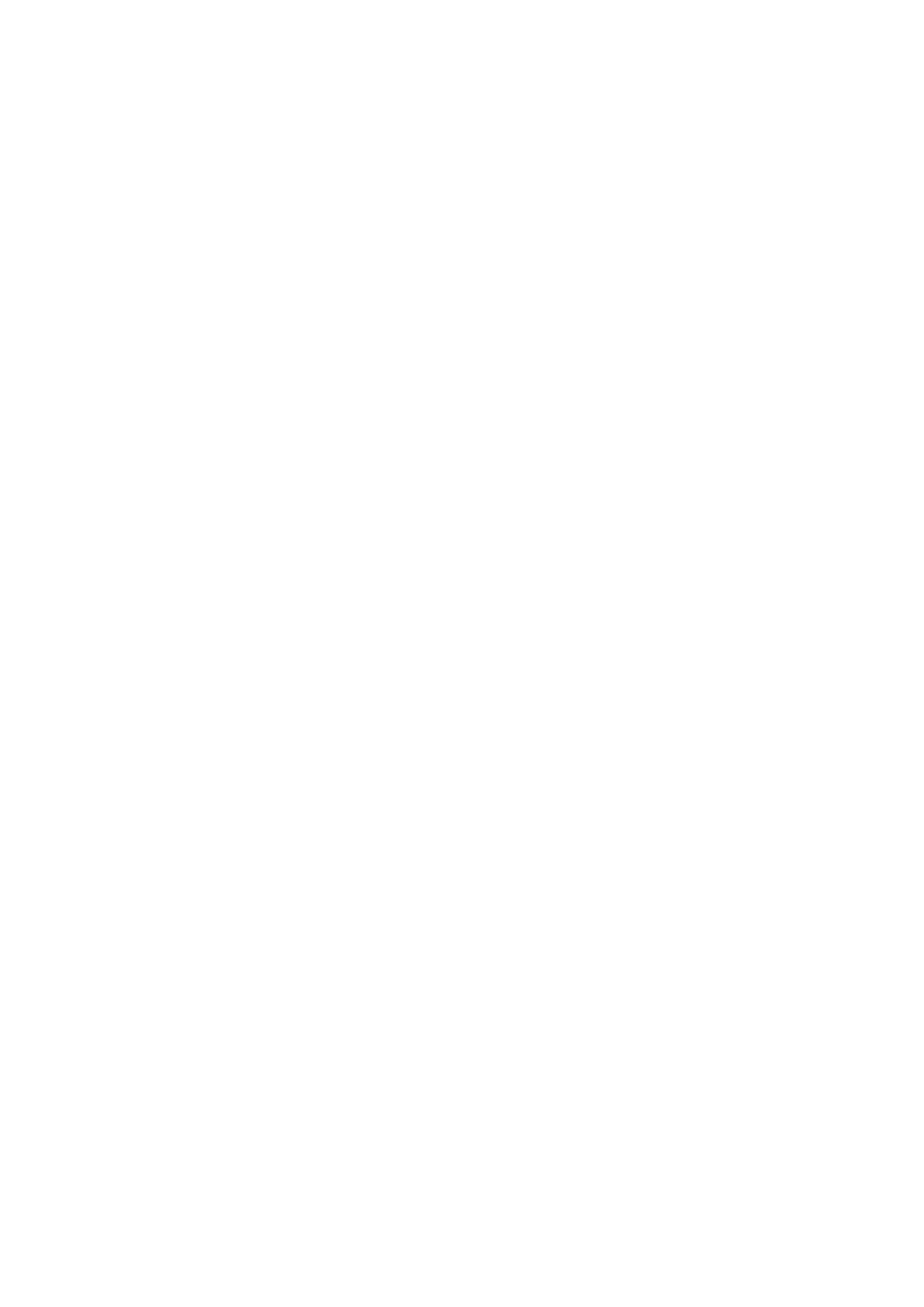# CHAPTER  $10$

### Indexing CERES

Remember I said, a long time ago, in Chapter [5,](#page-50-0) that ignoring the tautologies from the clause set was important? Well, for intuitionistic logic, *not* ignoring them is what is important. It turns out we will need to use all the clauses for a resolution refutation if we want to transform the final ACNF into an intuitionistic proof.

#### 10.1 Indexing

In his thesis [\[28\]](#page-184-0), Bruno Woltzenlogel Paleo discussed resolution refinements that would reduce the distance between the normal forms generated by the CERES method and the normal forms generated by reductive cut-elimination methods. By restricting the way resolutions are constructed, he argued, CERES would involve less proof search and be closer to a "genuine" proof-transformation. His examples show that, already in classical logic, there are normal forms generated by CERES which cannot be generated by reductive cut-elimination. The refinements aim to bring these normal forms together.

In intuitionistic logic the situation is even more serious. Observe that the ACNF generated by CERES has the characteristic that all cuts and possibly some contractions occur below all logical inferences. Now, intuitionistic proofs with atomic cuts cannot always be transformed into such format. Since there is less liberty on the order of inferences, it is not always the case that the cuts can be permuted down all logical inferences. This is a first indication that the ACNF will eventually turn out classical.

Since we know reductive cut-elimination is possible in the intuitionistic calculi LJ and LJ', we will use one of the resolution refinements defined in Bruno's<sup>[1](#page-100-0)</sup> thesis [\[28\]](#page-184-0) in hope that this will generate ACNF's which can be enventually transformed into intuitionistic proofs.

The refinement we will use is called "atomic cut-linkage" ( [\[28\]](#page-184-0), page 154, definition 6.2.3). Its main idea is to restrict the resolution refutation in a way that the pairs of resolved atoms are exactly those atoms which would be cut had a reductive cut-elimination method been used. To

<span id="page-100-0"></span><sup>&</sup>lt;sup>1</sup>In Brazil, we usually refer to people on a first-name basis. I and Bruno are both Brazilians.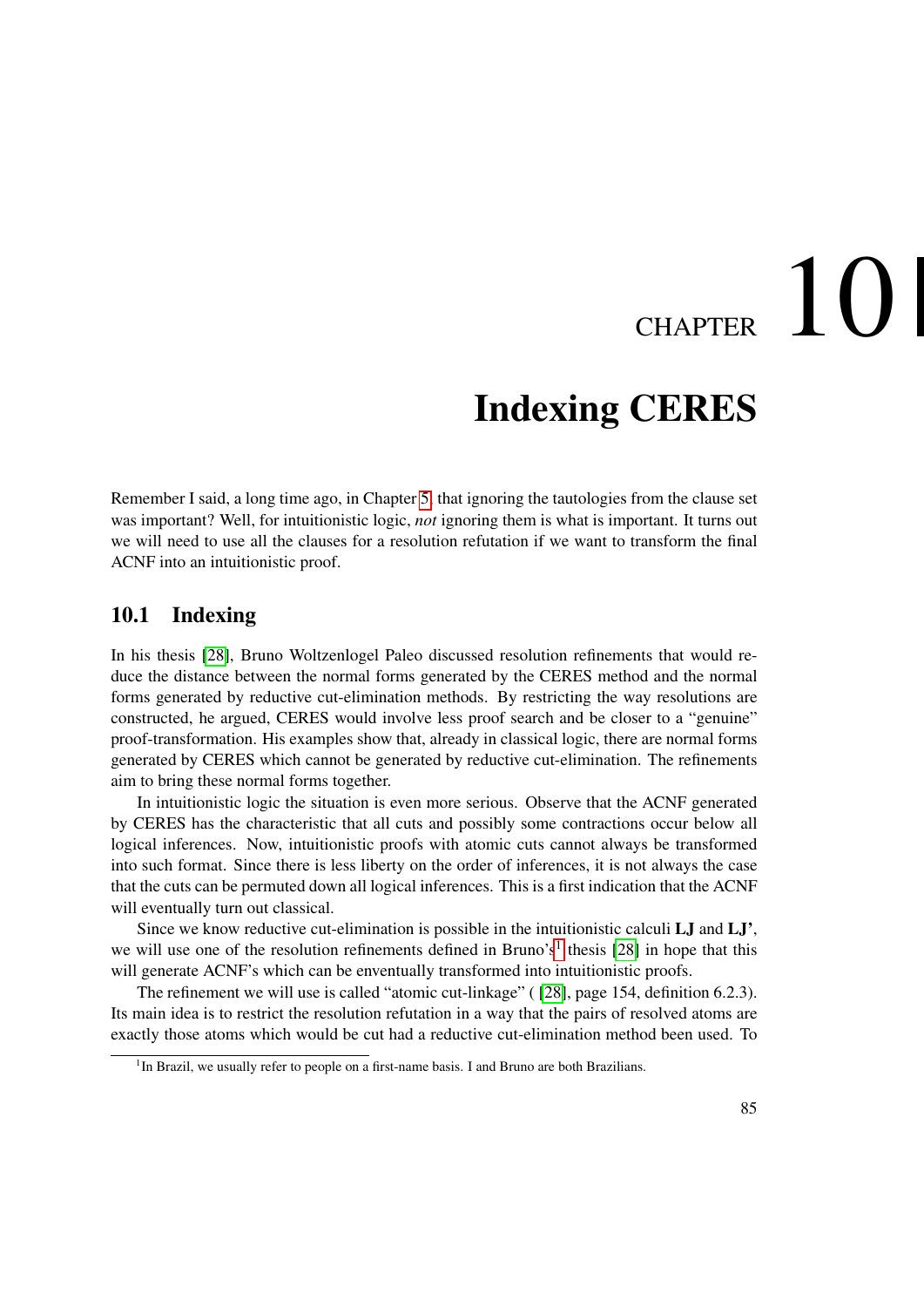enforce this, we will use indices for atoms occuring in cut-ancestors and make sure that only atoms with the same index are resolved in the resolution refutation. First of all, we define how to index these atoms in the input proof.

**Definition 34** (Atom indexing). Let  $\varphi$  be a proof with cuts and F the auxiliary formula of a *cut inference. For each atomic sub-formula of* F *we assign an index* i *different from the indices used in all other cuts of* ϕ*. It is important to note that the atomic sub-formulas of two auxiliary formulas of the same cut, on both premises, will have* the same *index.*

In the proof below, the atom indexing is represented by superscripts on the green atoms, which are the cut ancestors.

$$
\frac{\frac{\overline{P} \vdash P^2}{\neg P^2, P \vdash} \neg_l}{\frac{\overline{P} \vdash P^1}{\neg P \vdash P^1} \neg_l} \neg_r}{\frac{\frac{\overline{P} \vdash P^1}{\neg P^2, \neg P \vdash} \neg_l}{\neg P \vdash \neg P^2} \neg_r} \frac{\frac{\overline{P^2} \vdash P}{\neg P^2, \neg P \vdash} \neg_l}{\neg P^2, \neg P \vdash P} w_l}{\frac{\overline{P^2} \vdash P^1 \vee \neg P^2}{\neg P \vdash \neg P^2} \vee_r} \frac{\frac{\overline{P^2} \vdash \neg P}{\neg P^2, \neg P \vdash P} w_l}{\neg P^2, \neg P \vdash P} w_l}{\frac{\overline{P^2} \vdash \neg P \vdash P}{\neg P \vdash \neg P \vdash P} w_l}{\frac{\overline{P^2} \vdash \neg P \vdash P}{\neg P \vdash \neg P \vdash P} \vee_l} \rightarrow_r \frac{\overline{P^1} \vdash \neg P \vdash P}{\overline{P^1} \vdash \neg P \vdash P} w_l}{\frac{\overline{P^1} \vee \neg P \vdash P}{\neg P \vdash \neg P \vdash P} \vee_l} \rightarrow_r
$$

Given the indexing, we define a resolution refinement that will take these indices into account and only allows atoms with the same index to be resolved, which we will call *indexed resolution*. Observe that, if we perform reductive cut-elimination until having only atomic cuts in a proof, these will be cuts exactly on atoms with the same index. The completeness of this resolution refinement then comes for free.

Note, though, that the completeness is only possible because we have clause sets coming from a proof with cuts. It makes no sense to consider the refinement in a general setting of resolution.

If we now consider the indices as part of the language (part of the atomic predicate, for example), we can use the same resolution calculus to find a refutation of the clause set, and the condition that only atoms with the same index are resolved will be fulfilled. The clause set of our example proof, thus, is the following:

$$
CL = \{P^2 \vdash P^1 ; P^1 \vdash ; \vdash P^2\}
$$

Now, if you remember correctly, had we not used indices, the clause  $P^2 \vdash P^1$  would not be part of the clause set, since it would be a tautology. But now it needs to be considered. Even more so because, had we only  $P^1$   $\vdash$  and  $\vdash P^2$ , the clause set would not be refutable. In the new language,  $P^1 \neq P^2$ . We get then a different resolution refutation:

$$
\frac{P^2 + P^1 \quad P^1 \vdash P}{\vdash} R
$$
\n
$$
\frac{P^2 + P^1 \quad P^2 \vdash}{\vdash} R
$$

86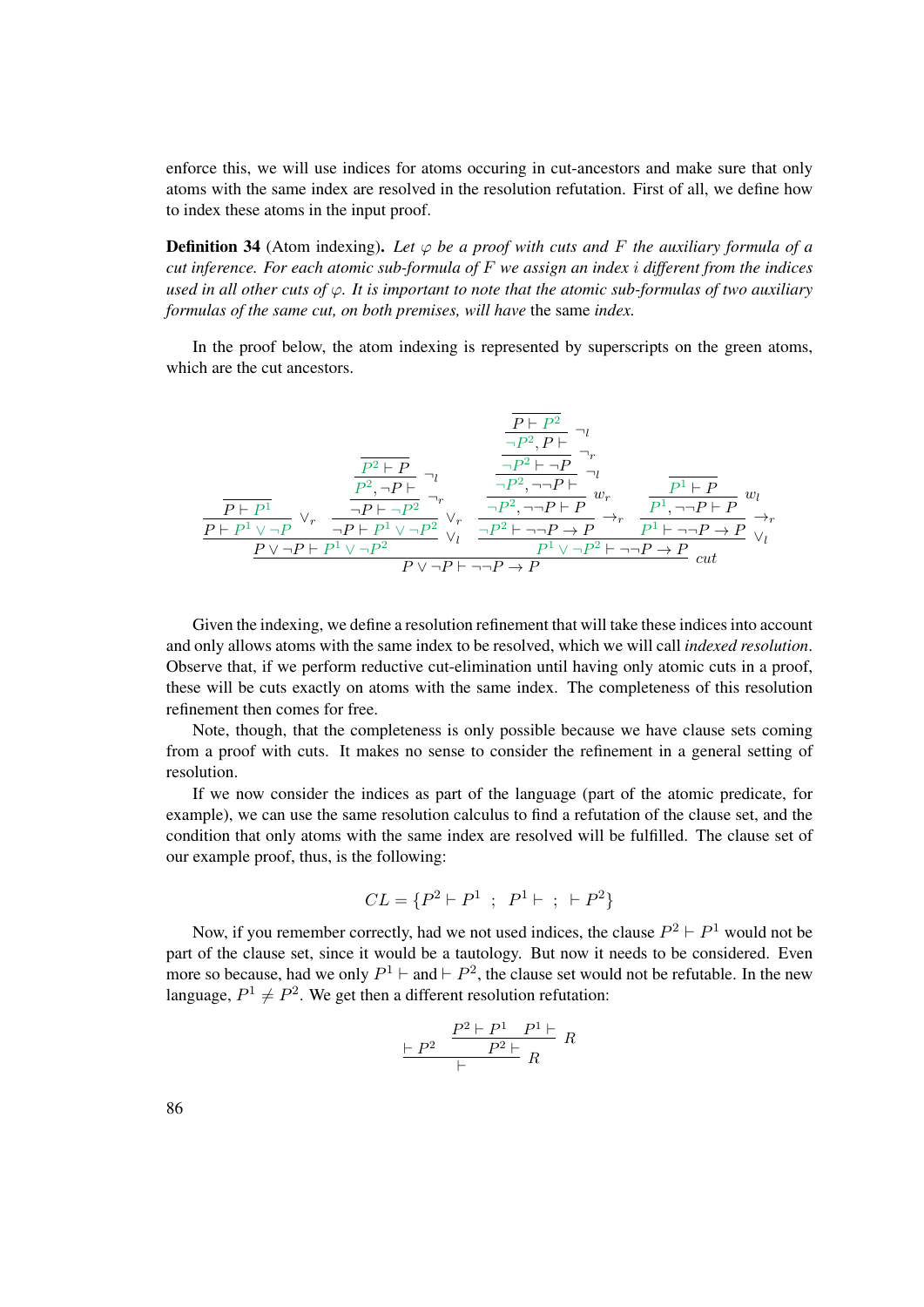And we need to compute the o-projections of the three clauses:

$$
\pi(\vdash P^2)
$$
\n
$$
\frac{\overline{P \vdash P^2}}{\frac{\vdash P^2, \neg P}{\neg \neg P \vdash P^2}} \neg_r^{\uparrow}
$$
\n
$$
\frac{\overline{P^1 \vdash P}}{\neg \neg P \vdash P^2} \neg_l^{\uparrow}
$$
\n
$$
\frac{\overline{P^1 \vdash P}}{\overline{P^1}, \neg \neg P \vdash P} w_l^{\uparrow}
$$
\n
$$
\frac{\overline{P^1 \vdash P}}{\overline{P^1 \vdash \neg P \vdash P}} \rightarrow_r^{\uparrow}
$$
\n
$$
\overline{P^1 \vdash \neg P \vdash P} \rightarrow_r^{\uparrow}
$$

$$
\pi(P^2 \vdash P^1)
$$
\n
$$
\frac{\frac{P^2 \vdash P}{\neg P, P^2 \vdash} \neg_r}{\frac{P \vdash P^1}{\neg P, P^2 \vdash P^1} w_r}
$$
\n
$$
\frac{P \vdash P^1}{P \lor \neg P, P^2 \vdash P^1} \lor_l
$$

The use of this resolution refinement changes nothing on the projections. They still contain some †-inference. What changes then? Well, with a different resolution refutation, the ACNF changes:

$$
\frac{\frac{\overline{P} \vdash P^2}{\vdash P^2, \neg P} \neg_r^{\dagger}}{\frac{\neg P \vdash P^2}{\neg P \vdash P^2} \neg v} \qquad \frac{\frac{\overline{P^2} \vdash P}{\neg P, P^2 \vdash} \neg_r}{\neg P, P^2 \vdash P} w_r}{\frac{\overline{P^2} \vdash P^2}{\vdash P^2, \neg P \vdash P^2} \psi_r} \qquad \frac{\overline{P^2} \vdash P}{\frac{\overline{P \vdash P^2}}{\neg P, P^2 \vdash P^1} \vee \overline{P^2} \neg P \vdash P} w_l}{\frac{\overline{P \vdash P^2} \vdash P \vdash P}{\neg P \vdash P \vdash P} \neg P, P^2 \vdash P} \vee \frac{\overline{P^1} \vdash P}{\overline{P^1} \vdash \neg P \vdash P} w_l}{\frac{\overline{P \vdash P \vdash P \vdash P}}{\neg P \vdash P} \vee \overline{P^2} \vdash \neg P \vdash P} w_l}{\frac{\overline{P \vee \neg P \vdash P \vdash P} \neg P \vdash P}{\neg P \vdash P} w_l}{\overline{P \vee \neg P \vdash \neg P \vdash P} w_l}
$$

It is still classical though. But observe that this ACNF does not have the undesirable effect of an intuitionistically invalid sequent before the cut.

In order to get an intuitionistic proof, we will not try to fix this ACNF, but join the projections using the method of Chapter [9.](#page-88-0) The resolution refutation that will guide the join will be the indexed one, since using the other simpler refutation will not result in an intuitionistic proof.

The result of joining the projections  $\pi(P^2 \vdash P^1)$  $\pi(P^2 \vdash P^1)$  $\pi(P^2 \vdash P^1)$  and  $\pi(P^1 \vdash)$  is<sup>2</sup> the following:

<span id="page-102-0"></span> $2$ This is just one possible result for the joining.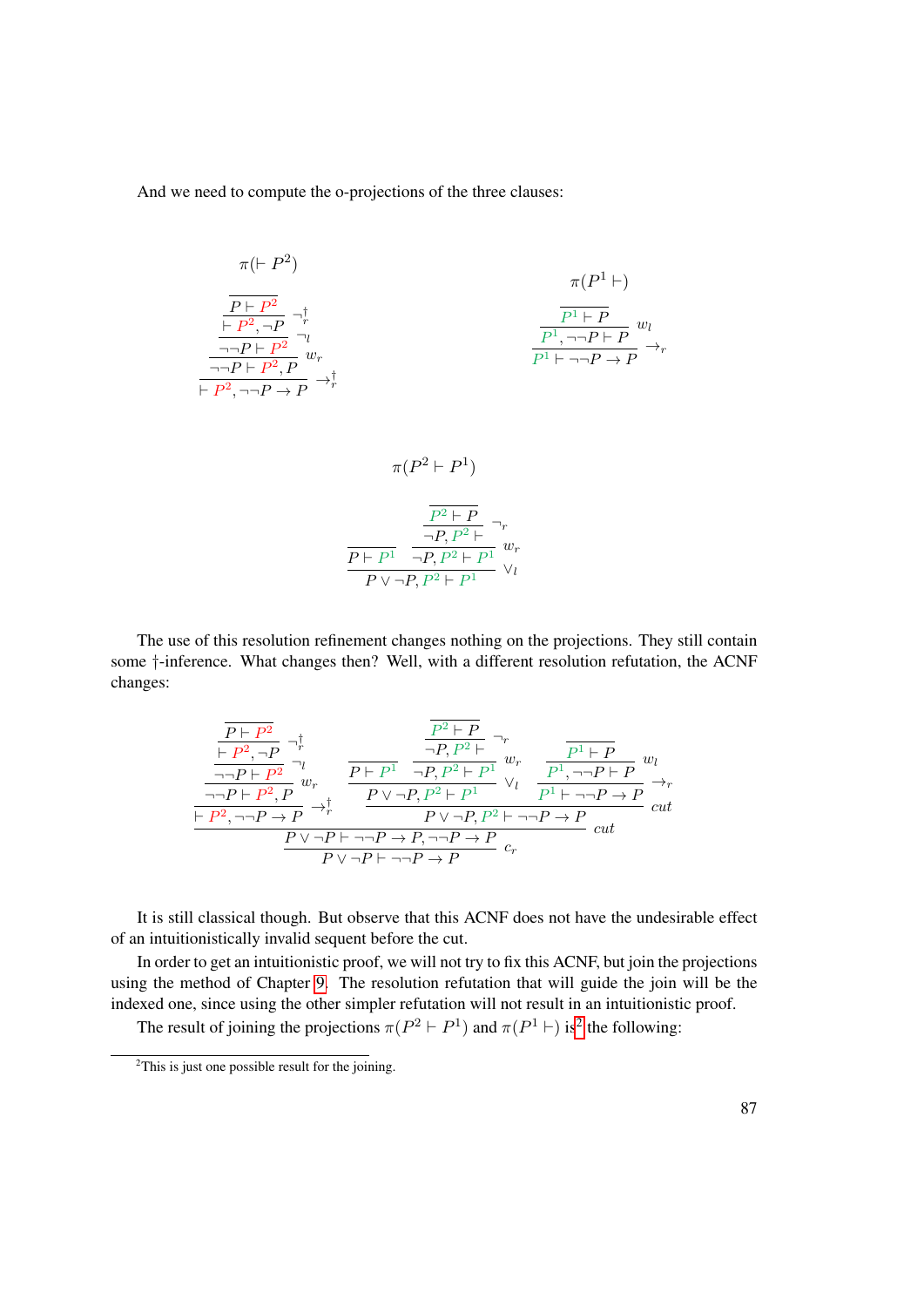$$
\frac{\frac{\overline{P^2 \vdash P}}{\neg P, P^2 \vdash} \neg_r}{\frac{\overline{P \vdash P}}{\neg P, P^2 \vdash P} w_r}
$$
\n
$$
\frac{\overline{P \lor \neg P, P^2 \vdash P}}{\frac{\overline{P \lor \neg P, P^2}, \neg \neg P \vdash P} w_l}{\overline{P \lor \neg P, P^2 \vdash \neg \neg P \rightarrow P} \rightarrow_r}
$$

And by joining this derivation with the projection  $\pi$ ( $\vdash P^2$ ) we get the following intuitionistic proof:

$$
\frac{\frac{\overline{P} \vdash P}{\neg P, P \vdash} \neg_l}{\frac{\neg P \vdash \neg P}{\neg P, \neg \neg P \vdash} \neg_l}
$$
\n
$$
\frac{\overline{P \vdash P} \neg P, \neg \neg P \vdash P} \neg r}{\frac{\overline{P \vdash P} \neg P, \neg \neg P \vdash P} \vee_l}{\frac{\overline{P \vee \neg P, \neg \neg P \vdash P}}{\overline{P \vee \neg P \vdash \neg \neg P \rightarrow P} \rightarrow_P}
$$

#### Predicate Logic

Remember the predicate proof in Chapter [5?](#page-50-0) Using this resolution refinement plus joining also works for it. Let's show that.

The proof with atom indexing is the following:

$$
\frac{\overline{Pf\alpha^2 \vdash Pf\alpha} \quad \overline{\neg P\alpha^1, P\alpha \vdash}}{\overline{Pf\alpha \rightarrow P\alpha, \neg P\alpha^1, Pf\alpha^2 \vdash}} \quad \overline{\neg Pf \rightarrow Pf\alpha} \quad \overline{\neg Pf\alpha \rightarrow P\alpha, \neg P\alpha^1, Pf\alpha^2 \vdash}} \quad \overline{\neg Pf \rightarrow Pf\alpha} \quad \overline{\neg Pf\alpha \rightarrow Pf\alpha} \quad \overline{\neg Pf\alpha \rightarrow Pf\alpha \vdash} \quad \overline{\neg Pf\alpha \rightarrow Pf\alpha \vdash} \quad \overline{\neg Pf\alpha \vdash} \quad \overline{\neg Pf\alpha \vdash} \quad \overline{\neg Pf\alpha \vdash} \quad \overline{\neg Pf\alpha \vdash} \quad \overline{\neg Pf\alpha \vdash} \quad \overline{\neg Pf\alpha \vdash} \quad \overline{\neg Pf\alpha \vdash} \quad \overline{\neg Pf\alpha \vdash} \quad \overline{\neg Pf\alpha \vdash} \quad \overline{\neg Pf\alpha \vdash} \quad \overline{\neg Pf\alpha \vdash} \quad \overline{\neg Pf\alpha \vdash} \quad \overline{\neg Pf\alpha \vdash} \quad \overline{\neg Pf\alpha \vdash} \quad \overline{\neg Pf\alpha \vdash} \quad \overline{\neg Pf\alpha \vdash} \quad \overline{\neg Pf\alpha \vdash} \quad \overline{\neg Pf\alpha \vdash} \quad \overline{\neg Pf\alpha \vdash} \quad \overline{\neg Pf\alpha \vdash} \quad \overline{\neg Pf\alpha \vdash} \quad \overline{\neg Pf\alpha \vdash} \quad \overline{\neg Pf\alpha \vdash} \quad \overline{\neg Pf\alpha \vdash} \quad \overline{\neg Pf\alpha \vdash} \quad \overline{\neg Pf\alpha \vdash} \quad \overline{\neg Pf\alpha \vdash} \quad \overline{\neg Pf\alpha \vdash} \quad \overline{\neg Pf\alpha \vdash} \quad \overline{\neg Pf\alpha \vdash} \quad \overline{\neg Pf\alpha \vdash} \quad \overline{\neg Pf\alpha \vdash} \quad \overline{\neg Pf\alpha \vdash} \quad \overline{\neg Pf\alpha \vdash} \quad \overline{\neg Pf\alpha \vdash} \quad \overline{\neg Pf\alpha \vdash} \quad \overline{\neg Pf\alpha \vdash} \quad \overline{\neg
$$

The clause set with the indices indicated is:

$$
CL = \{Pf\alpha^2 \vdash P\alpha^1 \ ; \ Pt^1 \vdash \ ; \ \vdash Pft^2\}
$$

Observe that, using these indices, the resolution that we had before, i.e.:

$$
\frac{\mid Pft^2 \mid Pft^1 \mid}{\mid Fft^1 \mid} \frac{t \leftarrow ft}{R}
$$

88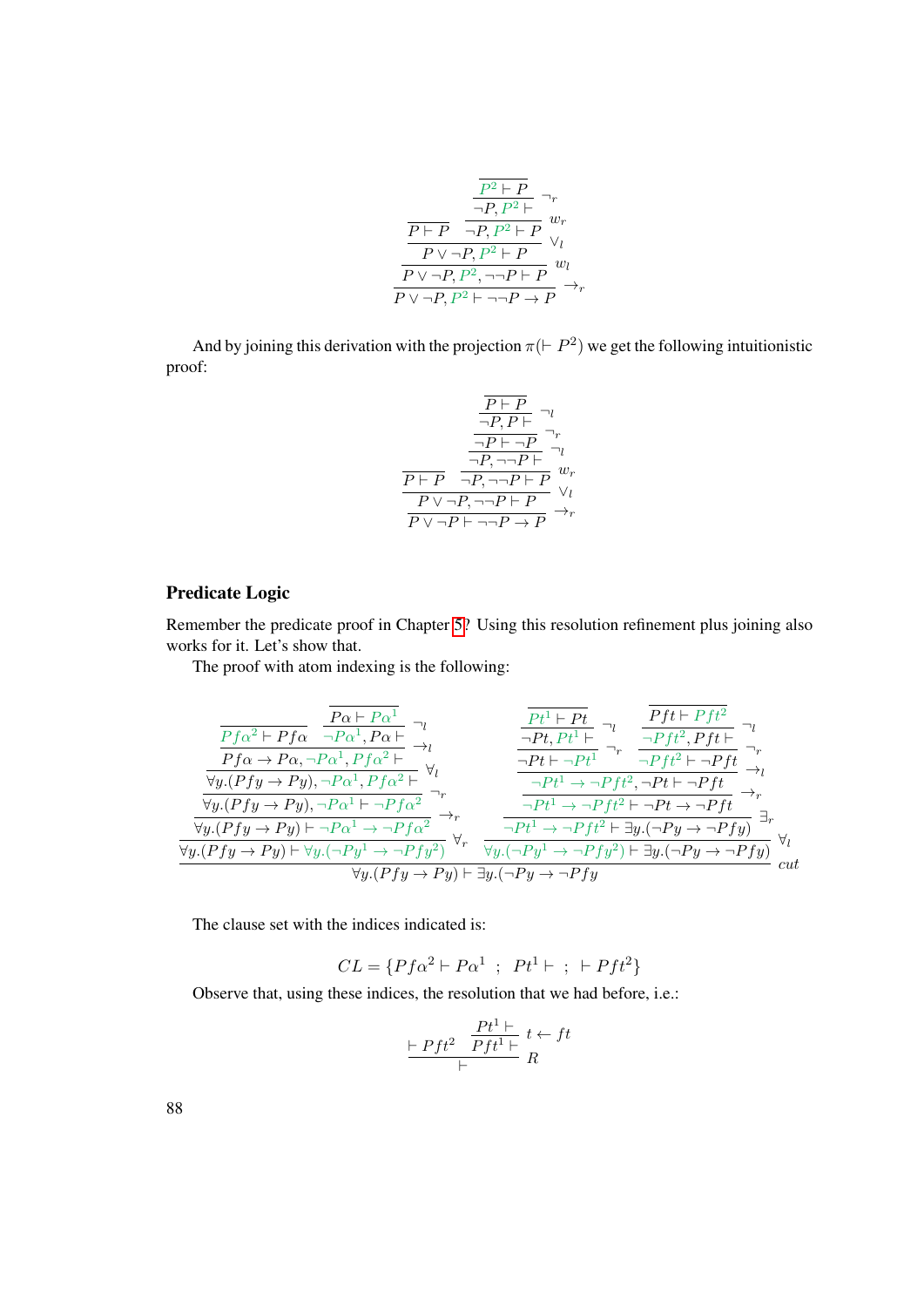is not an indexed resolution, since there are two atoms, one with index 1 and the other with index 2, being resolved. The indexed resolution refutation for this clause set is:

$$
\frac{\vdash Pft^2 \quad \frac{Pfc^2 \vdash Pa^1}{Pft^2 \vdash Pt^1} \quad \alpha \leftarrow t}{\vdash Pt^1 \quad R} \quad \frac{\vdash t}{Pt^1 \vdash R}
$$

The o-projections are almost the same, differing on the instantiation of  $Pt$ . In order to use the indexed resolution we need also the projection of the clause  $P f \alpha \vdash P \alpha$  with  $\alpha$  instantiated to t.

$$
\pi(Pt^1 \vdash)
$$
\n
$$
\frac{Pft \vdash Pft^2}{\frac{\vdash Pft^2, \neg Pft}{\neg Pt + Pft^2, \neg Pft}} \neg^{\dagger}_{w_l}
$$
\n
$$
\frac{\frac{Pft \vdash Pft^2}{\neg Pt + Pft^2, \neg Pft}}{\frac{\vdash Pft^2, \neg Pt \rightarrow \neg Pft}{\neg Pt + Pft^2, \neg Pt \rightarrow \neg Pft}} \neg^{\dagger}_{w_l}
$$
\n
$$
\frac{Pt^1, \neg Pt \vdash \neg Y}{\frac{Pt^1, \neg Pt \vdash \neg Pft}{\neg Pt + Pft^2, \neg Pft}} \neg^{\dagger}_{w_r}
$$
\n
$$
\frac{Pt^1, \neg Pt \vdash \neg Pft}{\frac{Pt^1 \vdash \neg Pt \rightarrow \neg Pft}{\neg Pft^2, \neg Pft}} \neg^{\dagger}_{w_r}
$$

$$
\pi(Pf\alpha^2 \vdash P\alpha^1)[\alpha \leftarrow t]
$$
\n
$$
\frac{Pft^2 \vdash Pft}{Pft \rightarrow Pt, Pft^2 \vdash Pt^1} \rightarrow_l
$$
\n
$$
\frac{Fft \rightarrow Pt, Pft^2 \vdash Pt^1}{\forall y.(Pfy \rightarrow Py), Pft^2 \vdash Pt^1} \forall_l
$$

Now, instead of constructing an ACNF, we will join these projections using the indexed refutation as a guidance. We first join  $\pi$ ( $\vdash Pft^2$ ) with  $\pi(Pf\alpha \vdash P\alpha)[\alpha \leftarrow t]$ :

$$
\frac{\overline{Pft \vdash Pft} \quad \overline{Pt \vdash Pt^1} \rightarrow_l}{\overline{Pft \rightarrow Pt, Pft \vdash Pt^1} \rightarrow_l}
$$
\n
$$
\frac{\overline{Pft \rightarrow Pt \vdash Pt^1, \neg Pft} \land_r}{\overline{Pft \rightarrow Pt, \neg Pt \vdash Pt^1, \neg Pft} \land_r}
$$
\n
$$
\frac{\overline{Pft \rightarrow Pt \vdash Pt^1, \neg Pt \rightarrow \neg Pft} \rightarrow_r^{\dagger}}{\overline{Pft \rightarrow Pt \vdash Pt^1, \exists y.(\neg Py \rightarrow \neg Pfy)} \exists_r}
$$
\n
$$
\forall y. (Pfy \rightarrow Py) \vdash Pt^1, \exists y.(\neg Py \rightarrow \neg Pfy) \forall l
$$

And now we join this derivation with  $\pi (P t^1 \vdash)$  to get the following intuitionistic proof: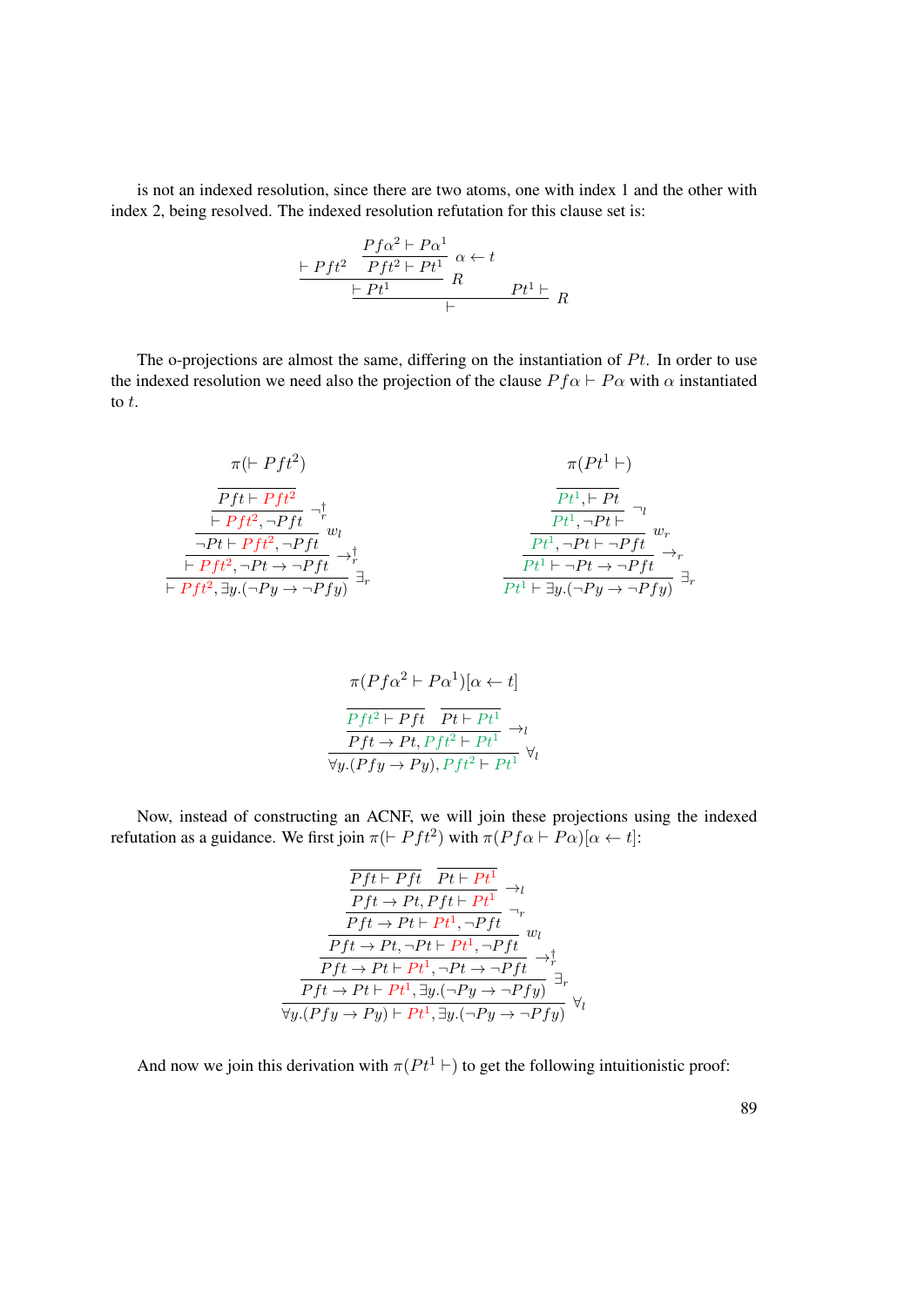

#### 10.2 Conjecture

So it seems that this method works. What did we do? We take the proof with cuts, annotate its atomic cut ancestors with the *atom indexing*, compute the clause set, refute the clause set using indexed resolution, compute the projections and join them according to the refutation. Are we absolutely 100% sure that this method works for every intuitionistic proof? No. That's why we have a conjecture, and not a theorem, here.

Conjecture 1. Let  $\varphi$  *be a skolemized LJ proof with cuts. Then, the computation of the following steps:*

- *Compute the atom indexing of*  $\varphi$ *.*
- *Extract the characteristic clause set.*
- *Find a resolution refutation* R *using indexed resolution.*
- *Compute the projections.*
- *Join the projections (Definition [32\)](#page-89-0) using* R *to guide the joining order.*

*yields an intuitionistic proof.*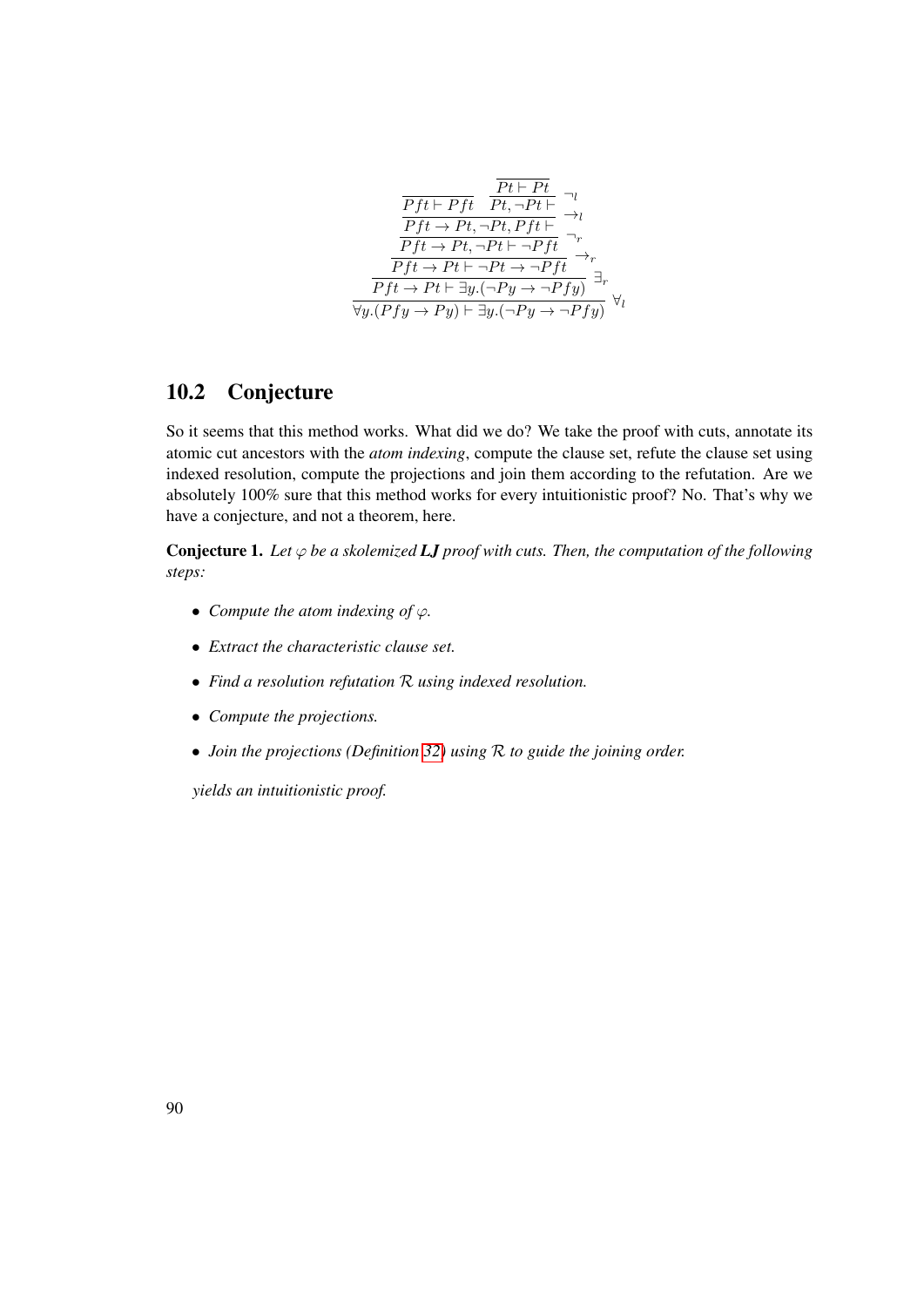## CHAPTER 11

### Complexity analysis

One advantage of the CERES method over other reductive cut-elimination methods is the speedup obtained by the former over the later. Speed-up of what? Of the space in memory needed to remove the cuts by both methods. Note that this is different from the size of the final (cut-free or ACNF) proof. In fact, for the example in which we show this speed-up, the final proof using both methods would be the same. The difference is on the steps in between, where reductive cut-elimination will take a non-elementary amount of space while CERES will not.

We were wondering whether the same results would apply for intuitionistic logic and, it turns out, it does! The proof in which the speed-up is shown is actually intuitionistic *and* belongs to one of the "trivial" classes, in which classical and intuitionistic provability coincide. This means that classical CERES can be applied to these proofs, and the speed-up still holds. We show this in Section [11.1.](#page-106-0) The changes proposed to the method throughout this thesis do not seem to interfere on this speed-up result, but a more careful analysis is left for the future.

Another interesting complexity issue is the comparison of sizes between classical and intuitionistic proofs. This is related with LJ−, the class of proofs for which the method of Chapter [6](#page-54-0) works. We discuss this in detail here, in Section [11.2.](#page-108-0)

#### <span id="page-106-0"></span>11.1 Complexity of CERES

We introduce now the "power tower"<sup>[1](#page-106-1)</sup> of 2's function, which is a non-elementary function:

$$
2_0 = 1
$$

$$
2_{n+1} = 2^{2_n}
$$

For those unfamiliar with it, it is very bad. Really. Worse than exponential, *a lot* worse. Unfortunately, cut-elimination's space complexity is a power tower of 2's. And this holds for *any*

<span id="page-106-1"></span><sup>&</sup>lt;sup>1</sup>Also called tetration.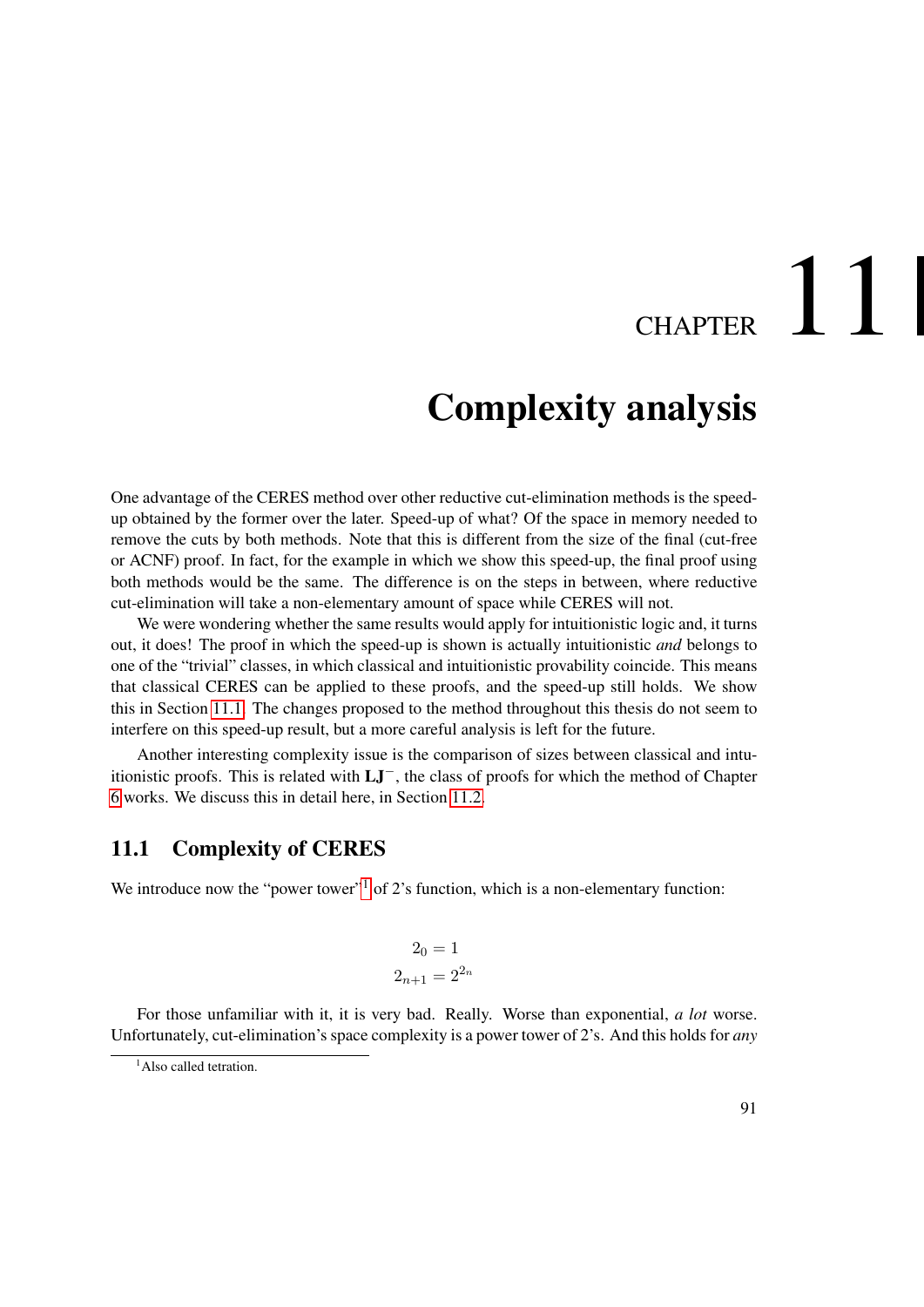cut-elimination method. This follows from two independent results [\[27,](#page-184-1) [30\]](#page-184-2) and an explanation can be found here: [\[4\]](#page-182-0), Corollary 4.3.1.

If the worst case complexity scenario is bad for any method, all we can do is compare them in specific cases. Here we show a proof sequence for which CERES is better than Gentzen's reductive cut-elimination. But first we need to make things more precise.

By Gentzen's cut-elimination I mean reductive cut-elimination (using the rewriting rules in Appendix [A\)](#page-114-0) following the strategy of removing the upper-most cuts first.

To explain *better/worse* we need to define a complexity measure. For this example we will deal with space complexity, meaning the space in memory needed to solve a problem. We could also have chosen time complexity, since in Gentzen's cut-elimination algorithm is also  $O(2<sub>n</sub>)$  in the number of steps. But for CERES we would need to analyze time complexity of resolution. To try and keep things simpler, we will reason only on space complexity, which we can measure just by measuring the biggest proof obtained during reductive cut-elimination and CERES's ACNF size.

The results here were proven in [\[4\]](#page-182-0) in a slightly different way. Nevertheless, we repeat them since it applies for intuitionistic CERES on the class LJK (Definition [17\)](#page-48-0).

One thing you should know (that I will not explain here) is the Statman's proof sequence. We will denote a proof in this sequence as  $\gamma_n$  and its end-sequent as  $\Delta_n \vdash D_n$ , where  $D_n$  is one formula. You don't really have to know what it is exactly, but an important property is that eliminating the cuts in theses proofs causes them to blow up in size. The resulting cut-free proof (in fact, *any* resulting cut-free proof) is non-elementary in size with respect to the size of the input proof  $\gamma_n$ . Also, they are intuitionistic. Keep this in mind.

Let  $\varphi$  be the following proof with cuts:

$$
\frac{\frac{\gamma_n}{A \vdash A} \quad \Delta_n \vdash D_n}{A, \Delta_n \vdash A \land D_n} \land_r \quad \frac{\frac{A \vdash A}{A, A \to A \vdash A} \to_l}{A \land D_n, A \to A \vdash A} \land_l}{A, \Delta_n, A \to A \vdash A} \text{ cut}
$$

When using Gentzen's strategy for removing cuts, we start by the upper-most cuts, i.e., those in the Statman proof. As was mentioned before, this blows up the size of the proof, until the very end, when the cut on  $A \wedge D_n$  is eliminated and then that huge non-elementary chunk of proof disappears. Still, we need the non-elementary amount of space to hold intermediary steps in this reductive cut-elimination.

Now, what happens when we apply CERES? Well, we first compute the clause set, which is:

$$
CL(\varphi) = \{\vdash A\} \cup CL(\gamma_n) \cup \{A \vdash\}
$$

$$
= \{\vdash A \; ; \; A \vdash\} \cup CL(\gamma_n)
$$

Oh, look at that! We don't need the clauses coming for the Statman proof to get a resolution refutation. Which means we don't really need to officially eliminate the cuts from  $\gamma_n$  in the first place, since this refutation already indicates we won't need this part of the proof.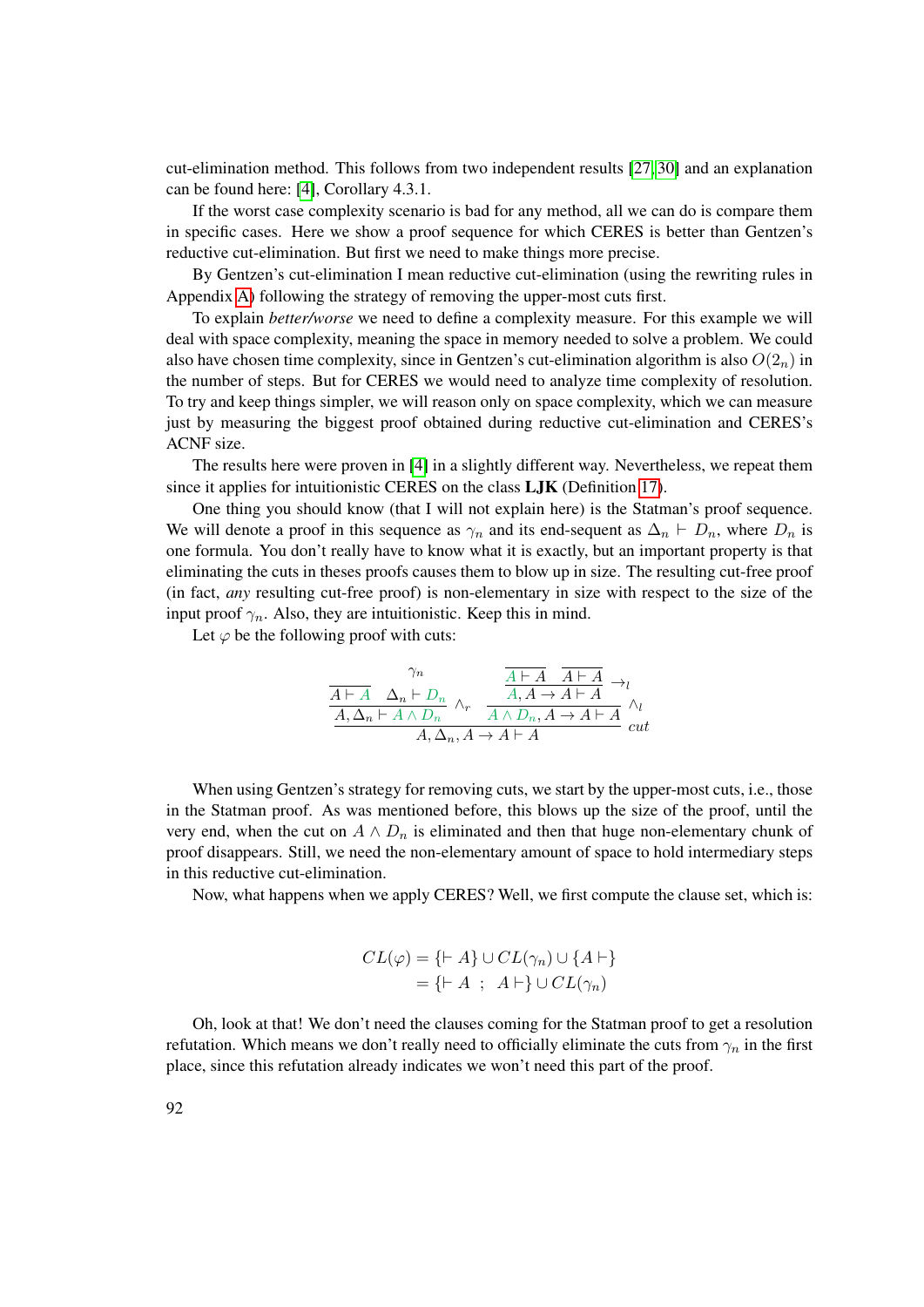$$
\frac{\vdash A\quad A\vdash}{\vdash} R
$$

By computing the projections and putting it together with the resolution refutation we get the following ACNF, which is obviously elementary in size with respect to  $\varphi$ .

$$
\frac{\overline{A \vdash A} \quad \overline{A \vdash A}}{A, A \to A \vdash A} \to_l
$$
\n
$$
\frac{A, A \to A \vdash A}{A, \Delta_n, A \to A \vdash A} \quad \text{but}
$$

So by skipping intermediary steps, CERES takes much less space than Gentzen's reductive cut-elimination in this case. And note that all the proofs are intuitionistic, and fall in the trivial class defined previously.

Now, this is one example, and you might be wondering whether there is not another proof such that CERES will take a non-elementary amount of space while Gentzen's method will take only elementary space. The answer is *no*. CERES will be, on the worst case, as bad as Gentzen's method, but never worse. This is also proven in [\[4\]](#page-182-0), Theorem 6.10.3.

#### 11.2 Complexity of LJ<sup>−</sup>

In Chapter [6](#page-54-0) we discussed briefly about classical and intuitionistic provability of the class LJ−. Now we will elaborate on that.

First of all, we show that classical proofs can be *much* shorter than intuitionistic proofs. In fact, there exists a sequence of sequents  $S_n$  such that classical proofs of  $S_n$  are recursively bounded while intuitionistic proofs of  $S_n$  have no recursive bound. To see this, we first need to remember that the set of intuitionistic proofs is a subset of the set of classical proofs. This fact alone already indicates that intuitionistic proofs cannot be smaller then classical proofs, since they are classical themselves. Secondly, we show that proofs cannot have a recursive bound in general.

<span id="page-108-0"></span>**Theorem 16.** For every recursive function f, there exists a sequence of first order sequents  $\mathcal{S}_n^f$ *with minimal size proofs*  $\varphi_n$  *such that the size of*  $\varphi_n$  *is bigger than*  $f(n)$  *for infinitely many n's.* 

*Proof.* We prove this by contradiction. Assume that there exists a recursive function f such that it bounds every proof sequence  $\varphi_n$  of every sequence of sequents  $\mathcal{S}_n$ . With this bound, we have a decision procedure for the logic, which is simply to search for a proof of  $S_n$  whose size is at most  $f(n)$ . Since we know that first order logic is undecidable, we reach a contradiction and conclude that the theorem is true.  $\Box$ 

Observe that this theorem is valid for both classical and intuitionstic first order logic.

Now we show that classical logic can have a speed-up over intuitionistic logic. Take one of such sequences of sequents  $S_n$  such that the smallest LJ proofs of this sequence are not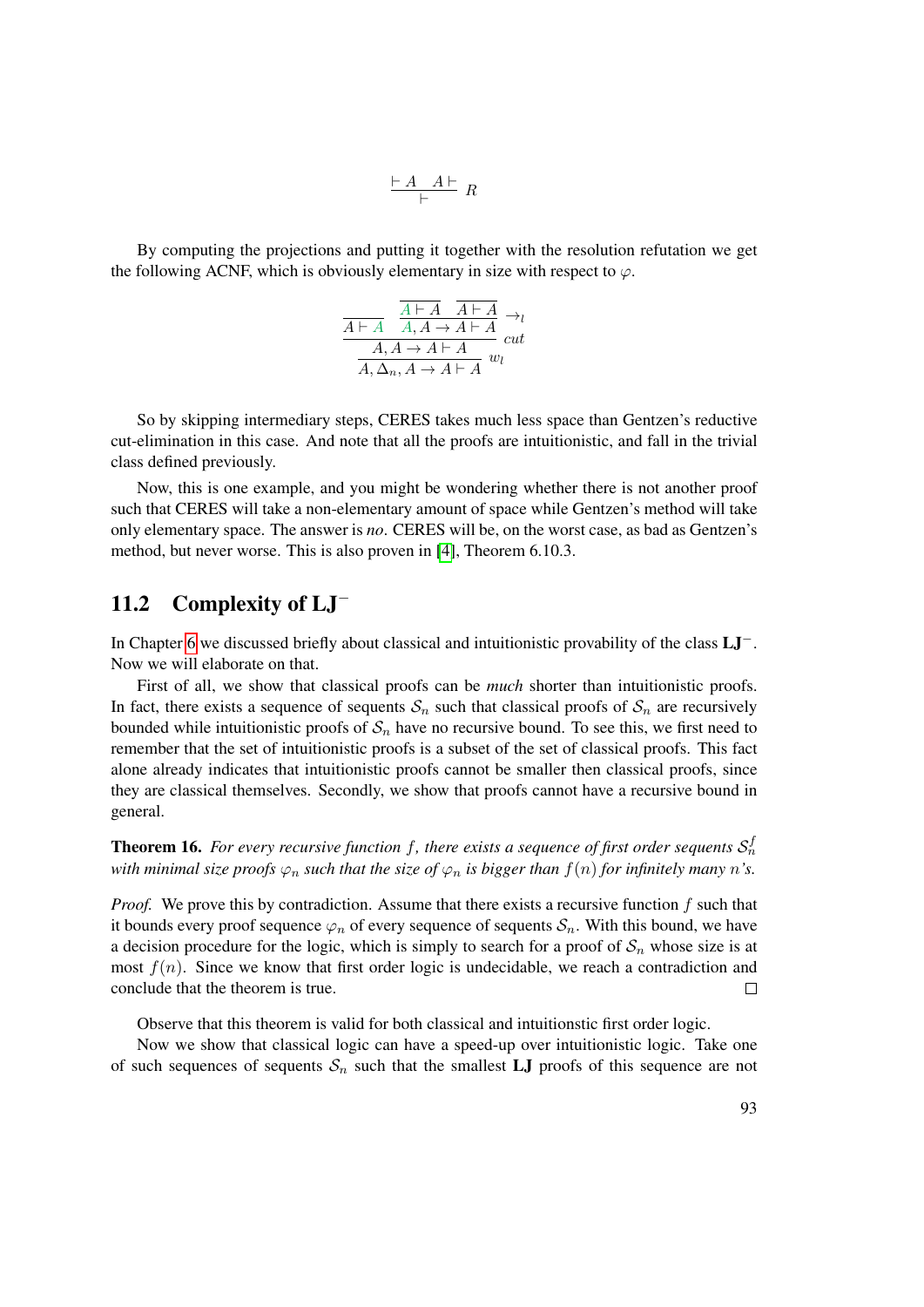recursively bounded (Theorem [16](#page-108-0) guarantees that they exist). Say that  $S_n = \Gamma_n \vdash F_n$ . Now take a sequence  $S'_n$  which is  $\Gamma_n \vdash F_n \lor (A \lor \neg A)$ , i.e., a modified  $S_n$ . Since  $A \lor \neg A$  is not provable in intuitionistic logic, an LJ proof will have to discard this part of the sequent by applying an  $\vee_r$  rule and go on with the non-recursively bounded proofs of  $\Gamma_n \vdash F_n$ . On the other hand, a classical proof of such sequents can in fact get rid of  $\Gamma_n$  and  $F_n$  and prove only  $A \vee \neg A$ , obtaining a proof sequence which is basically linear on n.

This is how much more verbose intuitionistic logic can be. So, in principle, intuitionistic proofs can be super-recursively abbreviated using classical proofs, and classical proofs are, in the worst case, as bad as intuitionistic ones, but never worse.

The interesting thing is that this does not hold for the class of skolemized LJ<sup>−</sup> proofs! In fact, we can show that, by using CERES with negative resolution (Chapter [7\)](#page-70-0), we obtain recursively bounded intuitionistic proofs from recursively bounded classical proofs of  $\Gamma \vdash$ .

Let's show how this works on an example first. Let  $\varphi$  be the following *classical* proof:

$$
\frac{\overline{Pfa \vdash Pfa}}{\overline{Pa, Pfa \vdash Pfa, Pffa}} \xrightarrow{w} \rightarrow_r
$$
\n
$$
\frac{\overline{Pa \vdash Pfa, Pfa \rightarrow Pffa}}{\overline{\vdash Pa \rightarrow Pfa, Pfa \rightarrow Pffa}} \rightarrow_r
$$
\n
$$
\frac{\overline{\vdash \exists x.(Px \rightarrow Pfx), \exists x.(Px \rightarrow Pfx)}}{\overline{\vdash \exists x.(Px \rightarrow Pfx), \exists x.(Px \rightarrow Pfx)}} \xrightarrow{a} \neg r}
$$
\n
$$
\frac{\overline{\vdash \exists x.(Px \rightarrow Pfx)}}{\neg \exists x.(Px \rightarrow Pfx)} \neg r
$$

Using  $\varphi$  we can construct  $\Xi$  which proves the same end-sequent but has a full intuitionistic proof on the right branch of the cut:

$$
\frac{\overline{P\alpha \vdash P\alpha} \quad \overline{Pf\alpha \vdash Pf\alpha}}{\overline{P\alpha \rightarrow Pf\alpha, P\alpha \vdash Pf\alpha}} \rightarrow_l
$$
\n
$$
\frac{\overline{P\alpha \rightarrow Pf\alpha, P\alpha \vdash Pf\alpha}}{\overline{P\alpha \rightarrow Pf\alpha \vdash P\alpha \rightarrow Pf\alpha}} \rightarrow_r
$$
\n
$$
\frac{\overline{P\alpha \rightarrow Pf\alpha \vdash \exists x.(Px \rightarrow Pf\alpha)}}{\exists x.(Px \rightarrow Pf\alpha) \vdash \exists x.(Px \rightarrow Pf\alpha)} \exists_l
$$
\n
$$
\frac{\exists x.(Px \rightarrow Pf\alpha), \exists x.(Px \rightarrow Pf\alpha)}{\neg \exists x.(Px \rightarrow Pf\alpha), \exists x.(Px \rightarrow Pf\alpha)} \rightarrow_r
$$
\n
$$
\frac{\neg \exists x.(Px \rightarrow Pf\alpha) \vdash \neg \exists x.(Px \rightarrow Pf\alpha)}{\neg \exists x.(Px \rightarrow Pf\alpha), \neg \exists x.(Px \rightarrow Pf\alpha)} \rightarrow_r
$$
\n
$$
\frac{\neg \exists x.(Px \rightarrow Pf\alpha) \vdash \neg \exists x.(Px \rightarrow Pf\alpha) \vdash \neg \exists x.(Px \rightarrow Pf\alpha)}{\neg \exists x.(Px \rightarrow Pf\alpha) \vdash} \quad cut
$$

This is a proof with cut, so we can apply the CERES method to eliminate it. But let's not apply classical CERES. Although the proof is classical, we choose to apply CERES with negative resolution. The clause set extracted is the following:

$$
CL(\Xi) = \{Pfa \vdash Pfa \ ; \ \vdash Pa \ ; \ Pfa \vdash\}
$$

Of course we can get rid of the tautology  $P f a \vdash P f a$ . The refutation is then very simple: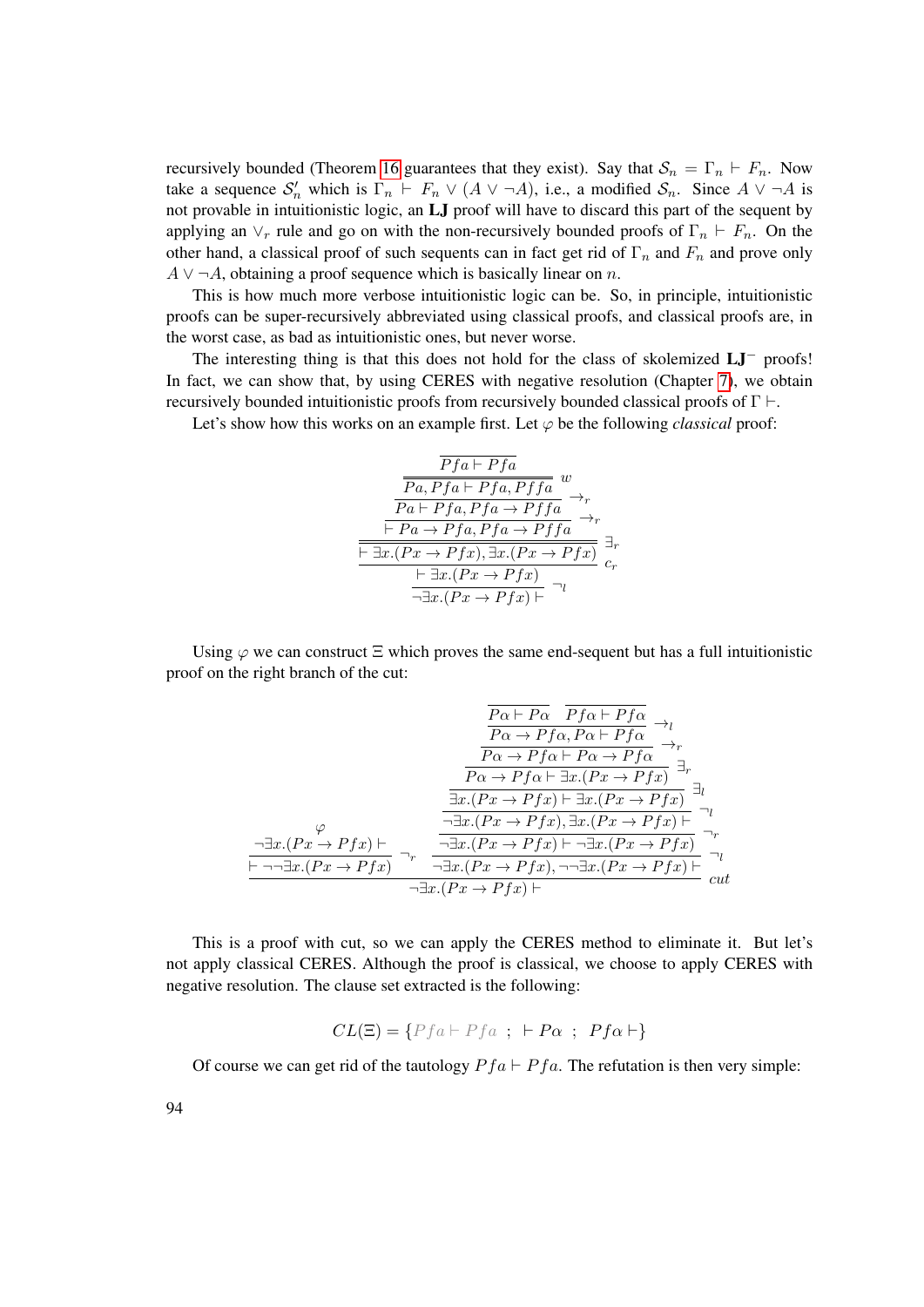$$
\frac{\vdash P\alpha \quad \alpha \leftarrow fa \quad \frac{Pf\alpha \vdash}{Pfa \vdash} \alpha \leftarrow a}{\vdash} \frac{\alpha \vdash a}{R}
$$

And the projections come only from the intuitionistic side of the proof (which is very convenient):

$$
\pi(\vdash P\alpha) \qquad \pi(Pf\alpha \vdash)
$$
\n
$$
\frac{P\alpha \vdash P\alpha}{P\alpha \vdash P\alpha, Pf\alpha} w_r \qquad \qquad \frac{Pf\alpha \vdash Pf\alpha}{Pf\alpha \vdash P\alpha} w_l
$$
\n
$$
\frac{\vdash P\alpha, P\alpha \rightarrow Pf\alpha}{\vdash P\alpha, \exists x.(Px \rightarrow Pfx)} \exists_r}{\vdash P\alpha, \exists x.(Px \rightarrow Pfx)} \qquad \qquad \frac{Pf\alpha \vdash Pf\alpha}{Pf\alpha \vdash \exists x.(Px \rightarrow Pfx)} \exists_r}{\frac{Pf\alpha \vdash \exists x.(Px \rightarrow Pfx)}{Pf\alpha \vdash \exists x.(Px \rightarrow Pfx)} \exists_r}{\neg \exists x.(Px \rightarrow Pfx)} \qquad \qquad \frac{Pf\alpha \vdash \exists x.(Px \rightarrow Pfx)}{Pf\alpha \vdash \exists x.(Px \rightarrow Pfx)} \exists_r}{\neg \exists x.(Px \rightarrow Pfx)} \qquad \qquad \frac{Pf\alpha \vdash \exists x.(Px \rightarrow Pfx)}{Pf\alpha \vdash \exists x.(Px \rightarrow Pfx)} \qquad \qquad \frac{Pf\alpha \vdash \exists x.(Px \rightarrow Pfx)}{Pf\alpha \vdash \exists x.(Px \rightarrow Pfx)} \qquad \qquad \frac{Pf\alpha \vdash \exists x.(Px \rightarrow Pfx)}{Pf\alpha \vdash \exists x.(Px \rightarrow Pfx)} \qquad \qquad \frac{Pf\alpha \vdash \exists x.(Px \rightarrow Pfx)}{Pf\alpha \vdash \exists x.(Px \rightarrow Pfx)} \qquad \qquad \frac{Pf\alpha \vdash \exists x.(Px \rightarrow Pfx)}{Pf\alpha \vdash \exists x.(Px \rightarrow Pfx)} \qquad \qquad \frac{Pf\alpha \vdash \exists x.(Px \rightarrow Pfx)}{Pf\alpha \vdash \exists x.(Px \rightarrow Pfx)} \qquad \qquad \frac{Pf\alpha \vdash \exists x.(Px \rightarrow Pfx)}{Pf\alpha \vdash \exists x.(Px \rightarrow Pfx)} \qquad \frac{Pf\alpha \vdash \exists x.(Px \rightarrow Pfx)}{Pf\alpha \vdash \exists x.(Px \rightarrow Pfx)} \qquad \frac{Pf\alpha \vdash \exists x.(Px \rightarrow Pfx)}{Pf\alpha \vdash \exists x.(Px \rightarrow Pfx)} \qquad \frac{Pf\alpha \vdash \exists x.(Px \rightarrow Pfx)}{Pf\alpha \vdash \exists x.(Px \rightarrow Pfx)} \qquad \frac{Pf\alpha \vdash
$$

Notice that there is a †-inference in one of the projections, but we have already seen how this can be fixed. The ACNF is the following:

$$
\frac{\overline{Pfa} \vdash Pfa}{\overline{Pfa} \vdash Pfa, Pfa \rightarrow Pffa} w_r \qquad \frac{\overline{Pfa} \vdash Pfa}{\overline{Pfa}, Pa \vdash Pfa} w_l
$$
\n
$$
\frac{\overline{Pfa} \vdash Pfa, Pfa \rightarrow Pffa}{\overline{Pfa} \vdash Pa \rightarrow Pfa} \xrightarrow{\rightarrow_r} \frac{\overline{Pfa} \vdash Pa \rightarrow Pfa}{\overline{Pfa} \vdash Pa \rightarrow Pfa} \xrightarrow{\rightarrow_r} \frac{\overline{Pfa} \vdash Pa \rightarrow Pfa}{\overline{Pfa} \vdash \exists x.(Px \rightarrow Pfx)} \exists_r}{\neg \exists x.(Px \rightarrow Pfx) \vdash Pfa, \neg \exists x.(Px \rightarrow Pfx) \vdash} \neg \frac{\neg \exists x.(Px \rightarrow Pfx) \vdash}{\neg \exists x.(Px \rightarrow Pfx) \vdash} c_l
$$

And after reductive cut elimination of the atomic cut we have a nice intuitionistic proof!

$$
\frac{\overline{Pfa} \vdash Pfa}{Pfa, Pa \vdash Pfa} w_l
$$
\n
$$
\frac{\overline{Pfa} \vdash Pa \rightarrow r}{Pfa \vdash Pa \rightarrow Pfa} \rightarrow_r
$$
\n
$$
\frac{\overline{Pfa} \vdash \exists x.(Px \rightarrow Pfx)}{\neg \exists x.(Px \rightarrow Pfx), Pfa \vdash} \neg_l
$$
\n
$$
\frac{\neg \exists x.(Px \rightarrow Pfx), Pfa \vdash Pffa}{\neg \exists x.(Px \rightarrow Pfx), Pfa \rightarrow Pffa} w_r
$$
\n
$$
\frac{\neg \exists x.(Px \rightarrow Pfx) \vdash Pfa \rightarrow Pffa}{\neg \exists x.(Px \rightarrow Pfx) \vdash \exists x.(Px \rightarrow Pfx)} \exists_r
$$
\n
$$
\frac{\neg \exists x.(Px \rightarrow Pfx), \neg \exists x.(Px \rightarrow Pfx)}{\neg \exists x.(Px \rightarrow Pfx) \vdash} c_l
$$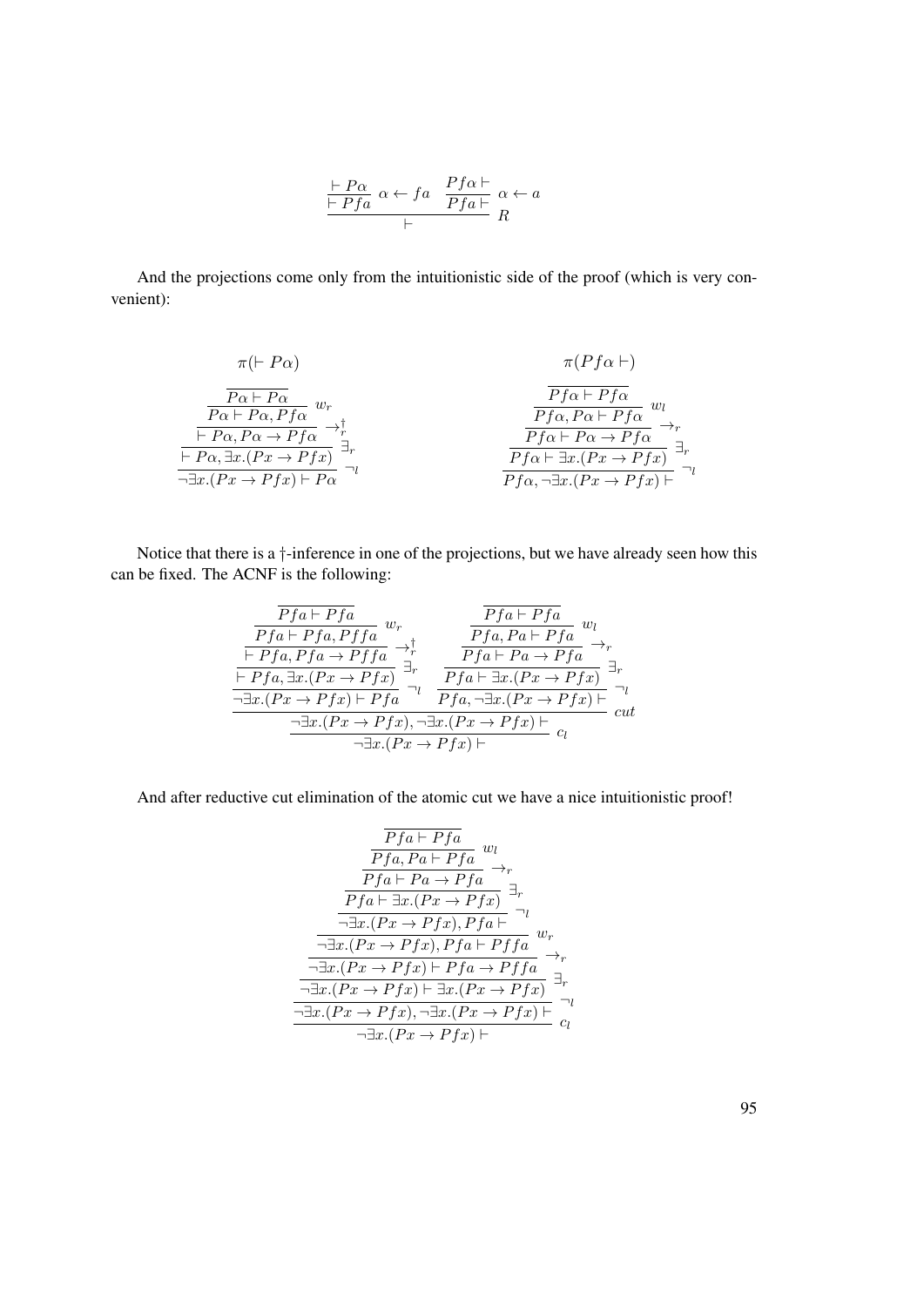From this we can devise a method to obtain intuitionistic proofs from classical proofs of sequents of the type  $\Gamma \vdash$ . Moreover, we guarantee that these intuitionistic proofs are recursively bounded.

**Theorem 17.** *For every sequence of sequents*  $S_n$  *of the form*  $\Gamma \vdash$ , *if the classical proofs of*  $S_n$ *are recursively bounded, then so are the intuitionistic proofs.*

*Proof.* In order to prove the theorem we will define a (primitive recursive) transformation of classical proofs of such sequents into intuitionistic ones. Let S be an arbitrary sequent  $A_1, ..., A_k \vdash$ and let  $\varphi_c$  be a classical proof of S. Then we can construct  $\Xi$ :

$$
\frac{A_1, ..., A_k \vdash}{A_1 \land ... \land A_k \vdash} \land_l
$$
\n
$$
\frac{A_1 \land ... \land A_k \vdash}{\vdash \neg(A_1 \land ... \land A_k)} \neg_r \neg(A_1 \land ... \land A_k), A_1, ..., A_k \vdash}{A_1, ..., A_k \vdash} cut
$$

We can safely assume that  $\varphi_i$  is an intuitionistic proof which is linear on the size of the formulas  $A_1, ..., A_k$  and, thus, recursively bounded.

The bounded intuitionistic proof of  $S$  will be obtained as the result of applying CERES with negative resolution (Chapter [7\)](#page-70-0) to Ξ. The complexity of this transformation is that of reductive cut-elimination, i.e., non-elementary but primitive recursive. Observe that the classical part of this proof contains only cut ancestors. This means that all clauses in the characteristic clause set coming from  $\varphi_c$  will be tautologies. These tautologies can be eliminated from the clause set and will not be used for the resolution refutation. As a consequence, the projections that will assemble the ACNF will be all from  $\varphi_i$ , i.e., intuitionistic with some possible violations. These violations can be eliminated via reductive cut-elimination of atomic cuts in the ACNF, as indicated by the method. This final step is of at most exponential complexity, and therefore primitive recursive.

We can conclude then that there exists a primitive recursive function  $f$  such that, for every sequence of proofs  $\varphi_n$  of sequents  $\Gamma_n \vdash$ , we can obtain a sequence of intuitionistic proofs  $\varphi'_n$ whose size is bounded by  $f$ .  $\Box$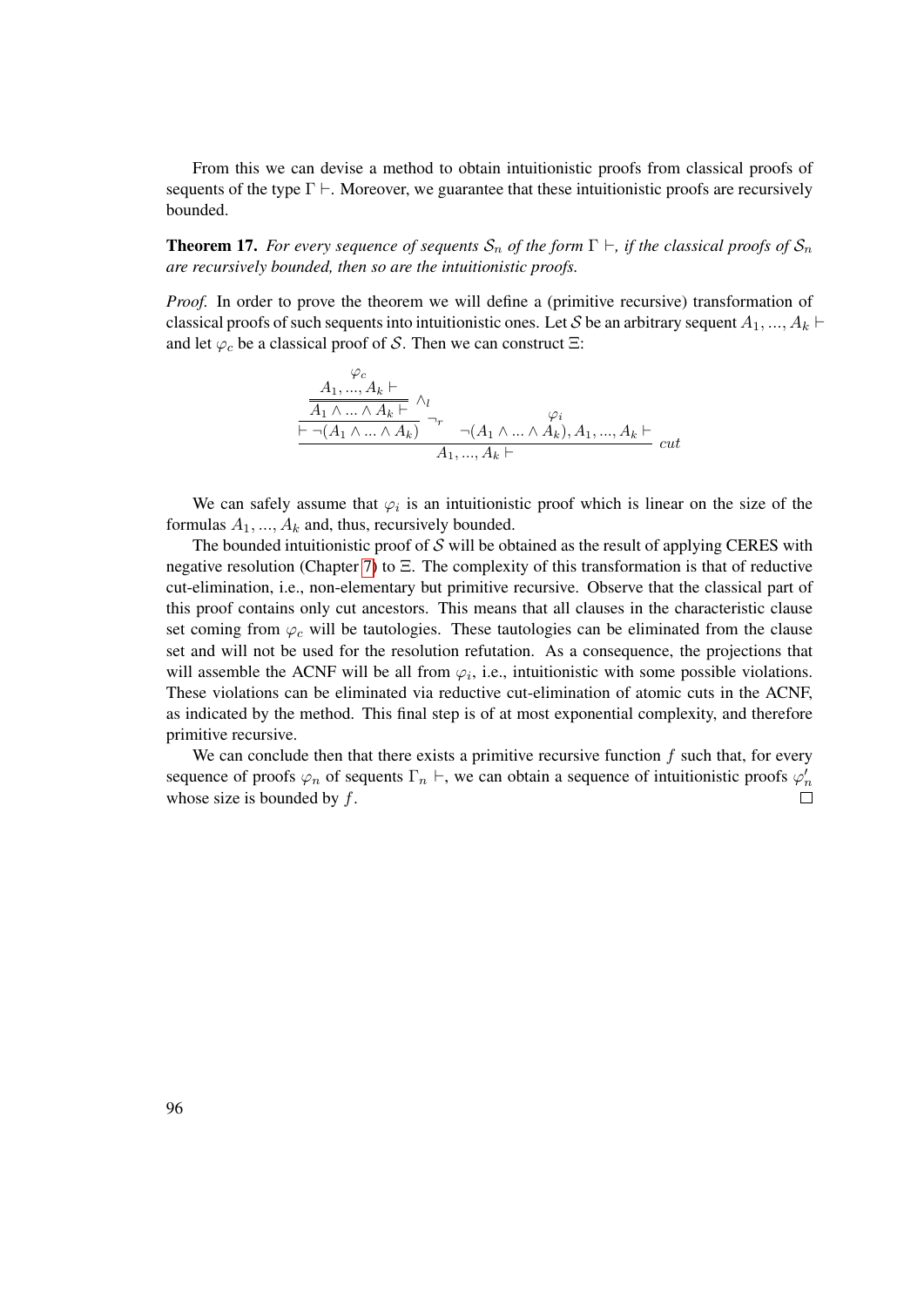# CHAPTER  $12$

# **Conclusion**

You have reached the end. Congratulations! I am afraid few people will come this far. Let's review what happened then (and if you are one of those people that just jump to the conclusion, maybe you will become curious and go back to read something).

#### 12.1 Wrapping up

The main goal of this work was to develop a method to eliminate lemmas from constructive proofs. We explained in Chapter [1](#page-16-0) why we use intuitionistic logic for constructive proofs and how lemmas are cuts in sequent calculi. Chapter [2](#page-20-0) was an introduction to the formalism used, and there we also show an existing method for eliminating cuts, namely, Gentzen's reductive cutelimination. Then we go on explaining CERES, a cut-elimination method based on resolution which is developed for classical logic (among others). Our main aim was to try and develop a CERES-like method for intuitionistic logic.

Although it seems we have not reached the main result, we believe Conjecture [1](#page-105-0) can be proved. On the way there, though, there were many interesting insights. One key observation is that we cannot use unrestricted resolution like it is done for classical logic. This is illustrated by the examples in Chapter [5.](#page-50-0) Therefore, although the practical problem lies mainly on the projections, we cannot expect to transform the classical ACNF into intuitionistic by using *any* resolution refutation.

Given this limitation, Chapters [6,](#page-54-0) [7](#page-70-0) and [8](#page-76-0) present some alternatives.

The subclasses of intuitionistic logic covered by the methods presented in Chapters [6](#page-54-0) and [7](#page-70-0) are the same, but they use different approaches. In iCERES a new resolution calculus is defined which involves resolving negative atoms as well. On top of that, atomic cut ancestors are shifted to the left side of the sequent using negation inferences. This makes projections intuitionistic and with the new resolution calculus a final intuitionistic ACNF can be assembled without problems. Negative resolution CERES, on the other hand, shows that, by using the negative resolution refinement, the final classical ACNF can be made intuitionistic once the atomic cuts are eliminated reductively.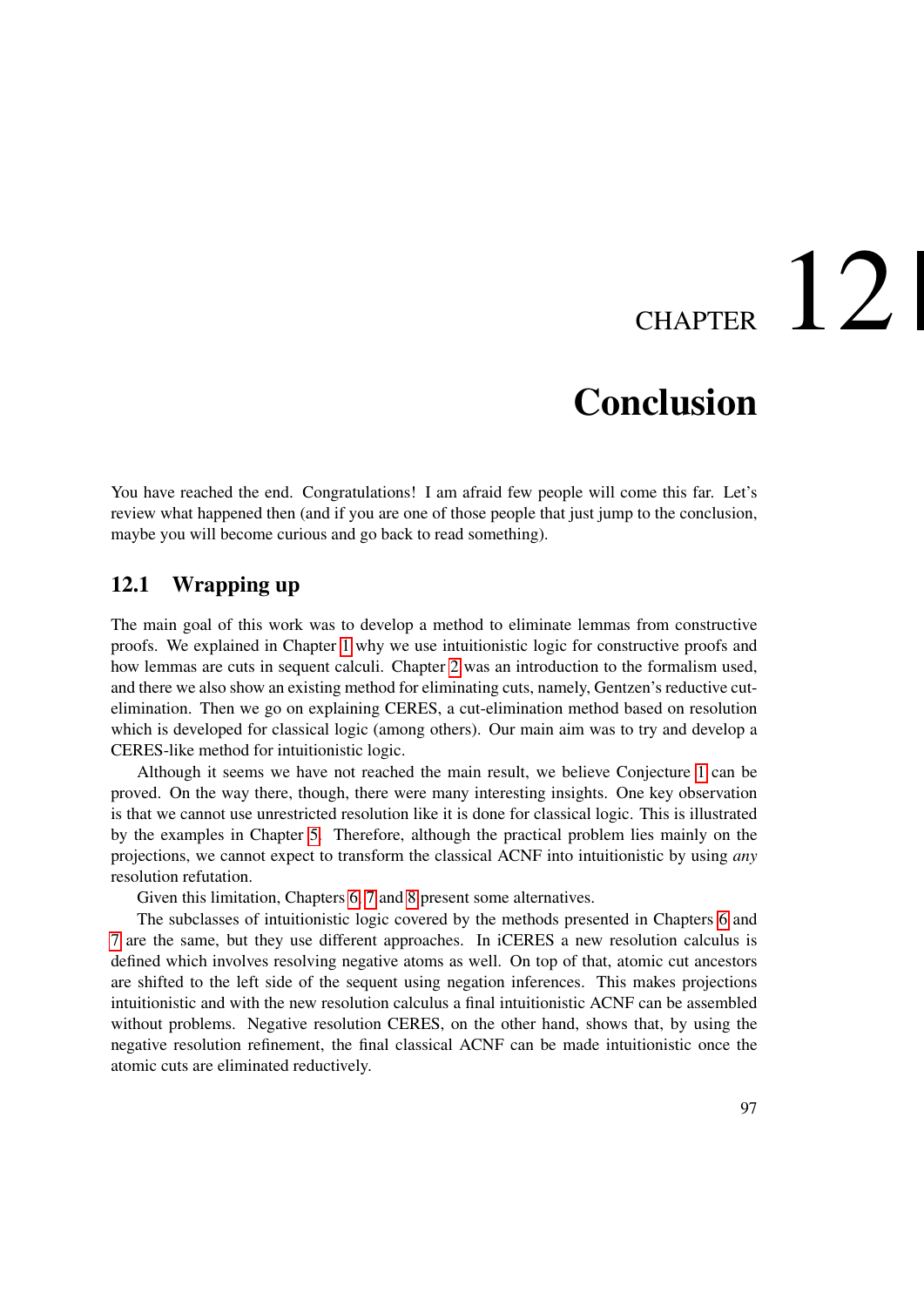iCERES has the obvious advantage that no post processing is needed, but new elements and calculus have to be defined. Negative resolution CERES needs a post processing, but the elements used are well-known and fewer modifications on the classical CERES are needed.

The method in Chapter [8,](#page-76-0) merging CERES, is more esoteric. It studies shapes of input proofs on which the CERES method can be applied unchanged, and a post processing can transform the ACNF from classical into intuitionistic. It turns out that the inferences must occur in a particular order, so we studied extensively the permutation of inferences in LJ and, when it is possible to permute the rules and reach this order, merging CERES yields an intuitionistic proof. Because the method depends on inference ordering, it is hard to describe the class on which it works syntactically.

Chapter [9,](#page-88-0) joining CERES, presents a different approach. Instead of constructing the ACNF, the projections are joined via what would be the atomic cut ancestors in a final proof. One can think that they are joined like zippers, with these atoms disappearing in the process. The joining procedure defined in this chapter, is an interesting proof transformation, that can possibly be used for other purposes. There is still, nevertheless, a great deal of non-determinism in joining, and backtracking would be probably necessary if this is to be implemented.

Even using the joining procedure, we cannot obtain a CERES-like method if we don't restrict the resolution refutation. In Chapter [10](#page-100-0) we suggest how this can be worked around. The indexing CERES uses a resolution refinement defined previously which approximates CERES to a reductive cut-elimination method. We conjecture that, by using indexed resolution and joining, we obtain a cut-elimination method by resolution for intuitionistic logic.

Chapter [11](#page-106-0) is dedicated to a study of the complexity of the CERES method. We show that the speed-up obtained in the classical case also applies to the trivial classes of the intuitionistic case. In the same chapter, we show a result with respect to the complexity of proofs of sequents of the shape  $\Gamma \vdash$ .

#### 12.2 What the future holds

Obviously the main immediate future direction of this work is to try to prove Conjecture [1.](#page-105-0) There exists already a vague idea on how to do this, but due to time constraints, it will not be possible to include a proof in this thesis.

A middle term goal is the implementation of the indexed resolution refinement and the joining method, with which experiments on constructive proofs could be run automatically.

It would also be interesting to study how the resulting proofs of the algorithm proposed in the conjecture are related to the results of reductive cut-elimination methods.

That's it! Thank you and good night.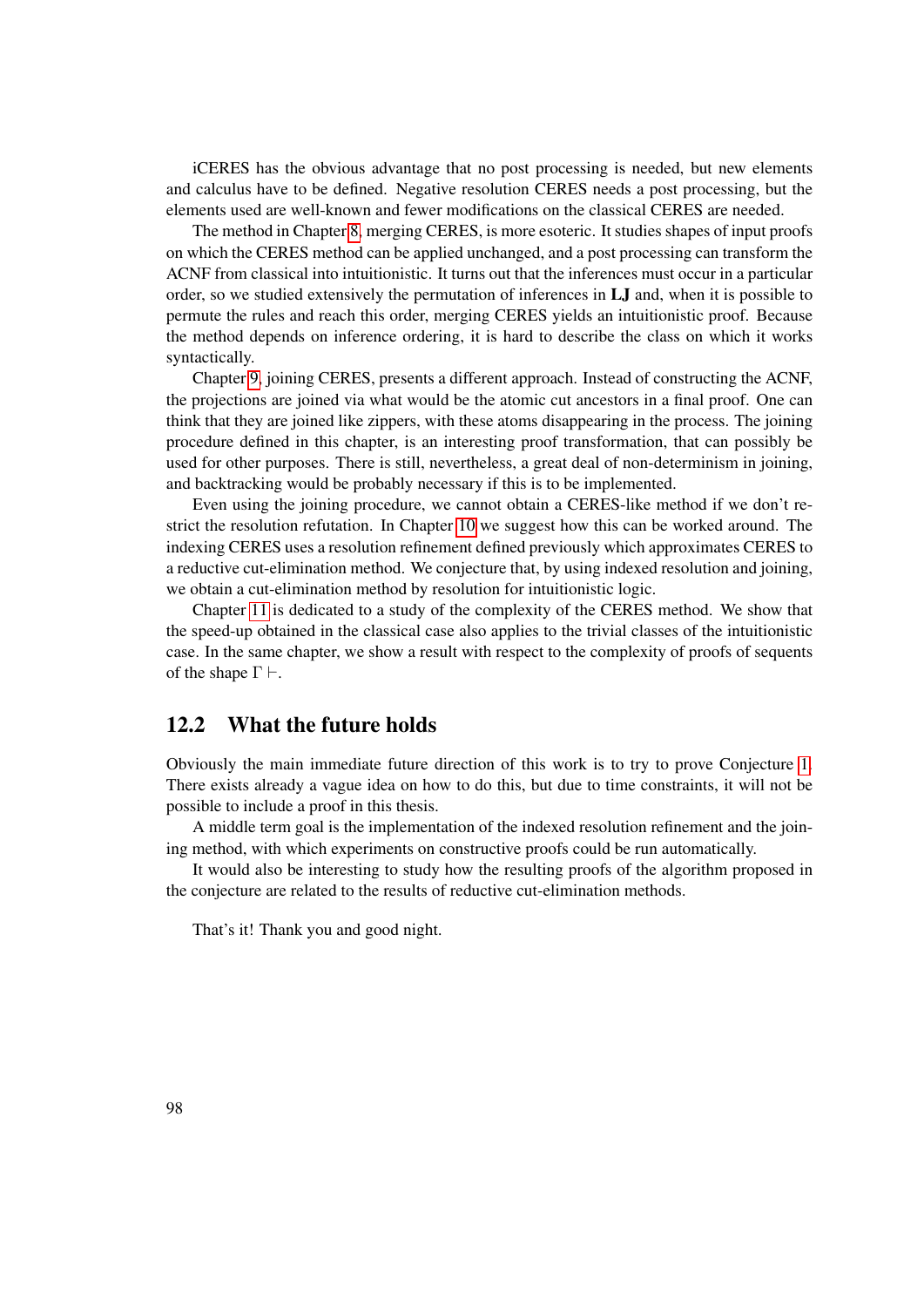# APPENDIX P

# Reductive cut-elimination

In this chapter we show the rewriting rules for performing reductive cut-elimination in LK and LJ. Each of the following sections have three subsections, namely: cut-elimination, rank reduction and grade reduction.

The *cut-elimination* section contains the rewriting rules that actually eliminate a cut inference from a derivation. The *rank reduction* section presents the rewriting rules that permute the cut over other inferences in the proof. This is necessary to make the cut *principal*, in which case the rewriting rules from section *grade reduction* can be applied and the complexity of the cut-formula is reduced (except on the case of contraction).

In all rewriting rules, the cut formula and its ancestors are marked in green.

#### A.1 Rewriting rules for LK

#### Cut-elimination

Over axiom inferences:

$$
\begin{array}{ccc}\n\varphi & \varphi \\
\hline\n\Gamma, A \vdash \Delta & cut & \varphi \\
\hline\n\Gamma, A \vdash \Delta & cut & \varphi \\
\hline\n\Gamma \vdash \Delta, A & \overline{A \vdash A} & cut & \varphi \\
\hline\n\Gamma \vdash \Delta, A & cut & \varphi & \Gamma \vdash \Delta, A\n\end{array}
$$

Over weakening:

$$
\begin{array}{ccc}\n\varphi_1 & & \varphi_2 & \varphi_1 \\
\frac{\Gamma \vdash \Delta}{\Gamma \vdash \Delta, A} w_r & A, \Gamma' \vdash \Delta' & cut & \varphi_1 \\
\frac{\Gamma \vdash \Delta}{\Gamma, \Gamma' \vdash \Delta, \Delta'} & cut & \varphi_2 & \frac{\Gamma \vdash \Delta}{\Gamma, \Gamma' \vdash \Delta, \Delta'} w_r^*, w_l^* \n\end{array}
$$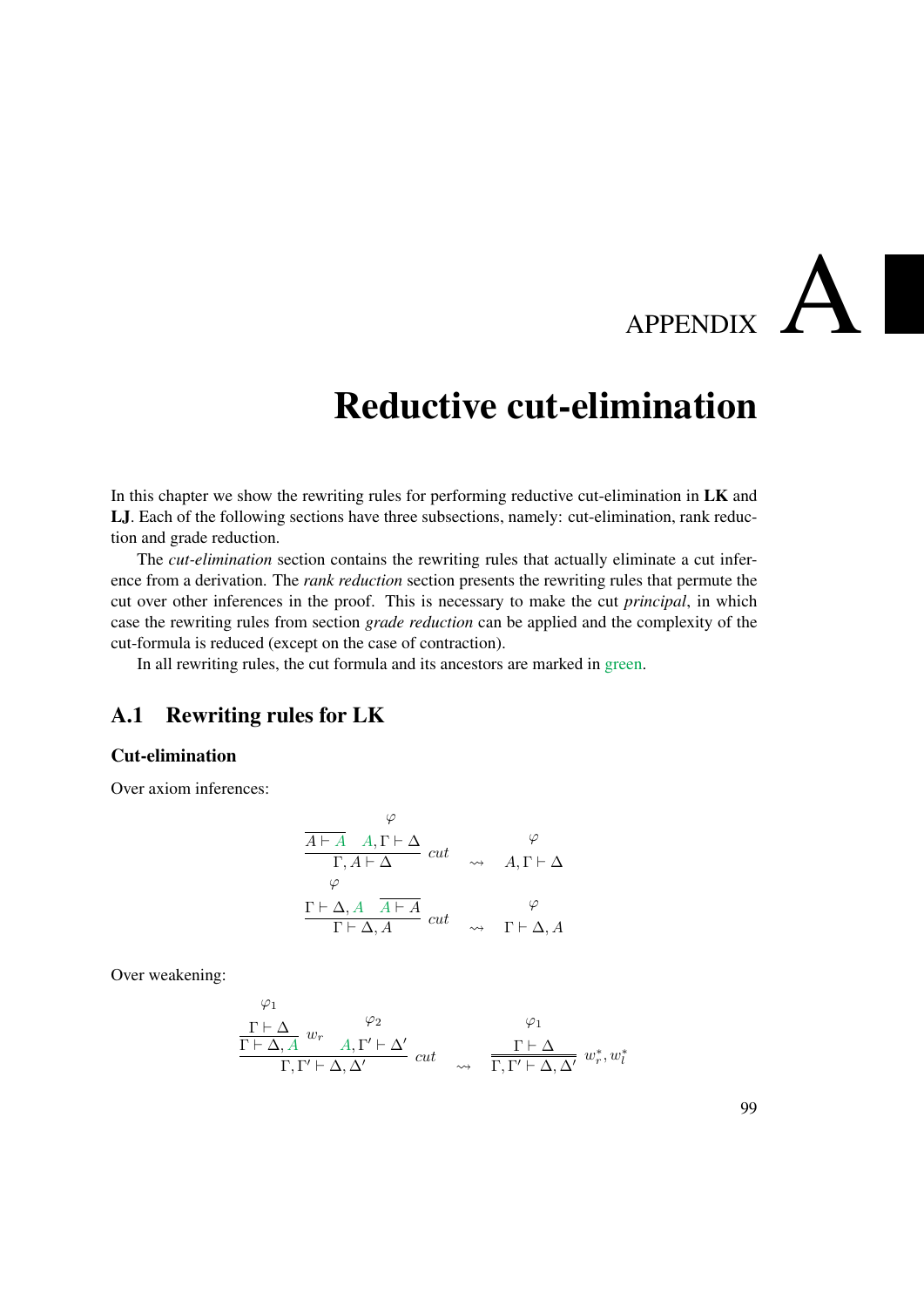$$
\begin{array}{cc}\n\varphi_2 & \varphi_2 \\
\Gamma \vdash \Delta, A & A, \Gamma' \vdash \Delta' \\
\hline\n\Gamma, \Gamma' \vdash \Delta, \Delta' & cut & \varphi_2 \\
\end{array} \quad \begin{array}{cc}\n\varphi_2 \\
\downarrow & \Gamma' \vdash \Delta' \\
\hline\n\Gamma, \Gamma' \vdash \Delta, \Delta' & w^*, w^*_l\n\end{array}
$$

#### Rank reduction

Over unary inferences:

$$
\begin{array}{ccccc}\n\varphi_1 & & \varphi_2 \\
\frac{\Gamma^* \vdash \Delta^*, A}{\Gamma \vdash \Delta, A} & \rho & A, \Gamma' \vdash \Delta' \\
\frac{\Gamma^* \vdash \Delta^*, A & A, \Gamma' \vdash \Delta'}{\Gamma, \Gamma' \vdash \Delta, \Delta'} & cut & \frac{\Gamma^* \vdash \Gamma \vdash \Delta^*, A & A, \Gamma' \vdash \Delta'}{\Gamma, \Gamma' \vdash \Delta, \Delta'} & \rho \\
& & \varphi_2 & & \varphi_1 & & \varphi_2 \\
& & & \varphi_1 & & \varphi_2 \\
& & & & \Gamma \vdash \Delta, A & A, \Gamma' \vdash \Delta' \\
& & & & \Gamma, \Gamma' \vdash \Delta, \Delta' & cut & \frac{\Gamma \vdash \Delta, A & A, \Gamma'^* \vdash \Delta'^*}{\Gamma, \Gamma' \vdash \Delta, \Delta'} & \rho\n\end{array}
$$

Over binary inferences:

ϕ1 Γ<sup>1</sup> ` ∆1, A ϕ2 Γ<sup>2</sup> ` ∆<sup>2</sup> Γ ` ∆, A ρ ϕ3 A, Γ <sup>0</sup> ` ∆<sup>0</sup> Γ, Γ <sup>0</sup> ` ∆, ∆<sup>0</sup> cut ϕ1 Γ<sup>1</sup> ` ∆1, A ϕ3 A, Γ <sup>0</sup> ` ∆<sup>0</sup> Γ1, Γ <sup>0</sup> ` ∆1, ∆<sup>0</sup> cut ϕ2 Γ<sup>2</sup> ` ∆<sup>2</sup> Γ, Γ <sup>0</sup> ` ∆, ∆<sup>0</sup> ρ ϕ1 Γ<sup>1</sup> ` ∆<sup>1</sup> ϕ2 Γ<sup>2</sup> ` ∆2, A Γ ` ∆, A ρ ϕ3 A, Γ <sup>0</sup> ` ∆<sup>0</sup> Γ, Γ <sup>0</sup> ` ∆, ∆<sup>0</sup> cut ϕ1 Γ<sup>1</sup> ` ∆<sup>1</sup> ϕ2 Γ<sup>2</sup> ` ∆2, A ϕ3 A, Γ <sup>0</sup> ` ∆<sup>0</sup> Γ2, Γ <sup>0</sup> ` ∆2, ∆<sup>0</sup> cut Γ, Γ <sup>0</sup> ` ∆, ∆<sup>0</sup> ρ ϕ1 Γ ` ∆, A ϕ2 A, Γ 0 <sup>1</sup> ` ∆<sup>0</sup> 1 ϕ3 Γ 0 <sup>2</sup> ` ∆<sup>0</sup> 2 A, Γ <sup>0</sup> ` ∆<sup>0</sup> ρ Γ, Γ <sup>0</sup> ` ∆, ∆<sup>0</sup> cut ϕ1 Γ ` ∆, A ϕ2 A, Γ 0 <sup>1</sup> ` ∆<sup>0</sup> 1 Γ, Γ 0 <sup>1</sup> ` ∆, ∆<sup>0</sup> 1 cut ϕ3 Γ 0 <sup>2</sup> ` ∆<sup>0</sup> 2 Γ, Γ <sup>0</sup> ` ∆, ∆<sup>0</sup> ρ ϕ1 Γ ` ∆, A ϕ2 Γ 0 <sup>1</sup> ` ∆<sup>0</sup> 1 ϕ3 A, Γ 0 <sup>2</sup> ` ∆<sup>0</sup> 2 A, Γ <sup>0</sup> ` ∆<sup>0</sup> ρ Γ, Γ <sup>0</sup> ` ∆, ∆<sup>0</sup> cut ϕ2 Γ 0 <sup>1</sup> ` ∆<sup>0</sup> 1 ϕ1 Γ ` ∆, A ϕ3 A, Γ 0 <sup>2</sup> ` ∆<sup>0</sup> 2 Γ, Γ 0 <sup>2</sup> ` ∆, ∆<sup>0</sup> 2 cut Γ, Γ <sup>0</sup> ` ∆, ∆<sup>0</sup> ρ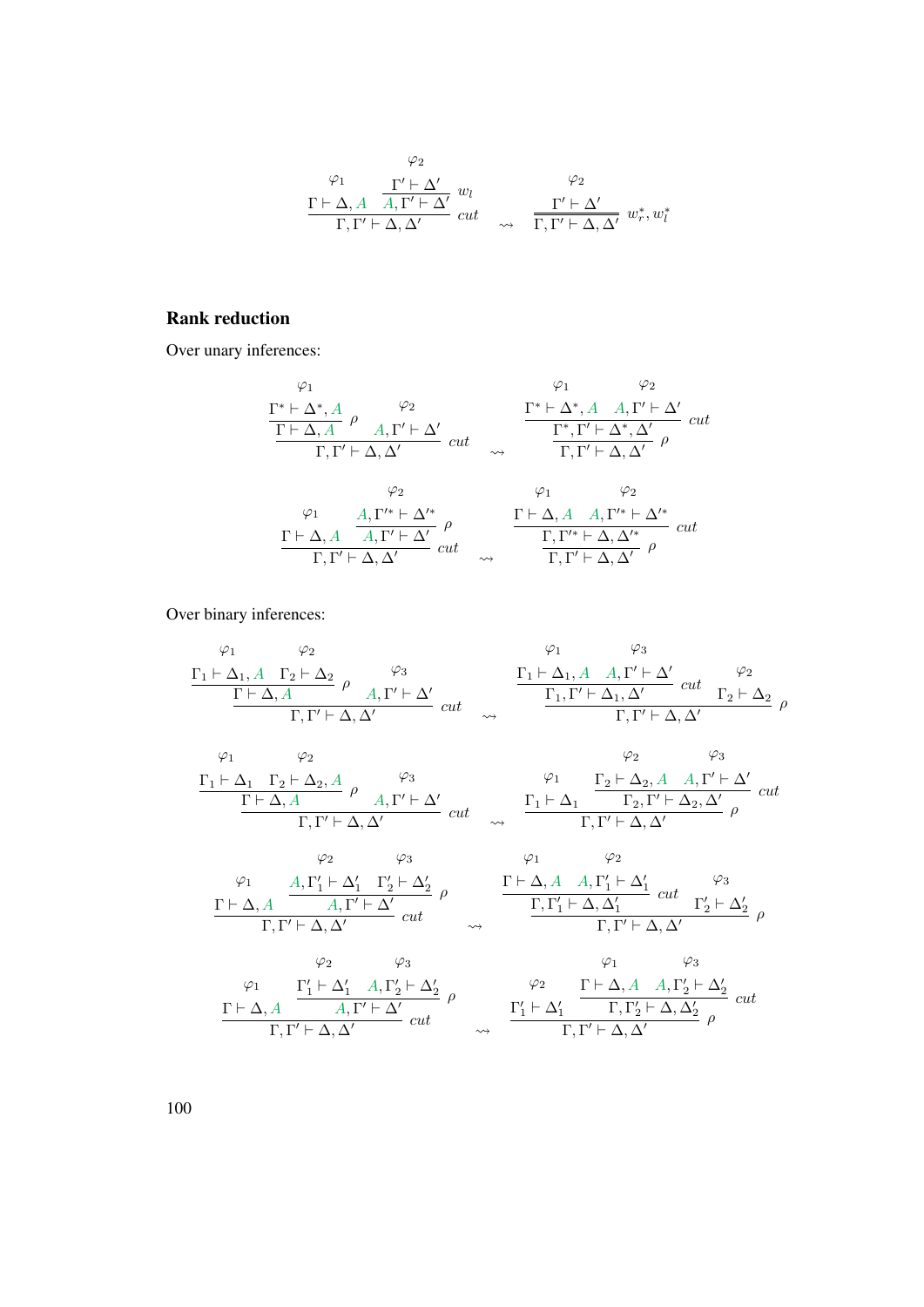#### Grade reduction

Of a cut on an ∧-formula:

$$
\varphi_1 \qquad \varphi_2 \qquad \varphi_3 \qquad \varphi_4
$$
\n
$$
\frac{\Gamma \vdash \Delta, A_1 \quad \Gamma' \vdash \Delta', A_2 \quad \wedge_r \quad A_i, \Gamma'' \vdash \Delta'' \quad \wedge_i \qquad \varphi_1 \qquad \Gamma' \vdash \Delta', A_2 \quad A_1, A_2, \Gamma'' \vdash \Delta'' \quad w_i \qquad \qquad \Gamma, \Gamma' \vdash \Delta, \Delta', A_1 \wedge A_2 \qquad \wedge_i \qquad \wedge_i \qquad \qquad \cdots \qquad \qquad \cdots \qquad \qquad \Gamma \vdash \Delta, A_1 \qquad \qquad A_1, \Gamma', \Gamma'' \vdash \Delta', \Delta'' \qquad cut \qquad \qquad \Gamma, \Gamma', \Gamma'' \vdash \Delta, \Delta', \Delta'' \qquad cut
$$

Of a cut on an ∨-formula:

$$
\begin{array}{ccccc}\n\varphi_1 & \varphi_2 & \varphi_3 & \Gamma\vdash\Delta,A_i & \varphi_3 \\
\frac{\Gamma\vdash\Delta,A_i}{\Gamma\vdash\Delta,A_1\lor A_2}\lor_{ri} & \frac{A_1,\Gamma'\vdash\Delta'}{A_1\lor A_2,\Gamma',\Gamma''\vdash\Delta',\Delta''} & \vee_l & \frac{\Gamma\vdash\Delta,A_i}{\Gamma\vdash\Delta,A_1,A_2}w_r & A_2,\Gamma''\vdash\Delta'' & \varphi_2 \\
\frac{\Gamma\vdash\Delta,A_1\lor A_2}{\Gamma,\Gamma',\Gamma''\vdash\Delta,\Delta',\Delta''}{}_{cut} & & & & \frac{\Gamma,\Gamma''\vdash\Delta,\Delta'',A_1}{\Gamma,\Gamma'\vdash\Delta,\Delta',A_1} & cut & A_1,\Gamma'\vdash\Delta' & cut \\
\end{array}
$$

Of a cut on an  $\rightarrow$ -formula:

$$
\varphi_1 \qquad \varphi_2 \qquad \varphi_3 \qquad \varphi_1 \qquad \varphi_3
$$
\n
$$
\frac{\Gamma, A \vdash \Delta, B}{\Gamma \vdash \Delta, A \to B} \to_r \qquad \frac{\Gamma' \vdash \Delta', A \quad B, \Gamma'' \vdash \Delta''}{A \to B, \Gamma', \Gamma'' \vdash \Delta', \Delta''} \to_l \qquad \qquad \varphi_2 \qquad \frac{A, \Gamma \vdash \Delta, B \quad B, \Gamma'' \vdash \Delta''}{A, \Gamma, \Gamma'' \vdash \Delta, \Delta', \Delta''} \quad cut \qquad \frac{\Gamma' \vdash \Delta', A \qquad A, \Gamma, \Gamma'' \vdash \Delta, \Delta''}{\Gamma, \Gamma', \Gamma'' \vdash \Delta, \Delta', \Delta''} \quad cut \qquad \frac{\Gamma' \vdash \Delta', A \qquad A, \Gamma, \Gamma'' \vdash \Delta, \Delta''}{\Gamma, \Gamma', \Gamma'' \vdash \Delta, \Delta', \Delta''} \quad cut \qquad \frac{\Gamma' \vdash \Delta', A \qquad A, \Gamma, \Gamma'' \vdash \Delta, \Delta''}{\Gamma, \Gamma, \Gamma'' \vdash \Delta, \Delta', \Delta''} \quad cut \qquad \frac{\Gamma' \vdash \Delta', A \qquad A, \Gamma, \Gamma'' \vdash \Delta, \Delta''}{\Gamma, \Gamma, \Gamma'' \vdash \Delta, \Delta', \Delta''} \quad cut \qquad \frac{\Gamma' \vdash \Delta', A \qquad A, \Gamma, \Gamma'' \vdash \Delta, \Delta''}{\Gamma, \Gamma, \Gamma'' \vdash \Delta, \Delta', \Delta''} \quad cut \qquad \frac{\Gamma' \vdash \Delta', A \qquad A, \Gamma, \Gamma'' \vdash \Delta, \Delta''}{\Gamma, \Gamma'' \vdash \Delta, \Delta', \Delta''}
$$

Of a cut on an ¬-formula:

$$
\frac{\varphi_1}{\Gamma + \Delta, \neg A} \neg_r \quad \frac{\Gamma' \vdash \Delta', A}{\neg A, \Gamma' \vdash \Delta'} \neg_l \qquad \qquad \frac{\varphi_2}{\neg r} \qquad \frac{\varphi_1}{\Gamma, \Gamma' \vdash \Delta, \Delta'} \quad cut \qquad \frac{\Gamma' \vdash \Delta', A \quad A, \Gamma \vdash \Delta}{\Gamma, \Gamma' \vdash \Delta, \Delta'} \quad cut
$$

Of a cut on an ∃-formula:

$$
\frac{\Gamma \vdash \Delta, A[x/t]}{\Gamma \vdash \Delta, \exists x.Ax} \exists_r \frac{A[x/\alpha], \Gamma' \vdash \Delta'}{\exists x.Ax, \Gamma' \vdash \Delta'} \exists_t \qquad \qquad \frac{\varphi_1}{\Gamma \vdash \Delta, A[x/t] \cdots A[x/t], \Gamma' \vdash \Delta'} \frac{\varphi_2[\alpha/t]}{\Gamma, \Gamma' \vdash \Delta, \Delta'} \quad cut \qquad \sim \qquad \frac{\Gamma \vdash \Delta, A[x/t] \cdots A[x/t], \Gamma' \vdash \Delta'}{\Gamma, \Gamma' \vdash \Delta, \Delta'} \quad cut
$$

Of a cut on an ∀-formula: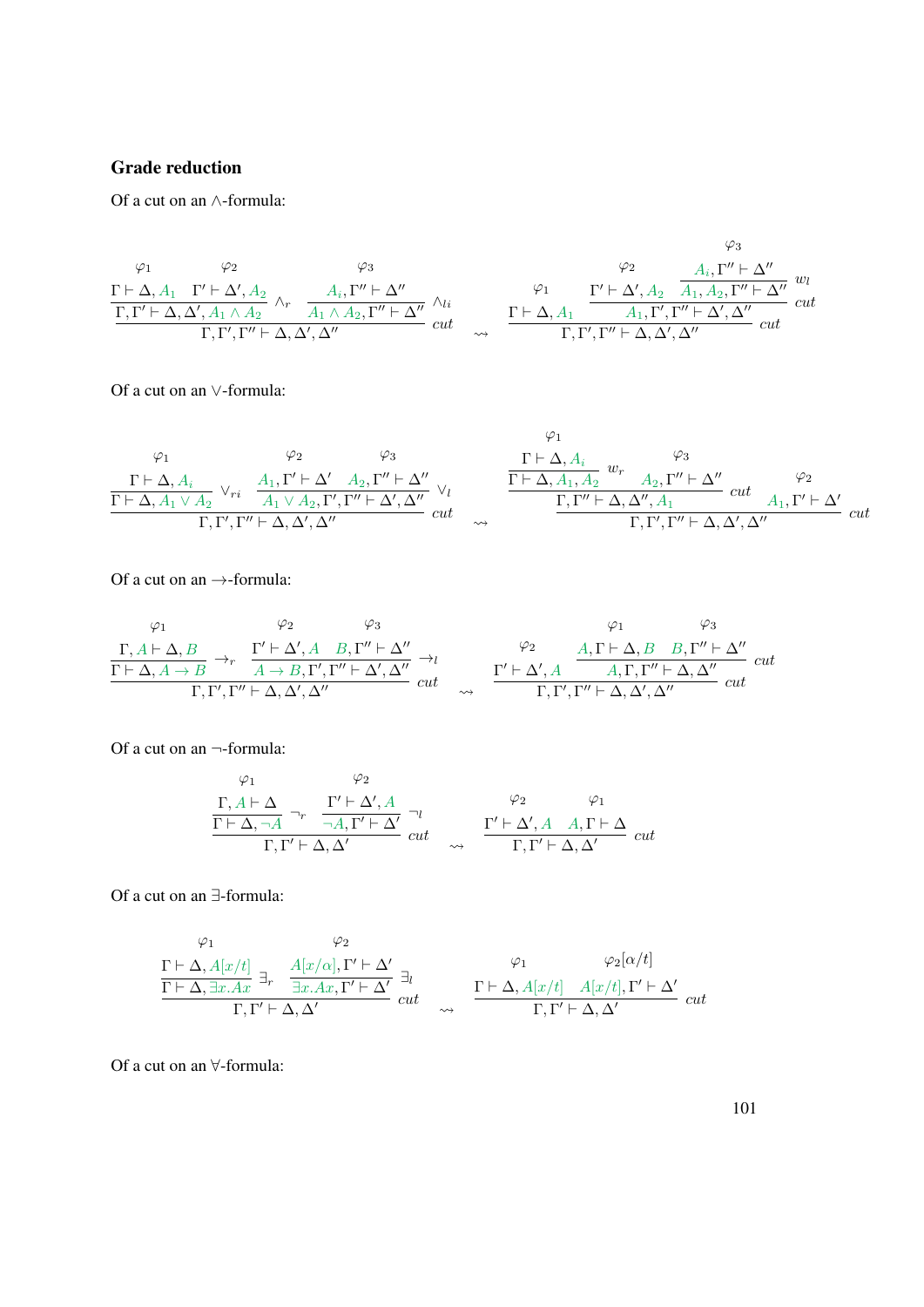$$
\begin{array}{cc}\n\varphi_1 & \varphi_2 \\
\frac{\Gamma\vdash\Delta,A[x/\alpha]}{\Gamma\vdash\Delta,\forall x.Ax} \,\,\forall_r \ \ \, \frac{A[x/t],\Gamma'\vdash\Delta'}{\forall x.Ax,\Gamma'\vdash\Delta'} \,\,\forall_l \\
\frac{\Gamma\vdash\Delta,\forall x.Ax}{\Gamma,\Gamma'\vdash\Delta,\Delta'}\,\, cut & \sim & \frac{\Gamma\vdash\Delta,A[x/t]\quad A[x/t],\Gamma'\vdash\Delta'}{\Gamma,\Gamma'\vdash\Delta,\Delta'}\,\, cut\n\end{array}
$$

Of a cut on a contracted formula:

$$
\frac{\varphi_1}{\Gamma_1 \vdash \Delta, A, A} \quad c_r \quad \frac{\varphi_2}{\Gamma_1 \Gamma' \vdash \Delta, A'} \quad \frac{\Gamma_1 \vdash \Delta, A, A, A, \Gamma' \vdash \Delta'}{\Gamma_1 \Gamma' \vdash \Delta, A'} \quad cut \quad \frac{\Gamma_1 \Gamma' \vdash \Delta, \Delta', A}{\Gamma_1 \Gamma' \vdash \Delta, \Delta'} \quad cut \quad \frac{\Gamma_1 \Gamma' \vdash \Delta, \Delta', A'}{\Gamma_1 \Gamma' \vdash \Delta, \Delta'} \quad c_t^*, c_t^* \quad cut \quad \frac{\varphi_2}{\Gamma_1 \Gamma' \vdash \Delta, A} \quad c_t^* \quad \frac{\varphi_1}{\varphi_2} \quad \frac{\varphi_1}{\varphi_1 \vdash \Delta, A} \quad \frac{\varphi_2}{\varphi_1 \vdash \Delta, A} \quad \frac{\varphi_1}{\varphi_1 \vdash \Delta, A} \quad \frac{\varphi_1}{\varphi_1 \vdash \Delta, A} \quad \frac{\varphi_2}{\varphi_1 \vdash \Delta, A} \quad \frac{\varphi_1}{\varphi_1 \vdash \Delta, A} \quad \frac{\varphi_1}{\varphi_1 \vdash \Delta, A} \quad \frac{\varphi_2}{\varphi_1 \vdash \Delta, A'} \quad cut \quad \frac{\varphi_1}{\varphi_1 \vdash \Delta, A} \quad \frac{\varphi_1}{\varphi_1 \vdash \Delta, A} \quad \frac{\varphi_2}{\varphi_1 \vdash \Delta, A} \quad \frac{\varphi_1}{\varphi_1 \vdash \Delta, A} \quad \frac{\varphi_1}{\varphi_1 \vdash \Delta, A} \quad \frac{\varphi_2}{\varphi_1 \vdash \Delta, A} \quad \frac{\varphi_1}{\varphi_1 \vdash \Delta, A} \quad \frac{\varphi_1}{\varphi_1 \vdash \Delta, A} \quad \frac{\varphi_1}{\varphi_1 \vdash \Delta, A} \quad \frac{\varphi_2}{\varphi_1 \vdash \Delta, A} \quad \frac{\varphi_1}{\varphi_1 \vdash \Delta, A} \quad \frac{\varphi_1}{\varphi_1 \vdash \Delta, A} \quad \frac{\varphi_2}{\varphi_1 \vdash \Delta, A} \quad \frac{\varphi_1}{\varphi_1 \vdash \Delta, A} \quad \frac{\varphi_1}{\varphi_
$$

### A.2 Rewriting rules for LJ

In all rewriting rules for  ${\bf LJ},\Delta$  is at most one formula.

#### Cut-elimination

Over axiom inferences:

$$
\begin{array}{ccc}\n\varphi & & \varphi \\
\hline\n\frac{A \vdash A & A, \Gamma \vdash \Delta}{\Gamma, A \vdash \Delta} & cut & \varphi & A, \Gamma \vdash \Delta \\
\varphi & & & \Gamma \vdash A & \varphi & \\
\hline\n\Gamma \vdash A & cut & \varphi & \Gamma \vdash A\n\end{array}
$$

Over weakening:

$$
\frac{\Gamma \vdash}{\Gamma \vdash A} w_r \xrightarrow{Q_2} \frac{\varphi_1}{\Gamma, \Gamma' \vdash \Delta} \ cut \xrightarrow{\Gamma \vdash} \frac{\Gamma \vdash}{\Gamma, \Gamma' \vdash \Delta} w_r^*, w_l^*
$$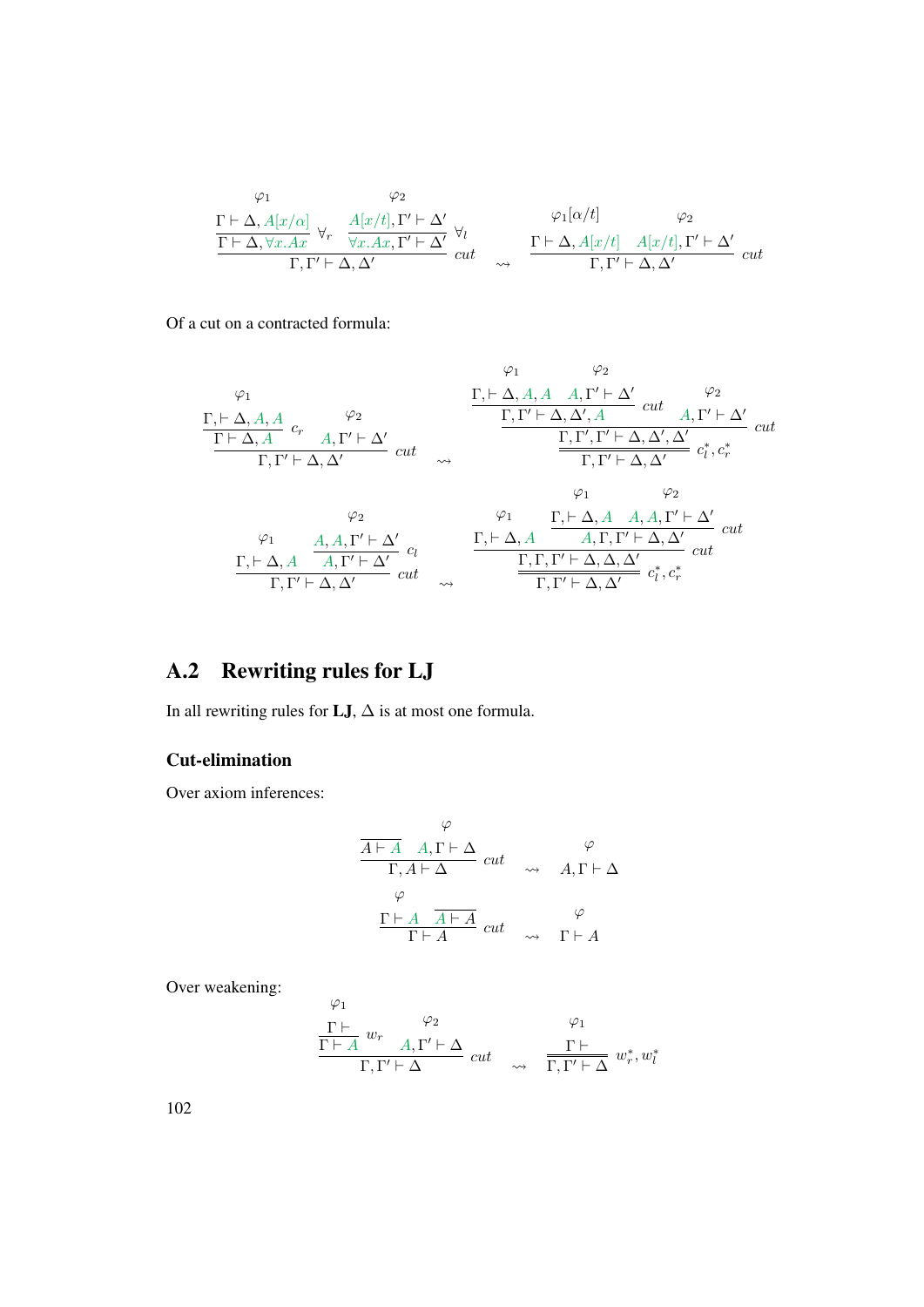$$
\varphi_2
$$
\n
$$
\frac{\varphi_1}{\Gamma + A} \frac{\Gamma' \vdash \Delta}{A, \Gamma' \vdash \Delta} w_l
$$
\n
$$
\frac{\Gamma' \vdash \Delta}{\Gamma, \Gamma' \vdash \Delta} cut \quad \varphi_2
$$
\n
$$
\frac{\Gamma' \vdash \Delta}{\Gamma, \Gamma' \vdash \Delta} w_r^*, w_l^*
$$

#### Rank reduction

Over unary inferences:

$$
\begin{array}{ccccc}\n\varphi_1 & & & \varphi_2 \\
\frac{\Gamma^* \vdash A}{\Gamma \vdash A} & \rho & A, \Gamma' \vdash \Delta & cut \\
& & & \varphi_2 & \varphi_1 & \Gamma' \vdash \Delta & cut \\
& & & \varphi_2 & \varphi_1 & \varphi_2 \\
& & & & \varphi_2 & \varphi_1 & \varphi_2 \\
& & & & \varphi_1 & \varphi_2 \\
& & & & \varphi_1 & \varphi_2 \\
& & & & \varphi_1 & \varphi_2 \\
& & & & \varphi_1 & \varphi_2 \\
& & & & \varphi_1 & \varphi_2 \\
& & & & \varphi_1 & \varphi_2 \\
& & & & \varphi_1 & \varphi_2 \\
& & & & \varphi_1 & \varphi_2 \\
& & & & \varphi_1 & \varphi_2 \\
& & & & \varphi_1 & \varphi_2 \\
& & & & \varphi_1 & \varphi_2 \\
& & & & \varphi_1 & \varphi_2 \\
& & & & \varphi_1 & \varphi_2 \\
& & & & \varphi_1 & \varphi_2 \\
& & & & \varphi_1 & \varphi_2 \\
& & & & \varphi_1 & \varphi_2 \\
& & & & \varphi_1 & \varphi_2 \\
& & & & \varphi_1 & \varphi_2 \\
& & & & \varphi_1 & \varphi_2 \\
& & & & \varphi_1 & \varphi_2 \\
& & & & \varphi_1 & \varphi_2 \\
& & & & \varphi_1 & \varphi_2 \\
& & & & \varphi_1 & \varphi_2 \\
& & & & \varphi_1 & \varphi_2 \\
& & & & \varphi_1 & \varphi_2 \\
& & & & \varphi_1 & \varphi_2 \\
& & & & \varphi_1 & \varphi_2 \\
& & & & \varphi_1 & \varphi_2 \\
& & & & \varphi_1 & \varphi_2 \\
& & & & \varphi_1 & \varphi_2 \\
& & & & \varphi_1 & \varphi_2 \\
& & & & \varphi_1 & \varphi_2 \\
& & & & \varphi_1 & \varphi_2 \\
& & & & \varphi_1 & \varphi_2 \\
& & & & \varphi_1 & \varphi_2 \\
& & & & \varphi_1 & \varphi_2 \\
& & & & \varphi_1 & \varphi_2 \\
& & & & \varphi_1 & \varphi_2 \\
& & & & \varphi_1 & \varphi_2 \\
& & & & \varphi_1
$$

Over binary inferences:

ϕ1 Γ1, P ` A ϕ2 Γ2, Q ` A Γ, P ∨ Q ` A ∨l ϕ3 A, Γ <sup>0</sup> ` ∆ Γ, P ∨ Q, Γ <sup>0</sup> ` ∆ cut ϕ1 Γ1, P ` A ϕ3 A, Γ <sup>0</sup> ` ∆<sup>0</sup> Γ1, P, Γ <sup>0</sup> ` ∆ cut ϕ2 Γ2, Q ` A ϕ3 A, Γ <sup>0</sup> ` ∆<sup>0</sup> Γ2, Q, Γ <sup>0</sup> ` ∆ cut Γ, P ∨ Q, Γ 0 , Γ <sup>0</sup> ` ∆ ∨l Γ, P ∨ Q, Γ <sup>0</sup> ` ∆ cl ϕ1 Γ<sup>1</sup> ` P ϕ2 Γ2, Q ` A Γ, P → Q ` A →<sup>l</sup> ϕ3 A, Γ <sup>0</sup> ` ∆ Γ, P → Q, Γ <sup>0</sup> ` ∆ cut ϕ1 Γ<sup>1</sup> ` P ϕ2 Γ2, Q ` A ϕ3 A, Γ <sup>0</sup> ` ∆ Γ2, Q, Γ <sup>0</sup> ` ∆ cut Γ, P → Q, Γ <sup>0</sup> ` <sup>∆</sup>, <sup>∆</sup><sup>0</sup> <sup>→</sup><sup>l</sup> ϕ1 Γ ` A ϕ2 A, Γ 0 <sup>1</sup> ` ∆<sup>1</sup> ϕ3 Γ 0 <sup>2</sup> ` ∆<sup>2</sup> A, Γ <sup>0</sup> ` ∆ ρ Γ, Γ <sup>0</sup> ` ∆ cut ϕ1 Γ ` A ϕ2 A, Γ 0 <sup>1</sup> ` ∆<sup>1</sup> Γ, Γ 0 <sup>1</sup> ` ∆<sup>1</sup> cut ϕ3 Γ 0 <sup>2</sup> ` ∆<sup>2</sup> Γ, Γ <sup>0</sup> ` ∆ ρ ϕ1 Γ ` A ϕ2 Γ 0 <sup>1</sup> ` ∆<sup>1</sup> ϕ3 A, Γ 0 <sup>2</sup> ` ∆<sup>2</sup> A, Γ <sup>0</sup> ` ∆ ρ Γ, Γ <sup>0</sup> ` ∆ cut ϕ2 Γ 0 <sup>1</sup> ` ∆<sup>1</sup> ϕ1 Γ ` A ϕ3 A, Γ 0 <sup>2</sup> ` ∆<sup>2</sup> Γ, Γ 0 <sup>2</sup> ` ∆<sup>2</sup> cut Γ, Γ <sup>0</sup> ` ∆ ρ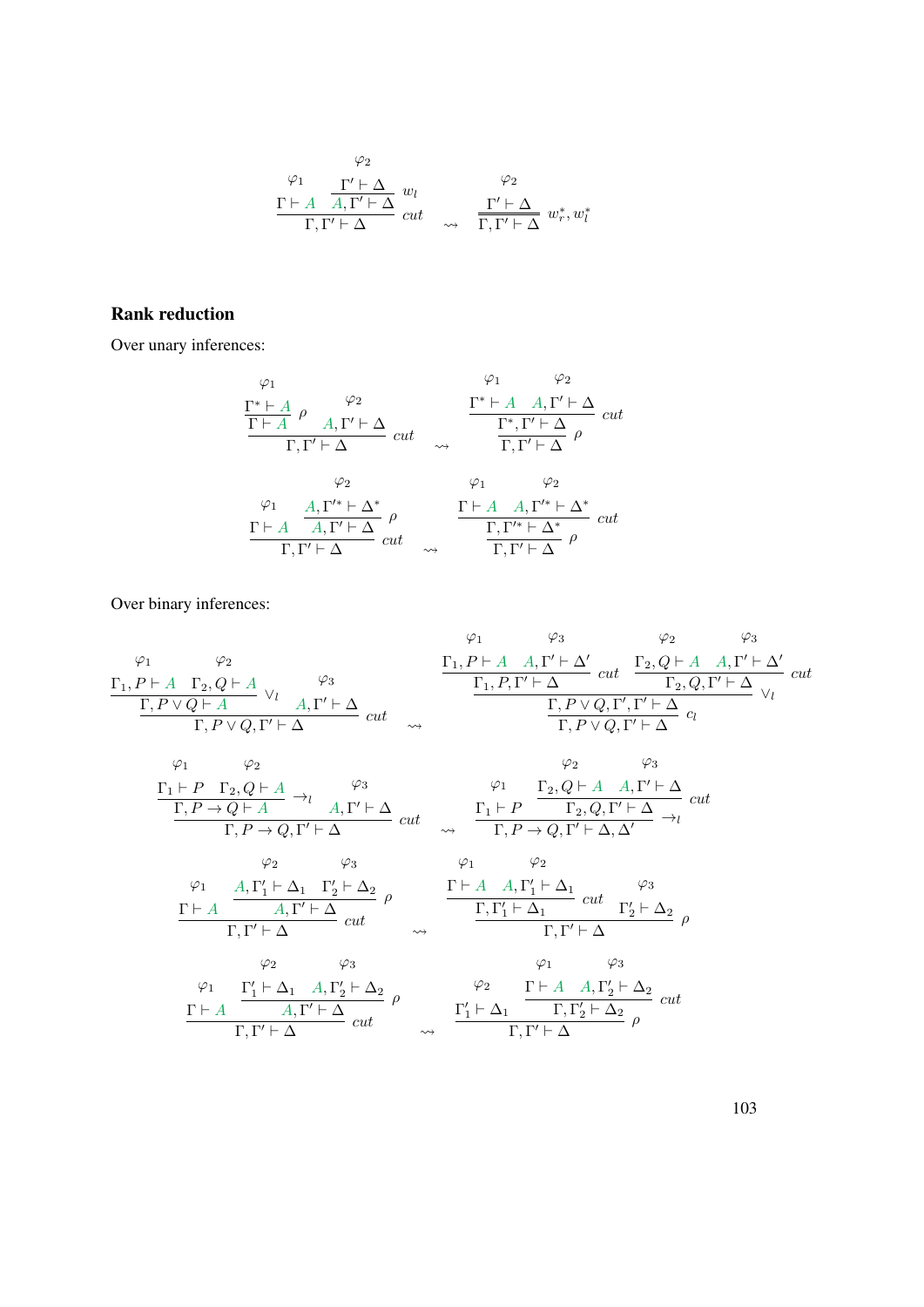#### Grade reduction

Of a cut on an ∧-formula:

$$
\varphi_1 \qquad \varphi_2 \qquad \varphi_3 \qquad \varphi_4
$$
\n
$$
\frac{\Gamma \vdash A_1 \quad \Gamma' \vdash A_2}{\Gamma, \Gamma' \vdash A_1 \land A_2} \land_r \qquad \frac{A_i, \Gamma'' \vdash \Delta}{A_1 \land A_2, \Gamma'' \vdash \Delta} \land_{li} \qquad \varphi_1 \qquad \frac{\Gamma' \vdash A_2 \quad A_1, A_2, \Gamma'' \vdash \Delta}{A_1, \Gamma', \Gamma'' \vdash \Delta} \quad \text{cut}
$$
\n
$$
\Gamma, \Gamma' \vdash A_1 \land A_2 \qquad \text{cut} \qquad \varphi_1 \qquad \frac{\Gamma \vdash A_1 \quad A_1, \Gamma', \Gamma'' \vdash \Delta}{A_1, \Gamma', \Gamma'' \vdash \Delta} \quad \text{cut}
$$

Of a cut on an ∨-formula:

$$
\varphi_1 \qquad \varphi_2 \qquad \varphi_3 \qquad \varphi_2
$$
\n
$$
\frac{\Gamma \vdash A_1 \lor A_2 \lor r_1 \quad \frac{A_1, \Gamma' \vdash \Delta \quad A_2, \Gamma'' \vdash \Delta}{A_1 \lor A_2, \Gamma', \Gamma'' \vdash \Delta} \lor_l}{\Gamma, \Gamma', \Gamma'' \vdash \Delta} \quad cut \qquad \frac{\varphi_1}{\Gamma \vdash A_1 \quad \frac{A_1, \Gamma' \vdash \Delta}{A_1, \Gamma', \Gamma'' \vdash \Delta} w_r}{\Gamma, \Gamma', \Gamma'' \vdash \Delta} \quad cut
$$
\n
$$
\varphi_1 \qquad \varphi_2 \qquad \varphi_3 \qquad \varphi_3
$$
\n
$$
\frac{\Gamma \vdash A_2}{\Gamma \vdash A_1 \lor A_2} \lor_{r_2} \frac{A_1, \Gamma' \vdash \Delta \quad A_2, \Gamma'' \vdash \Delta}{A_1 \lor A_2, \Gamma', \Gamma'' \vdash \Delta} \lor_l \qquad \frac{\varphi_1}{\Gamma \vdash A_2 \quad A_2, \Gamma'' \vdash \Delta} w_r}{\Gamma, \Gamma', \Gamma'' \vdash \Delta} w_r
$$
\n
$$
\frac{\Gamma \vdash A_2}{\Gamma, \Gamma', \Gamma'' \vdash \Delta} w_r \qquad \frac{\varphi_1}{\Gamma, \Gamma', \Gamma'' \vdash \Delta} w_r}{\Gamma, \Gamma', \Gamma'' \vdash \Delta} w_r
$$

Of a cut on an  $\rightarrow$ -formula:

$$
\varphi_1 \qquad \varphi_2 \qquad \varphi_3 \qquad \varphi_1 \qquad \varphi_3
$$
\n
$$
\frac{\Gamma, A \vdash B}{\Gamma \vdash A \rightarrow B} \rightarrow_r \qquad \frac{\Gamma' \vdash A \quad B, \Gamma'' \vdash \Delta}{A \rightarrow B, \Gamma', \Gamma'' \vdash \Delta} \rightarrow_l \qquad \varphi_2 \qquad \frac{A, \Gamma \vdash B \quad B, \Gamma'' \vdash \Delta}{A, \Gamma, \Gamma'' \vdash \Delta} \quad cut \qquad \frac{\Gamma' \vdash A \qquad A, \Gamma, \Gamma'' \vdash \Delta}{\Gamma, \Gamma', \Gamma'' \vdash \Delta} \quad cut
$$

Of a cut on an ¬-formula:

$$
\varphi_1 \qquad \varphi_2
$$
\n
$$
\frac{\Gamma, A \vdash}{\Gamma \vdash \neg A} \neg_r \quad \frac{\Gamma' \vdash A}{\neg A, \Gamma' \vdash} \neg_l \qquad \qquad \varphi_2 \qquad \varphi_1
$$
\n
$$
\frac{\Gamma' \vdash A \quad A, \Gamma \vdash}{\Gamma, \Gamma' \vdash} cut \qquad \varphi \qquad \frac{\Gamma' \vdash A \quad A, \Gamma \vdash}{\Gamma, \Gamma' \vdash} cut
$$

Of a cut on an ∃-formula:

$$
\frac{\Gamma \vdash A[x/t]}{\Gamma \vdash \exists x.Ax} \exists_r \quad \frac{A[x/\alpha], \Gamma' \vdash \Delta}{\exists x.Ax, \Gamma' \vdash \Delta} \exists_t \qquad \qquad \frac{\varphi_1}{\Gamma \vdash A[x/t] \quad A[x/t], \Gamma' \vdash \Delta} \quad \text{cut} \quad \frac{\Gamma \vdash A[x/t] \quad A[x/t], \Gamma' \vdash \Delta}{\Gamma, \Gamma' \vdash \Delta} \quad cut
$$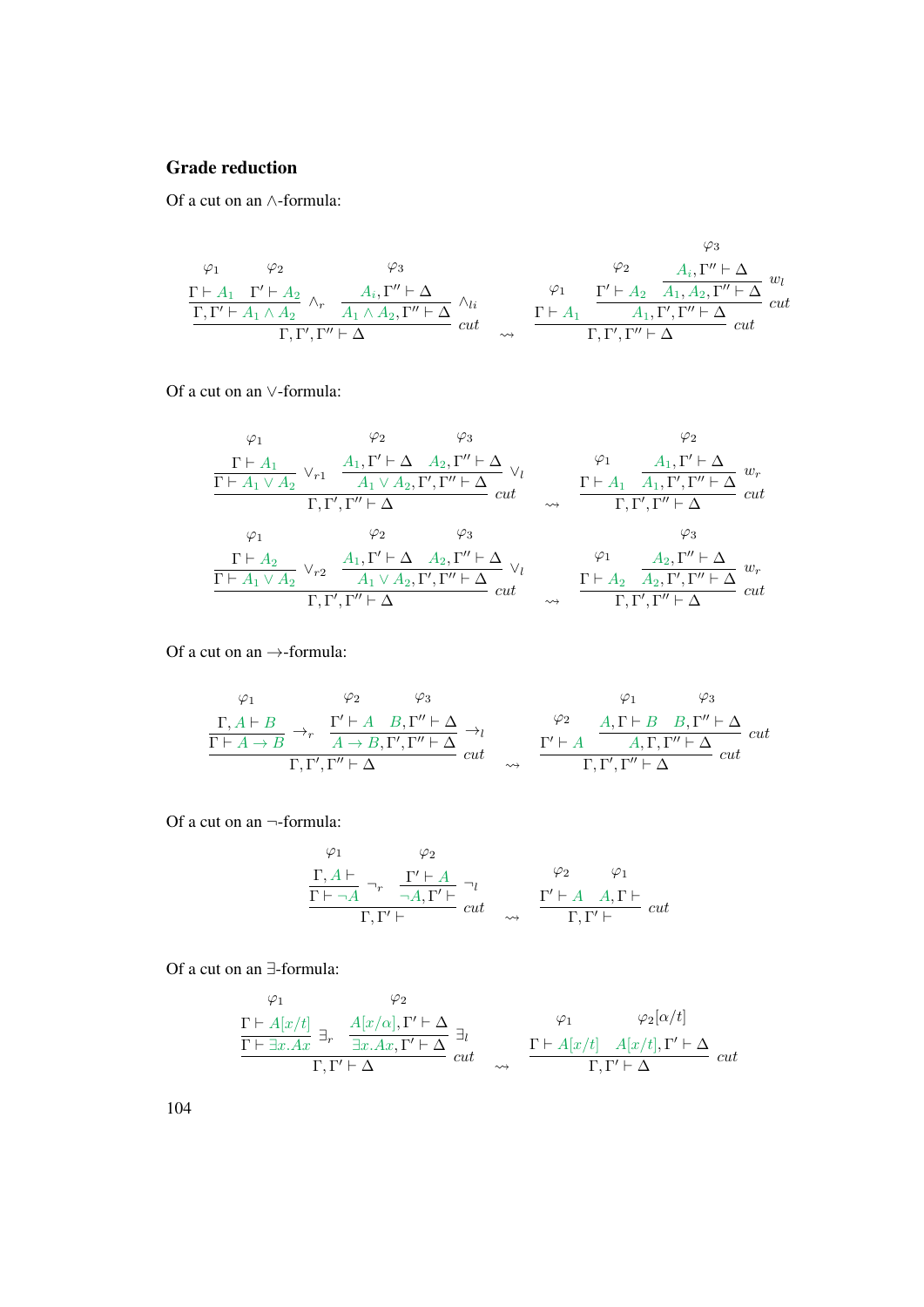Of a cut on an ∀-formula:

$$
\frac{\Gamma \vdash A[x/\alpha]}{\Gamma \vdash \forall x.Ax} \forall_r \frac{A[x/t], \Gamma' \vdash \Delta}{\forall x.Ax, \Gamma' \vdash \Delta} \forall_l \qquad \frac{\varphi_1[\alpha/t]}{\alpha} \frac{\varphi_2}{\vdash A[x/t], \Gamma' \vdash \Delta} \ cut \longrightarrow \frac{\Gamma \vdash A[x/t] \quad A[x/t], \Gamma' \vdash \Delta}{\Gamma, \Gamma' \vdash \Delta} \ cut
$$

Of a cut on a contracted formula:

$$
\varphi_1 \qquad \varphi_2
$$
\n
$$
\varphi_1 \qquad \varphi_2
$$
\n
$$
\varphi_1 \qquad \varphi_2
$$
\n
$$
\varphi_1 \qquad \varphi_2
$$
\n
$$
\Gamma, \vdash A \quad A, \Gamma' \vdash \Delta \quad c_l
$$
\n
$$
\Gamma, \Gamma' \vdash \Delta \quad c_{llt}
$$
\n
$$
\Gamma, \Gamma' \vdash \Delta \quad \varphi_l
$$
\n
$$
\Gamma, \Gamma \vdash \Delta \quad c_{llt}
$$
\n
$$
\Gamma, \Gamma' \vdash \Delta \quad c_{llt}
$$
\n
$$
\Gamma, \Gamma' \vdash \Delta \quad c^*
$$
\n
$$
\Gamma, \Gamma' \vdash \Delta \quad c^*
$$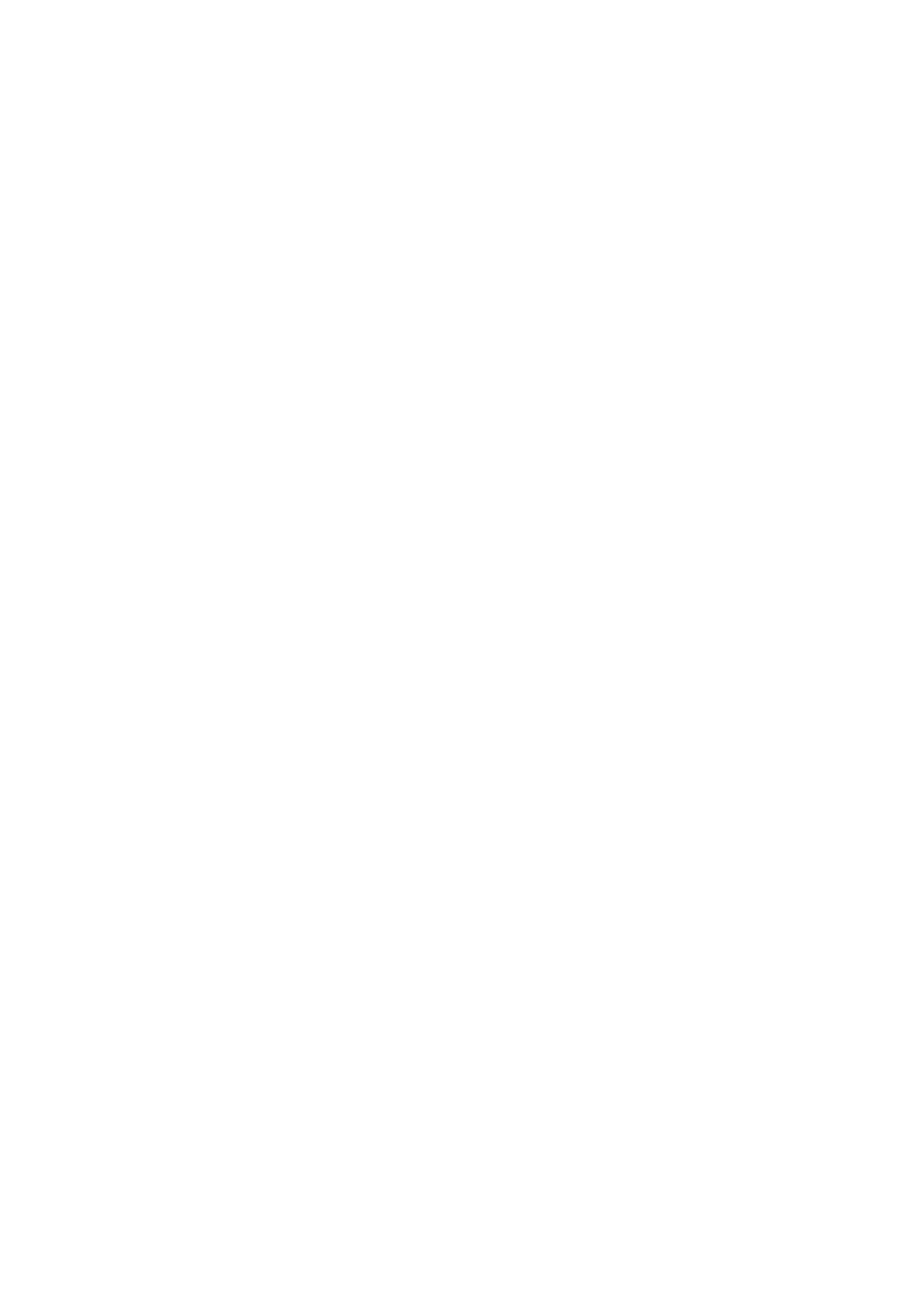# APPENDIX B

# Permutation of rules in LJ

This Appendix shows the possible permutations of LJ rules down a proof. I used the purely multiplicative version of LJ. Of course, not all cases are possible. The cases in which this fails do not have a derivation on the right hand side, instead, there is a "?". The rule which is supposed to be permuted down is always applied to a formula whose formula variables are  $A$  and  $B$ . It is important to note that this is invariably an end-sequent ancestor. The bottom rule is applied to a formula with formula variables P and Q, which could be an end-sequent or cut ancestor. The sequents are represented as multi-sets of formulas (i.e. the order does not matter).

The order in which the rules are presented is:  $\rightarrow_l, \rightarrow_r, \land_l, \land_r, \lor_l, \lor_r, \forall_l, \forall_r, \exists_l, \exists_r, \neg_l, \neg_r,$  $w_l, w_r, c_l, cut.$ 

#### **B.1** Permutation of  $\rightarrow_l$  down

 $\rightarrow_l$ 

$$
\varphi_1 \qquad \varphi_2 \qquad \varphi_3
$$
\n
$$
\frac{\Gamma \vdash A \quad \Gamma', B \vdash P}{\Gamma, \Gamma', A \to B \vdash P} \to_l \qquad \varphi_3 \qquad \varphi_1 \qquad \frac{\varphi_1}{\Gamma', B \vdash P} \quad \frac{\Gamma', B \vdash P \quad \Gamma'', Q \vdash F}{\Gamma', \Gamma'', P \to Q, B \vdash F} \to_l \qquad \frac{\Gamma \vdash A \quad \Gamma', \Gamma'', P \to Q, B \vdash F}{\Gamma, \Gamma', \Gamma'', A \to B, P \to Q \vdash F} \to_l
$$

$$
\varphi_2 \qquad \varphi_3 \qquad \varphi_1 \qquad \varphi_2
$$
\n
$$
\varphi_1 \qquad \varphi_2
$$
\n
$$
\Gamma, \vdash P \quad \Gamma', Q \vdash A \quad \Gamma'', B \vdash F \rightarrow \iota
$$
\n
$$
\Gamma, \vdash P \quad \Gamma', \Gamma'', A \rightarrow B, Q \vdash F \rightarrow \iota
$$
\n
$$
\varphi_1 \qquad \varphi_2
$$
\n
$$
\varphi_2 \qquad \varphi_2
$$
\n
$$
\varphi_1 \qquad \varphi_2
$$
\n
$$
\varphi_2 \qquad \varphi_2
$$
\n
$$
\varphi_2 \qquad \varphi_2
$$
\n
$$
\varphi_3 \qquad \varphi_4
$$
\n
$$
\varphi_5
$$
\n
$$
\varphi_6
$$
\n
$$
\varphi_7
$$
\n
$$
\varphi_8
$$
\n
$$
\varphi_9
$$
\n
$$
\varphi_1 \qquad \varphi_2
$$
\n
$$
\varphi_2 \qquad \varphi_3
$$
\n
$$
\varphi_1 \qquad \varphi_2
$$
\n
$$
\varphi_2 \qquad \varphi_3
$$
\n
$$
\varphi_4
$$
\n
$$
\varphi_5
$$
\n
$$
\varphi_7
$$
\n
$$
\varphi_8
$$
\n
$$
\varphi_9
$$
\n
$$
\varphi_1 \qquad \varphi_2
$$
\n
$$
\varphi_1 \qquad \varphi_2
$$
\n
$$
\varphi_3 \qquad \varphi_4
$$
\n
$$
\varphi_5
$$
\n
$$
\varphi_7
$$
\n
$$
\varphi_8
$$
\n
$$
\varphi_9
$$
\n
$$
\varphi_1 \qquad \varphi_2
$$
\n
$$
\varphi_1 \qquad \varphi_2
$$
\n
$$
\varphi_2 \qquad \varphi_3
$$
\n
$$
\varphi_4
$$
\n
$$
\varphi_5
$$
\n
$$
\varphi_7
$$
\n
$$
\varphi_8
$$
\n
$$
\varphi_9
$$
\n
$$
\var
$$

$$
\varphi_2 \qquad \varphi_3 \qquad \varphi_1 \qquad \varphi_3
$$
\n
$$
\varphi_1 \qquad \varphi_2 \qquad \varphi_3 \qquad \varphi_4 \qquad \varphi_5
$$
\n
$$
\Gamma, \vdash P \quad \Gamma', \Gamma'', A \to B, Q \vdash F \to_l \qquad \varphi_2 \qquad \Gamma \vdash P \quad \Gamma', Q, B \vdash F \to_l \qquad \varphi_1 \qquad \varphi_2 \qquad \varphi_3 \qquad \varphi_4 \qquad \varphi_5 \qquad \varphi_5 \qquad \varphi_6
$$
\n
$$
\Gamma, \vdash P \quad \Gamma', \Gamma'', A \to B, P \to Q \vdash F \qquad \leadsto \qquad \Gamma, \vdash', \Gamma'', A \to B, P \to Q \vdash F \qquad \varphi_1 \qquad \varphi_2 \qquad \varphi_5 \qquad \varphi_6 \qquad \varphi_7 \qquad \varphi_7 \qquad \varphi_8 \qquad \varphi_8 \qquad \varphi_8 \qquad \varphi_9 \qquad \varphi_9 \qquad \varphi_9 \qquad \varphi_9 \qquad \varphi_8 \qquad \varphi_9 \qquad \varphi_9 \qquad \varphi_9 \qquad \varphi_8 \qquad \varphi_9 \qquad \varphi_9 \qquad \varphi_9 \qquad \varphi_9 \qquad \varphi_9 \qquad \varphi_8 \qquad \varphi_9 \qquad \varphi_9 \qquad \varphi_9 \qquad \varphi_9 \qquad \varphi_9 \qquad \varphi_9 \qquad \varphi_9 \qquad \varphi_9 \qquad \varphi_9 \qquad \varphi_9 \qquad \varphi_9 \qquad \varphi_9 \qquad \varphi_9 \qquad \varphi_9 \qquad \varphi_9 \qquad \varphi_9 \qquad \varphi_9 \qquad \varphi_9 \qquad \varphi_9 \qquad \varphi_9 \qquad \varphi_9 \qquad \varphi_9 \qquad \varphi_9 \qquad \varphi_9 \qquad \varphi_9 \qquad \varphi_9 \qquad \varphi_9 \qquad \varphi_9 \qquad \varphi_9 \qquad \varphi_9 \qquad \varphi_9 \qquad \varphi_9 \qquad \varphi_9 \qquad \varphi_9 \qquad \varphi_9 \qquad \varphi_9 \qquad \varphi_9 \qquad
$$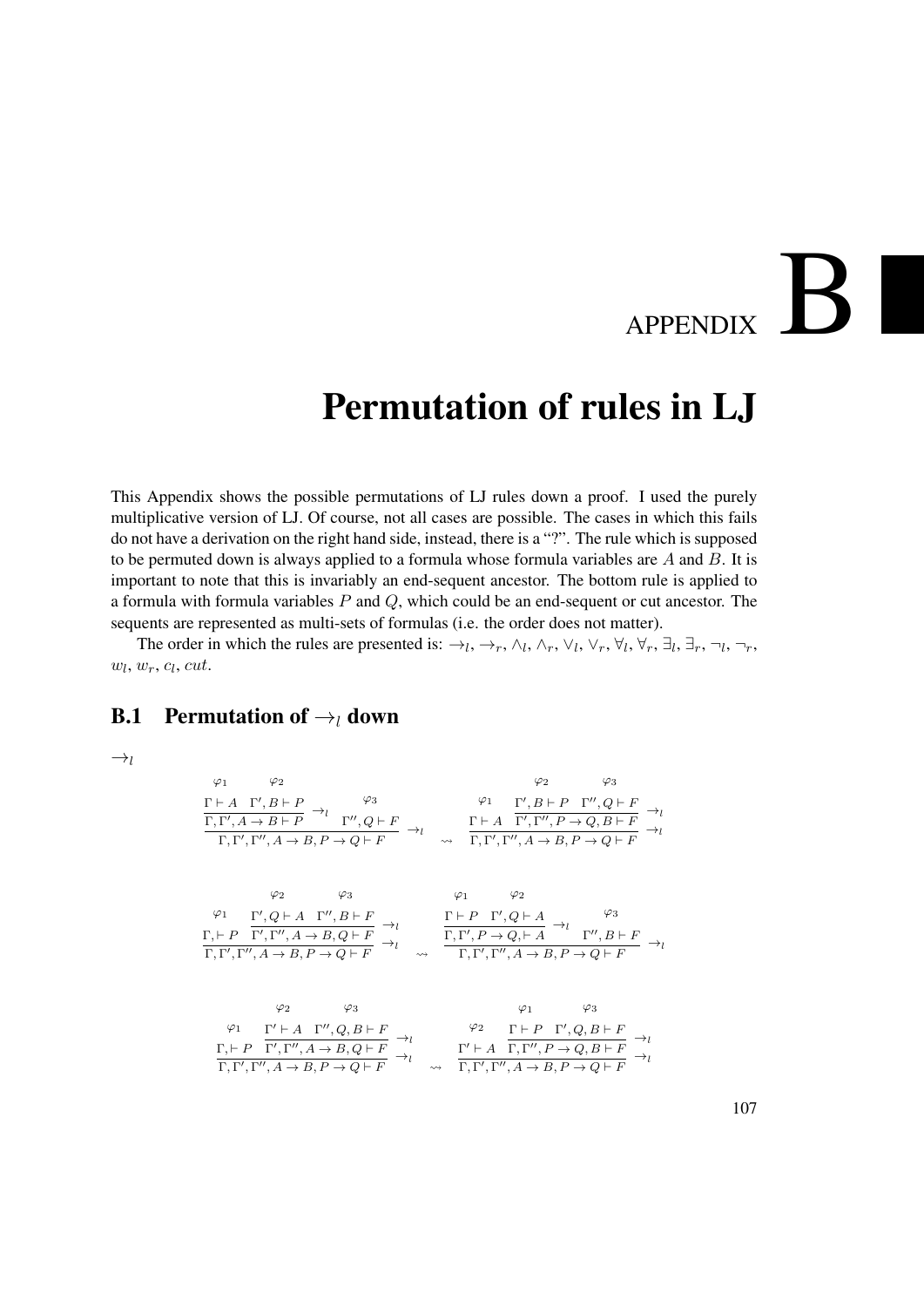$$
\varphi_1 \qquad \varphi_2
$$
  
\n
$$
\frac{\Gamma, P \vdash A \quad \Gamma', B \vdash Q}{\Gamma, \Gamma', A \to B, P \vdash Q} \to_l
$$
  
\n
$$
\frac{\Gamma, \Gamma', A \to B \vdash P \to Q}{\Gamma, \Gamma', A \to B \vdash P \to Q} \to_r
$$

$$
\begin{array}{ccccc}\varphi_1 & \varphi_2 & & \varphi_2 &\\ \frac{\Gamma\vdash A\quad \Gamma',P,B\vdash Q}{\Gamma,\Gamma',A\to B,P\vdash Q}\to_l & & \varphi_1 & \Gamma',B,P\vdash Q\\ \frac{\Gamma,\Gamma',A\to B,P\vdash Q}{\Gamma,\Gamma',A\to B\vdash P\to Q}\to_r & & \frac{\Gamma\vdash A\quad \Gamma',B\vdash P\to Q}{\Gamma,\Gamma',A\to B\vdash P\to Q}\to_l\end{array}
$$

 $\wedge_l$ 

 $\rightarrow_r$ 

$$
\varphi_1 \qquad \varphi_2 \qquad \varphi_1
$$
\n
$$
\frac{\Gamma, Q \vdash A \quad \Gamma', B \vdash F}{\Gamma, \Gamma', A \to B, Q \vdash F} \to_l \qquad \frac{\Gamma, Q \vdash A \qquad \varphi_2}{\Gamma, P \land Q \vdash A} \land_l \qquad \frac{\varphi_2}{\Gamma, P \land Q \vdash A} \to_l
$$
\n
$$
\frac{\Gamma, P \land Q \vdash A \qquad \varphi_2}{\Gamma, \Gamma', P \land Q, A \to B \vdash F} \to_l
$$

$$
\begin{array}{cc}\n\varphi_1 & \varphi_2 & \varphi_2 \\
\frac{\Gamma \vdash A \quad \Gamma', Q, B \vdash F}{\Gamma, \Gamma', A \rightarrow B, Q \vdash F} \rightarrow_l & \varphi_1 & \frac{\Gamma', B, Q \vdash F}{\Gamma', P \land Q, B \vdash F} \land_l \\
\frac{\Gamma \vdash A \quad \Gamma', P \land Q, B \vdash F}{\Gamma, \Gamma, P \land Q, A \rightarrow B \vdash F} \rightarrow_l\n\end{array}
$$

$$
\begin{array}{ccccc}\n\varphi_1 & \varphi_2 & & \varphi_2 \\
\frac{\Gamma\vdash A\quad \Gamma',P,B\vdash F}{\Gamma,\Gamma',A\rightarrow B,P\vdash F}\rightarrow_l & & \frac{\varphi_1}{\Gamma\vdash A}\quad\frac{\Gamma',B,P\vdash F}{\Gamma',P\land Q,B\vdash F}\quad\frac{\land_l}{\land_l} \\
\frac{\Gamma\vdash A\quad \Gamma',P\land Q,B\vdash F}\rightarrow_l & & \frac{\Gamma\vdash A\quad \Gamma',P\land Q,B\vdash F}{\Gamma,\Gamma,P\land Q,A\rightarrow B\vdash F}\rightarrow_l\n\end{array}
$$

$$
\varphi_1 \qquad \varphi_2 \qquad \varphi_1
$$
\n
$$
\frac{\Gamma, P \vdash A \quad \Gamma', B \vdash F}{\Gamma, \Gamma', A \to B, P \vdash F} \to_l \qquad \frac{\Gamma, P \vdash A \qquad \varphi_2}{\Gamma, P \land Q \vdash A} \land_l \quad \frac{\varphi_2}{\Gamma', P \land Q \vdash A} \to_l
$$
\n
$$
\frac{\Gamma, P \vdash A \qquad \varphi_2}{\Gamma, \Gamma', P \land Q, A \to B \vdash F} \to_l
$$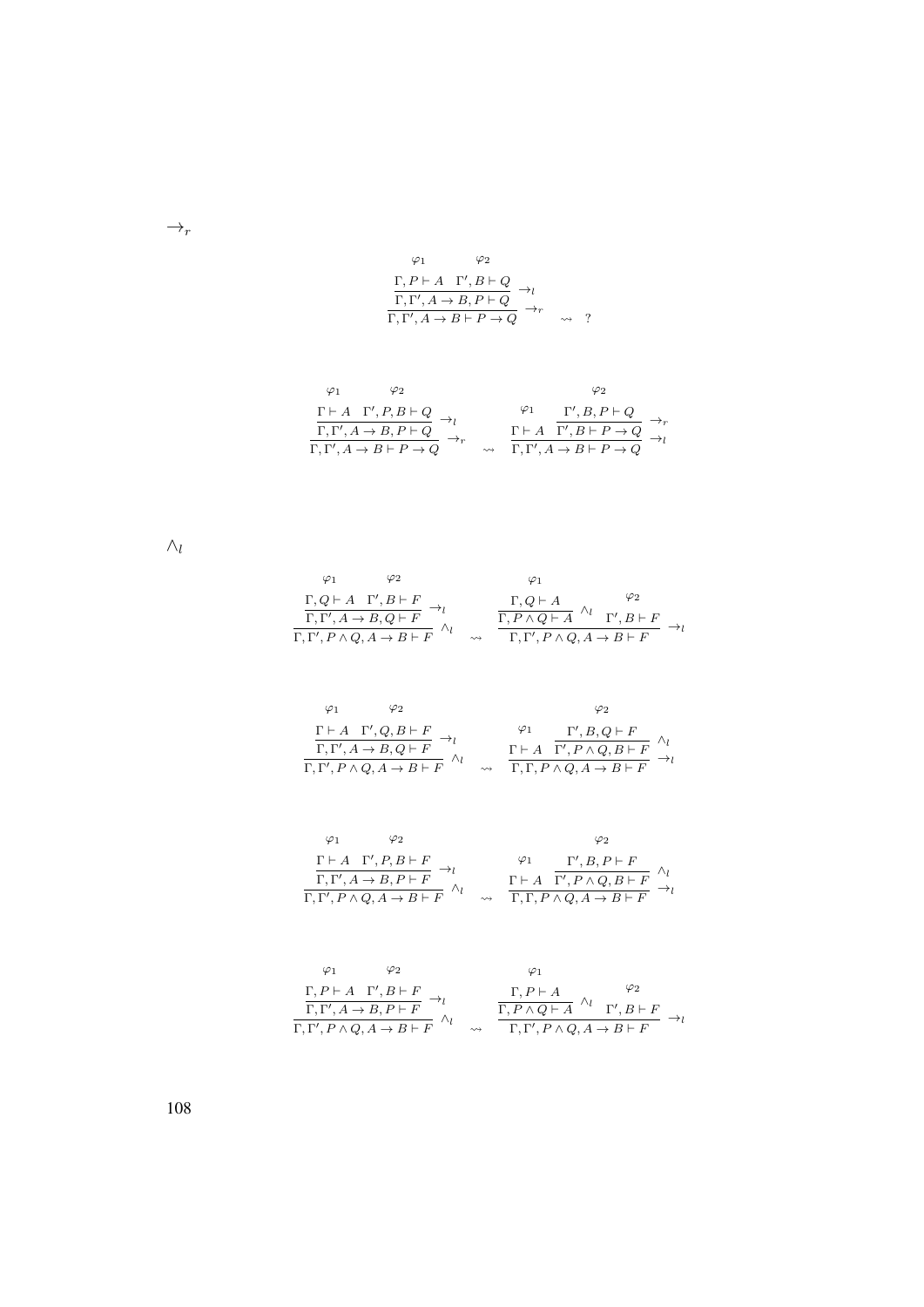$\wedge_r$ 

$$
\varphi_2 \qquad \varphi_3 \qquad \varphi_1 \qquad \varphi_3
$$
\n
$$
\varphi_1 \qquad \Gamma' \vdash A \quad \Gamma'', B \vdash Q
$$
\n
$$
\Gamma \vdash P \quad \Gamma', \Gamma'', A \to B \vdash Q
$$
\n
$$
\varphi_2 \qquad \wedge_r \qquad \qquad \Gamma' \vdash A \quad \Gamma, \Gamma'', B \vdash Q
$$
\n
$$
\varphi_1 \qquad \varphi_2 \qquad \varphi_3 \qquad \varphi_4 \qquad \varphi_5 \qquad \varphi_6
$$
\n
$$
\varphi_1 \qquad \varphi_2 \qquad \varphi_7 \qquad \varphi_8 \qquad \varphi_7 \qquad \varphi_8
$$
\n
$$
\varphi_8 \qquad \varphi_9 \qquad \varphi_9
$$

$$
\begin{array}{ccccc}\n\varphi_1 & \varphi_2 & & \varphi_3 \\
\Gamma \vdash A & \Gamma', B \vdash P & \rightarrow_l & \varphi_3 \\
\hline\n\Gamma, \Gamma', A \rightarrow B \vdash P & \Gamma'' \vdash Q & \wedge_r & & \Gamma \vdash A & \Gamma', \Gamma'', B \vdash P \land Q \\
\Gamma, \Gamma', \Gamma'', A \rightarrow B \vdash P \land Q & & \rightarrow_l & \Gamma, \Gamma', \Gamma'', A \rightarrow B \vdash P \land Q\n\end{array}
$$

 $\vee_l$ 

$$
\begin{array}{ccccc}\n\varphi_1 & \varphi_3 & \varphi_1 & \varphi_3 \\
\frac{\Gamma' \vdash A & \Gamma'', Q, B \vdash F}{\Gamma', \Gamma'', A \rightarrow B, Q \vdash F} & \rightarrow_l & \frac{\Gamma, P \vdash F & \Gamma'', B, Q \vdash F}{\Gamma, \Gamma', \Gamma'', P \vee Q, B \vdash F} \vee_l \\
\frac{\Gamma, P \vdash F & \Gamma', \Gamma'', A \rightarrow B, P \vee Q \vdash F}{\Gamma, \Gamma', \Gamma'', P \vee Q, A \rightarrow B \vdash F} & \rightarrow_l & \\
\end{array}
$$

$$
\varphi_2 \qquad \varphi_3
$$
  
\n
$$
\varphi_1 \qquad \Gamma', Q \vdash A \quad \Gamma'', B \vdash F
$$
  
\n
$$
\Gamma, P \vdash F \quad \overline{\Gamma'}, \Gamma'', A \to B, Q \vdash F
$$
  
\n
$$
\Gamma, \Gamma', \Gamma'', A \to B, P \lor Q \vdash F
$$
  
\n
$$
\varphi_1 \qquad \qquad \to Q
$$
  
\n
$$
\varphi_2 \qquad \qquad \varphi_3
$$

$$
\begin{array}{ccccc}\n\varphi_1 & \varphi_2 & \varphi_3 \\
\frac{\Gamma \vdash A & \Gamma', P, B \vdash F}{\Gamma, \Gamma', A \rightarrow B, P \vdash F} & \rightarrow_l & \varphi_3 \\
\frac{\varphi_1 & \varphi_2 & \varphi_3 \\
\frac{\Gamma, \Gamma', A \rightarrow B, P \vdash F}{\Gamma, \Gamma', \Gamma'', A \rightarrow B, P \lor Q \vdash F} & \vee_l & \frac{\Gamma \vdash A & \Gamma', \Gamma'', P \lor Q, B \vdash F}{\Gamma, \Gamma', \Gamma'', P \lor Q, A \rightarrow B \vdash F} & \rightarrow_l \\
\end{array}
$$

$$
\varphi_1 \qquad \varphi_2
$$
  
\n
$$
\frac{\Gamma, P \vdash A \quad \Gamma', B \vdash F}{\Gamma, \Gamma', A \rightarrow B, P \vdash F} \rightarrow_l \qquad \varphi_3
$$
  
\n
$$
\frac{\Gamma, \Gamma', A \rightarrow B, P \vdash F}{\Gamma, \Gamma', \Gamma'', A \rightarrow B, P \lor Q \vdash F} \lor_l \qquad \rightsquigarrow \quad ?
$$

 $\vee_r$ 

$$
\begin{array}{ccccc}\n\varphi_1 & \varphi_2 & & \varphi_2 &\\ \n\frac{\Gamma\vdash A\quad \Gamma', B\vdash Q}{\Gamma,\Gamma', A\to B\vdash Q} \to_l & & \varphi_1 & \Gamma', B\vdash Q\\ \n\frac{\Gamma\vdash A\quad \Gamma', B\vdash P\lor Q}{\Gamma,\Gamma', A\to B\vdash P\lor Q} \lor_r & & \varphi_1 & \Gamma,\Gamma', A\to B\vdash P\lor Q\n\end{array}
$$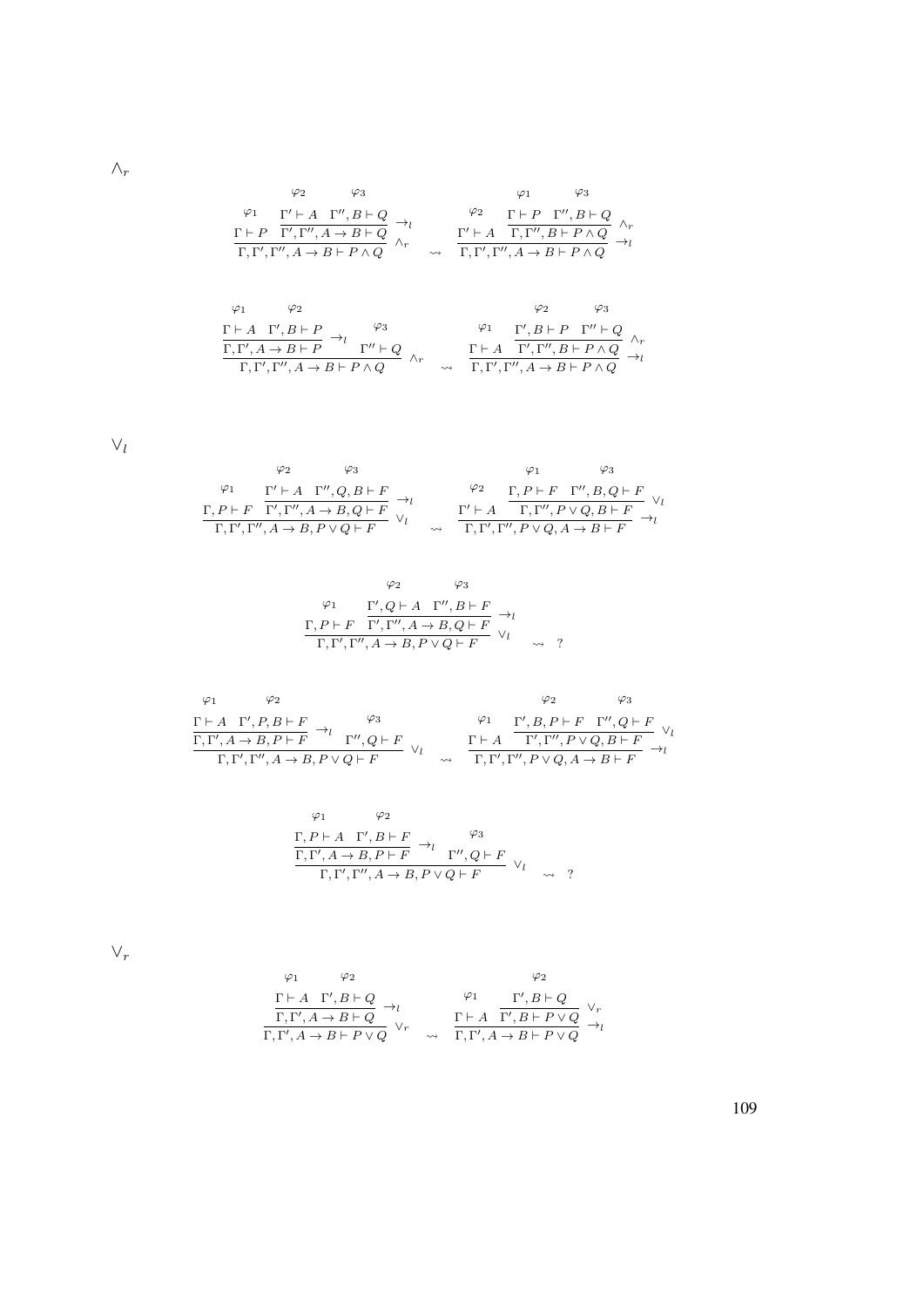$$
\begin{array}{ccccc}\varphi_1 & \varphi_2 & & \varphi_2 &\\ \frac{\Gamma\vdash A\quad \Gamma', B\vdash P}{\Gamma,\Gamma', A\to B\vdash P} \to_l & & \varphi_1 & \frac{\Gamma', B\vdash P}{\Gamma', B\vdash P\lor Q} \lor_r\\ \frac{\Gamma\vdash A\quad \Gamma', B\vdash P\lor Q}{\Gamma,\Gamma', A\to B\vdash P\lor Q} & \leadsto & \frac{\Gamma\vdash A\quad \Gamma', B\vdash P\lor Q}{\Gamma,\Gamma', A\to B\vdash P\lor Q} \end{array}
$$

 $\forall_l$ 

$$
\begin{array}{ccccc}\varphi_1 & \varphi_2 & \varphi_2 \\ \frac{\Gamma\vdash A\quad \Gamma',P[x/t],B\vdash F}{\Gamma,\Gamma',A\to B,P[x/t]\vdash F} \to_l & \varphi_1 & \frac{\Gamma',B,P[x/t]\vdash F}{\Gamma',\forall x.Px,B\vdash F} \ \forall_l \\ \frac{\Gamma\vdash A\quad \Gamma',\forall x.Px,B\vdash F}{\Gamma,\Gamma',\forall x.Px,A\to B\vdash F} \end{array}
$$

|                                                                                                      | Ο9. |        |                                                                                                                          |             |
|------------------------------------------------------------------------------------------------------|-----|--------|--------------------------------------------------------------------------------------------------------------------------|-------------|
| $\Gamma, P[x/t] \vdash A \quad \Gamma', B \vdash F$                                                  |     |        |                                                                                                                          | $\varphi_2$ |
| $\frac{\Gamma, \Gamma', A \to B, P[x/t] \vdash F}{\Gamma, \Gamma', \forall x. Px, A \to B \vdash F}$ |     |        | $\frac{\Gamma, P[x/t] \vdash A}{\Gamma, \forall x. Px \vdash A} \ \forall l \quad \frac{\varphi_2}{\Gamma', B \vdash F}$ |             |
|                                                                                                      |     | $\sim$ | $\Gamma, \Gamma', \forall x . P x, A \rightarrow B \vdash F$                                                             |             |

 $\forall_r$ 

$$
\begin{array}{ccccc} \varphi_1 & \varphi_2 & & \varphi_2 \\ \frac{\Gamma\vdash A\quad \Gamma', B\vdash P[x/\alpha]}{\Gamma,\Gamma, A\to B\vdash P[x/\alpha]} \to_l & & \varphi_1 & \frac{\Gamma', B\vdash P[x/\alpha]}{\Gamma,\Gamma, B\vdash \forall x.Px} \ \forall_r \\ \frac{\Gamma\vdash A\quad \Gamma', B\vdash \forall x.Px}{\Gamma,\Gamma', A\to B\vdash \forall x.Px} & \leadsto & \frac{\Gamma\vdash A\quad \Gamma', A\to B\vdash \forall x.Px}{\Gamma,\Gamma', A\to B\vdash \forall x.Px} \end{array}
$$

 $\exists_l$ 

$$
\begin{array}{cc}\varphi_1 & \varphi_2 & \varphi_2\\ \frac{\Gamma\vdash A\quad \Gamma',P[x/\alpha],B\vdash F}{\Gamma,\Gamma',A\to B,P[x/\alpha]\vdash F}\, \xrightarrow[\quad]{\to_l}& \frac{\varphi_1}{\Gamma\vdash A}\, \frac{\Gamma',B,P[x/\alpha]\vdash F}{\Gamma',\exists x.Px,B\vdash F}\, \xrightarrow[\quad]{\to_l}& \frac{\Gamma\vdash A\quad \overline{\Gamma',\exists x.Px,B\vdash F}}{\Gamma,\Gamma',\exists x.Px,A\to B\vdash F}\, \xrightarrow[\quad]{\to_l}& \end{array}
$$

$$
\varphi_1 \qquad \varphi_2 \qquad \varphi_1
$$
\n
$$
\frac{\Gamma, P[x/\alpha] \vdash A \quad \Gamma', B \vdash F}{\Gamma, \Gamma', A \to B, P[x/\alpha] \vdash F} \rightarrow_l \qquad \frac{\Gamma, P[x/\alpha] \vdash A \quad \varphi_2}{\Gamma, \exists x. Px \vdash A} \exists_l \qquad \varphi_2
$$
\n
$$
\frac{\Gamma, P[x/\alpha] \vdash A}{\Gamma, \Gamma', \exists x. Px \vdash A} \exists_l \qquad \varphi_1
$$
\n
$$
\Rightarrow \qquad \frac{\Gamma, P[x/\alpha] \vdash A}{\Gamma, \Gamma', \exists x. Px \vdash A} \exists_l \qquad \varphi_2
$$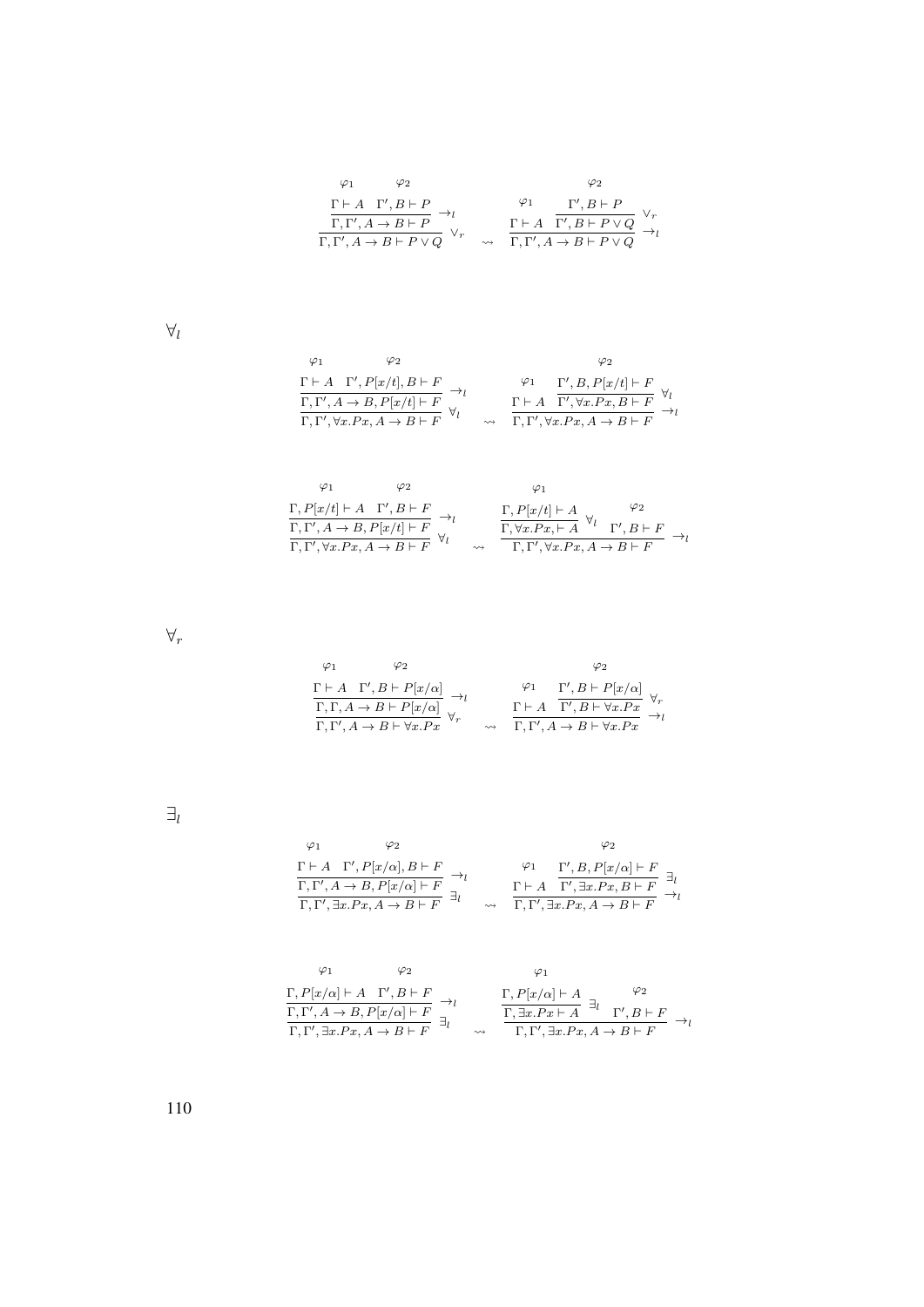$\exists_r$ 

$$
\varphi_1 \qquad \varphi_2 \qquad \varphi_2
$$
\n
$$
\frac{\Gamma \vdash A \quad \Gamma', B \vdash P[x/t]}{\Gamma, \Gamma', A \to B \vdash P[x/t]} \to_l \qquad \varphi_1 \qquad \frac{\Gamma', B \vdash P[x/t]}{\Gamma', B \vdash \exists x. P x} \exists_r
$$
\n
$$
\frac{\Gamma \vdash A \quad \Gamma', B \vdash \exists x. P x}{\Gamma, \Gamma', A \to B \vdash \exists x. P x} \to_l
$$

 $\neg_l$ 

$$
\begin{array}{cc}\n\varphi_1 & \varphi_2 & \varphi_2 \\
\frac{\Gamma \vdash A \quad \Gamma', B \vdash P}{\Gamma, \Gamma', A \to B \vdash P} \to_l & \varphi_1 & \frac{\Gamma', B \vdash P}{\Gamma', \neg P, B \vdash} \neg_l \\
\frac{\Gamma \vdash A \quad \Gamma', \neg P, B \vdash}{\Gamma, \Gamma', \neg P, A \to B \vdash} & \varphi_1\n\end{array}
$$

 $\neg_r$ 

| $\varphi_1$ | $\varphi_2$                                                                          |                    |             | Φ2                                               |               |
|-------------|--------------------------------------------------------------------------------------|--------------------|-------------|--------------------------------------------------|---------------|
|             |                                                                                      |                    | $\varphi_1$ | $\Gamma, B, P \vdash$                            |               |
|             | $\frac{\Gamma\vdash A\quad \Gamma',P,B\vdash}{\Gamma,\Gamma',A\to B,P\vdash}\ \to_l$ |                    |             | $\Gamma \vdash A \quad \Gamma', B \vdash \neg P$ | $\rightarrow$ |
|             | $\Gamma, \Gamma', A \to B \vdash \neg P$                                             | $\rightsquigarrow$ |             | $\Gamma, \Gamma', A \to B \vdash \neg P$         |               |

$$
\varphi_1 \qquad \varphi_2
$$
  
\n
$$
\frac{\Gamma, P \vdash A \quad \Gamma', B \vdash}{\Gamma, \Gamma', A \to B, P \vdash} \to_l
$$
  
\n
$$
\frac{\Gamma, \Gamma', A \to B \vdash \neg P}{\Gamma, \Gamma', A \to B \vdash \neg P} \to \sim ?
$$

 $w_l$ 

$$
\varphi_1 \qquad \varphi_2 \qquad \varphi_1
$$
\n
$$
\frac{\Gamma \vdash A \quad \Gamma', B \vdash F}{\Gamma, \Gamma', A \to B \vdash F} \to_l \qquad \frac{\Gamma \vdash A \qquad w_l}{\Gamma, P \vdash A} w_l \qquad \frac{\varphi_2}{\Gamma, P \vdash A} \to_l
$$
\n
$$
\frac{\Gamma \vdash A \qquad \varphi_1}{\Gamma, \Gamma', B \vdash F} \to_l
$$

 $w_r$ 

$$
\begin{array}{cc}\n\varphi_1 & \varphi_2 & \varphi_2 \\
\frac{\Gamma \vdash A \quad \Gamma', B \vdash}{\Gamma, \Gamma', A \to B \vdash} \to_l & \varphi_1 & \frac{\Gamma', B \vdash}{\Gamma', B \vdash P} \\
\frac{\Gamma, \Gamma', A \to B \vdash P}{\Gamma, \Gamma', A \to B \vdash P} & \leadsto_l & \frac{\Gamma \vdash A \quad \Gamma', A \to B \vdash P}{\Gamma, \Gamma', A \to B \vdash P} \end{array}
$$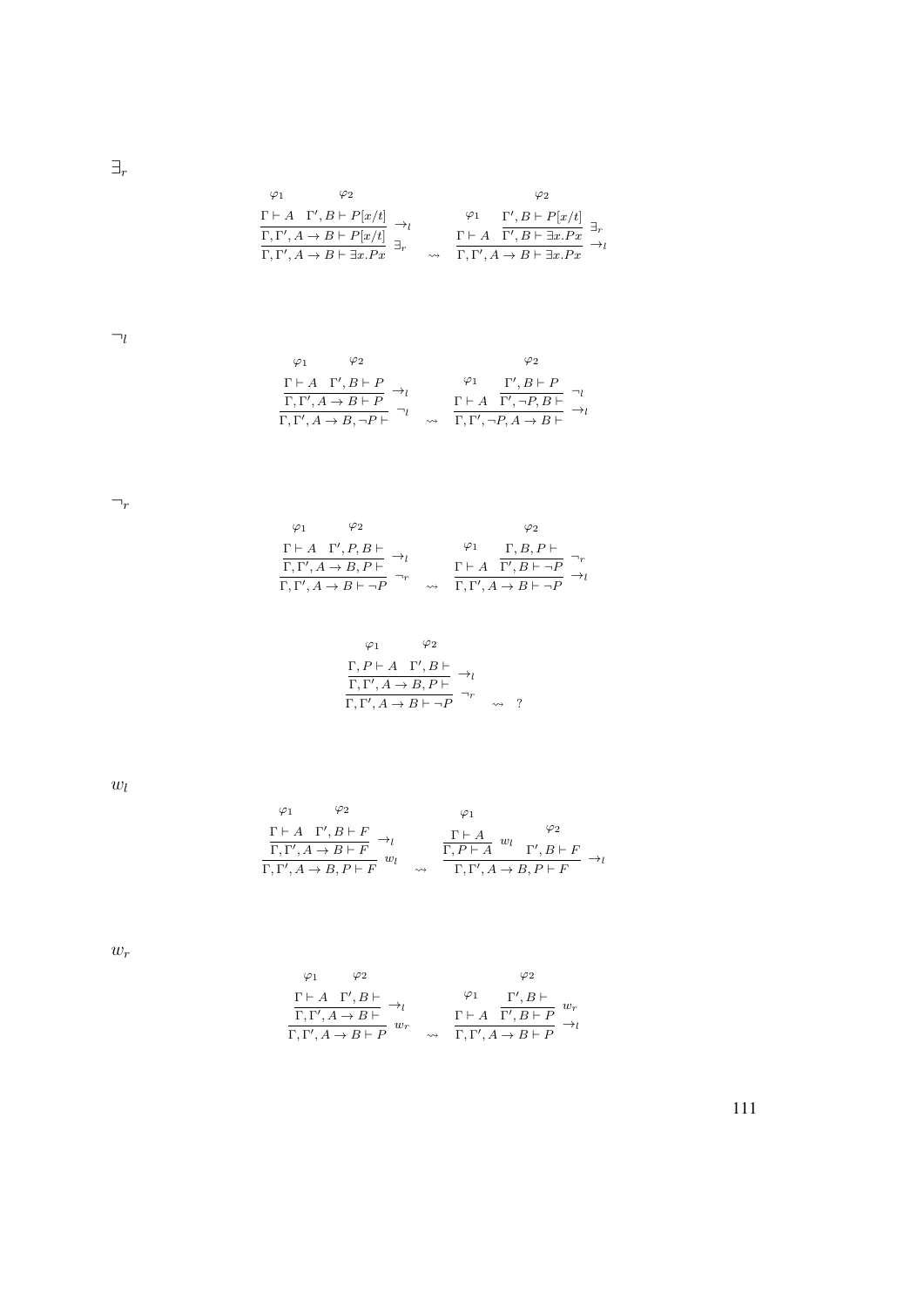$$
\varphi_1 \qquad \varphi_2 \qquad \varphi_1
$$
\n
$$
\frac{\Gamma, P, P \vdash A \quad \Gamma', B \vdash F}{\Gamma, \Gamma', A \to B, P, P \vdash F} \to_l \qquad \frac{\Gamma, P, P \vdash A \quad c_l}{\Gamma, P \vdash A} \quad c_l \qquad \frac{\varphi_2}{\Gamma, \Gamma', A \to B, P \vdash F} \to_l
$$
\n
$$
\varphi_1 \qquad \varphi_2 \qquad \varphi_2 \qquad \varphi_2
$$
\n
$$
\frac{\Gamma \vdash A \quad \Gamma', P, P, B \vdash F}{\Gamma, \Gamma', A \to B, P, P \vdash F} \to_l \qquad \frac{\varphi_1 \quad \Gamma', B, P, P \vdash F}{\Gamma, \Gamma', B, P, P \vdash F} \quad c_l
$$
\n
$$
\frac{\Gamma \vdash A \quad \Gamma', P, P, B \vdash F}{\Gamma, \Gamma', A \to B, P \vdash F} \quad c_l \qquad \frac{\Gamma \vdash A \quad \Gamma', P, B \vdash F}{\Gamma, \Gamma', A \to B, P \vdash F} \to_l
$$

$$
\varphi_1 \qquad \varphi_2
$$
  
\n
$$
\frac{\Gamma, P \vdash A \quad \Gamma', P, B \vdash F}{\Gamma, \Gamma', A \rightarrow B, P, P \vdash F} \rightarrow_l
$$
  
\n
$$
\frac{\Gamma, \Gamma', A \rightarrow B, P, P \vdash F}{\Gamma, \Gamma', A \rightarrow B, P \vdash F} \rightarrow_l
$$
adding another contraction makes no sense

cut

$$
\begin{array}{cc}\n\varphi_1 & \varphi_2 & \varphi_3 \\
\frac{\Gamma \vdash A \quad \Gamma', B \vdash P}{\Gamma, \Gamma', A \rightarrow B \vdash P} \rightarrow_l & \varphi_3 \\
\frac{\varphi_3}{\Gamma, \Gamma', A \rightarrow B \vdash P} & \frac{\varphi_3}{\Gamma', P \vdash F} & cut \\
\frac{\Gamma \vdash A \quad \Gamma', \Gamma'', B \vdash F}{\Gamma, \Gamma', \Gamma'', A \rightarrow B \vdash F} & cut \\
\frac{\Gamma \vdash A \quad \Gamma', \Gamma'', B \vdash F}{\Gamma, \Gamma', \Gamma'', A \rightarrow B \vdash F} \rightarrow_l & \varphi_3 \\
\end{array}
$$

$$
\begin{array}{ccccc}\n\varphi_2 & \varphi_3 & \varphi_1 & \varphi_2 \\
\frac{\varphi_1}{\Gamma', P \vdash A & \Gamma'', B \vdash F} & \to_l & \frac{\Gamma \vdash P & \Gamma'', P \vdash A & \varphi_3}{\Gamma, \Gamma', \Gamma'', A \to B, P \vdash F} \\
\frac{\Gamma \vdash P & \Gamma'', P \vdash A & cut & \Gamma'', B \vdash F}{\Gamma, \Gamma', \Gamma'', A \to B \vdash F} & cut & \xrightarrow{\Gamma} & \frac{\Gamma, \Gamma' \vdash A}{\Gamma, \Gamma', \Gamma'', A \to B \vdash F} & \to_l\n\end{array}
$$

$$
\begin{array}{cc}\n\varphi_2 & \varphi_3 & \varphi_1 & \varphi_3 \\
\frac{\varphi_1}{\Gamma' + A \Gamma'', P, B \vdash F} & \rightarrow_l \\
\frac{\Gamma \vdash P \Gamma', \Gamma'', A \rightarrow B, P \vdash F}{\Gamma, \Gamma', \Gamma'', A \rightarrow B \vdash F} & cut & \frac{\Gamma' \vdash A \Gamma', \Gamma'', B \vdash F}{\Gamma, \Gamma', \Gamma'', A \rightarrow B \vdash F} & cut \\
\end{array}
$$

## **B.2** Permutation of  $\rightarrow_r$  down

 $\rightarrow_l$ 

$$
\varphi_2 \qquad \varphi_1 \qquad \varphi_2
$$
\n
$$
\frac{\varphi_1}{\Gamma + P} \frac{\Gamma', Q, A \vdash B}{\Gamma', Q \vdash A \to B} \to_r \qquad \frac{\Gamma \vdash P \Gamma', A, Q \vdash B}{\Gamma, \Gamma', P \to Q, A \vdash B} \to_l
$$
\n
$$
\frac{\Gamma \vdash P \Gamma', A, Q \vdash B}{\Gamma, \Gamma', P \to Q, A \vdash B} \to_l
$$
\n
$$
\leadsto \frac{\Gamma, \Gamma', P \to Q, A \vdash B}{\Gamma, \Gamma', P \to Q \vdash A \to B} \to_r
$$

 $c_l$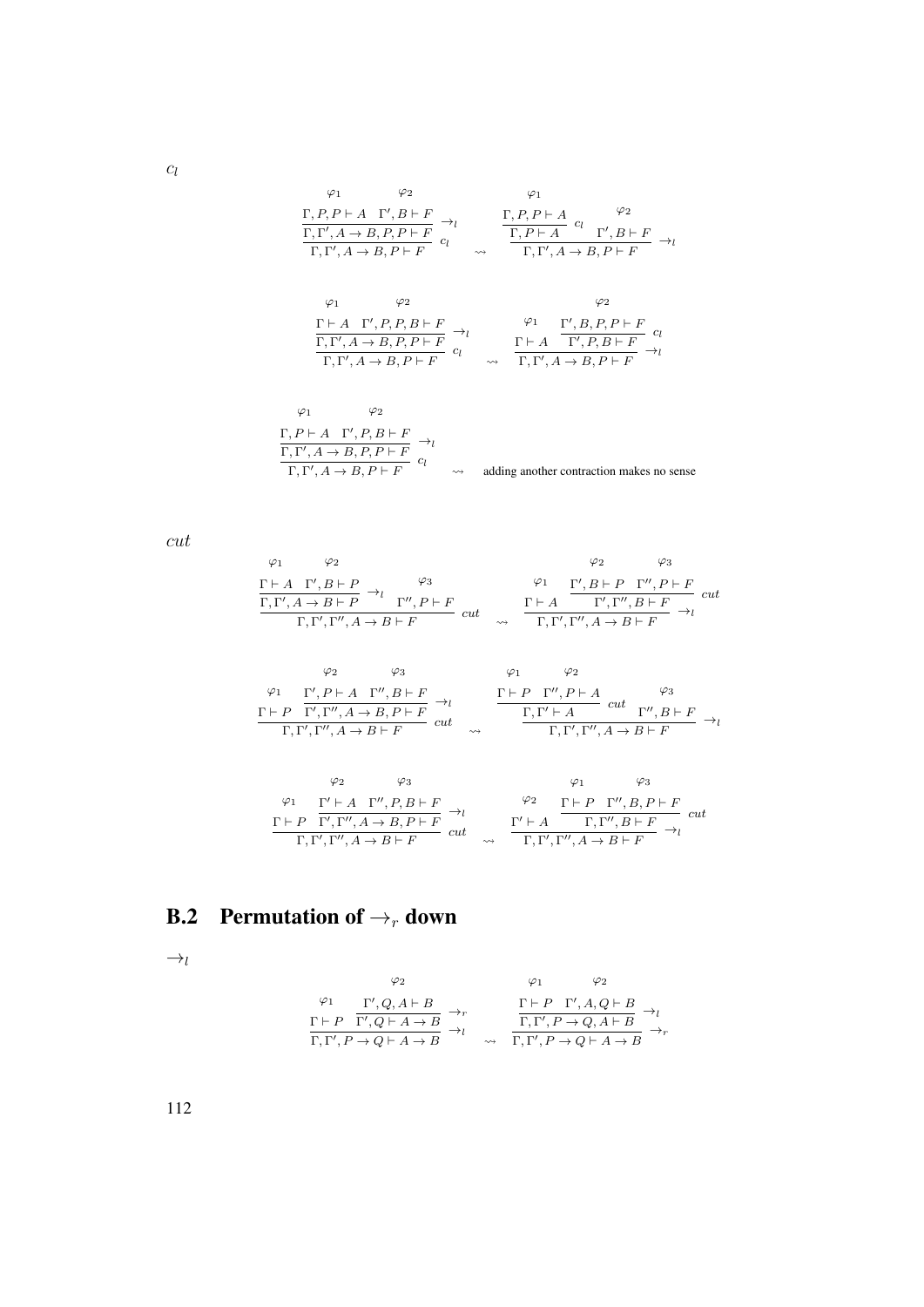$\rightarrow_r$ 

N/A

 $\wedge_l$ 

$$
\varphi_1 \qquad \varphi_1
$$
\n
$$
\frac{\Gamma, Q, A \vdash B}{\Gamma, Q \vdash A \to B} \rightarrow_r \qquad \frac{\Gamma, A, Q \vdash B}{\Gamma, P \land Q, A \vdash B} \land_l
$$
\n
$$
\varphi_1 \qquad \qquad \varphi_1
$$
\n
$$
\varphi_1 \qquad \qquad \varphi_1
$$
\n
$$
\frac{\Gamma, P, A \vdash B}{\Gamma, P \vdash A \to B} \rightarrow_r \qquad \qquad \varphi_1
$$
\n
$$
\frac{\Gamma, P, A \vdash B}{\Gamma, P \vdash A \to B} \rightarrow_r \qquad \qquad \frac{\Gamma, A, P \vdash B}{\Gamma, P \land Q, A \vdash B} \land_l
$$
\n
$$
\neg P, \qquad \varphi_1 \qquad \qquad \varphi_1 \qquad \qquad \varphi_2 \qquad \qquad \varphi_2 \qquad \qquad \varphi_3 \qquad \varphi_4 \qquad \qquad \varphi_5 \qquad \varphi_6 \qquad \varphi_7 \qquad \varphi_8 \qquad \varphi_7 \qquad \varphi_8 \qquad \varphi_9 \qquad \varphi_9 \qquad \varphi_9 \qquad \varphi_1 \qquad \qquad \varphi_1 \qquad \qquad \varphi_1 \qquad \qquad \varphi_1 \qquad \qquad \varphi_2 \qquad \varphi_1 \qquad \varphi_2 \qquad \varphi_1 \qquad \varphi_3 \qquad \varphi_4 \qquad \varphi_5 \qquad \varphi_7 \qquad \varphi_8 \qquad \varphi_9 \qquad \varphi_9 \qquad \varphi_9 \qquad \varphi_1 \qquad \varphi_1 \qquad \varphi_1 \qquad \varphi_2 \qquad \varphi_1 \qquad \varphi_2 \qquad \varphi_1 \qquad \varphi_2 \qquad \varphi_3 \qquad \varphi_3 \qquad \varphi_4 \qquad \varphi_5 \qquad \varphi_4 \qquad \varphi_5 \qquad \varphi_7 \qquad \varphi_7 \qquad \varphi_8 \qquad \varphi_8 \qquad \varphi_8 \qquad \varphi_9 \qquad \varphi_9 \qquad \varphi_9 \qquad \varphi_1 \qquad \varphi_1 \qquad \varphi_1 \qquad \varphi_1 \qquad \varphi_1 \q
$$

$$
\frac{\Gamma, P \vdash A \to B}{P \land Q \vdash A \to B} \xrightarrow{\tau} \land_l \qquad \qquad \frac{\Gamma, P \land Q, A \vdash B}{\Gamma, P \land Q \vdash A \to B} \xrightarrow{\prime l} \Rightarrow
$$

 $\wedge_r$ 

N/A

 $\vee_l$ 

$$
\varphi_1 \qquad \varphi_2 \qquad \qquad \varphi_1 \qquad \varphi_2
$$
\n
$$
\frac{\Gamma, P, A \vdash B}{\Gamma, P \vdash A \to B} \to_r \frac{\Gamma', Q, A \vdash B}{\Gamma', Q \vdash A \to B} \to_r \qquad \qquad \frac{\Gamma, A, P \vdash B \quad \Gamma', A, Q \vdash B}{\Gamma, \Gamma', P \lor Q, A, A \vdash B} \quad \varphi_1 \qquad \qquad \frac{\Gamma, \Gamma', P \lor Q, A, A \vdash B}{\Gamma, \Gamma', P \lor Q, A \vdash B} \quad \varphi_1 \qquad \qquad \frac{\Gamma, \Gamma', P \lor Q, A \vdash B}{\Gamma, \Gamma', P \lor Q \vdash A \to B} \quad \varphi_1 \qquad \qquad \frac{\Gamma, \Gamma', P \lor Q, A \vdash B}{\Gamma, \Gamma', P \lor Q \vdash A \to B} \quad \varphi_1 \qquad \qquad \frac{\Gamma, \Gamma', P \lor Q, A \vdash B}{\Gamma, \Gamma', P \lor Q \vdash A \to B} \quad \varphi_1 \qquad \qquad \frac{\Gamma, \Gamma', P \vdash Q, A \vdash B}{\Gamma, \Gamma', P \vdash Q \vdash A \to B} \quad \varphi_1 \qquad \qquad \frac{\Gamma, \Gamma', P \vdash Q, A \vdash B}{\Gamma, \Gamma', P \vdash Q, A \vdash B} \quad \varphi_1 \qquad \qquad \frac{\Gamma, \Gamma', P \vdash Q, A \vdash B}{\Gamma, \Gamma', P \vdash Q, A \vdash B} \quad \varphi_1 \qquad \qquad \frac{\Gamma, \Gamma', P \vdash Q, A \vdash B}{\Gamma, \Gamma', P \vdash Q, A \vdash B} \quad \varphi_1 \qquad \qquad \frac{\Gamma, \Gamma', P \vdash Q, A \vdash B}{\Gamma, \Gamma', P \vdash Q, A \vdash B} \quad \varphi_1 \qquad \qquad \frac{\Gamma, \Gamma', P \vdash Q, A \vdash B}{\Gamma, \Gamma', P \vdash Q, A \vdash B} \quad \varphi_1 \qquad \qquad \frac{\Gamma, \Gamma', P \vdash Q, A \vdash B}{\Gamma, \Gamma', P \vdash Q, A \vdash B} \quad \varphi_1 \qquad \varphi_1 \qquad \varphi_1 \qquad \varphi_1 \qquad \varphi_1 \qquad \varphi_1 \qquad \varphi_
$$

 $\vee_r$ 

N/A

 $\forall_l$ 

$$
\begin{array}{cc}\varphi_1 & \varphi_1 &\\ \frac{\Gamma, P[x/t], A \vdash B}{\Gamma, P[x/t] \vdash A \to B} \to_r & \frac{\Gamma, A, P[x/t] \vdash B}{\Gamma, \forall x . P x, A \vdash B} \; \forall_l \\ \frac{\Gamma, \forall x . P x \vdash A \to B}{\Gamma, \forall x . P x \vdash A \to B} & \leadsto_r\end{array}
$$

 $\forall_r$ 

N/A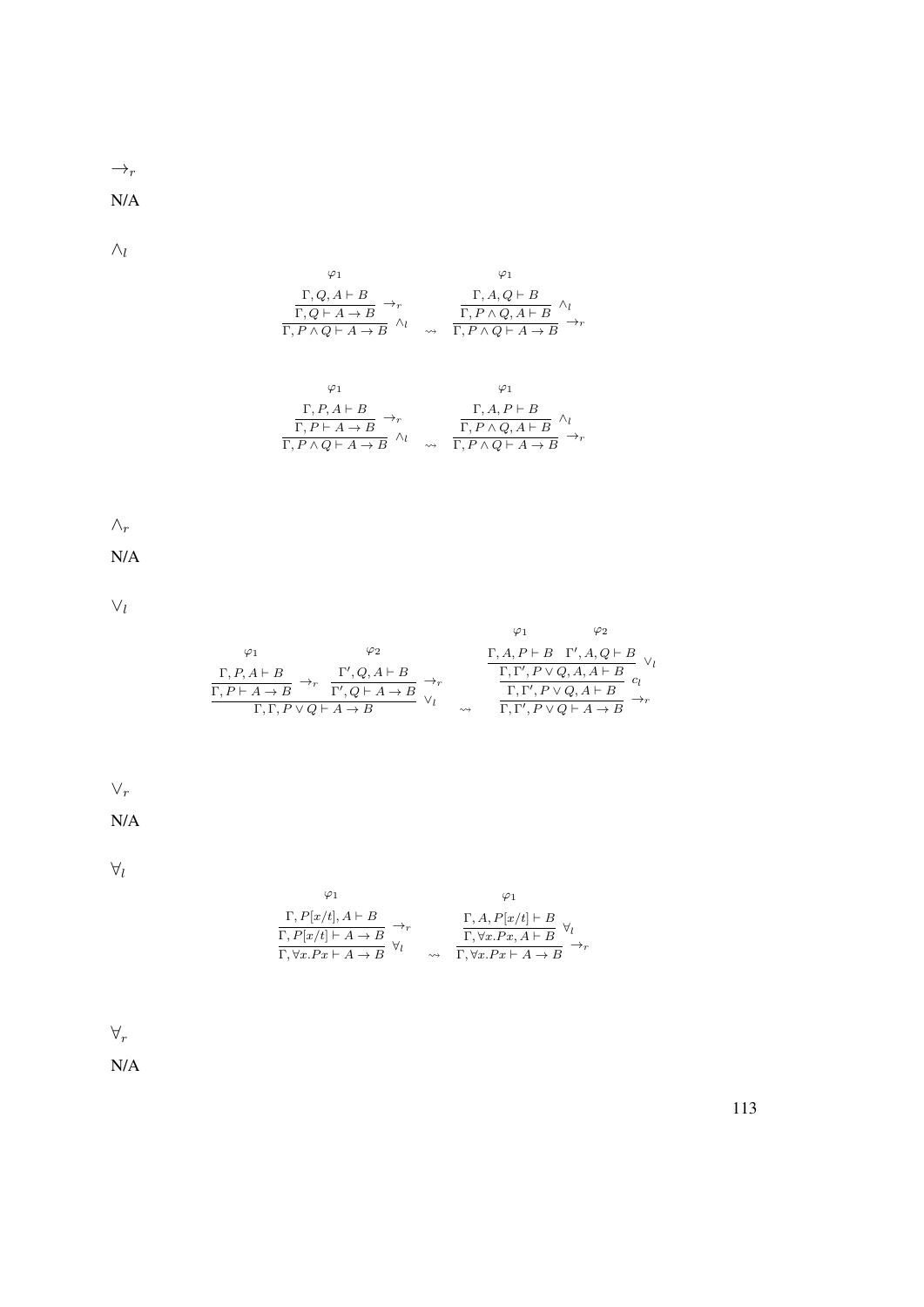$\exists_l$ 

| φ1                                                                                                                                       | φ1                                                                                                                             |
|------------------------------------------------------------------------------------------------------------------------------------------|--------------------------------------------------------------------------------------------------------------------------------|
| $\Gamma, P[x/\alpha], A \vdash B$<br>$\Gamma, P[x/\alpha] \vdash A \to B$<br>$\overline{\Gamma, \exists x . P x \vdash A \rightarrow B}$ | $\Gamma, A, P[x/\alpha] \vdash B$<br>$\Gamma$ , $\exists x.Px, A \vdash B$<br>$\Gamma$ , $\exists x.Px \vdash A \rightarrow B$ |



 $w_l$ 

$$
\begin{array}{cc}\varphi_1 & \varphi_1 \\ \frac{\Gamma, A \vdash B}{\Gamma \vdash A \to B} \to_r \\ \frac{\Gamma \vdash A \to B}{\Gamma, P \vdash A \to B} w_l & \frac{\Gamma, A \vdash B}{\Gamma, P \vdash A \to B} w_l \\ \end{array}
$$

 $w_r$ 

N/A

 $c_l$ 

$$
\varphi_1 \qquad \varphi_1
$$
\n
$$
\frac{\Gamma, P, P, A \vdash B}{\Gamma, P, P \vdash A \rightarrow B} \rightarrow_r \qquad \frac{\Gamma, A, P, P \vdash B}{\Gamma, P, A \vdash B} c_l
$$
\n
$$
\frac{\Gamma, P, A \vdash B}{\Gamma, P \vdash A \rightarrow B} \rightarrow_r
$$

cut

$$
\varphi_2 \qquad \varphi_1 \qquad \varphi_2
$$
\n
$$
\frac{\varphi_1}{\Gamma \vdash P} \frac{\Gamma', P, A \vdash B}{\Gamma', P \vdash A \to B} \to_r \qquad \frac{\Gamma \vdash P \Gamma', P, A \vdash B}{\Gamma, \Gamma', A \vdash B} cut
$$
\n
$$
\frac{\Gamma \vdash P \Gamma', A \vdash B}{\Gamma, \Gamma' \vdash A \to B} \to_r
$$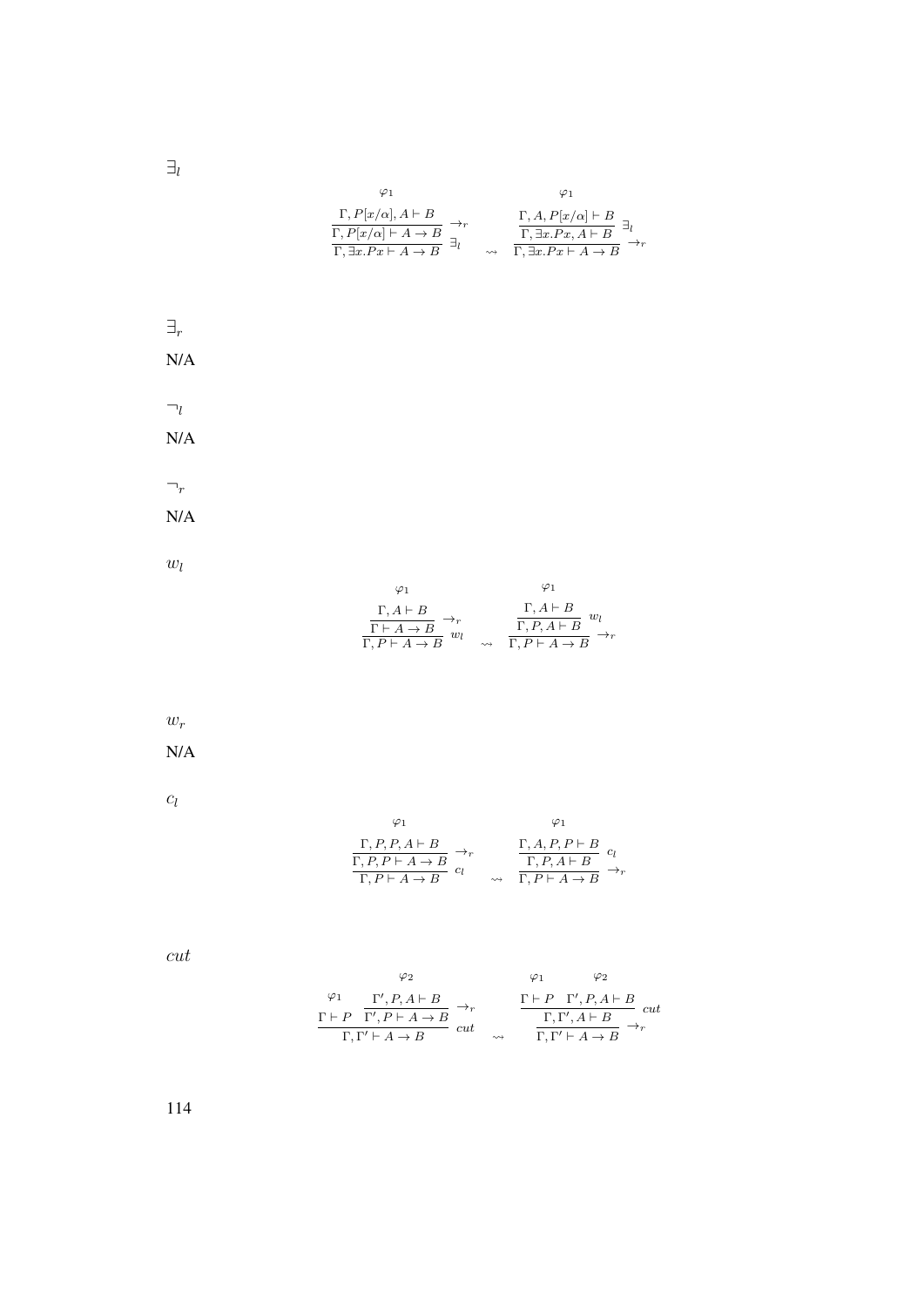## **B.3** Permutation of  $\wedge_l$  down

 $\rightarrow_l$ 

$$
\begin{array}{cc}\n\varphi_2 & \varphi_1 & \varphi_2 \\
\frac{\Gamma' \cdot Q, B \vdash F}{\Gamma', A \land B, Q \vdash F} \land_l & \frac{\Gamma \vdash P \quad \Gamma', B, Q \vdash F}{\Gamma, \Gamma', P \to Q, B \vdash F} \to_l \\
\frac{\Gamma \vdash P \quad \Gamma', B, Q \vdash F}{\Gamma, \Gamma', A \land B, P \to Q \vdash F} & \sim_l & \frac{\Gamma, \Gamma', P \to Q, B \vdash F}{\Gamma, \Gamma', A \land B, P \to Q \vdash F} \land_l\n\end{array}
$$

$$
\begin{array}{cc}\n\varphi_2 & \varphi_1 & \varphi_2 \\
\Gamma',Q,A\vdash F & \wedge_l & \Gamma\vdash P\quad \Gamma',A\land B,Q\vdash F \\
\Gamma\vdash P\quad \Gamma',A\land B,P\to Q\vdash F & \rightarrow_l & \overline{\Gamma,\Gamma',P\to Q,A\vdash F}\quad \gamma_l \\
\Gamma,\Gamma',A\land B,P\to Q\vdash F & \leadsto & \overline{\Gamma,\Gamma',A\land B,P\to Q\vdash F}\n\end{array}
$$

$$
\begin{array}{ccccc}\varphi_1 & & & \varphi_1 & & \varphi_2 \\ \frac{\Gamma, B \vdash P}{\Gamma, A \land B \vdash P} & ^{\wedge_l} & \Gamma', Q \vdash F & \\ \frac{\Gamma, A \land B \vdash P}{\Gamma, \Gamma', A \land B, P \to Q \vdash F} & \to_l & & \frac{\Gamma, B \vdash P & \Gamma', Q \vdash F}{\Gamma, \Gamma', P \to Q, B \vdash F} \stackrel{\to_l}{\to_l} \\ \end{array}
$$

$$
\begin{array}{cc}\n\varphi_1 & \varphi_2 \\
\frac{\Gamma, A \vdash P}{\Gamma, A \land B \vdash P} \land_l & \Gamma', Q \vdash F \\
\frac{\Gamma, A \land B \vdash P}{\Gamma, \Gamma', A \land B, P \to Q \vdash F} \rightarrow_l & \frac{\Gamma, A \vdash P \quad \Gamma', Q \vdash F}{\Gamma, \Gamma', A \land B, P \to Q \vdash F} \land_l\n\end{array}
$$

 $\rightarrow_r$ 

$$
\begin{array}{cc}\n\varphi_1 & \varphi_1 \\
\frac{\Gamma, P, B \vdash Q}{\Gamma, A \land B, P \vdash Q} \land_l \\
\frac{\Gamma, A \land B, P \vdash Q}{\Gamma, A \land B \vdash P \to Q} \rightarrow_r & \frac{\Gamma, B, P \vdash Q}{\Gamma, A \land B \vdash P \to Q} \land_l\n\end{array}
$$

$$
\varphi_1 \qquad \varphi_1
$$
\n
$$
\frac{\Gamma, P, A \vdash Q}{\Gamma, A \land B, P \vdash Q} \land_l \qquad \frac{\Gamma, A, P \vdash Q}{\Gamma, A \vdash P \to Q} \rightarrow_r
$$
\n
$$
\frac{\Gamma, A, P \vdash Q}{\Gamma, A \land B \vdash P \to Q} \land_l
$$

 $\wedge_l$ 

$$
\varphi_1 \qquad \varphi_1
$$
\n
$$
\frac{\Gamma, P, A \vdash F}{\Gamma, A \land B, P \vdash F} \land_l \qquad \frac{\Gamma, A, P \vdash F}{\Gamma, P \land Q, A \vdash F} \land_l
$$
\n
$$
\frac{\Gamma, P, A \vdash F}{\Gamma, A \land B, P \land Q \vdash F} \land_l \qquad \varphi_1
$$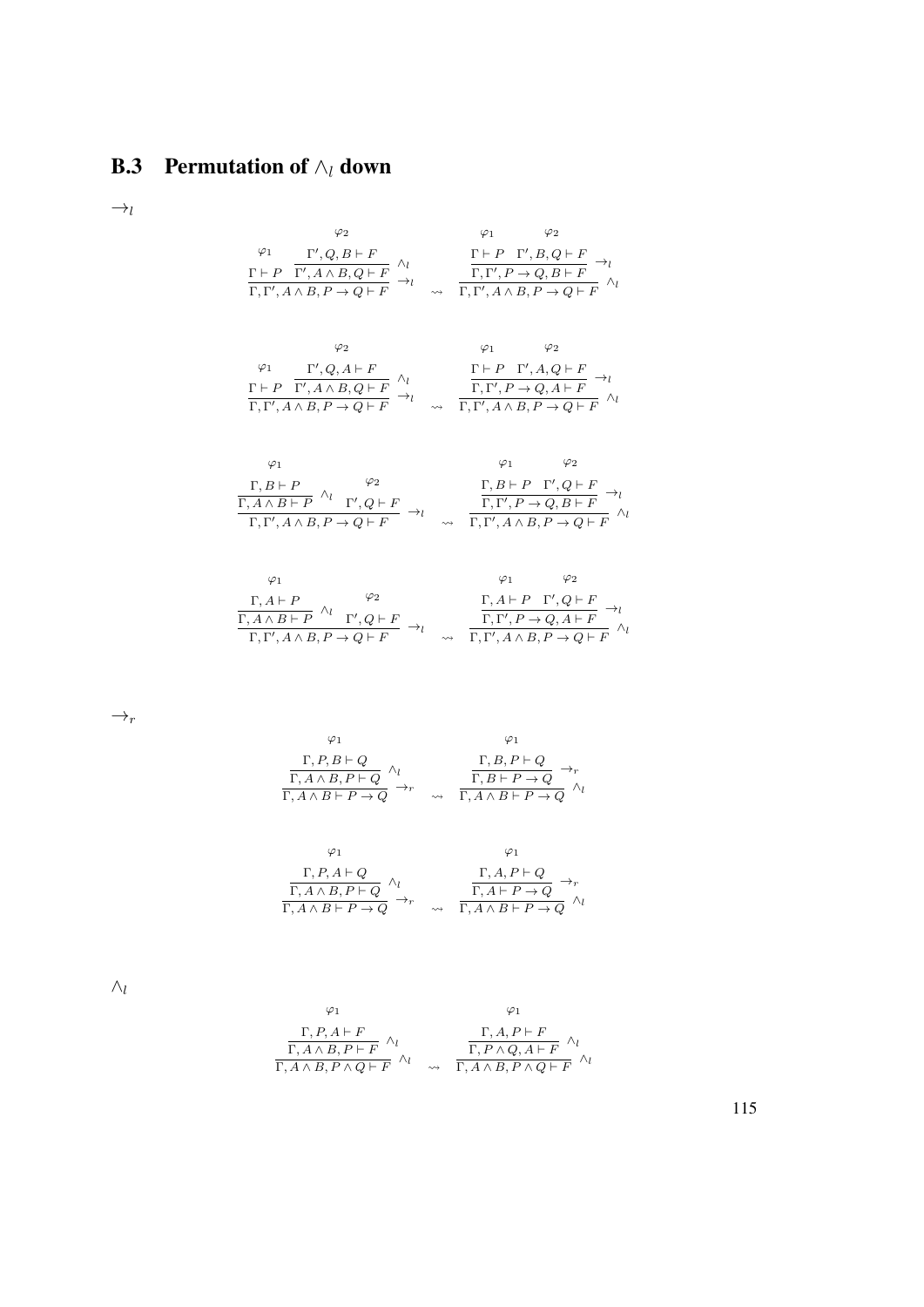| $\Gamma, P, B \vdash F$<br>$\overline{\Gamma, A \wedge B, P \vdash F}$ $\wedge_l$<br>$\overline{\Gamma, A \wedge B, P \wedge Q \vdash F}$ $\wedge_l$ | $\rightsquigarrow$ | $\frac{\Gamma, B, P \vdash F}{\Gamma, P \land Q, B \vdash F}$<br>$\Gamma, A \wedge B, P \wedge Q \vdash F'$ |
|------------------------------------------------------------------------------------------------------------------------------------------------------|--------------------|-------------------------------------------------------------------------------------------------------------|

| $\Gamma, Q, A \vdash F$                                         | $\Gamma, A, Q \vdash F$                                          |
|-----------------------------------------------------------------|------------------------------------------------------------------|
| $\overline{\Gamma, A \wedge B, Q \vdash F}^{\wedge_l}$          | $\Gamma, P \wedge Q, A \vdash F$                                 |
| $\overline{\Gamma, A \wedge B, P \wedge Q \vdash F}$ $\wedge_l$ | $\rightarrow \overline{\Gamma, A \wedge B, P \wedge Q \vdash F}$ |

| $\Gamma, Q, B \vdash F$<br>$\overline{\Gamma, A \wedge B, Q \vdash F}^{\wedge_l}$<br>$\Gamma, A \wedge B, P \wedge Q \vdash F$ | $\rightsquigarrow$ | $\frac{\Gamma, B, Q \vdash F}{\Gamma, P \land Q, B \vdash F}$<br>$\Gamma, A \wedge B, P \wedge Q \vdash F$ |
|--------------------------------------------------------------------------------------------------------------------------------|--------------------|------------------------------------------------------------------------------------------------------------|

 $\wedge_r$ 

| $\frac{\varphi_1 \qquad \Gamma', B\vdash Q}{\Gamma\vdash P\quad \Gamma', A\wedge B\vdash Q} \,\, \underset{\wedge}{\wedge_l}\,\, \\ \frac{\Gamma\vdash P\quad \Gamma', A\wedge B\vdash P\wedge Q}$ |                    |                                                                                                                                                                                                           |  |
|----------------------------------------------------------------------------------------------------------------------------------------------------------------------------------------------------|--------------------|-----------------------------------------------------------------------------------------------------------------------------------------------------------------------------------------------------------|--|
|                                                                                                                                                                                                    |                    | $\frac{\Gamma\vdash P\quad \Gamma', B\vdash Q\quad \wedge_r}{\Gamma,\Gamma', B\vdash P\wedge Q\quad /\tau}$ $\frac{\Gamma,\Gamma', A\wedge B\vdash P\wedge Q}{\Gamma,\Gamma', A\wedge B\vdash P\wedge Q}$ |  |
|                                                                                                                                                                                                    | $\rightsquigarrow$ |                                                                                                                                                                                                           |  |

| $\varphi_2$                                                                                                                                                                                                               |  | $\varphi_2$                                                                                     |
|---------------------------------------------------------------------------------------------------------------------------------------------------------------------------------------------------------------------------|--|-------------------------------------------------------------------------------------------------|
| $\frac{\begin{array}{cc} \varphi_1 & \Gamma', A \vdash Q \\ \Gamma \vdash P & \overline{\Gamma', A \wedge B \vdash Q} \end{array} \wedge_l}{\begin{array}{cc} \Gamma, \Gamma', A \wedge B \vdash P \wedge Q \end{array}}$ |  | $\frac{\Gamma \vdash P \quad \Gamma', A \vdash Q}{\Gamma, \Gamma', A \vdash P \land Q} \land_r$ |
|                                                                                                                                                                                                                           |  | $\Gamma, \Gamma', A \wedge B \vdash P \wedge Q$                                                 |

| $\varphi_2$<br>$\Gamma, B \vdash P$                                    |                    | $\Gamma, B \vdash P \quad \Gamma' \vdash Q$     |  |
|------------------------------------------------------------------------|--------------------|-------------------------------------------------|--|
| $\overline{\Gamma, A \wedge B \vdash P}$ $\wedge_l$ $\Gamma' \vdash Q$ |                    | $\overline{\Gamma,\Gamma',B\vdash P\wedge Q}$   |  |
| $\Gamma, \Gamma', A \wedge B \vdash P \wedge Q$                        | $\rightsquigarrow$ | $\Gamma, \Gamma', A \wedge B \vdash P \wedge Q$ |  |

| $\varphi_2$<br>$\Gamma, A \vdash P$                                    |                    |                                                                                                    |  |
|------------------------------------------------------------------------|--------------------|----------------------------------------------------------------------------------------------------|--|
| $\overline{\Gamma, A \wedge B \vdash P}$ $\wedge_l$ $\Gamma' \vdash Q$ |                    | $\frac{\Gamma, A \vdash P \quad \Gamma' \vdash Q}{\Gamma, \Gamma', A \vdash P \land Q} \ \wedge_r$ |  |
| $\Gamma, \Gamma', A \wedge B \vdash P \wedge Q$                        | $\rightsquigarrow$ | $\Gamma, \Gamma', A \wedge B \vdash P \wedge Q$                                                    |  |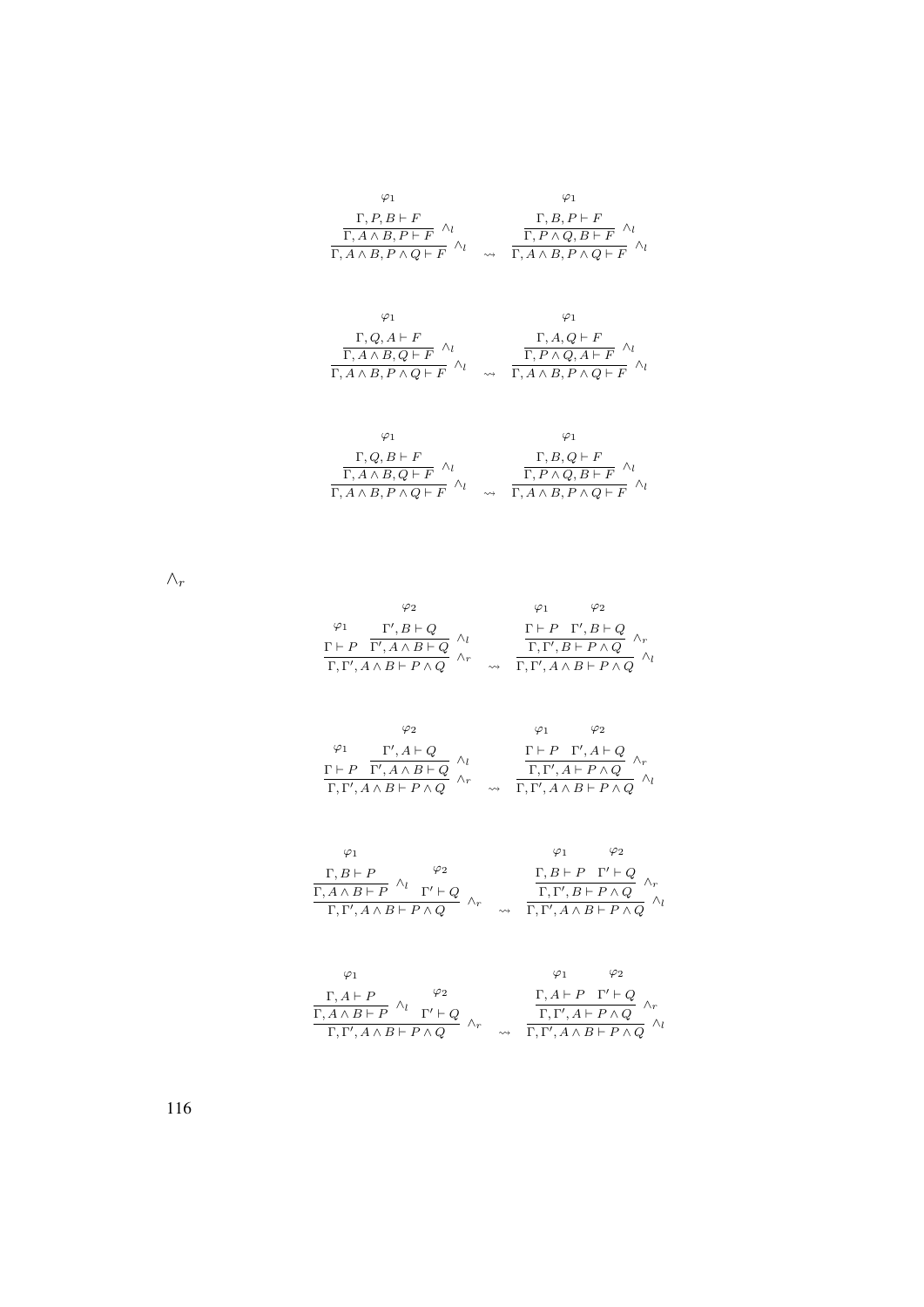$\vee_l$ 

$$
\varphi_1 \qquad \varphi_2 \qquad \varphi_1 \qquad \varphi_2
$$
\n
$$
\frac{\Gamma, P \vdash F \quad \Gamma', Q, B \vdash F}{\Gamma, \Gamma', A \land B, P \lor Q \vdash F} \land_l \qquad \frac{\Gamma, P \vdash F \quad \Gamma', B, Q \vdash F}{\Gamma, \Gamma', P \lor Q, B \vdash F} \lor_l
$$
\n
$$
\varphi_2 \qquad \varphi_1 \qquad \varphi_2
$$
\n
$$
\varphi_1 \qquad \varphi_2 \qquad \varphi_1 \qquad \varphi_2
$$
\n
$$
\frac{\Gamma, P \vdash F \quad \Gamma', Q, A \vdash F}{\Gamma, \Gamma', A \land B, P \lor Q \vdash F} \land_l \qquad \frac{\Gamma, P \vdash F \quad \Gamma', A, Q \vdash F}{\Gamma, \Gamma', P \lor Q, A \vdash F} \lor_l
$$
\n
$$
\frac{\Gamma, P \vdash F \quad \Gamma', A, Q \vdash F}{\Gamma, \Gamma', A \land B, P \lor Q \vdash F} \lor_l \qquad \frac{\Gamma, P \vdash F \quad \Gamma', A, Q \vdash F}{\Gamma, \Gamma', A \land B, P \lor Q \vdash F} \land_l
$$
\n
$$
\varphi_1 \qquad \varphi_2
$$
\n
$$
\frac{\Gamma, P, B \vdash F}{\Gamma, A \land B, P \vdash F} \land_l \qquad \frac{\varphi_2}{\Gamma, \Gamma', Q \vdash F} \lor_l \qquad \frac{\Gamma, B, P \vdash F \quad \Gamma', Q \vdash F}{\Gamma, \Gamma', P \lor Q, B \vdash F} \lor_l
$$
\n
$$
\frac{\Gamma, B, P \vdash F \quad \Gamma', Q \vdash F}{\Gamma, \Gamma', P \lor Q, B \vdash F} \lor_l \qquad \frac{\Gamma, P', A \land B, P \lor Q \vdash F}{\Gamma, \Gamma', P \lor Q, B \vdash F} \lor_l \qquad \frac{\Gamma, P', A \land P, P \lor Q \vdash F}{\Gamma, P, P \land Q, P \vdash P} \land_l \qquad \frac{\Gamma, P', A \land P, P \lor Q \vdash F}{\Gamma, P, P \land Q, P \vdash P} \lor_l \qquad \frac{\Gamma, P, P \vdash P \quad \Gamma', Q \vdash P}{\Gamma, P, P \land Q, P \vdash P}
$$

$$
\frac{A \wedge B, P \vdash F \qquad \Gamma, Q \vdash F}{\Gamma, \Gamma', A \wedge B, P \vee Q \vdash F} \vee_l \qquad \qquad \frac{1, \Gamma', P \vee Q, B \vdash F}{\Gamma, \Gamma', A \wedge B, P \vee Q \vdash F} \wedge_l
$$

$$
\begin{array}{ccccc}\n\varphi_1 & & \varphi_2 & & \varphi_1 & & \varphi_2 \\
\hline\n\Gamma, P, A \vdash F & & \varphi_2 & & \Gamma, A, P \vdash F & \Gamma', Q \vdash F \\
\hline\n\Gamma, A \land B, P \vdash F & & \Gamma', Q \vdash F & \vee_l & & \overline{\Gamma, \Gamma', P \lor Q, A \vdash F} & \vee_l \\
\hline\n\Gamma, \Gamma', A \land B, P \lor Q \vdash F & & \leadsto & \overline{\Gamma, \Gamma', A \land B, P \lor Q \vdash F} & \wedge_l\n\end{array}
$$

 $\vee_r$ 

$$
\begin{array}{ccccc}\n\varphi_1 & & & \varphi_1 \\
\hline\n\Gamma, B \vdash Q & & & \Gamma, B \vdash Q \\
\hline\n\Gamma, A \land B \vdash Q & & \vee_r & & \overline{\Gamma, B \vdash P \lor Q} & \vee_r \\
\hline\n\Gamma, A \land B \vdash P \lor Q & & \leadsto & \overline{\Gamma, A \land B \vdash P \lor Q} & \wedge_l\n\end{array}
$$

$$
\begin{array}{ccccc}\varphi_1 & & & \varphi_1 \\ \frac{\Gamma, B \vdash P}{\Gamma, A \land B \vdash P} & ^{\wedge_l} & & & \frac{\Gamma, B \vdash P}{\Gamma, B \vdash P \lor Q} \lor_r \\ \frac{\Gamma, A \land B \vdash P \lor Q}{\Gamma, A \land B \vdash P \lor Q} & ^{\wedge_l} & & & \frac{\Gamma, A \land B \vdash P \lor Q}{\Gamma, A \land B \vdash P \lor Q} \end{array}
$$

$$
\begin{array}{ccccc}\n\varphi_1 & & & \varphi_1 \\
\Gamma, A \vdash Q & & & \Gamma, A \vdash Q \\
\hline\n\Gamma, A \land B \vdash Q & \vee_r & & & \overline{\Gamma, A \vdash P \lor Q} & \vee_r \\
\Gamma, A \land B \vdash P \lor Q & & & \varphi_n\n\end{array}
$$

$$
\begin{array}{cc}\n\varphi_1 & \varphi_1 \\
\frac{\Gamma, A \vdash P}{\Gamma, A \land B \vdash P} \land_l \\
\frac{\Gamma, A \vdash P}{\Gamma, A \land B \vdash P \lor Q} \lor_r & \leadsto & \frac{\Gamma, A \vdash P \lor Q}{\Gamma, A \land B \vdash P \lor Q} \land_l\n\end{array}
$$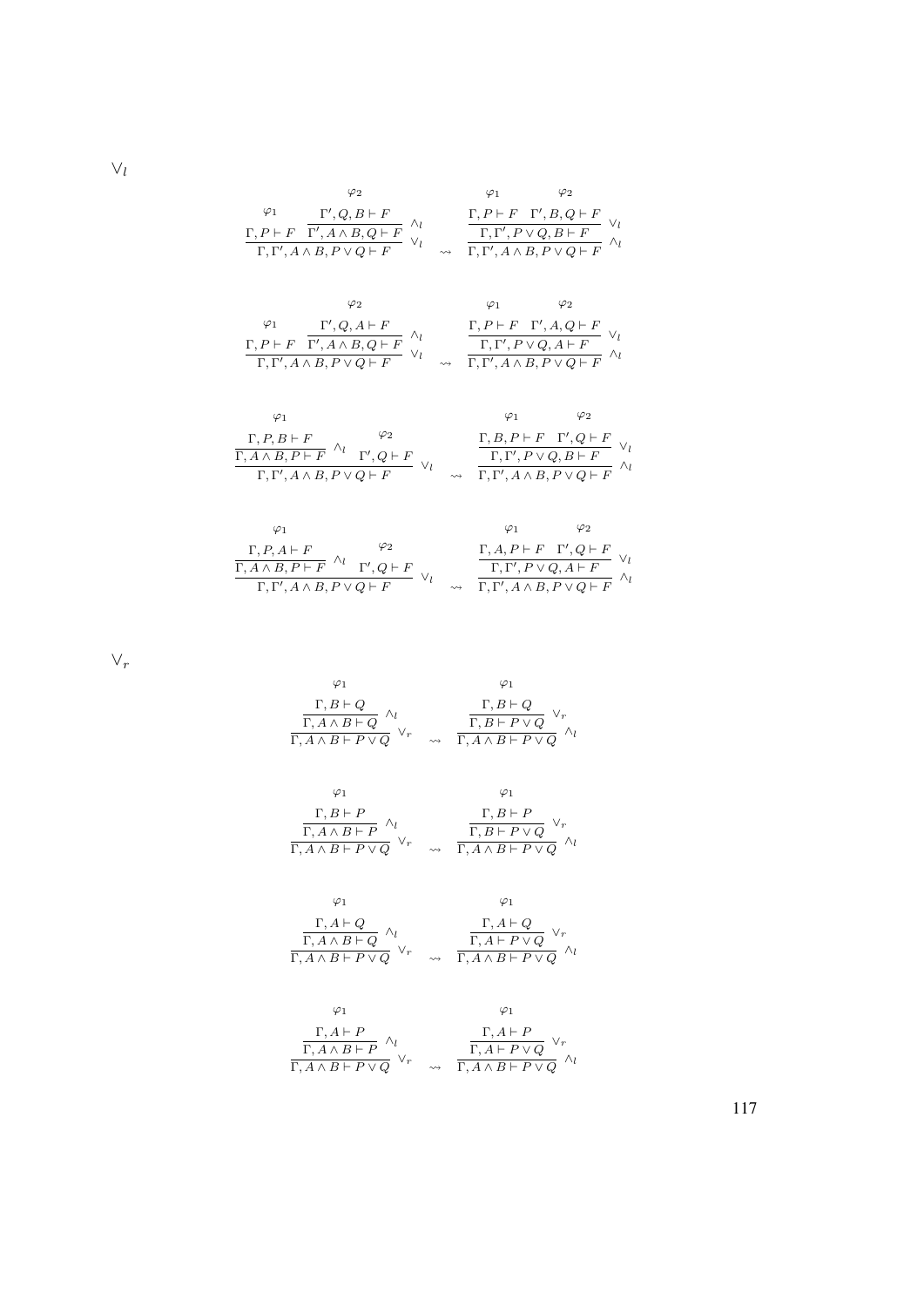| Ο1                                                                                                                                                                    |                    | φ1                                                                                                                    |
|-----------------------------------------------------------------------------------------------------------------------------------------------------------------------|--------------------|-----------------------------------------------------------------------------------------------------------------------|
| $\frac{\Gamma, P[x/t], B \vdash F}{\Gamma, A \land B, P[x/t] \vdash F} \begin{array}{l} \land_l \\ \overline{\Gamma, \forall x. P x, A \land B \vdash F} \end{array}$ | $\rightsquigarrow$ | $\frac{\Gamma, B, P[x/t] \vdash F}{\Gamma, \forall x. Px, B \vdash F}$<br>$\Gamma, A \wedge B, \forall x.Px \vdash F$ |

$$
\varphi_1 \qquad \varphi_1
$$
\n
$$
\frac{\Gamma, P[x/t], A \vdash F}{\Gamma, A \land B, P[x/t] \vdash F} \land_l \qquad \frac{\Gamma, A, P[x/t] \vdash F}{\Gamma, \forall x. Px, A \vdash F} \forall_l
$$
\n
$$
\frac{\Gamma, A, P[x/t] \vdash F}{\Gamma, \forall x. Px, A \vdash F} \land_l
$$

∀r

| $\frac{\Gamma, B \vdash P[x/\alpha]}{\Gamma, A \land B \vdash P[x/\alpha]} \begin{array}{c} \wedge_l \\ \overline{\Gamma, A \land B \vdash \forall x . P x} \end{array}$ |                    |                                                                                    |
|--------------------------------------------------------------------------------------------------------------------------------------------------------------------------|--------------------|------------------------------------------------------------------------------------|
|                                                                                                                                                                          |                    | $\frac{\Gamma, B \vdash P[x/\alpha]}{\Gamma, B \vdash \forall x . Px} \ \forall_r$ |
|                                                                                                                                                                          | $\rightsquigarrow$ | $\Gamma, A \wedge B \vdash \forall x . P x$                                        |

| $\frac{\Gamma, A \vdash P[x/\alpha]}{\Gamma, A \land B \vdash P[x/\alpha]} \begin{array}{c} \wedge_l \\ \overline{\Gamma, A \land B \vdash \forall x . P x} \end{array}$ |                    | $\frac{\Gamma, A \vdash P[x/\alpha]}{\Gamma, A \vdash \forall x . Px} \ \forall_r$ |
|--------------------------------------------------------------------------------------------------------------------------------------------------------------------------|--------------------|------------------------------------------------------------------------------------|
|                                                                                                                                                                          | $\rightsquigarrow$ | $\overline{\Gamma, A \wedge B \vdash \forall x . P x}$                             |

 $\exists_l$ 

$$
\begin{array}{cc}\varphi_1 & \varphi_1 \\ \hline \Gamma, P[x/\alpha], B \vdash F \\ \hline \Gamma, A \land B, P[x/\alpha] \vdash F \\ \Gamma, \exists x . P x A \land B \vdash F\end{array} \begin{array}{cc}\alpha_l & \Gamma, B, P[x/\alpha] \vdash F \\ \hline \Gamma, \exists x . P x, B \vdash F \\ \hline \Gamma, \exists x . P x, B \vdash F\end{array} \begin{array}{cc}\exists_l \\ \hline \Gamma, \exists x . P x, B \vdash F \\ \hline \Gamma, A \land B, \exists x . P x \vdash F\end{array} \begin{array}{cc}\Delta_l & \Delta_l \\ \hline \Gamma, \Delta_l & \Delta_l \end{array}
$$

$$
\varphi_1 \qquad \varphi_1
$$
\n
$$
\frac{\Gamma, P[x/\alpha], A \vdash F}{\Gamma, A \land B, P[x/\alpha] \vdash F} \land_l \qquad \frac{\Gamma, A, P[x/\alpha] \vdash F}{\Gamma, \exists x. Px, A \vdash F} \exists_l
$$
\n
$$
\frac{\Gamma, A \land B, P[x/\alpha] \vdash F}{\Gamma, A \land B, \exists x. Px \vdash F} \land_l
$$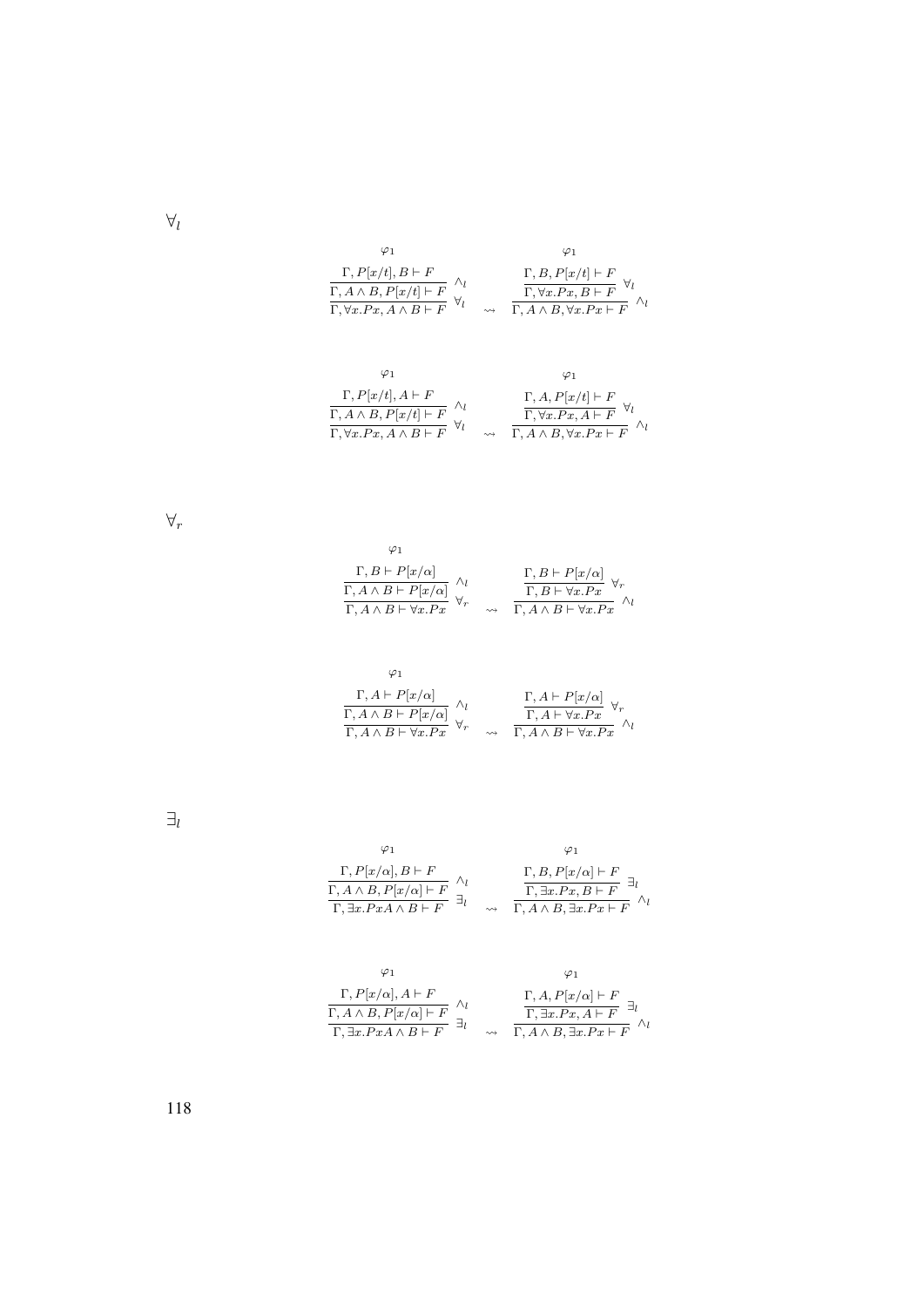$\exists_r$ 

| $\Gamma, B \vdash P[x/t]$                                                         |                    |                                                                    |
|-----------------------------------------------------------------------------------|--------------------|--------------------------------------------------------------------|
| $\frac{\Gamma, A \wedge B \vdash P[x/t]}{\Gamma, A \wedge B \vdash \exists x.Px}$ |                    | $\frac{\Gamma, B \vdash P[x/t]}{\Gamma, B \vdash \exists x . P x}$ |
|                                                                                   | $\rightsquigarrow$ | $\Gamma, A \wedge B \vdash \exists x . P x$                        |

$$
\begin{array}{cc}\varphi_1 & \varphi_1 \\ \frac{\Gamma, A \vdash P[x/t]}{\Gamma, A \land B \vdash P[x/t]} \land_l & \frac{\Gamma, A \vdash P[x/t]}{\Gamma, A \vdash \exists x . Px} \exists_r \\ \frac{\Gamma, A \land B \vdash \exists x . Px}{\Gamma, A \land B \vdash \exists x . Px} & \leadsto & \frac{\Gamma, A \vdash \exists x . Px}{\Gamma, A \land B \vdash \exists x . Px} \end{array}
$$

 $\neg_l$ 

| $\Gamma, B \vdash P$                   | $\Gamma, B \vdash P$                           |
|----------------------------------------|------------------------------------------------|
| $\Gamma, A \wedge B \vdash P \wedge l$ | $\Gamma, \neg P, B \vdash$                     |
| $\Gamma, A \wedge B, \neg P \vdash$    | $\Gamma, A \wedge B, \overline{\neg P \vdash}$ |

$$
\varphi_1 \qquad \varphi_1
$$
\n
$$
\frac{\Gamma, A \vdash P}{\Gamma, A \land B \vdash P} \land_l \qquad \frac{\Gamma, A \vdash P}{\Gamma, \neg P, A \vdash} \neg_l
$$
\n
$$
\frac{\Gamma, A \vdash P}{\Gamma, A \land B, \neg P \vdash} \neg_l \qquad \rightsquigarrow \qquad \frac{\Gamma, A \land B}{\Gamma, A \land B, \neg P \vdash} \land_l
$$

 $\neg_r$ 

$$
\begin{array}{cc}\n\varphi_1 & \varphi_1 \\
\frac{\Gamma, P, B \vdash}{\Gamma, A \land B, P \vdash} \land_l & \frac{\Gamma, B, P \vdash}{\Gamma, B \vdash \neg P} \neg_r \\
\frac{\Gamma, A \land B \vdash \neg P}{\neg_r} & \leadsto & \frac{\Gamma, A \land B \vdash \neg P}{\Gamma, A \land B \vdash \neg P} \land_l\n\end{array}
$$

$$
\varphi_1 \qquad \varphi_1
$$
\n
$$
\frac{\Gamma, P, A \vdash}{\Gamma, A \land B, P \vdash} \land_l \qquad \frac{\Gamma, A, P \vdash}{\Gamma, A \vdash \neg P} \neg_r
$$
\n
$$
\frac{\Gamma, A \land P \vdash}{\Gamma, A \land B \vdash \neg P} \land_l
$$

 $\omega_l$ 

ϕ 1 Γ, A ` F Γ, A ∧ B ` F ∧ l Γ, A ∧ B, P ` F w l ϕ 1 Γ, A ` F Γ, A, P ` F w l Γ, A ∧ B, P ` F ∧ l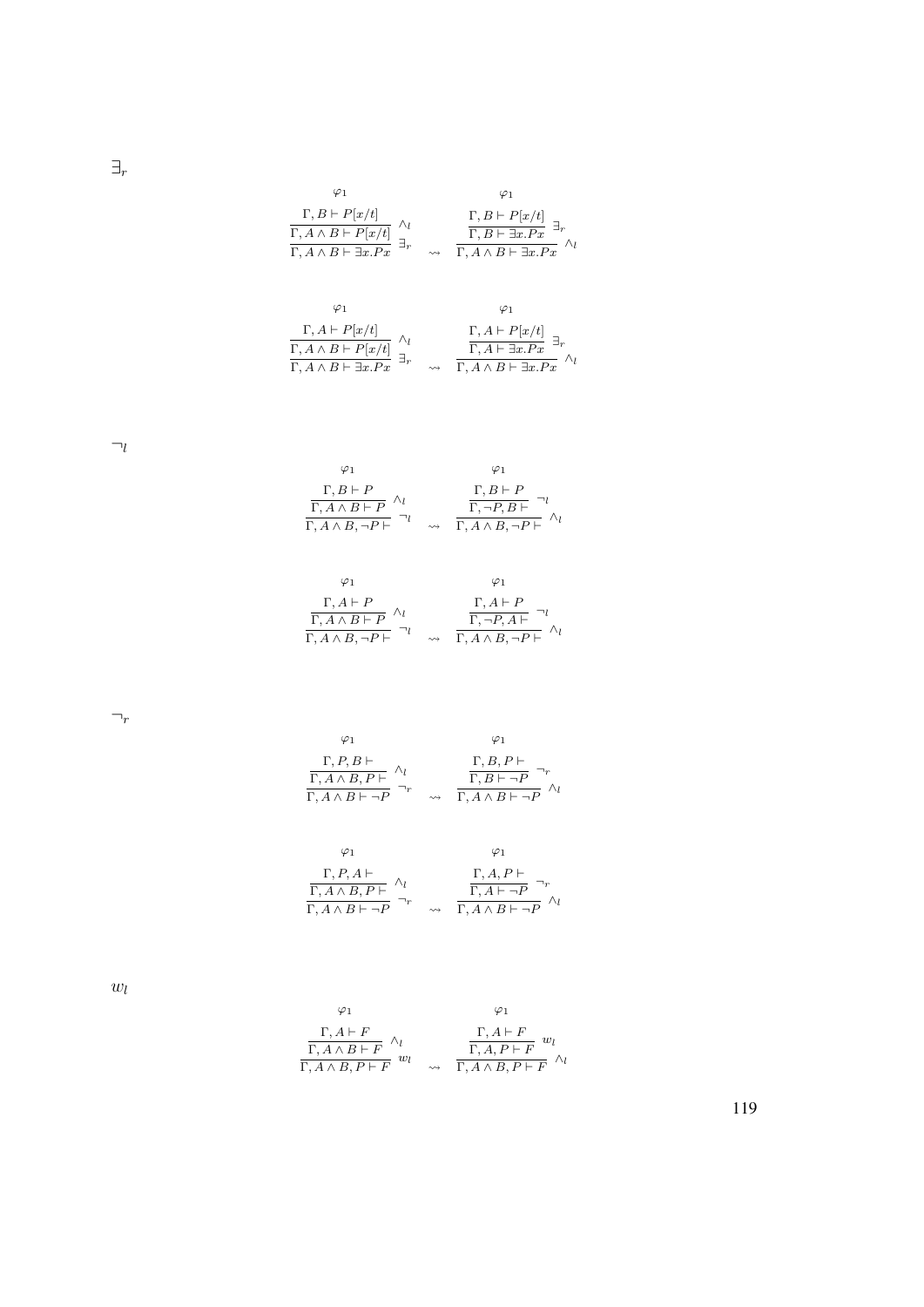$$
\begin{array}{cc}\n\varphi_1 & \varphi_1 \\
\frac{\Gamma, B \vdash F}{\Gamma, A \land B \vdash F} \land_l & \frac{\Gamma, B \vdash F}{\Gamma, B, P \vdash F} w_l \\
\frac{\Gamma, A \land B, P \vdash F}{\Gamma, A \land B, P \vdash F} & \land_l\n\end{array}
$$

 $w_r$ 

$$
\begin{array}{cc}\n\varphi_1 & \varphi_1 \\
\frac{\Gamma, A \vdash}{\Gamma, A \land B \vdash} \land_l \\
\frac{\Gamma, A \vdash}{\Gamma, A \land B \vdash P} w_r & \to & \frac{\Gamma, A \vdash}{\Gamma, A \land B \vdash P} w_r\n\end{array}
$$

| $\Gamma, B \vdash$                                |                    | $\Gamma, B \vdash$                                  |
|---------------------------------------------------|--------------------|-----------------------------------------------------|
| $\overline{\Gamma, A \wedge B \vdash}$ $\wedge_l$ |                    | $w_r$<br>$\overline{\Gamma, B \vdash P}$            |
| $w_r$<br>$\overline{\Gamma, A \wedge B \vdash P}$ | $\rightsquigarrow$ | $\overline{\Gamma, A \wedge B \vdash P}$ $\wedge_l$ |

 $c_l$ 

$$
\varphi_1 \qquad \varphi_1
$$
\n
$$
\frac{\Gamma, P, P, A \vdash F}{\Gamma, A \land B, P, P \vdash F} \land_l \qquad \frac{\Gamma, A, P, P \vdash F}{\Gamma, P, A \vdash F} \quad c_l
$$
\n
$$
\frac{\Gamma, A, P, P \vdash F}{\Gamma, A \land B, P \vdash F} \land_l
$$

$$
\varphi_1 \qquad \varphi_1
$$
\n
$$
\frac{\Gamma, P, P, B \vdash F}{\Gamma, A \land B, P, P \vdash F} \land_l \qquad \frac{\Gamma, B, P, P \vdash F}{\Gamma, P, B \vdash F} \quad cl
$$
\n
$$
\frac{\Gamma, P, B \vdash F}{\Gamma, A \land B, P \vdash F} \land_l
$$

cut

$$
\varphi_1 \qquad \varphi_2
$$
\n
$$
\frac{\Gamma, A \vdash P}{\Gamma, A \land B \vdash P} \land_l \qquad \qquad \varphi_2
$$
\n
$$
\frac{\Gamma, A \vdash P \quad \Gamma', P \vdash F}{\Gamma, \Gamma', A \land B \vdash F} \quad cut \qquad \frac{\Gamma, A \vdash P \quad \Gamma', P \vdash F}{\Gamma, \Gamma', A \land B \vdash F} \land_l
$$

$$
\begin{array}{ccccc}\n\varphi_1 & & & \varphi_1 & & \varphi_2 \\
\frac{\Gamma, B \vdash P}{\Gamma, A \land B \vdash P} & \wedge_l & & \Gamma', P \vdash F \\
\frac{\Gamma, A \land B \vdash P}{\Gamma, \Gamma', A \land B \vdash F} & cut & & \frac{\Gamma, B \vdash P & \Gamma', P \vdash F}{\Gamma, \Gamma', A \land B \vdash F} & \wedge_l\n\end{array}
$$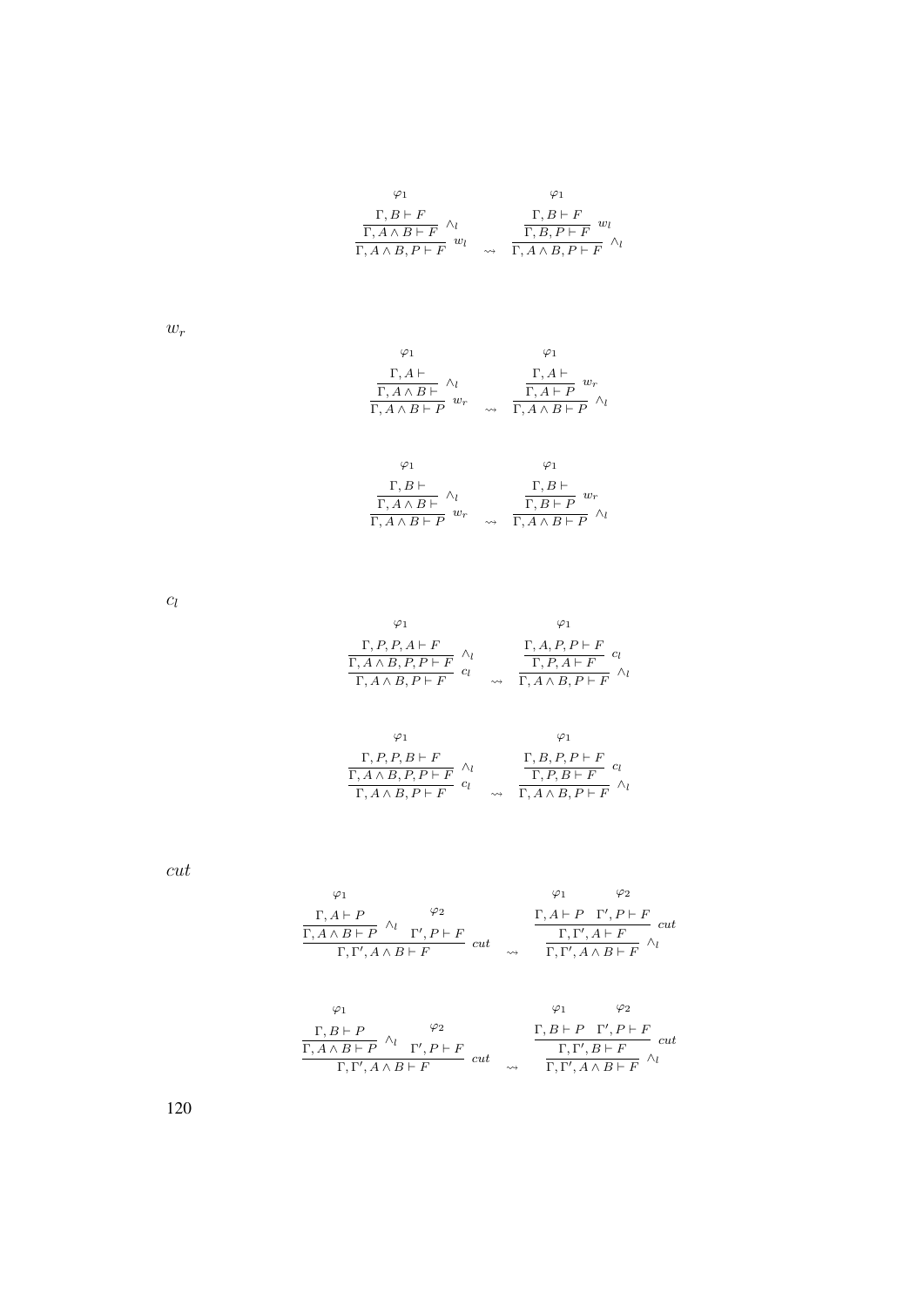$$
\varphi_1 \qquad \varphi_2 \qquad \varphi_1 \qquad \varphi_2
$$
\n
$$
\frac{\Gamma \vdash P \quad \Gamma', A \land B, P \vdash F}{\Gamma, \Gamma', A \land B, P \vdash F} \land_l \qquad \frac{\Gamma \vdash P \quad \Gamma', A, P \vdash F}{\Gamma, \Gamma', A \vdash F} \quad cut
$$
\n
$$
\varphi_2 \qquad \varphi_1 \qquad \varphi_2
$$
\n
$$
\frac{\varphi_1}{\Gamma, \Gamma', A \land B \vdash F} \land_l \qquad \frac{\varphi_2}{\Gamma, \Gamma', A \land B \vdash F} \land_l
$$
\n
$$
\frac{\Gamma \vdash P \quad \Gamma', B, P \vdash F}{\Gamma, \Gamma', A \land B, P \vdash F} \quad \varphi_1 \qquad \varphi_2}{\Gamma, \Gamma', B, P \vdash F} \quad cut
$$
\n
$$
\frac{\Gamma \vdash P \quad \Gamma', B, P \vdash F}{\Gamma, \Gamma', A \land B \vdash F} \land_l
$$

## B.4 Permutation of  $\wedge_r$  down

 $\rightarrow_l$ 

$$
\begin{array}{ccccc}\n\varphi_2 & \varphi_3 & \varphi_1 & \varphi_3 \\
\varphi_1 & \Gamma' \vdash A & \Gamma'', Q \vdash B \\
\frac{\Gamma \vdash P & \Gamma', \Gamma'', Q \vdash A \land B}{\Gamma, \Gamma', \Gamma'', P \to Q \vdash A \land B} & \rightarrow_l & \frac{\Gamma' \vdash A & \Gamma, \Gamma'', P \to Q \vdash B}{\Gamma, \Gamma', \Gamma'', P \to Q \vdash A \land B} & \rightarrow_l \\
\end{array}
$$

$$
\begin{array}{ccccc}\n\varphi_2 & \varphi_3 & \varphi_1 & \varphi_2 \\
\varphi_1 & \Gamma', Q \vdash A & \Gamma'' \vdash B \\
\frac{\Gamma \vdash P & \Gamma', \Gamma'', Q \vdash A \land B}{\Gamma, \Gamma', \Gamma'', P \to Q \vdash A \land B} & \rightarrow_l & \frac{\Gamma \vdash P & \Gamma', Q \vdash A}{\Gamma, \Gamma', \Gamma'', P \to Q \vdash A} & \rightarrow_l & \Gamma'' \vdash B \\
\end{array}
$$

 $\rightarrow_r$ 

N/A

 $\wedge_l$ 

$$
\begin{array}{ccccc}\varphi_1 & \varphi_2 & & \varphi_2 &\\ \frac{\Gamma\vdash A & \Gamma', Q\vdash B}{\Gamma,\Gamma', Q\vdash A\land B}\land_r & & \frac{\Gamma\vdash A & \Gamma', Q\vdash B}{\Gamma,\Gamma', P\land Q\vdash B} \land_l\\ \frac{\Gamma\vdash A & \Gamma', P\land Q\vdash B}{\Gamma,\Gamma', P\land Q\vdash A\land B}\end{array}
$$

$$
\begin{array}{ccccc}\varphi_1 & \varphi_2 & \varphi_1 & & & \\ \frac{\Gamma, Q\vdash A & \Gamma'\vdash B}{\Gamma, \Gamma', Q\vdash A\wedge B} & \wedge_r & & \frac{\Gamma, Q\vdash A}{\Gamma, P\wedge Q\vdash A} & \wedge_l & \frac{\varphi_2}{\Gamma,\Gamma', P\wedge Q\vdash A} \\ \frac{\Gamma, \Gamma', Q\vdash A\wedge B}{\Gamma, \Gamma', P\wedge Q\vdash A\wedge B} & \sim & \frac{\Gamma, P\wedge Q\vdash A}{\Gamma, \Gamma', P\wedge Q\vdash A\wedge B} & \wedge_r\end{array}
$$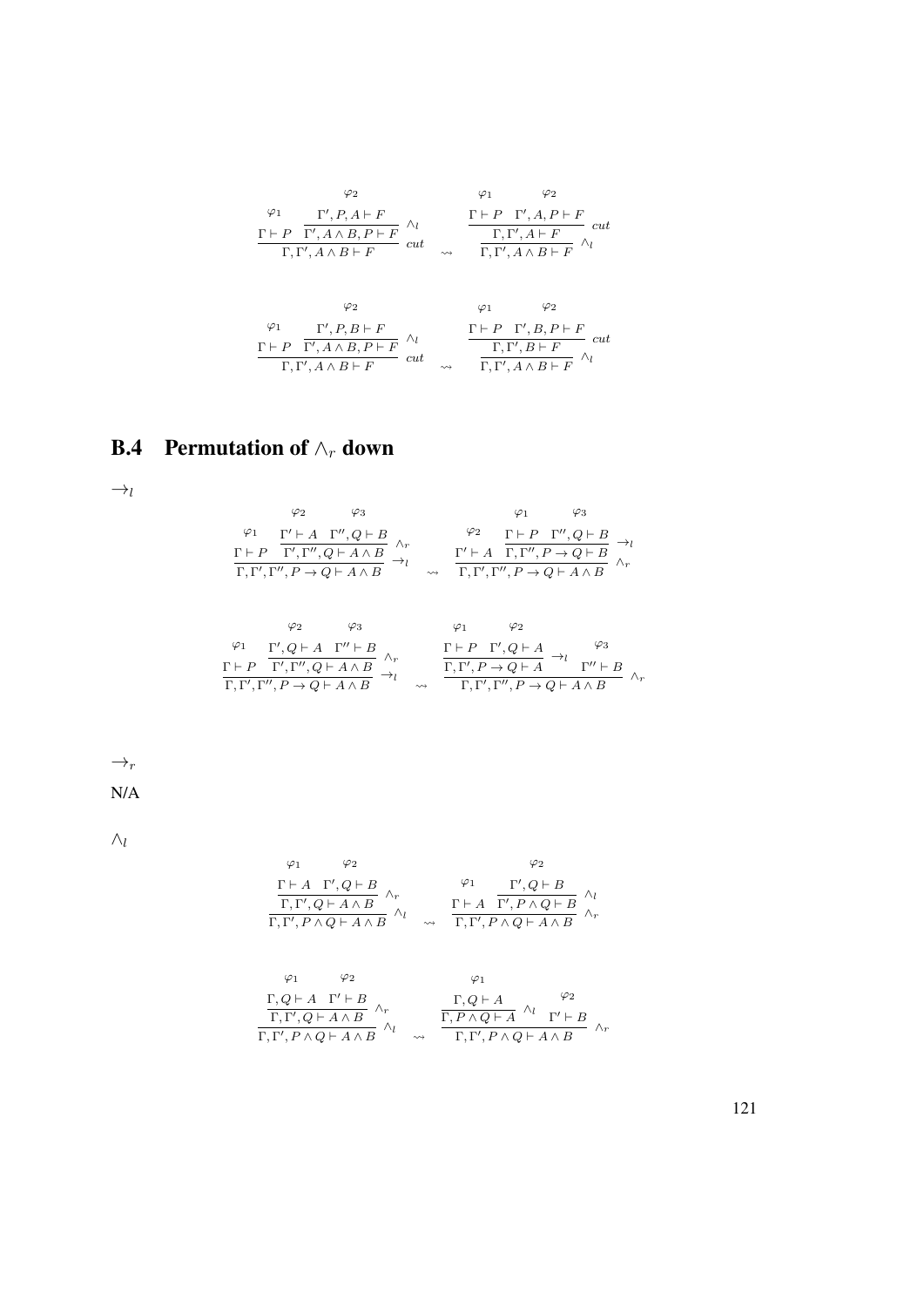$$
\varphi_1 \qquad \varphi_2 \qquad \varphi_2
$$
\n
$$
\frac{\Gamma \vdash A \Gamma', P \vdash B}{\Gamma, \Gamma', P \vdash A \wedge B} \wedge_r \qquad \qquad \frac{\varphi_1 \qquad \Gamma', P \vdash B}{\Gamma, \Gamma', P \wedge Q \vdash A \wedge B} \wedge_l
$$
\n
$$
\varphi_1 \qquad \varphi_2 \qquad \qquad \varphi_1
$$
\n
$$
\frac{\Gamma, P \vdash A \Gamma' \vdash B}{\Gamma, \Gamma', P \vdash A \wedge B} \wedge_r \qquad \qquad \frac{\Gamma, P \vdash A \qquad \varphi_2}{\Gamma, P \vdash A \wedge B} \wedge_l
$$
\n
$$
\frac{\Gamma, P \vdash A \Gamma' \vdash B}{\Gamma, \Gamma', P \vdash A \wedge B} \wedge_l \qquad \qquad \frac{\Gamma, P \vdash A \qquad \varphi_2}{\Gamma, \Gamma', P \wedge Q \vdash A \wedge B} \wedge_r
$$

 $\wedge_r$ 

N/A

 $\vee_l$ 

|    |                                                                    |    |                                                       |                    | $\varphi_4$<br>$\varphi_2$                                         |  |
|----|--------------------------------------------------------------------|----|-------------------------------------------------------|--------------------|--------------------------------------------------------------------|--|
| φ1 | $\varphi_2$                                                        | Φ3 | Φ4                                                    |                    | $\Gamma', P \vdash B \quad \Gamma''' , Q \vdash B$<br>$\varphi_1$  |  |
|    | $\Gamma \vdash A \quad \Gamma', P \vdash B$                        |    | $\Gamma'' \vdash A \quad \Gamma'''$ , $Q \vdash B$    |                    | $\Gamma \vdash A$ $\Gamma', \Gamma''', P \lor Q \vdash B$          |  |
|    | $\Gamma, \Gamma', P \vdash A \wedge B$                             |    | $\overline{\Gamma'', \Gamma''', Q \vdash A \wedge B}$ |                    | $\Gamma, \Gamma', \Gamma''', P \vee Q \vdash A \wedge B$           |  |
|    | $\Gamma, \Gamma', \Gamma'', \Gamma''', P \vee Q \vdash A \wedge B$ |    |                                                       | $\rightsquigarrow$ | $\Gamma, \Gamma', \Gamma'', \Gamma''', P \vee Q \vdash A \wedge B$ |  |

|                                                                                                                                      |                    | $\varphi_3$<br>$\varphi_2$                                                                                                         |
|--------------------------------------------------------------------------------------------------------------------------------------|--------------------|------------------------------------------------------------------------------------------------------------------------------------|
|                                                                                                                                      |                    | $\varphi_1$<br>$\Gamma'' \vdash A$                                                                                                 |
| $\varphi_2$<br>$\varphi_3$                                                                                                           |                    | w <sub>I</sub><br>w <sub>I</sub><br>$\Gamma, P \vdash A \quad \overline{\Gamma'', Q \vdash A}$<br>$\overline{\Gamma', P \vdash B}$ |
| $\Gamma'' \vdash A \quad \Gamma''' , Q \vdash B$<br>$\Gamma, P \vdash A \quad \Gamma' \vdash B$                                      |                    | $\Gamma, \Gamma'', P \vee Q \vdash A$<br>$\Gamma', \Gamma''', P \vee Q \vdash B$                                                   |
| $\wedge_r$<br>$\wedge_r$<br>$\Gamma, \Gamma', P \vdash A \wedge B$<br>$\overline{\Gamma''\cdot \Gamma''' \cdot Q \vdash A \wedge B}$ |                    | $\Gamma, \Gamma', \Gamma'', \Gamma''', P \vee Q, P \vee Q \vdash A \wedge B$                                                       |
| $\Gamma, \Gamma', \Gamma'', \Gamma''', P \vee Q \vdash A \wedge B$                                                                   | $\rightsquigarrow$ | $\Gamma, \Gamma', \Gamma'', \Gamma''', P \vee Q \vdash A \wedge B$                                                                 |

$$
\begin{array}{ccccc}\n\varphi_1 & \varphi_2 & \varphi_3 & \varphi_4 & \varphi_1 & \varphi_3 \\
\frac{\Gamma, P \vdash A & \Gamma' \vdash B}{\Gamma, \Gamma', P \vdash A \land B} & \wedge_r & \frac{\Gamma'', Q \vdash A & \Gamma'' \vdash B}{\Gamma'', \Gamma'', Q \vdash A \land B} & \wedge_r & \frac{\Gamma, \Gamma', P \vdash A & \Gamma'', P \lor Q \vdash A}{\Gamma, \Gamma', \Gamma'', \Gamma'', P \lor Q \vdash A \land B} & \wedge_r \\
\frac{\Gamma, \Gamma', P \vdash A \land B}{\Gamma, \Gamma', \Gamma'', \Gamma'', P \lor Q \vdash A \land B} & \vee_l & \frac{\Gamma, \Gamma'', \Gamma'', \Gamma''', P \lor Q \vdash A \land B}{\Gamma, \Gamma', \Gamma'', \Gamma'', P \lor Q \vdash A \land B} & w_l^*\n\end{array}
$$

|             |                                                                    |                                                 |             |                    | $\varphi_1$                            |                                                                              |                                              |                |
|-------------|--------------------------------------------------------------------|-------------------------------------------------|-------------|--------------------|----------------------------------------|------------------------------------------------------------------------------|----------------------------------------------|----------------|
|             |                                                                    |                                                 |             |                    | $\Gamma \vdash A$                      | $\varphi_3$                                                                  | $\Gamma''' \vdash B$                         | w <sub>i</sub> |
| $\varphi_1$ | $\varphi_2$                                                        |                                                 | $\varphi_4$ |                    | $w_1$<br>$\overline{\Gamma,P\vdash A}$ | $\Gamma'', Q \vdash A$                                                       | $\Gamma',P\vdash B\quad \Gamma''',Q\vdash B$ |                |
|             | $\Gamma \vdash A \quad \Gamma', P \vdash B$                        | $\Gamma'', Q \vdash A \quad \Gamma''' \vdash B$ |             |                    | $\Gamma, \Gamma'', P \vee Q \vdash A$  |                                                                              | $\Gamma', \Gamma''', P \vee Q \vdash B$      |                |
|             | $\wedge_r$<br>$\Gamma, \Gamma', P \vdash A \land B$                | $\Gamma'', \Gamma''', Q \vdash A \wedge B$      |             |                    |                                        | $\Gamma, \Gamma', \Gamma'', \Gamma''', P \vee Q, P \vee Q \vdash A \wedge B$ |                                              |                |
|             | $\Gamma, \Gamma', \Gamma'', \Gamma''', P \vee Q \vdash A \wedge B$ |                                                 |             | $\rightsquigarrow$ |                                        | $\Gamma, \Gamma', \Gamma'', \Gamma''', P \vee Q \vdash A \wedge B$           |                                              |                |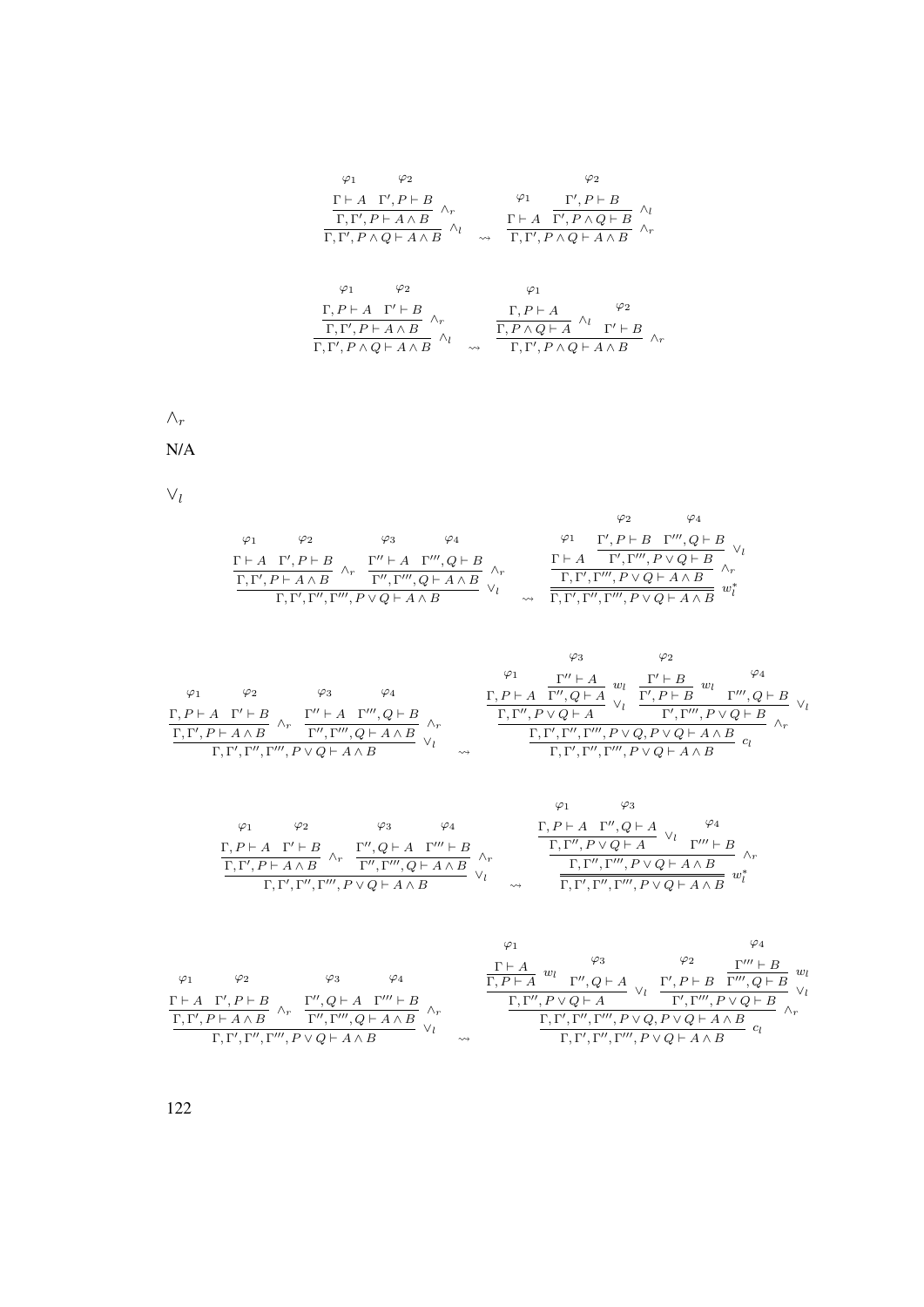∨r

N/A

 $\forall_l$ 

$$
\varphi_1 \qquad \varphi_2 \qquad \varphi_2
$$
\n
$$
\frac{\Gamma \vdash A \quad \Gamma', P[x/t] \vdash B}{\Gamma, \Gamma', \forall x. Px \vdash A \land B} \land_r \qquad \varphi_1 \qquad \frac{\Gamma', P[x/t] \vdash B}{\Gamma, \Gamma', \forall x. Px \vdash A \land B} \forall_t
$$
\n
$$
\varphi_1 \qquad \varphi_2 \qquad \varphi_1
$$
\n
$$
\varphi_1 \qquad \varphi_2 \qquad \varphi_1
$$

$$
\frac{\Gamma, P[x/t] \vdash A \quad \Gamma' \vdash B}{\Gamma, \Gamma', P[x/t] \vdash A \land B} \land_r \qquad \frac{\Gamma, P[x/t] \vdash A \quad \varphi_2}{\Gamma, \forall x. Px \vdash A \land B} \land_t \qquad \frac{\Gamma, P[x/t] \vdash A \quad \varphi_1 \qquad \varphi_2}{\Gamma, \forall x. Px \vdash A \land B} \land_r
$$

 $\forall_r$ 

N/A

 $\exists_l$ 

| $\varphi_1$ | $\varphi_2$                                           |                    |                                                                      |
|-------------|-------------------------------------------------------|--------------------|----------------------------------------------------------------------|
|             | $\Gamma \vdash A \quad \Gamma', P[x/\alpha] \vdash B$ |                    | $\varphi_1 \qquad \Gamma', P[x/\alpha] \vdash B$                     |
|             | $\Gamma, \Gamma', P[x/\alpha] \vdash A \wedge B$      |                    | $\Gamma \vdash A \quad \overline{\Gamma', \exists x . P x \vdash B}$ |
|             | $\Gamma, \Gamma', \exists x.Px \vdash A \wedge B$     | $\rightsquigarrow$ | $\boxed{\Gamma, \Gamma', \exists x . P x \vdash A \wedge B}$         |

|                                                                                                                                                                                                                          | Φ2 |                    |                                                                                                                    |             |
|--------------------------------------------------------------------------------------------------------------------------------------------------------------------------------------------------------------------------|----|--------------------|--------------------------------------------------------------------------------------------------------------------|-------------|
|                                                                                                                                                                                                                          |    |                    |                                                                                                                    | $\varphi_2$ |
| $\frac{\Gamma, P[x/\alpha] \vdash A \quad \Gamma' \vdash B}{\Gamma, \Gamma', P[x/\alpha] \vdash A \land B}$<br>$\frac{\Gamma, \Gamma', \exists x. Px \vdash A \land B}{\Gamma, \Gamma', \exists x. Px \vdash A \land B}$ |    |                    | $\frac{\Gamma, P[x/\alpha] \vdash A}{\Gamma, \exists x. Px \vdash A} \exists_l \frac{\varphi_2}{\Gamma' \vdash B}$ |             |
|                                                                                                                                                                                                                          |    | $\rightsquigarrow$ | $\Gamma, \Gamma', \exists x.Px \vdash A \wedge B$                                                                  |             |



N/A

 $\neg_l$ 

N/A

 $\neg_r$ 

N/A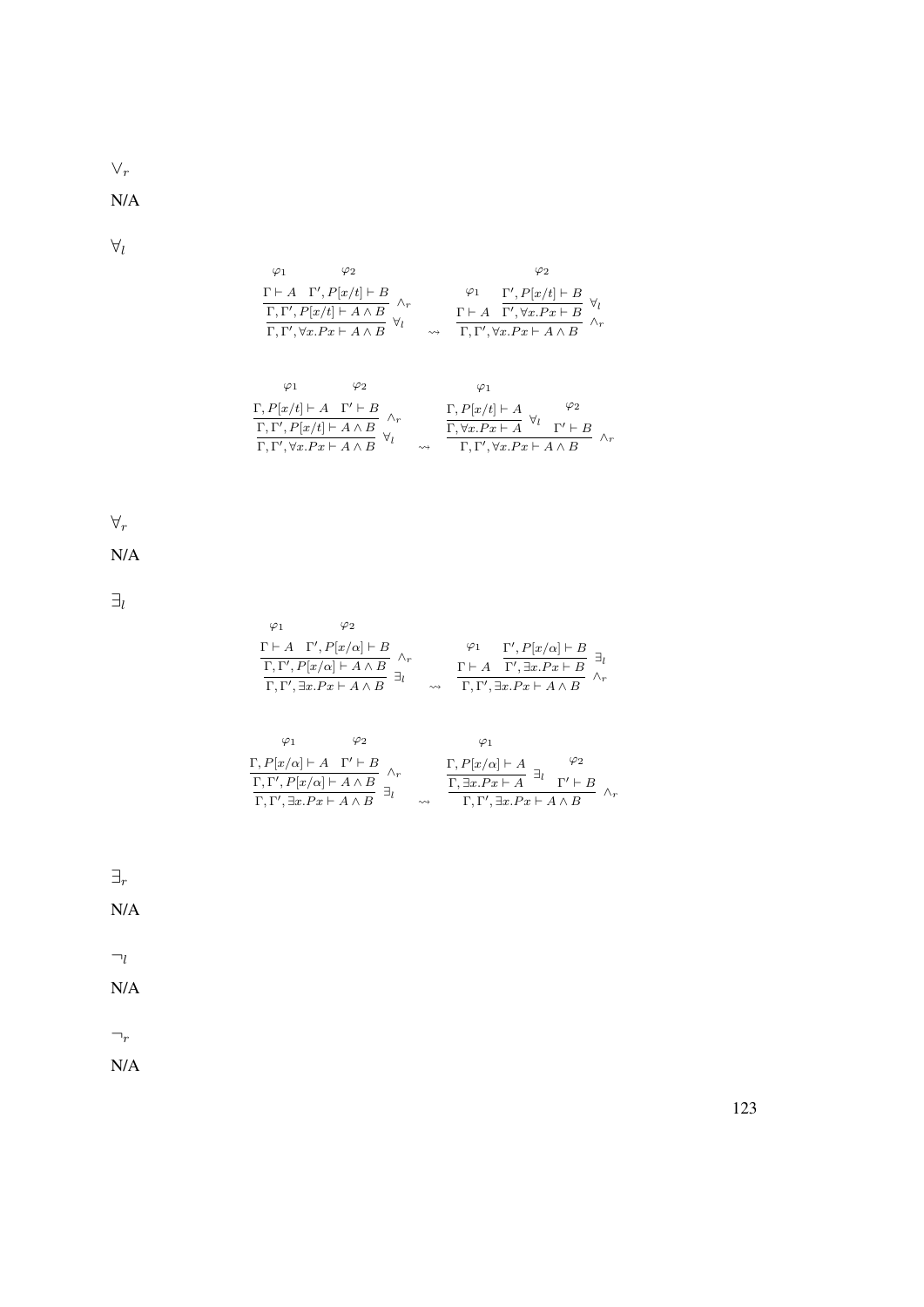$$
\varphi_1 \qquad \varphi_2 \qquad \varphi_2
$$
\n
$$
\frac{\Gamma \vdash A \quad \Gamma' \vdash B}{\Gamma, \Gamma' \vdash A \land B} \land_r \qquad \qquad \varphi_1 \qquad \frac{\Gamma' \vdash B}{\Gamma', P \vdash B} w_l
$$
\n
$$
\frac{\Gamma \vdash A \quad \Gamma' \vdash B}{\Gamma, \Gamma', P \vdash A \land B} \land_r
$$

 $w_r$ 

N/A

 $c_l$ 

$$
\begin{array}{cc}\n\varphi_1 & \varphi_2 & \varphi_1 \\
\frac{\Gamma, P, P \vdash A \quad \Gamma' \vdash B}{\Gamma, \Gamma', P, P \vdash A \land B} & \wedge_r & \frac{\Gamma, P, P \vdash A}{\Gamma, P \vdash A} & c_l \\
\frac{\Gamma, \Gamma', P, P \vdash A \land B}{\Gamma, \Gamma', P \vdash A \land B} & c_l & \wedge_r\n\end{array}
$$

$$
\begin{array}{cc}\n\varphi_1 & \varphi_2 & \varphi_2 \\
\frac{\Gamma \vdash A \quad \Gamma', P, P \vdash B}{\Gamma, \Gamma', P, P \vdash A \land B} & \land_r \\
\frac{\Gamma \vdash A \quad \Gamma', P, P \vdash B}{\Gamma, \Gamma', P \vdash A \land B} & c_l & \frac{\Gamma \vdash A \quad \Gamma', P \vdash B}{\Gamma, \Gamma', P \vdash A \land B} \land_r\n\end{array}
$$

$$
\varphi_1 \qquad \varphi_2
$$
  
\n
$$
\frac{\Gamma, P \vdash A \quad \Gamma', P \vdash B}{\Gamma, \Gamma', P, P \vdash A \land B} \land_r
$$
  
\n
$$
\frac{\Gamma, \Gamma', P \vdash A \land B}{\Gamma, \Gamma', P \vdash A \land B} \quad \text{or} \quad \gamma
$$

cut

$$
\varphi_1 \quad \varphi_2 \quad \varphi_3 \quad \varphi_1 \quad \varphi_2
$$
\n
$$
\frac{\Gamma \vdash P \quad \Gamma', P \vdash A \quad \Gamma'' \vdash B}{\Gamma, \Gamma', \Gamma'' \vdash A \land B} \land_r \quad \frac{\Gamma \vdash P \quad \Gamma', P \vdash A}{\Gamma, \Gamma' \vdash A} \quad cut \quad \varphi_3
$$
\n
$$
\frac{\Gamma, \Gamma', \Gamma'' \vdash A \land B}{\Gamma, \Gamma', \Gamma'' \vdash A \land B} \quad cut \quad \sim \quad \frac{\Gamma, \Gamma' \vdash A}{\Gamma, \Gamma', \Gamma'' \vdash A \land B} \quad \varphi_1 \quad \varphi_3
$$
\n
$$
\frac{\varphi_2}{\Gamma \vdash P} \quad \frac{\varphi_3}{\Gamma', \Gamma'', P \vdash A \land B} \quad \varphi_1 \quad \varphi_3
$$
\n
$$
\frac{\Gamma \vdash P \quad \Gamma', \Gamma'', P \vdash A \land B}{\Gamma, \Gamma', \Gamma'' \vdash A \land B} \quad cut \quad \sim \quad \frac{\varphi_2}{\Gamma, \Gamma', \Gamma'' \vdash A \land B} \quad cut \quad \varphi_1 \quad \varphi_2 \quad \varphi_3 \quad \varphi_1 \quad \varphi_3 \quad cut \quad \varphi_4 \quad \varphi_4 \quad \varphi_5 \quad \varphi_5 \quad \varphi_6 \quad \varphi_7 \quad \varphi_7 \quad \varphi_7 \quad \varphi_8 \quad \varphi_8 \quad \varphi_9 \quad \varphi_9 \quad \varphi_9 \quad \varphi_1 \quad \varphi_9 \quad \varphi_1 \quad \varphi_9 \quad \varphi_1 \quad \varphi_9 \quad \varphi_1 \quad \varphi_2 \quad \varphi_1 \quad \varphi_3 \quad \varphi_1 \quad \varphi_2 \quad \varphi_1 \quad \varphi_3 \quad \varphi_1 \quad \varphi_3 \quad \varphi_1 \quad \varphi_2 \quad \varphi_1 \quad \varphi_3 \quad \varphi_1 \quad \varphi_3 \quad \varphi_1 \quad \varphi_3 \quad \varphi_1 \quad \varphi_4 \quad \varphi_4 \quad \varphi_4 \quad \varphi_5 \quad \varphi_1 \quad \varphi_5 \quad \varphi_5 \quad \varphi_6 \quad \varphi_7 \quad \varphi_7 \quad \varphi
$$

124

 $w_l$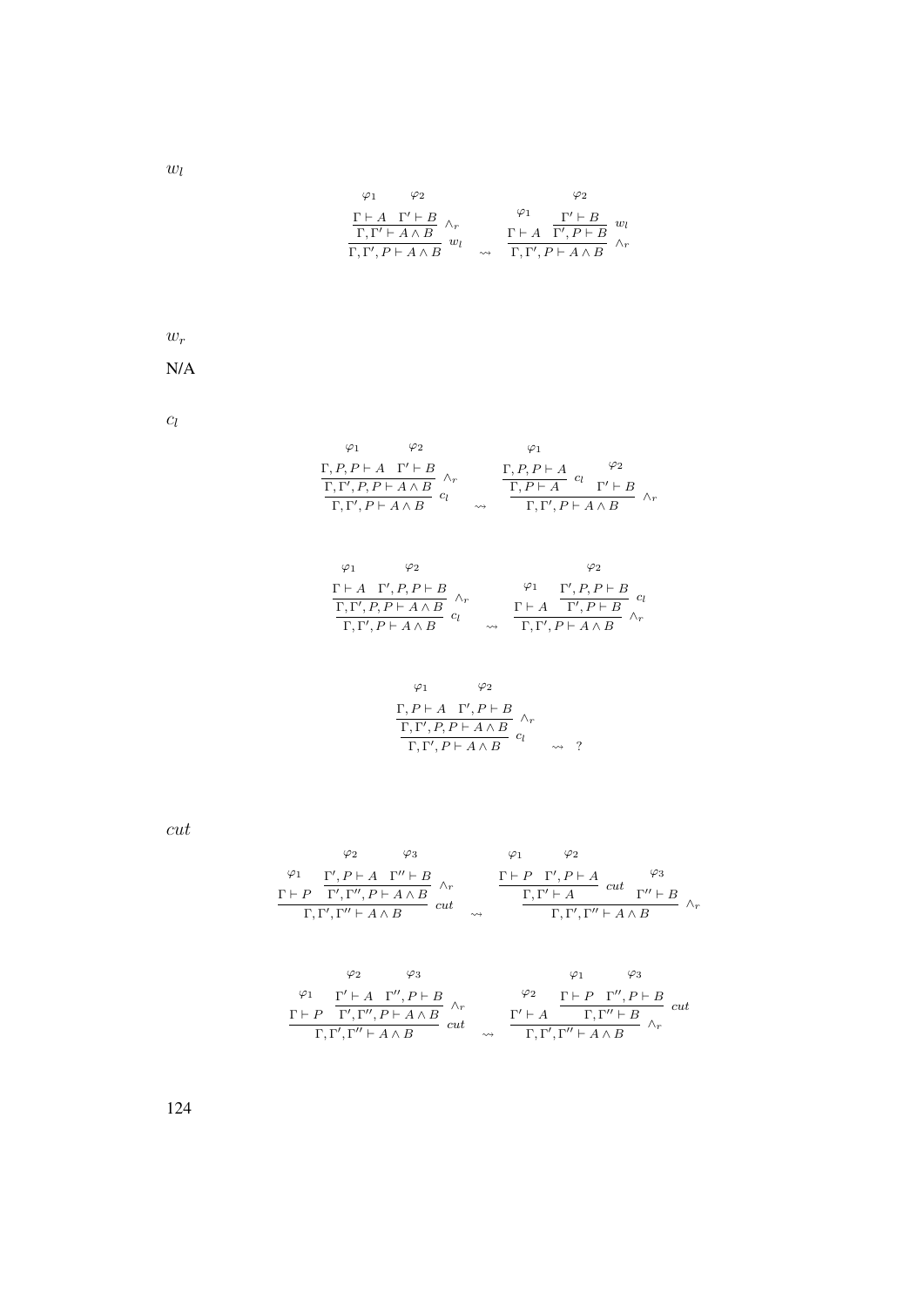## **B.5** Permutation of  $\vee_l$  down

 $\rightarrow_l$ 

$$
\begin{array}{ccccc}\n\varphi_2 & \varphi_3 & \varphi_1 & \varphi_2 \\
\varphi_1 & \Gamma', Q, A \vdash F & \Gamma'', B \vdash F \\
\Gamma \vdash P & \Gamma', \Gamma'', A \lor B, Q \vdash F & \rightarrow_l & \Gamma, \Gamma', P \to Q, A \vdash F \\
\hline\n\Gamma, \Gamma', \Gamma'', A \lor B, P \to Q \vdash F & \rightarrow & \Gamma, \Gamma', \Gamma'', P \to Q, A \lor B \vdash F \\
\end{array} \quad\downarrow_{\alpha} \quad \begin{array}{ccccc}\n\Gamma \vdash P & \Gamma', A, Q \vdash F & \rightarrow_l & \varphi_3 \\
\Gamma, \Gamma', P \to Q, A \vdash F & \rightarrow_l & \Gamma'', B \vdash F \\
\Gamma, \Gamma', \Gamma'', P \to Q, A \lor B \vdash F & \rightarrow_l & \Gamma'' \end{array}
$$

$$
\varphi_2 \qquad \varphi_3 \qquad \varphi_1 \qquad \varphi_3
$$
\n
$$
\frac{\varphi_1}{\Gamma, P', P', A \lor B, Q \vdash F} \frac{\varphi_2}{\Gamma, \Gamma', \Gamma'', A \lor B, Q \vdash F} \frac{\varphi_2}{\Gamma, P', \Gamma'', B, Q \vdash F} \frac{\Gamma \vdash P \quad \Gamma'', B, Q \vdash F}{\Gamma, \Gamma', \Gamma'', P \to Q, B \vdash F} \frac{\varphi_3}{\Gamma, \Gamma', \Gamma'', P \to Q, B \vdash F} \frac{\varphi_3}{\varphi_1}
$$

$$
\varphi_1 \qquad \varphi_2 \qquad \varphi_3
$$
\n
$$
\frac{\Gamma, A \vdash P \quad \Gamma', B \vdash P \quad \varphi_3}{\Gamma, \Gamma', A \lor B \vdash P} \qquad \varphi_3
$$
\n
$$
\frac{\Gamma, A \vdash P \quad \Gamma'', Q \vdash F}{\Gamma, \Gamma', A \lor B \vdash P} \qquad \varphi_1 \qquad \frac{\Gamma, A \vdash P \quad \Gamma'', Q \vdash F}{\Gamma, \Gamma'', P \to Q, A \vdash F} \to_l \qquad \frac{\Gamma', B \vdash P \quad \Gamma'', Q \vdash F}{\Gamma, \Gamma', \Gamma'', P \to Q, P \to Q, A \lor B \vdash F} \qquad \varphi_1 \qquad \frac{\Gamma, \Gamma', \Gamma'', P \to Q, P \to Q, A \lor B \vdash F}{\Gamma, \Gamma', \Gamma'', P \to Q, A \lor B \vdash F} \qquad c_l^*
$$

 $\rightarrow_r$ 

$$
\varphi_1 \qquad \varphi_2 \qquad \varphi_1
$$
\n
$$
\frac{\Gamma, P, A \vdash Q \quad \Gamma', B \vdash Q}{\Gamma, \Gamma', A \lor B, P \vdash Q} \lor_l \qquad \frac{\Gamma, A, P \vdash Q}{\Gamma, A \vdash P \to Q} \to_r^{\varphi_1} \frac{\Gamma', B \vdash Q}{\Gamma', B, P \vdash Q} \lor_l^{\varphi_2}
$$
\n
$$
\frac{\Gamma, A, P \vdash Q}{\Gamma, \Gamma', B \vdash P \to Q} \lor_l^{\varphi_1}
$$

$$
\begin{array}{cc}\n\varphi_1 & \varphi_2 & \varphi_1 \\
\Gamma, A \vdash Q & \Gamma', P, B \vdash Q \\
\hline\n\Gamma, \Gamma', A \lor B, P \vdash Q & \vee_l & \Gamma, A \vdash P \to Q \\
\hline\n\Gamma, \Gamma', A \lor B \vdash P \to Q & \rightarrow_r & \Gamma', A \lor B \vdash P \to Q \\
\end{array} \xrightarrow{\varphi_1} \begin{array}{cc}\n\varphi_2 & \varphi_2 \\
\Gamma, A \vdash Q & \neg r \\
\hline\n\Gamma, A, P \vdash Q & \rightarrow_r & \Gamma', B, P \vdash Q \\
\hline\n\Gamma, \Gamma', A \lor B \vdash P \to Q & \vee_l\n\end{array}
$$

 $\wedge_l$ 

$$
\begin{array}{ccccc}\n\varphi_1 & \varphi_2 & \varphi_1 \\
\frac{\Gamma, Q, A \vdash F & \Gamma', B \vdash F}{\Gamma, \Gamma', A \lor B, Q \vdash F} & \vee_l & \frac{\Gamma, A, Q \vdash F}{\Gamma, P \land Q, A \vdash F} & \wedge_l & \frac{\varphi_2}{\Gamma, P \land Q, A \vdash F} \\
\frac{\Gamma, P \land Q, A \lor B \vdash F}{\Gamma, \Gamma, P \land Q, A \lor B \vdash F}\n\end{array}
$$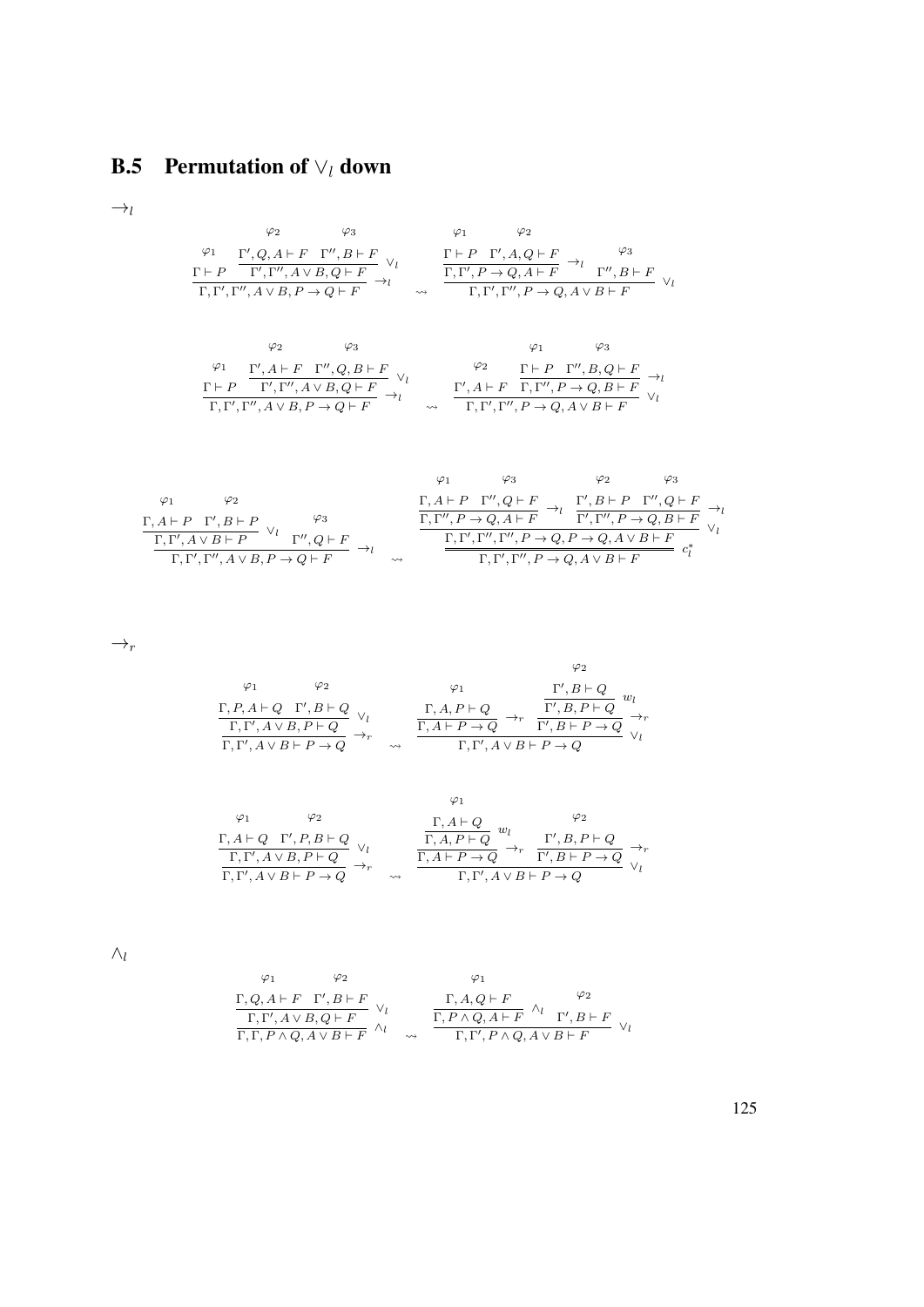| $\varphi_1$ $\varphi_2$                                                                                                                                                                                      | $\varphi_2$                                                                                                                                                                         |
|--------------------------------------------------------------------------------------------------------------------------------------------------------------------------------------------------------------|-------------------------------------------------------------------------------------------------------------------------------------------------------------------------------------|
| $\frac{\Gamma, A \vdash F \quad \Gamma', Q, B \vdash F}{\Gamma, \Gamma', A \lor B, Q \vdash F} \ \lor_l \\ \overline{\Gamma, \Gamma', P \land Q, A \lor B \vdash F}} \ \land_l$                              | $\frac{\varphi_1}{\Gamma,A\vdash F}\ \frac{\Gamma',B,Q\vdash F}{\Gamma',P\land Q,B\vdash F}\ \frac{\land_l}{\lor_l}{\Gamma,\Gamma',P\land Q,A\lor B\vdash F}$<br>$\rightsquigarrow$ |
| $\varphi_2$<br>$\varphi_1$<br>$\frac{\Gamma, P, A \vdash F \quad \Gamma', B \vdash F}{\Gamma, \Gamma', A \lor B, P \vdash F} \ \lor_l \\ \overline{\Gamma, \Gamma, P \land Q, A \lor B \vdash F}} \ \land_l$ | $\varphi_1$<br>$\frac{\dfrac{\Gamma,A,P\vdash F}{\Gamma,P\land Q,A\vdash F}\;\wedge_l\;}{\Gamma,\Gamma',P\land Q,A\lor B\vdash F}$                                                  |

$$
\begin{array}{ccccc}\varphi_1 & \varphi_2 & & \varphi_2 \\ \frac{\Gamma, A \vdash F & \Gamma', P, B \vdash F}{\Gamma, \Gamma', A \vee B, P \vdash F} & \vee_l & & \frac{\varphi_1}{\Gamma, A \vdash F} & \frac{\Gamma', B, P \vdash F}{\Gamma', P \wedge Q, B \vdash F} & \wedge_l \\ \frac{\Gamma, \Gamma', P \wedge Q, A \vee B \vdash F}{\Gamma, \Gamma', P \wedge Q, A \vee B \vdash F} & \vee_l & & \frac{\Gamma, A \vdash F & \Gamma', P \wedge Q, A \vee B \vdash F}{\Gamma, \Gamma', P \wedge Q, A \vee B \vdash F} & \vee_l\end{array}
$$

 $\wedge_r$ 

|                                                         |                                                                                                                                 |                    | $\Gamma \vdash P \quad \Gamma', A \vdash Q$                               | $\Gamma \vdash P \quad \Gamma'', B \vdash Q$ |  |
|---------------------------------------------------------|---------------------------------------------------------------------------------------------------------------------------------|--------------------|---------------------------------------------------------------------------|----------------------------------------------|--|
|                                                         |                                                                                                                                 |                    | $\overline{\Gamma,\Gamma',A\vdash P\wedge Q}$ ''r                         | $\Gamma, \Gamma'', B \vdash P \land Q$       |  |
|                                                         | $\frac{\varphi_1}{\Gamma \vdash P} \frac{\Gamma', A \vdash Q \quad \Gamma'', B \vdash Q}{\Gamma', \Gamma'', A \lor B \vdash Q}$ |                    | $\overline{\Gamma, \Gamma, \Gamma', \Gamma', A \vee B \vdash P \wedge Q}$ |                                              |  |
| $\Gamma, \Gamma', \Gamma'', A \vee B \vdash P \wedge Q$ |                                                                                                                                 | $\rightsquigarrow$ | $\overline{\Gamma,\Gamma',\Gamma'',A\vee B\vdash P\wedge Q}$              |                                              |  |

|                                                         |                    |                    |                                              | $\varphi_3$ | $\varphi_2$                                                       |  |
|---------------------------------------------------------|--------------------|--------------------|----------------------------------------------|-------------|-------------------------------------------------------------------|--|
| φ2                                                      |                    |                    | $\Gamma, A \vdash P \quad \Gamma'' \vdash Q$ |             | $\Gamma', B \vdash P \quad \Gamma'' \vdash Q$                     |  |
| $\Gamma, A \vdash P \quad \Gamma', B \vdash P$          | $\varphi_3$        |                    | $\Gamma, \Gamma'', A \vdash P \land Q$       |             | $\Gamma', \Gamma'', B \vdash P \wedge Q$                          |  |
| $\Gamma, \Gamma', A \vee B \vdash P$                    | $\Gamma''\vdash Q$ |                    |                                              |             | $\Gamma, \Gamma', \Gamma'', \Gamma'', A \vee B \vdash P \wedge Q$ |  |
| $\Gamma, \Gamma', \Gamma'', A \vee B \vdash P \wedge Q$ |                    | $\rightsquigarrow$ |                                              |             | $\Gamma, \Gamma', \Gamma'', A \vee B \vdash P \wedge Q$           |  |

### $\vee_l$

| Φ1 |                                                                                                                                                  |             |        | Ο1 |                                                          |                                                                                                                                                    |
|----|--------------------------------------------------------------------------------------------------------------------------------------------------|-------------|--------|----|----------------------------------------------------------|----------------------------------------------------------------------------------------------------------------------------------------------------|
|    |                                                                                                                                                  | $\varphi_3$ |        |    |                                                          | $\varphi_2$                                                                                                                                        |
|    | $\frac{\Gamma, P, A \vdash F \quad \Gamma', B \vdash F}{\Gamma, \Gamma', A \lor B, P \vdash F} \ \vee_l \ \frac{\varphi_3}{\Gamma', Q \vdash F}$ |             |        |    |                                                          | $\frac{\Gamma, A, P \vdash F \quad \Gamma'', Q \vdash F}{\Gamma, \Gamma'', P \lor Q, A \vdash F} \ \lor_l \ \frac{\varphi_2}{\Gamma', B \vdash F}$ |
|    | $\Gamma, \Gamma', \Gamma'', A \vee B, P \vee Q \vdash F$                                                                                         |             | $\sim$ |    | $\Gamma, \Gamma', \Gamma'', A \vee B, P \vee Q \vdash F$ |                                                                                                                                                    |

$$
\begin{array}{ccccc}\varphi_1 & \varphi_2 & \varphi_3 & \varphi_4\\ \Gamma, A \vdash F & \Gamma', P, B \vdash F & \vee_l & \varphi_3 & \varphi_1 & \Gamma', B, P \vdash F & \Gamma'', Q \vdash F\\ \hline \Gamma, \Gamma', A \lor B, P \vdash F & \vee_l & \Gamma'', Q \vdash F & \vee_l & \varphi_4 & \Gamma, \Gamma', \Gamma'', P \lor Q, B \vdash F & \vee_l\\ \Gamma, \Gamma', \Gamma'', A \lor B, P \lor Q \vdash F & \vee_l & \varphi_4 & \Gamma, \Gamma', \Gamma'', A \lor B, P \lor Q \vdash F\end{array}
$$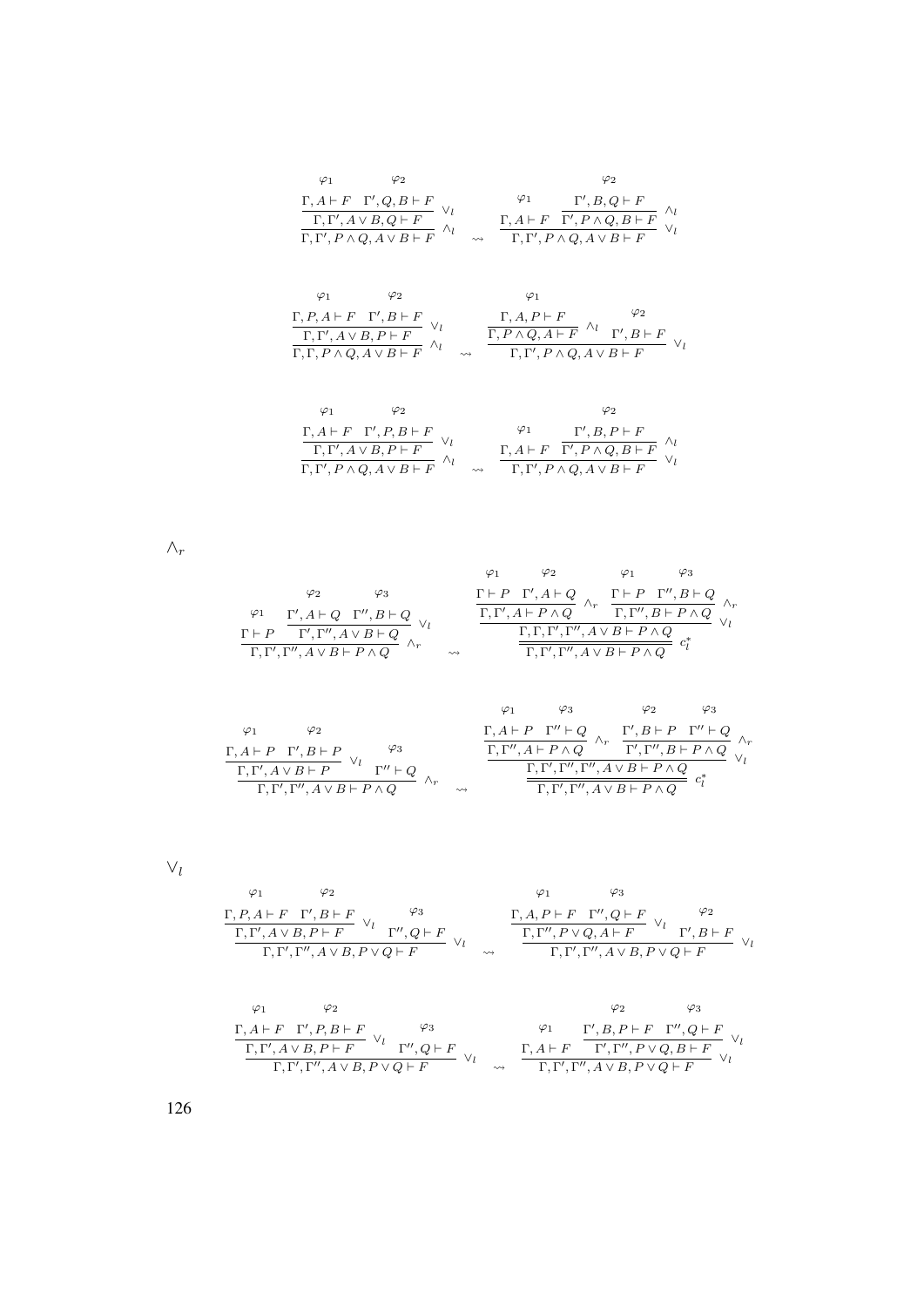$$
\begin{array}{ccccc}\varphi_2 & \varphi_3 & \varphi_1 & \varphi_2 \\ \varphi_1 & \underline{\Gamma',Q,A\vdash F\quad \Gamma'',B\vdash F} & \vee_l & & \underline{\Gamma,P\vdash F\quad \Gamma',A,Q\vdash F\quad \varphi_3} \\ \underline{\Gamma,P\vdash F\quad \Gamma',\Gamma'',A\vee B,Q\vdash F} & \vee_l & & \underline{\Gamma,\Gamma',P\vee Q,A\vdash F\quad \vee_l & \Gamma'',B\vdash F} \\ \overline{\Gamma,\Gamma',\Gamma'',A\vee B,P\vee Q\vdash F} & \leadsto & & \overline{\Gamma,\Gamma',\Gamma'',A\vee B,P\vee Q\vdash F} & \vee_l & & \end{array}
$$

$$
\begin{array}{ccccc}\varphi_2 & \varphi_3 & \varphi_1 & \varphi_3 \\ \varphi_1 & \Gamma', A \vdash F & \Gamma'', Q, B \vdash F \\ \frac{\Gamma, P \vdash F & \Gamma', \Gamma'', A \lor B, Q \vdash F}{\Gamma', \Gamma'', A \lor B, P \lor Q \vdash F} \lor_l & & \frac{\Gamma', A \vdash F & \Gamma, P \vdash F & \Gamma'', B, Q \vdash F}{\Gamma, \Gamma', \Gamma'', A \lor B, P \lor Q \vdash F} \lor_l \\ \end{array}
$$

 $\vee_r$ 

$$
\begin{array}{ccccc}\n\varphi_1 & \varphi_2 & \varphi_1 & \varphi_2 \\
\Gamma, A \vdash Q & \Gamma', B \vdash Q & \Gamma, A \vdash Q & \n\hline\n\Gamma, \Gamma', A \lor B \vdash Q & \n\end{array}\n\quad\n\begin{array}{ccccc}\n\varphi_1 & \varphi_2 & \varphi_1 \\
\Gamma, A \vdash Q & \n\hline\n\Gamma, A \vdash Q & \n\hline\n\Gamma, A \vdash Q & \n\hline\n\Gamma', B \vdash P \lor Q & \n\end{array}
$$

$$
\begin{array}{ccccc}\varphi_1 & \varphi_2 & \varphi_1 & \varphi_2 \\ \frac{\Gamma, A \vdash P & \Gamma', B \vdash P}{\Gamma, \Gamma', A \vee B \vdash P} & \vee_l & & \frac{\Gamma, A \vdash P}{\Gamma, A \vdash P \vee Q} & \vee_l & \frac{\Gamma', B \vdash P}{\Gamma', B \vdash P \vee Q} \\ \frac{\Gamma, \Gamma', A \vee B \vdash P}{\Gamma, \Gamma', A \vee B \vdash P \vee Q} & \leadsto & & \Gamma, \Gamma', A \vee B \vdash P \vee Q\end{array}
$$

 $\forall_l$ 

$$
\varphi_1 \qquad \varphi_2 \qquad \varphi_1
$$
\n
$$
\frac{\Gamma, P[x/t], A \vdash F \quad \Gamma', B \vdash F}{\Gamma, \Gamma', A \lor B, P[x/t] \vdash F} \lor_l \qquad \frac{\Gamma, A, P[x/t] \vdash F \quad \varphi_2}{\Gamma, \nabla x. P x, A \vdash F} \lor_l \qquad \frac{\Gamma, \forall x. P x, A \vdash F \quad \forall_l}{\Gamma, \nabla', \forall x. P x, A \lor B \vdash F} \lor_l
$$

$$
\begin{array}{ccccc}\n\varphi_1 & \varphi_2 & & \varphi_2 \\
\Gamma, A \vdash F & \Gamma, P[x/t], B \vdash F & \vee_l & & \Gamma', B, P[x/t] \vdash F \\
\hline\n\Gamma, \Gamma', A \lor B, P[x/t] \vdash F & \forall_l & & \Gamma, A \vdash F & \Gamma', \forall x. Px, B \vdash F \\
\Gamma, \Gamma', \forall x. Px, A \lor B \vdash F & & \vee_l & & \Gamma, \Gamma, \forall x. Px, A \lor B \vdash F\n\end{array}
$$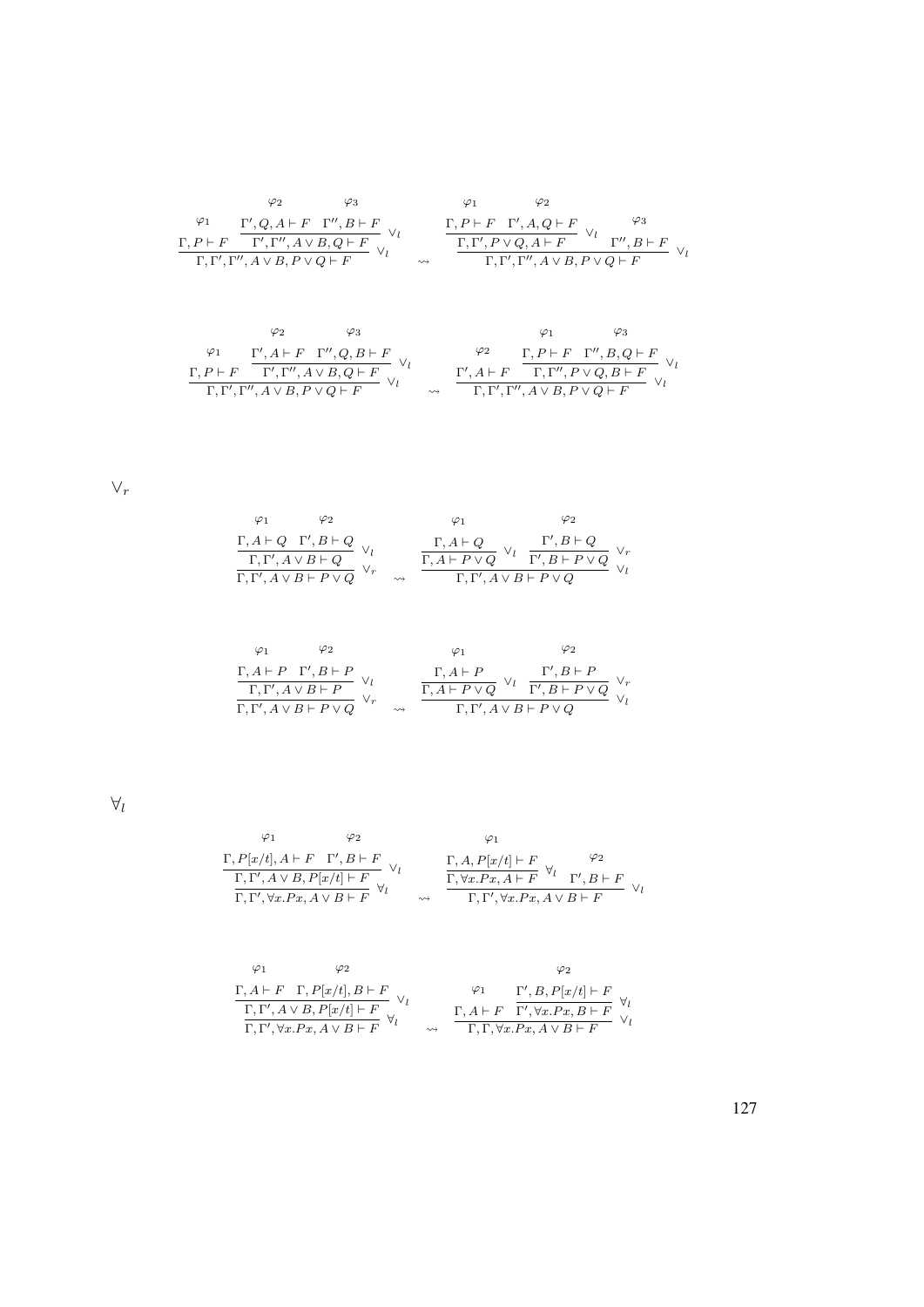$\forall_r$ 

| $\frac{\Gamma, A \vdash P[x/\alpha]\quad \Gamma', B \vdash P[x/\alpha]}{\Gamma, \Gamma', A\lor B \vdash P[x/\alpha]\quad \forall_l}{\Gamma, \Gamma', A\lor B \vdash \forall x.Px}$ |                    | $\frac{\Gamma, A \vdash P[x/\alpha]}{\Gamma, A \vdash \forall x.Px}$<br>$\Gamma, \Gamma', A \vee B \vdash \forall x . Px$ | $\frac{\Gamma', B \vdash P[x/\alpha]}{\Gamma', B \vdash \forall x.Px} \forall_{\tau}$ |
|------------------------------------------------------------------------------------------------------------------------------------------------------------------------------------|--------------------|---------------------------------------------------------------------------------------------------------------------------|---------------------------------------------------------------------------------------|
|                                                                                                                                                                                    | $\rightsquigarrow$ |                                                                                                                           |                                                                                       |

 $\exists_l$ 

ϕ<sup>1</sup> Γ, P[x/α], A ` F ϕ<sup>2</sup> Γ 0 , B ` F Γ, Γ 0 , A ∨ B, P[x/α] ` F ∨l Γ, Γ 0 , ∃x.P x, A ∨ B ` F <sup>∃</sup><sup>l</sup> ϕ<sup>1</sup> Γ, A, P[x/α] ` F Γ, ∃x.P x, A ` F ∃l ϕ<sup>2</sup> Γ 0 , B ` F Γ, Γ 0 , ∃x.P x, A ∨ B ` F ∨l

$$
\begin{array}{cc}\n\varphi_1 & \varphi_2 & \varphi_2 \\
\Gamma, A \vdash F & \Gamma', P[x/\alpha], B \vdash F \\
\hline\n\Gamma, \Gamma', A \lor B, P[x/\alpha] \vdash F \\
\hline\n\Gamma, \Gamma', \exists x.Px, A \lor B \vdash F\n\end{array} \quad \begin{array}{cc}\n\varphi_1 & \Gamma', B, P[x/\alpha] \vdash F \\
\chi_1 & \chi_2, P[x/\alpha] \vdash F \\
\hline\n\Gamma', \exists x.Px, B \vdash F\n\end{array} \quad \begin{array}{cc}\n\varphi_2 & \varphi_3 \\
\hline\n\Gamma', A \vdash F & \Gamma', \exists x.Px, B \vdash F \\
\hline\n\Gamma', \exists x.Px, A \lor B \vdash F\n\end{array} \quad \begin{array}{cc}\n\chi_1 & \chi_2 \vdash F \\
\chi_3 & \chi_4 \vdash F \\
\hline\n\Gamma', \exists x.Px, A \lor B \vdash F\n\end{array} \quad \begin{array}{cc}\n\chi_1 & \chi_2 \vdash F \\
\hline\n\Gamma', \exists x.Px, A \lor B \vdash F\n\end{array}
$$

 $\exists_r$ 

$$
\begin{array}{ccc}\varphi_1 & \varphi_2 & \varphi_1 & \varphi_2 \\ \frac{\Gamma A \vdash P[x/t] & \Gamma', B \vdash P[x/t]}{\Gamma, \Gamma', A \lor B \vdash P[x/t]} & \vee_l & \frac{\Gamma, A \vdash P[x/t]}{\Gamma, A \vdash \exists x . P x} \exists_r & \frac{\Gamma', B \vdash P[x/t]}{\Gamma', B \vdash \exists x . P x} \exists_r \\ & & \searrow & \frac{\Gamma, A \vdash \exists x . P x}{\Gamma, \Gamma', A \lor B \vdash \exists x . P x} \end{array}
$$

 $\neg_l$ 

$$
\varphi_1 \qquad \varphi_2
$$
\n
$$
\Gamma, A \vdash P \quad \Gamma, B \vdash P
$$
\n
$$
\frac{\Gamma, A \vdash P \quad \Gamma, B \vdash P}{\Gamma, \Gamma', A \lor B \vdash P} \lor l \qquad \frac{\Gamma, \neg P, A \vdash \neg l}{\Gamma, \neg P, A \vdash} \frac{\Gamma', B \vdash P}{\Gamma', \neg P, B \vdash} \lor l
$$
\n
$$
\frac{\Gamma, \Gamma', A \lor B \vdash P}{\Gamma, \Gamma', A \lor B, \neg P \vdash} \neg l \qquad \leadsto \qquad \frac{\Gamma, \Gamma', \neg P, A \lor B \vdash}{\Gamma, \Gamma', \neg P, A \lor B \vdash} c_l
$$

 $\neg_r$ 

$$
\begin{array}{ccccc}\varphi_1 & \varphi_2 & & \varphi_1 & & \varphi_2 \\ \frac{\Gamma, P, A \vdash & \Gamma', B \vdash}{\Gamma, \Gamma', A \vee B, P \vdash} & \vee_l & & \frac{\Gamma, A, P \vdash}{\Gamma, A \vdash \neg P} \neg_r & \frac{\Gamma', B \vdash}{\Gamma', B \vdash \neg P} & w_r \\ \frac{\Gamma, \Gamma', A \vee B \vdash \neg P}{\Gamma, \Gamma', A \vee B \vdash \neg P} & \leadsto & \frac{\Gamma, \Gamma', A \vee B \vdash \neg P}{\Gamma, \Gamma', A \vee B \vdash \neg P} & \vee_l\end{array}
$$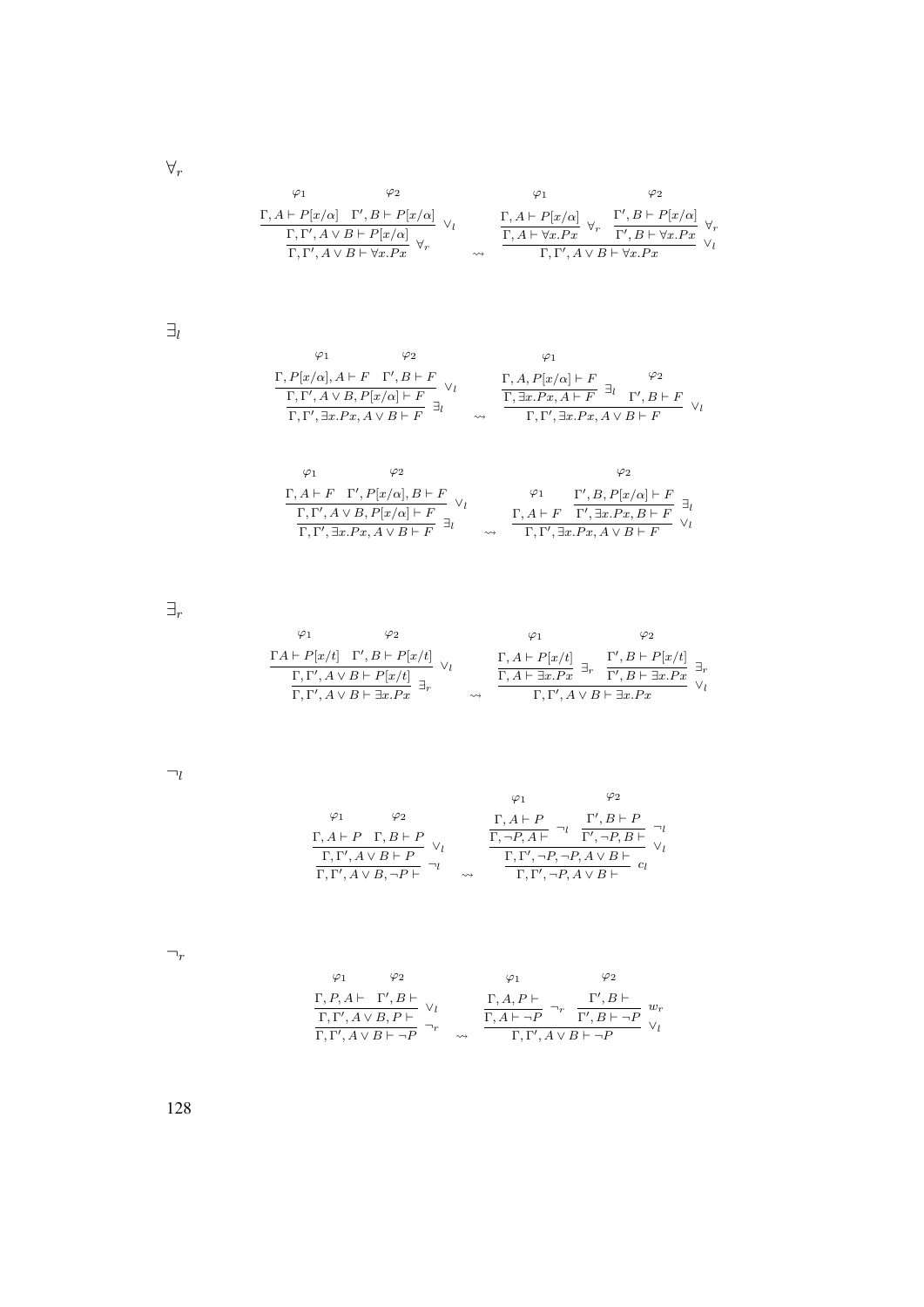$$
\begin{array}{ccccc}\varphi_1 & \varphi_2 & \varphi_1 & \varphi_2 \\ \frac{\Gamma, A \vdash & \Gamma', P, B \vdash}{\Gamma, \Gamma', A \vee B, P \vdash} & \vee_l & & \frac{\Gamma, A \vdash}{\Gamma, A \vdash \neg P} \ w_l & \frac{\Gamma', B, P \vdash}{\Gamma', B \vdash \neg P} \\ \frac{\Gamma, \Gamma', A \vee B \vdash \neg P}{\Gamma, \Gamma', A \vee B \vdash \neg P} & \leadsto & & \Gamma, \Gamma', A \vee B \vdash \neg P\end{array}
$$

 $w_l$ 

$$
\begin{array}{ccccc}\n\varphi_1 & \varphi_2 & \varphi_1 & & & & \\
\frac{\Gamma, A \vdash F & \Gamma', B \vdash F}{\Gamma, \Gamma', A \lor B \vdash F} & \vee_l & & & \frac{\Gamma, A \vdash F}{\Gamma, P, A \vdash F} & w_l & & \varphi_2 \\
\frac{\Gamma, \Gamma', A \lor B \vdash F}{\Gamma, \Gamma', A \lor B, P \vdash F} & w_l & & & \frac{\Gamma, P, A \vdash F}{\Gamma, \Gamma', P, A \lor B \vdash F} & \vee_l & & & \\
\end{array}
$$

 $w_r$ 

| $\varphi_1$ | $\varphi_2$                                                                          |                    |                                      | $\varphi_2$                                                                                         |  |
|-------------|--------------------------------------------------------------------------------------|--------------------|--------------------------------------|-----------------------------------------------------------------------------------------------------|--|
|             | $\frac{\Gamma, A \vdash \Gamma', B \vdash}{\Gamma, \Gamma', A \vee B \vdash} \vee_l$ |                    | $\Gamma, A \vdash$                   | $\Gamma', B \vdash$<br>$\overline{\Gamma, A \vdash P}$ $w_r$ $\overline{\Gamma', B \vdash P}$ $w_r$ |  |
|             | $\overline{\Gamma,\Gamma',A\vee B\vdash P}$ <sup><i>w<sub>r</sub></i></sup>          | $\rightsquigarrow$ | $\Gamma, \Gamma', A \vee B \vdash P$ |                                                                                                     |  |

 $c_l$ 

$$
\varphi_1 \qquad \varphi_2
$$
  
\n
$$
\frac{\Gamma, P, A \vdash F \quad \Gamma', P, B \vdash F}{\Gamma, \Gamma', A \lor B, P, P \vdash F} \lor_l
$$
  
\n
$$
\Gamma, \Gamma', A \lor B, P \vdash F \qquad \leadsto \quad ?
$$

$$
\begin{array}{cc}\n\varphi_1 & \varphi_2 & \varphi_1 \\
\Gamma, P, P, A \vdash F & \Gamma', B \vdash F \\
\hline\n\Gamma, \Gamma', A \lor B, P, P \vdash F & c_l \\
\Gamma, \Gamma', A \lor B, P \vdash F & c_l\n\end{array}\n\quad\n\begin{array}{cc}\n\Gamma, P, P, A \vdash F & c_l \\
\Gamma, P, A \vdash F & c_l \\
\Gamma, \Gamma', P, A \lor B \vdash F\n\end{array}\n\quad\n\begin{array}{cc}\n\varphi_2 \\
\Gamma, P, A \vdash F & c_l \\
\Gamma, \Gamma', P, A \lor B \vdash F\n\end{array}
$$

$$
\begin{array}{ccccc}\varphi_1 & \varphi_2 & & \varphi_2 \\ \frac{\Gamma, A \vdash F & \Gamma', P, P, B \vdash F}{\Gamma, \Gamma', A \vee B, P, P \vdash F} & \vee_l & & \frac{\varphi_1}{\Gamma, A \vdash F} & \frac{\Gamma', P, P, B \vdash F}{\Gamma', P, B \vdash F} & c_l \\ \frac{\Gamma, \Gamma', A \vee B, P \vdash F}{\Gamma, \Gamma', P, A \vee B \vdash F} & \leadsto & \frac{\Gamma, A \vdash F & \frac{\Gamma', P, B \vdash F}{\Gamma', P, B \vdash F} & \vee_l}{\Gamma, \Gamma', P, A \vee B \vdash F}\end{array}
$$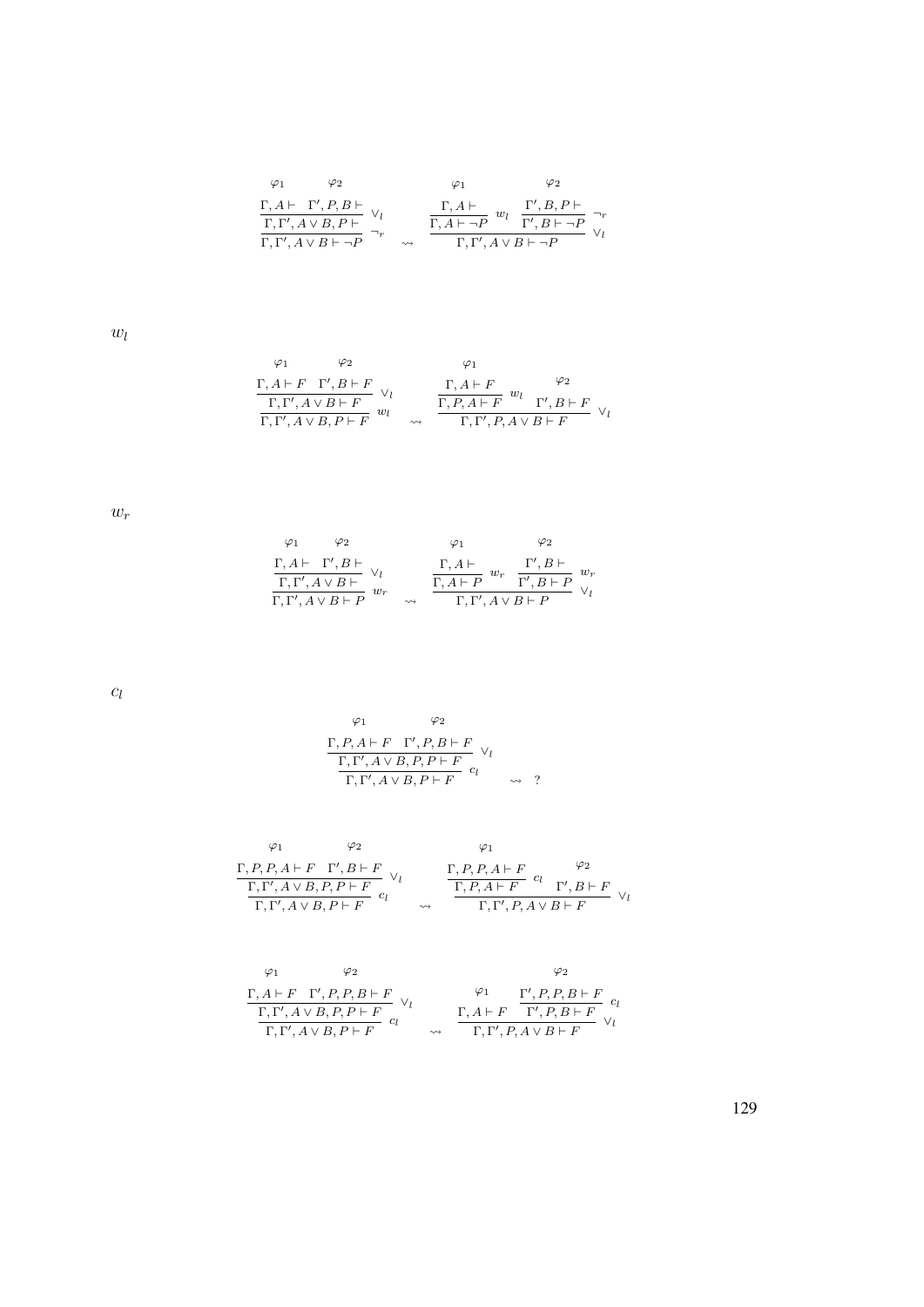$$
\varphi_1 \qquad \varphi_2 \qquad \varphi_3
$$
\n
$$
\frac{\varphi_1}{\Gamma, \Gamma', A \vee B + P} \vee_{l} \qquad \varphi_3
$$
\n
$$
\frac{\Gamma, A \vdash P \Gamma'', B \vdash P}{\Gamma, \Gamma', A \vee B \vdash P} \vee_{l} \qquad \frac{\varphi_3}{\Gamma, \Gamma'', A \vdash F} \quad \text{cut} \qquad \frac{\Gamma, \Gamma'', A \vdash F}{\Gamma, \Gamma', \Gamma'', A \vee B \vdash F} \quad \text{cut} \qquad \frac{\Gamma, \Gamma', \Gamma'', A \vee B \vdash F}{\Gamma, \Gamma', \Gamma'', A \vee B \vdash F} \quad \varphi_l
$$
\n
$$
\varphi_2 \qquad \varphi_3 \qquad \varphi_1 \qquad \varphi_2
$$
\n
$$
\frac{\varphi_1}{\Gamma, \Gamma', \Gamma'', A \vee B \vdash F} \qquad \text{cut} \qquad \frac{\varphi_1}{\Gamma, \Gamma', \Gamma'', A \vee B \vdash F} \quad \varphi_1 \qquad \frac{\varphi_2}{\Gamma, \Gamma', \Gamma'', A \vee B \vdash F} \quad \text{cut} \qquad \frac{\varphi_3}{\Gamma, \Gamma', \Gamma'', A \vee B \vdash F} \quad \text{cut} \qquad \frac{\varphi_2}{\Gamma, \Gamma', \Gamma'', A \vee B \vdash F} \quad \text{cut} \qquad \frac{\varphi_3}{\Gamma, \Gamma', \Gamma'', A \vee B \vdash F} \quad \text{cut} \qquad \frac{\varphi_3}{\Gamma, \Gamma', \Gamma'', A \vee B \vdash F} \quad \text{cut} \qquad \frac{\varphi_2}{\Gamma, \Gamma', \Gamma'', A \vee B \vdash F} \quad \text{cut} \qquad \frac{\varphi_3}{\Gamma, \Gamma', \Gamma'', A \vee B \vdash F} \quad \text{cut} \qquad \frac{\varphi_3}{\Gamma, \Gamma', \Gamma'', A \vee B \vdash F} \quad \text{cut} \qquad \frac{\varphi_3}{\Gamma, \Gamma', \Gamma'', A \vee B \vdash F} \quad \text{cut} \qquad \frac{\varphi_3}{\Gamma, \Gamma', \Gamma'', A \vee B \vdash F} \quad \text{cut} \qquad \frac{\varphi_3}{\Gamma, \Gamma', \Gamma'', A \vee B \vdash F} \quad \
$$

$$
\begin{array}{ccccc}\n\varphi_1 & \Gamma', A \vdash F & \Gamma'', P, B \vdash F & \vee_l & & \varphi_2 & \Gamma \vdash P & \Gamma'', B, P \vdash F \\
\hline\n\Gamma \vdash P & \Gamma', \Gamma'', A \lor B, P \vdash F & & \vee_l & & \Gamma', A \vdash F & \Gamma, \Gamma'', B \vdash F \\
\hline\n\Gamma, \Gamma', \Gamma'', A \lor B \vdash F & & \vee_l & & \Gamma, \Gamma', \Gamma'', A \lor B \vdash F & \vee_l\n\end{array}{} \quad {\rm cut}
$$

## B.6 Permutation of  $\vee_r$  down

 $\rightarrow_l$ 

$$
\varphi_1 \qquad \varphi_2 \qquad \varphi_1 \qquad \varphi_2
$$
\n
$$
\frac{\varphi_1}{\Gamma + P} \frac{\Gamma', Q \vdash B}{\Gamma', Q \vdash A \lor B} \lor_r \qquad \frac{\Gamma \vdash P \Gamma'', Q \vdash B}{\Gamma, \Gamma', P \to Q \vdash B} \to_l
$$
\n
$$
\frac{\Gamma, \Gamma', P \to Q \vdash A \lor B}{\Gamma, \Gamma', P \to Q \vdash A \lor B} \lor_r
$$

$$
\begin{array}{ccccc}\varphi_2 & & & \varphi_1 & & \varphi_2 \\ \varphi_1 & & \Gamma', Q \vdash A & & & \\ \Gamma \vdash P & \overline{\Gamma', Q \vdash A \vee B} & ^{\vee_r} & & \overline{\Gamma, \Gamma', P \to Q \vdash A} & \to_l \\ \overline{\Gamma, \Gamma', P \to Q \vdash A \vee B} & \to_l & & \overline{\Gamma, \Gamma', P \to Q \vdash A \vee B} & ^{\vee_r} \end{array}
$$

 $\rightarrow_r$ 

N/A

 $\wedge_l$ 

$$
\varphi_1 \qquad \varphi_1
$$
\n
$$
\frac{\Gamma, Q \vdash B}{\Gamma, Q \vdash A \lor B} \lor_r \qquad \qquad \frac{\Gamma, Q \vdash B}{\Gamma, P \land Q \vdash B} \land_l
$$
\n
$$
\frac{\Gamma, P \land Q \vdash B}{\Gamma, P \land Q \vdash A \lor B} \lor_r
$$

130

cut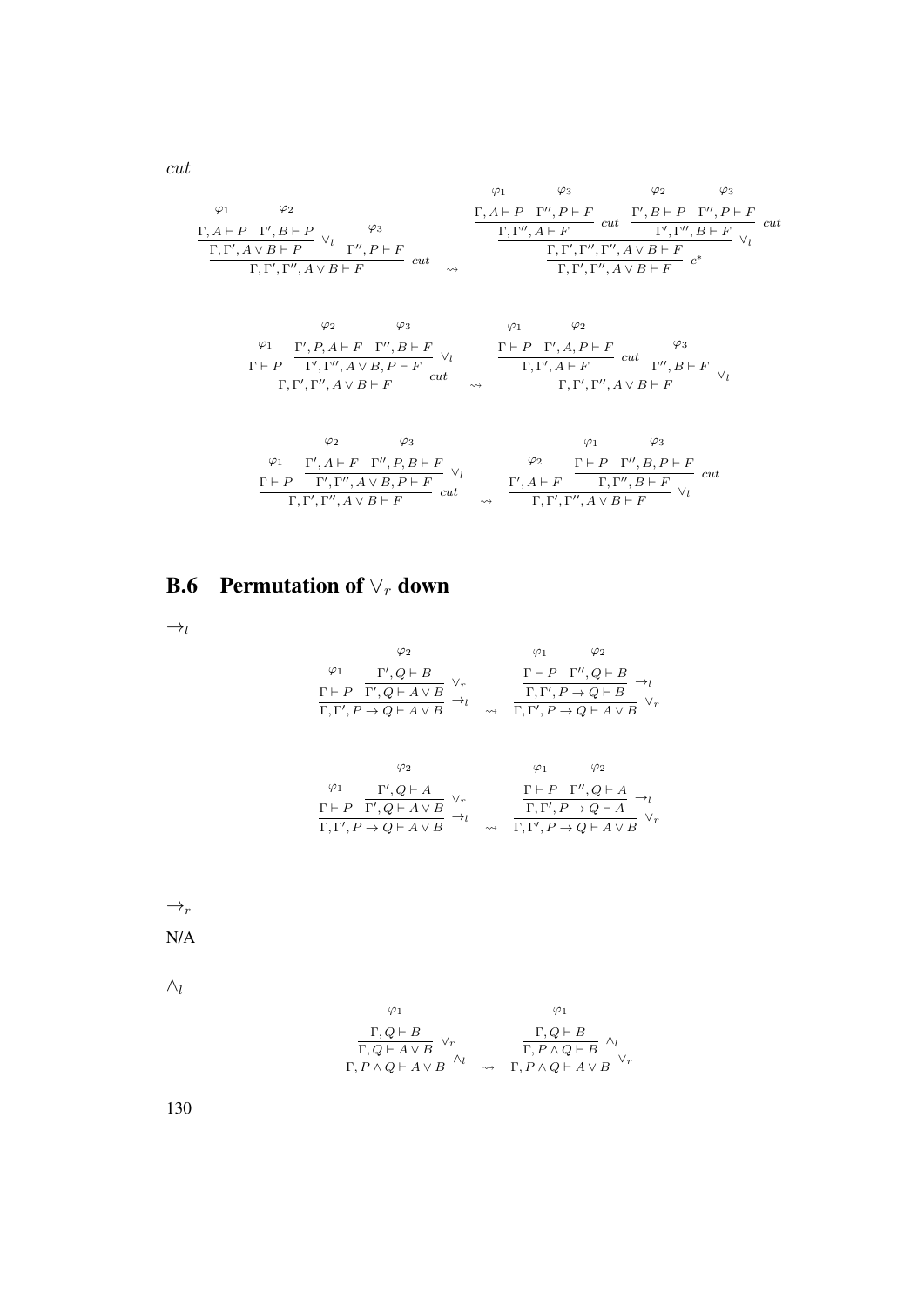| $\varphi_1$                                                                                                                   |                    | $\varphi_1$                                                                                                                                                             |
|-------------------------------------------------------------------------------------------------------------------------------|--------------------|-------------------------------------------------------------------------------------------------------------------------------------------------------------------------|
| $\frac{\Gamma,P\vdash B}{\Gamma,P\vdash A\vee B}\ \vee_{r}$<br>$\overline{\Gamma, P \wedge Q \vdash A \vee B}$ $\wedge_l$     | $\rightsquigarrow$ | $\frac{\Gamma, P \vdash B}{\Gamma, P \land Q \vdash B} \land_l \ \over \Gamma, P \land Q \vdash A \lor B} \lor_r$                                                       |
| $\varphi_1$<br>$\frac{\Gamma, Q \vdash A}{\Gamma, Q \vdash A \lor B} \lor_r \over \Gamma, P \land Q \vdash A \lor B} \land_l$ | $\rightsquigarrow$ | $\varphi_1$<br>$\frac{\Gamma, Q \vdash A}{\Gamma, P \land Q \vdash A} \, \wedge_l \, \\ \frac{\Gamma, P \land Q \vdash A}{\Gamma, P \land Q \vdash A \lor B} \, \vee_r$ |
| $\varphi_1$<br>$\frac{\Gamma, P \vdash A}{\Gamma, P \vdash A \lor P}$ $\lor_r$                                                |                    | $\varphi_1$<br>$\frac{\Gamma, P \vdash A}{\Gamma, P \land Q \vdash A}$ $\wedge_l$                                                                                       |

$$
\frac{\Gamma, P \vdash A \lor B \lor r}{\Gamma, P \land Q \vdash A \lor B \land l} \quad \rightsquigarrow \quad \frac{\Gamma, P \land Q \vdash A \lor l}{\Gamma, P \land Q \vdash A \lor B \lor r}
$$

 $\wedge_r$ 

N/A

 $\vee_l$ 

$$
\begin{array}{ccccc}\varphi_1 & \varphi_2 & \varphi_1 & \varphi_2 \\ \frac{\Gamma, P\vdash B}{\Gamma, P\vdash A\lor B} & \vee_r & \frac{\Gamma', Q\vdash B}{\Gamma', Q\vdash A\lor B} & \vee_r & \frac{\Gamma, P\vdash B\quad \Gamma', Q\vdash B}{\Gamma, \Gamma', P\lor Q\vdash B} & \vee_l \\ \frac{\Gamma, P\vdash A\lor B}{\Gamma, \Gamma', P\lor Q\vdash A\lor B} & \leadsto & \frac{\Gamma, \Gamma', P\lor Q\vdash A}{\Gamma, \Gamma', P\lor Q\vdash A\lor B} & \vee_r\end{array}
$$

| $\Gamma, P \vdash A$                                                  |                                                                  |                    |                                                                                      |  |
|-----------------------------------------------------------------------|------------------------------------------------------------------|--------------------|--------------------------------------------------------------------------------------|--|
| $\overline{\Gamma, P \vdash A \vee B}$ <sup><math>\vee</math></sup> r | $\vee_r \quad \frac{\Gamma',Q\vdash A}{\Gamma',Q\vdash A\vee B}$ |                    | $\frac{\Gamma, P\vdash A\quad \Gamma', Q\vdash A}{\Gamma, \Gamma', P\lor Q\vdash A}$ |  |
| $\Gamma, \Gamma', P \vee Q \vdash A \vee B$                           |                                                                  | $\rightsquigarrow$ | $\Gamma, \Gamma', P \vee Q \vdash A \vee B$                                          |  |

$$
\varphi_1 \qquad \varphi_2
$$
\n
$$
\frac{\Gamma, P \vdash A \qquad \qquad \Gamma', Q \vdash B \qquad \qquad \vee_r}{\Gamma, P \vdash A \lor B} \lor_r \qquad \frac{\Gamma', Q \vdash A \lor B \qquad \qquad \vee_r}{\Gamma', Q \vdash A \lor B} \lor_l
$$
\n
$$
\Gamma, \Gamma', P \lor Q \vdash A \lor B \qquad \qquad \leadsto \quad ?
$$

$$
\varphi_1 \qquad \varphi_2
$$
\n
$$
\frac{\Gamma, P \vdash B}{\Gamma, P \vdash A \lor B} \lor_r \frac{\Gamma', Q \vdash A}{\Gamma', Q \vdash A \lor B} \lor_r
$$
\n
$$
\frac{\Gamma, \Gamma', P \lor Q \vdash A \lor B}{\Gamma, \Gamma', P \lor Q \vdash A \lor B} \lor_l \qquad \rightsquigarrow \quad ?
$$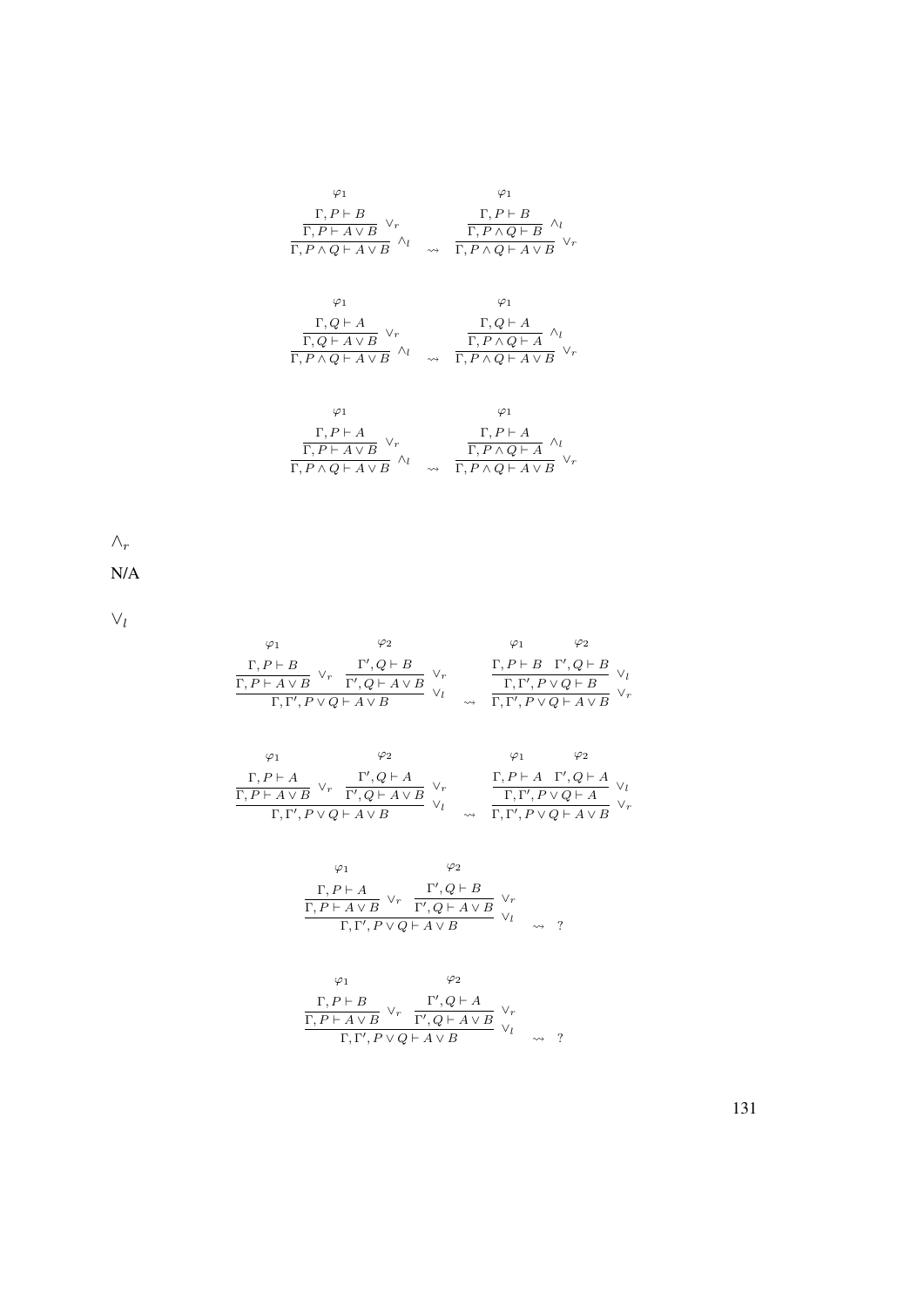$\vee_r$ 

N/A

 $\forall_l$ 

| $\varphi_1$                                                                                                                                                                       | $\varphi_1$                                                                                                                                                                 |
|-----------------------------------------------------------------------------------------------------------------------------------------------------------------------------------|-----------------------------------------------------------------------------------------------------------------------------------------------------------------------------|
| $\frac{\Gamma, P[x/t] \vdash B}{\Gamma, P[x/t] \vdash A \lor B} \ \ \forall_{r} \\\frac{\Gamma, P[x/t] \vdash A \lor B}{\Gamma, \forall x . P x \vdash A \lor B} \ \ \forall_{l}$ | $\frac{\Gamma, P[x/t] \vdash B}{\Gamma, \forall x . Ax \vdash B} \ \forall_l \label{eq:1}$ $\frac{\Gamma, \forall x . Ax \vdash B}{\Gamma, \forall x . Px \vdash A \lor B}$ |
|                                                                                                                                                                                   |                                                                                                                                                                             |
| $\varphi_1$                                                                                                                                                                       | $\varphi_1$                                                                                                                                                                 |
| $\Gamma P  _{\alpha}/1  \vdash A$                                                                                                                                                 | $\Gamma$ $D \mid_{\mathfrak{m}}$ / $\downarrow$ $\mid$ $\mid$ $\mid$ $\mid$                                                                                                 |

| $\Gamma, P[x/t] \vdash A$                                                      |                    | $\Gamma, P[x/t] \vdash A$                              |
|--------------------------------------------------------------------------------|--------------------|--------------------------------------------------------|
| $\frac{\Gamma, P[x/t] \vdash A \lor B}{\Gamma, \forall x. Px \vdash A \lor B}$ |                    | $\frac{1}{\Gamma, \forall x. Ax \vdash A}$ $\forall l$ |
|                                                                                | $\rightsquigarrow$ | $\Gamma, \forall x . P x \vdash A \vee B$              |

 $\forall_r$ 

N/A

 $\exists_l$ 

| $\Gamma, P[x/\alpha] \vdash B$            | $\Gamma, P[x/\alpha] \vdash B$            |
|-------------------------------------------|-------------------------------------------|
| $\Gamma, P[x/\alpha] \vdash A \lor B$     | $\Gamma$ , $\exists x.Px \vdash B$        |
| $\Gamma$ , $\exists x.Px \vdash A \vee B$ | $\Gamma$ , $\exists x.Px \vdash A \lor B$ |

| $\Gamma, P[x/\alpha] \vdash A$<br>$\Gamma, P[x/\alpha] \vdash A \lor B$ |                    | $\frac{\Gamma, P[x/\alpha] \vdash A}{\Gamma, \exists x. Px \vdash A}$ |
|-------------------------------------------------------------------------|--------------------|-----------------------------------------------------------------------|
| $\Gamma, \exists x . P x \vdash A \vee B$                               | $\rightsquigarrow$ | $\Gamma$ , $\exists x.Px \vdash A \lor B$                             |

 $\exists_r$ 

N/A

 $\neg_l$ 

N/A

 $\neg_r$ 

N/A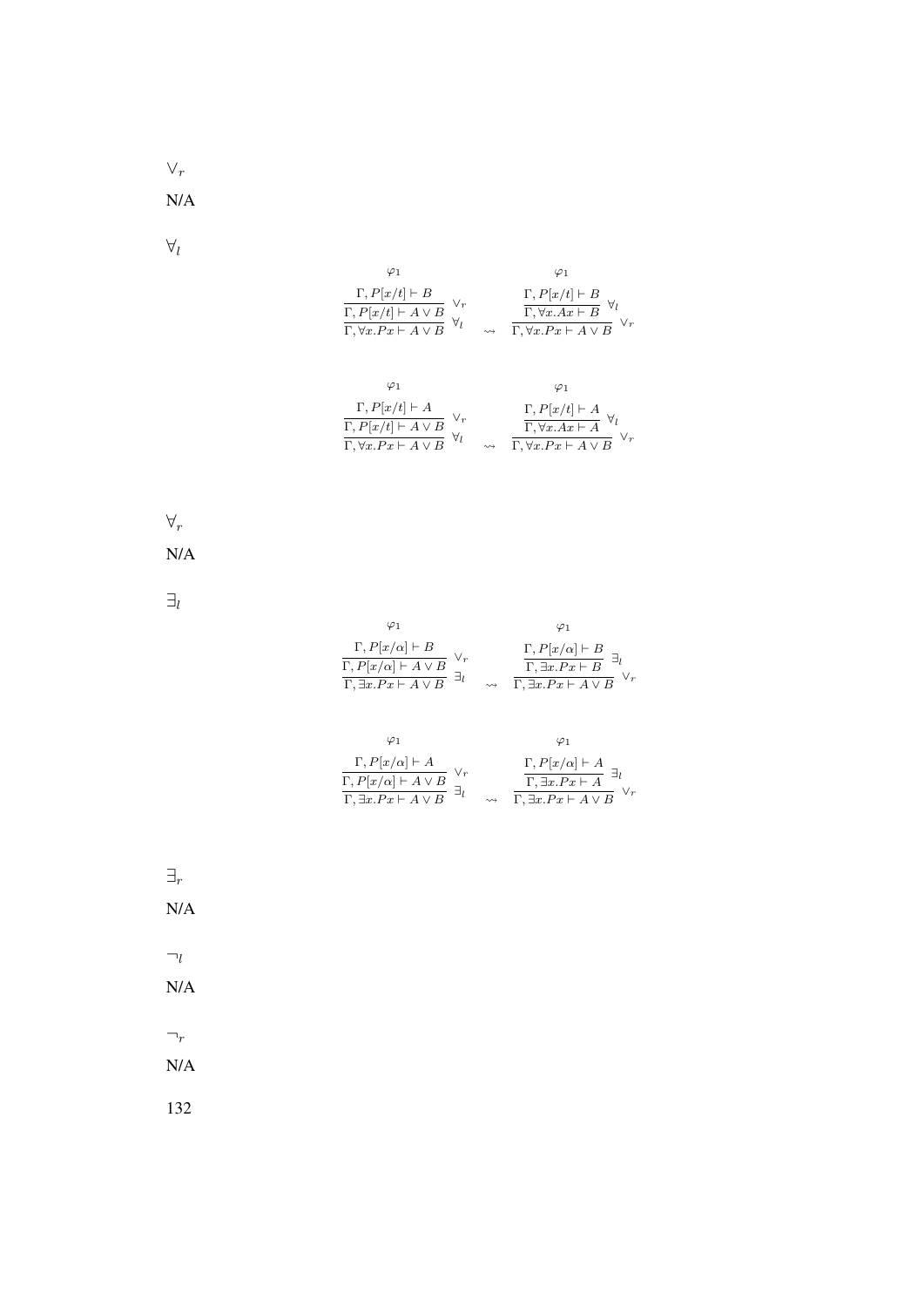$w_l$ 

$$
\varphi_1 \qquad \varphi_1
$$
\n
$$
\frac{\Gamma \vdash A}{\Gamma \vdash A \lor B} \lor_r \qquad \frac{\Gamma \vdash A}{\Gamma, P \vdash A} w_l
$$
\n
$$
\frac{\Gamma \vdash A}{\Gamma, P \vdash A \lor B} w_l \qquad \varphi \vdash \frac{\Gamma \vdash A}{\Gamma, P \vdash A \lor B} \lor_r
$$

$$
\varphi_1 \qquad \varphi_1
$$
\n
$$
\frac{\Gamma \vdash B}{\Gamma \vdash A \lor B} \lor_r \qquad \frac{\Gamma \vdash B}{\Gamma, P \vdash B} w_l
$$
\n
$$
\frac{\Gamma \vdash B}{\Gamma, P \vdash A \lor B} w_l \qquad \qquad \frac{\Gamma \vdash B}{\Gamma, P \vdash A \lor B} \lor_r
$$

 $w_r$ 

N/A

 $c_l$ 

$$
\varphi_1 \qquad \varphi_1
$$
\n
$$
\frac{\Gamma, P, P \vdash A}{\Gamma, P, P \vdash A \lor B} \lor_r \qquad \frac{\Gamma, P, P \vdash A}{\Gamma, P \vdash A} c_l
$$
\n
$$
\frac{\Gamma, P, P \vdash A}{\Gamma, P \vdash A \lor B} c_l \qquad \frac{\Gamma, P \vdash A}{\Gamma, P \vdash A \lor B} c_l
$$

$$
\varphi_1 \qquad \varphi_1
$$
\n
$$
\frac{\Gamma, P, P \vdash B}{\Gamma, P, P \vdash A \lor B} \lor_r \qquad \frac{\Gamma, P, P \vdash B}{\Gamma, P \vdash B} \quad cl
$$
\n
$$
\frac{\Gamma, P, P \vdash B}{\Gamma, P \vdash A \lor B} \lor_r
$$

cut

$$
\begin{array}{ccccc}\n\varphi_1 & \varphi_2 & & \varphi_1 & \varphi_2 \\
\frac{\Gamma\vdash P & \Gamma', P\vdash A & \vee_l}{\Gamma, \Gamma'\vdash A\lor B} & \vee_l & & \frac{\Gamma\vdash P & \Gamma', P\vdash A}{\Gamma, \Gamma'\vdash A} & cut \\
\hline\n\Gamma, \Gamma'\vdash A\lor B & & \leadsto & \overline{\Gamma, \Gamma'\vdash A\lor B} & \vee_r\n\end{array}
$$

$$
\varphi_1 \qquad \varphi_2 \qquad \varphi_1 \qquad \varphi_2
$$
\n
$$
\Gamma \vdash P \quad \Gamma', P \vdash A \lor B \qquad \vee_l \qquad \qquad \frac{\Gamma \vdash P \quad \Gamma', P \vdash B}{\Gamma, \Gamma' \vdash A \lor B} \quad cut \qquad \frac{\Gamma \vdash P \quad \Gamma', P \vdash B}{\Gamma, \Gamma' \vdash A \lor B} \quad \vee_r
$$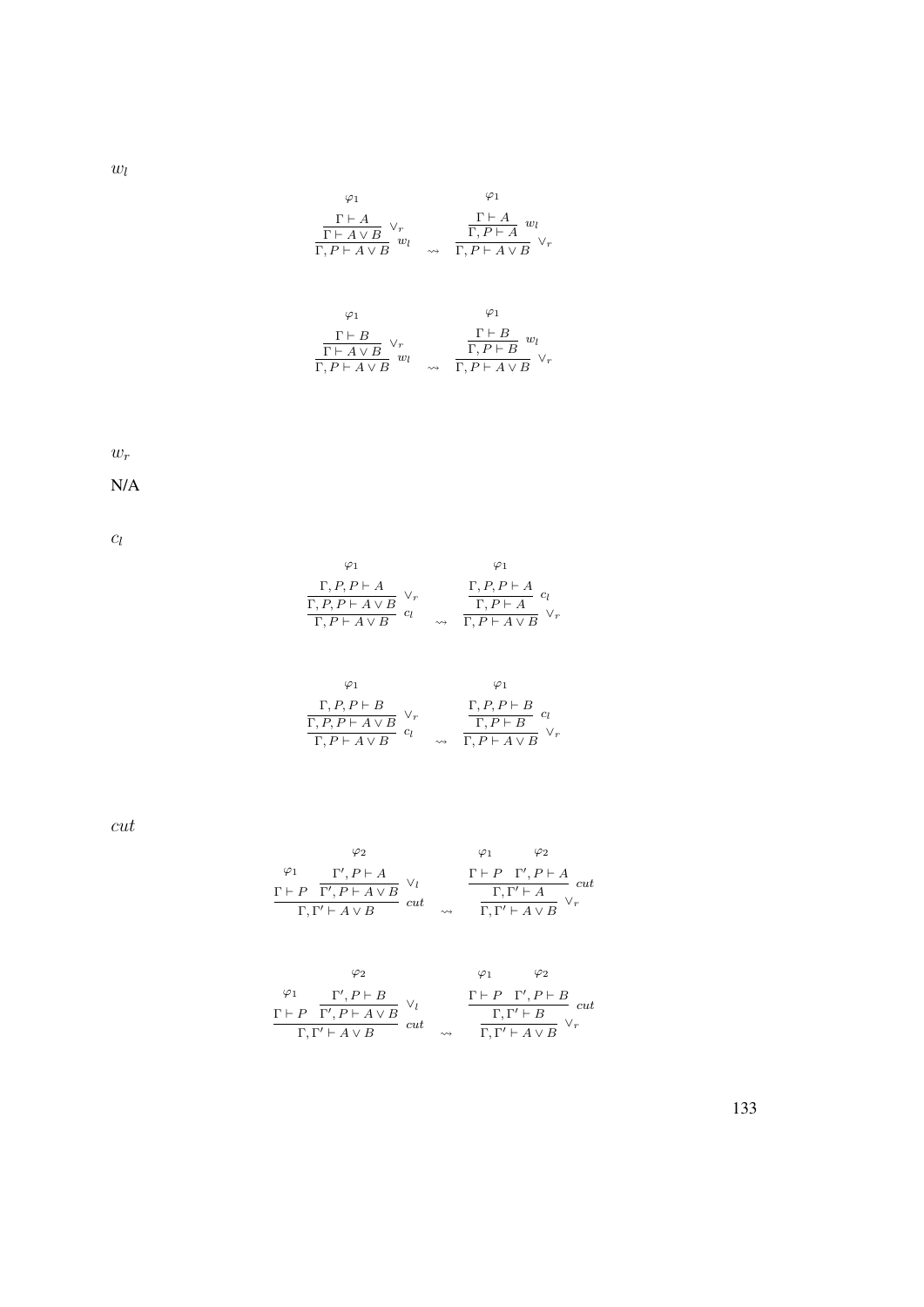## **B.7** Permutation of  $\forall$ l down

 $\rightarrow_l$ 

$$
\varphi_2 \qquad \varphi_1 \qquad \varphi_2
$$
\n
$$
\varphi_1 \qquad \varphi_2
$$
\n
$$
\frac{\Gamma \vdash P \quad \Gamma', Q, A[x/t] \vdash F}{\Gamma \vdash P \quad \Gamma', \forall x. Ax, Q \vdash F} \quad \forall_l \qquad \frac{\Gamma \vdash P \quad \Gamma', A[x/t], Q \vdash F}{\Gamma, \Gamma', P \rightarrow Q, A[x/t] \vdash F} \quad \rightarrow_l
$$
\n
$$
\frac{\Gamma \vdash P \quad \Gamma', A[x/t], Q \vdash F}{\Gamma, \Gamma', \forall x. Ax, P \rightarrow Q \vdash F} \quad \forall_l
$$

$$
\begin{array}{cc}\varphi_1 & \varphi_2 \\
\Gamma, A[x/t] \vdash P & \varphi_2 \\
\hline\n\Gamma, \forall x.Ax \vdash P & \forall_l \quad \Gamma', Q \vdash F \\
\hline\n\Gamma, \Gamma', \forall x.Ax, P \rightarrow Q \vdash F\n\end{array} \rightarrow_l \quad\n\begin{array}{cc}\n\Gamma, A[x/t] \vdash P & \Gamma', Q \vdash F \\
\Gamma, \Gamma', P \rightarrow Q, A[x/t] \vdash F \\
\hline\n\Gamma, \Gamma', \forall x.Ax, P \rightarrow Q \vdash F\n\end{array} \rightarrow_l
$$

 $\rightarrow_r$ 

$$
\varphi_1 \qquad \varphi_1
$$
\n
$$
\frac{\Gamma, P, A[x/t] \vdash Q}{\Gamma, \forall x. Ax, P \vdash Q} \forall_l
$$
\n
$$
\frac{\Gamma, A[x/t], P \vdash Q}{\Gamma, \forall x. Ax \vdash P \rightarrow Q} \rightarrow_r
$$
\n
$$
\frac{\Gamma, A[x/t], P \vdash Q}{\Gamma, \forall x. Ax \vdash P \rightarrow Q} \rightarrow_r
$$
\n
$$
\frac{\Gamma, A[x/t] \vdash P \rightarrow Q}{\Gamma, \forall x. Ax \vdash P \rightarrow Q} \forall_l
$$

 $\wedge_l$ 

$$
\varphi_1
$$
\n
$$
\frac{\Gamma, Q, A[x/t] \vdash F}{\Gamma, \forall x. Ax, Q \vdash F} \forall_l
$$
\n
$$
\frac{\Gamma, A[x/t], Q \vdash F}{\Gamma, P \land Q, \forall x. Ax \vdash F} \land_l
$$
\n
$$
\frac{\Gamma, P \land Q, A[x/t], Q \vdash F}{\Gamma, P \land Q, A[x/t] \vdash F} \land_l
$$

$$
\varphi_1 \qquad \varphi_1
$$
\n
$$
\frac{\Gamma, P, A[x/t] \vdash F}{\Gamma, \forall x. Ax, P \vdash F} \forall_l \qquad \qquad \frac{\Gamma, A[x/t], P \vdash F}{\Gamma, P \land Q, \forall x. Ax \vdash F} \land_l
$$
\n
$$
\frac{\Gamma, P \land Q, A[x/t] \vdash F}{\Gamma, P \land Q, \forall x. Ax \vdash F} \land_l
$$

 $\wedge_r$ 

$$
\varphi_2 \qquad \varphi_1 \qquad \varphi_2
$$
\n
$$
\varphi_1 \qquad \varphi_2
$$
\n
$$
\frac{\varphi_1}{\Gamma + P} \frac{\Gamma', A[x/t] \vdash Q}{\Gamma', \forall x. Ax \vdash Q} \forall_t \qquad \frac{\Gamma \vdash P \Gamma', A[x/t] \vdash Q}{\Gamma, \Gamma', A[x/t] \vdash P \land Q} \wedge_r
$$
\n
$$
\frac{\Gamma, \Gamma', A[x/t] \vdash Q}{\Gamma, \Gamma', \forall x. Ax \vdash P \land Q} \forall_t
$$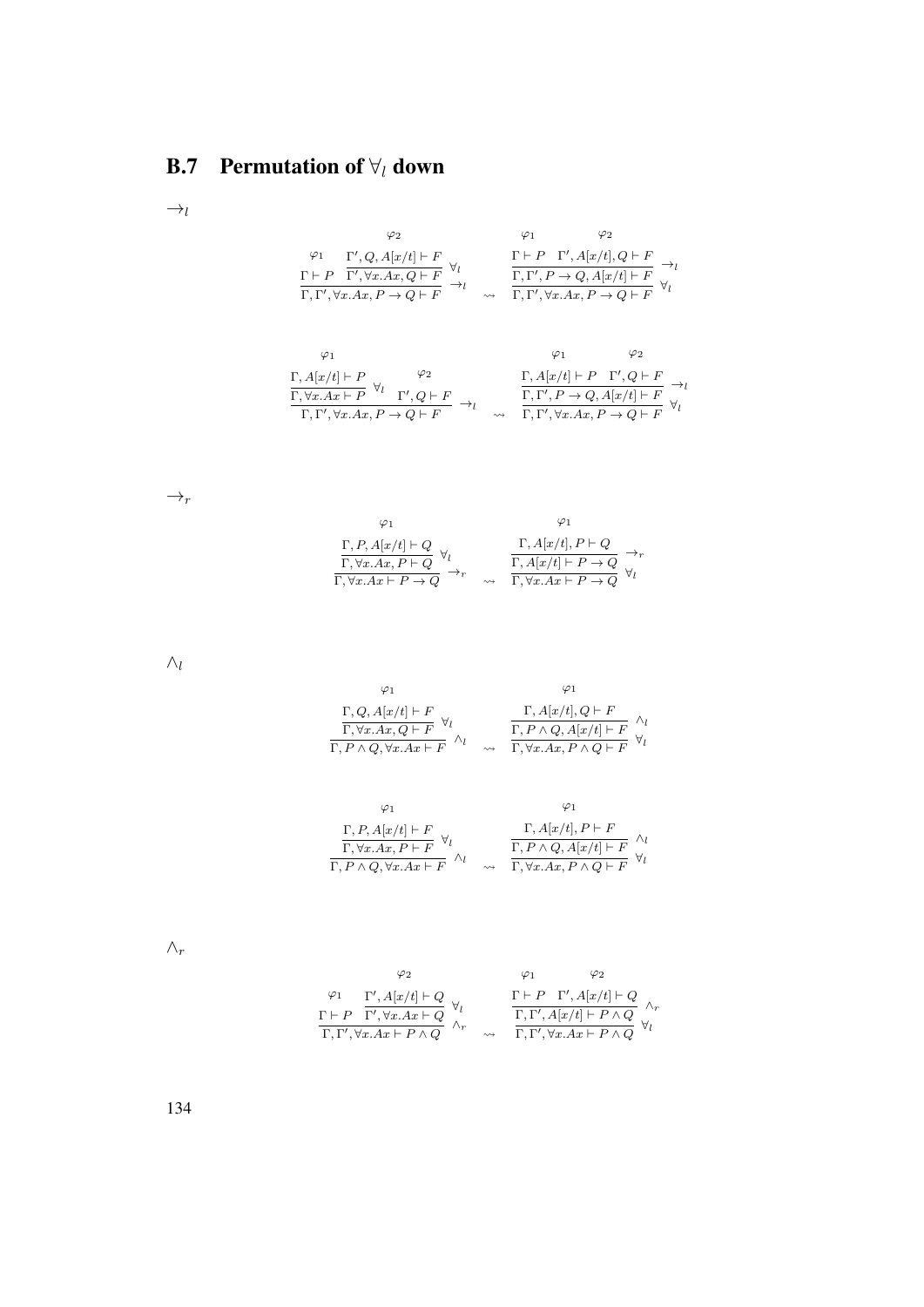$$
\begin{array}{cc}\n\varphi_1 & \varphi_2 \\
\Gamma, A[x/t] \vdash P & \varphi_2 \\
\hline\n\Gamma, \forall x.Ax \vdash P & \forall_l\n\end{array}\n\quad\n\begin{array}{cc}\n\varphi_1 & \varphi_2 \\
\Gamma, A[x/t] \vdash P & \Gamma' \vdash Q \\
\hline\n\Gamma, \Gamma', \forall x.Ax \vdash P \land Q\n\end{array}\n\quad\n\begin{array}{cc}\n\Gamma, A[x/t] \vdash P & \Gamma' \vdash Q \\
\Gamma, \Gamma', A[x/t] \vdash P \land Q & \forall_l\n\end{array}
$$

 $\vee_l$ 

$$
\begin{array}{ccccc}\varphi_2 & & \varphi_1 & & \varphi_2 \\ \varphi_1 & & \Gamma', Q, A[x/t] \vdash F & & & \Gamma, P \vdash F & \Gamma', A[x/t], Q \vdash F \\ \frac{\Gamma, P \vdash F & \Gamma', \forall x. Ax, Q \vdash F}{\Gamma, \Gamma', \forall x. Ax, P \lor Q \vdash F} & \lor_l & & \frac{\Gamma, \Gamma', P \lor Q, A[x/t] \vdash F}{\Gamma, \Gamma', \forall x. Ax, P \lor Q \vdash F} & \lor_l & & \end{array}
$$

$$
\begin{array}{cc}\varphi_1 & \varphi_2 \\ \frac{\Gamma, P, A[x/t] \vdash F}{\Gamma, \nabla x. Ax, P \vdash F} \ \forall_l & \frac{\varphi_2}{\Gamma', Q \vdash F} \\ \frac{\Gamma, \forall x. Ax, P \vdash F} {\Gamma', \forall x. Ax, P \lor Q \vdash F} \ \lor_l & \frac{\Gamma, A[x/t], P \vdash F \quad \Gamma', Q \vdash F}{\Gamma, \Gamma, P \lor Q, A[x/t] \vdash F} \ \forall_l \\ \end{array}
$$

 $\vee_r$ 

$$
\begin{array}{cc}\varphi_1 & \varphi_1 \\ \frac{\Gamma, A[x/t]\vdash Q}{\Gamma, \forall x.Ax\vdash Q} \,\, \forall_l & \frac{\Gamma, A[x/t]\vdash Q}{\Gamma, A[x/t]\vdash P\lor Q} \,\, \forall_r \\ \frac{\Gamma, \forall x.Ax\vdash P\lor Q}{\Gamma, \forall x.Ax\vdash P\lor Q} & \leadsto & \frac{\Gamma, \forall x.Ax\vdash P\lor Q}{\Gamma, \forall x.Ax\vdash P\lor Q} \,\, \forall_l\n\end{array}
$$

$$
\begin{array}{cc}\varphi_1 & \varphi_1 \\ \frac{\Gamma, A[x/t]\vdash P}{\Gamma, \forall x.Ax\vdash P} \;\forall_l & \frac{\Gamma, A[x/t]\vdash P}{\Gamma, A[x/t]\vdash P\lor Q} \;\; \vee_r \\ \frac{\Gamma, \forall x.Ax\vdash P\lor Q}{\Gamma, \forall x.Ax\vdash P\lor Q} & \leadsto & \frac{\Gamma, A[x/t]\vdash P\lor Q}{\Gamma, \forall x.Ax\vdash P\lor Q} \;\; \forall_l \end{array}
$$

 $\forall_l$ 

$$
\varphi_1
$$
\n
$$
\frac{\Gamma, P[x/t], A[x/t'] \vdash F}{\Gamma, \forall x.Ax, P[x/t] \vdash F} \forall_t \qquad \frac{\Gamma, A[x/t'], P[x/t] \vdash F}{\Gamma, \forall x.Ax, \forall x.Px \vdash F} \forall_t
$$
\n
$$
\frac{\Gamma, \forall x.Ax, \forall x.Ax, \forall x.Px \vdash F}{\Gamma, \forall x.Ax, \forall x.Px \vdash F} \forall_t
$$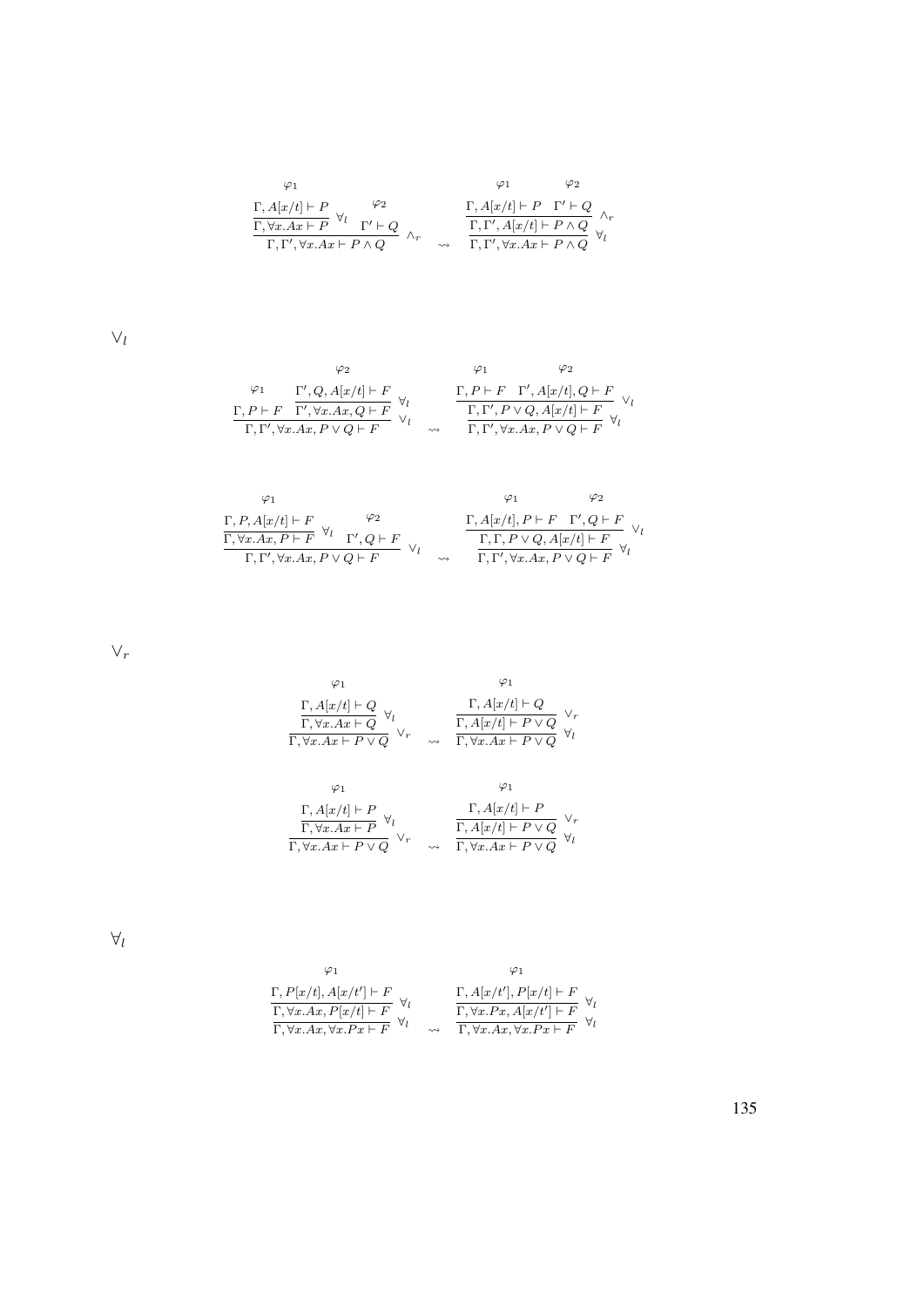Note: watch out for eigenvariable violations (if t contains  $\alpha$ ).

ϕ<sup>1</sup> Γ, A[x/t] ` P[x/α] Γ, ∀x.Ax ` P[x/α] ∀l <sup>Γ</sup>, <sup>∀</sup>x.Ax ` ∀x.P x <sup>∀</sup><sup>r</sup> ϕ<sup>2</sup> Γ, A[x/t] ` P[x/α] Γ, A[x/t] ` ∀x.P x ∀r Γ, ∀x.Ax ` ∀x.P x ∀l

 $\exists_l$ 

Note: watch out for eigenvariable violations (if t contains  $\alpha)$ 

$$
\varphi_1 \qquad \varphi_1
$$
\n
$$
\frac{\Gamma, P[x/\alpha], A[x/t] \vdash F}{\Gamma, \forall x. Ax, P[x/\alpha] \vdash F} \qquad \frac{\Gamma, A[x/t], P[x/\alpha] \vdash F}{\Gamma, \exists x. Px, A[x/t] \vdash F} \exists_l
$$
\n
$$
\frac{\Gamma, \exists x. Px, \forall x. Ax \vdash F}{\Gamma, \exists x. Px, \forall x. Ax \vdash F} \exists_l \qquad \varphi \qquad \frac{\Gamma, \forall x. Ax, \exists x. Px \vdash F}{\Gamma, \forall x. Ax, \exists x. Px \vdash F} \forall_l
$$

 $\exists_r$ 

$$
\varphi_1 \qquad \varphi_1
$$
\n
$$
\frac{\Gamma, A[x/t'] \vdash P[x/t]}{\Gamma, \forall x. Ax \vdash P[x/t]} \forall_t \qquad \frac{\Gamma, A[x/t'] \vdash P[x/t]}{\Gamma, A[x/t'] \vdash \exists x. Px} \exists_r
$$
\n
$$
\frac{\Gamma, A[x/t'] \vdash P[x/t]}{\Gamma, \forall x. Ax \vdash \exists x. Px} \forall_t
$$

 $\neg_l$ 

$$
\varphi_1 \qquad \varphi_1
$$
\n
$$
\frac{\Gamma, A[x/t] \vdash P}{\Gamma, \forall x.Ax \vdash P} \forall_l \qquad \frac{\Gamma, A[x/t] \vdash P}{\Gamma, \neg P, A[x/t] \vdash} \neg_l
$$
\n
$$
\frac{\Gamma, \neg P, A[x/t] \vdash P}{\Gamma, \forall x.Ax, \neg P \vdash} \neg_l
$$

 $\neg_r$ 

$$
\varphi_1 \qquad \varphi_1
$$
\n
$$
\frac{\Gamma, P, A[x/t] \vdash}{\Gamma, \forall x. Ax, P \vdash} \forall_l \qquad \frac{\Gamma, A[x/t], P \vdash}{\Gamma, A[x/t] \vdash \neg P} \neg_r \neg_r \qquad \varphi_l
$$
\n
$$
\frac{\Gamma, A[x/t] \vdash \neg P}{\Gamma, \forall x. Ax \vdash \neg P} \forall_l
$$

∀r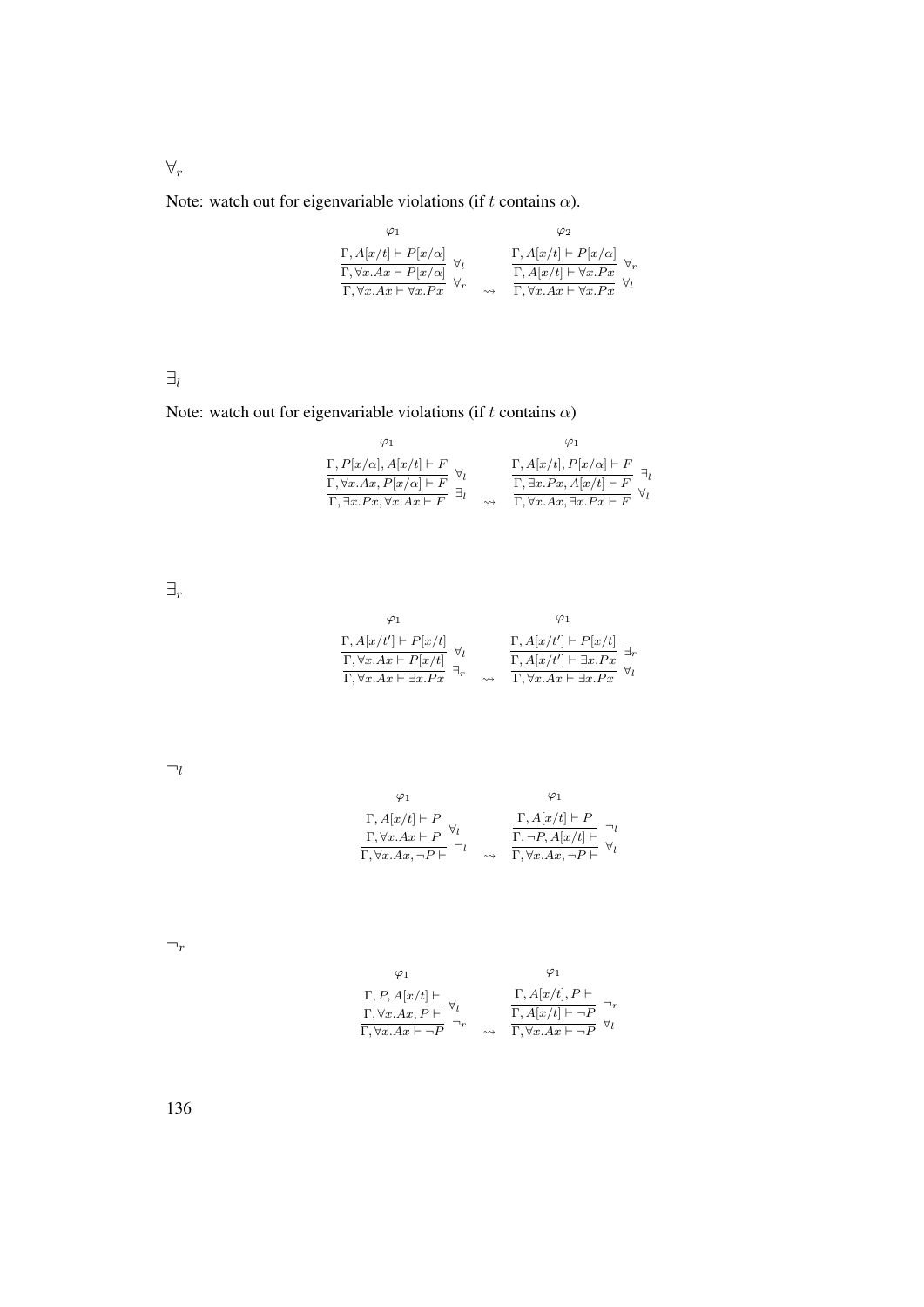$w_l$ 

$$
\varphi_1 \qquad \varphi_1
$$
\n
$$
\frac{\Gamma, A[x/t] \vdash F}{\Gamma, \forall x.Ax \vdash F} \forall_l \qquad \frac{\Gamma, A[x/t] \vdash F}{\Gamma, P, A[x/t] \vdash F} w_l
$$
\n
$$
\frac{\Gamma, P, A[x/t] \vdash F}{\Gamma, \forall x.Ax, P \vdash F} \forall_l
$$

 $w_r$ 

$$
\varphi_1 \qquad \varphi_1
$$
\n
$$
\frac{\Gamma, A[x/t] \vdash}{\Gamma, \forall x. Ax \vdash P} \forall_l \qquad \qquad \frac{\Gamma, A[x/t] \vdash}{\Gamma, A[x/t] \vdash P} w_r
$$
\n
$$
\frac{\Gamma, A[x/t] \vdash P}{\Gamma, \forall x. Ax \vdash P} w_r \qquad \varphi \vdash \frac{\Gamma, A[x/t] \vdash P}{\Gamma, \forall x. Ax \vdash P} w_l
$$

 $c_l$ 

$$
\varphi_1 \qquad \varphi_1
$$
\n
$$
\frac{\Gamma, P, P, A[x/t] \vdash F}{\Gamma, \forall x. Ax, P, P \vdash F} \qquad \varphi_l \qquad \frac{\Gamma, A[x/t], P, P \vdash F}{\Gamma, P, A[x/t] \vdash F} \qquad c_l
$$
\n
$$
\frac{\Gamma, P, A[x/t] \vdash F}{\Gamma, \forall x. Ax, P \vdash F} \qquad \forall l
$$

cut

$$
\begin{array}{cc}\n\varphi_1 & \varphi_2 \\
\Gamma, A[x/t] \vdash P & \forall_l \\
\hline\n\Gamma, \forall x. Ax \vdash P & \nabla', P \vdash F \\
\Gamma, \Gamma', \forall x. Ax \vdash F\n\end{array} cut \quad \begin{array}{cc}\n\varphi_1 & \varphi_2 \\
\Gamma, A[x/t] \vdash P & \Gamma', P \vdash F \\
\hline\n\Gamma, \Gamma', A[x/t] \vdash F & \nabla_l \\
\hline\n\Gamma, \Gamma', \forall x. Ax \vdash F\n\end{array} cut \quad \begin{array}{cc}\n\varphi_1 & \varphi_2 \\
\Gamma, A[x/t] \vdash P & \Gamma', P \vdash F \\
\hline\n\Gamma, \Gamma', \forall x. Ax \vdash F\n\end{array} cut \quad \begin{array}{cc}\n\varphi_2 & \varphi_3 \\
\hline\n\Gamma, \Gamma', A[x/t] \vdash P & \nabla', P \vdash F \\
\hline\n\Gamma, \Gamma', \forall x. Ax \vdash F\n\end{array} cut \quad \begin{array}{cc}\n\Gamma, A[x/t] \vdash P & \nabla', A[x/t] \vdash F \\
\hline\n\Gamma, \Gamma', \nabla', A[x/t] \vdash F \\
\hline\n\Gamma, \Gamma', \nabla', \nabla', A[x] \vdash F\n\end{array} cut \quad \begin{array}{cc}\n\Gamma, A[x/t] \vdash P & \nabla', A[x/t] \vdash F \\
\hline\n\Gamma, \Gamma', \nabla', A[x/t] \vdash F \\
\hline\n\Gamma, \Gamma', \nabla', A[x] \vdash F\n\end{array} cut \quad \begin{array}{cc}\n\Gamma, A[x/t] \vdash P & \nabla', A[x/t] \vdash F \\
\hline\n\Gamma, \Gamma', \nabla', A[x/t] \vdash F \\
\hline\n\Gamma, \Gamma', \nabla', A[x/t] \vdash F \\
\hline\n\Gamma, \Gamma', \nabla', A[x/t] \vdash F\n\end{array} cut \quad \begin{array}{cc}\n\Gamma, A[x/t] \vdash P & \nabla', A[x/t] \vdash F \\
\hline\n\Gamma, \Gamma', \nabla', A[x/t] \vdash F \\
\hline\n\Gamma, \Gamma', \nabla', \nabla', A[x/t] \vdash F \\
\hline\n\end{array} cut \quad \begin{array}{cc}\n\Gamma, A[x/t] \vdash P & \nabla', A[x/t] \vdash F \\
\
$$

$$
\varphi_2 \qquad \varphi_1 \qquad \varphi_2
$$
\n
$$
\varphi_1 \qquad \varphi_2
$$
\n
$$
\varphi_1 \qquad \varphi_2
$$
\n
$$
\varphi_1 \qquad \varphi_2
$$
\n
$$
\varphi_1 \qquad \varphi_2
$$
\n
$$
\Gamma, P', \forall P, A[x/t] \vdash F \quad \forall t
$$
\n
$$
\Gamma, \Gamma', \forall x. Ax \vdash F \qquad cut \qquad \varphi_1 \qquad \qquad \frac{\Gamma \vdash P \quad \Gamma', A[x/t], P \vdash F}{\Gamma, \Gamma', \forall x. Ax \vdash F} \quad \varphi_1
$$

## **B.8** Permutation of  $\forall_r$  down

 $\rightarrow_l$ 

$$
\begin{array}{ccccc}\varphi_2 & & \varphi_1 & & \varphi_2 \\ & & \varphi_1 & & \varphi_2 \\ \Gamma \vdash P & \Gamma', Q \vdash A[x/\alpha] & \forall_r & & \Gamma \vdash P & \Gamma, Q \vdash A[x/\alpha] \\ \Gamma, \Gamma', P \rightarrow Q \vdash \forall x.Ax & \rightarrow_l & & \Gamma, \Gamma', P \rightarrow Q \vdash A[x/\alpha] & \forall_r \\ \Gamma, \Gamma', P \rightarrow Q \vdash \forall x.Ax & & & \varphi_1 & \Gamma, \Gamma', P \rightarrow Q \vdash \forall x.Ax\end{array}
$$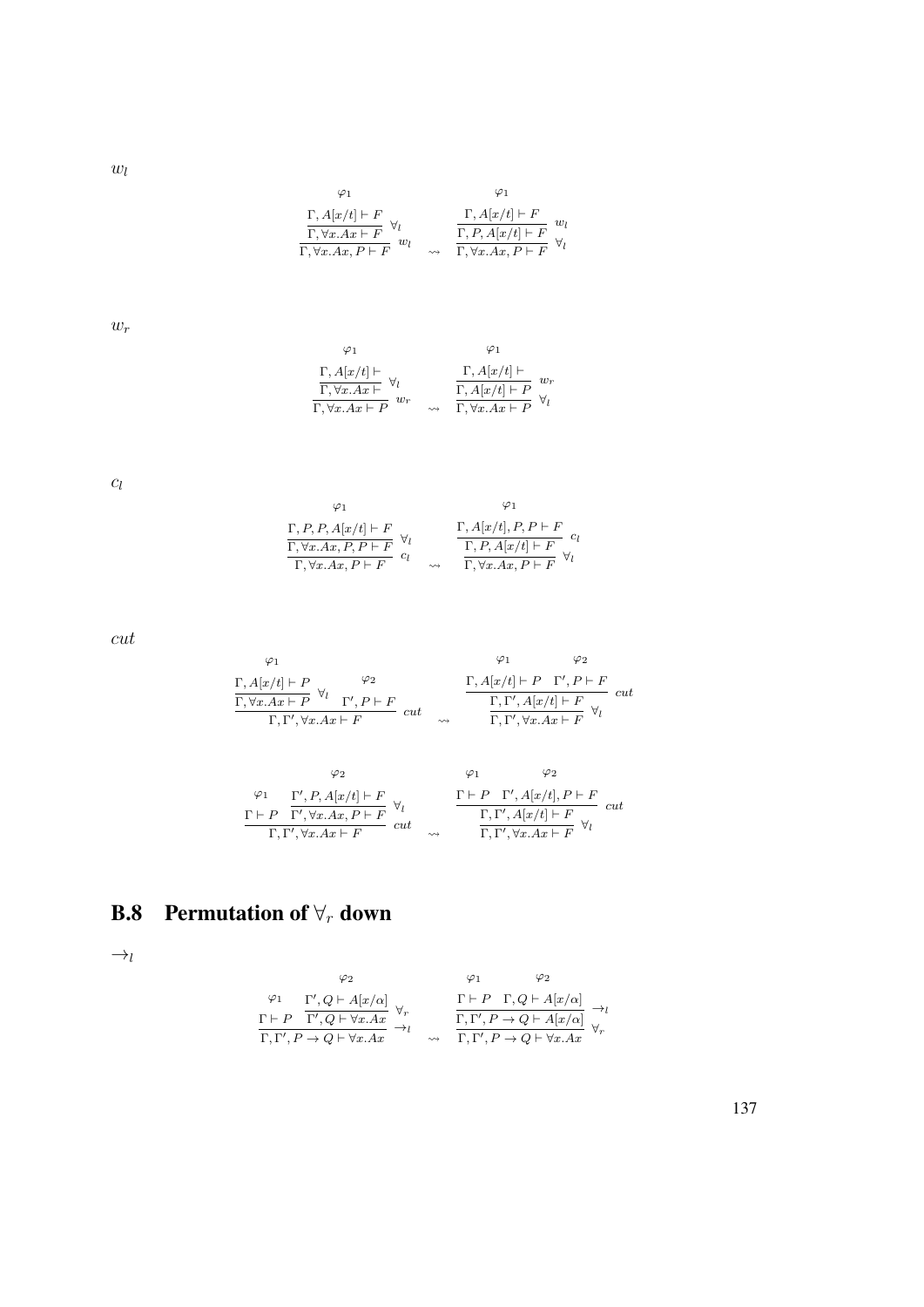$\rightarrow_r$ 

N/A

 $\wedge_l$ 

| $\frac{\Gamma, Q \vdash A[x/\alpha]}{\Gamma, Q \vdash \forall x. Ax} \; \forall_r \\ \frac{\Gamma, Q \vdash \forall x. Ax}{\Gamma, P \land Q \vdash \forall x. Ax} \; ,$ | $\frac{\Gamma, Q \vdash A[x/\alpha]}{\Gamma, P \land Q \vdash A[x/\alpha]}$ $\frac{}{\Gamma, P \land Q \vdash \forall x. Ax}$ |  |
|--------------------------------------------------------------------------------------------------------------------------------------------------------------------------|-------------------------------------------------------------------------------------------------------------------------------|--|

$$
\begin{array}{cc}\varphi_1 & \varphi_1\\ \frac{\Gamma, P \vdash A[x/\alpha]}{\Gamma, P \vdash \forall x.Ax} \,\,\forall_r & \frac{\Gamma, P \vdash A[x/\alpha]}{\Gamma, P \land Q \vdash A[x/\alpha]} \,\,\, \wedge_l\\ \frac{\Gamma, P \land Q \vdash \forall x.Ax}{\Gamma, P \land Q \vdash \forall x.Ax} \,\,\wedge_l & \leadsto & \frac{\Gamma, P \land Q \vdash A[x/\alpha]}{\Gamma, P \land Q \vdash \forall x.Ax} \,\,\,\forall_r\n\end{array}
$$

 $\wedge_r$ 

N/A

 $\vee_l$ 

|                                                                                  | φ2                                                                      |        | φ2                                                                                                                                                                                                                                                     |  |
|----------------------------------------------------------------------------------|-------------------------------------------------------------------------|--------|--------------------------------------------------------------------------------------------------------------------------------------------------------------------------------------------------------------------------------------------------------|--|
| $\frac{\Gamma, P \vdash A[x/\alpha]}{\Gamma, P \vdash \forall x. Ax} \ \forall,$ | $\frac{\Gamma', Q \vdash A[x/\alpha]}{\Gamma', Q \vdash \forall x. Ax}$ |        | $\frac{\Gamma, P\vdash A[x/\alpha]\quad \Gamma', Q\vdash A[x/\alpha]}{\Gamma, \Gamma', P\lor Q\vdash A[x/\alpha]\quad \  \  }\\ \frac{\Gamma, \Gamma', P\lor Q\vdash A[x/\alpha]}{\Gamma, \Gamma', P\lor Q\vdash \forall x. Ax} \quad \  \  \forall_r$ |  |
| $\Gamma, \Gamma', P \vee Q \vdash \forall x. Ax$                                 |                                                                         | $\sim$ |                                                                                                                                                                                                                                                        |  |

 $\vee_r$ 

N/A

 $\forall_l$ 

| φ1                                                                                                                                                                                                      |  |                                                                                                                                                                                                                             |
|---------------------------------------------------------------------------------------------------------------------------------------------------------------------------------------------------------|--|-----------------------------------------------------------------------------------------------------------------------------------------------------------------------------------------------------------------------------|
| $\frac{\Gamma, P[x/t] \vdash A[x/\alpha]}{\Gamma, P[x/t] \vdash \forall x. Ax} \,\, \forall_r \\ \frac{\Gamma, P[x/t] \vdash \forall x. Ax}{\Gamma, \forall x. Px \vdash \forall x. Ax} \,\, \forall_l$ |  | $\frac{\Gamma, P[x/t] \vdash A[x/\alpha]}{\Gamma, \forall x . P x \vdash A[x/\alpha]} \  \, \forall_l \\ \frac{\Gamma, \forall x . P x \vdash A[x/\alpha]}{\Gamma, \forall x . P x \vdash \forall x . A x} \  \, \forall_r$ |

 $\forall_r$ 

N/A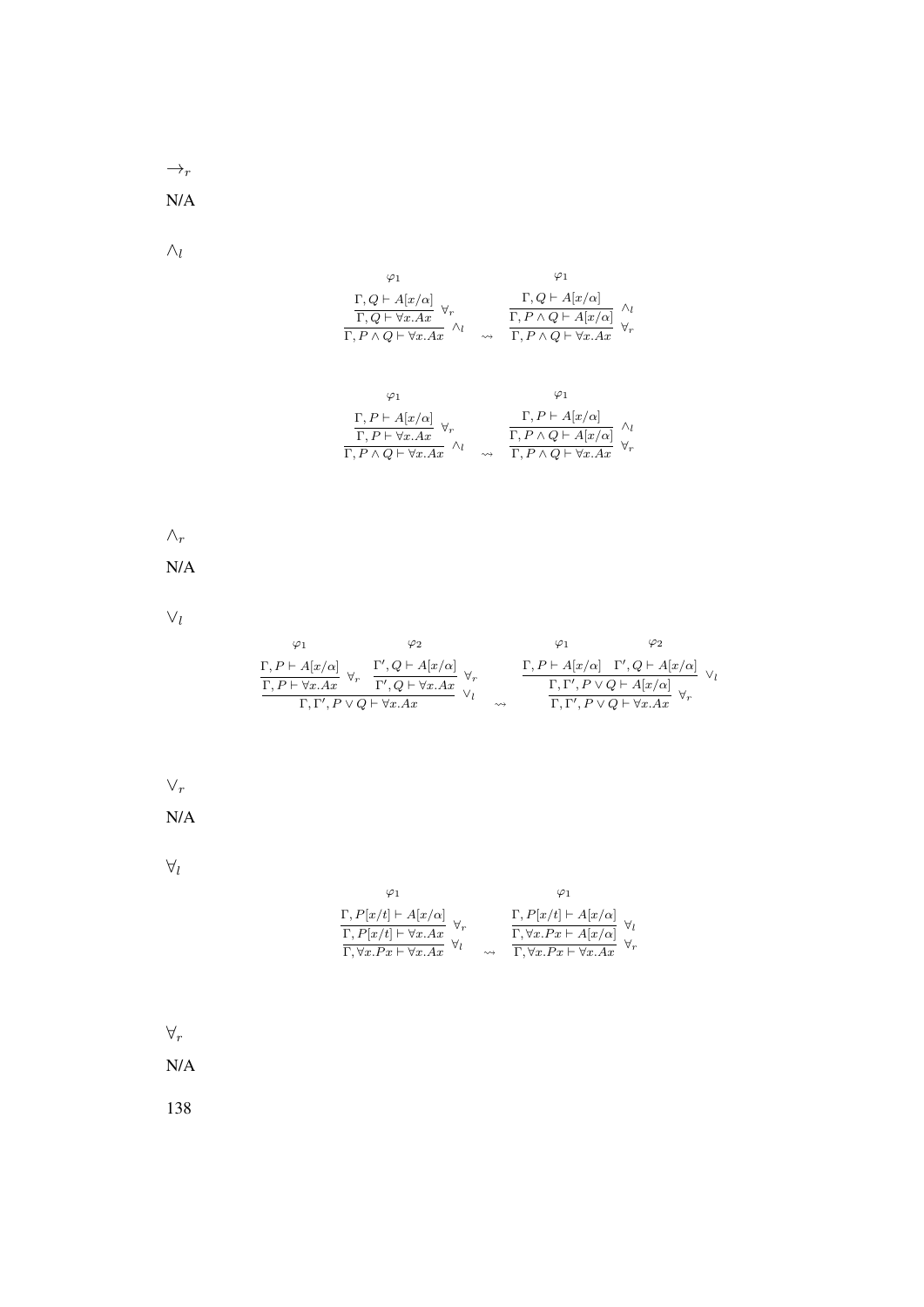$\exists_l$ 

|                    | $\varphi_1$ | $\varphi_1$                                                                                                                                                                                                                                                                                                                                                                                                                 |
|--------------------|-------------|-----------------------------------------------------------------------------------------------------------------------------------------------------------------------------------------------------------------------------------------------------------------------------------------------------------------------------------------------------------------------------------------------------------------------------|
|                    |             |                                                                                                                                                                                                                                                                                                                                                                                                                             |
|                    |             | $\begin{array}{ll} \frac{\Gamma, P[x/\alpha] \vdash A[x/\alpha']}{\Gamma, P[x/\alpha] \vdash \forall x.Ax} \ \forall_r & \qquad \frac{\Gamma, P[x/\alpha] \vdash A[x/\alpha']}{\Gamma, \exists x.Px \vdash A[x/\alpha']}\ \exists_l \\ \frac{\Gamma, \exists x.Px \vdash A[x/\alpha']}{\Gamma, \exists x.Px \vdash \forall x.Ax} \ \forall_r \end{array}$                                                                   |
|                    |             |                                                                                                                                                                                                                                                                                                                                                                                                                             |
|                    |             |                                                                                                                                                                                                                                                                                                                                                                                                                             |
|                    |             |                                                                                                                                                                                                                                                                                                                                                                                                                             |
| $\exists_r$        |             |                                                                                                                                                                                                                                                                                                                                                                                                                             |
| N/A                |             |                                                                                                                                                                                                                                                                                                                                                                                                                             |
|                    |             |                                                                                                                                                                                                                                                                                                                                                                                                                             |
| $\neg_l$           |             |                                                                                                                                                                                                                                                                                                                                                                                                                             |
|                    |             |                                                                                                                                                                                                                                                                                                                                                                                                                             |
| N/A                |             |                                                                                                                                                                                                                                                                                                                                                                                                                             |
|                    |             |                                                                                                                                                                                                                                                                                                                                                                                                                             |
| $\neg_r$           |             |                                                                                                                                                                                                                                                                                                                                                                                                                             |
| N/A                |             |                                                                                                                                                                                                                                                                                                                                                                                                                             |
|                    |             |                                                                                                                                                                                                                                                                                                                                                                                                                             |
| $w_l$              |             |                                                                                                                                                                                                                                                                                                                                                                                                                             |
|                    | $\varphi_1$ | $\varphi_1$                                                                                                                                                                                                                                                                                                                                                                                                                 |
|                    |             |                                                                                                                                                                                                                                                                                                                                                                                                                             |
|                    |             | $\frac{\Gamma \vdash A[x/\alpha]}{\Gamma \vdash \forall x.Ax} \forall_r \qquad \qquad \frac{\Gamma \vdash A[x/\alpha]}{\Gamma, P \vdash A[x/\alpha]} \quad w_l \qquad \qquad \frac{\Gamma \vdash A[x/\alpha]}{\Gamma, P \vdash A[x/\alpha]} \quad \forall_r \qquad \qquad \frac{\Gamma \vdash A[x/\alpha]}{\Gamma, P \vdash \forall x.Ax}$                                                                                  |
|                    |             |                                                                                                                                                                                                                                                                                                                                                                                                                             |
|                    |             |                                                                                                                                                                                                                                                                                                                                                                                                                             |
|                    |             |                                                                                                                                                                                                                                                                                                                                                                                                                             |
| $\boldsymbol{w_r}$ |             |                                                                                                                                                                                                                                                                                                                                                                                                                             |
| N/A                |             |                                                                                                                                                                                                                                                                                                                                                                                                                             |
|                    |             |                                                                                                                                                                                                                                                                                                                                                                                                                             |
|                    |             |                                                                                                                                                                                                                                                                                                                                                                                                                             |
| $c_l$              |             | $\varphi_1$                                                                                                                                                                                                                                                                                                                                                                                                                 |
|                    | $\varphi_1$ |                                                                                                                                                                                                                                                                                                                                                                                                                             |
|                    |             | $\frac{\Gamma, P, P \vdash A[x/\alpha]}{\Gamma, P, P \vdash \forall x. Ax} \underset{c_l}{\forall_r} \qquad \qquad \frac{\Gamma, P, P \vdash A[x/\alpha]}{\Gamma, P \vdash A[x/\alpha]} \underset{c_l}{\leftarrow} \frac{c_l}{\Gamma, P \vdash A[x/\alpha]} \qquad \qquad \forall_r$                                                                                                                                        |
|                    |             |                                                                                                                                                                                                                                                                                                                                                                                                                             |
|                    |             |                                                                                                                                                                                                                                                                                                                                                                                                                             |
|                    |             |                                                                                                                                                                                                                                                                                                                                                                                                                             |
| cut                |             |                                                                                                                                                                                                                                                                                                                                                                                                                             |
|                    | $\varphi_2$ | $\varphi_1$<br>$\varphi_2$                                                                                                                                                                                                                                                                                                                                                                                                  |
|                    |             |                                                                                                                                                                                                                                                                                                                                                                                                                             |
|                    |             | $\begin{array}{ccccc} \varphi_1 & \Gamma', P \vdash A[x/\alpha] \\ \Gamma \vdash P & \overline{\Gamma'}, P \vdash \forall x.Ax & \\ & \Gamma, \Gamma' \vdash \forall x.Ax & cut & \\ \end{array} \quad \begin{array}{ccccc} & \Gamma \vdash P & \Gamma', P \vdash A[x/\alpha] \\ & & \Gamma, \Gamma' \vdash A[x/\alpha] \\ \hline & & \Gamma, \Gamma' \vdash \forall x.Ax & \forall_r \end{array} \quad cut \label{eq:2.1}$ |
|                    |             |                                                                                                                                                                                                                                                                                                                                                                                                                             |
|                    |             |                                                                                                                                                                                                                                                                                                                                                                                                                             |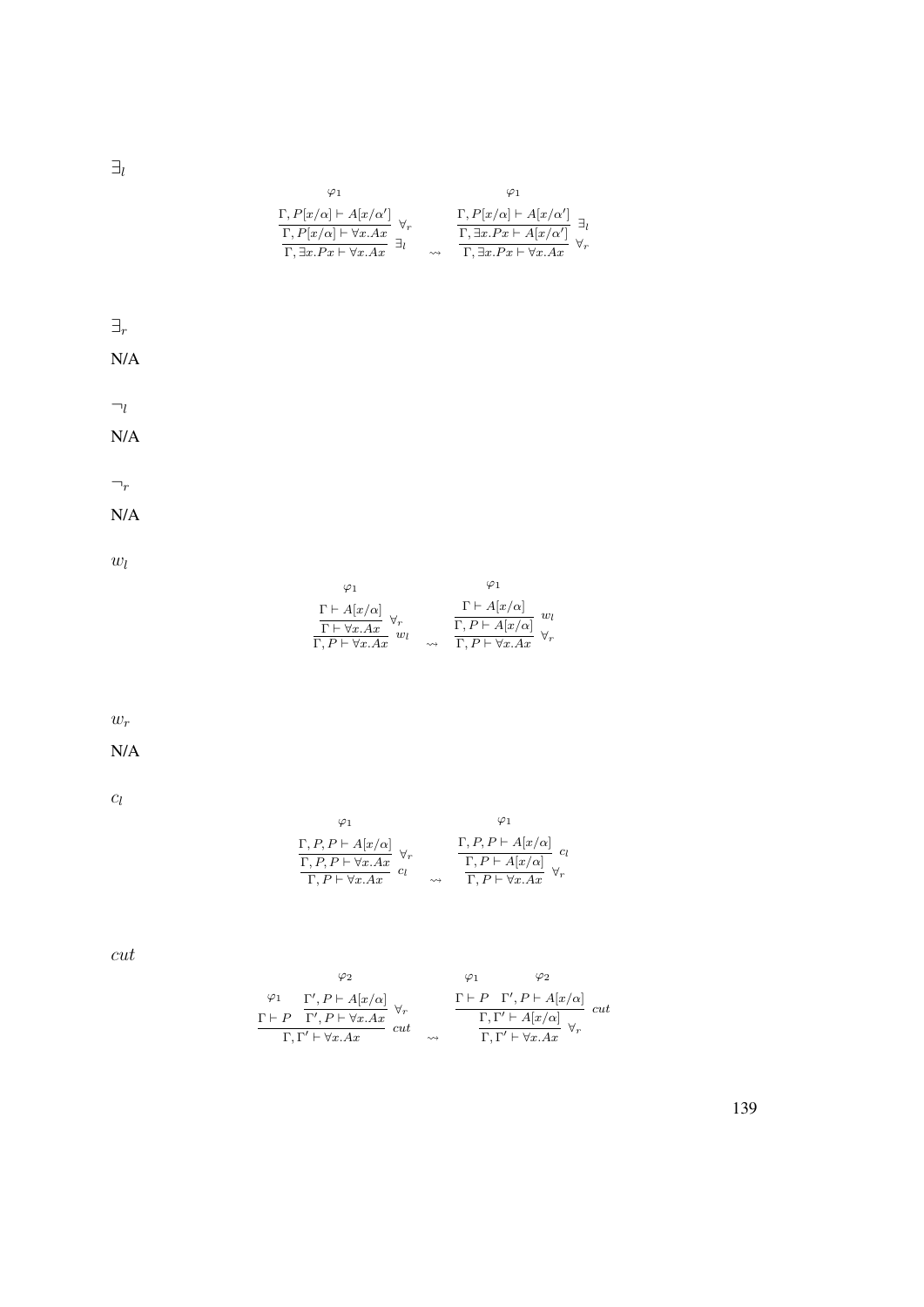## B.9 Permutation of  $\exists_i$  down

 $\rightarrow_l$ 

$$
\varphi_2 \qquad \varphi_1 \qquad \varphi_2
$$
\n
$$
\frac{\varphi_1}{\Gamma + P} \frac{\Gamma', Q, A[x/\alpha] \vdash F}{\Gamma', \exists x. Ax, Q \vdash F} \exists_l \qquad \frac{\Gamma \vdash P \Gamma', A[x/\alpha], Q \vdash F}{\Gamma, \Gamma', P \rightarrow Q, A[x/\alpha] \vdash F} \rightarrow_l
$$
\n
$$
\frac{\Gamma \vdash P \Gamma', A[x/\alpha], Q \vdash F}{\Gamma, \Gamma', \exists x. Ax, P \rightarrow Q \vdash F} \exists_l
$$

$$
\begin{array}{cc}\n\varphi_1 & \varphi_2 \\
\Gamma, A[x/\alpha] \vdash P \\
\hline\n\Gamma, \exists x.Ax \vdash P\n\end{array} \xrightarrow[\Gamma']{} Q \vdash F\n\end{array} \rightarrow_l \quad \begin{array}{cc}\n\varphi_1 & \varphi_2 \\
\Gamma, A[x/\alpha] \vdash P & \Gamma', Q \vdash F \\
\hline\n\Gamma, \Gamma', P \rightarrow Q, A[x/\alpha] \vdash F\n\end{array} \rightarrow_l \quad \begin{array}{cc}\n\Gamma, A[x/\alpha] \vdash P & \Gamma', Q \vdash F \\
\hline\n\Gamma, \Gamma', P \rightarrow Q, A[x/\alpha] \vdash F\n\end{array} \xrightarrow[\Gamma]{} d \upharpoonright
$$

 $\rightarrow_r$ 

$$
\varphi_1 \qquad \varphi_1
$$
\n
$$
\frac{\Gamma, P, A[x/\alpha] \vdash Q}{\Gamma, \exists x. Ax, P \vdash Q} \exists_l \qquad \qquad \frac{\Gamma, A[x/\alpha], P \vdash Q}{\Gamma, A[x/\alpha] \vdash P \to Q} \rightarrow_r
$$
\n
$$
\frac{\Gamma, A[x/\alpha], P \vdash Q}{\Gamma, \exists x. Ax \vdash P \to Q} \exists_l
$$

 $\wedge_l$ 

$$
\varphi_1 \qquad \varphi_1
$$
\n
$$
\frac{\Gamma, Q, A[x/\alpha] \vdash F}{\Gamma, \exists x. Ax, Q \vdash F} \exists_l \qquad \qquad \frac{\Gamma, A[x/\alpha], Q \vdash F}{\Gamma, P \land Q, A[x/\alpha] \vdash F} \land_l
$$
\n
$$
\frac{\Gamma, P \land Q, A[x/\alpha] \vdash F}{\Gamma, \exists x. Ax, P \land Q \vdash F} \exists_l
$$

$$
\varphi_1 \qquad \varphi_1
$$
\n
$$
\frac{\Gamma, P, A[x/\alpha] \vdash F}{\Gamma, \exists x.Ax, P \vdash F} \exists_l \qquad \qquad \frac{\Gamma, A[x/\alpha], P \vdash F}{\Gamma, P \land Q, \exists x.Ax \vdash F} \land_l
$$
\n
$$
\frac{\Gamma, P \land Q, A[x/\alpha] \vdash F}{\Gamma, P \land Q, \exists x.Ax \vdash F} \exists_l
$$

 $\wedge_r$ 

$$
\varphi_2 \qquad \varphi_1 \qquad \varphi_2
$$
\n
$$
\varphi_1 \qquad \varphi_2
$$
\n
$$
\varphi_1 \qquad \varphi_2
$$
\n
$$
\varphi_1 \qquad \varphi_2
$$
\n
$$
\varphi_1 \qquad \varphi_2
$$
\n
$$
\varphi_2 \qquad \varphi_2
$$
\n
$$
\varphi_1 \qquad \varphi_2
$$
\n
$$
\varphi_1 \qquad \varphi_2
$$
\n
$$
\varphi_1 \qquad \varphi_2
$$
\n
$$
\varphi_1 \qquad \varphi_2
$$
\n
$$
\varphi_1 \qquad \varphi_2 \qquad \varphi_1 \qquad \varphi_2 \qquad \varphi_1 \qquad \varphi_2 \qquad \varphi_1 \qquad \varphi_1 \qquad \varphi_2 \qquad \varphi_1 \qquad \varphi_1 \qquad \varphi_2 \qquad \varphi_1 \qquad \varphi_1 \qquad \varphi_2 \qquad \varphi_1 \qquad \varphi_1 \qquad \varphi_2 \qquad \varphi_1 \qquad \varphi_1 \qquad \varphi_2 \qquad \varphi_1 \qquad \varphi_2 \qquad \varphi_1 \qquad \varphi_1 \qquad \varphi_2 \qquad \varphi_1 \qquad \varphi_1 \qquad \varphi_2 \qquad \varphi_2 \qquad \varphi_1 \qquad \varphi_2 \qquad \varphi_1 \qquad \varphi_2 \qquad \varphi_1 \qquad \varphi_2 \qquad \varphi_2 \qquad \varphi_1 \qquad \varphi_2 \qquad \varphi_1 \qquad \varphi_2 \qquad \varphi_2 \qquad \varphi_1 \qquad \varphi_2 \qquad \varphi_2 \qquad \varphi_1 \qquad \varphi_2 \qquad \varphi_2 \qquad \varphi_1 \qquad \varphi_2 \qquad \varphi_2 \qquad \varphi_2 \qquad \varphi_1 \qquad \varphi_2 \qquad \varphi_2 \qquad \varphi_2 \qquad \varphi_1 \qquad \varphi_2 \qquad \varphi_2 \qquad \varphi_2 \qquad \varphi_2 \qquad \varphi_2 \qquad \varphi_2 \qquad \varphi_2 \qquad \varphi_2 \qquad \varphi_2 \qquad \varphi_
$$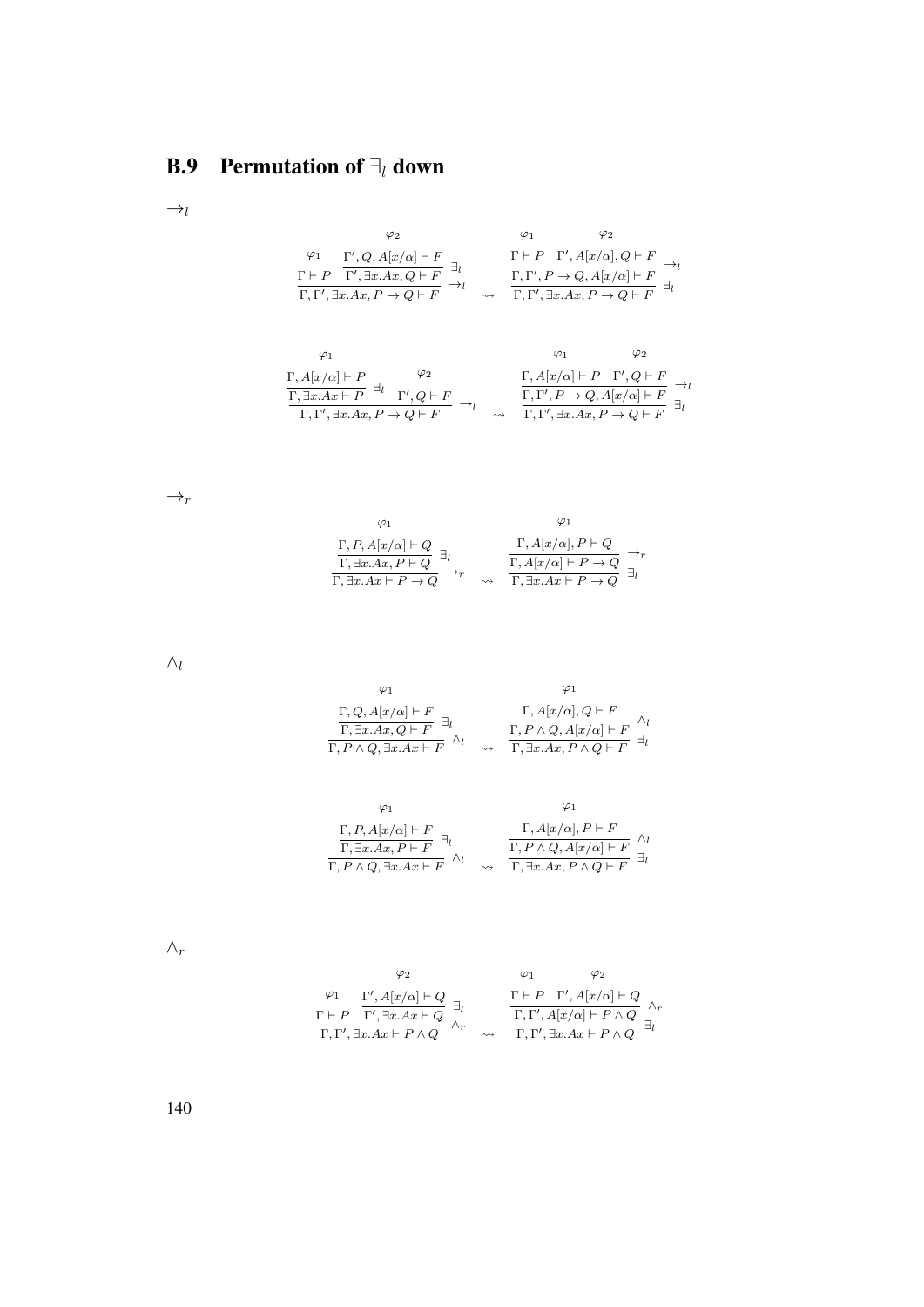$$
\begin{array}{cc}\varphi_1 & \varphi_2 \\ \frac{\Gamma, A[x/\alpha] \vdash P}{\Gamma, \exists x. Ax \vdash P} \exists_l & \Gamma' \vdash Q \\ \frac{\Gamma, \exists x. Ax \vdash P}{\Gamma, \Gamma', \exists x. Ax \vdash P \land Q} & \wedge_r & \frac{\Gamma, \Gamma', A[x/\alpha] \vdash P \quad \Gamma' \vdash Q}{\Gamma, \Gamma', \exists x. Ax \vdash P \land Q} \exists_l\nonumber \end{array}
$$

 $\vee_l$ 

$$
\varphi_2 \qquad \varphi_1 \qquad \varphi_2
$$
\n
$$
\frac{\varphi_1}{\Gamma, P \vdash F} \frac{\Gamma', Q, A[x/\alpha] \vdash F}{\Gamma', \exists x. Ax, Q \vdash F} \exists_l \qquad \frac{\Gamma, P \vdash F \quad \Gamma', A[x/\alpha], Q \vdash F}{\Gamma, \Gamma', \exists x. Ax, P \lor Q \vdash F} \vee_l
$$
\n
$$
\frac{\Gamma, P \vdash F \quad \Gamma', A[x/\alpha], Q \vdash F}{\Gamma, \Gamma', \exists x. Ax, P \lor Q \vdash F} \exists_l
$$

$$
\begin{array}{cc}\n\varphi_1 & \varphi_2 \\
\Gamma, P, A[x/\alpha] \vdash F \\
\hline\n\Gamma, \exists x. Ax, P \vdash F\n\end{array} \begin{array}{c}\n\varphi_2 \\
\hline\n\varphi_2 \\
\hline\n\Gamma, A[x/\alpha], P \vdash F\n\end{array} \begin{array}{c}\n\varphi_1 \\
\hline\n\Gamma, A[x/\alpha], P \vdash F\n\end{array} \begin{array}{c}\n\varphi_2 \\
\hline\n\Gamma, \Gamma', P \lor Q, A[x/\alpha] \vdash F\n\end{array} \begin{array}{c}\n\lor \varphi_3 \\
\hline\n\Gamma, \Gamma', P \lor Q, A[x/\alpha] \vdash F\n\end{array} \begin{array}{c}\n\lor \varphi_4 \\
\hline\n\Gamma, \Gamma', P \lor Q, A[x/\alpha] \vdash F\n\end{array}
$$

 $\vee_r$ 

$$
\begin{array}{cc}\varphi_1 & \varphi_1 \\ \frac{\Gamma, A[x/\alpha]\vdash Q}{\Gamma, \exists x. Ax\vdash Q}\exists_l & \frac{\Gamma, A[x/\alpha]\vdash Q}{\Gamma, A[x/\alpha]\vdash P\lor Q}\vee_r \\ \frac{\Gamma, \exists x. Ax\vdash P\lor Q}{\Gamma, \exists x. Ax\vdash P\lor Q}\exists_l\end{array}
$$

$$
\varphi_1 \qquad \varphi_1
$$
\n
$$
\frac{\Gamma, A[x/\alpha] \vdash P}{\Gamma, \exists x. Ax \vdash P} \exists_l \qquad \qquad \frac{\Gamma, A[x/\alpha] \vdash P}{\Gamma, A[x/\alpha] \vdash P \lor Q} \vee_r
$$
\n
$$
\frac{\Gamma, A[x/\alpha] \vdash P}{\Gamma, \exists x. Ax \vdash P \lor Q} \exists_l
$$

 $\forall_l$ 

$$
\varphi_1 \qquad \varphi_1
$$
\n
$$
\frac{\Gamma, P[x/t], A[x/\alpha] \vdash F}{\Gamma, \exists x.Ax, P[x/t] \vdash F} \exists_l \qquad \frac{\Gamma, A[x/\alpha], P[x/t] \vdash F}{\Gamma, \forall x.Px, A[x/\alpha] \vdash F} \forall_l
$$
\n
$$
\frac{\Gamma, \forall x.Px, A[x/\alpha] \vdash F}{\Gamma, \forall x.Ax \vdash F} \exists_l
$$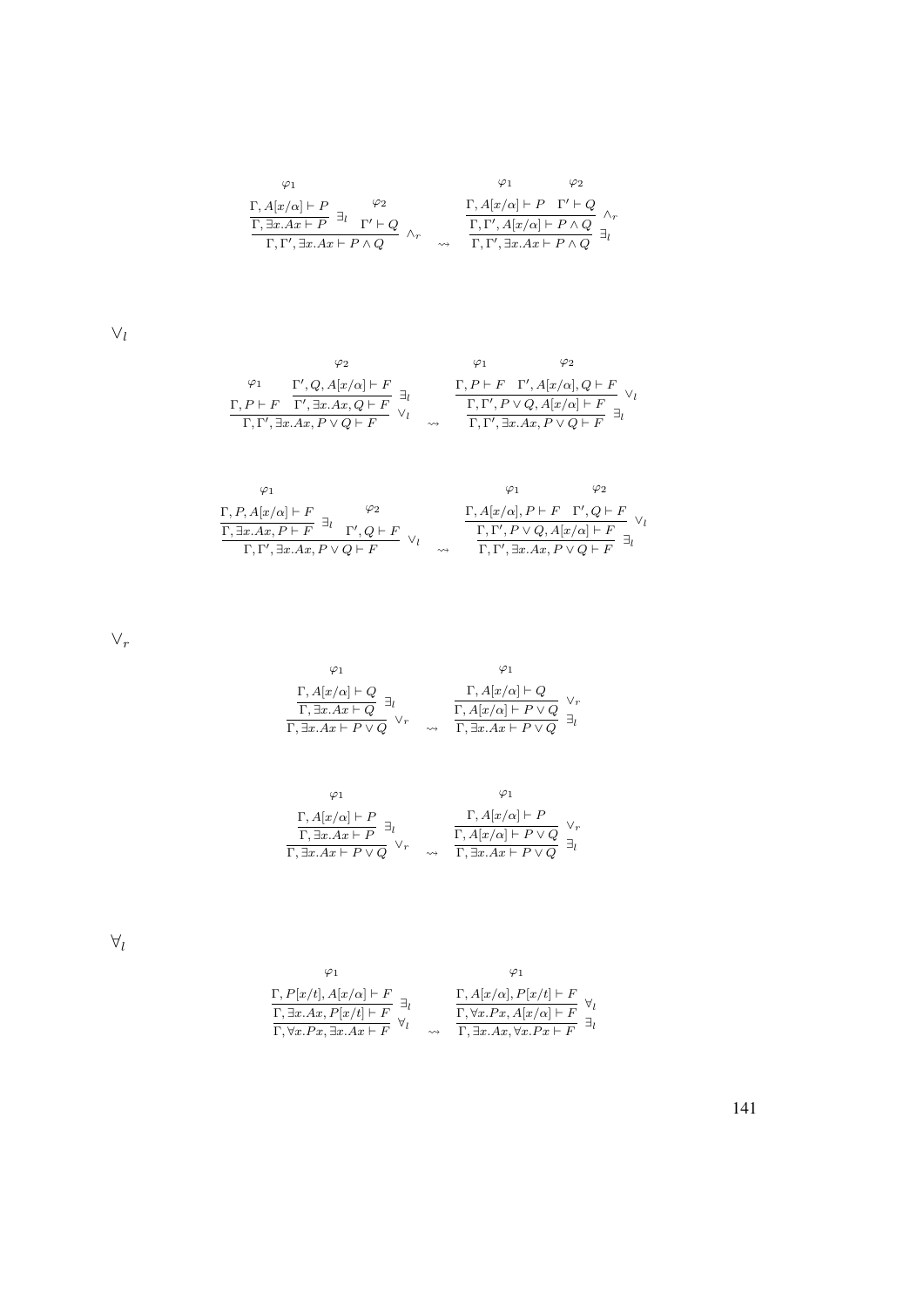$\forall_r$ 

$$
\begin{array}{cc}\varphi_1 & \varphi_1 \\ \Gamma, A[x/\alpha'] \vdash P[x/\alpha] \\ \hline \Gamma, \exists x.Ax \vdash P[x/\alpha] \\ \overline{\Gamma}, \exists x.Ax \vdash \forall x.Px \end{array} \xrightarrow[\text{ } \overline{\Gamma}, A[x/\alpha'] \vdash P[x/\alpha] \\ \forall r \\ \overline{\Gamma}, \exists x.Ax \vdash \forall x.Px \end{array} \xrightarrow[\text{ } \overline{\Gamma}, \exists x.Ax \vdash \forall x.Px \end{array} \xrightarrow[\text{ } \overline{\Gamma}, \exists x.Ax \vdash \forall x.Px \end{array}
$$

 $\exists_l$ 

$$
\varphi_1
$$
\n
$$
\frac{\Gamma, P[x/\alpha], A[x/\alpha'] \vdash F}{\Gamma, \exists x. Ax, P[x/\alpha] \vdash F} \exists_l
$$
\n
$$
\frac{\Gamma, A[x/\alpha'], P[x/\alpha] \vdash F}{\Gamma, \exists x. Ax, \exists x. Px \vdash F} \exists_l
$$
\n
$$
\sim \frac{\Gamma, \exists x. Ax, A[x/\alpha'] \vdash F}{\Gamma, \exists x. Ax, \exists x. Px \vdash F} \exists_l
$$

 $\exists_r$ 

| $\frac{\Gamma, A[x/\alpha]\vdash P[x/t]}{\Gamma, \exists x. Ax \vdash P[x/t]}$ $\frac{\Gamma, \exists x. Ax \vdash P[x/t]}{\Gamma, \exists x. Ax \vdash \exists x. Px}$ | $\frac{\Gamma, A[x/\alpha]\vdash P[x/t]}{\Gamma, A[x/\alpha]\vdash \exists x.Px}$ $\frac{\Gamma, \exists x.Ax\vdash \exists x.Px}$ |
|-------------------------------------------------------------------------------------------------------------------------------------------------------------------------|------------------------------------------------------------------------------------------------------------------------------------|

 $\neg_l$ 

| $\Gamma, A[x/\alpha] \vdash P$<br>$\overline{\Gamma, \exists x. Ax \vdash P}$<br>$\Gamma$ , $\exists x.Ax, \neg P \vdash$ | $\Gamma, A[x/\alpha] \vdash P$<br>$\overline{\Gamma,-}P,A[x/\alpha]\vdash$<br>$\Gamma$ , $\exists x. Ax, \neg P \vdash$ |
|---------------------------------------------------------------------------------------------------------------------------|-------------------------------------------------------------------------------------------------------------------------|

 $\neg_r$ 

$$
\varphi_1 \qquad \varphi_1
$$
\n
$$
\frac{\Gamma, P, A[x/\alpha] \vdash}{\Gamma, \exists x.Ax, P \vdash} \exists_l \qquad \frac{\Gamma, A[x/\alpha], P \vdash}{\Gamma, A[x/\alpha] \vdash \neg P} \neg_r
$$
\n
$$
\frac{\Gamma, A[x/\alpha] \vdash \neg P}{\Gamma, \exists x.Ax \vdash \neg P} \exists_l
$$

 $w_l$ 

$$
\varphi_1 \qquad \varphi_1
$$
\n
$$
\frac{\Gamma, A[x/\alpha] \vdash F}{\Gamma, \exists x.Ax \vdash F} \exists_l \qquad \frac{\Gamma, A[x/\alpha] \vdash F}{\Gamma, P, A[x/\alpha] \vdash F} w_l
$$
\n
$$
\frac{\Gamma, P, A[x/\alpha] \vdash F}{\Gamma, P, \exists x.Ax \vdash F} w_l
$$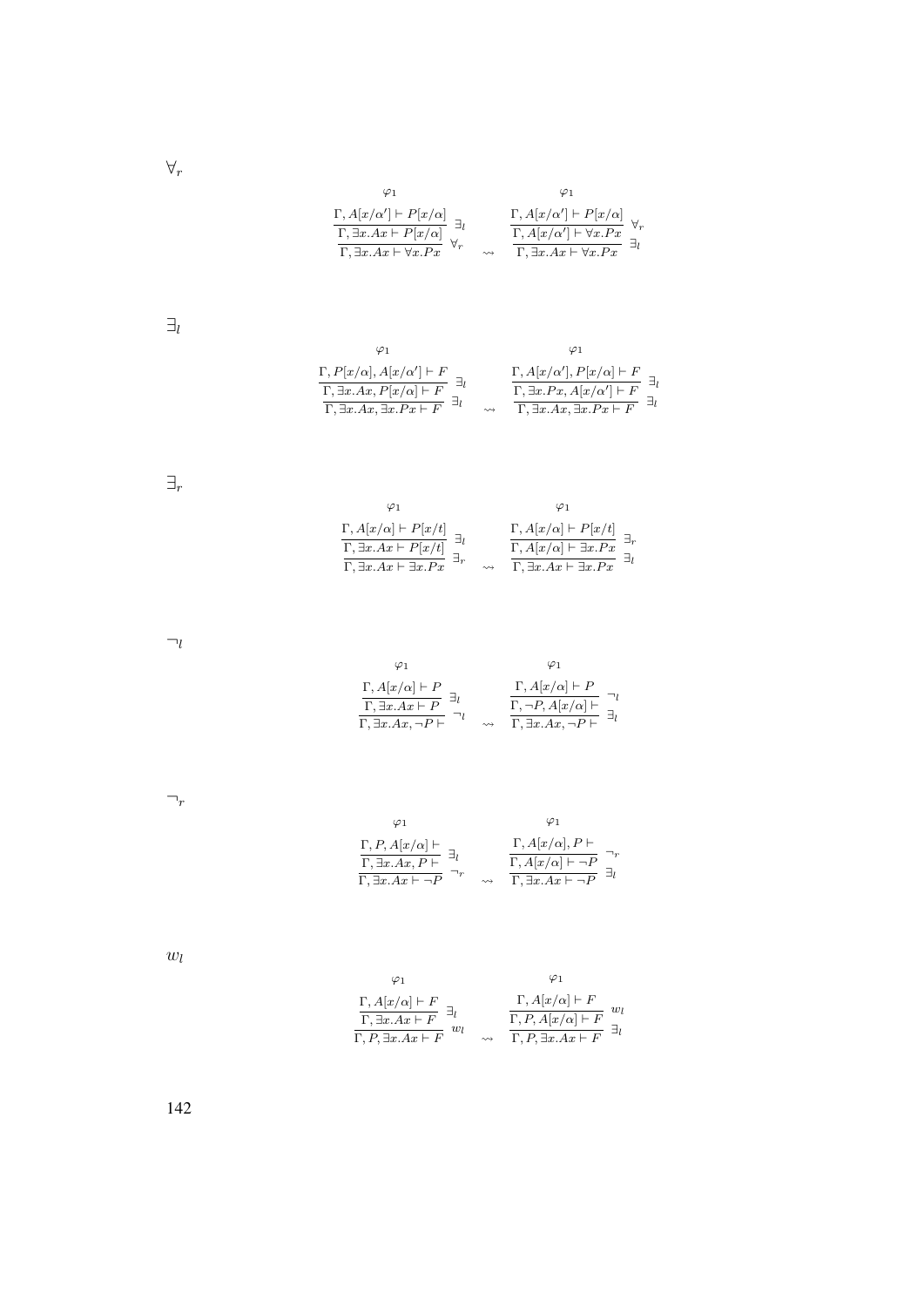$w_r$ 

$$
\varphi_1 \qquad \varphi_1
$$
  
\n
$$
\frac{\Gamma, A[x/\alpha] \vdash}{\Gamma, \exists x. Ax \vdash P} \exists_l \qquad \frac{\Gamma, A[x/\alpha] \vdash}{\Gamma, A[x/\alpha] \vdash P} w_r
$$
  
\n
$$
\frac{\Gamma, A[x/\alpha] \vdash P}{\Gamma, \exists x. Ax \vdash P} w_r
$$

 $c_l$ 

$$
\varphi_1 \qquad \varphi_1
$$
\n
$$
\Gamma, P, PA[x/\alpha] \vdash F \exists_l \qquad \qquad \frac{\Gamma, P, P, A[x/\alpha] \vdash F}{\Gamma, P, \exists x.Ax \vdash F} \exists_l \qquad \qquad \frac{\Gamma, P, P, A[x/\alpha] \vdash F}{\Gamma, P, A[x/\alpha] \vdash F} \exists_l
$$
\n
$$
\varphi_1
$$
\n
$$
\frac{\varphi_1}{\Gamma, P, A[x/\alpha] \vdash F} \exists_l
$$

cut

$$
\varphi_1 \qquad \varphi_2
$$
\n
$$
\frac{\Gamma, A[x/\alpha] \vdash P}{\Gamma, \exists x. Ax \vdash P} \exists_l \qquad \frac{\varphi_2}{\Gamma', P \vdash F} \quad cut \qquad \frac{\Gamma, A[x/\alpha] \vdash P \quad \Gamma', P \vdash F}{\Gamma, \Gamma', A[x/\alpha] \vdash F} \quad cut \qquad \frac{\Gamma, \Gamma', A[x/\alpha] \vdash P \quad \Gamma', P \vdash F}{\Gamma, \Gamma', \exists x. Ax \vdash F} \quad cut
$$

$$
\varphi_2 \qquad \varphi_1 \qquad \varphi_2
$$
\n
$$
\frac{\Gamma \vdash P \quad \Gamma', R, A[x/\alpha] \vdash F}{\Gamma, \Gamma', \exists x. Ax, P \vdash F} \exists_l \qquad \frac{\Gamma \vdash P \quad \Gamma', A[x/\alpha], P \vdash F}{\Gamma, \Gamma', A[x/\alpha] \vdash F} \quad cut
$$
\n
$$
\frac{\Gamma \vdash P \quad \Gamma', A[x/\alpha], P \vdash F}{\Gamma, \Gamma', \exists x. Ax \vdash F} \exists_l
$$

## B.10 Permutation of  $\exists_r$  down

 $\rightarrow_l$ 

$$
\begin{array}{ccccc} & \varphi_2 & & \varphi_1 & & \varphi_2 \\ \varphi_1 & & \Gamma', Q \vdash A[x/t] & \\ \frac{\Gamma \vdash P & \Gamma', Q \vdash \exists x.Ax}{\Gamma, \Gamma', P \to Q \vdash \exists x.Ax} & \rightarrow_l & & \frac{\Gamma \vdash P & \Gamma', Q \vdash A[x/t]}{\Gamma, \Gamma', P \to Q \vdash A[x/t]} & \exists_r \\ \end{array}
$$

 $\rightarrow_r$ 

N/A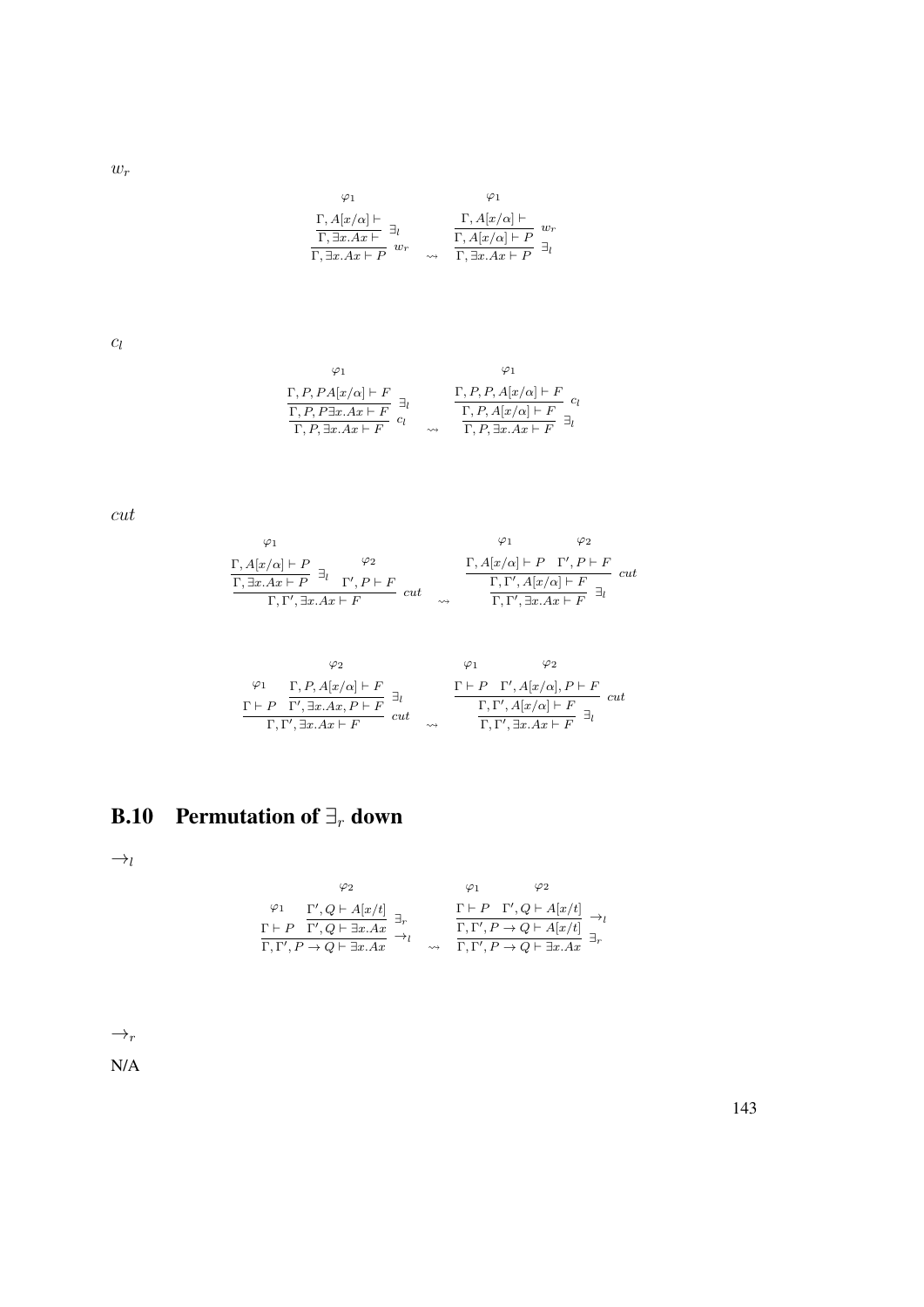| $\frac{\Gamma, Q \vdash A[x/t]}{\Gamma, Q \vdash \exists x.Ax} \; \exists_r \atop \overline{\Gamma, P \land Q \vdash \exists x.Ax}$ | $\frac{\Gamma, Q \vdash A[x/t]}{\Gamma, P \land Q \vdash A[x/t]} \underset{\Gamma, P \land Q \vdash \exists x. Ax}{\overset{\Gamma}{\Gamma, P \land Q \vdash \exists x. Ax}}$ |
|-------------------------------------------------------------------------------------------------------------------------------------|-------------------------------------------------------------------------------------------------------------------------------------------------------------------------------|

$$
\begin{array}{cc}\varphi_1 & \varphi_1\\ \frac{\Gamma, P \vdash A[x/t]}{\Gamma, P \vdash \exists x.Ax} \exists_r & \frac{\Gamma, P \vdash A[x/t]}{\Gamma, P \land Q \vdash \exists x.Ax} \wedge_l & \longrightarrow & \frac{\Gamma, P \land Q \vdash A[x/t]}{\Gamma, P \land Q \vdash \exists x.Ax} \exists_r\end{array}
$$



N/A

∨l

|                                                  | Φ2                                                                                                                                                         |  |
|--------------------------------------------------|------------------------------------------------------------------------------------------------------------------------------------------------------------|--|
|                                                  | $\frac{\Gamma, P \vdash A[x/t]}{\Gamma, P \vdash \exists x.Ax} \exists_r \quad \frac{\Gamma', Q \vdash A[x/t']}{\Gamma', Q \vdash \exists x.Ax} \exists_r$ |  |
| $\Gamma, \Gamma', P \vee Q \vdash \exists x. Ax$ |                                                                                                                                                            |  |

$$
\vee_r
$$
  
 N/A

 $\forall_l$ 

$$
\frac{\Gamma, P[x/t] \vdash A[x/t']}{\Gamma, P[x/t] \vdash \exists x.Ax} \xrightarrow[\top]{\exists r} \qquad \qquad \frac{\Gamma, P[x/t] \vdash A[x/t']}{\Gamma, \forall x.Px \vdash A[x/t']} \forall_l \qquad \qquad \frac{\Gamma, \forall x.Px \vdash A[x/t']}{\Gamma, \forall x.Px \vdash \exists x.Ax} \exists_r
$$

 $\forall_r$ 

N/A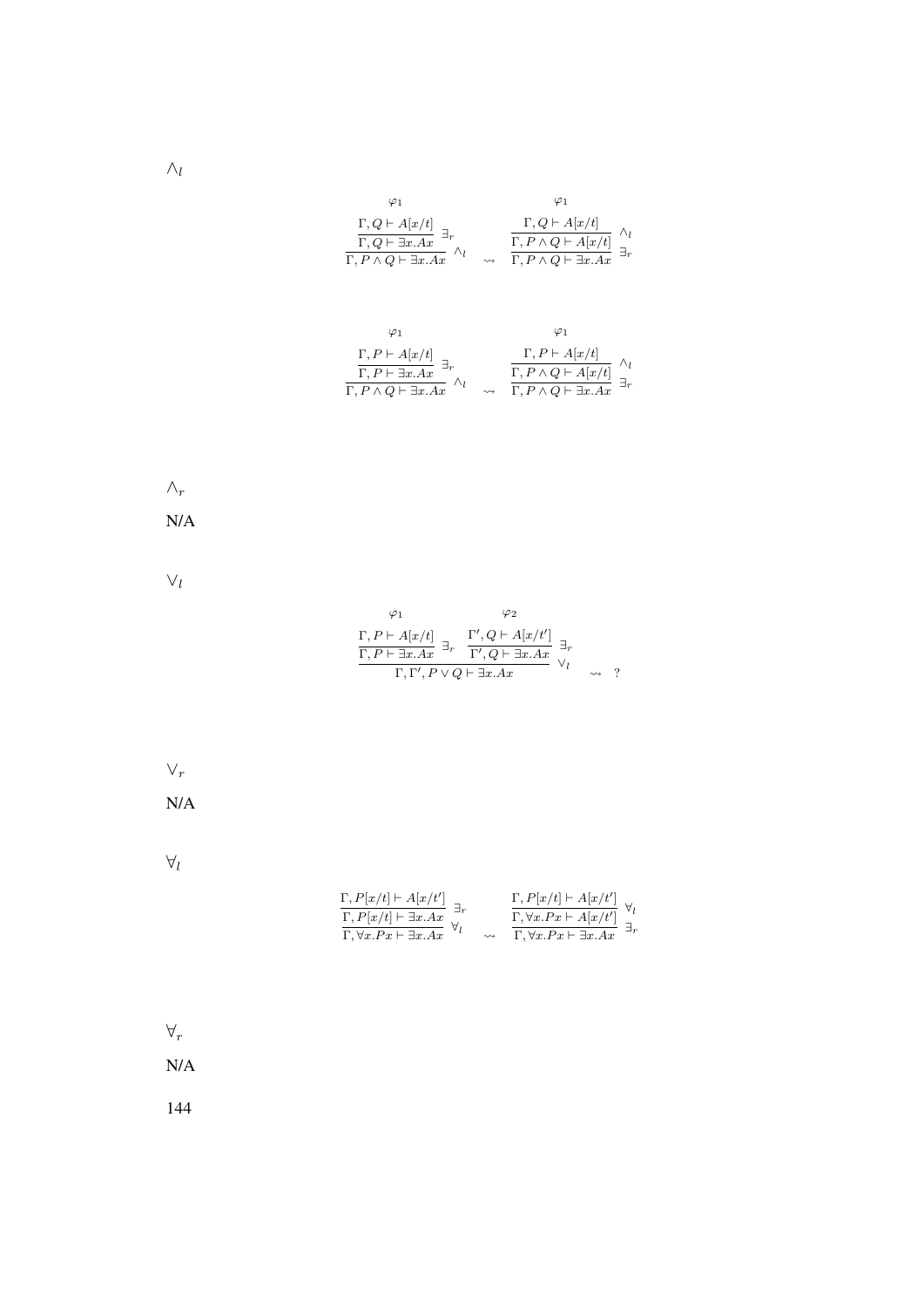Note: watch out for eigenvariable violations (if t contains  $\alpha$ )

| $\frac{\Gamma, P[x/\alpha] \vdash A[x/t]}{\Gamma, P[x/\alpha] \vdash \exists x. Ax} \cdot \frac{\Gamma, P[x/\alpha] \vdash \exists x. Ax}{\Gamma, \exists x. Px \vdash \exists x. Ax}$ |  | $\Gamma, P[x/\alpha] \vdash A[x/t]$<br>$\frac{\Gamma,\exists x.Px\vdash A[x/t]}{\Gamma,\exists x.Px\vdash \exists x.Ax}$ |
|----------------------------------------------------------------------------------------------------------------------------------------------------------------------------------------|--|--------------------------------------------------------------------------------------------------------------------------|



 $w_r$ 

N/A

 $c_l$ 

$$
\begin{array}{ccc}\n\varphi_1 & & \varphi_1 \\
\Gamma, P, P \vdash A[x/t] & \exists_r \\
\hline\n\Gamma, P, P \vdash \exists x.Ax & c_l\n\end{array} \xrightarrow{\Gamma, P, P \vdash A[x/t]} \begin{array}{c}\n\varphi_1 \\
\Gamma, P \vdash A[x/t] \\
\hline\n\Gamma, P \vdash \exists x.Ax & c_l\n\end{array}
$$

145

 $\exists_l$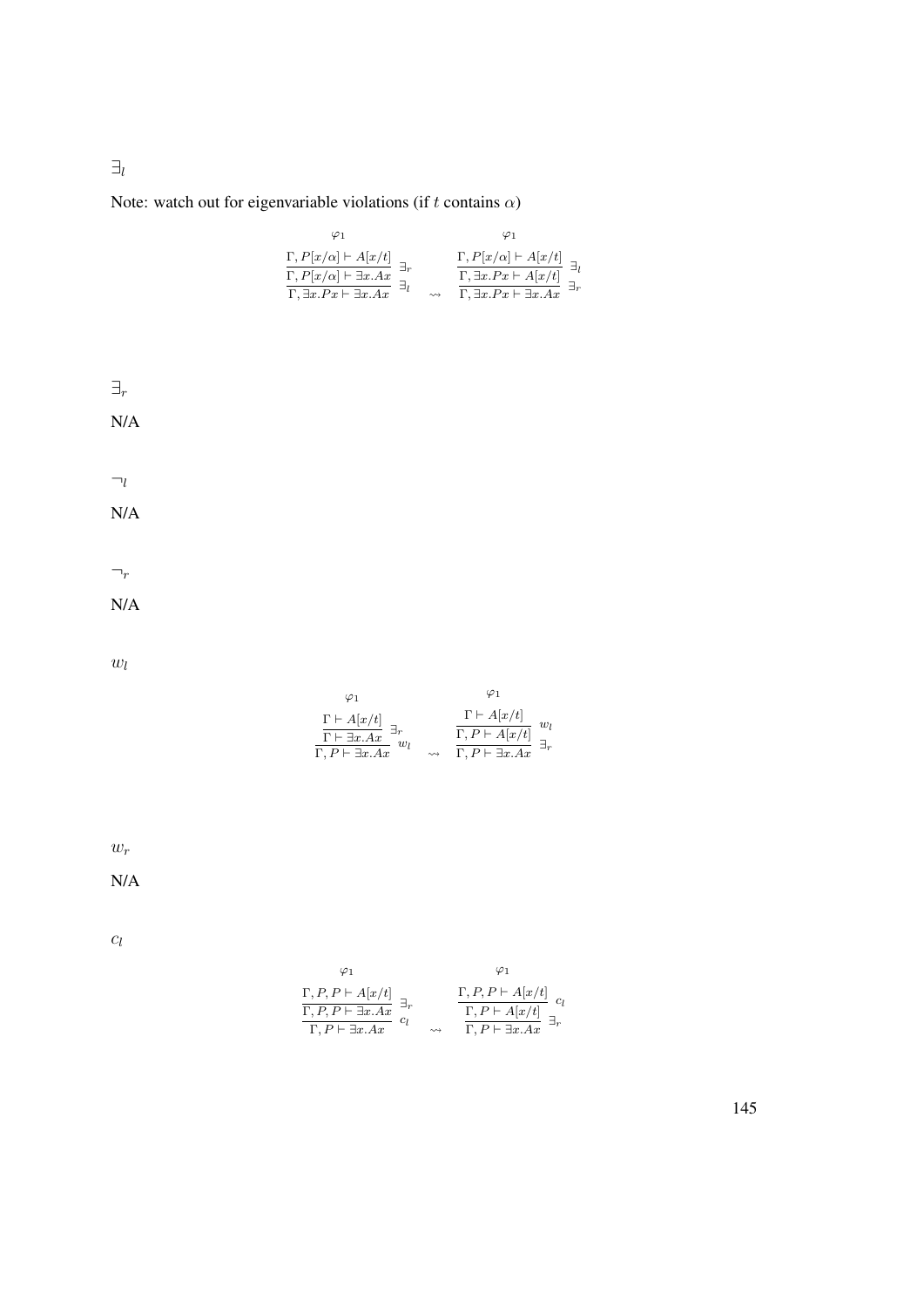$$
\begin{array}{cc}\n\varphi_2 & \varphi_1 & \varphi_2 \\
\frac{\varphi_1}{\Gamma', P \vdash A[x/t]} & \exists_r \\
\frac{\Gamma \vdash P & \Gamma', P \vdash \exists x.Ax}{\Gamma, \Gamma' \vdash \exists x.Ax} & cut & \rightarrow & \frac{\Gamma \vdash P & \Gamma', P \vdash A[x/t]}{\Gamma, \Gamma' \vdash A[x/t]} & cut \\
\end{array}
$$

## **B.11** Permutation of  $\neg_l$  down

 $\rightarrow_l$ 

$$
\begin{array}{cc}\n\varphi_2 & \varphi_1 & \varphi_2 \\
\varphi_1 & \Gamma', Q \vdash A \\
\Gamma \vdash P & \Gamma', \neg A, Q \vdash \\
\overline{\Gamma}, \Gamma', \neg A, P \rightarrow Q \vdash} & \neg_l & \frac{\Gamma \vdash P & \Gamma', Q \vdash A}{\Gamma, \Gamma', P \rightarrow Q \vdash A} \rightarrow_l \\
\hline\n\end{array}
$$

 $\rightarrow_r$ 

N/A

 $\wedge_l$ 

$$
\varphi_1 \qquad \varphi_1
$$
\n
$$
\frac{\Gamma, Q \vdash A}{\Gamma, \neg A, Q \vdash} \neg_l \qquad \qquad \frac{\Gamma, Q \vdash A}{\Gamma, P \land Q, \neg A \vdash} \land_l
$$
\n
$$
\frac{\Gamma, Q \vdash A}{\Gamma, P \land Q, \neg A \vdash} \neg_l
$$

$$
\varphi_1 \qquad \varphi_1
$$
\n
$$
\frac{\Gamma, P \vdash A}{\Gamma, \neg A, P \vdash} \neg_l \qquad \qquad \frac{\Gamma, P \vdash A}{\Gamma, P \land Q \vdash A} \land_l
$$
\n
$$
\frac{\Gamma, P \vdash A}{\Gamma, P \land Q, \neg A \vdash} \land_l \qquad \varphi \vdash \frac{\Gamma, P \land Q \vdash A}{\Gamma, P \land Q, \neg A \vdash} \neg_l
$$

 $\wedge_r$ 

N/A

 $\vee_l$ 

$$
\begin{array}{cc}\n\varphi_1 & \varphi_2 \\
\varphi_1 & \Gamma', Q \vdash A \\
\Gamma, P \vdash & \Gamma', \neg A, Q \vdash \\
\hline\n\Gamma, \Gamma, \neg A, P \lor Q \vdash \\
\end{array}\n\quad\n\begin{array}{cc}\n\Gamma, P \vdash & \varphi_2 \\
\Gamma, P \vdash A \quad w_r & \Gamma', Q \vdash A \\
\hline\n\Gamma, \Gamma', P \lor Q \vdash A \quad\n\end{array}\n\quad\n\begin{array}{cc}\n\varphi_1 & \varphi_2 \\
\Gamma, P \vdash A \quad w_r & \Gamma', Q \vdash A \\
\hline\n\Gamma, \Gamma', P \lor Q \vdash A \quad\n\end{array}
$$

146

cut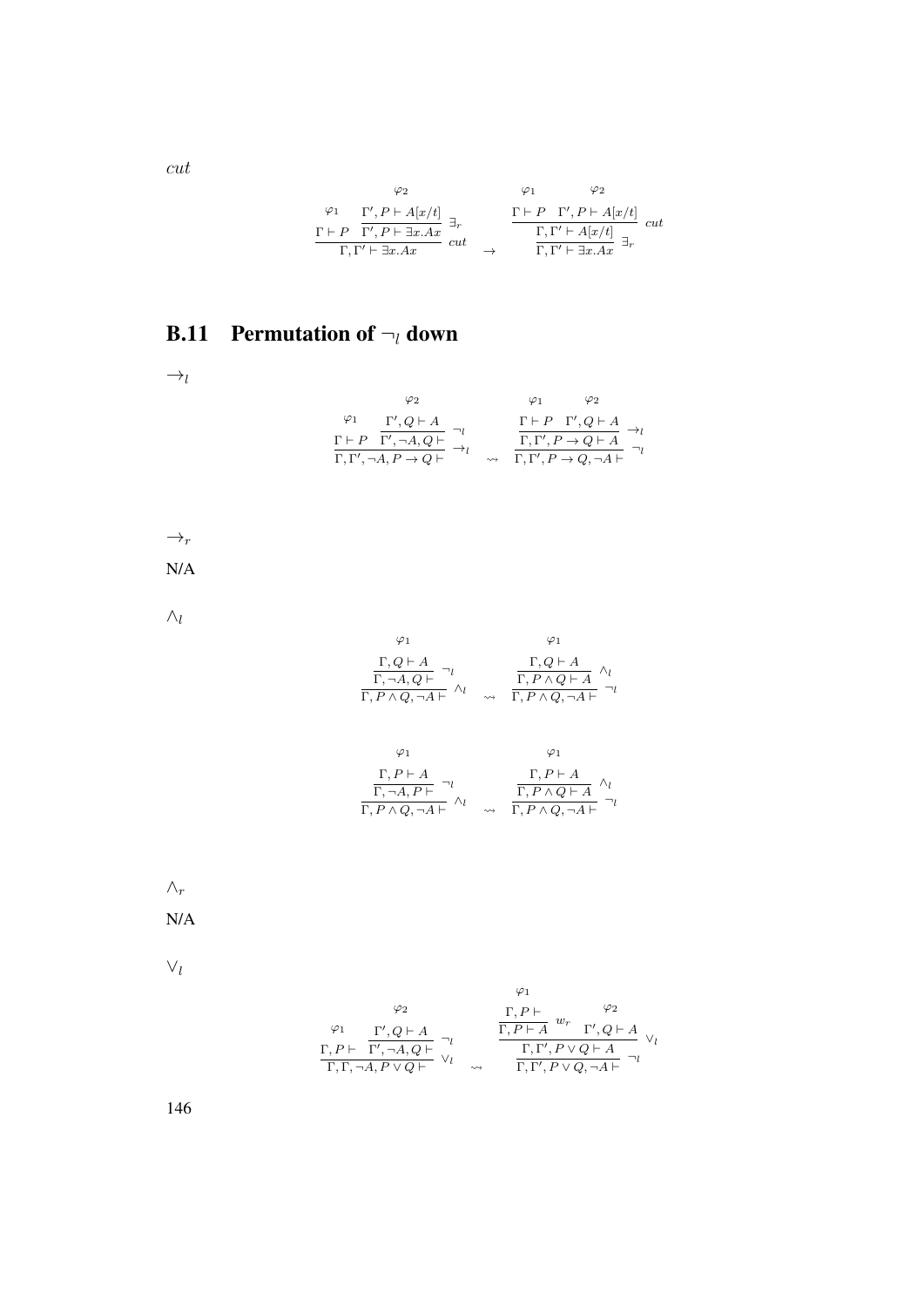$$
\varphi_1
$$
\n
$$
\varphi_2
$$
\n
$$
\frac{\Gamma, P \vdash A}{\Gamma, \neg A, P \vdash} \neg_l \qquad \varphi_2
$$
\n
$$
\frac{\Gamma, P \vdash A}{\Gamma, \Gamma', \neg A, P \lor Q \vdash} \lor_l \qquad \frac{\Gamma, P \vdash A}{\Gamma, \Gamma', P \lor Q \vdash A} \neg_l \qquad \varphi_l
$$
\n
$$
\frac{\Gamma, \Gamma', P \lor Q \vdash A}{\Gamma, \Gamma', P \lor Q, \neg A \vdash} \neg_l
$$

 $\vee_r$ N/A

 $\forall_l$ 

| $\varphi_1$                                                                                               |                                                                                                             |
|-----------------------------------------------------------------------------------------------------------|-------------------------------------------------------------------------------------------------------------|
| $\Gamma, P[x/t] \vdash A$<br>$\frac{\Gamma, \neg A, P[x/t] \vdash}{\Gamma, \forall x. Px, \neg A \vdash}$ | $\frac{\Gamma, P[x/t] \vdash A}{\Gamma, \forall x. Px \vdash A}$<br>$\Gamma, \forall x . Px, \neg A \vdash$ |

 $\forall_r$ 

N/A

 $\exists_l$ 

| $\Gamma, P[x/\alpha] \vdash A$           | $\Gamma, P[x/\alpha] \vdash A$           |
|------------------------------------------|------------------------------------------|
| $\Gamma, \neg A, P[x/\alpha] \vdash$     | $\Gamma$ , $\exists x.Px \vdash A$       |
| $\Gamma$ , $\exists x.Px, \neg A \vdash$ | $\Gamma$ , $\exists x.Px, \neg A \vdash$ |

∃r

N/A

 $\neg_l$ 

N/A

 $\neg_r$ 

$$
\frac{\Gamma, P \vdash A}{\Gamma, \neg A, P \vdash} \neg_l
$$
\n
$$
\frac{\Gamma, \neg A, P \vdash}{\Gamma, \neg A \vdash \neg P} \neg_r \qquad \rightsquigarrow \qquad ?
$$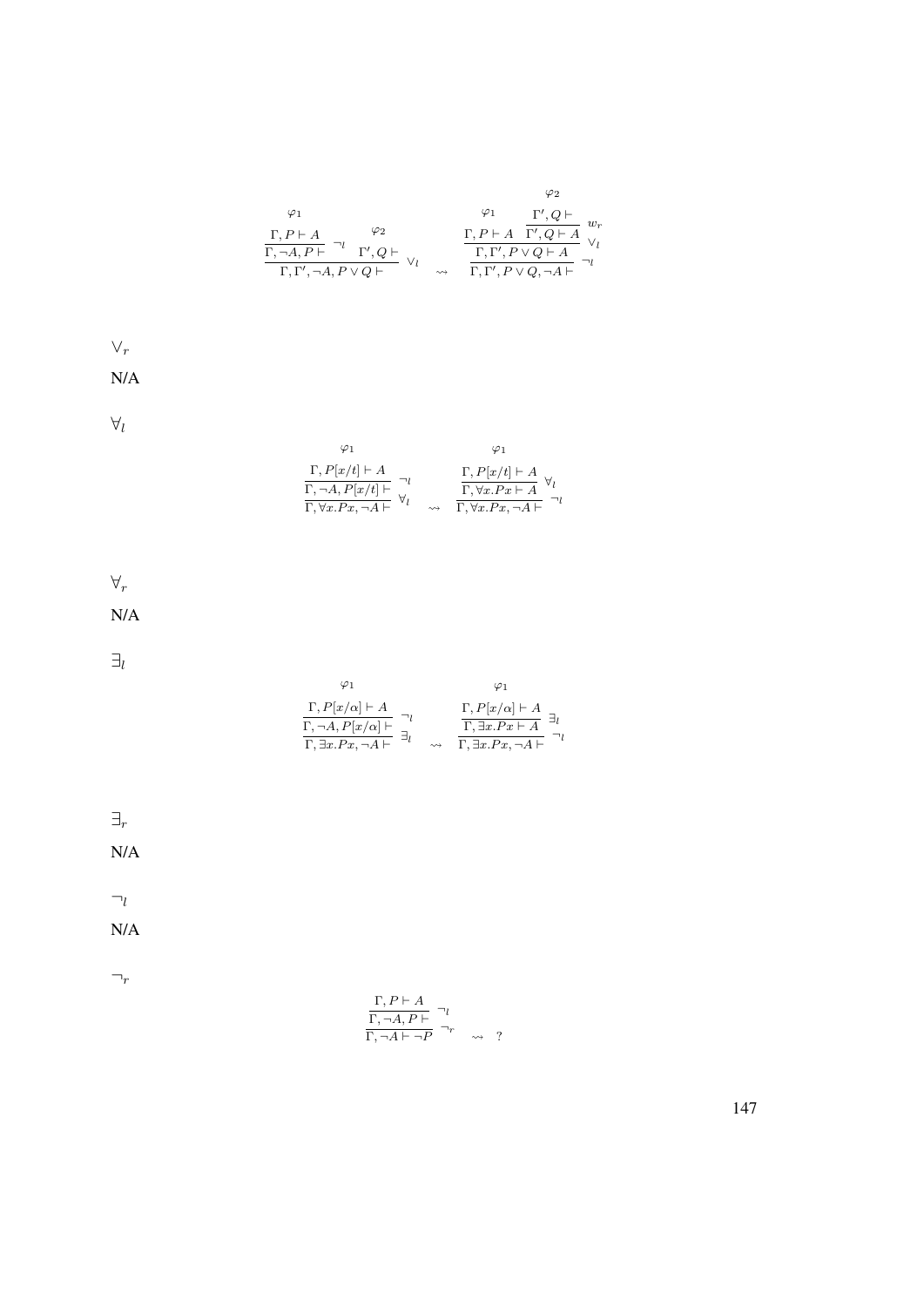$w_l$ 

$$
\varphi_1 \qquad \varphi_1
$$
\n
$$
\frac{\Gamma \vdash A}{\Gamma, \neg A \vdash} \neg_l \qquad \frac{\Gamma \vdash A}{\Gamma, P \vdash A} w_l
$$
\n
$$
\frac{\Gamma \vdash A}{\Gamma, \neg A, P \vdash} w_l \qquad \varphi \vdash \frac{\Gamma \vdash A}{\Gamma, \neg A, P \vdash} w_l
$$

 $w_r$ 

$$
\varphi_1
$$
  
\n
$$
\frac{\Gamma \vdash A}{\Gamma, \neg A \vdash} \neg_l
$$
  
\n
$$
\frac{\Gamma, \neg A \vdash}{\Gamma, \neg A \vdash P} w_r \rightarrow ?
$$

 $\mathfrak{c}_l$ 

$$
\begin{array}{cc}\n\varphi_1 & \varphi_1 \\
\frac{\Gamma, P, P \vdash A}{\Gamma, \neg A, P, P \vdash} \neg_l & \frac{\Gamma, P, P \vdash A}{\Gamma, P \vdash A} c_l \\
\frac{\Gamma, \neg A, P \vdash}{\Gamma, \neg A, P \vdash} & \leadsto & \frac{\Gamma, P \vdash A}{\Gamma, \neg A, P \vdash} \neg_l\n\end{array}
$$

cut

$$
\begin{array}{cc}\n\varphi_2 & \varphi_1 & \varphi_2 \\
\frac{\varphi_1}{\Gamma', P \vdash A} & \frac{\varphi_2}{\Gamma', P \vdash A} \\
\frac{\Gamma \vdash P \quad \Gamma', \neg A, P \vdash}{\Gamma, \Gamma', \neg A \vdash} & cut & \frac{\Gamma \vdash P \quad \Gamma', P \vdash A}{\Gamma, \Gamma', \neg A \vdash} \neg_l\n\end{array} cut
$$

#### **B.12** Permutation of  $\neg_r$  down

 $\rightarrow_l$ 

$$
\varphi_2 \qquad \varphi_1 \qquad \varphi_2
$$
\n
$$
\varphi_1 \qquad \varphi_2
$$
\n
$$
\varphi_1 \qquad \varphi_2
$$
\n
$$
\varphi_1 \qquad \varphi_2
$$
\n
$$
\varphi_2 \qquad \varphi_2
$$
\n
$$
\varphi_1 \qquad \varphi_2
$$
\n
$$
\varphi_2 \qquad \varphi_2
$$
\n
$$
\varphi_1 \qquad \varphi_2
$$
\n
$$
\varphi_1 \qquad \varphi_2
$$
\n
$$
\varphi_1 \qquad \varphi_2
$$
\n
$$
\varphi_1 \qquad \varphi_2 \qquad \varphi_1 \qquad \varphi_2
$$
\n
$$
\varphi_1 \qquad \varphi_2 \qquad \varphi_1 \qquad \varphi_2 \qquad \varphi_1 \qquad \varphi_1 \qquad \varphi_2
$$
\n
$$
\varphi_1 \qquad \varphi_1 \qquad \varphi_2 \qquad \varphi_1 \qquad \varphi_2 \qquad \varphi_1 \qquad \varphi_2 \qquad \varphi_1 \qquad \varphi_2 \qquad \varphi_1 \qquad \varphi_2 \qquad \varphi_1 \qquad \varphi_2 \qquad \varphi_1 \qquad \varphi_2 \qquad \varphi_1 \qquad \varphi_2 \qquad \varphi_1 \qquad \varphi_2 \qquad \varphi_1 \qquad \varphi_2 \qquad \varphi_1 \qquad \varphi_2 \qquad \varphi_1 \qquad \varphi_2 \qquad \varphi_1 \qquad \varphi_2 \qquad \varphi_1 \qquad \varphi_2 \qquad \varphi_1 \qquad \varphi_2 \qquad \varphi_1 \qquad \varphi_2 \qquad \varphi_2 \qquad \varphi_1 \qquad \varphi_2 \qquad \varphi_2 \qquad \varphi_1 \qquad \varphi_2 \qquad \varphi_2 \qquad \varphi_1 \qquad \varphi_2 \qquad \varphi_2 \qquad \varphi_1 \qquad \varphi_2 \qquad \varphi_2 \qquad \varphi_1 \qquad \varphi_2 \qquad \varphi_2 \qquad \varphi_2 \qquad \varphi_1 \qquad \varphi_2 \qquad \varphi_2 \qquad \varphi_1 \qquad
$$

 $\rightarrow_r$ 

N/A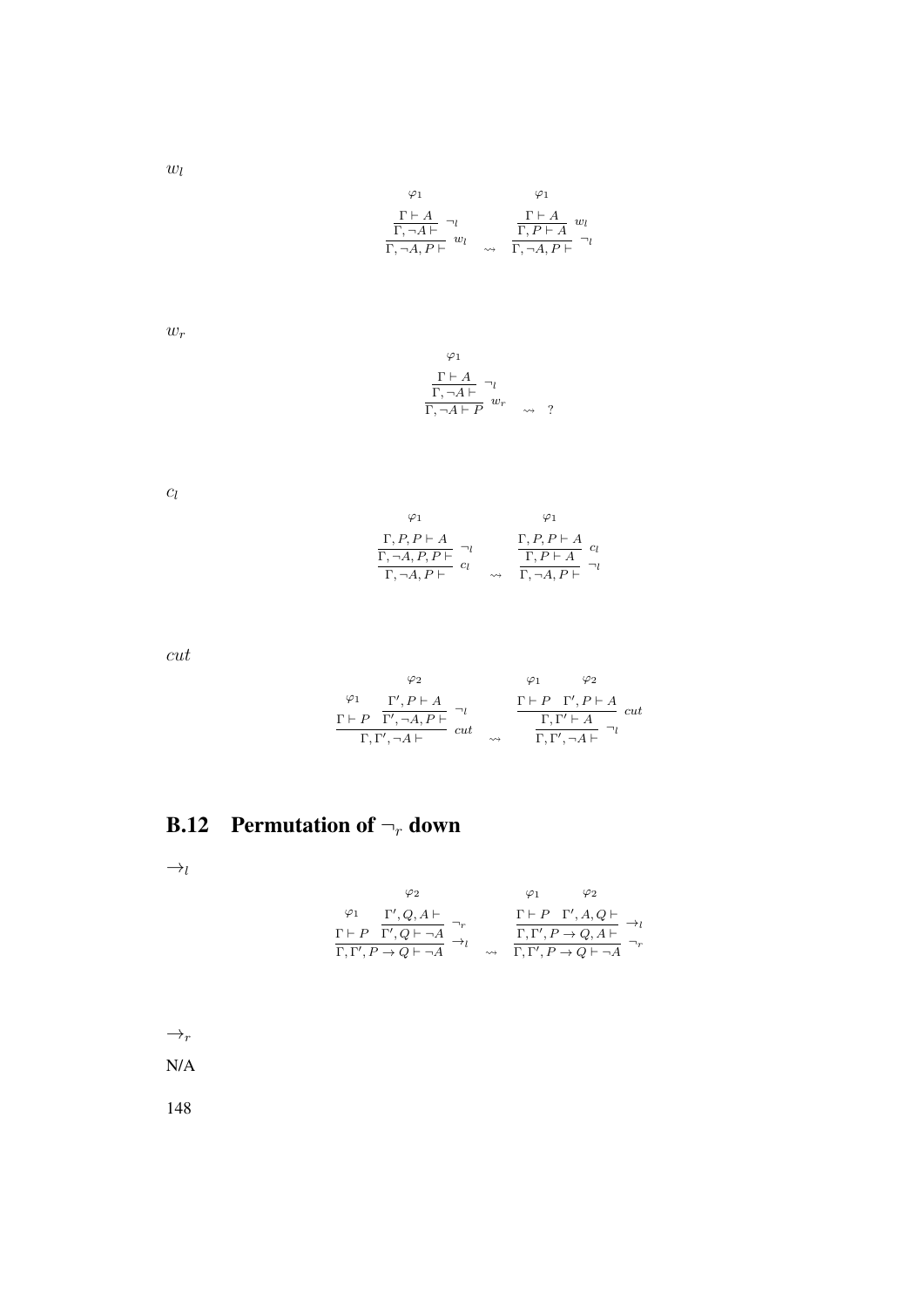$\wedge_l$ 

$$
\begin{array}{cc}\varphi_1 & \varphi_1 \\ \frac{\Gamma, Q, A \vdash}{\Gamma, Q \vdash \neg A} \neg_r & \frac{\Gamma, A, Q \vdash}{\Gamma, P \land Q, A \vdash} \land_l \\ \frac{\Gamma, P \land Q \vdash \neg A}{\Gamma, P \land Q \vdash \neg A} \land_l & \leadsto & \frac{\Gamma, P \land Q, A \vdash}{\Gamma, P \land Q \vdash \neg A} \neg_r\end{array}
$$

$$
\varphi_1 \qquad \varphi_1
$$
\n
$$
\frac{\Gamma, P, A \vdash}{\Gamma, P \vdash \neg A} \neg_r \qquad \qquad \frac{\Gamma, A, P \vdash}{\Gamma, P \land Q, A \vdash} \land_l
$$
\n
$$
\frac{\Gamma, P \land Q, A \vdash}{\Gamma, P \land Q \vdash \neg A} \land_l \qquad \varphi \vdash \frac{\Gamma, P \land Q, A \vdash}{\Gamma, P \land Q \vdash \neg A} \neg_r
$$

## $\wedge_r$

N/A

 $\vee_l$ 

| $\varphi_1$                               | $\varphi_2$                |    | $\Gamma, A, P \vdash \ \ \Gamma', A, Q \vdash$ |
|-------------------------------------------|----------------------------|----|------------------------------------------------|
| $\Gamma, P, A \vdash$                     | $\Gamma', Q, A \vdash$     |    | $\Gamma, \Gamma', P \vee Q, A, A \vdash$       |
| $\overline{\Gamma,P\vdash \neg A}$        | $\Gamma', Q \vdash \neg A$ |    | $\Gamma, \Gamma', P \vee Q, A \vdash$          |
| $\Gamma, \Gamma', P \vee Q \vdash \neg A$ |                            | بہ | $\Gamma, \Gamma', P \vee Q \vdash \neg A$      |

 $\vee_r$ 

N/A

 $\forall_l$ 

$$
\begin{array}{cc}\n\varphi_1 & \varphi_1 \\
\frac{\Gamma, P[x/t], A \vdash}{\Gamma, P[x/t] \vdash \neg A} \neg_r & \frac{\Gamma, A, P[x/t] \vdash}{\Gamma, \forall x. Px, A \vdash} \forall_l \\
\frac{\Gamma, \forall x. Px \vdash \neg A}{\Gamma, \forall x. Px \vdash \neg A} & \leadsto & \frac{\Gamma, \forall x. Px \vdash \neg A}{\Gamma, \forall x. Px \vdash \neg A}\n\end{array}
$$

 $\forall_r$ 

N/A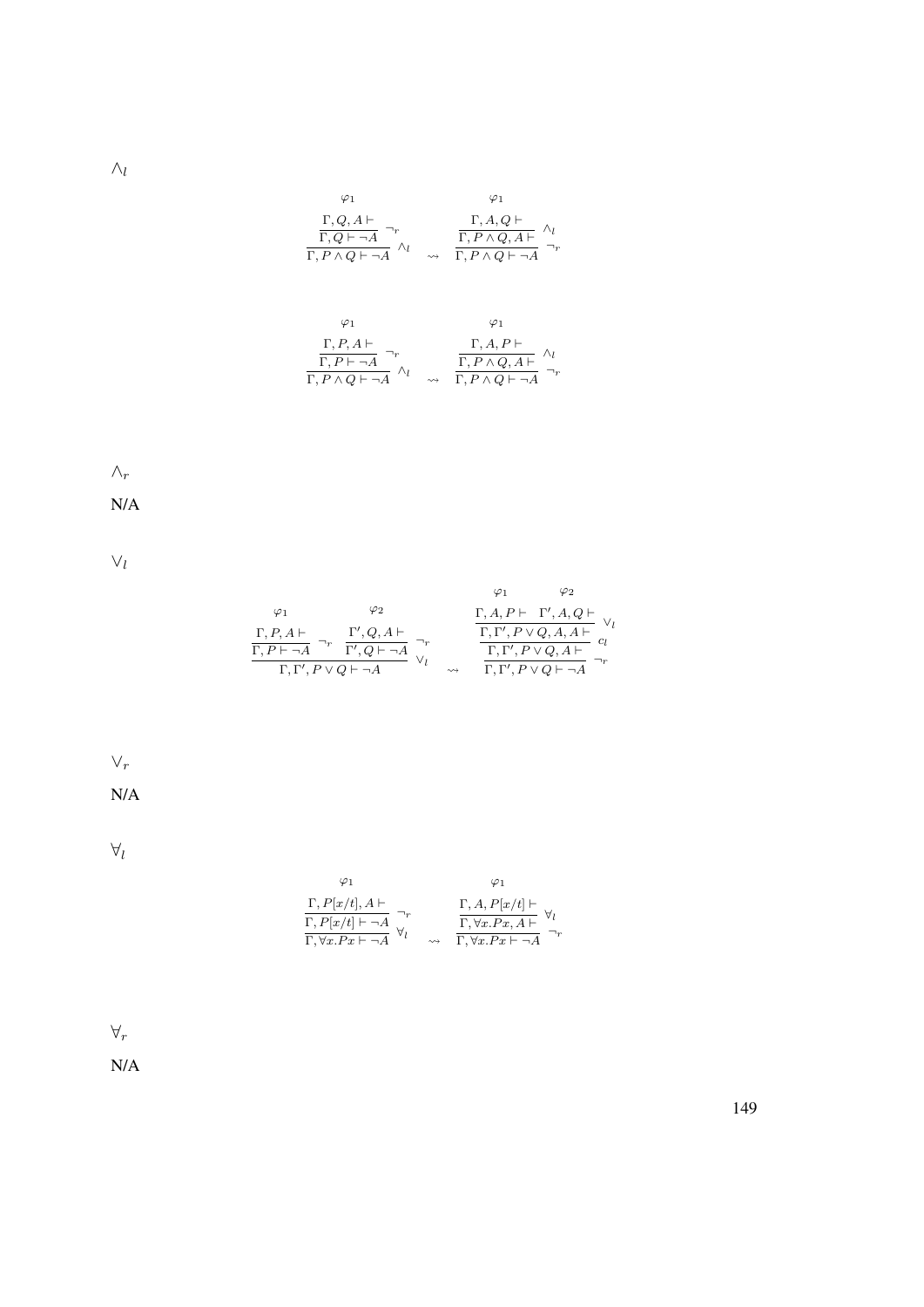$\exists_l$ 

$$
\varphi_1 \qquad \varphi_1
$$
\n
$$
\frac{\Gamma, P[x/\alpha], A \vdash}{\Gamma, P[x/\alpha] \vdash \neg A} \neg_r \qquad \frac{\Gamma, A, P[x/\alpha] \vdash}{\Gamma, \exists x. Px, A \vdash} \exists_l
$$
\n
$$
\frac{\Gamma, \exists x. Px \vdash \neg A}{\Gamma, \exists x. Px \vdash \neg A} \exists_l
$$

$$
\exists_r
$$
  
\nN/A  
\nN/A  
\n
$$
\neg_r
$$
  
\nN/A

 $w_l$ 

| φ1                                                                                               |                    |                                                                                              |
|--------------------------------------------------------------------------------------------------|--------------------|----------------------------------------------------------------------------------------------|
| $\Gamma, A \vdash$<br>$\frac{\overline{\Gamma \vdash \neg A}}{\Gamma, P \vdash \neg A}$<br>$w_1$ | $\rightsquigarrow$ | $\Gamma, A \vdash$<br>$w_l$<br>$\overline{\Gamma, P, A \vdash}$<br>$\Gamma, P \vdash \neg A$ |

 $w_r$ 

N/A

 $c_l$ 

$$
\begin{array}{cc}\n\varphi_1 & \varphi_1 \\
\frac{\Gamma, P, P, A \vdash}{\Gamma, P, P \vdash \neg A} \bigg|_{c_l}^{\neg_r} & \frac{\Gamma, P, P, A \vdash}{\Gamma, P, A \vdash} \bigg|_{c_l}^{\neg_r} \\
\frac{\Gamma, P, A \vdash}{\Gamma, P \vdash \neg A} \bigg|_{c_l} & \leadsto & \frac{\Gamma, P \vdash \neg A}{\Gamma, P \vdash \neg A} \bigg|_{c_l}\n\end{array}
$$

cut

$$
\varphi_2 \qquad \varphi_1 \qquad \varphi_2
$$
  
\n
$$
\frac{\varphi_1}{\Gamma + P} \frac{\Gamma', P, A \vdash}{\Gamma', P \vdash \neg A} \neg_r \qquad \frac{\Gamma \vdash P \Gamma', A, P \vdash}{\Gamma, \Gamma', A \vdash} cut
$$
  
\n
$$
\frac{\Gamma, \Gamma', A \vdash}{\Gamma, \Gamma' \vdash \neg A} \neg_r
$$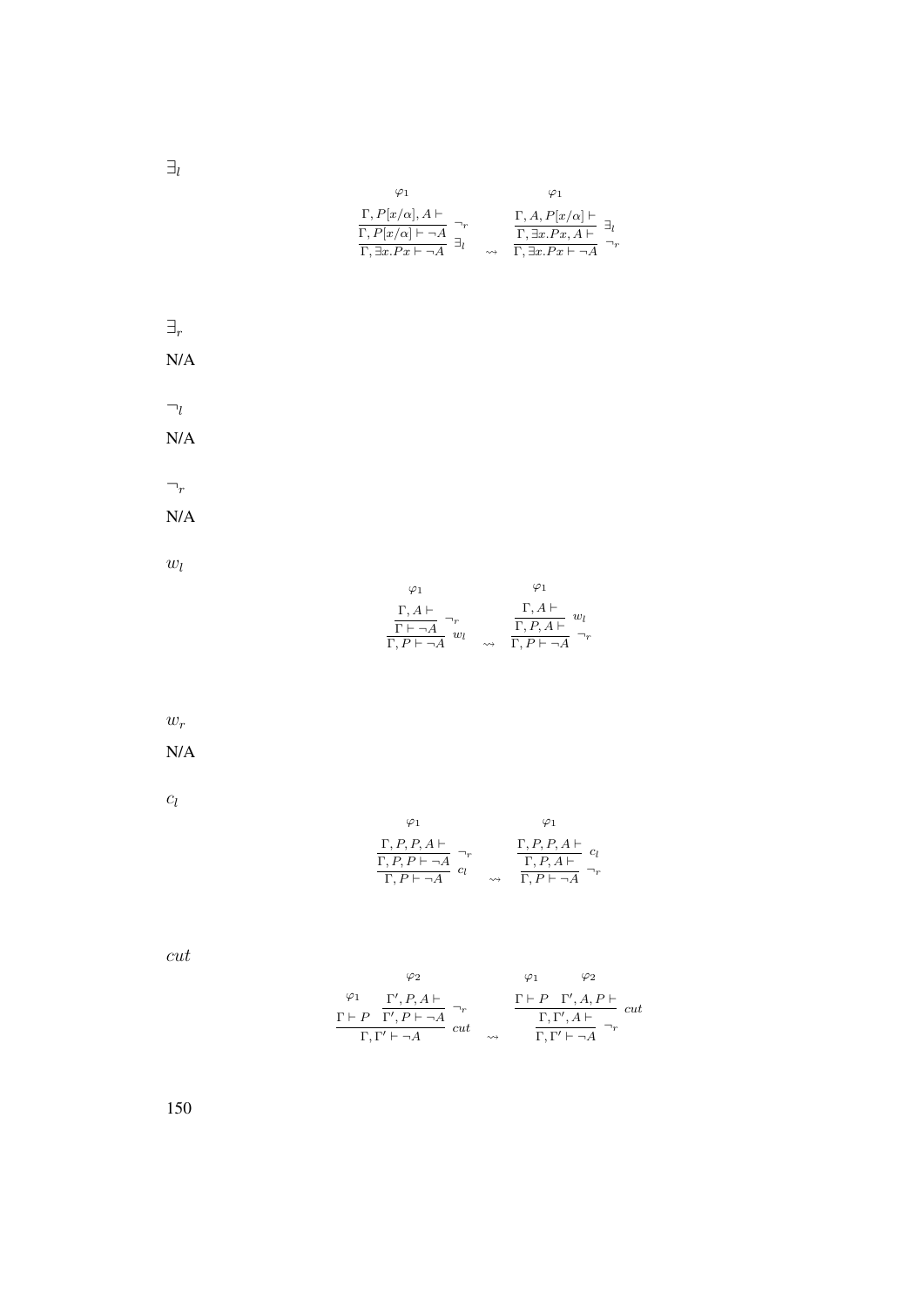## **B.13** Permutation of  $w_l$  down

 $\rightarrow_l$ 

$$
\begin{array}{cc}\n\varphi_1 & \varphi_2 \\
\frac{\Gamma \vdash P}{\Gamma, A \vdash P} \ w_l & \Gamma', Q \vdash F \\
\hline\n\Gamma, \Gamma', P \rightarrow Q, A \vdash F\n\end{array} \rightarrow_l \quad\n\begin{array}{cc}\n\varphi_1 & \varphi_2 \\
\frac{\Gamma \vdash P \Gamma', Q \vdash F}{\Gamma, \Gamma', P \rightarrow Q \vdash F} \rightarrow_l \\
\hline\n\Gamma, \Gamma', P \rightarrow Q, A \vdash F\n\end{array}
$$

$$
\varphi_2 \qquad \varphi_1 \qquad \varphi_2
$$
\n
$$
\frac{\varphi_1}{\Gamma + P} \frac{\Gamma', Q \vdash F}{\Gamma', A, Q \vdash F} w_l \qquad \frac{\Gamma \vdash P \Gamma', Q \vdash F}{\Gamma, \Gamma', P \to Q, A \vdash F} \to_l
$$
\n
$$
\frac{\Gamma, \Gamma', P \to Q \vdash F}{\Gamma, \Gamma', P \to Q, A \vdash F} w_l
$$

 $\rightarrow_r$ 

$$
\begin{array}{cc}\n\varphi_1 & \varphi_1 \\
\frac{\Gamma, P \vdash Q}{\Gamma, A, P \vdash Q} w_l & \frac{\Gamma, P \vdash Q}{\Gamma \vdash P \rightarrow Q} \rightarrow_r \\
\frac{\Gamma, P \vdash Q}{\Gamma, A \vdash P \rightarrow Q} w_l\n\end{array}
$$

 $\wedge_l$ 

$$
\varphi_1 \qquad \varphi_1
$$
\n
$$
\frac{\Gamma, P \vdash F}{\Gamma, P, A \vdash F} w_l \qquad \frac{\Gamma, P \vdash F}{\Gamma, P \land Q, A \vdash F} \land_l
$$
\n
$$
\frac{\Gamma, P \vdash F}{\Gamma, P \land Q, A \vdash F} w_l
$$

$$
\varphi_1 \qquad \varphi_1
$$
\n
$$
\frac{\Gamma, Q \vdash F}{\Gamma, Q, A \vdash F} w_l \qquad \frac{\Gamma, Q \vdash F}{\Gamma, P \land Q, A \vdash F} \land_l
$$
\n
$$
\frac{\Gamma, Q \vdash F}{\Gamma, P \land Q, A \vdash F} w_l
$$

 $\wedge_r$ 

$$
\begin{array}{cc}\n\varphi_2 & \varphi_1 & \varphi_2 \\
\varphi_1 & \Gamma' \vdash Q & w_l \\
\Gamma \vdash P & \Gamma', A \vdash Q & \wedge_r \\
\Gamma, \Gamma', A \vdash P \wedge Q & \wedge_r & \longrightarrow & \Gamma, \Gamma', A \vdash P \wedge Q\n\end{array}
$$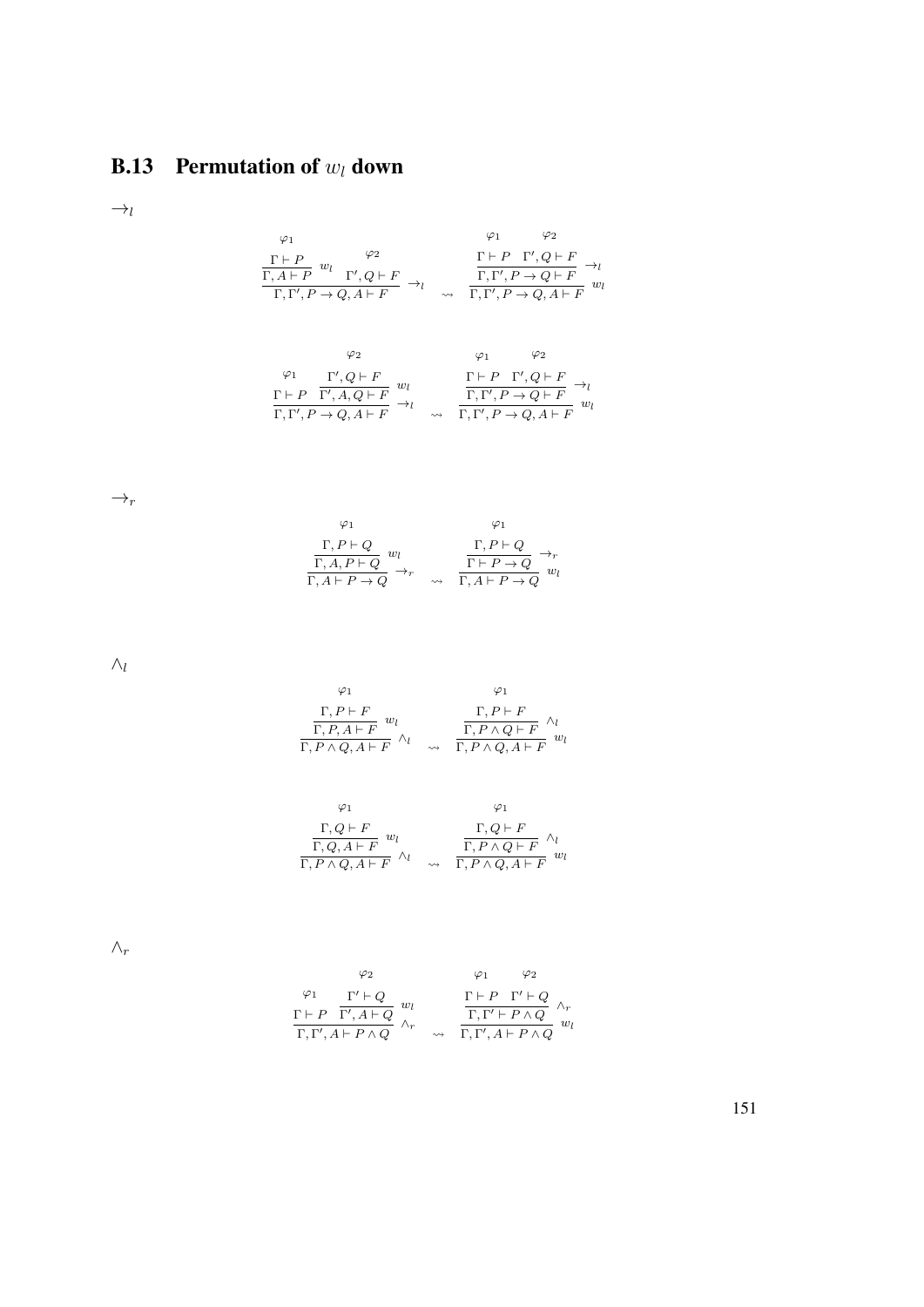$$
\begin{array}{ccccc}\varphi_1 & & & \varphi_1 & & \varphi_2 \\ \frac{\Gamma\vdash P}{\Gamma, A\vdash P} & w_l & & \Gamma'\vdash Q \\ \frac{\Gamma\vdash P}{\Gamma, \Gamma', A\vdash P\land Q} & & \wedge_r & & \frac{\Gamma\vdash P\quad \Gamma'\vdash Q}{\Gamma, \Gamma'\vdash P\land Q} & w_l\end{array}
$$

 $\vee_l$ 

$$
\begin{array}{ccccc}\varphi_1 & & \varphi_2 & & \varphi_1 & & \varphi_2 \\ \frac{\Gamma, P \vdash F}{\Gamma, A, P \vdash F} & w_l & & \Gamma', Q \vdash F & & \downarrow & & \frac{\Gamma, P \vdash F & \Gamma', Q \vdash F}{\Gamma, \Gamma', P \lor Q \vdash F} & \lor_l & & \frac{\Gamma, \Gamma', P \lor Q \vdash F}{\Gamma, \Gamma', P \lor Q, A \vdash F} & w_l\end{array}
$$

|             | Φ2                                                                         |                    |                                                |
|-------------|----------------------------------------------------------------------------|--------------------|------------------------------------------------|
| $\varphi_1$ | $\Gamma', Q \vdash F$<br>wı                                                |                    | $\Gamma, P \vdash F \quad \Gamma', Q \vdash F$ |
|             | $\underbrace{\Gamma, P \vdash F \quad \overline{\Gamma', A, Q \vdash F}}.$ |                    | $\boxed{\Gamma, \Gamma', P \vee Q \vdash F}$   |
|             | $\Gamma, \Gamma', A, P \vee Q \vdash F$                                    | $\rightsquigarrow$ | $\Gamma, \Gamma', P \vee Q, A \vdash F$        |

 $\vee_r$ 

$$
\begin{array}{cc}\varphi_1 & \varphi_1 \\ \frac{\Gamma \vdash P}{\Gamma, A \vdash P} \ w_l & \frac{\Gamma \vdash P}{\Gamma \vdash P \lor Q} \ \vee_r \\ \frac{\Gamma \vdash P}{\Gamma, A \vdash P \lor Q} & \varphi_r & \frac{\Gamma \vdash P \lor Q}{\Gamma, A \vdash P \lor Q} \ w_l\end{array}
$$

$$
\varphi_1 \qquad \varphi_1
$$
\n
$$
\frac{\Gamma \vdash Q}{\Gamma, A \vdash Q} w_l \qquad \qquad \frac{\Gamma \vdash Q}{\Gamma \vdash P \lor Q} \vee_r
$$
\n
$$
\frac{\Gamma \vdash Q}{\Gamma, A \vdash P \lor Q} w_l
$$

 $\forall_l$ 

$$
\varphi_1 \qquad \varphi_1
$$
\n
$$
\frac{\Gamma, P[x/t] \vdash F}{\Gamma, A, P[x/t] \vdash F} w_l \qquad \frac{\Gamma, P[x/t] \vdash F}{\Gamma, \forall x. Px \vdash F} \forall_l
$$
\n
$$
\frac{\Gamma, \forall x. Px \vdash F}{\Gamma, \forall x. Px \vdash F} w_l
$$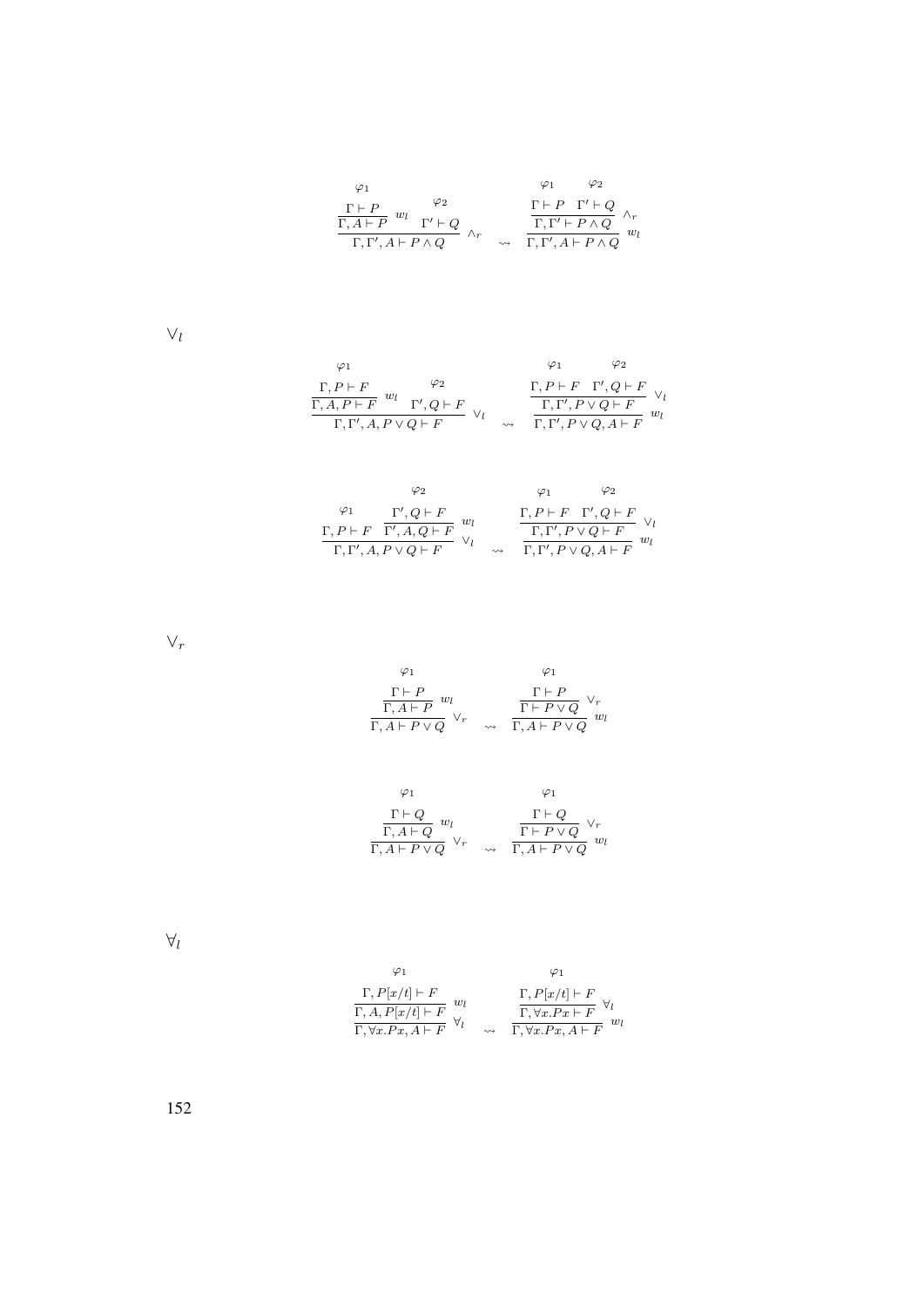$\forall_r$ 

$$
\begin{array}{cc}\varphi_1 & \varphi_1\\ \frac{\Gamma \vdash P[x/\alpha]}{\Gamma, A \vdash P[x/\alpha]} \ w_l & \frac{\Gamma \vdash P[x/\alpha]}{\Gamma \vdash \forall x.Px} \ \forall_r\\ \frac{\Gamma, A \vdash \forall x.Px}{\Gamma, A \vdash \forall x.Px} & \leadsto & \frac{\Gamma \vdash \forall x.Px}{\Gamma, A \vdash \forall x.Px} \end{array}
$$

 $\exists_l$ 

$$
\begin{array}{ccc}\n\varphi_1 & \varphi_1 \\
\frac{\Gamma, P[x/\alpha] \vdash F}{\Gamma, A, P[x/\alpha] \vdash F} & w_l \\
\frac{\Gamma, A, P[x/\alpha] \vdash F}{\Gamma, A, \exists x.Px \vdash F} & \exists_l \\
\end{array} \longrightarrow \begin{array}{c}\n\Gamma, P[x/\alpha] \vdash F \\
\frac{\Gamma, \exists x.Px \vdash F}{\Gamma, A, \exists x.Px \vdash F} & w_l\n\end{array}
$$

 $\exists_r$ 

| Φ1                                                                                        |    |                    | φ1                                                                                                  |
|-------------------------------------------------------------------------------------------|----|--------------------|-----------------------------------------------------------------------------------------------------|
| $\Gamma \vdash P[x/t]$<br>$\frac{\Gamma, A \vdash P[x/t]}{\Gamma, A \vdash \exists x.Px}$ | wı | $\rightsquigarrow$ | $\frac{\frac{\Gamma\vdash P[x/t]}{\Gamma\vdash\exists x.Px}\exists_r}{\Gamma,A\vdash\exists x.Px}w$ |

 $\neg_l$ 

$$
\varphi_1 \qquad \varphi_1
$$
\n
$$
\frac{\Gamma \vdash P}{\Gamma, A \vdash P} w_l \qquad \frac{\Gamma \vdash P}{\Gamma, \neg P \vdash} \neg_l
$$
\n
$$
\frac{\Gamma \vdash P}{\Gamma, \neg P, A \vdash} w_l
$$

 $\neg_r$ 

$$
\begin{array}{cc}\n\varphi_1 & \varphi_1 \\
\frac{\Gamma,P\vdash}{\Gamma,A,P\vdash} w_l & \frac{\Gamma,P\vdash}{\Gamma\vdash \neg P} \neg_r \\
\frac{\Gamma,A\vdash \neg P}{\Gamma,A\vdash \neg P} w_l\n\end{array}
$$

 $\omega_l$ 

$$
\begin{array}{cc}\varphi_1 & \varphi_1 \\ \frac{\Gamma \vdash F}{\Gamma, A \vdash F} \ w_l & \frac{\Gamma \vdash F}{\Gamma, P \vdash F} \ w_l \\ \frac{\Gamma, P \vdash F}{\Gamma, P, A \vdash F} \ w_l & \rightsquigarrow & \frac{\Gamma, P \vdash F}{\Gamma, P, A \vdash F} \ w_l \end{array}
$$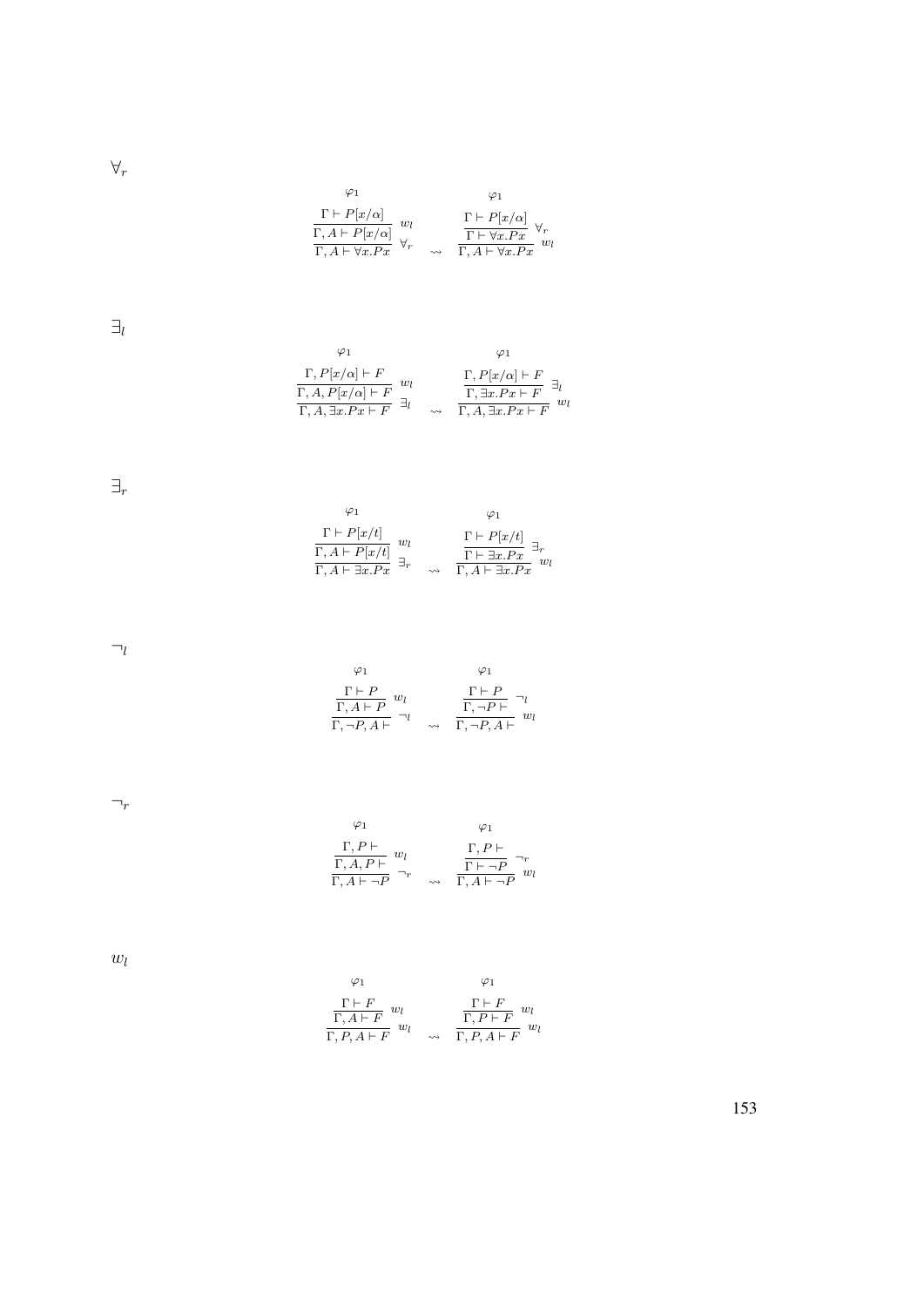$w_r$ 

$$
\begin{array}{ccc}\varphi_1 & & \varphi_1 \\ \frac{\Gamma\vdash}{\Gamma, A\vdash} w_l & & \frac{\Gamma\vdash}{\Gamma\vdash P} w_r \\ \frac{\Gamma, A\vdash P}{\Gamma, A\vdash P} w_r & \leadsto & \frac{\Gamma\vdash P}{\Gamma, A\vdash P} w_l\end{array}
$$

 $\mathfrak{C}_l$ 

$$
\varphi_1 \qquad \varphi_1
$$
\n
$$
\frac{\Gamma, P, P \vdash F}{\Gamma, A, P, P \vdash F} \ w_l \qquad \frac{\Gamma, P, P \vdash F}{\Gamma, P \vdash F} \ c_l
$$
\n
$$
\frac{\Gamma, P, P \vdash F}{\Gamma, P, A \vdash F} \ w_l
$$

cut

$$
\begin{array}{cc}\n\varphi_1 & \varphi_2 \\
\frac{\Gamma \vdash P}{\Gamma, A \vdash P} \stackrel{\psi_2}{w_l} & \frac{\Gamma \vdash P \quad \Gamma', P \vdash F}{\Gamma, \Gamma' \vdash A \vdash F} \\
\frac{\Gamma \vdash P \quad \Gamma', P \vdash F}{\Gamma, \Gamma', A \vdash F} \quad cut & \xrightarrow{\Gamma, \Gamma', A \vdash F} \frac{\Gamma, \Gamma' \vdash F}{w_l}\n\end{array}
$$

$$
\begin{array}{cc}\n\varphi_2 & \varphi_1 & \varphi_2 \\
\frac{\Gamma + P \quad \Gamma', A, P \vdash F}{\Gamma', A, P \vdash F} \ w_l & \frac{\Gamma \vdash P \quad \Gamma', P \vdash F}{\Gamma, \Gamma' \vdash F} \ cut \\
\frac{\Gamma, \Gamma' \vdash F}{\Gamma, \Gamma', A \vdash F} \ w_l\n\end{array}
$$

# **B.14** Permutation of  $w_r$  down

 $\rightarrow_l$ 

$$
\begin{array}{cc}\n\varphi_2 & \varphi_1 & \varphi_2 \\
\varphi_1 & \Gamma', Q \vdash \\
\Gamma \vdash P & \Gamma', Q \vdash A \\
\overline{\Gamma}, \Gamma', P \rightarrow Q \vdash A} \stackrel{w_r}{\rightarrow_l} & \frac{\Gamma \vdash P \Gamma', Q \vdash}{\Gamma, \Gamma', P \rightarrow Q \vdash} \rightarrow_l \\
\overline{\Gamma, \Gamma', P \rightarrow Q \vdash A} & \leadsto & \overline{\Gamma, \Gamma', P \rightarrow Q \vdash A}\n\end{array}
$$

 $\rightarrow_r$ 

N/A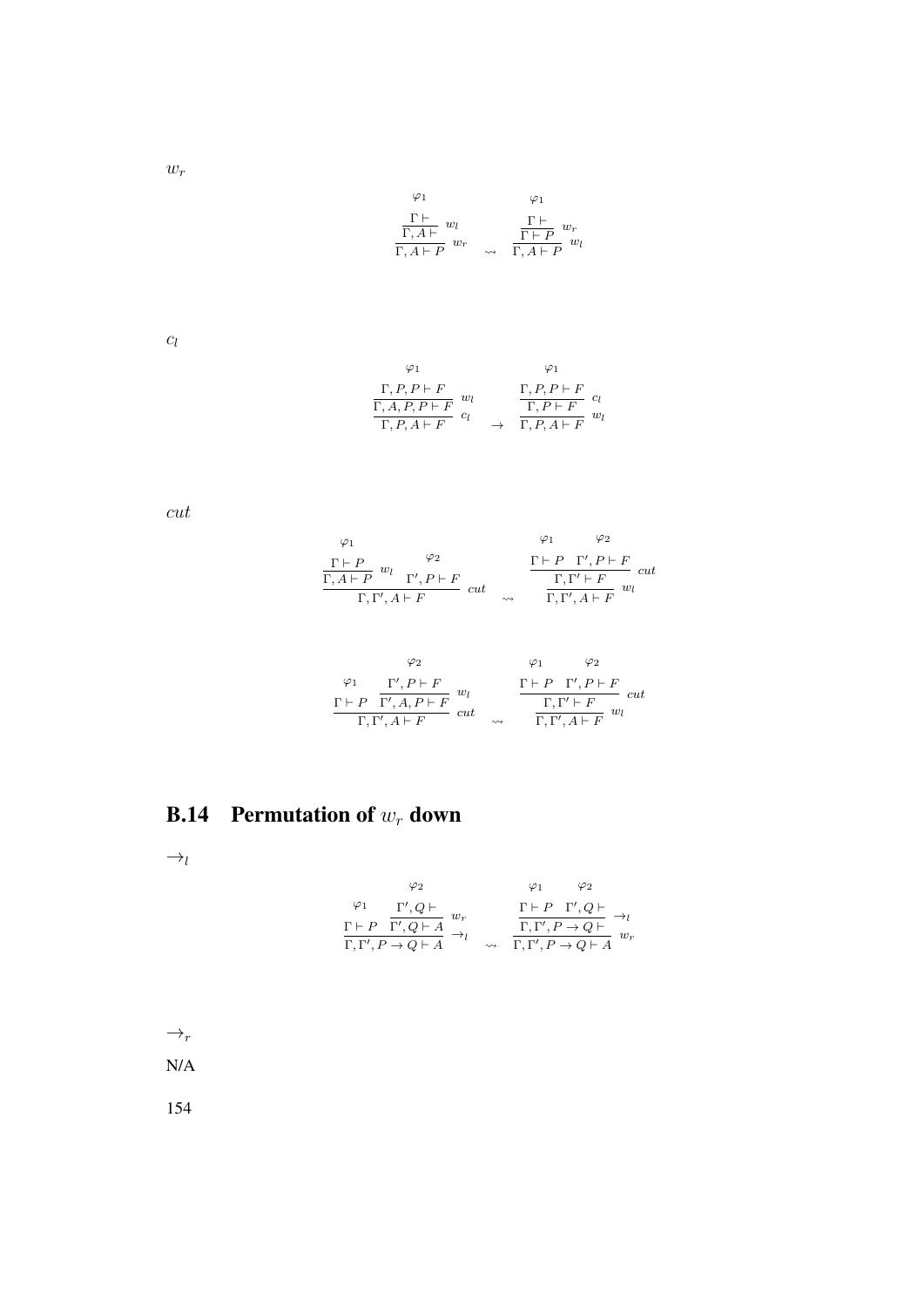$\wedge_l$ 

$$
\begin{array}{cc}\varphi_1 & \varphi_1 \\ \frac{\Gamma,P\vdash}{\Gamma,P\vdash A} \ w_r \\ \frac{\Gamma,P\vdash A}{\Gamma,P\land Q\vdash A} \ \wedge_l & \underset{\sim}{\longrightarrow}\end{array}\quad \frac{\Gamma,P\vdash}{\Gamma,P\land Q\vdash} \ \wedge_l \\ \frac{\Gamma,P\land Q\vdash A}{\Gamma,P\land Q\vdash A} \ w_r
$$

$$
\begin{array}{cc}\n\varphi_1 & \varphi_1 \\
\frac{\Gamma, Q \vdash}{\Gamma, Q \vdash A} w_r & \frac{\Gamma, Q \vdash}{\Gamma, P \land Q \vdash} \land_l \\
\frac{\Gamma, P \land Q \vdash A}{\Gamma, P \land Q \vdash A} w_r\n\end{array}
$$

#### $\wedge_r$

N/A

 $\vee_l$ 

| $\varphi_1$        | $\varphi_2$                                                                                            |                    | $\varphi_2$                                                                          |       |
|--------------------|--------------------------------------------------------------------------------------------------------|--------------------|--------------------------------------------------------------------------------------|-------|
| $\Gamma, P \vdash$ | $\Gamma', Q \vdash$<br>$w_r$<br>$\overline{\Gamma, P \vdash A}$ $w_r$ $\overline{\Gamma', Q \vdash A}$ |                    | $\frac{\Gamma, P \vdash \Gamma', Q \vdash}{\Gamma, \Gamma', P \vee Q \vdash} \vee_l$ | $w_r$ |
|                    | $\Gamma, \Gamma', P \vee Q \vdash A$                                                                   | $\rightsquigarrow$ | $\Gamma, \Gamma', P \vee Q \vdash A$                                                 |       |

## $\vee_r$

N/A

 $\forall_l$ 

| φ1                                                               |                                                              |
|------------------------------------------------------------------|--------------------------------------------------------------|
| $\Gamma, P[x/t] \vdash$                                          | $\frac{\Gamma, P[x/t] \vdash}{\Gamma, \forall x. Px \vdash}$ |
| $w_r$                                                            | $w_{\bm r}$                                                  |
| $\frac{\Gamma, P[x/t] \vdash A}{\Gamma, \forall x. Px \vdash A}$ | $\Gamma, \forall x . P x \vdash A$                           |

 $\forall_r$ 

N/A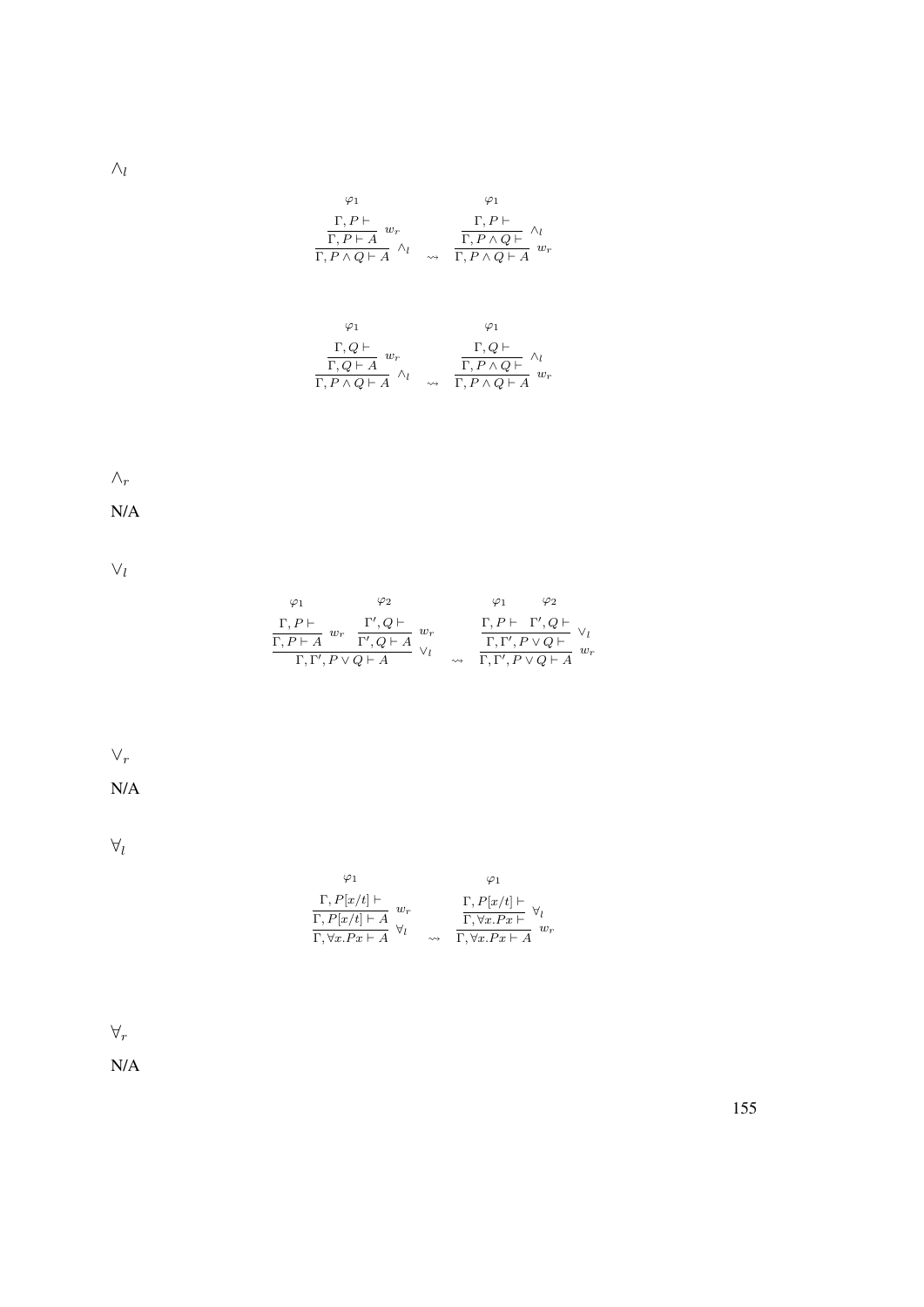$\exists_l$ 

| $\varphi_1$                                                                                                   | Ο1                                                                                                                                             |
|---------------------------------------------------------------------------------------------------------------|------------------------------------------------------------------------------------------------------------------------------------------------|
| $\Gamma, P[x/\alpha] \vdash$<br>$w_r$<br>$\Gamma, P[x/\alpha] \vdash A$<br>$\Gamma$ , $\exists x.Px \vdash A$ | $\Gamma, P[x/\alpha] \vdash$<br>$\exists_l$<br>$\Gamma$ , $\exists x.Px \vdash$<br>$w_{\bm r}$<br>$\Gamma$ , $\overline{\exists x.Px\vdash A}$ |

$$
\exists_r
$$
  
\nN/A  
\nN/A  
\n
$$
\neg_r
$$
  
\nN/A  

 $w_l$ 

$$
\begin{array}{cc}\varphi_1 & \varphi_1 \\ \frac{\Gamma\vdash}{\Gamma\vdash A} \; w_r & \frac{\Gamma\vdash}{\Gamma,P\vdash A} \; w_l \\ \frac{\Gamma\vdash A}{\Gamma,P\vdash A} \; w_l & \leadsto & \frac{\Gamma,P\vdash A}{\Gamma,P\vdash A} \; w_r\end{array}
$$

 $w_r$ 

N/A

 $c_l$ 

$$
\begin{array}{cc}\n\varphi_1 & \varphi_1 \\
\Gamma, P, P \vdash & \\
\hline\n\Gamma, P, P \vdash A & \\
\hline\n\Gamma, P \vdash A & \\
\end{array}\n\quad\n\begin{array}{cc}\n\varphi_1 \\
\Gamma, P, P \vdash & \\
\hline\n\Gamma, P \vdash & \\
\end{array}\n\quad\n\begin{array}{cc}\n\varphi_1 \\
\Gamma, P, P \vdash & \\
\hline\n\Gamma, P \vdash A & \\
\end{array}
$$

cut

$$
\varphi_2 \qquad \varphi_1 \qquad \varphi_2
$$
  
\n
$$
\varphi_1 \qquad \varphi_2
$$
  
\n
$$
\varphi_1 \qquad \varphi_2
$$
  
\n
$$
\varphi_1 \qquad \varphi_2
$$
  
\n
$$
\varphi_1 \qquad \varphi_2
$$
  
\n
$$
\Gamma, P \qquad \Gamma', P \vdash
$$
  
\n
$$
\Gamma, P \qquad \Gamma', P \vdash
$$
  
\n
$$
\Gamma, \Gamma' \vdash A \qquad \omega_r
$$
  
\n
$$
\Gamma, \Gamma' \vdash A \qquad \omega_r
$$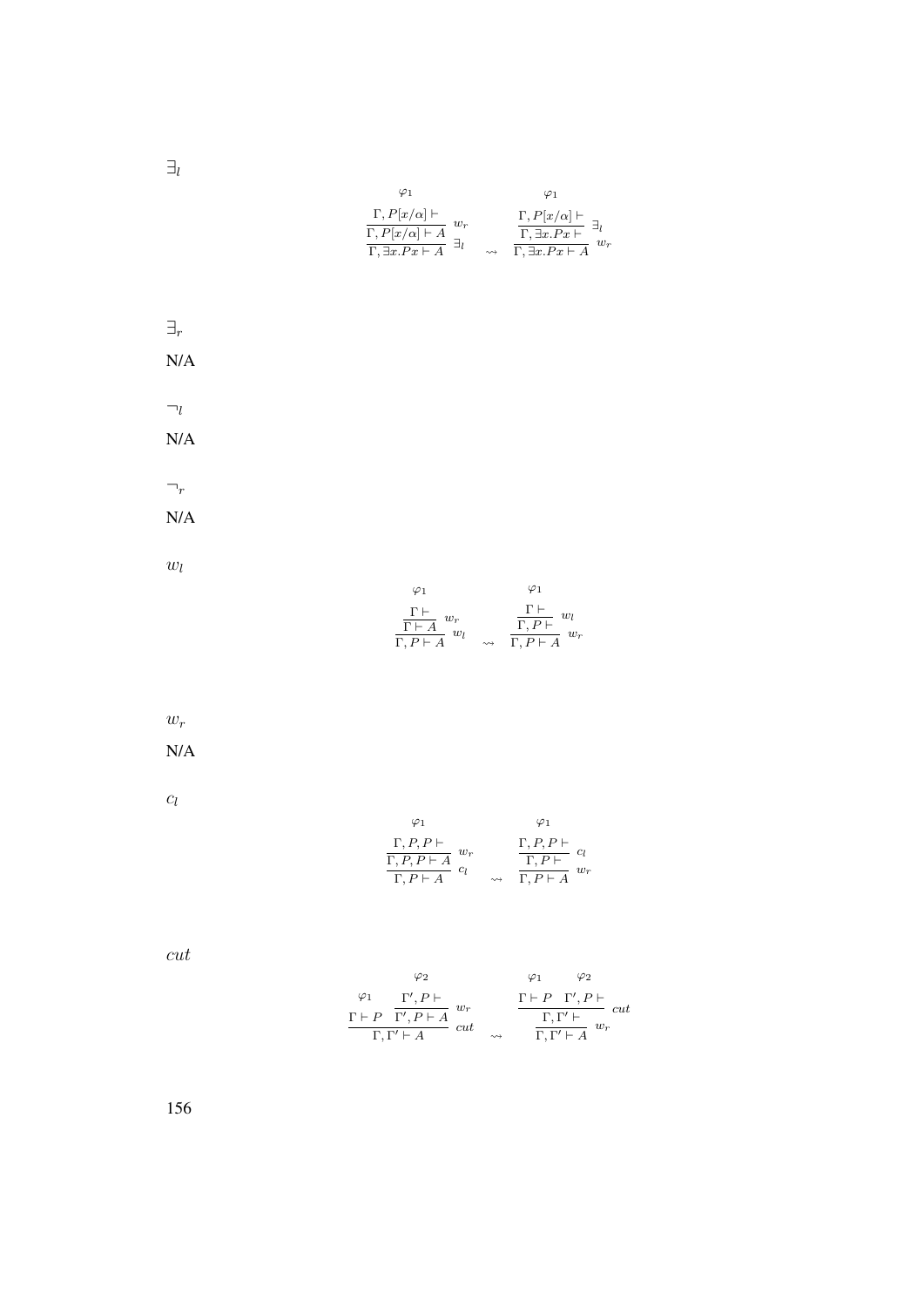# **B.15** Permutation of  $c_l$  down

 $\rightarrow_l$ 

$$
\begin{array}{cc}\n\varphi_1 & \varphi_2 \\
\frac{\Gamma, A, A \vdash P}{\Gamma, A \vdash P} \ c_l & \Gamma', Q \vdash F \\
\frac{\Gamma, A \vdash P}{\Gamma, \Gamma', P \rightarrow Q, A \vdash F}\n\end{array} \rightarrow_l \quad \begin{array}{cc}\n\Gamma, A, A \vdash P & \Gamma', Q \vdash F \\
\frac{\Gamma, A, A \vdash P}{\Gamma, \Gamma', P \rightarrow Q, A, A \vdash F}\n\end{array} \rightarrow_l
$$

$$
\begin{array}{cc}\n\varphi_2 & \varphi_1 & \varphi_2 \\
\frac{\varphi_1}{\Gamma,P} & \frac{\Gamma',Q,A,A\vdash F}{\Gamma',A,Q\vdash F} & c_l & \frac{\Gamma\vdash P\quad \Gamma',A,A,Q\vdash F}{\Gamma,\Gamma',P\to Q,A,A\vdash F}\rightarrow_l \\
\frac{\Gamma\vdash P\quad \Gamma',A,A,Q\vdash F}{\Gamma,\Gamma',P\to Q,A\vdash F} & c_l & \n\end{array}
$$

 $\rightarrow_r$ 

$$
\varphi_1 \qquad \varphi_1
$$
\n
$$
\frac{\Gamma, P, A, A \vdash Q}{\Gamma, A, P \vdash Q} c_l \qquad \qquad \frac{\Gamma, A, A, P \vdash Q}{\Gamma, A, A \vdash P \rightarrow Q} \rightarrow_r
$$
\n
$$
\frac{\Gamma, A, A \vdash P}{\Gamma, A \vdash P \rightarrow Q} c_l
$$

 $\wedge_l$ 

$$
\begin{array}{cc}\n\varphi_1 & \varphi_1 \\
\frac{\Gamma, P, A, A \vdash F}{\Gamma, P, A \vdash F} & c_l & \frac{\Gamma, A, A, P \vdash F}{\Gamma, P \land Q, A, A \vdash F} & \wedge_l \\
\frac{\Gamma, P \land Q, A \vdash F}{\Gamma, P \land Q, A \vdash F} & \wedge_l & \wedge_l & \frac{\Gamma, P \land Q, A \vdash F}{\Gamma, P \land Q, A \vdash F}\n\end{array}
$$

$$
\begin{array}{cc}\n\varphi_1 & \varphi_1 \\
\frac{\Gamma, Q, A, A \vdash F}{\Gamma, Q, A \vdash F} & c_l & \frac{\Gamma, A, A, Q \vdash F}{\Gamma, P \land Q, A, A \vdash F} \\
\frac{\Gamma, P \land Q, A \vdash F}{\Gamma, P \land Q, A \vdash F} & c_l\n\end{array}
$$

 $\wedge_r$ 

$$
\begin{array}{cc}\n\varphi_2 & \varphi_1 & \varphi_2 \\
\Gamma + P & \Gamma', A, A \vdash Q \\
\hline\n\Gamma, \Gamma', A \vdash P \land Q & \wedge_r & \Gamma, \Gamma', A \vdash P \land Q \\
\end{array} \quad \begin{array}{cc}\n\varphi_1 & \varphi_2 \\
\Gamma + P & \Gamma', A, A \vdash Q \\
\hline\n\Gamma, \Gamma', A \vdash P \land Q & c_l\n\end{array}
$$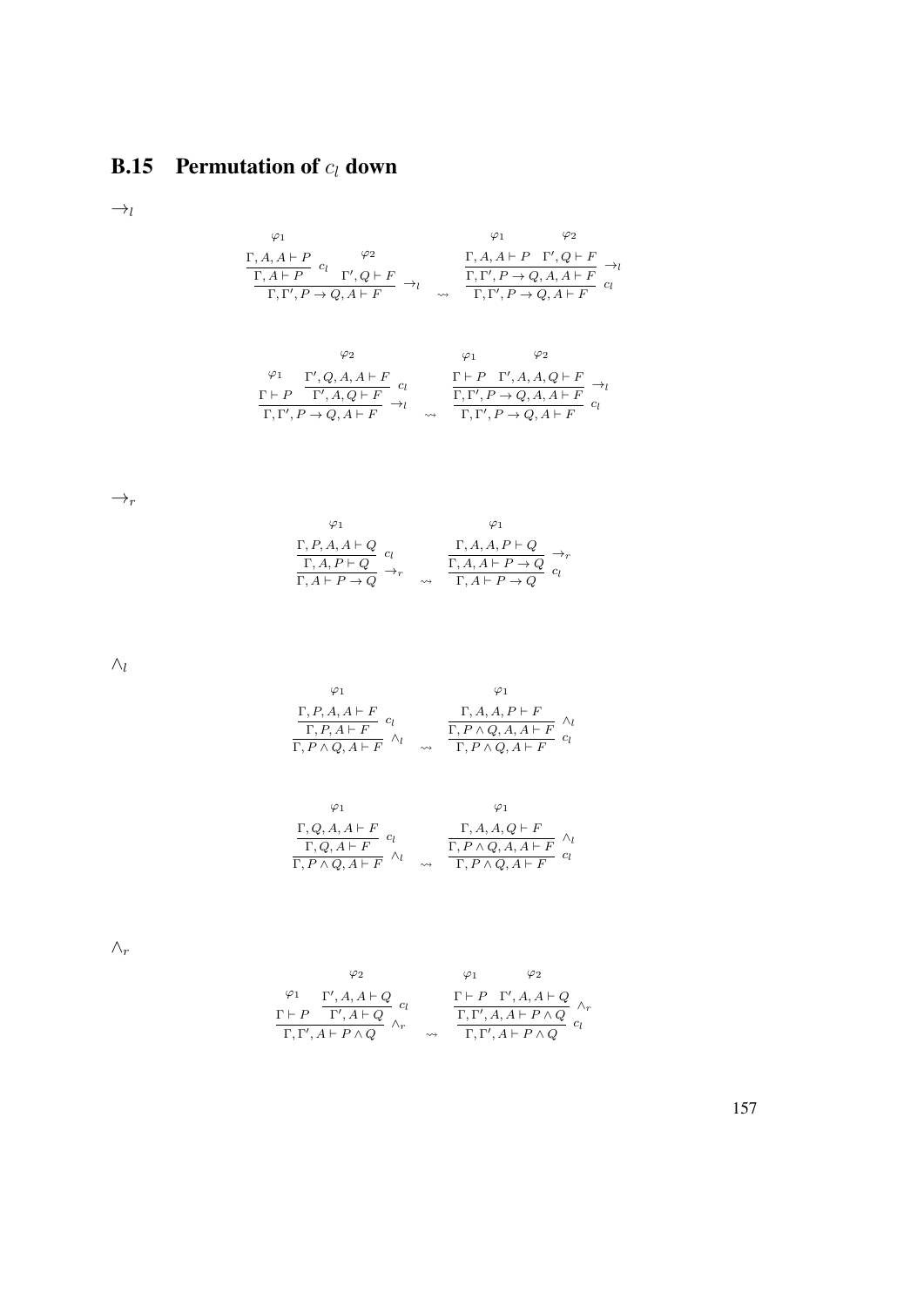$$
\begin{array}{ccccc}\varphi_1 & & & \varphi_1 & & \varphi_2 \\ \frac{\Gamma,A,A\vdash P}{\Gamma,A\vdash P} & c_l & & \Gamma'+Q & \\ \frac{\Gamma,A\vdash P}{\Gamma,\Gamma',A\vdash P\wedge Q} & & \wedge_r & & \frac{\Gamma,\Gamma',A,A\vdash P\wedge Q}{\Gamma,\Gamma',A\vdash P\wedge Q} & c_l\end{array}
$$

 $\vee_l$ 

$$
\begin{array}{ccccc}\varphi_1 & & \varphi_1 & & \varphi_2 \\ \frac{\Gamma, P, A, A \vdash F}{\Gamma, A, P \vdash F} & c_l & & \Gamma', Q \vdash F \\ \frac{\Gamma, A, P \vdash F}{\Gamma, \Gamma', A, P \vee Q \vdash F} & \vee_l & & \frac{\Gamma, A, A, P \vdash F & \Gamma', Q \vdash F}{\Gamma, \Gamma', P \vee Q, A, A \vdash F} & c_l\end{array}
$$

$$
\begin{array}{ccccc}\varphi_2 & & \varphi_1 & & \varphi_2 \\ \varphi_1 & & \Gamma', Q, A, A \vdash F & \\ \frac{\Gamma, P \vdash F & \Gamma', A, Q \vdash F}{\Gamma, \Gamma', A, P \lor Q \vdash F} & \vee_l & & \frac{\Gamma, P \vdash F & \Gamma', A, A, Q \vdash F}{\Gamma, \Gamma', P \lor Q, A, A \vdash F} & c_l \\ \end{array}
$$

 $\vee_r$ 

$$
\begin{array}{cc}\varphi_1 & \varphi_1 \\ \frac{\Gamma, A, A \vdash P}{\Gamma, A \vdash P} \ c_l & \frac{\Gamma, A, A \vdash P}{\Gamma, A \vdash P \lor Q} \ \vee_r \\ \frac{\Gamma, A \vdash P}{\Gamma, A \vdash P \lor Q} & \rightarrow & \frac{\Gamma, A, A \vdash P \lor Q}{\Gamma, A \vdash P \lor Q} \ c_l \end{array}
$$

$$
\begin{array}{cc}\n\varphi_1 & \varphi_1 \\
\frac{\Gamma, A, A \vdash Q}{\Gamma, A \vdash Q} c_l & \frac{\Gamma, A, A \vdash Q}{\Gamma, A \vdash P \lor Q} \vee_r \\
\frac{\Gamma, A \vdash P \lor Q}{\Gamma, A \vdash P \lor Q} c_l\n\end{array}
$$

 $\forall_l$ 

$$
\varphi_1 \qquad \varphi_1
$$
\n
$$
\frac{\Gamma, P[x/t], A, A \vdash F}{\Gamma, A, P[x/t] \vdash F} c_l \qquad \frac{\Gamma, A, A, P[x/t] \vdash F}{\Gamma, \forall x. Px, A \vdash F} \forall_l
$$
\n
$$
\frac{\Gamma, \forall x. Px, A \vdash F}{\Gamma, \forall x. Px, A \vdash F} c_l
$$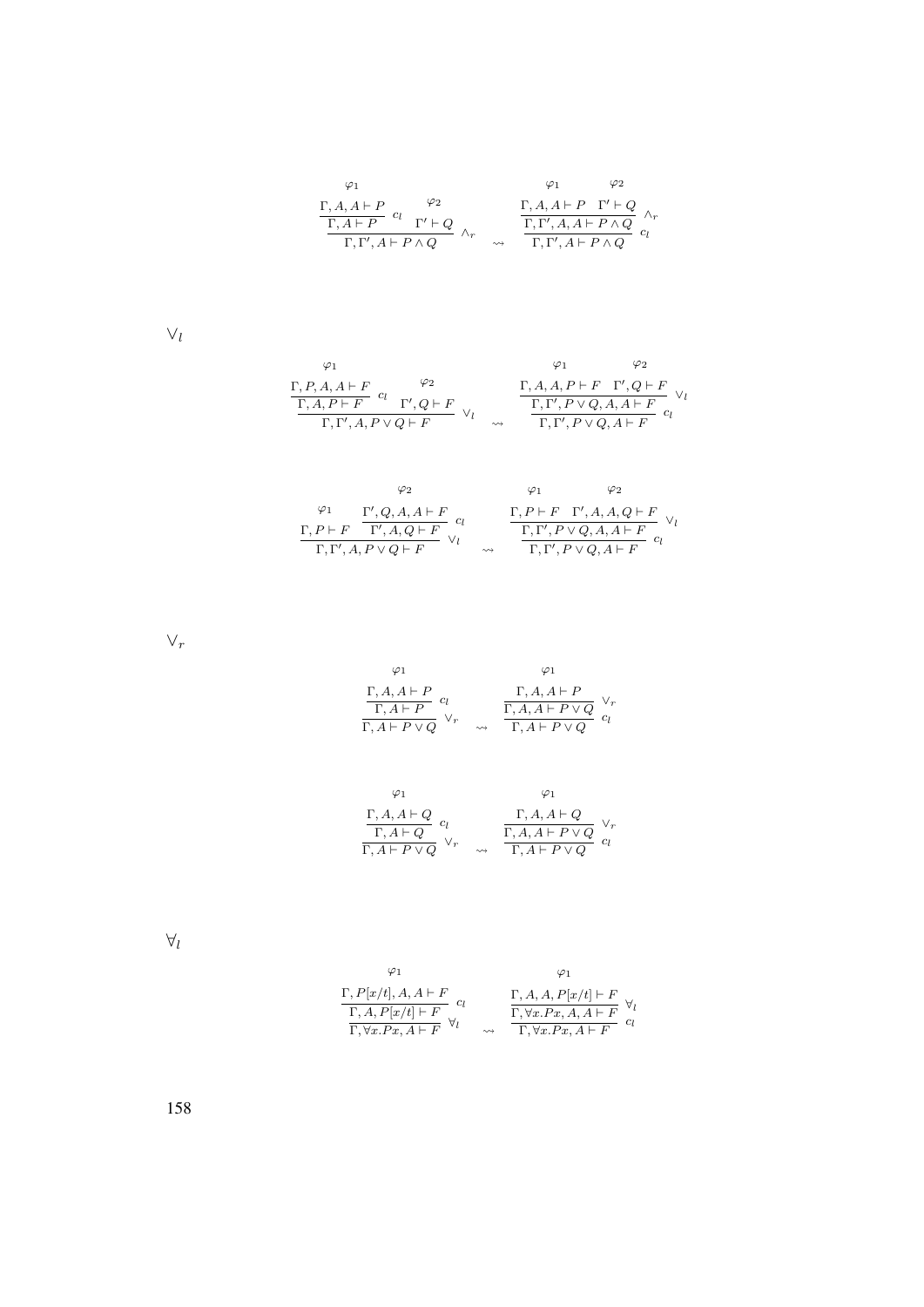$\forall_r$ 

$$
\begin{array}{ccc}\n\varphi_1 & \varphi_1 \\
\Gamma, A, A \vdash P[x/\alpha] \\
\hline\n\Gamma, A \vdash P[x/\alpha] \\
\hline\n\Gamma, A \vdash \forall x. Px\n\end{array} c_l \qquad\n\begin{array}{ccc}\n\Gamma, A, A \vdash P[x/\alpha] \\
\Gamma, A, A \vdash \forall x. Px \\
\hline\n\Gamma, A \vdash \forall x. Px\n\end{array} c_l\n\end{array}
$$

 $\exists_l$ 

$$
\begin{array}{cc}\n\varphi_1 & \varphi_1 \\
\Gamma, P[x/\alpha], A, A \vdash F \\
\hline\n\Gamma, A, P[x/\alpha] \vdash F \\
\Gamma, A, \exists x.Px \vdash F\n\end{array} \quad c_l \quad \begin{array}{cc}\n\Gamma, A, A, P[x/\alpha] \vdash F \\
\Gamma, A, P[x/\alpha] \vdash F \\
\hline\n\Gamma, A, \exists x.Px, A, A \vdash F \\
\hline\n\Gamma, A, \exists x.Px \vdash F\n\end{array} \quad a_l
$$

 $\exists_r$ 

| $\frac{\Gamma, A, A \vdash P[x/t]}{\Gamma, A \vdash P[x/t]} \ c_l \\ \frac{\Gamma, A \vdash P[x/t]}{\Gamma, A \vdash \exists x. Px} \ \exists_r$ | $\frac{\Gamma, A, A \vdash P[x/t]}{\Gamma, A, A \vdash \exists x.Px}$<br>$\Gamma, A \vdash \exists x.Px$ |  |
|--------------------------------------------------------------------------------------------------------------------------------------------------|----------------------------------------------------------------------------------------------------------|--|

 $\neg_l$ 

 $\varphi_1$  $\Gamma, A, A \vdash P$  $\frac{1}{\Gamma, A \vdash P}$   $c_l$  $\frac{1}{\Gamma, \neg P, A \vdash}$   $\neg l$   $\leadsto$  $\varphi_1$  $\Gamma, A, A \vdash P$  $\frac{1}{\Gamma, \neg P, A, A \vdash}$   $\neg l$  $\frac{\Gamma, \neg P, A \vdash}{\Gamma, \neg P, A \vdash} c_l$ 

 $\neg_r$ 

$$
\begin{array}{cc}\n\varphi_1 & \varphi_1 \\
\Gamma, P, A, A \vdash \\
\hline\n\Gamma, A, P \vdash \\
\hline\n\Gamma, A \vdash \neg P\n\end{array} \quad c_l \quad \begin{array}{cc}\n\Gamma, A, A, P \vdash \\
\Gamma, A, A \vdash \neg P \\
\hline\n\Gamma, A \vdash \neg P\n\end{array} \quad\n\begin{array}{cc}\n\varphi_1 \\
\Gamma, A \vdash \neg P \\
\hline\n\Gamma, A \vdash \neg P\n\end{array}
$$

 $w_l$ 

$$
\begin{array}{cc}\n\varphi_1 & \varphi_1 \\
\frac{\Gamma, A, A \vdash F}{\Gamma, A \vdash F} & c_l \\
\frac{\Gamma, A \vdash F}{\Gamma, P, A \vdash F} & w_l & \frac{\Gamma, P, A, A \vdash F}{\Gamma, P, A \vdash F} & c_l\n\end{array}
$$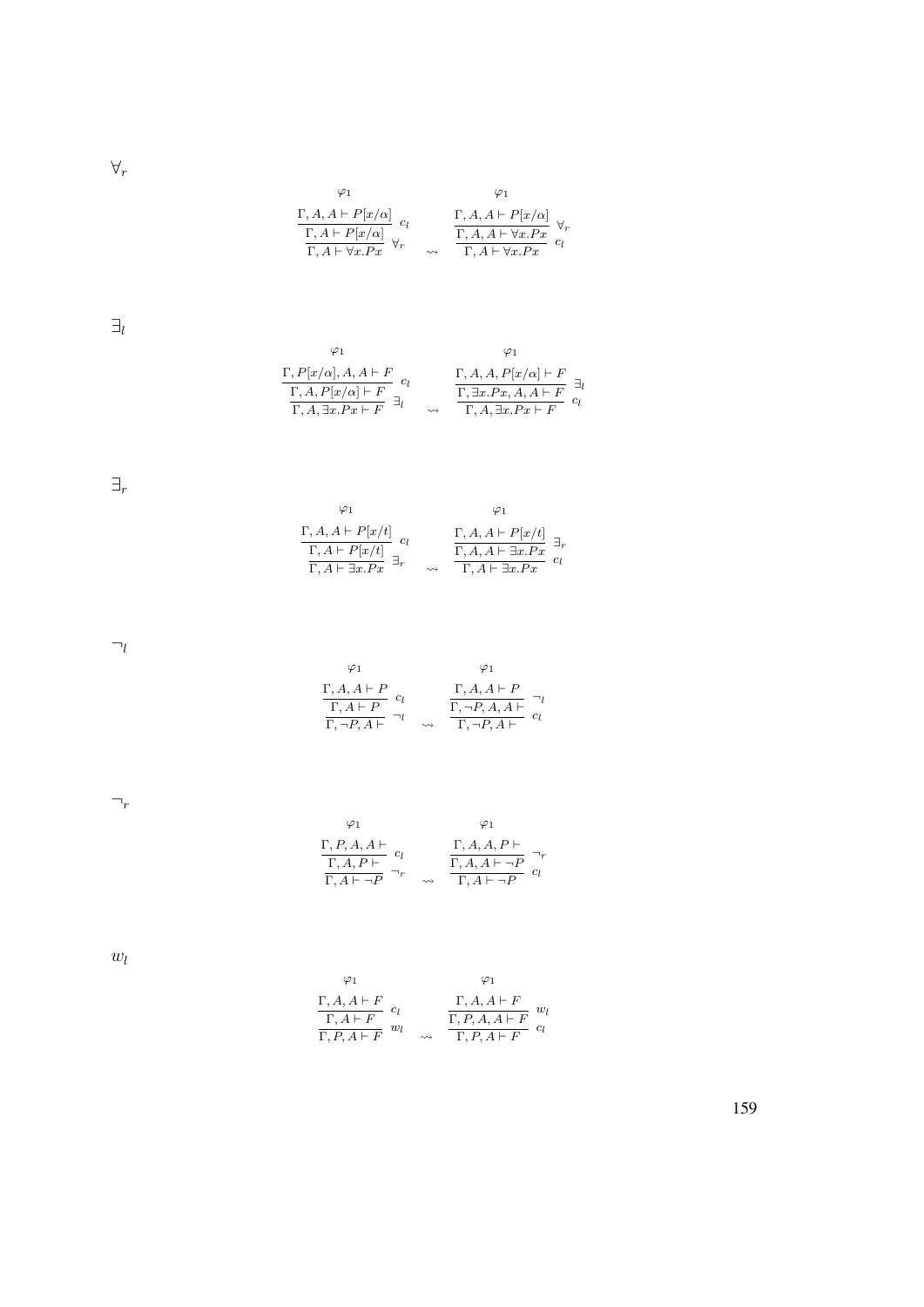$w_r$ 

$$
\begin{array}{cc}\n\varphi_1 & \varphi_1 \\
\Gamma, A, A \vdash \\
\hline\n\Gamma, A \vdash \\
\Gamma, A \vdash P\n\end{array} \quad u_r \quad \begin{array}{c}\n\varphi_1 \\
\Gamma, A, A \vdash \\
\hline\n\Gamma, A, A \vdash P \\
\hline\n\Gamma, A \vdash P\n\end{array} \quad u_r
$$

 $c_l$ 

$$
\varphi_1 \qquad \varphi_1
$$
\n
$$
\frac{\Gamma, P, P, A, A \vdash F}{\Gamma, A, P, P \vdash F} c_l \qquad \frac{\Gamma, P, P, A, A \vdash F}{\Gamma, P, A \vdash F} c_l
$$
\n
$$
\frac{\Gamma, P, A, A \vdash F}{\Gamma, P, A \vdash F} c_l
$$

cut

$$
\begin{array}{cc}\n\varphi_1 & \varphi_2 \\
\frac{\Gamma, A, A \vdash P}{\Gamma, A \vdash P} & c_l \\
\frac{\Gamma, A \vdash P}{\Gamma, \Gamma', A \vdash F} & cut \\
\end{array} \qquad\n\begin{array}{cc}\n\varphi_1 & \varphi_2 \\
\frac{\Gamma, A, A \vdash P \quad \Gamma', P \vdash F}{\Gamma, \Gamma', A, A \vdash F} & cut \\
\frac{\Gamma, \Gamma', A \vdash F}{\Gamma, \Gamma', A \vdash F} & c_l\n\end{array}
$$

$$
\varphi_1 \qquad \varphi_2 \qquad \varphi_1 \qquad \varphi_2
$$
\n
$$
\frac{\varphi_1}{\Gamma \vdash P} \frac{\Gamma', P, A, A \vdash F}{\Gamma', A, P \vdash F} c_l \qquad \frac{\Gamma \vdash P \quad \Gamma', A, A, P \vdash F}{\Gamma, \Gamma', A, A \vdash F} c_{lt}
$$
\n
$$
\frac{\Gamma, \Gamma', A \vdash F}{\Gamma, \Gamma', A \vdash F} c_l
$$

#### B.16 Permutation of cut down

 $\rightarrow_l$ 

$$
\frac{\varphi_1 \qquad \varphi_2 \qquad \varphi_3}{\Gamma, \Gamma' \vdash P} \quad \text{cut} \quad \frac{\varphi_3}{\Gamma', \Gamma' \vdash P} \rightarrow_l \qquad \frac{\varphi_1 \qquad \Gamma', A \vdash P \quad \Gamma'', Q \vdash F}{\Gamma, \Gamma', \Gamma'', P \rightarrow Q \vdash F} \rightarrow_l \qquad \frac{\Gamma \vdash A \quad \Gamma', \Gamma'', P \rightarrow Q, A \vdash F}{\Gamma, \Gamma', \Gamma'', P \rightarrow Q \vdash F} \quad \text{cut}
$$

$$
\begin{array}{ccccc}\n\varphi_2 & \varphi_3 & \varphi_1 & \varphi_2 \\
\frac{\varphi_1}{\Gamma', Q \vdash A & \Gamma'', A \vdash F} & & & \frac{\Gamma \vdash P & \Gamma', Q \vdash A}{\Gamma, \Gamma', \Gamma'', P \rightarrow Q \vdash F} \\
\frac{\Gamma \vdash P & \Gamma', Q \vdash A & \varphi_3}{\Gamma, \Gamma', \Gamma'', P \rightarrow Q \vdash F} & \rightsquigarrow & & \frac{\Gamma, \Gamma', P \rightarrow Q \vdash A}{\Gamma, \Gamma', \Gamma'', P \rightarrow Q \vdash F} & \text{cut} \\
\end{array}
$$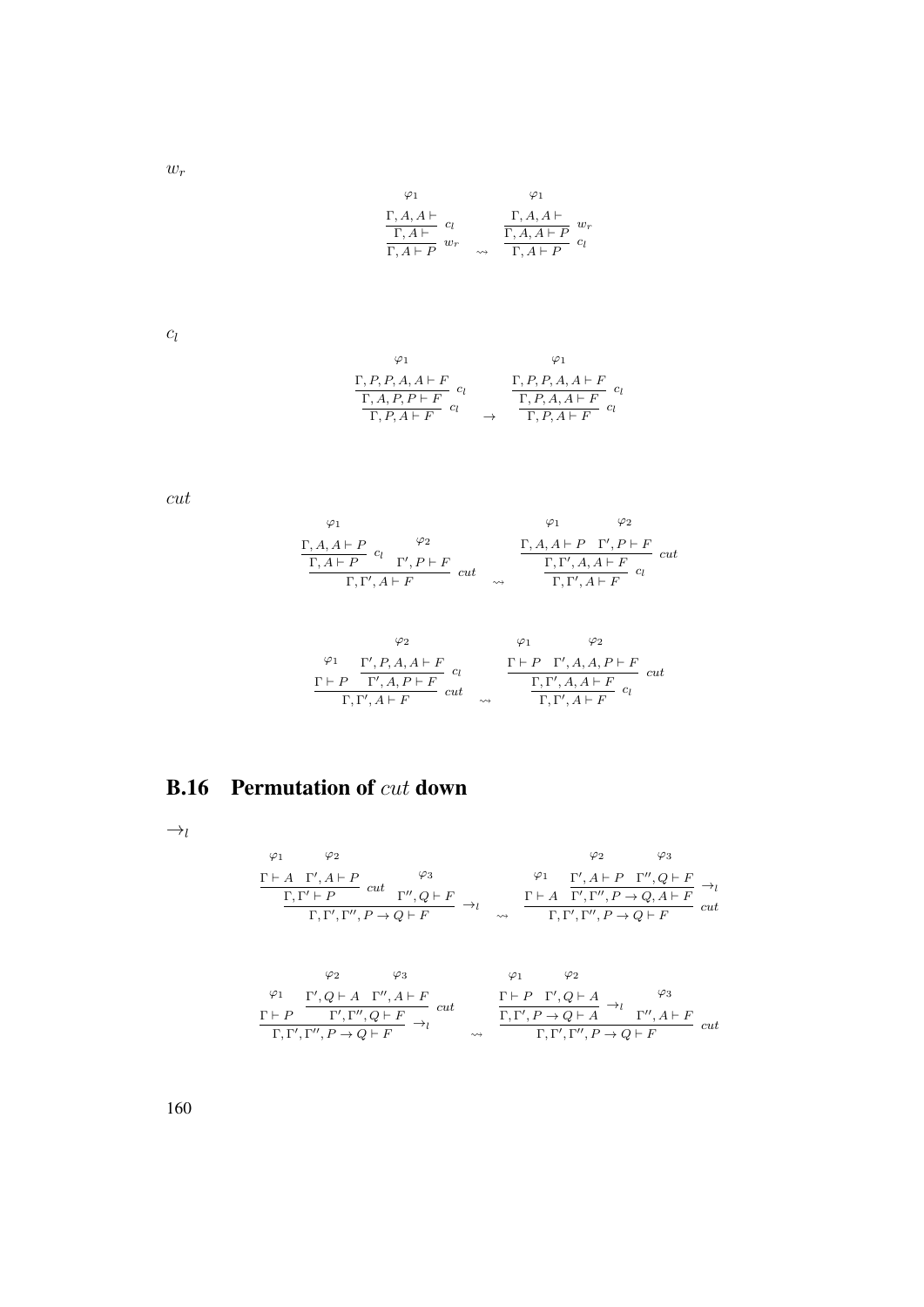$$
\varphi_2 \qquad \varphi_3 \qquad \varphi_1 \qquad \varphi_3
$$
\n
$$
\frac{\varphi_1}{\Gamma + P} \xrightarrow{\Gamma' + A \Gamma'', Q, A \vdash F} \operatorname{cut} \qquad \varphi_2 \qquad \frac{\Gamma \vdash P \Gamma'', Q, A \vdash F}{\Gamma, \Gamma', \Gamma'', P \to Q \vdash F} \to_l
$$
\n
$$
\frac{\Gamma' \vdash A \quad \Gamma, \Gamma'', P \to Q, A \vdash F}{\Gamma, \Gamma', \Gamma'', P \to Q \vdash F} \xrightarrow{\sim} \frac{\Gamma' \vdash A \quad \Gamma, \Gamma'', P \to Q, A \vdash F}{\Gamma, \Gamma', \Gamma'', P \to Q \vdash F} \xrightarrow{\sim} \operatorname{cut}
$$

 $\rightarrow_r$ 

$$
\begin{array}{ccc}\n\varphi_1 & \varphi_2 \\
\Gamma, P \vdash A & \Gamma', A \vdash Q \\
\hline\n\Gamma, \Gamma', P \vdash Q & \rightarrow_r \\
\Gamma, \Gamma' \vdash P \rightarrow Q & \rightarrow_r\n\end{array} cut
$$

$$
\begin{array}{cc}\n\varphi_1 & \varphi_2 & \varphi_2 \\
\frac{\Gamma \vdash A \quad \Gamma', P, A \vdash Q}{\Gamma, \Gamma' \vdash P \to Q} \quad cut & \varphi_1 & \Gamma', P, A \vdash Q \\
\frac{\Gamma, \Gamma', P \vdash Q}{\Gamma, \Gamma' \vdash P \to Q} \to_r & \varphi_1 & \frac{\Gamma \vdash A \quad \Gamma', A \vdash P \to Q}{\Gamma, \Gamma' \vdash P \to Q} \quad cut\n\end{array}
$$

 $\wedge_l$ 

$$
\begin{array}{ccccc}\n\varphi_1 & \varphi_2 & \varphi_1 & & & \\
\frac{\Gamma, P\vdash A\quad \Gamma', A\vdash F}{\Gamma, \Gamma', P\land Q\vdash F} \; cut & & & \frac{\Gamma, P\vdash A}{\Gamma, P\land Q\vdash F}\quad ^{\wedge_l} & & \varphi_2 \\
\hline\n\Gamma, \Gamma', P\land Q\vdash F & & & \downarrow & \Gamma', P\land Q\vdash F & & \\
\end{array} \label{eq:11}
$$

$$
\begin{array}{cc}\n\varphi_1 & \varphi_2 & \varphi_2 \\
\frac{\Gamma \vdash A \quad \Gamma', P, A \vdash F}{\Gamma, \Gamma', P \vdash F} \quad cut & \varphi_1 & \Gamma', A, P \vdash F \\
\frac{\Gamma, \Gamma', P \vdash F}{\Gamma, \Gamma', P \land Q \vdash F} & \wedge_l & \frac{\Gamma \vdash A \quad \Gamma', P \land Q, A \vdash F}{\Gamma, \Gamma', P \land Q \vdash F} \quad cut\n\end{array}
$$

$$
\begin{array}{ccccc}\n\varphi_1 & \varphi_2 & \varphi_1 & & \varphi_2 \\
\frac{\Gamma, Q\vdash A & \Gamma', A\vdash F}{\Gamma, \Gamma', Q\vdash F} & cut & & \frac{\Gamma, Q\vdash A}{\Gamma, P\land Q\vdash F} \stackrel{\wedge_l}{\land_l} & & \frac{\varphi_2}{\varphi_2} \\
\frac{\Gamma, \Gamma', Q\vdash F}{\Gamma, \Gamma', P\land Q\vdash F} & \wedge_l & & \frac{\Gamma, P\land Q\vdash F}{\Gamma, \Gamma', P\land Q\vdash F} & cut\n\end{array}
$$

$$
\begin{array}{cc}\n\varphi_1 & \varphi_2 & \varphi_2 \\
\frac{\Gamma \vdash A \quad \Gamma', Q, A \vdash F}{\Gamma, \Gamma', Q \vdash F} \quad cut & \varphi_1 & \frac{\Gamma', A, Q \vdash F}{\Gamma \vdash A \quad \Gamma', P \land Q, A \vdash F} \quad \wedge_l \\
\frac{\Gamma \vdash A \quad \Gamma', P \land Q, A \vdash F}{\Gamma, \Gamma', P \land Q \vdash F} & cut\n\end{array}
$$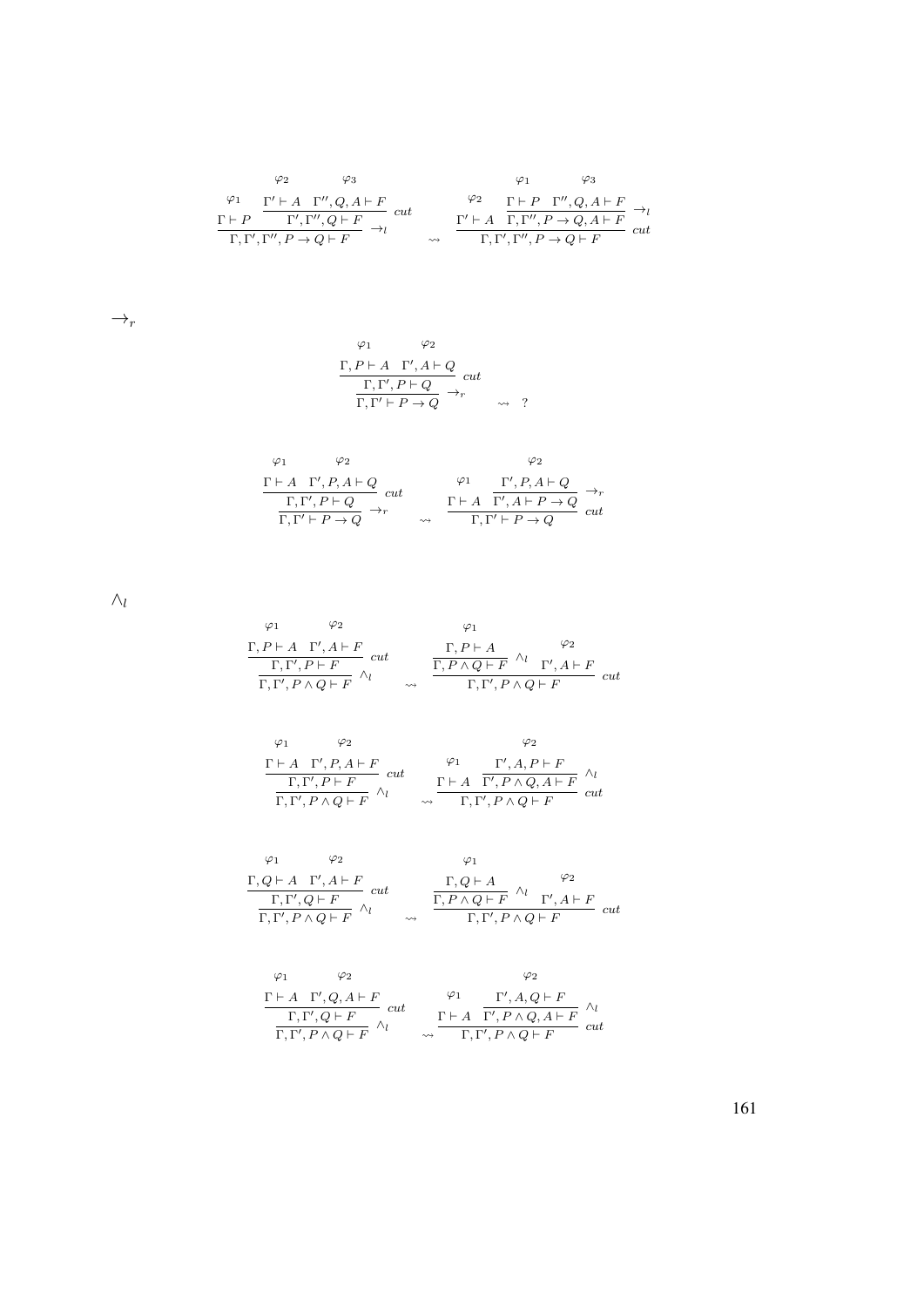$$
\begin{array}{cccc}\n\varphi_1 & \varphi_2 & \varphi_3 \\
\frac{\Gamma \vdash A \Gamma', A \vdash P}{\Gamma, \Gamma' \vdash P} & cut & \Gamma'' \vdash Q \\
& & \varphi_1 & \Gamma', A \vdash P \Gamma'' \vdash Q \\
& & \Gamma, \Gamma', \Gamma'' \vdash P \land Q\n\end{array}\n\quad\n\begin{array}{cccc}\n\varphi_1 & \varphi_2 & \varphi_3 \\
\varphi_2 & \varphi_3 & \varphi_1 \\
& & \Gamma', \Gamma'', A \vdash P \land Q \\
& & \varphi_1 & \varphi_2\n\end{array}
$$

$$
\frac{\Gamma \vdash P \quad \frac{\Gamma' \vdash A \quad \Gamma'', A \vdash Q}{\Gamma', \Gamma'' \vdash P \land Q} \quad cut \quad \downarrow^{Q2} \quad \frac{\Gamma \vdash P \quad \Gamma'', A \vdash Q}{\Gamma, \Gamma', A \vdash P \land Q} \quad \land_r}{\Gamma, \Gamma', \Gamma'' \vdash P \land Q} \quad cut
$$

 $\vee_l$ 

$$
\varphi_1 \qquad \varphi_2
$$
  
\n
$$
\frac{\Gamma, P \vdash A \quad \Gamma', A \vdash F}{\Gamma, \Gamma', P \vdash F} \quad cut \quad \varphi_3
$$
  
\n
$$
\frac{\Gamma, \Gamma', P \vdash F}{\Gamma, \Gamma', \Gamma'', P \lor Q \vdash F} \quad \lor_l \quad \leadsto \quad ?
$$

$$
\begin{array}{ccccc}\n\varphi_1 & \varphi_2 & \varphi_3 \\
\frac{\Gamma\vdash A\quad \Gamma',P,A\vdash F\quad}{\Gamma,\Gamma',P\vdash F\quad cut\quad \Gamma'',Q\vdash F\quad \vee_l & \frac{\Gamma\vdash A\quad \Gamma',A,P\vdash F\quad \Gamma'',Q\vdash F\quad \vee_l}{\Gamma,\Gamma',\Gamma'',P\lor Q,A\vdash F\quad cut}\n\end{array}
$$

$$
\varphi_2 \qquad \varphi_3
$$
  
\n
$$
\varphi_1 \qquad \Gamma', Q \vdash A \quad \Gamma'', A \vdash F
$$
  
\n
$$
\Gamma, P \vdash F \qquad \Gamma', \Gamma'', Q \vdash F \qquad \vee_l
$$
  
\n
$$
\Gamma, \Gamma', \Gamma'', P \lor Q \vdash F \qquad \vee_l \qquad \qquad \leadsto \qquad ?
$$

$$
\begin{array}{ccccc}\n\varphi_1 & \varphi_3 & \varphi_1 & \varphi_3 \\
\frac{\Gamma' \vdash A & \Gamma'', Q, A \vdash F}{\Gamma, \Gamma', \Gamma'', P \lor Q \vdash F} & cut & \frac{\varphi_2}{\Gamma, P \vdash F} & \frac{\Gamma, P \vdash F & \Gamma'', A, Q \vdash F}{\Gamma, \Gamma', P \lor Q, A \vdash F} \\
\frac{\Gamma' \vdash A & \Gamma, \Gamma'', P \lor Q, A \vdash F}{\Gamma, \Gamma', \Gamma'', P \lor Q \vdash F} & cut & \frac{\Gamma' \vdash A & \Gamma, \Gamma'', P \lor Q, A \vdash F}{\Gamma, \Gamma', \Gamma'', P \lor Q \vdash F} & cut\n\end{array}
$$

 $\vee_r$ 

$$
\begin{array}{ccccc}\n\varphi_1 & \varphi_2 & & \varphi_2 \\
\frac{\Gamma \vdash A & \Gamma', A \vdash P}{\Gamma, \Gamma' \vdash P} & cut & & \frac{\varphi_1}{\Gamma \vdash A} & \frac{\Gamma', A \vdash P}{\Gamma', A \vdash P \lor Q} \\
\frac{\Gamma, \Gamma' \vdash P}{\Gamma, \Gamma' \vdash P \lor Q} & \vee_r & & \frac{\Gamma \vdash A & \Gamma' \vdash P \lor Q}{\Gamma, \Gamma' \vdash P \lor Q} & cut\n\end{array}
$$

162

 $\wedge_r$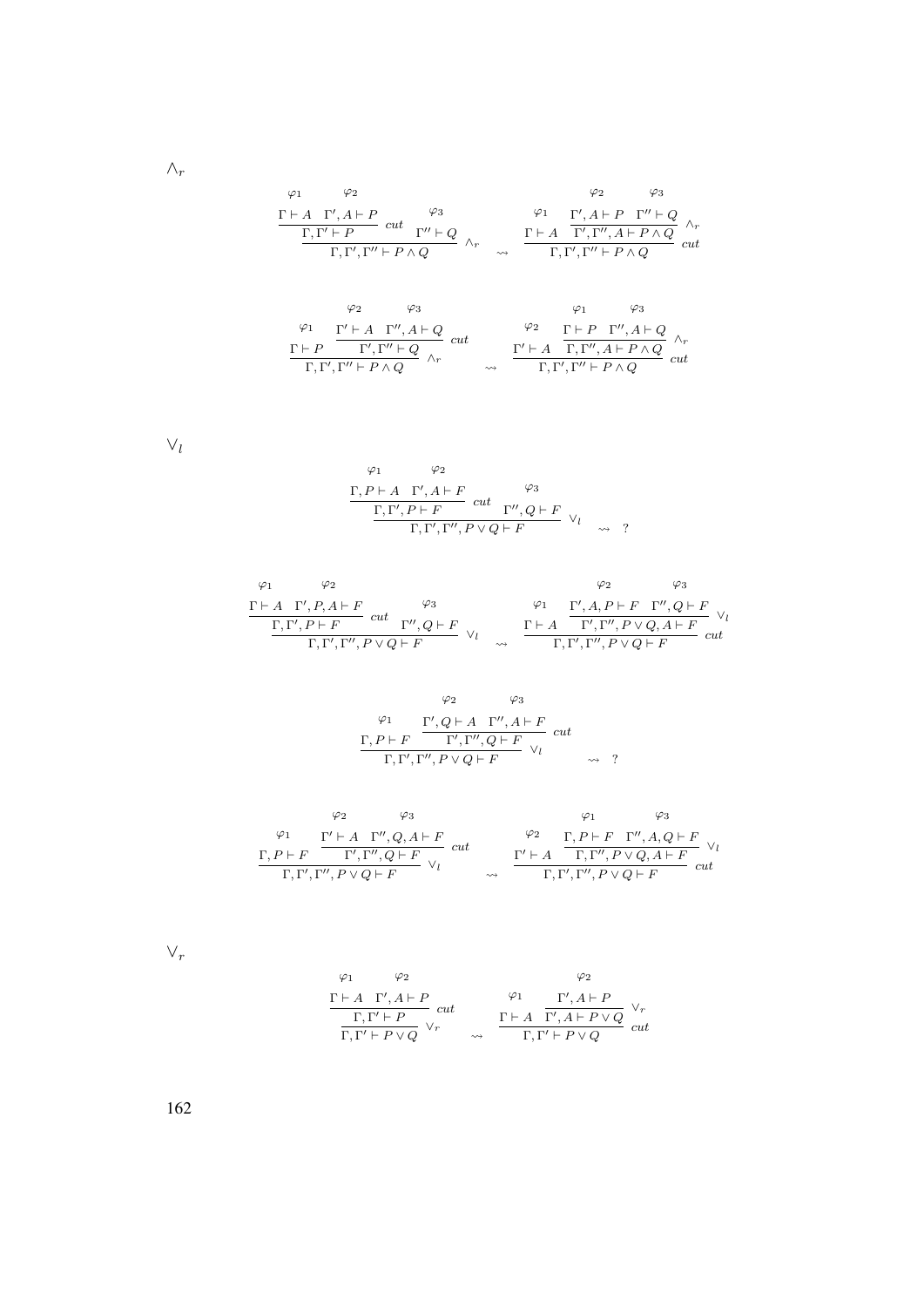$$
\begin{array}{ccccc}\n\varphi_1 & \varphi_2 & & \varphi_2 \\
\frac{\Gamma \vdash A & \Gamma', A \vdash Q}{\Gamma, \Gamma' \vdash Q} & cut & & \frac{\varphi_1}{\Gamma \vdash A} & \frac{\Gamma', A \vdash Q}{\Gamma', A \vdash P \lor Q} & \frac{\vee_r}{\Gamma, \Gamma' \vdash P \lor Q} \\
\end{array}
$$

 $\forall_l$ 

$$
\begin{array}{cc}\n\varphi_1 & \varphi_2 & \varphi_1 \\
\frac{\Gamma, P[x/t] \vdash A \quad \Gamma', A \vdash F}{\Gamma, \Gamma', \forall x. Px \vdash F} & cut & \frac{\Gamma, P[x/t] \vdash A}{\Gamma, \forall x. Px \vdash A} \forall_l & \frac{\varphi_2}{\Gamma', A \vdash F} \\
\frac{\Gamma, \Gamma', \forall x. Px \vdash F}{\Gamma, \Gamma', \forall x. Px \vdash F} & \n\end{array} = \n\begin{array}{cc}\n\varphi_1 & \varphi_2 \\
\frac{\Gamma, P[x/t] \vdash A}{\Gamma, \forall x. Px \vdash A} & \varphi_2 \\
\frac{\Gamma, \forall x. Px \vdash A}{\Gamma, \Gamma', \forall x. Px \vdash F} & cut\n\end{array}
$$

$$
\begin{array}{ccc}\n\varphi_1 & \varphi_2 & \varphi_2 \\
\frac{\Gamma\vdash A\quad \Gamma',P[x/t],A\vdash F}\Gamma & cut & \varphi_1 & \frac{\Gamma',A,P[x/t]\vdash F}\Gamma \\ \frac{\Gamma,\Gamma',P[x/t]\vdash F}\Gamma & \forall_l & \varphi_l & \frac{\Gamma\vdash A\quad \Gamma',\forall x.Px,A\vdash F}\Gamma \\ \frac{\Gamma,\Gamma',\forall x.Px\vdash F}\Gamma & \leadsto & \frac{\Gamma\vdash A\quad \Gamma',\forall x.Px\vdash F}\Gamma \end{array}.
$$

 $\forall_r$ 

ϕ<sup>1</sup> Γ ` A ϕ<sup>2</sup> Γ 0 , A ` P[x/α] Γ, Γ <sup>0</sup> ` P[x/α] cut Γ, Γ <sup>0</sup> ` ∀x.P x <sup>∀</sup><sup>r</sup> ϕ<sup>1</sup> Γ ` A ϕ<sup>2</sup> Γ 0 , A ` P[x/α] Γ 0 , A ` ∀x.P x ∀r Γ, Γ <sup>0</sup> ` ∀x.P x cut

 $\exists_l$ 

$$
\begin{array}{cc}\n\varphi_1 & \varphi_2 & \varphi_1 \\
\frac{\Gamma, P[x/\alpha] \vdash A \quad \Gamma', A \vdash F}{\Gamma, \Gamma', P[x/\alpha] \vdash F} & cut \\
\frac{\Gamma, \Gamma', P[x/\alpha] \vdash F}{\Gamma, \Gamma', \exists x. Px \vdash F}\n\end{array}\n\quad\n\begin{array}{cc}\n\varphi_1 & \varphi_2 \\
\frac{\Gamma, P[x/\alpha] \vdash A}{\Gamma, \exists x. Px \vdash A} & \frac{\varphi_2}{\Gamma}, \frac{\varphi_2}{\Gamma', A \vdash F} \\
\frac{\Gamma, \exists x. Px \vdash F}{\Gamma, \Gamma', \exists x. Px \vdash F}\n\end{array}
$$

$$
\begin{array}{ccc}\n\varphi_1 & \varphi_2 & \varphi_2 \\
\frac{\Gamma \vdash A \quad \Gamma', P[x/\alpha], A \vdash F}{\Gamma, \Gamma', P[x/\alpha] \vdash F} & cut & \varphi_1 & \frac{\Gamma', A, P[x/\alpha] \vdash F}{\Gamma', A, P[x/\alpha] \vdash F} \exists_l \\
\frac{\Gamma \vdash A \quad \Gamma', \exists x. Px, A \vdash F}{\Gamma, \Gamma', \exists x. Px \vdash F} & cut\n\end{array}
$$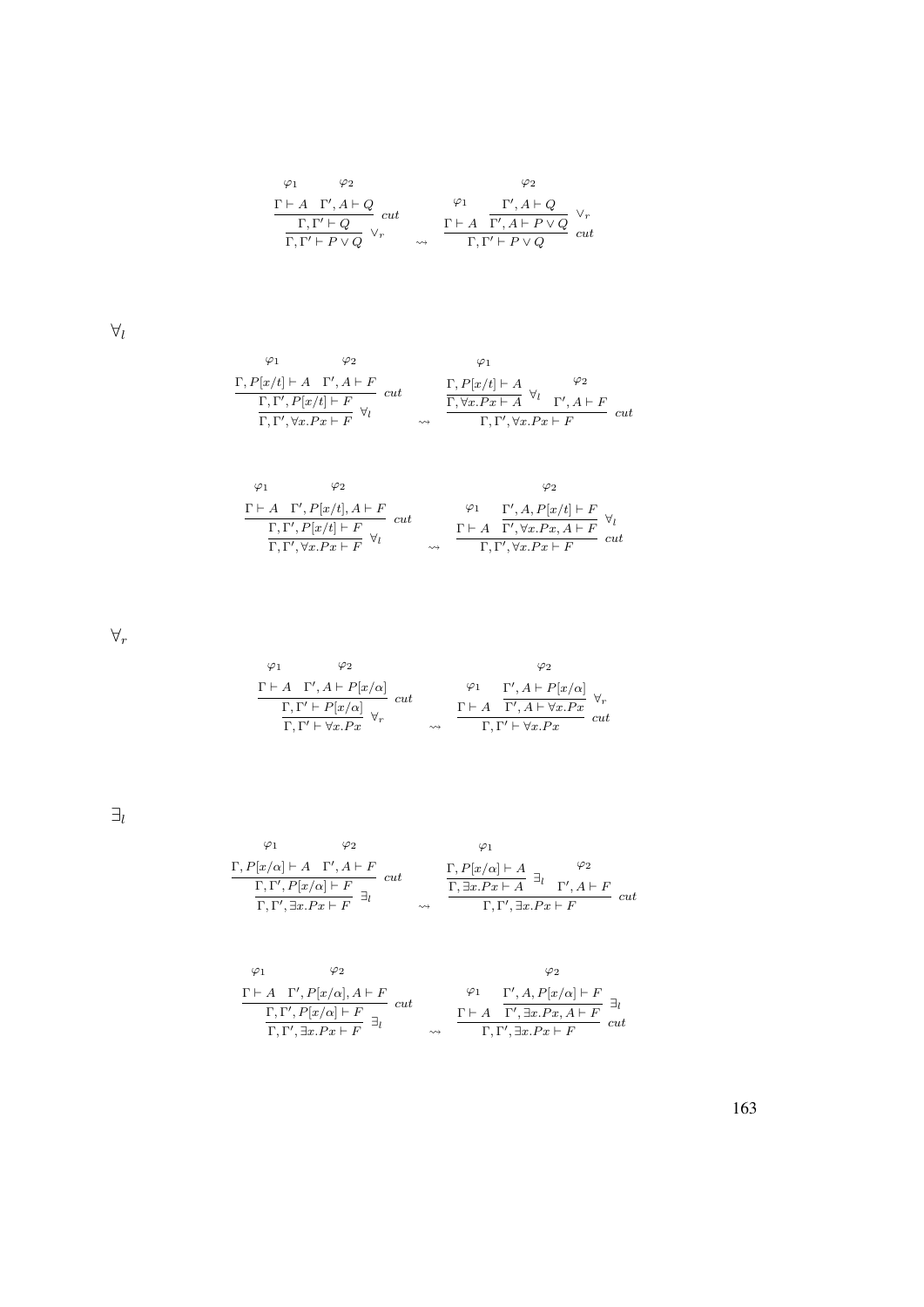$\exists_r$ 

$$
\begin{array}{ccc}\n\varphi_1 & \varphi_2 & \varphi_2 \\
\frac{\Gamma \vdash A \quad \Gamma', A \vdash P[x/t]}{\Gamma,\Gamma' \vdash P[x/t]} & cut & \varphi_1 & \frac{\Gamma', A \vdash P[x/t]}{\Gamma', A \vdash \exists x.Px} \exists_r \\
\frac{\Gamma, \Gamma' \vdash \exists x.Px}{\Gamma,\Gamma' \vdash \exists x.Px} & \leadsto & \frac{\Gamma \vdash A \quad \Gamma', A \vdash \exists x.Px}{\Gamma,\Gamma' \vdash \exists x.Px} & cut\n\end{array}
$$

 $\neg_l$ 

$$
\begin{array}{ccc}\n\varphi_1 & \varphi_2 & \varphi_2 \\
\frac{\Gamma \vdash A \quad \Gamma', A \vdash P}{\Gamma, \Gamma' \vdash P} & cut \\
\frac{\Gamma, \Gamma' \vdash P}{\Gamma, \Gamma', \neg P \vdash} \neg_l & \rightsquigarrow & \frac{\Gamma \vdash A \quad \Gamma', \neg P, A \vdash}{\Gamma, \Gamma', \neg P \vdash} & cut\n\end{array}
$$

 $\neg_r$ 

| $\varphi_2$<br>$\varphi_1$                   |                    |             | Φ2                                               |     |
|----------------------------------------------|--------------------|-------------|--------------------------------------------------|-----|
| $\Gamma \vdash A \quad \Gamma', P, A \vdash$ |                    | $\varphi_1$ | $\Gamma', P, A \vdash$                           |     |
| $\Gamma, \Gamma', P \vdash$                  | cut                |             | $\Gamma \vdash A \quad \Gamma', A \vdash \neg P$ |     |
| $\Gamma, \Gamma' \vdash \neg P$              | $\rightsquigarrow$ |             | $\Gamma, \Gamma' \vdash \neg P$                  | cut |

$$
\varphi_1 \qquad \varphi_2
$$
  

$$
\frac{\Gamma, P \vdash A \quad \Gamma', A \vdash}{\Gamma, \Gamma', P \vdash \quad \neg_r} \quad cut
$$
  

$$
\frac{\Gamma, \Gamma' \vdash \neg P}{\Gamma, \Gamma' \vdash \neg P} \qquad \neg_r
$$

 $w_l$ 

$$
\begin{array}{cc}\n\varphi_1 & \varphi_2 & \varphi_2 \\
\frac{\Gamma \vdash A \quad \Gamma', A \vdash F}{\Gamma, \Gamma' \vdash F} \quad cut & \varphi_1 & \frac{\Gamma', A \vdash F}{\Gamma', P, A \vdash F} \quad w_l \\
\frac{\Gamma, \Gamma' \vdash F}{\Gamma, \Gamma', P \vdash F} \quad w_l & \longrightarrow & \Gamma, \Gamma', P \vdash F\n\end{array}
$$

 $w_r$ 

$$
\begin{array}{ccccc}\varphi_1 & \varphi_2 & & \varphi_2 &\\ \frac{\Gamma\vdash A\quad \Gamma', A\vdash}{\Gamma,\Gamma'\vdash}\quad cut & &\varphi_1 & \Gamma', A\vdash\\ \frac{\Gamma,\Gamma'\vdash}{\Gamma,\Gamma'\vdash P}\ w_r & &\leadsto & \frac{\Gamma\vdash A\quad \Gamma', A\vdash P}{\Gamma,\Gamma'\vdash P}\quad cut\end{array}
$$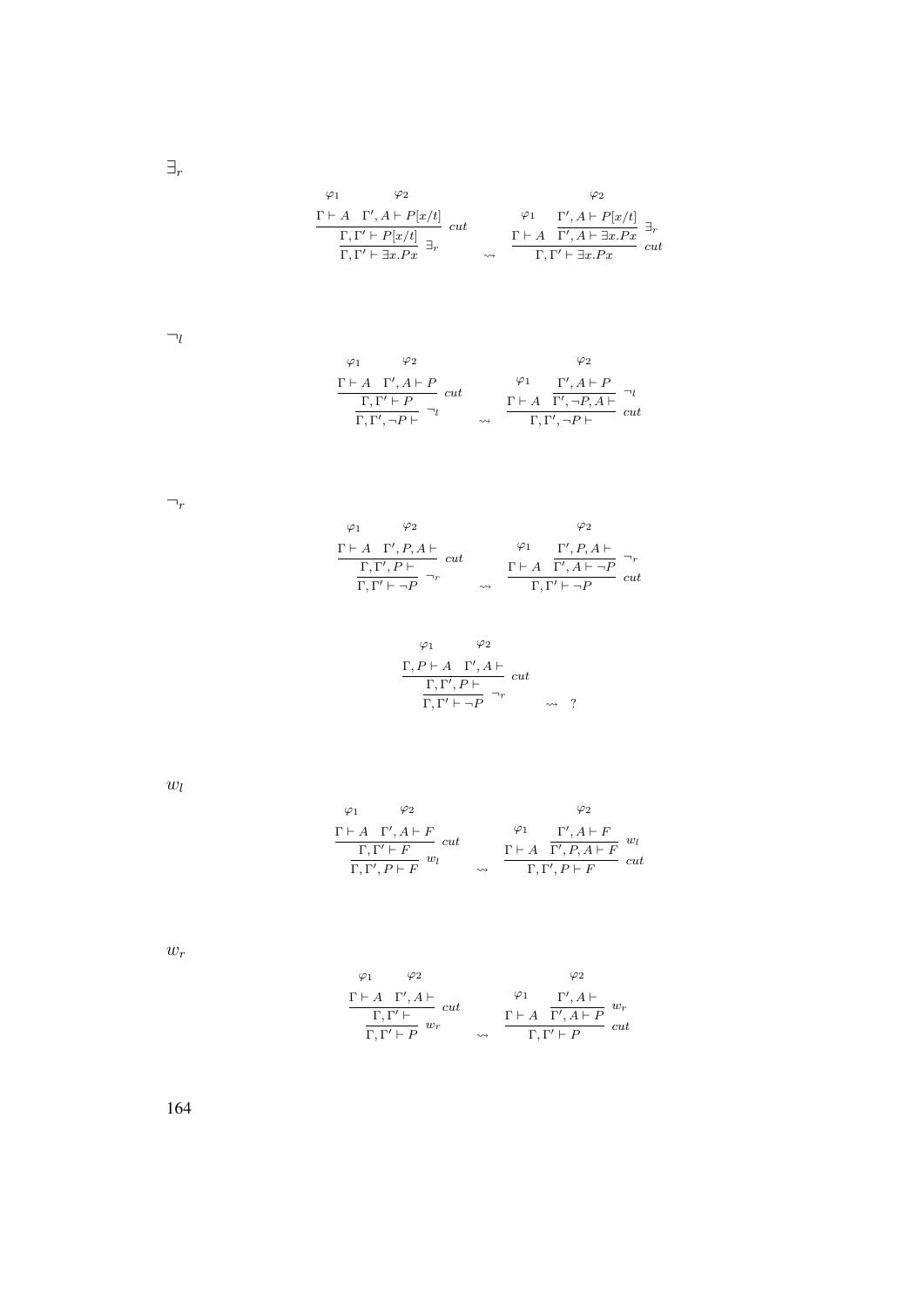$\varphi_1$  $\Gamma, P \vdash A$  $\varphi_2$  $\Gamma', P, A \vdash F$  $\Gamma, \Gamma', P, P \vdash F$  cut  $\frac{\Gamma, \Gamma', P \vdash T}{\Gamma, \Gamma', P \vdash F}$   $c_l$   $\rightarrow$  ?

$$
\begin{array}{ccc}\n\varphi_1 & \varphi_2 & \varphi_1 \\
\frac{\Gamma, P, P \vdash A & \Gamma', A \vdash F}{\Gamma, \Gamma', P, P \vdash F} & cut & \frac{\Gamma, P, P \vdash A}{\Gamma, P \vdash A} & cut & \frac{\Gamma, P \vdash A}{\Gamma, \Gamma', P \vdash F} & cut \\
\end{array}
$$

$$
\begin{array}{cc}\n\varphi_1 & \varphi_2 & \varphi_2 \\
\frac{\Gamma \vdash A \quad \Gamma', P, P, A \vdash F}{\Gamma, \Gamma', P, P \vdash F} & cut & \varphi_1 & \frac{\Gamma', P, P, A \vdash F}{\Gamma', P, A \vdash F} & cut \\
\frac{\Gamma, \Gamma', P, P \vdash F}{\Gamma, \Gamma', P \vdash F} & \downarrow \qquad & \frac{\Gamma \vdash A \quad \Gamma', P, A \vdash F}{\Gamma, \Gamma', P \vdash F} & cut\n\end{array}
$$

cut

$$
\begin{array}{ccccc}\n\varphi_1 & \varphi_2 & \varphi_3 \\
\hline\n\Gamma \vdash A & \Gamma', A \vdash P & cut \\
\hline\n\Gamma, \Gamma' \vdash P & cut & \Gamma'', P \vdash F \\
\hline\n\Gamma, \Gamma', \Gamma'' \vdash F & cut & \varphi\n\end{array}\n\quad\n\begin{array}{ccccc}\n\varphi_1 & \Gamma', A \vdash P & \Gamma'', P \vdash F \\
\hline\n\Gamma', A \vdash P & cut & \Gamma'', \Gamma'' \vdash F \\
\hline\n\Gamma, \Gamma', \Gamma'' \vdash F & cut\n\end{array}
$$

$$
\begin{array}{ccccc}\n\varphi_2 & \varphi_3 & \varphi_1 & \varphi_2 \\
\frac{\varphi_1}{\Gamma', P \vdash A & \Gamma'', A \vdash F} & & & \frac{\Gamma \vdash P & \Gamma', P \vdash A & \varphi_3}{\Gamma, \Gamma' \vdash A} \\
\frac{\Gamma \vdash P & \Gamma', P \vdash A & \varphi_3}{\Gamma, \Gamma', \Gamma'' \vdash F} & cut & & \frac{\Gamma, \Gamma' \vdash A}{\Gamma, \Gamma', \Gamma'' \vdash F} & cut \\
\end{array}
$$

$$
\varphi_2 \qquad \varphi_3 \qquad \varphi_1 \qquad \varphi_3
$$
\n
$$
\frac{\varphi_1}{\Gamma + P} \frac{\Gamma' \vdash A \Gamma'', P, A \vdash F}{\Gamma', \Gamma'', P \vdash F} cut \qquad \varphi_2 \qquad \frac{\varphi_1}{\Gamma \vdash P} \frac{\varphi_3}{\Gamma'', P, A \vdash F} cut
$$
\n
$$
\frac{\Gamma \vdash P \Gamma'', P, A \vdash F}{\Gamma, \Gamma', \Gamma'' \vdash F} cut
$$

 $c_l$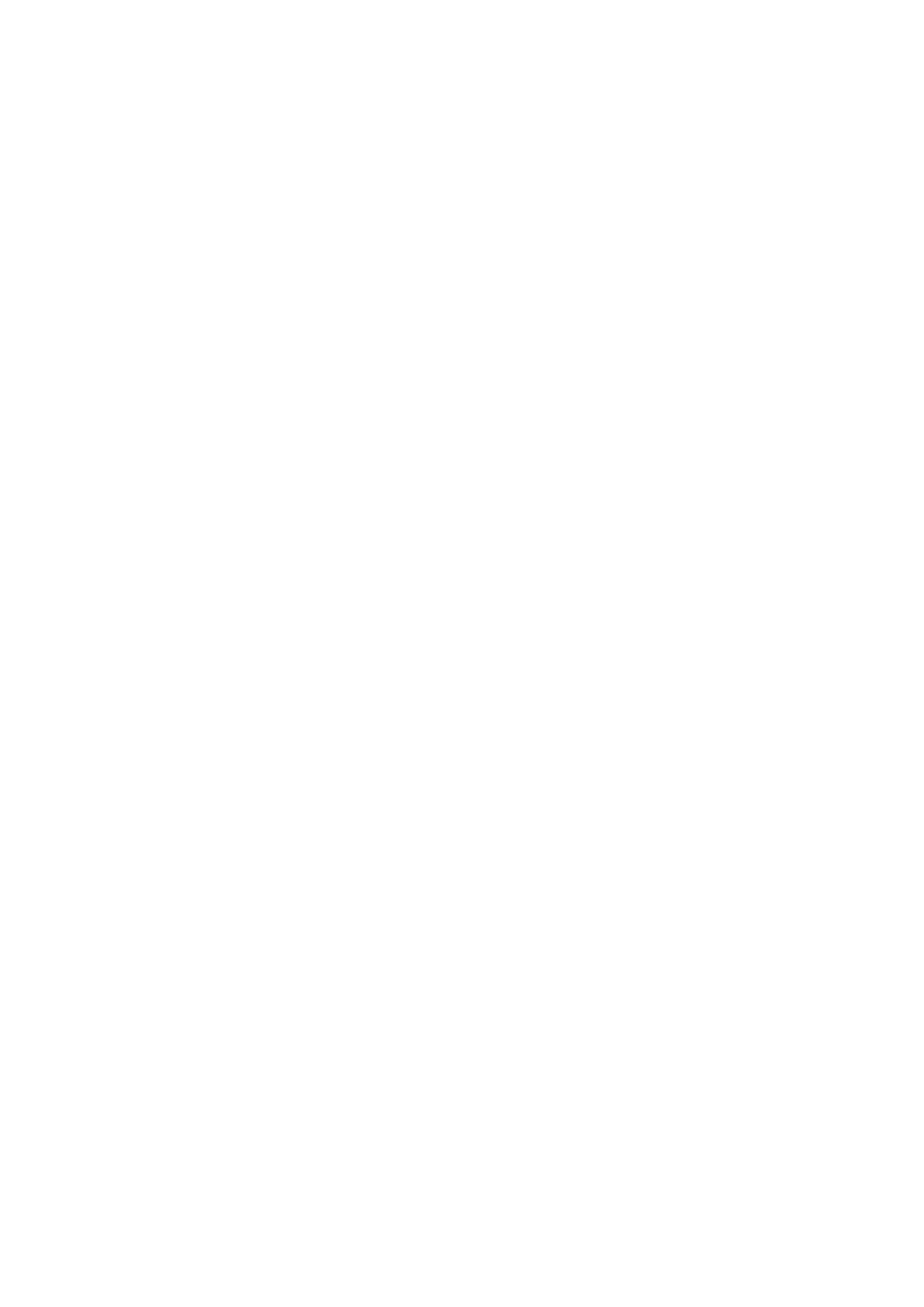## **Bibliography**

- [1] Coq proof assistant. http://coq.inria.fr/.
- [2] Isabelle proof assistant. http://www.cl.cam.ac.uk/research/hvg/Isabelle/.
- [3] M. Aigner and G.M. Ziegler. *Proofs from the Book*. Springer, 2010.
- [4] M. Baaz and A. Leitsch. *Methods of Cut-Elimination*. Trends in Logic. Springer, 2011.
- [5] Matthias Baaz, Agata Ciabattoni, and Christian G. Fermüller. Cut elimination for first order Gödel logic by hyperclause resolution. In *LPAR 2008*, volume 5330 of *LNCS*, pages 451–466, 2008.
- [6] Matthias Baaz, Stefan Hetzl, Alexander Leitsch, Clemens Richter, and Hendrik Spohr. Cut-elimination: Experiments with ceres. In Franz Baader and Andrei Voronkov, editors, *Logic for Programming, Artificial Intelligence, and Reasoning (LPAR) 2004*, volume 3452 of *Lecture Notes in Computer Science*, pages 481–495. Springer, 2005.
- [7] Matthias Baaz, Stefan Hetzl, Alexander Leitsch, Clemens Richter, and Hendrik Spohr. Ceres: An analysis of Fürstenberg's proof of the infinity of primes. *Theoretical Computer Science*, 403:160–175, 2008.
- [8] Matthias Baaz and Rosalie Iemhoff. Eskolemization in intuitionistic logic. *Journal of Logic and Computation*, 21(4):625–638, 2011.
- [9] Matthias Baaz and Alexander Leitsch. Cut normal forms and proof complexity. *Annals of Pure and Applied Logic*, 97(1–3):127 – 177, 1999.
- [10] Matthias Baaz and Alexander Leitsch. Cut-elimination and redundancy-elimination by resolution. *Journal of Symbolic Computation*, 29(2):149–176, 2000.
- [11] Matthias Baaz and Alexander Leitsch. CERES in many-valued logics. In *Proceedings of LPAR 2004*, volume 3452 of *Lecture Notes in Artificial Intelligence*, pages 1–20. Springer, 2005.
- [12] Valeria de Paiva and Luiz Carlos Pereira. A short note on intuitionistic propositional logic with multiple conclusions, 2005.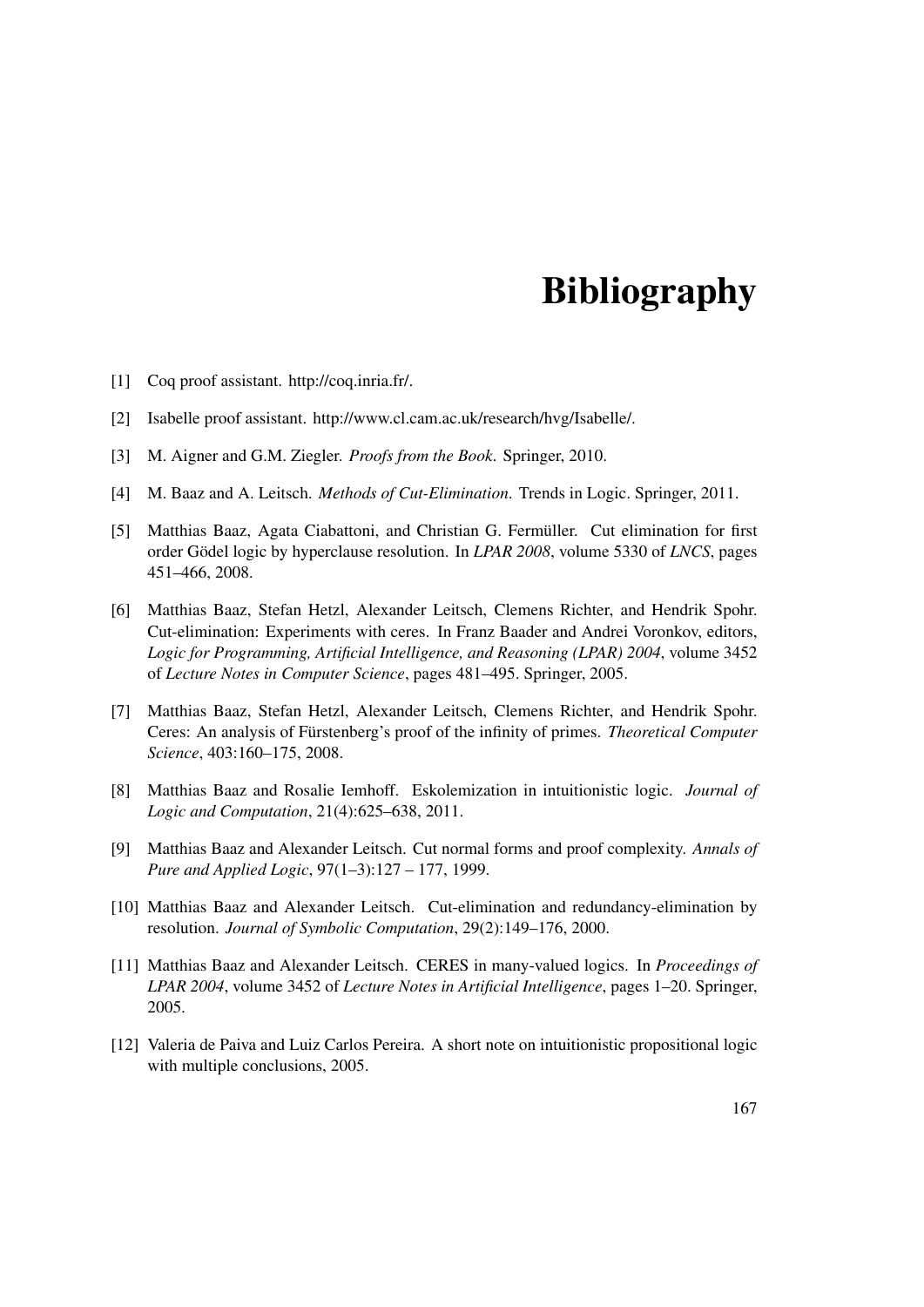- [13] Roy Dyckhoff and Sara Negri. Proof analysis in intermediate logics. *Arch. Math. Log.*, 51(1-2):71–92, 2012.
- [14] D.M. Gabbay. *Labelled Deductive Systems*. Number v. 1 in Labelled Deductive Systems. Clarendon Press, 1996.
- [15] Gerhard Gentzen. Untersuchungen über das logische Schließen I. *Mathematische Zeitschrift*, 39(1):176–210, dec 1935.
- [16] Gerhard Gentzen. Untersuchungen über das logische Schließen II. *Mathematische Zeitschrift*, 39(1):405–431, dec 1935.
- [17] Olivier Hermant. Skolemization in various intuitionistic logics. *Archive for Mathematical Logic*, 2008. To appear.
- [18] Stefan Hetzl, Alexander Leitsch, and Daniel Weller. Ceres in higher-order logic. *Annals of Pure and Applied Logic*, 162(12):1001–1034, 2011.
- [19] Stefan Hetzl, Alexander Leitsch, Daniel Weller, and Bruno Woltzenlogel Paleo. CERES in second-order logic. Technical report, Vienna University of Technology, 2008.
- [20] Stefan Hetzl, Alexander Leitsch, Daniel Weller, and Bruno Woltzenlogel Paleo. Herbrand sequent extraction. In Serge Autexier, John Campbell, Julio Rubio, Volker Sorge, Masakazu Suzuki, and Freek Wiedijk, editors, *Intelligent Computer Mathematics*, volume 5144 of *Lecture Notes in Computer Science*, pages 462–477. Springer Berlin, 2008.
- [21] Stephen Cole Kleene. Permutability of inferences in gentzen's calculi lk and lj. *Memoirs of the American Mathematical Society*, (10):1–26, 1967.
- [22] Ulrich Kohlenbach. *Applied Proof Theory: Proof Interpretations and their Use in Mathematics*. Springer Monographs in Mathematics. Springer Verlag, 2008.
- [23] Alexander Leitsch. *The resolution calculus*. Texts in theoretical computer science. Springer, 1997.
- [24] Alexander Leitsch, Giselle Reis, and Bruno Woltzenlogel Paleo. Towards CERes in intuitionistic logic. In Patrick Cégielski and Arnaud Durand, editors, *CSL*, volume 16 of *LIPIcs*, pages 485–499. Schloss Dagstuhl - Leibniz-Zentrum fuer Informatik, 2012.
- [25] Grigori Mints. The skolem method in intuitionistic calculi. *Proc. Steklov Inst. Math.*, 121:73–109, 1972.
- [26] Sara Negri. On the duality of proofs and countermodels in labelled sequent calculi. In Didier Galmiche and Dominique Larchey-Wendling, editors, *Automated Reasoning with Analytic Tableaux and Related Methods - 22th International Conference, TABLEAUX 2013, Nancy, France, September 16-19, 2013. Proceedings*, volume 8123 of *Lecture Notes in Computer Science*, pages 5–9. Springer, 2013.